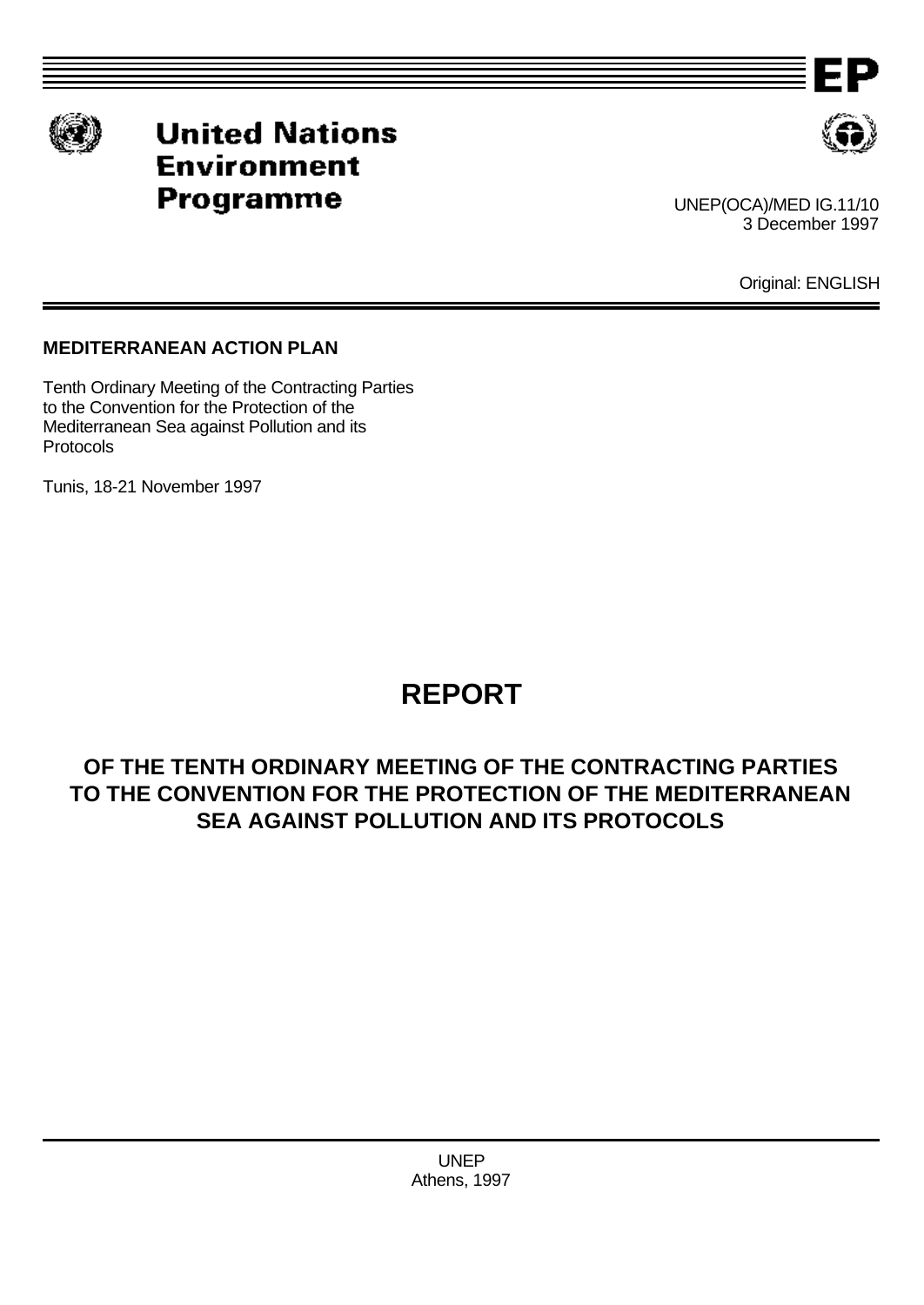#### **TABLE OF CONTENTS**

# Main body of the report

# ANNEXES

**ANNEX V** 

| <b>ANNEX I</b>   | List of participants                                                        |
|------------------|-----------------------------------------------------------------------------|
| <b>ANNEX II</b>  | Opening and closing statements                                              |
| <b>ANNEX III</b> | Agenda of the meeting                                                       |
| <b>ANNEX IV</b>  | Recommendations and programme budget for 1998-1999 (with six<br>appendixes) |

# **Appendixes**

| <b>Appendix I</b>   | Recommendations on MED Unit, MED POL and RACs<br>structure                                                                                                                                                                                                                               |
|---------------------|------------------------------------------------------------------------------------------------------------------------------------------------------------------------------------------------------------------------------------------------------------------------------------------|
| <b>Appendix II</b>  | Strategic action programme to address pollution from<br>Land-based activities (SAP)                                                                                                                                                                                                      |
| <b>Appendix III</b> | Resolution on regional strategy on prevention of<br>pollution of the marine environment by ships                                                                                                                                                                                         |
| <b>Appendix IV</b>  | General principles and definition of the geographical<br>coverage for the preparation of inventories of the<br>elements of biological diversity in the Mediterranean<br>region and the criteria for the preparation of national<br>inventories of natural sites of conservation interest |
| <b>Appendix V</b>   | Recommendations of the MCSD concerning a) the<br>management of water demand and b) the sustainable<br>management of coastal zones                                                                                                                                                        |
| <b>Appendix VI</b>  | Rules of procedure of the Mediterranean Commission<br>on Sustainable Development (MCSD)                                                                                                                                                                                                  |
|                     | Mediterranean Children Conference (Recommendations)                                                                                                                                                                                                                                      |
|                     |                                                                                                                                                                                                                                                                                          |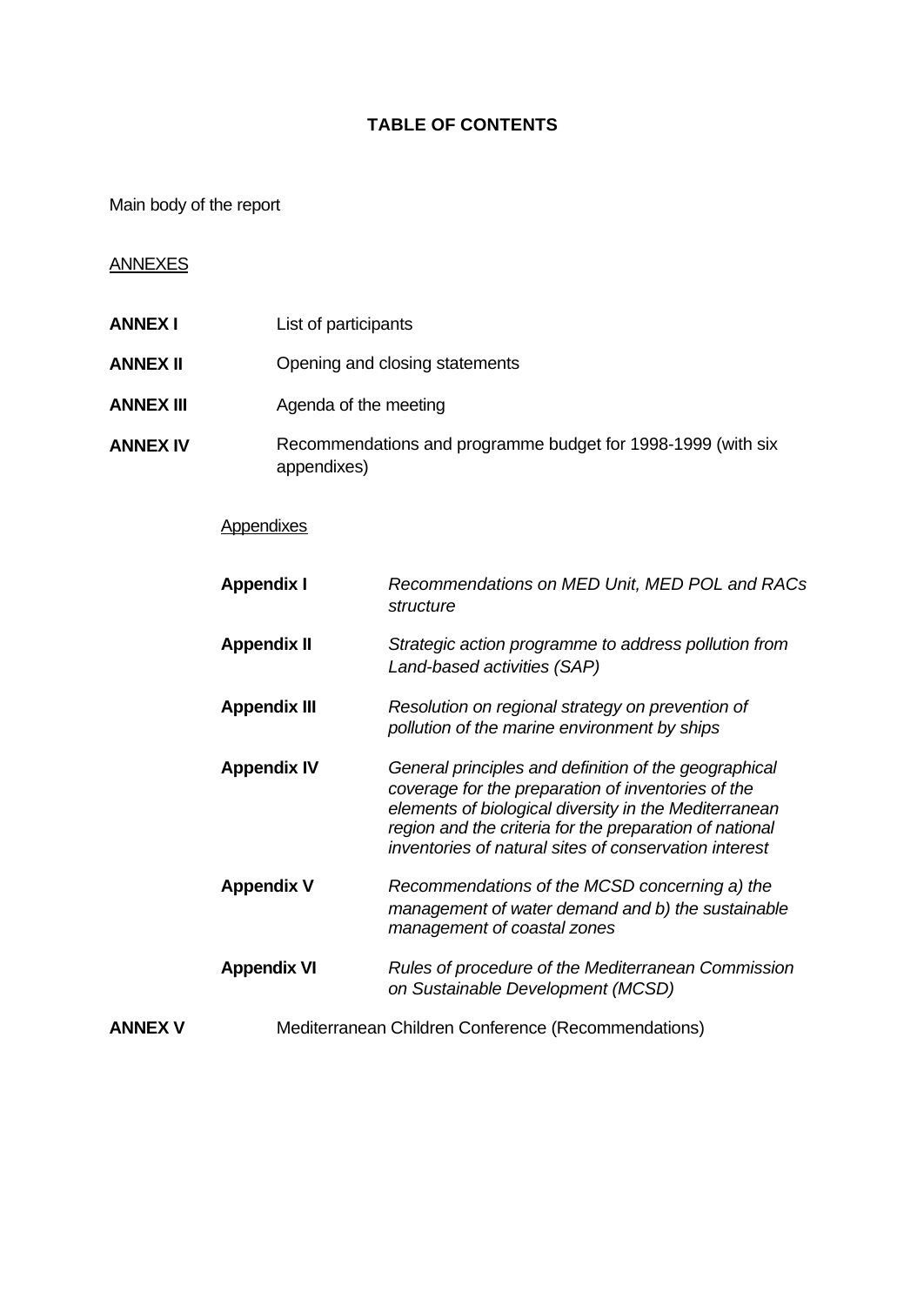#### **Introduction**

1. The Extraordinary Meeting of the Contracting Parties to the Convention for the Protection of the Mediterranean Sea against Pollution and its Protocols (Montpellier, 1-4 July 1996) accepted the offer of Tunisia to host the Tenth Ordinary Meeting of the Contracting Parties in Tunis. Accordingly, the Tenth Ordinary Meeting of the Contracting Parties to the Convention for the Protection of the Mediterranean Sea against Pollution and its Protocols was held at the Hotel Le Palace, La Marsa, Tunis, from 18-21 November 1997.

#### **Attendance**

2. The following Contracting Parties to the Barcelona Convention were represented at the Meeting: Albania, Algeria, Bosnia and Herzegovina, Croatia, Cyprus, Egypt, the European Community, France, Greece, Israel, Italy, Libyan Arab Jamahiriya, Malta, Monaco, Morocco, Slovenia, Spain, Tunisia and Turkey.

3. The following United Nations bodies and specialized agencies were represented by observers: World Health Organization (WHO), World Meteorological Organization (WMO), International Maritime Organization (IMO) and International Atomic Energy Agency (IAEA) Marine Environmental Laboratory in Monaco.

4. The following intergovernmental and non-governmental organizations were represented by observers: Agreement on the Conservation of Cetaceans of the Black Sea, Mediterranean Sea and Contiguous Atlantic Area (ACCOBAMS), Accord sur les oiseaux d'eaux migrateurs d'Afrique et d'Eurasie (AEWA), Arab Centre for the Study of Arid Zones and Dry Lands (ACSAD), Convention on the Conservation of Migratory Species of Wild Animals (CMS), Accord entre la France, l'Italie et la Principauté de Monaco relatif à la Protection des Eaux du Littoral Méditerranéen (RAMOGE), Association de Protection de la Nature et de l'Environnement de Kairouan (APNEK), Ecomediterrania, European Chemical Industry Council (CEFIC), Europe Conservation, Friends of the Earth International, Greenpeace International, International Centre for Coastal and Ocean Policy Studies (ICCOPS), International Ocean Institute (IOI), Institut Méditerranéen de l'Eau (IME), Associazione Ambientalista (MAREVIVO), Mediterranean Association to Save the Sea Turtles (MEDASSET), Medcities Network, Medcoast, Mediterranean Protected Areas Network (MEDPAN), Mediterranean Marine Bird Association (MEDMARAVIS), Mediterranean Information Office for Environment, Culture and Sustainable Development (MIO-ECSDE), Society for the Protection of Nature (DHKD), Turkish Foundation for Combating Soil Erosion, for Reforestation and the Protection of Natural Habitats (TEMA), Turkish Marine Environment Protection Association (TURMEPA), World Wide Fund for Nature (WWF).

- 5. The MAP Regional Activity Centres were also represented.
- 6. A complete list of participants is attached as **Annex I** to this report.

#### **Agenda item 1: Opening of the Meeting**

7. As required by Rule 21 of the Rules of Procedure for Meetings and Conferences of the Contracting Parties, H.E. Mr Lahoucine Tijani, Secretary of State to the Minister of Agriculture, Equipment and Environment responsible for the Environment of Morocco and President of the Bureau of the Contracting Parties, speaking on behalf of the government of Morocco, opened the Meeting.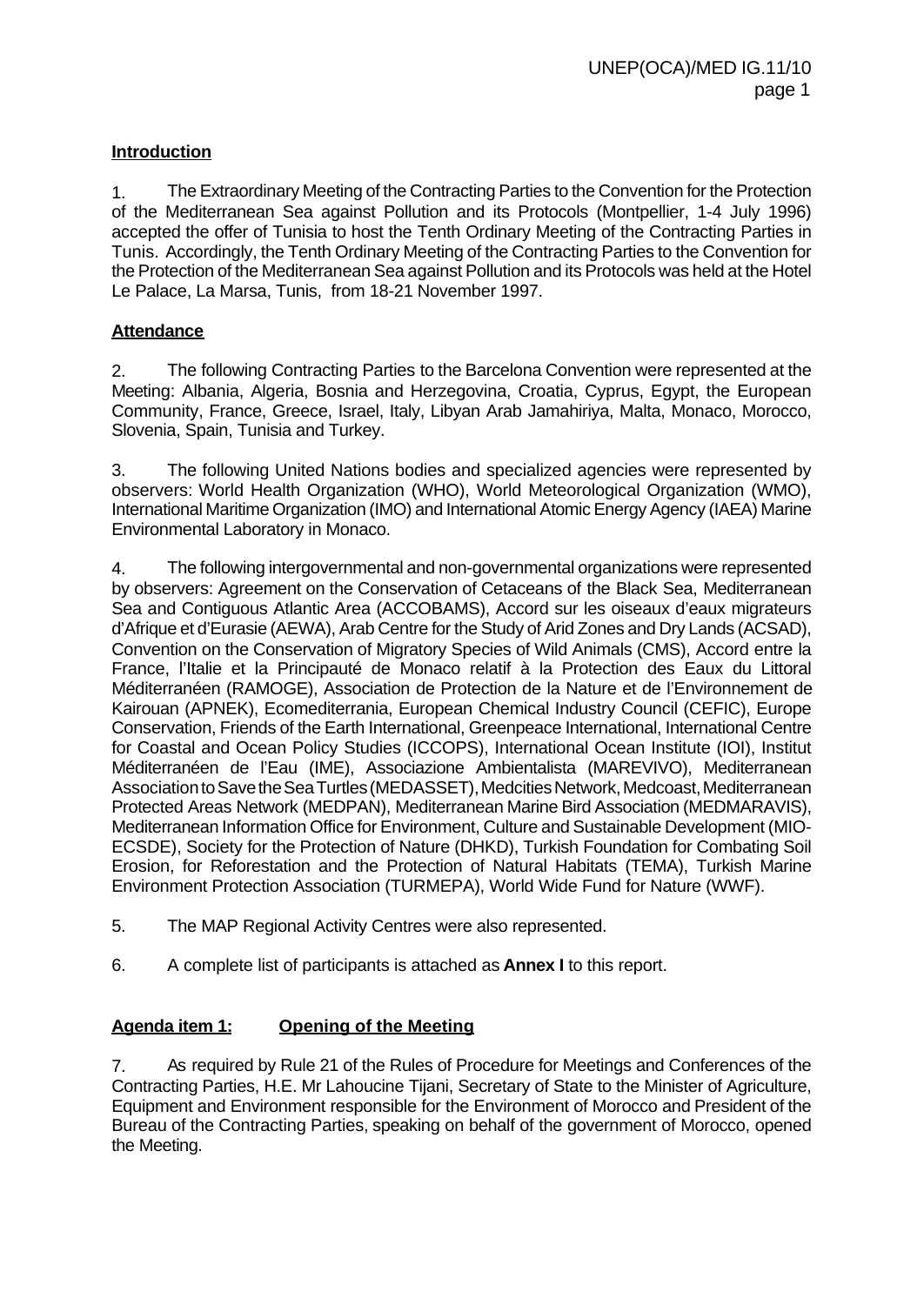8. The Meeting was privileged to hear addresses by H.E. Mr Lahoucine Tijani, H.E. Mr Mohamed Mehdi Mlika, Minister of Environment and Physical Planning of Tunisia, and Mr Lucien Chabason, Coordinator of the Mediterranean Action Plan (MAP), speaking on behalf of Ms Elizabeth Dowdeswell, Executive Director of the United Nations Environment Programme (UNEP). The full texts of their statements is attached as **Annex II**.

#### **Agenda item 2: Rules of Procedure**

9. The Meeting noted that the Rules of Procedure for Meetings and Conferences of the Contracting Parties to the Convention for the Protection of the Mediterranean Sea against Pollution and its related Protocols (UNEP(OCA)/IG.43/6), Annex XI), as amended by the Eighth Ordinary Meeting, would apply to its deliberations.

#### **Agenda item 3: Election of officers**

10. In accordance with Rule 20 of the Rules of Procedure and in conformity with the recommendations of the informal meeting of the heads of delegations, the Meeting unanimously elected the following Bureau:

| President:      | H.E. Mr Mohamed Mehdi MLIKA (Tunisia)               |           |
|-----------------|-----------------------------------------------------|-----------|
| Vice-President: | Ms Gordana VALCIC                                   | (Croatia) |
| Vice-President: | H.E. Mr Theodoros KOLIOPANOS                        | (Greece)  |
| Vice-President: | H.E.Mr Ashur Mohamed EMGEG (Libyan Arab Jamahiriya) |           |
| Vice-President: | H.E. Ms Imren AYKUT                                 | (Turkey)  |
| Rapporteur:     | H.E. Mr Bernard FAUTRIER                            | (Monaco)  |

#### **Agenda item 4: Adoption of the agenda and organization of work**

11. The Meeting unanimously adopted the provisional agenda. As regards the organization of work suggested by the Secretariat, it agreed that the Coordinator would introduce items 6 and 7 together and that his introduction would serve as the basis for the general discussion under item 8. The agenda is attached as **Annex III** to this report.

#### **Agenda item 5: Credentials of representatives**

12. In accordance with Rule 19 of the Rules of Procedure, the Bureau of the Contracting Parties met on 20 November 1997 under its President to examine the credentials of the representatives of Albania, Algeria, Bosnia and Herzegovina, Croatia, Cyprus, Egypt, European Community, France, Greece, Israel, Italy, Libyan Arab Jamahiriya, Malta, Monaco, Morocco, Slovenia, Spain, Tunisia and Turkey attending the Tenth Ordinary Meeting of the Contracting Parties. It found the credentials in order and so reported to the Meeting, which approved the Bureau's report on 20 November 1997.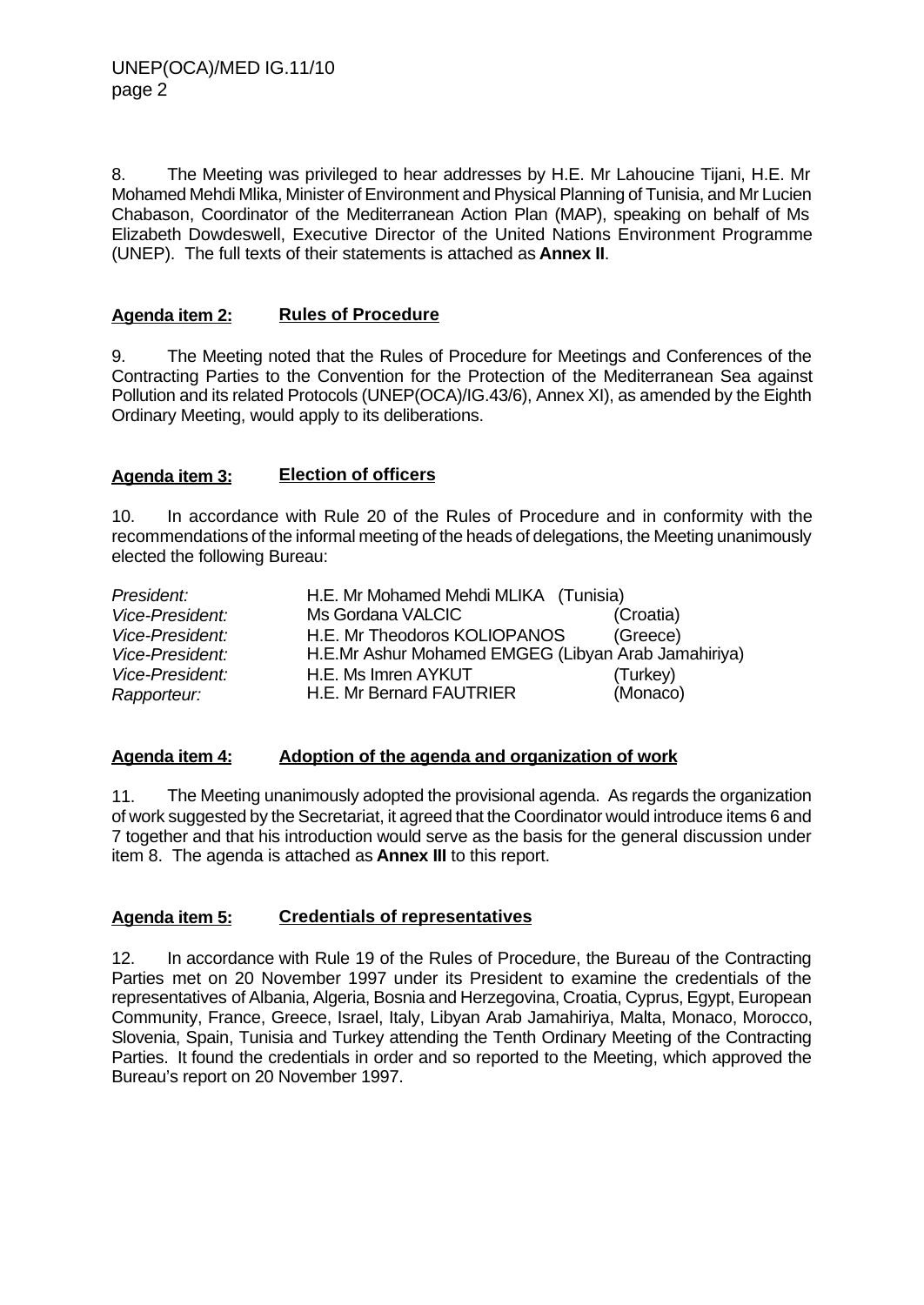#### **Agenda item 6: Progress report of the Executive Director on the implementation of the Mediterranean Action Plan in 1996/1997**

13. Mr Lucien Chabason, Coordinator of MAP, briefly reviewed the progress report on the implementation of MAP in 1996/1997 (document UNEP (OCA)/MED IG.11/3). Commenting on the section on institutional and financial arrangements, he welcomed the improvement in the financial position of the MTF. He also emphasized the importance of developing a system of coherent reporting by the Contracting Parties, in conformity with MAP Phase II and the relevant provisions of the Barcelona Convention and its Protocols. On the question of sustainable development in the Mediterranean, he raised the issue of the relations between the Mediterranean Commission on Sustainable Development (MCSD) and other structures inside MAP. He noted that the MCSD was a consultative body, for which MAP provided the secretariat and assumed responsibility for its general functioning. He added that an important part of the work of the Regional Activity Centres and MAP structures was now to support the activities of the MCSD. With regard to MAP information activities he recognized that a good deal of work was required to modernize the Programme's communication strategy.

14. Commenting more particularly on the work of the Regional Activity Centres, he noted that a number of questions had emerged recently concerning coastal planning and management. The time had come to raise a number of questions regarding the relevance of the management of coastal zones. The Regional Activity Centre for the Priority Actions Programme (PAP/RAC) had been engaged by the METAP Programme of the World Bank to make an assessment of coastal zone management activities in the Mediterranean. The assessment showed the advantages of bringing together all the parties concerned for coastal planning and management, but emphasized the danger that the work produced might end up on the shelf. Follow-up and implementation were therefore of great importance in that respect.

15. On the subject of the conservation of nature, landscape and sites, he said that the Regional Activity Centre for Specially Protected Areas (SPA/RAC) had undertaken much important work in preparation for the application of the Protocol when it came into force. However, not much practical progress had been made in the actual protection of special areas. Once again, implementation was of prime importance. The SPA/RAC was engaged in developing relationships with the secretariats of the many other conventions and agreements covering the subject, particularly the Bonn, Berne and Ramsar Conventions, the Pan-European Biological and Landscape Diversity Strategy and ACCOBAMS. It would also be necessary to establish relations with the Convention on Biological Diversity and conclude an agreement between the GCFM and MAP.

16. He emphasized the manner in which the MED POL project was now being refocused on the implementation of protective and preventive measures. In this respect, the Strategic Action Programme (SAP) was of great importance in giving effect to the LBS Protocol. The Programme constituted a major step forward in the work of MED POL.

17. With regard to the work of the Regional Marine Pollution Emergency Response Centre for the Mediterranean Sea (REMPEC), he noted that, although in great demand to provide assistance to countries, particularly for the development of emergency plans, the Centre suffered from a major lack of administrative and technical personnel. At least one more post was needed, but no allocation had been made in the budget because of the lack of financial resources.

18. In relation to the Regional Activity Centre for Environment Remote Sensing (ERS/RAC), he believed that the main problem lay in the greater integration of the work of the Centre and of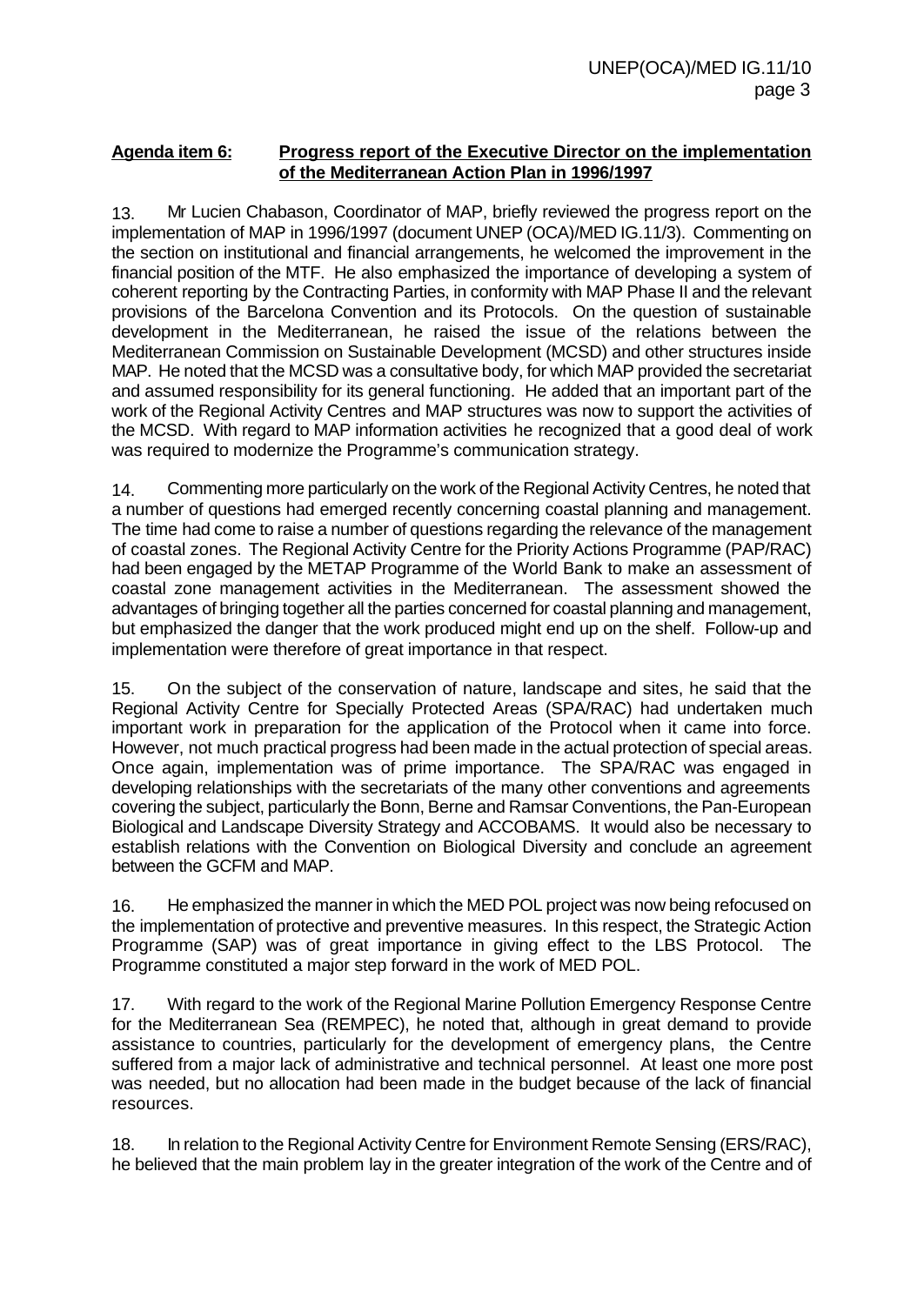MAP as a whole. The Centre had an important role to play in the compilation of integrated information on land use in coastal areas.

#### **Agenda item 7: Progress report of the Coordinator on the activities of the Mediterranean Commission on Sustainable Development (MCSD) in 1996/1997**

19. Introducing documents UNEP(OCA)/MED IG.11/8 and UNEP (OCA)/MED WG.134/5, which covered the third meeting of the MCSD, the MAP Coordinator noted that at its most recent meeting in Sophia Antipolis in October 1997, the MCSD had adopted recommendations on its first two priority subjects, namely the sustainable management of coastal zones and the management of water demand. If these recommendations were to be adopted by the Contracting Parties, there would need to be modifications to the proposed budget, particularly with regard to the Blue Plan and PAP/RAC. He also alluded to the question of the structure of the MCSD and its Bureau.

20. The representative of Morocco, speaking as President of the MCSD, described the innovative nature of the MCSD and the advantages that it offered through the integration into environmental action of partners other than the Contracting Parties, such as NGOs, local authorities and other socio-economic actors. However, she emphasized that a number of problems had emerged in the work of the MCSD. In the first place, few of those involved had a clear idea of the real objectives of its work. Although the Contracting Parties had identified problems to which they were seeking answers, it was still unclear whether the recommendations adopted by the MCSD should take the form of practical costed programmes, or strategic and policy orientations. There was also a need to clarify the relationship between the MCSD and other MAP structures, and particularly the Coordinating Unit and the Regional Activity Centres, in order to avoid duplication and strengthen complementarity between them. In her view, the MCSD could play a very useful role in developing recommendations for the future activities of MAP, which could then be implemented by the Regional Activity Centres. At present, the activities of each centre were somewhat dispersed and a more global common vision was required. This could be provided by the MCSD. Finally, the Regional Activity Centres needed an adequate budget provision so that they could support the MCSD. It was very important for the Contracting Parties to reach a consensus on these questions so that the MCSD could be clear about its role and objectives.

#### **Agenda item 8: General discussion on environment and sustainable development in the Mediterranean region**

21. H.E. the Minister of Environment and Land Planning of Tunisia said that his country was doing its utmost to implement sustainable development and to protect the environment at the national, regional and international levels. The Protocols it had signed in Barcelona in 1995 were at present before the National Assembly for ratification. In 1993 a National Commission for Sustainable Development had been set up to coordinate the efforts of the various national partners to harmonize economic and social development with the protection of natural resources. It was presided over by the Prime Minister and its members included ministers, members of parliament and governmental and non-governmental organizations. Its primary task was to implement the National Agenda 21 drawn up in 1995 in such intersectoral areas as the fight against poverty, the promotion of health, training, public awareness and international cooperation, and in the sectoral fields of agriculture, tourism, urbanization, industry and energy. A third section was devoted to the sustainable management of natural resources such as water,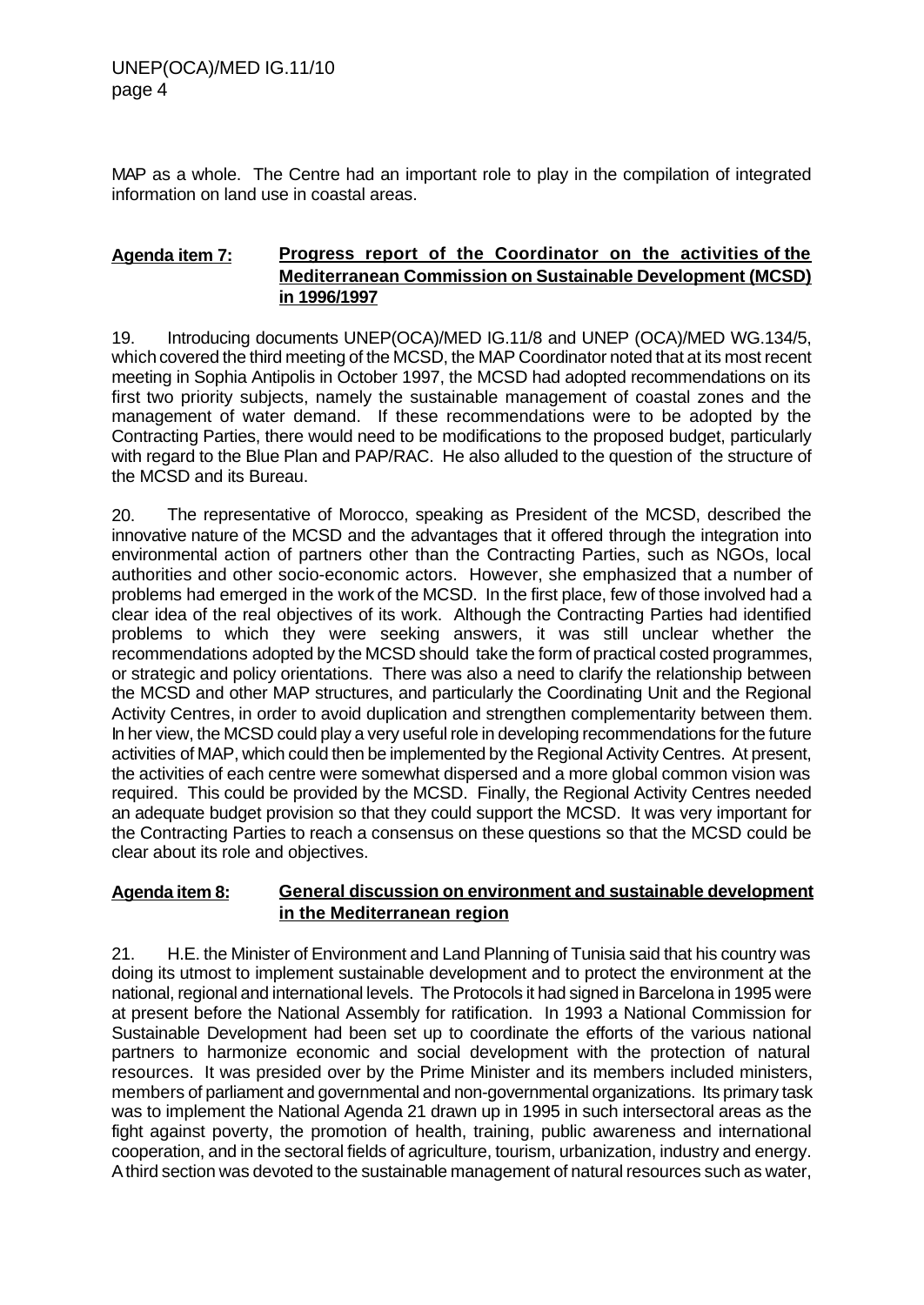soil, the sea and the coast. The National Agenda 21 now served as the basis for all development planning in Tunisia.

22. With assistance from the United Nations Development Programme (UNDP), a Tunisian Environment and Development Observatory had been established in 1995 for the collection, analysis and dissemination of information on the state of the environment. A tool for decisionmakers and planners, it defined, used and monitored development indicators and published an annual report. In addition, in 1996 a national commission had been set up to prevent and combat marine pollution, leading to the introduction of a national emergency intervention plan in the event of accidents at sea. Furthermore, the town planning code and land planning act had been revised with a view to preventing environmental degradation.

23. Tunisia, with President Ben Ali at its head, had declared war on poverty. A broad programme of national solidarity had been launched, with the result that poverty, which had affected 33 per cent of the population in the 1960s, now affected only 6 per cent. Population growth had been stabilized, leading to a strengthening of the health and education sectors. Other major priorities related to the rational management of water, soil conservation and protection of the coast. In 1995 a coastal protection and planning agency had been created to preserve the coast and look after natural areas. It had wide powers to prevent unauthorized use of coastal sites. In 1996, the International Centre of Environmental Technologies had been set up to promote clean manufacturing processes and train the necessary human resources.

24. Gradually Tunisia was attempting to introduce sustainable development by restructuring its economy to bring it into line with globalization. It was a long-term effort calling for cooperation and partnership among the Mediterranean countries.

25. The representative of Spain recalled that in 1995 the Contracting Parties had amended the Barcelona Convention and some of its Protocols, incorporating the concept of sustainable development in them as the cornerstone of MAP's future work. The Contracting Parties were now faced with the difficult task of putting that commitment into practice. In that connection, he informed the participants that his country had begun the ratification process and called upon others to follow suit. The LBS Protocol, in particular, was a key element in the promotion and protection of the environment and he hoped that it would enter into force as soon as possible. Accordingly, he urged the Contracting Parties to adopt the SAP as a first step towards the future implementation of the LBS Protocol.

26. Spain accorded special priority to the struggle against contamination by substances that were toxic, persistent and liable to bioaccumulate, which had been identified by the 1995 Washington Conference as an urgent global problem. In that context, he commended the efforts made to prepare the SAP and drew attention to the need to develop an awareness of the importance of providing financial resources, however scanty they might be in the initial phase, for the execution of agreed programmes. For that reason he was in favour of including an investment portfolio in the strategy as a means of encouraging future commitments. It was equally essential to promote the exchange of ideas and technologies, capacity building and the participation of civil society as an active partner in the entire process.

27. Spain supported the draft resolution submitted by the REMPEC Meeting of Focal Points on the establishment of a Regional Strategy as regards the Prevention of Pollution of the Marine Environment by Ships and considered it necessary to begin the process of amending the Emergency Protocol. He also drew attention to the importance attached by his country to the Regional Activity Centre for Cleaner Production (CP/RAC), as well as to the proposal submitted by SPA/RAC concerning general principles and the determination of the geographical scope for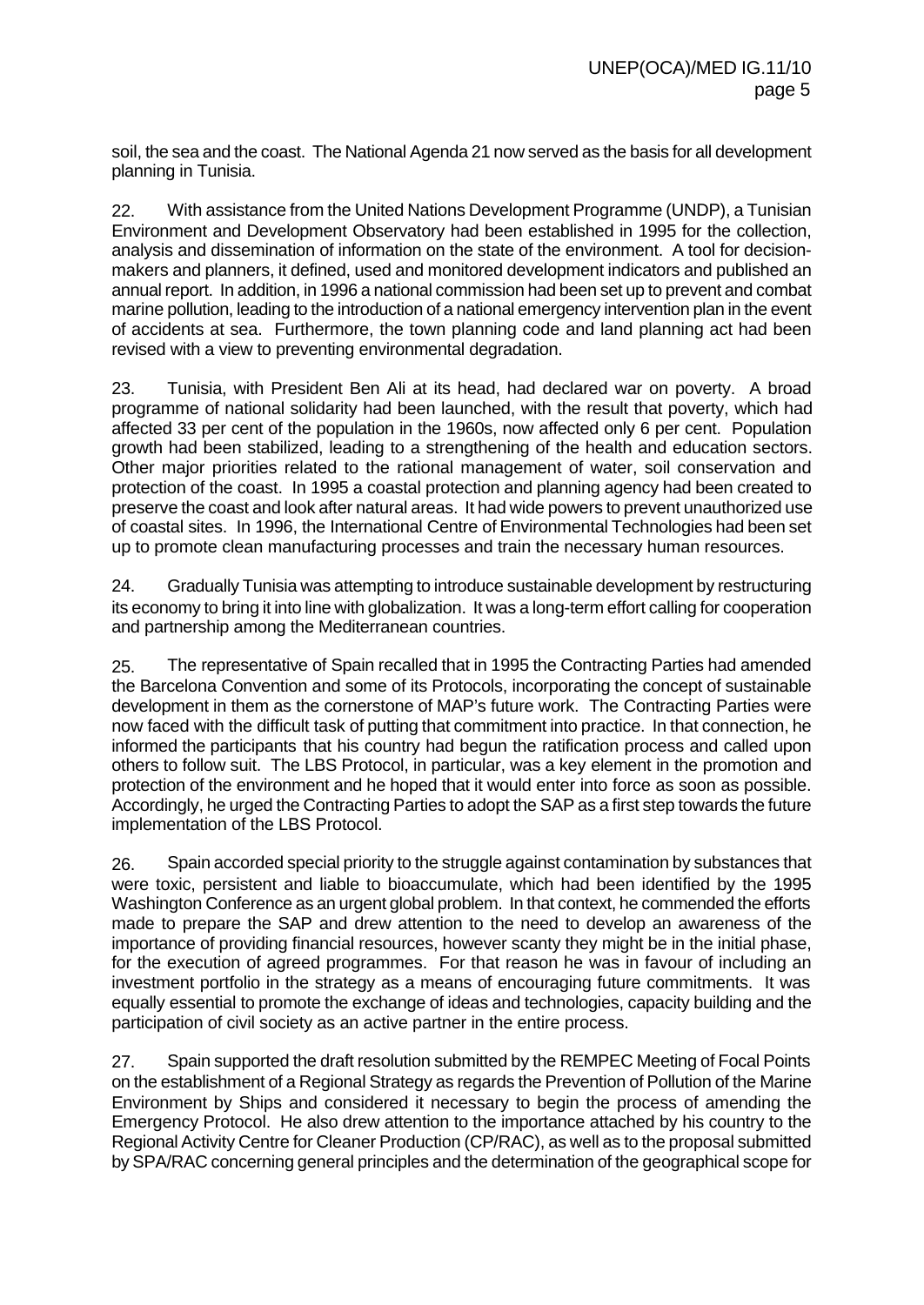the preparation of inventories of biodiversity and criteria for the preparation of national inventories of natural sites of conservation interest.

28. Very useful work had been carried out under the auspices of the MCSD on the two key areas of management of water demand and the sustainable management of coastal zones. Water was a resource of the highest value for the Mediterranean countries and it was vital to establish policies for the re-use of water in coastal areas, to prevent the contamination of aquifers, to avoid leakage in domestic and agricultural distribution networks, to improve irrigation systems and to consider water as a natural resource that had to be paid for. The proposed recommendation on the integrated and sustainable management of coastal zones was also of high priority for the Mediterranean countries. It was important to improve the institutional machinery, to strengthen national legislative and regulatory measures, to provide better access to information, to make use of economic incentives, to launch pilot projects and to foster the principle of co-responsibility. He also underlined the significance of the theme of sustainable tourism, which, while bringing great benefits to countries in the Mediterranean basin, was also capable of disturbing the ecological balance. Consequently, an analysis of tourism in the Mediterranean was needed and measures should be proposed to promote its sustainability. For all those reasons he considered that the work of MCSD deserved strong support.

29. Lastly, he hoped that the budget could be adopted in the form proposed at the Meeting of MAP National Focal Points.

30. H.E. the Greek Deputy Minister of Environment pointed out that the Mediterranean countries shared a common civilization, a considerable dependence on tourism, a large agricultural sector and numerous environmental problems, of which pollution was not the only one. Other threats included deforestation, soil erosion and the alternation of drought and flood. In that context, Greece attached great importance to the new priorities and action plan agreed upon in 1995 in Barcelona. The Contracting Parties had amended the Barcelona Convention and some of its Protocols, and had established the MCSD, which could play an important role although it had yet to be clearly defined.

31. In 1995 his country had signed with UNEP a new MED POL national programme, which was proceeding very successfully. Possessing one third of the Mediterranean coastline and almost three thousand islands, Greece attached special importance to the integrated and sustainable management of coastal zones. A workshop on that subject had been held on the island of Santorini in 1996 and its conclusions could be of great assistance to the relevant shortterm activity of MCSD. Greece had already taken action on integrated coastal zone management in the Euro-Mediterranean context and together with the Tunisian Minister of the Environment he would be submitting a project to the Euro-Mediterranean Conference on the Environment to be held in Helsinki in November. He also supported the priority given to the management of water demand.

32. Islands were of great concern to Greece and he therefore believed that a policy of integrated island management was necessary in order to protect their economic and social development without environmental degradation. Guidelines for island and coastal management had been prepared, specifically aimed at sensitive coastal ecosystems such as dunes, wetlands, seabeds with *Posidonia* and rocky formations. Another important issue was desertification in the Mediterranean, on which an international conference had been held in Greece, as well as a conference on forests organized by the World Wide Fund for Nature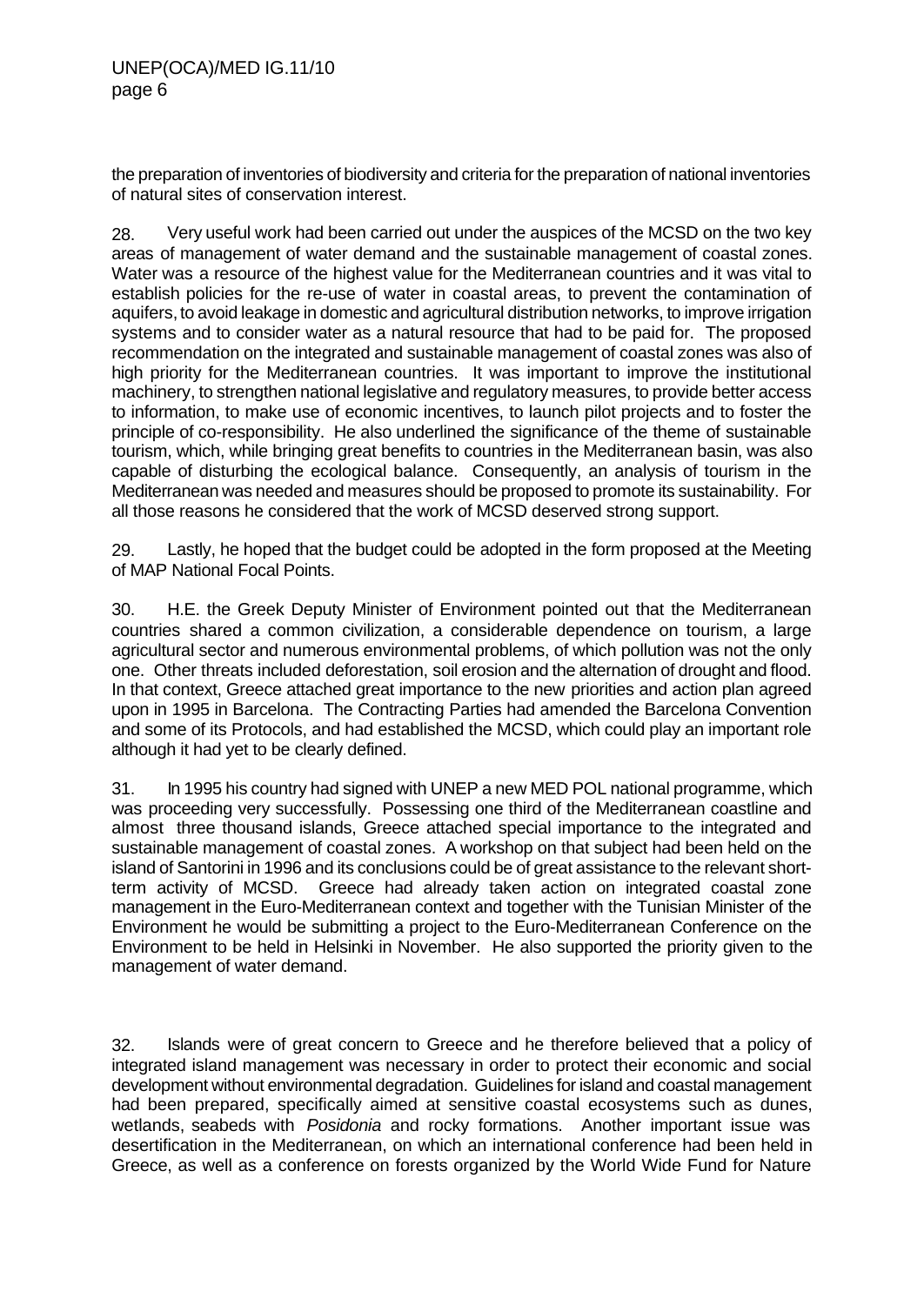(WWF) with the support of the Greek Government, which had committed itself to protecting 10 per cent of its forest areas through special legislation.

33. With regard to biological diversity, a first identification of endangered species and habitats throughout the country had been completed in 1996, with a view to establishing the NATURA 2000 European Ecological Network. There had been close collaboration with NGOs, and internationally recognized work had been carried out on monk seals and sea turtles. Greece intended to continue such activities and welcomed the initiatives taken by SPA/RAC in that connection.

34. Although pursuing a national policy of budgetary stringency, Greece had always supported an increase in the MAP programme budget in order to implement approved projects. Given the shortage of funds in relation to needs, external financing had to be sought, one source being the MEDA programme of the European Union. His country was willing to place its experience in that area at the disposal of interested Contracting Parties. He also wished to commend the Secretariat on the GEF-supported initiative to prepare SAP, together with the transboundary diagnostic analysis and the inventories of pollution hot spots. The implementation of SAP would help to advance the purposes of the amended LBS Protocol.

35. In conclusion, he pledged his own and his Government's continued support for action to protect the common Mediterranean heritage and to achieve sustainable development in the Mediterranean. He expressed his sincere appreciation to the former Minister of Environment of Morocco, H.E. Mr Benomar Alami, and to the present Minister, H.E. Mr Lahoucine Tijani, as Presidents of the previous Bureau, for their devotion and excellent work.

36. The representative of Egypt said that his country had set up a ministry for the environment in July 1997 and as recently as the previous week its commitment to the principle of sustainable development had been reflected in the President's statement at the opening of Parliament. As Chairman of the Egyptian Environmental Affairs Agency, he wished to emphasize its determination to support environmental action at bilateral, regional and international levels, as well as the Euro-Mediterranean partnership and the Barcelona Convention.

37. Egypt was completing preparation of an action plan for coastal areas management to deal with increased erosion, the lack of maps for land use in coastal areas and pollution from land-based sources and its effect on water quality and marine resources. It was also preparing a strategy for the protection of biological diversity and a guide for developing coastal areas to achieve sustainable development, updating its plan for oil pollution accident preparedness and response and effective participation in a subregional cooperation project in the same field. Finally, Egypt was implementing the provisions of its law on the environment, notably in terms of carrying out environmental impact assessments in every new installation, with emphasis on development projects in coastal areas.

38. The representative of Bosnia and Herzegovina said that the watercourses in his country were extremely degraded and unable to purify themselves of all the pollution they received; however, the recent war had had a positive effect in that industrial activity had come to a virtual halt with the expected result that pollution of the Adriatic Sea would have decreased significantly. The present pollution level of watercourses would therefore be established as the "zero state" against which future levels would be judged.

39. Watercourses in Bosnia and Herzegovina gravitated towards the Black Sea and the Adriatic Sea, and although the country had only about 25 kilometres of coastline along the Adriatic, the Adriatic Sea catchment area was almost twice that of the Black Sea, covering some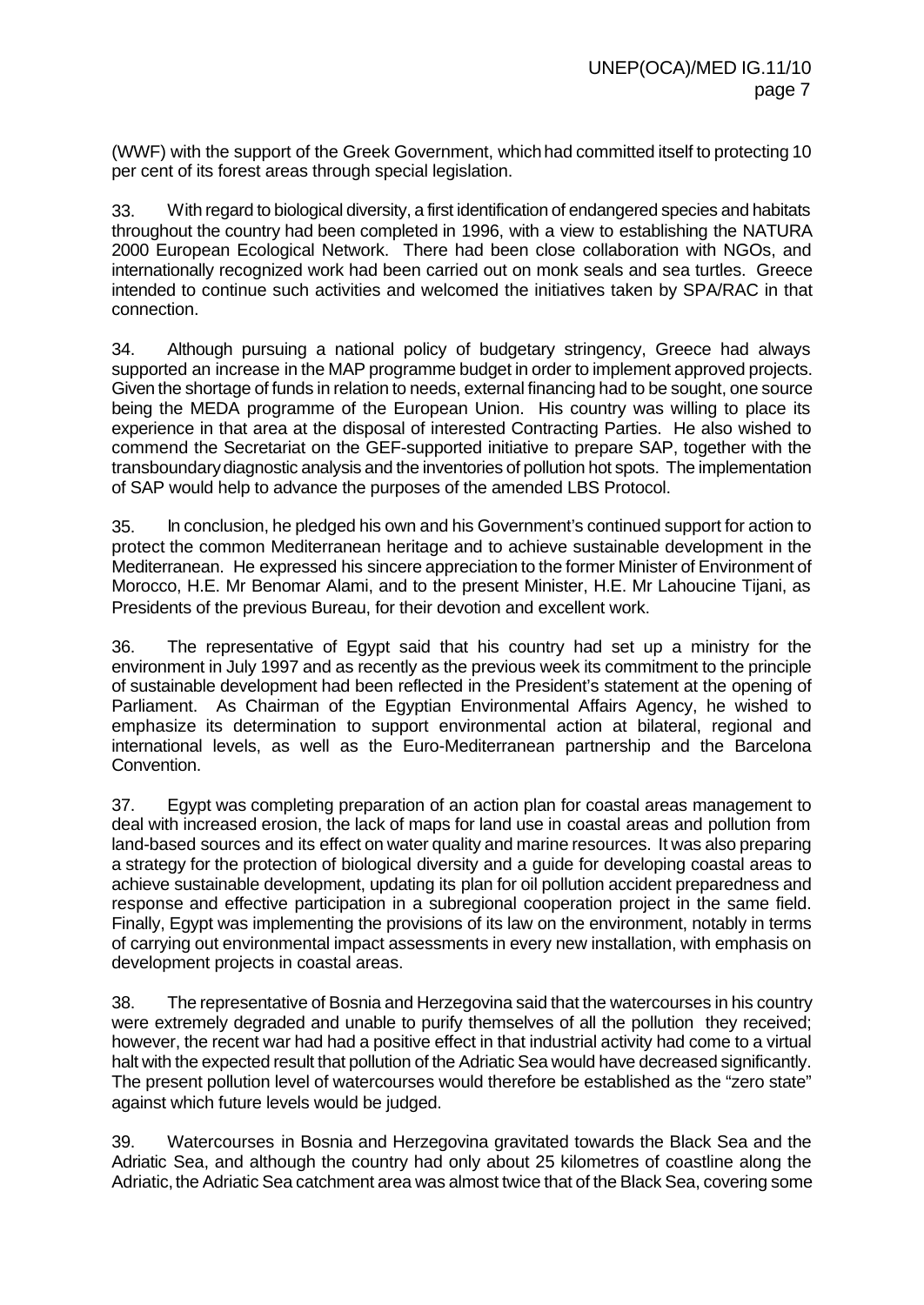26 per cent of the country's territory. Water quality had been protected in the recent period; many of the high-capacity and high-quality water sources along the upper and middle part of watercourses were used for domestic water supply and therefore enjoyed an adequate protection regime.

40. With the active participation of MAP, Bosnia and Herzegovina would be developing a master plan for the protection, sustainable development and integral management of the Adriatic Sea catchment area based on four strategic projects, namely, the preventive protection and balanced development of the Neretva river catchment area, strategies for the sustainable development of both Western and Eastern Herzegovina, and the integrated management of sustainable development of the coastal area, together with Croatia. The general goal of the master plan was, through rehabilitation and the removal of the consequences of war, to provide a balanced, pragmatic and integrated approach to the long-term plan of general sustainable development of the Adriatic Sea catchment area.

41. The special tasks of the master plan were to identify and eliminate long-term pollution of watercourses by industrial and other activities; to draw up principles and approaches and to establish a timetable for priority actions; to prepare a list of interventions with related investment levels; to analyse where additional action would be required because of pollution from transboundary transport; and to decide on the potential participation in the master plan by municipalities, settlements and non-governmental organizations.

42. The Adriatic Sea catchment area being mainly a karst region, even inland parts of the river catchment areas that gravitated towards the Adriatic Sea had to be considered in the same manner as coastal zones themselves. Uncontrolled management of water and the environment in the region could clearly cause incidental pollution that might have a great influence on the Mediterranean zone itself.

43. In terms of critical habitats and ecosystems and endangered species, Bosnia and Herzegovina was trying to protect the biological diversity and ecosystem of the Neretva river estuary together with Croatia and managing and protecting the ecological and biological diversity of the Neretva river canyon.

44. The Deputy Director of the State Directorate for Environment of Croatia said that her country had nearly 6,000 kilometres of coastline and more than one thousand islands. Its strategy for the development of maritime resources endeavoured to increase its contribution to the community of Mediterranean countries. It had been taking part in MAP planning activities from the beginning, and was endeavouring to contribute further to that effort. Croatia was in the process of establishing a national commission for sustainable development, and was preparing a comprehensive strategy on environmental protection, which included integrated coastal zone management, a biological diversity and landscape strategy and the national action plan for water and sea protection. A comprehensive programme of LBS monitoring had been established and included the monitoring of municipal wastewater, industrial wastewater and rivers entering the sea. The Barcelona Protocols were being incorporated in domestic legislation.

45. In the process of implementing sustainable development in the Mediterranean other actors were making their appearance, with programmes in countries they had chosen and with whose governments they had worked out agreements. Such situations had hitherto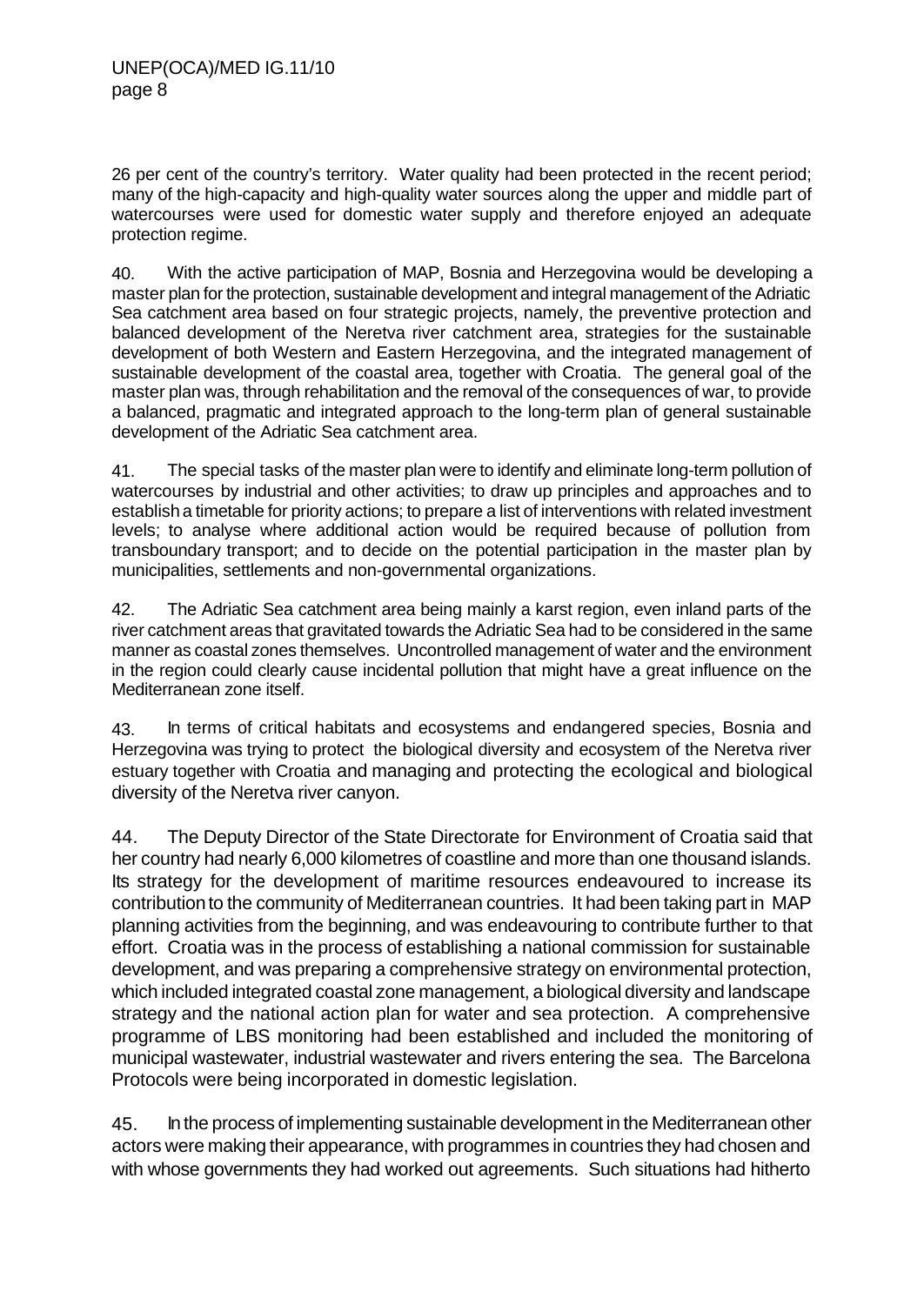not been to the benefit of coordinated and harmonized programming at the Mediterranean level and had not had a positive impact on the rational use of human, financial and technical resources. In her view it was of the utmost importance further to strengthen cooperation among the various environmental and development initiatives in the Mediterranean. In addition, it was important to recognize the cooperation between MAP and the "Environment for Europe" process.

46. She emphasized that MAP Phase II provided the opportunity for open dialogue and consultation with all the relevant partners on policies for the promotion of sustainable development in the Mediterranean basin and the conservation of the specific symbols of Mediterranean culture and lifestyle. The principal objectives of the Contracting Parties to the Barcelona Convention and its Protocols were to convert the current unfavourable situation into a favourable one. In this manner, the Mediterranean countries would be able to ensure their participation in the current phase of the global sustainable development process.

47. The representative of France recalled that instruments covering regional seas provided an excellent framework for the adoption of multilateral decisions on the management of a single ecosystem. The documents before the Meeting revealed a multiplicity of activities, some of which, because they were very dispersed, were likely to receive only a low level of implementation, or might never be implemented. It was essential in the first place for the Convention to function within the limits of existing international instruments and to avoid any duplication with the activities envisaged under those instruments. It was also necessary to identify and select types of activities that were adapted to the size and specificity of the Mediterranean region. By way of illustration, the regional strategy for the prevention of pollution from ships, prepared by the Malta Centre and the criteria for the establishment of national inventories, developed under the auspices of the Tunis Centre, were good examples of coordinated action.

48. The MAP Coordinator had been right to draw attention to the need to find the necessary resources for the MCSD, and to determine what activities and objectives it should pursue. With regard to the functioning of the Commission, in his view it would be better to avoid excessive rules and to show as much pragmatism as possible. The MCSD was an extremely original initiative and its action should not be too rigid, since that might limit the flexibility that it would need in future if its action were to be well concentrated, without dispersion in the priorities that it established.

49. The representative of Malta warned against the tendency to add new activities and programmes without increasing the resources available to sustain them. Money was being spread more thinly, and an attempt had to be made to husband existing resources as effectively as possible through, among other things, improved coordination between MAP components. Great care should be taken before a decision was taken to establish new institutions. The MCSD, for example, should decide which existing components of its action plan could handle the additional workload rather than set up new ones.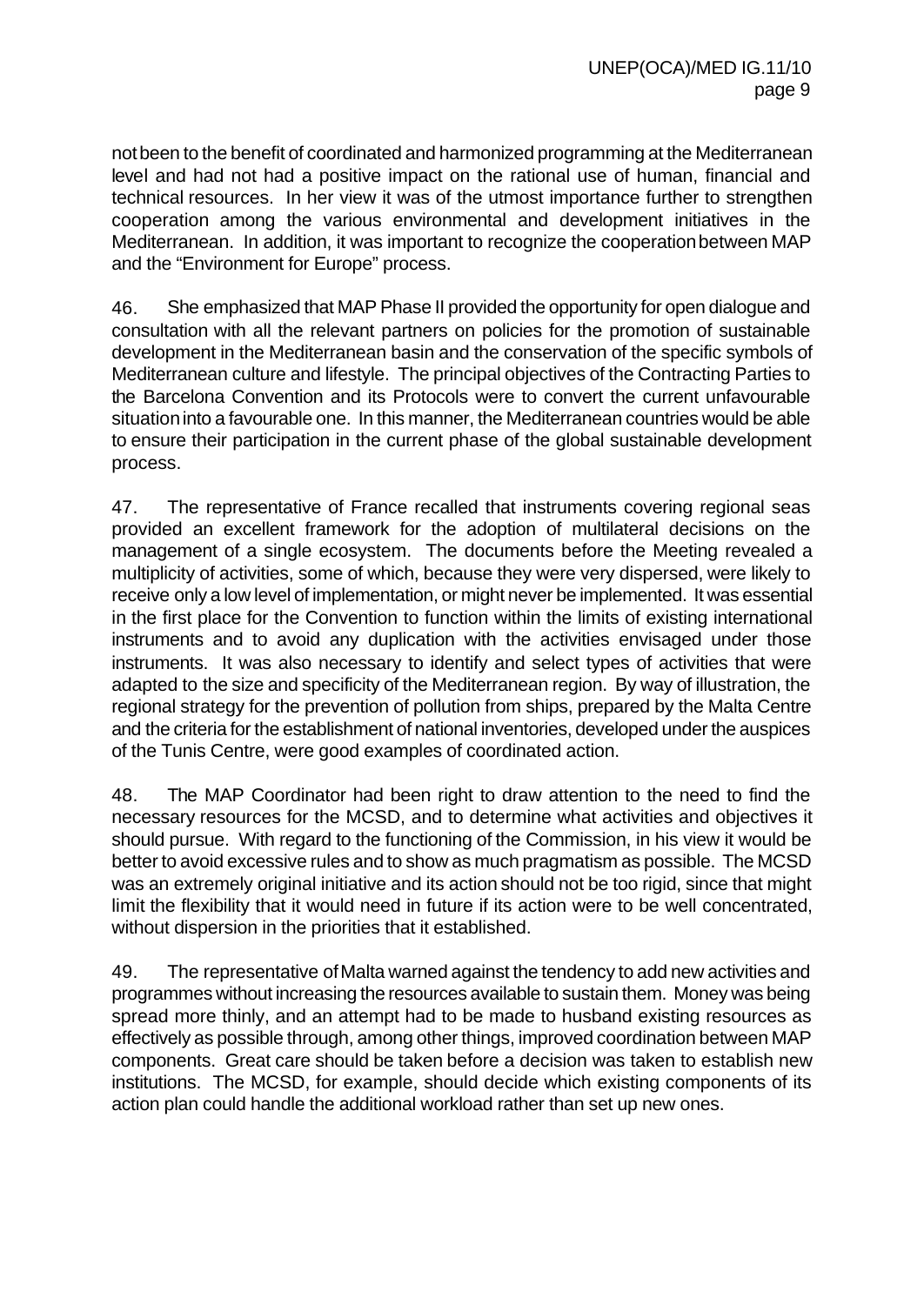50. For the first time the MAP budget showed a column for external resources, but it was not clear if the funding that appeared there was guaranteed and available or merely expected. It would be regrettable if a programme were to be approved on the expectation of a source of external funding that did not materialize.

51. Malta regretted that MED POL financing had been reduced; its new phase still required the gathering of hard facts in order to determine whether measures were successful, and a number of countries still needed assistance.

52. Malta was the host country for REMPEC, to which it had in the past year allocated new premises. It had also been very active both at the international level and nationally. A new committee was now advising the Maltese Minister for the Environment, and a national policy and law on the environment were being prepared. Three new sewage treatment plants would be built, with the result that all Malta's sewage would be treated. In the coming year the country would have a new environmental monitoring system.

53. The representative of Malta reconfirmed that his country would host the Eleventh Ordinary Meeting of the Contracting Parties to the Barcelona Convention in 1999.

54. The representative of Monaco welcomed the major progress made by MAP over the past ten years and its orientation towards sustainable development, particularly through the MCSD, which had been noted with interest by many Heads of State and Government at the special session of the United Nations General Assembly. However, while applauding the dynamic nature of this new instrument, it was necessary to pay careful attention to the relationship between the various components of the Barcelona system, particularly at a time of increasing cooperation between intergovernmental structures. With its great potential, MAP had a role to play and a responsibility to assume in these bodies.

55. However, she emphasized that MAP must not lose its roots and needed to reexamine the importance that should be given to its fundamental objectives of the protection of the Mediterranean environment and its biodiversity. There should be no turning back on the concept of sustainable development. But it was necessary to analyse the role that MAP should play in the process and the areas in which it should share its responsibilities with other bodies. In particular, MAP must not be left with the responsibility for implementing all the components of sustainable development identified by the MCSD or for covering them in its budget. It was the responsibility of the Contracting Parties to adapt other structures to ensure that the MCSD recommendations which lay within their competence were given effect. Indeed, the devolved responsibility for such functions should be clearly set out in each of the recommendations made by the MCSD.

56. The representative of Italy reaffirmed that the MAP structures and programmes were the instruments through which the commitments undertaken by Contracting Parties under the terms of the Barcelona Convention and its Protocols were to be implemented. He welcomed the change of approach by MED POL with a view to the prevention of pollution and the protection of threatened areas. The establishment of SAP was a good example of this new approach, not only to commence the process of phasing out inputs of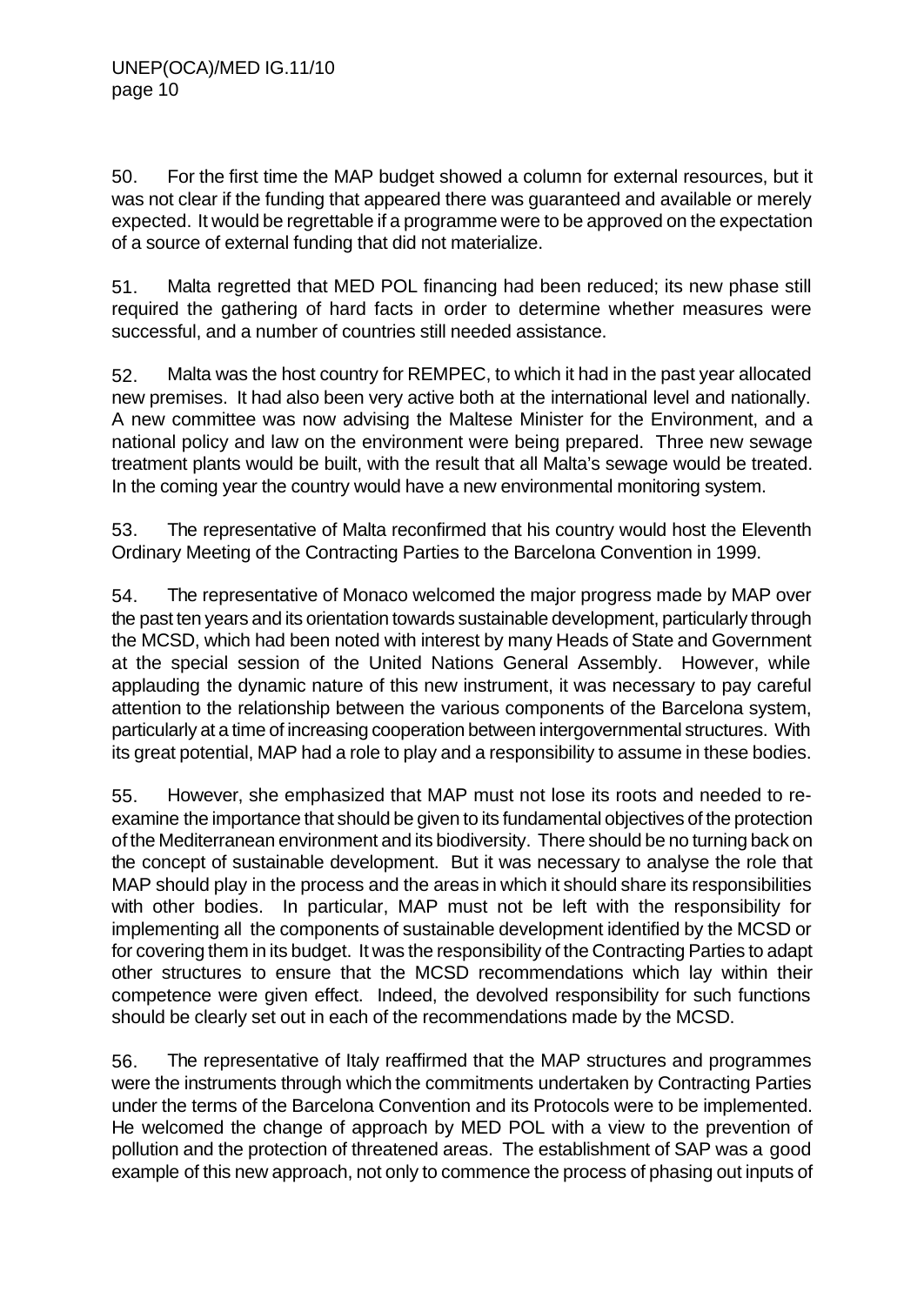pollutants, but also to remedy threats to vulnerable areas and protect other areas with a view to preventing them from becoming vulnerable in turn. He recalled that his country had recently adopted special legislation to finance action for the prevention of pollution in accordance with the objectives of the SAP. Moreover, the Regional Activity Centres, and particularly ERS/RAC and CP/RAC, should play an increasingly significant role in the implementation of the Protocols and related programmes. He also hoped that the recommendations of the ad hoc group on MAP structures would be adopted and given effect in the near future.

57. He emphasized that the structure of the MCSD should remain flexible and light so as not to lead to the commitment of further financial and other resources. He welcomed the recommendations made by the first two thematic working groups and hoped that they would be followed up by the Contracting Parties. He emphasized that there was no justification for any further action on these thematic areas within the context of the MCSD. He also looked forward to an improvement in coordination between regional and subregional agreements, such as the RAMOGE Agreement between Italy, France and Monaco, which served a useful role as a pilot framework for action.

58. The representative of the European Community, commenting on a certain dispersion in the activities covered by the MAP structure, emphasized the importance of concentrating major efforts on a smaller number of important actions in order to increase their impact and MAP's visibility. Although he realized that the identification of priorities often meant that other activities were eliminated, he noted a trend for greater concentration in many programmes throughout the world and suggested that Parties should consider working in that direction.

59. With reference to the MCSD, while endorsing the strong support expressed by other speakers, he still believed that its structure required careful attention. In the first place, the objective should be to ensure that the Commission retained a certain independence and its own characteristics in terms of both its composition and methods of work. His fear was that it was slipping away from what was originally intended. The ideas that it produced should be as concrete as possible. He also warned of a slippage of responsibility towards the Regional Activity Centres, even though the Centres were to have an important contribution to make to the work of the MCSD. Although the task managers of the MCSD faced a difficult task in both seeking finance and carrying out substantive work, the answer was not to transfer additional responsibility to the Centres. It was therefore necessary to identify the necessary means to support the MCSD. This was the responsibility of the Contracting Parties.

60. The observer for the World Wide Fund for Nature (WWF), also speaking on behalf of the Society for the Protection of Nature (DHKD) and Europe Conservation, recalled that 1995 had been a crucial year for the protection of the Mediterranean basin at the policy level. At the time of the revision of the Barcelona Convention and the adoption of its new Protocols, the NGO movement and WWF had been successful in obtaining the adoption of a number of general and specific measures which increased the conservation value of the framework Convention and some of its Protocols. Together with the Mediterranean NGO movement, WWF had played an active role in the creation and first meetings of the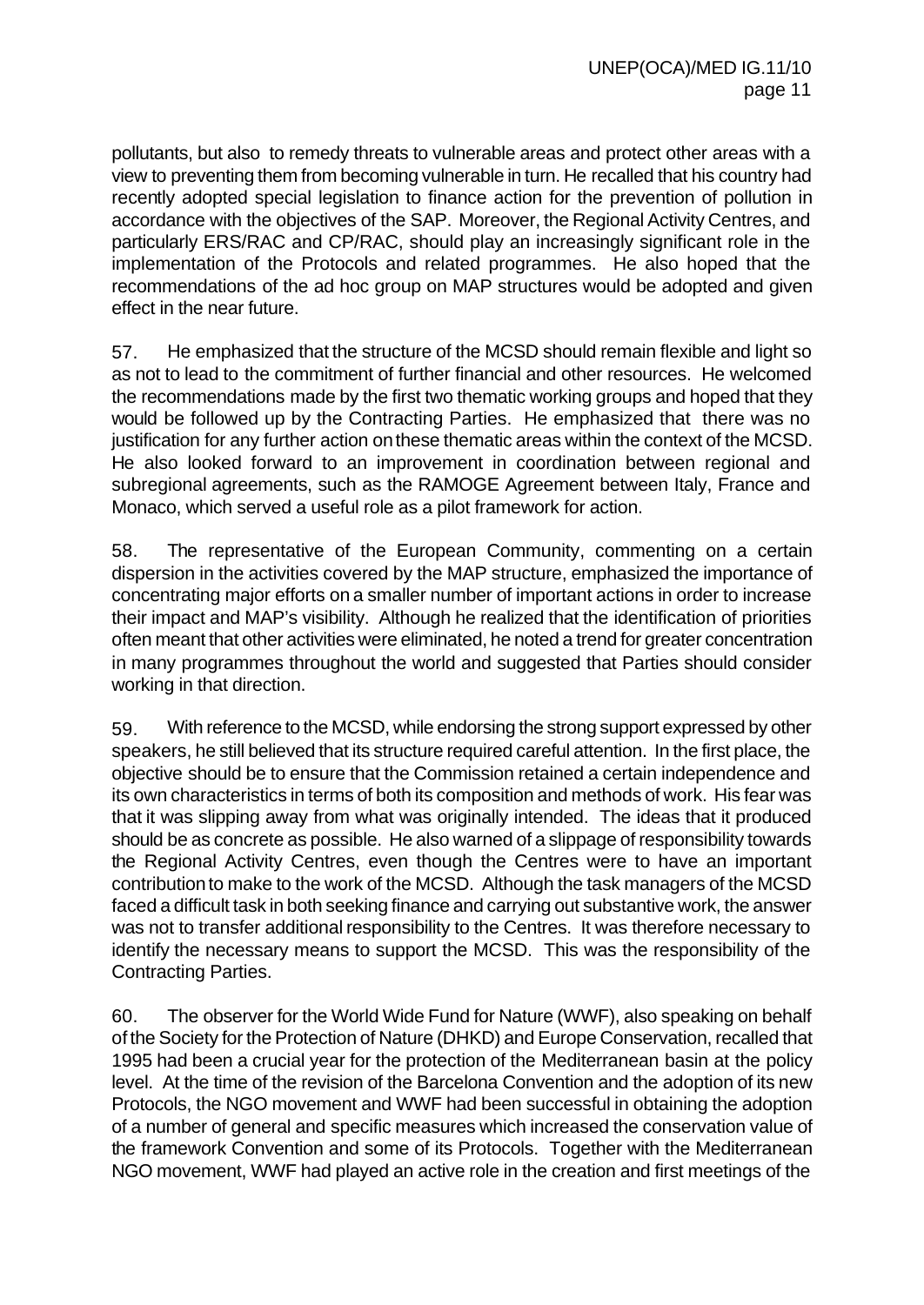MCSD. Although convinced of the good progress achieved in the formulation of better policies for the conservation of the environment in the Mediterranean basin, WWF placed great emphasis on the real threat that the delayed ratification of these new instruments might pose for the Mediterranean Sea. Pollution, the loss of biodiversity and freshwater, coastal destruction were just a few of the urgent matters that would not wait for the conclusion of the bureaucratic processes of ratification. To date, none of the new Protocols had been ratified by any of the Contracting Parties. WWF therefore urgently appealed to all Mediterranean governments to ratify the new and amended Protocols adopted in Barcelona, Siracuse and Izmir, as well as the revised Barcelona Convention, by the end of 1998 at the latest.

61. On the subject of the SAP, WWF considered that a good compromise text had been developed which was vital for the implementation of the LBS Protocol. It therefore called on the Contracting Parties to adopt the SAP. It also called upon Italy, France and Monaco to sign the agreement for the creation of a cetacean sanctuary, which would become the first such sanctuary in the Mediterranean and could represent a first testing ground for the implementation of the protection measures contained in the LBS Protocol.

62. H.E. the Minister of the Environment of Turkey said that the structure of all institutional mechanisms that had been in existence for more than twenty years should be reviewed and revised in accordance with conditions and needs. All revisions to the Barcelona Convention and its Protocols should be ratified and implemented by all Contracting Parties as soon as possible. One of the most serious environmental risks to the region was posed by transboundary movements of hazardous wastes and their disposal, and she called on those Contracting Parties which had not yet done so to ratify the relevant Protocol. The ratification process of the revised Barcelona Convention and its related Protocols and new instruments which had been signed by Turkey was being concluded.

63. Turkey wished to become more effective within the MCSD whose activities it considered to be of paramount significance. At its most recent meeting Turkey had declared its interest in participating in the groups concerned with water demand management, sustainable development indicators, sustainable tourism, industry and sustainable development, and urban/rural development management. Turkey had proposed to host a workshop of the sustainable tourism group, benefiting from an unused portion of the Turkish Government's financial contribution to MAP. She requested that the MAP secretariat consider the requests of a Turkish NGO, the Society for the Protection of Nature, and of the Municipality of Silifke to become members of the MCSD.

64. Turkey's industrial sector had been developing rapidly, and from the point of view of implementing sustainable development policies it was very important for industries to take all necessary measures in the context of environmental legislation and to operate in an environmentally sound manner. Turkey had initiated a process of concluding voluntary agreements with the main polluting industries.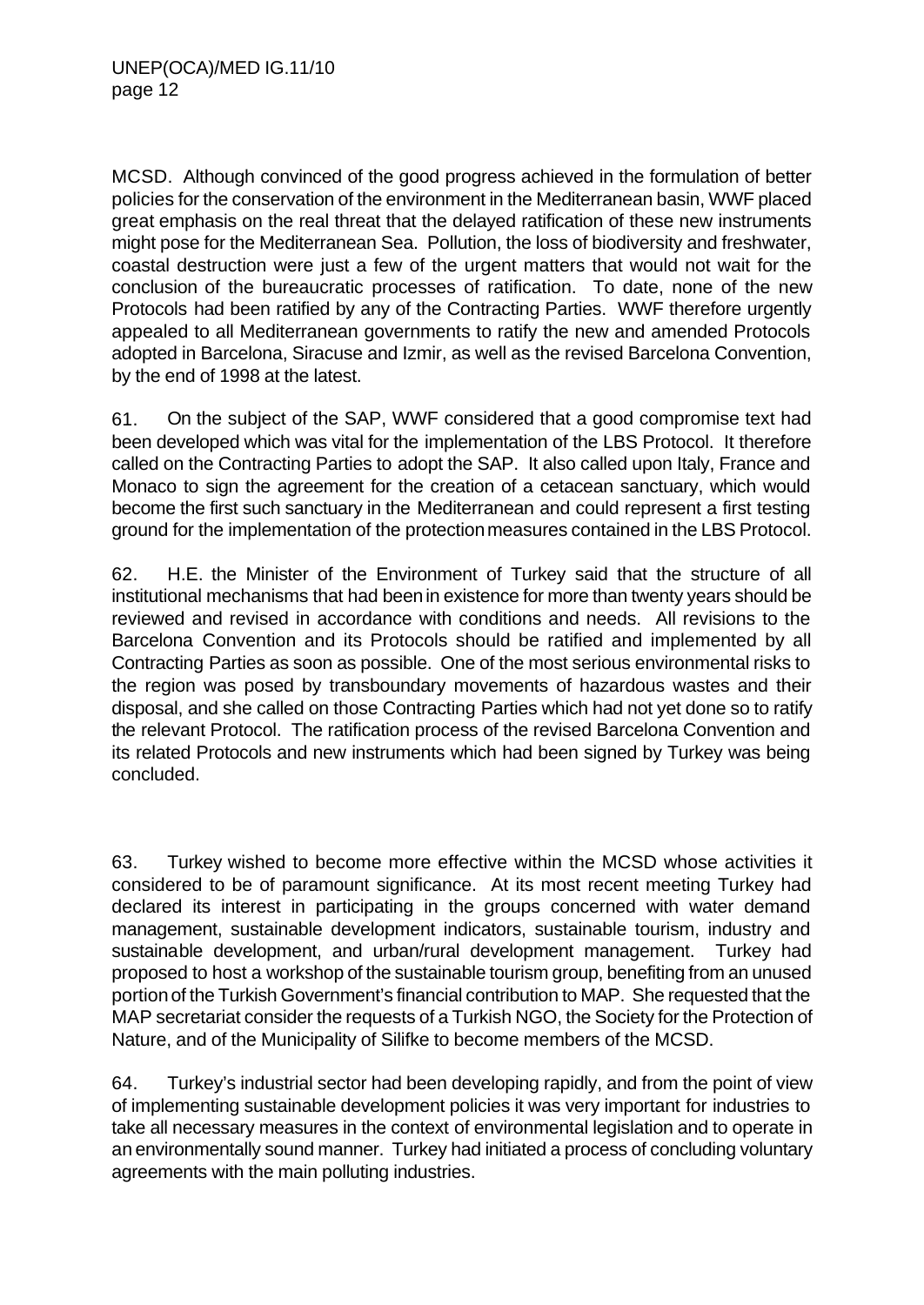65. One of the most important legal and technical tools of environmental management in Turkey was the Environmental Impact Assessment Regulation, especially the way in which it incorporated public participation. A proposal had recently been submitted to the Turkish parliament for the establishment of a sustainable development commission. A national environmental action plan had been completed in line with the decisions of UNCED and the priorities set for MAP Phase II, in particular the revised LBS Protocol. Turkey's national Agenda 21 was on the point of finalization as a consensus document of the private sector, central and local administrations, NGOs and the scientific community. Several municipalities were preparing their own local Agenda 21s.

66. Turkey believed that the environment had special importance within the process of Euro-Mediterranean cooperation, and in that context had completed the harmonization of its environmental legislation with the norms of the European Union. Turkey attached great importance to the achievement of this cooperation without any discrimination to the disadvantage of any country in the region.

67. The representative of Algeria said his country had been seeking to cope since independence with the negative effects on its environment of a somewhat anarchic development of its coastline, and the problem was now becoming rather acute. Algeria had committed itself fully to a policy that took account of environmental concerns and the need for integrated sustainable development, largely through raising the awareness of political circles and, with the assistance of NGOs, of the general public. It was important to develop a long-term strategic, rather than sectoral approach.

68. Algeria had a supreme council for the environment, headed by the Head of Government and comprising all ministers whose portfolios touched on the environment. Algeria had also drawn up a national environment programme, harmonized its legislation on environmental protection measures and established integrated information systems based on a monitoring network and obtaining its information with the help of modern information techniques. On the occasion of the recent session of the National Economic and Social Council, an objective analysis and inventory of the environmental situation in Algeria had been compiled with one aim being to raise public awareness of the effects of pollution on endangered and threatened species. Principles, guidelines and recommendations had been drafted, which the Algerian Government was determined to implement. It was also working with BP/RAC to introduce a CAMP in the Algiers area.

69. Within the Euro-Mediterranean partnership Algeria was ready to move towards greater cooperation which would allow for an exchange of information and experience and the transfer of technology. However, that could come about only with the requisite human resources and structures, and the assistance of NGOs.

70. Combating erosion and desertification was a major problem for Algeria, as for a number of other Mediterranean countries, and it highlighted the need for a regional approach and strengthened partnership. Objectives had to be kept clearly in mind as governments were guided towards policies of sustainable development. Only coordinated action by all the bodies involved would enable objectives to be achieved and challenges met. Algeria was committed to implementing the recommendations of the current Meeting.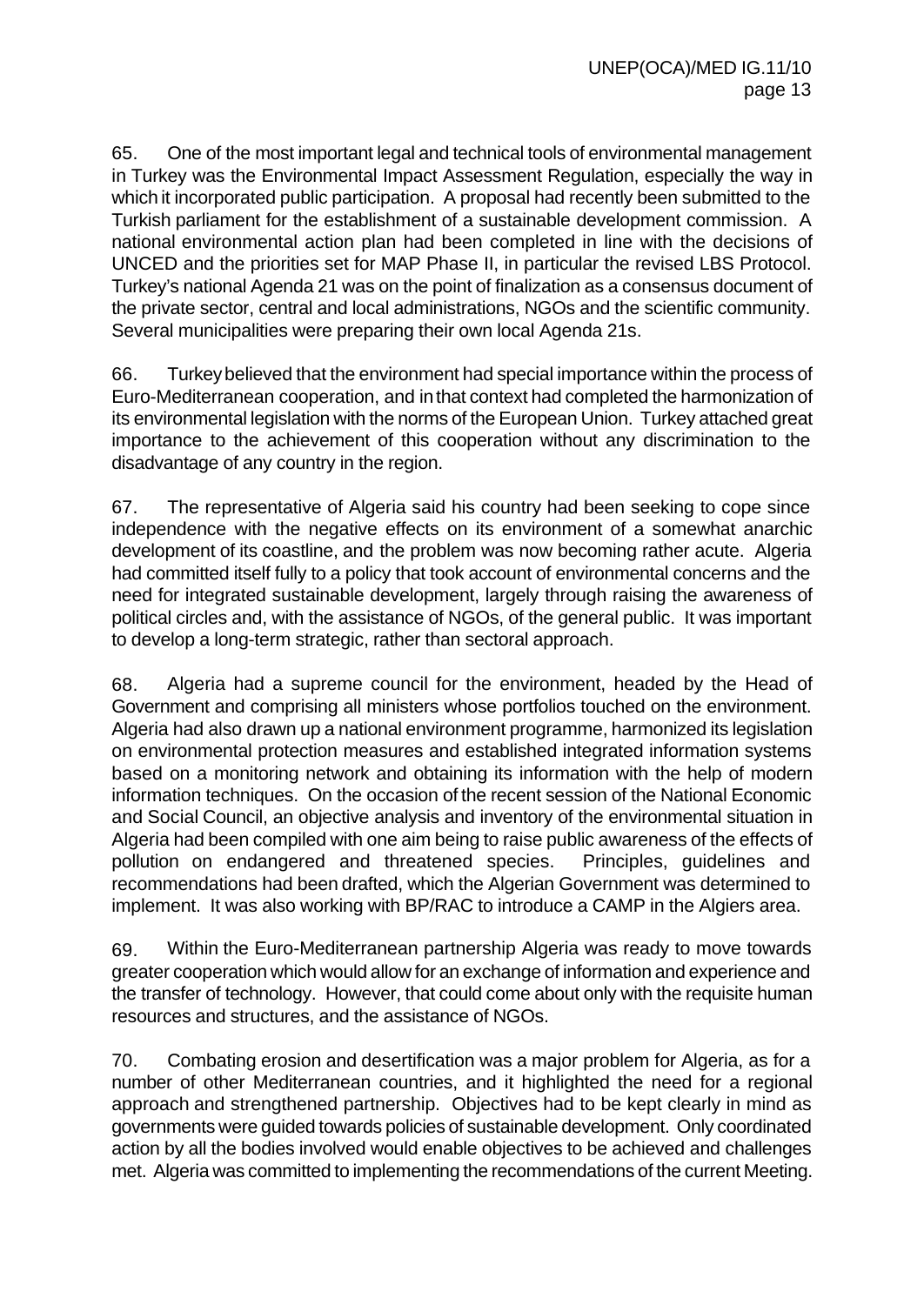71. The representative of Cyprus said his country expected to ratify all the new instruments of the Barcelona Convention early in 1998. Cyprus had also drawn up a framework law on the environment which was in the final stages of adoption. The commitment of Cyprus to MAP and its Phase II was well known, with direct involvement in most of its components. He singled out in this respect REMPEC, and in particular the subregional contingency plan in cooperation with Egypt and Israel and with financing from the EU; SPA/RAC with particular reference to turtle conservation; and MED POL, which was the backbone of MAP.

72. He said he wished to identify himself with the observations made by the representative of Malta regarding the proliferation of MAP activities. They were no doubt necessary, but they were not reflected in the budget which had remained more or less static. The relegation of important activities to external funding also caused concern because such funds were often elusive.

73. Cyprus attached great importance to the MCSD and looked forward to its role within MAP and its structures being finally defined.

74. The representative of Israel said that all MAP sub-regional contingency projects should be strengthened. No one country in the Mediterranean region would be able to solve its environmental problems alone. With the launching of the Coastal Areas Management Programme for Israel, the Ministry of the Environment had initiated a project to formulate a national sustainable development strategy. The process would enable Israel to alleviate, and in some cases eradicate, current environmental problems. Production processes and consumer habits would be changed and the exploitation of natural resources reduced by the use of fiscal tools, education and the active involvement of those who were not traditionally regarded as "green-minded".

75. Target groups had been set up for industry, energy, agriculture, tourism, transport and the urban sector, and biological diversity, with representatives from government ministries, municipalities, NGOs, the academic world and the private sector. Each target group had an appointed expert in the field concerned acting as a facilitator with the task of bringing the various players together. Interim results - though differing from group to group - were on the whole satisfactory and sometimes better than expected. The process would be long and complicated but there is a good reason for confidence. Most of the final conclusions of the target groups were now on the table for discussion, and all groups were working on finding the appropriate consensus process to meet their needs.

76. Facing up to the environmental challenges of the last decade of the millennium and moving towards a path of sustainable development would mean focusing on the agents and activities which damaged the environment and depleted natural resources, rather than - as had happened in the past - waiting for problems to emerge. It would require significant changes in current patterns of human consumption and behaviour which could be brought about only by sharing responsibility at all levels of society from governments to individual citizens in the national, regional and global spheres.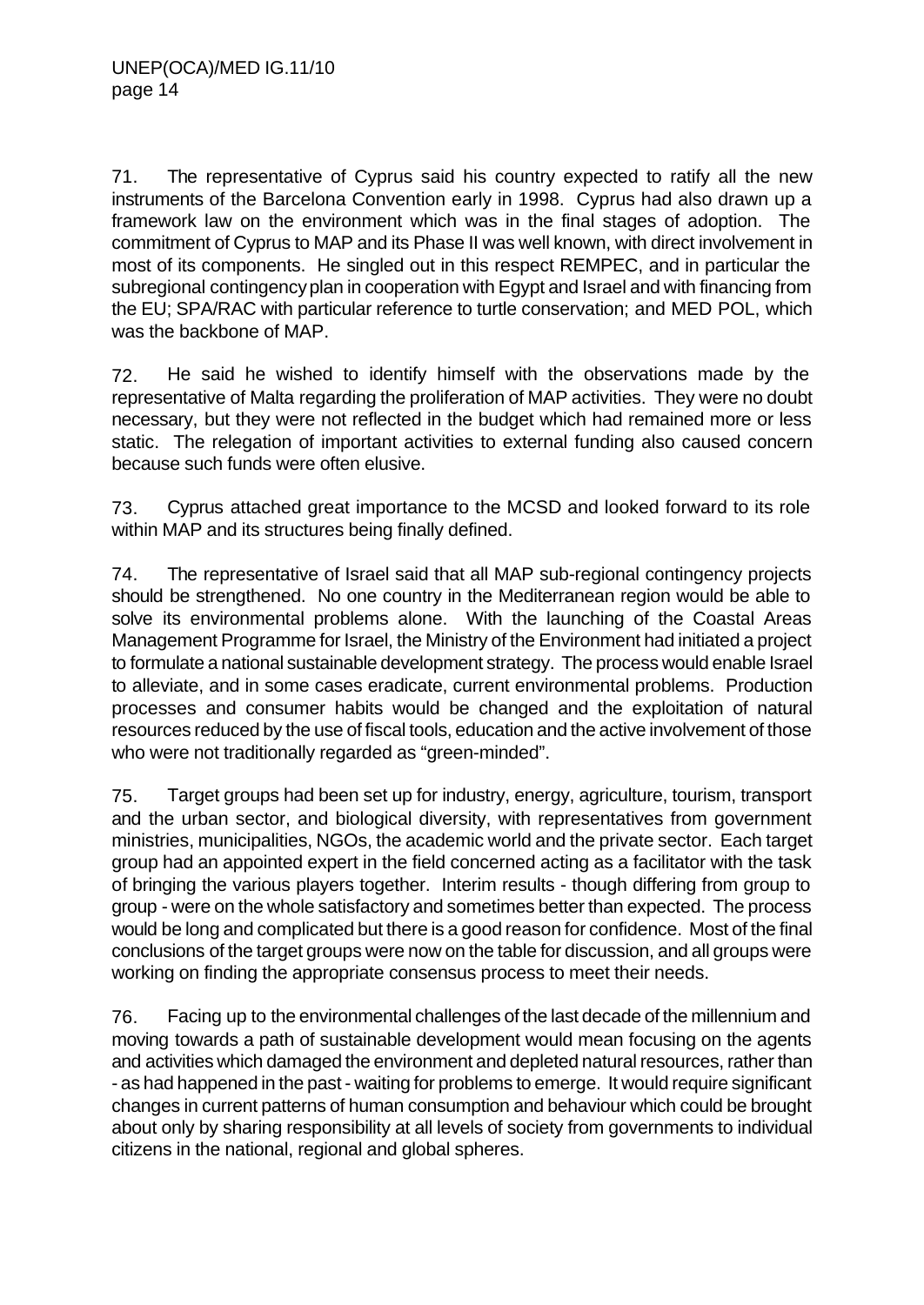77. The representative of Slovenia said his country had drafted a national environmental action programme and had been very active in achieving sustainable development throughout its national territory and in particular in its coastal area. Slovenia's sustainable development depended to a large extent on societal, economic and ecological processes along its coast, which accounted for almost 20 per cent of its national territory and was of great importance to the national economy.

78. Soon after independence Slovenia acceded to the Barcelona Convention and had played a very active role ever since. It also fully supported and participated in the work of MCSD which it regarded as the major advisory group in the field.

79. Slovenia had sought to attract external sources of funding in planning the development of its coastal zones on a sustainable basis, in addition to mobilizing internal sources of funding. The CAMP for Slovenia and the Soca river valley project were both financed through the EU's PHARE programme. It was possible for synergies of that kind to be achieved between various sources of funding, and such horizontal linkages were an excellent example for others in the region to follow.

80. H.E. the Deputy Secretary for Housing and Utilities of the Libyan Arab Jamahiriya said his country had built twenty domestic and industrial wastewater treatment plants along its 2,000 kilometres of coastline where more than 85 per cent of its population lived. Five plants had been built in large and medium-sized cities to recycle solid domestic waste, and work was under way to build another seven plants along the coast. The country's national petroleum authority had provided support in updating the emergency plan to combat oil pollution in Libyan territorial waters, and a national disaster-preparedness plan was also being drawn up. However, the embargo imposed on the Libyan Arab Jamahiriya had prevented access to the necessary technology and equipment. Environment monitoring capacities had also been strengthened.

81. The Libyan Arab Jamahiriya had been in the forefront in protecting and developing its coast with a law of 1977 prohibiting construction within 100 metres of the sea. The "Great Man-made River" was now supplying water from the less populated areas in the south of the country to the more populated north with the main objective being the social and economic development of the coastal areas. There were now eight protected areas and parks in various parts of the country, and universities and research centres were collaborating with SPA/RAC and other organizations in carrying out studies of threatened plant and animal species, including marine turtles, large populations of which lived along the Libyan coast.

82. Millions of landmines had been left behind in the Libyan Arab Jamahiriya following the two world wars, and they posed an obstacle to the development process. Despite repeated requests the States responsible had failed to provide maps that would assist in their removal.

83. His country expected much from the MCSD, whose most important characteristic was public participation and the fact that NGOs were on an equal footing with members. The Libyan Arab Jamahiriya expressed its concern regarding the threat posed by industry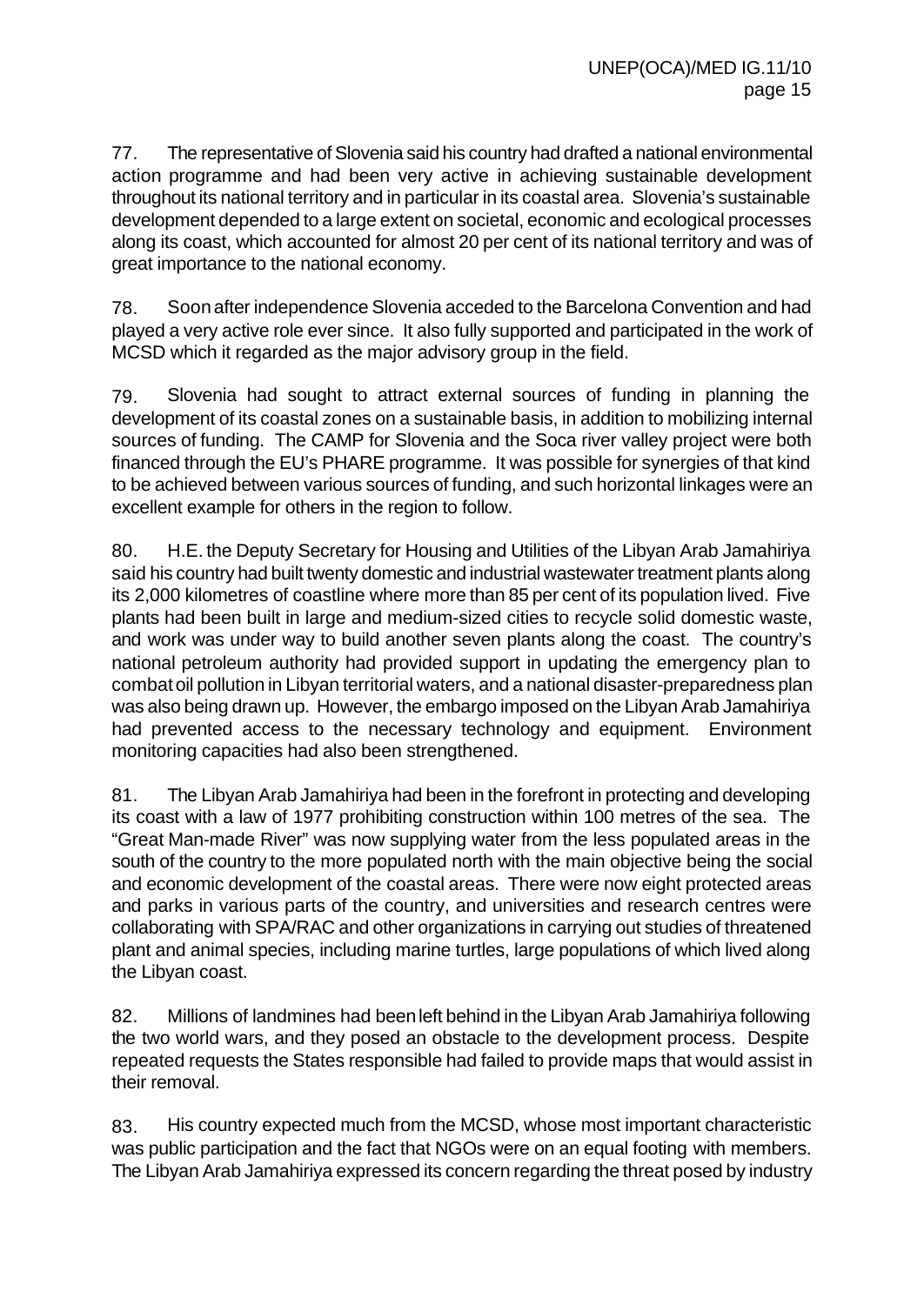with the dumping of approximately 14 million tonnes of waste in the Mediterranean every year; it called for greater solidarity to deal with that problem and requested equality in implementing Euro-Mediterranean cooperation programmes.

84. The observer representing Greenpeace International said that the present Meeting was critically important because it was now time for the Contracting Parties to move to concrete action and implement the commitments embodied in the established legal framework as a necessary step in moving from paper to practice. If the Meeting should fail to agree on concrete action it would be a missed opportunity that could be seen only as a lack of sincere political will to protect the Mediterranean Sea. There was also a need for each Contracting Party to ratify the amended Barcelona Convention and its related Protocols as soon as possible, for otherwise the admirable work achieved so far would be in danger of being lost, or at best the momentum necessary adequately to protect the Mediterranean Sea would be lost. The Meeting should adopt a clear-cut resolution in which the Contracting Parties stated their strong intention to work actively on ratification so that the Convention and its Protocols could enter into force before 1999, prior to the Meeting of the Commission on Sustainable Development on oceans in the spring of 1999 in New York.

85. The observer representing Ecomediterrania, speaking also on behalf of Medforum, a network of NGOs closely tied to the Barcelona Convention and MAP, said that NGOs took a positive view of the revised Barcelona Convention and its Protocols and were very concerned that the implementation of those important agreements was being blocked by the fact that in the two years since the Ninth Ordinary Meeting of the Contracting Parties hardly any member country had ratified them. They should be ratified as a matter of urgency and implemented at national level if MAP wished to maintain its credibility in the international community.

86. NGOs had cooperated very actively in terms of the content of the Protocols and in the setting up of the MCSD. Such cooperation had worked well. An international seminar on the integrated and sustainable management of coastal zones had recently been organized in Benidorm, Spain, by Ecomediterrania in the framework of the MCSD and with the cooperation of PAP/RAC. Furthermore, the third international Mediterranean forum had produced a Barcelona Declaration for Integrated and Sustainable Management of the Mediterranean Basin, and Medforum was preparing a fifth forum which, it was expected, would be attended by 80 participants from 21 countries. Medforum had also begun to work on a number of cooperation projects, and was prepared to cooperate with other institutions. It had begun work on a project that was being implemented in Tunisia under the title "The Mediterranean towards sustainable development". It had also started projects on sustainable tourism in the Mediterranean, which would be developed in cooperation with France, Spain, and possibly Morocco; on combating erosion in Algeria; and on environmental education in Lebanon.

87. The observer representing MIO-ECSDE, speaking also as Chairman of the Arab Office for Youth and the Environment, expressed his satisfaction with the activities of MAP, especially those implemented through the MCSD. He said MIO-ECSDE's participation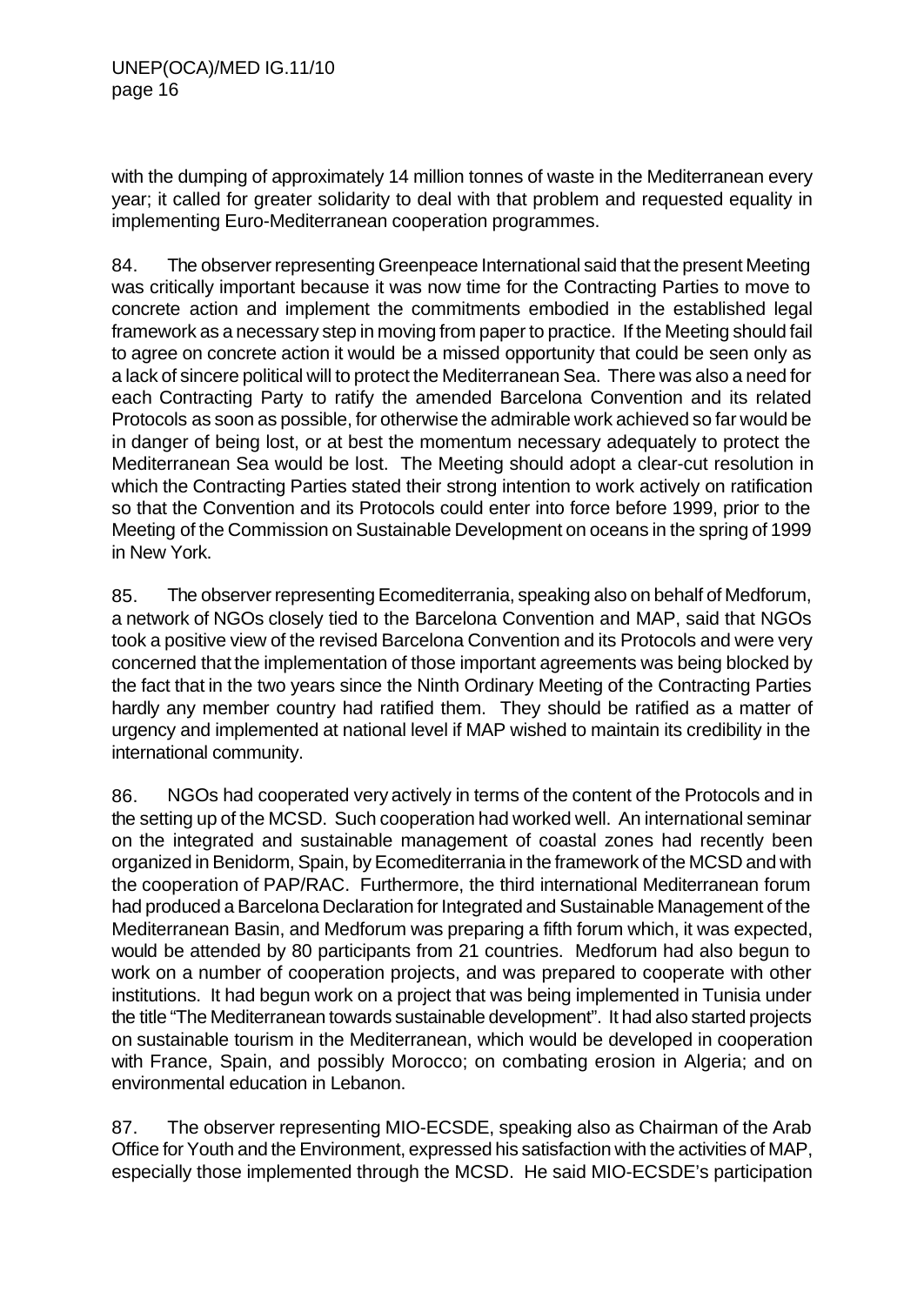in the Commission was an example of cooperation between governments and NGOs. He said that the Contracting Parties should make further efforts to implement existing programmes to put an end to the degradation of the Mediterranean environment. MIO-ECSDE included a network of NGOs that had contributed to providing environmental information and training as well as awareness-raising over a two-year plan period. A meeting on those subjects was to be held in Thessaloniki, Greece, on 6 and 7 December 1997. Finally, he assured the Meeting that MIO-ECSDE would continue to make every effort to achieve sustainable development in the Mediterranean.

88. The observer representing the Medcities network said his organization encouraged exchanges of experience, trained municipal technicians, helped to bring about institutional capacity-building, arranged technical visits and exchanges of know-how, and carried out awareness-raising campaigns. Medcities wanted to share its experience through the MCSD, and to introduce the local dimension. There was no place in the MEDA programme for either environmental problems or the local authorities which were the first to be affected by them. Countries of the Mediterranean which were not member states of the European Union should incorporate environmental problems and local authority projects in the national indicative programmes they submitted to MEDA. The MCSD could be an ideal forum for reflecting on the setting up of a solidarity fund to guarantee the investment projects of cities.

89. The observer representing Friends of the Earth International said his organization had noted with satisfaction that MAP's short-term activities included two important issues, namely the demand for water and management of the coastline. Both were intimately linked to the tourism sector with its negative impact on the Mediterranean environment, and both coincided with the concerns and priorities of Friends of the Earth International, which was carrying out a project, through its Mediterranean network, Mednet, on the tourism sector and dealing mainly with water and the use of the Mediterranean coastline. His organization hoped to receive the support of MAP and of the Contracting Parties so that it could complete the project. It shared the concerns expressed by other organizations which had called for the rapid ratification of the revised Barcelona Convention and its Protocols, and requested that NGOs be associated, along with the Contracting Parties, in the assessment of the results of environmental impact studies initiated by MAP.

90. The Observer representing Marevivo Associazione Ambientalista observed that all speakers, despite their positive comments, had identified a number of problems, including a lack of information, the proliferation of activities, the absence of a concerted approach and, in particular, the lack of financing. He therefore raised a cry of alarm at a situation in which resources devoted to military purposes would be much more than adequate to finance practical concerted action for sustainable development around the Mediterranean Sea. It was necessary almost to apoliticize environmental policy and divert the necessary resources from budgets that were designed to kill and maim. Citing the example of dolphins, which had always known how to defend the sea, fauna and even humans, he called upon those present to think of the time that was devoted on news programmes to coverage of international incidents, when only few seconds was given to events such as the present Meeting, which had the objective of the protection of the Mediterranean Sea. Referring to the relatively low cost of environmental equipment and plants, he urged the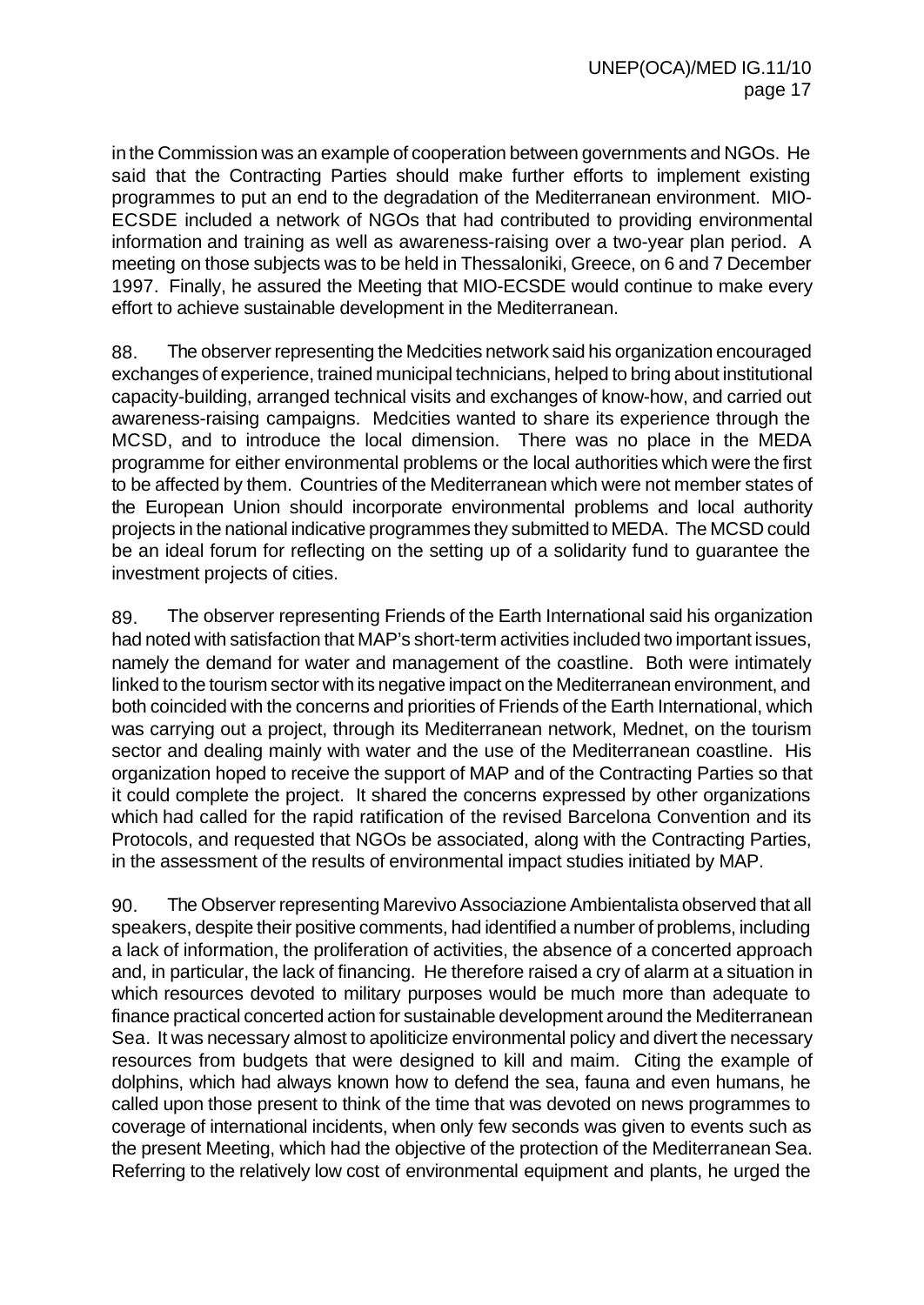participants to think hard and use all their imagination for the good of the environment, not to resort to systematic repression but to persuade polluters and offenders to finance concrete actions such as the desalination of water for the population, the treatment of wastewater and the enhancement of the fish stocks of the Mediterranean through fish farming units that would revive a common resource and thus help to promote sustainable development.

91. Concluding the general discussion, the MAP Coordinator expressed appreciation at the active policies adopted at the national and local community levels for the protection of the environment. The development of so many plans of action and strategies was to be welcomed. MAP continued to play a positive supporting role for these activities and in increasing awareness and exchanging experience on environmental matters. He welcomed the statements made in support of the MAP Programme, and particularly the SAP. However, he also took due note of the concerns that had been expressed, including those relating to the risk of the dispersion of MAP's activities and concerning the role of the MCSD. However, he also pointed out that the legal framework that MAP was called upon to implement covered many diverse areas of action and therefore required broad means of action. Care had to be taken in proposing any reduction in well-established activities which continued to serve a useful purpose. One example was the reduction that had been achieved in the risk of accidents in the Mediterranean. Despite this reduction, the activities of structures such as REMPEC remained necessary. He also pointed out that the extension in the coverage of the revised Convention to coastal zones had raised many new issues which all had to be addressed in a suitably serious and effective manner. In this respect, he emphasized that the MCSD, rather than being a factor of dispersion, tended to concentrate effort, for example through the support provided by the Regional Activity Centres. Although MAP was not the only environmental structure that existed, it was the focus of all the action taken in the region to protect the Mediterranean natural heritage. The Secretariat would do its best to take into account all the suggestions that had been made.

# **Agenda item 9: Proposed recommendations and programme budget for 1998- 1999 biennium and contributions by the Contracting Parties to the Mediterranean Trust Fund (MTF) for 1998-1999 biennium**

92. Introducing documents UNEP(OCA)/MED IG.11/4, 11/4/Add.1 and 11/4/Add.2, the MAP Coordinator opened the discussion on the proposed recommendations and programme budget for 1998-1999.

! Coordination

93. In a discussion of the strategic priorities and the legal component of the MAP Programme, a number of countries informed the Meeting of the progress made in the process of ratifying the revised Convention and its Protocols. The representative of France noted that his country was committed to completing the process of the ratification of the revised Convention and the LBS and SPA Protocols in the very near future, and if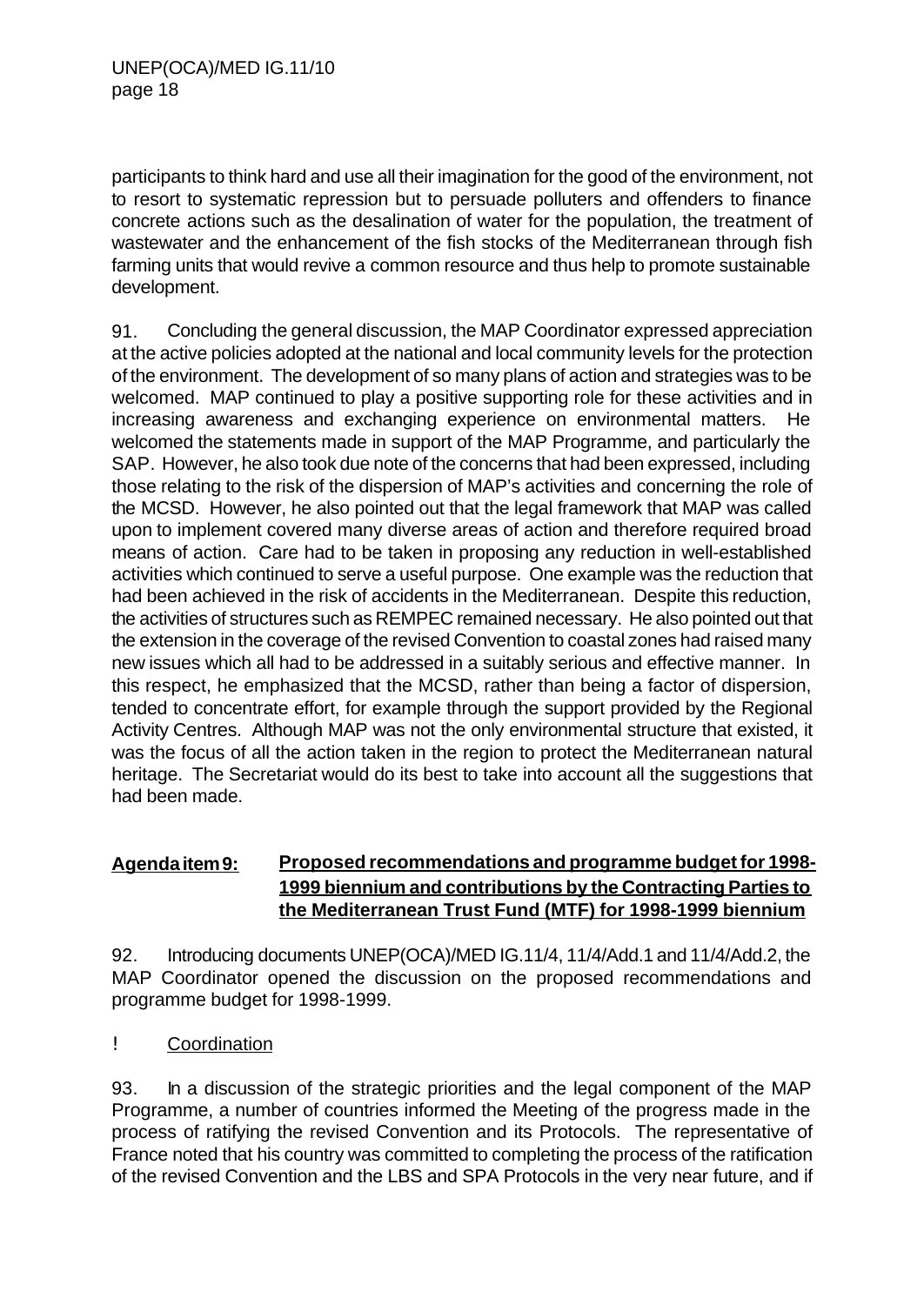possible by the end of 1998. The representative of Tunisia noted that draft legislation for the ratification of the revised Convention and its Protocols had been prepared and was being considered by the Council of Ministers. It was hoped that the ratifications would be deposited by the end of 1998. The representative of Italy explained that the procedure had been commenced some months ago for the ratification of the revised Convention and all the new and revised Protocols. However, this programme was ambitious and it might prove more expedient to concentrate on the ratification of specific instruments. The representative of Monaco noted that his country has ratified the Specially Protected Areas and Biodiversity Protocol and accepted the amendments to the Barcelona Convention, the Land-Based Sources Protocol and the Dumping Protocol.

94. With reference to the conclusions of the first meeting of Government-designated legal and technical experts on the preparation of appropriate rules and procedures for the determination of liability and compensation for damage resulting from pollution of the marine environment in the Mediterranean Sea Area, held in Brijuni in September 1997, many speakers emphasized the importance and sensitivity of the issue under examination. However, reservations were expressed on a number of aspects of the approach adopted to the problem. These reservations concerned: the establishment of objective and unlimited liability for damage resulting from pollution; the issue of compensation, despite the deficiencies of the current definition of environmental damage; the scope of the instrument; the concept of residual liability, which was in contradiction to certain current provisions of international law; and the pertinence of the establishment of a regional guarantee fund, which appeared to go against the polluter-pays principle. A number of speakers also referred to the difficulties experienced in the application of current international procedures on liability and compensation. For all of these reasons, many speakers expressed reservations about the adoption of a protocol at this stage. However, they emphasized the need to identify and adopt an innovative approach that was more easily applicable in the region. An observer representing an NGO also emphasized the importance of identifying the role to be played by NGOs in support of any mechanism on liability and compensation.

95. The Meeting therefore agreed that, in view of the importance and sensitivity of the subject, the Secretariat should continue to compile information on international practice in this field and that a second meeting of technical and legal experts should be held to review the work carried out and identify appropriate innovative approaches for the development of rules and procedures for the determination of liability and compensation for damage resulting from pollution of the marine environment which could be readily applied in the region. The Meeting also noted that the budget provision for this activity was inadequate to cover the holding of such a meeting and that extra-budgetary funding would therefore need to be sought.

96. The Meeting approved the recommendations and programme-budget for 1998- 1999 relevant to coordination as they appear in **Annex IV** to this report.

! MED UNIT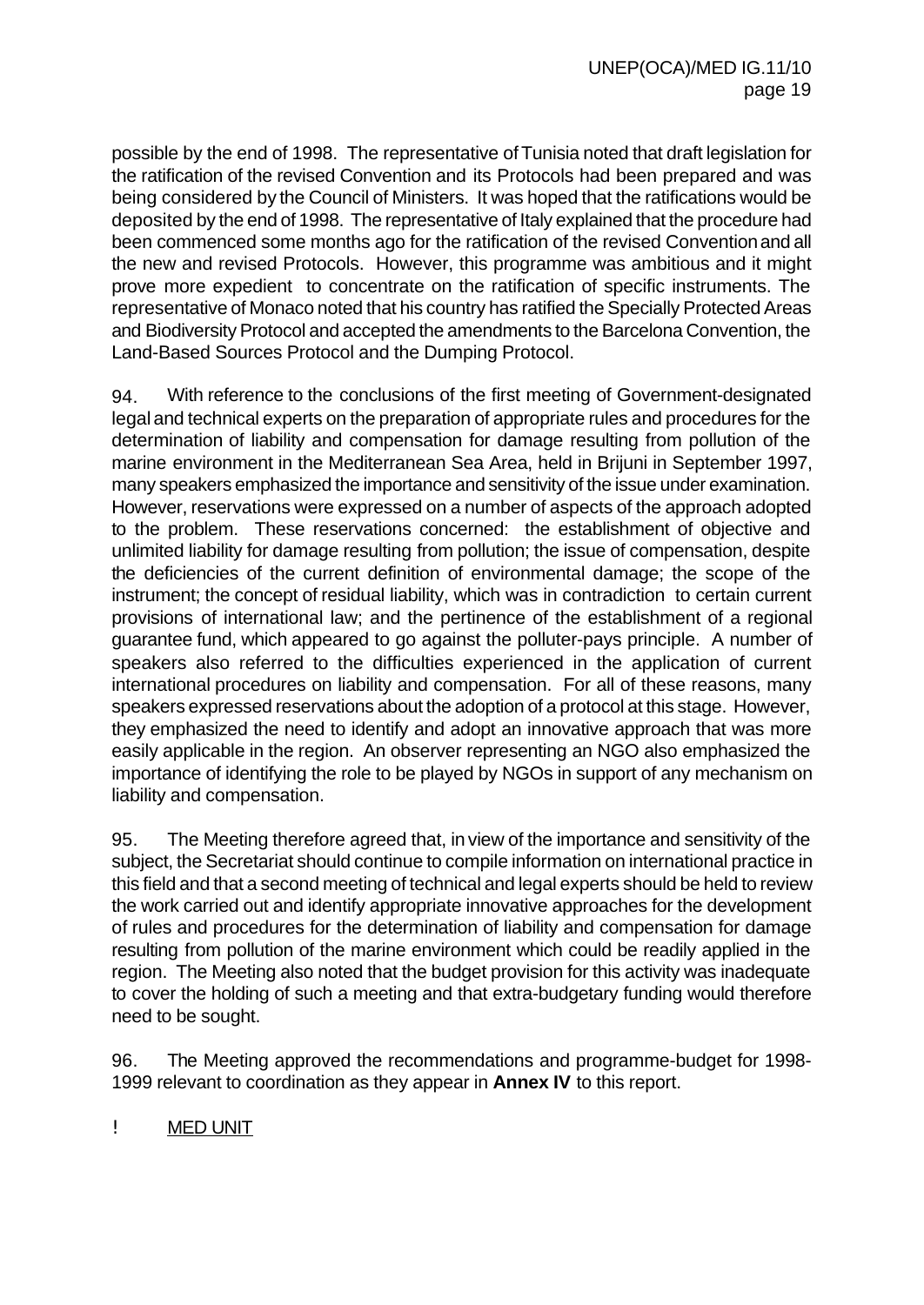97. The Coordinator presented the 12 recommendations addressed to the Secretariat, pointing out that paragraph 7 referred to the recommendations of the Ad Hoc Group on MAP Structure, contained in **Appendix I of Annex IV**.

98. In the course of the discussion many representatives called for closer cooperation and coordination with other organizations, in particular the Arab League, the European Environment Agency (EEA) and the Environment for Europe process, and the Black Sea Secretariat. Several representatives were in favour of intensifying relations between the Secretariat and the Bureau, taking advantage of modern communication technologies, such as the Internet. There was wide support for a proposal to step up cooperation with the Secretariat of the Convention on Biological Diversity, signing a memorandum of understanding for that purpose. In that context, it was suggested that the range of activities should be extended to cover the Mediterranean marine environment. It was also suggested that the representatives of the Contracting Parties should be invited to report on the progress of MAP activities at Meetings and that assistance should be available for those countries experiencing difficulties in that regard. The MCSD could look into those problems and suggest solutions to the Contracting Parties. A further suggestion was made to the effect that the experts responsible for preparing MAP documents should be identified.

99. With regard to the recommendations of the Ad Hoc Group on MAP structure, it was pointed out that it was for the Contracting Parties to adopt those recommendations, not the Secretariat. Support was expressed for the proposal to add a paragraph inviting MAP National Focal Points to act as the Focal Points for BP/RAC and PAP/RAC. It was also suggested that a stronger effort should be made to recruit consultants from the South, possibly by introducing a quota system.

100. The Coordinator said that the recommendations addressed to the Secretariat were very precise and should not give rise to difficulties over their implementation. He fully agreed with the need to strengthen relations with other organizations, such as the Arab League and the Black Sea Secretariat, and outlined the activities that were being carried out with the EEA. The Secretariat was already working in close cooperation with the Bureau, which provided powerful support between Meetings of the Contracting Parties. He would consult the Bureau at its next meeting on ways of achieving even closer relations. Consultants and experts were recruited from Mediterranean countries only and an effort was made to build up the capacities of all countries through the recruitment process. However, he agreed that the present system was not entirely satisfactory and the Secretariat would suggest to the Bureau at its next meeting ways of improving the recruitment of consultants. He had no difficulty with the proposal to indicate the name and institution to which they belonged of the experts who prepared documents for MAP. The different arrangements suggested for formalizing relations with the RACs were intended to take account of the different circumstances in the respective host countries. Contacts were at present being made and the agreements signed with Croatia and Tunisia would be used as models. The reason why problems had arisen with the Focal Points for BP/RAC and PAP/RAC was that they covered so many different subjects. After discussion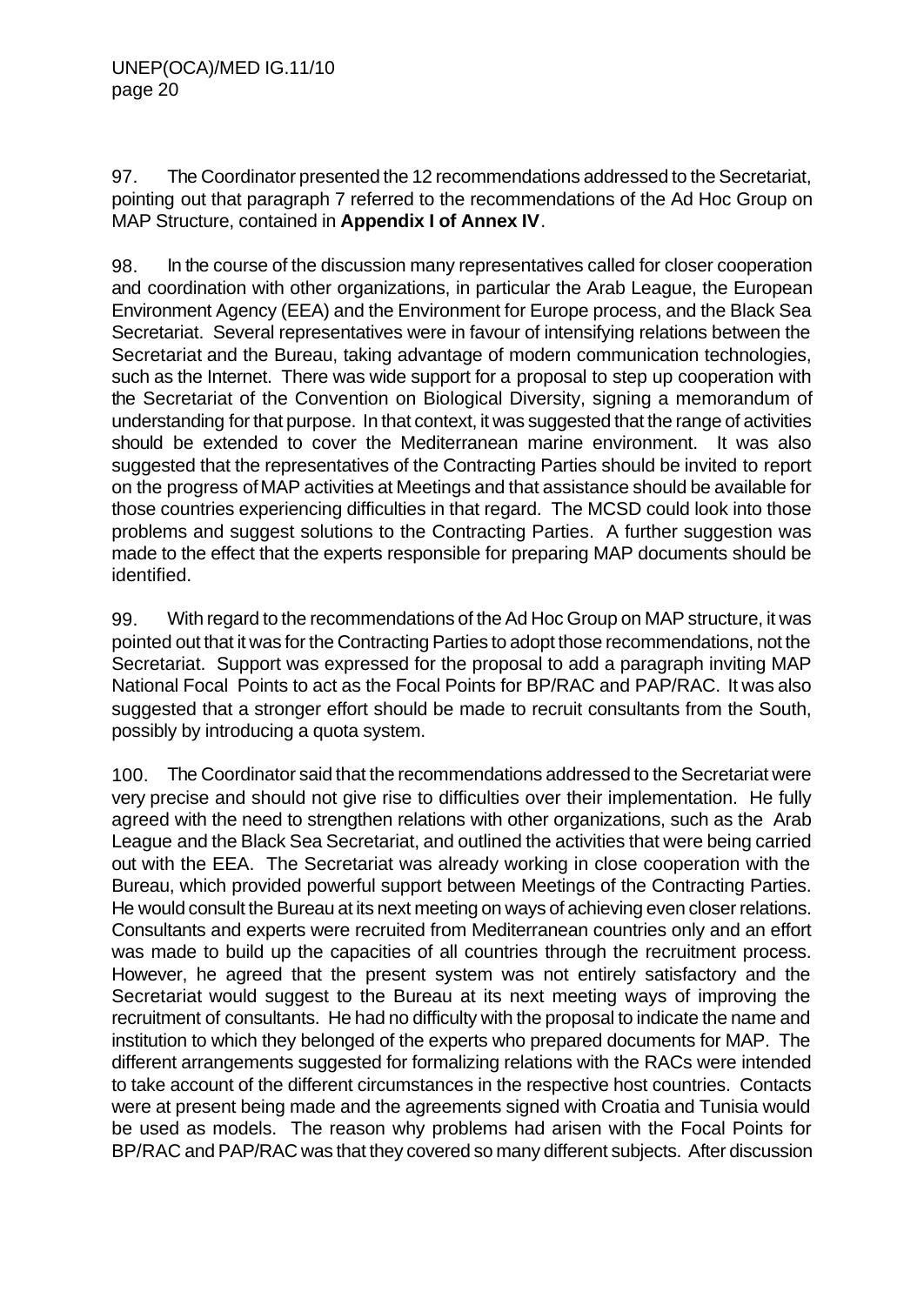with the Ad Hoc Group it had been agreed that the MAP National Focal Points would assume responsibility for that task.

101. The Meeting approved the recommendations and programme budget for 1998- 1999 relevant to MED Unit as they appear in **Annex IV** to this report.

## ! Pollution prevention and control

102. Mr F.S. Civili, First Officer (Marine Scientist) introduced the relevant recommendations to the Contracting Parties and the Secretariat relating to the MED POL Programme.

103. A number of speakers emphasized the priority that needed to be given by the Secretariat to the implementation of capacity-building activities, particularly in relation to the design and implementation of biological effects monitoring programmes. The representative of Tunisia informed the Meeting of the creation of the new International Centre for Environmental Technology, which could play an important role in the implementation of MED POL Phase III. An observer representing Ecomediterrania emphasized the need to produce a reference method related to trend monitoring so that all the participating laboratories could have ready access to information on all the standard techniques and procedures. The observer representing the Arab Centre for Studies of Arid Zones and Dry Lands (ACSAD), of the League of Arab States, noted that most of the MAP programme for 1998-1999 came within the scope of his Centre's activities. The Centre could therefore participate in the implementation of MAP activities, subject to the availability of financing.

104. In response to a request for information, Mr Civili specified that the statistical analysis of data resulting from trend monitoring activities was a very complex process and, although work had been carried out in this area for many years, much still needed to be done to ensure that reliable and useable data were produced. He added that the preparation of Guidelines for the Management of Dredged Spoils, as part of the implementation of the revised Dumping Protocol, would be finalized at the beginning of 1998 with the assistance of a Mediterranean expert and would be presented to an Expert Meeting hosted by Malta, which might be financed by the European Union.

105. Introducing the Strategic Action Programme (SAP) to address pollution from landbased activities (UNEP(OCA)/MED IG.11/9), Mr Civili noted that the SAP had been developed in two government-appointed expert meetings and that it embodied a new approach, based on an analysis of the problems in the region, an indication of the possible remedies and of their cost and the manner in which they could be organized. The stimulus to develop the SAP, on the basis of the provisions of the revised LBS Protocol, had originated in the opportunity to request funding from the Global Environment Fund (GEF) and the recommendation made by the Contracting Parties in Montpellier that the Secretariat should not wait for the LBS Protocol to enter into force before preparing the necessary action. Although the investment portfolio contained in Chapter 11 was a very innovative feature, he emphasized that the level of investment identified was extremely indicative and did not constitute a fixed list of future interventions, but just provided an idea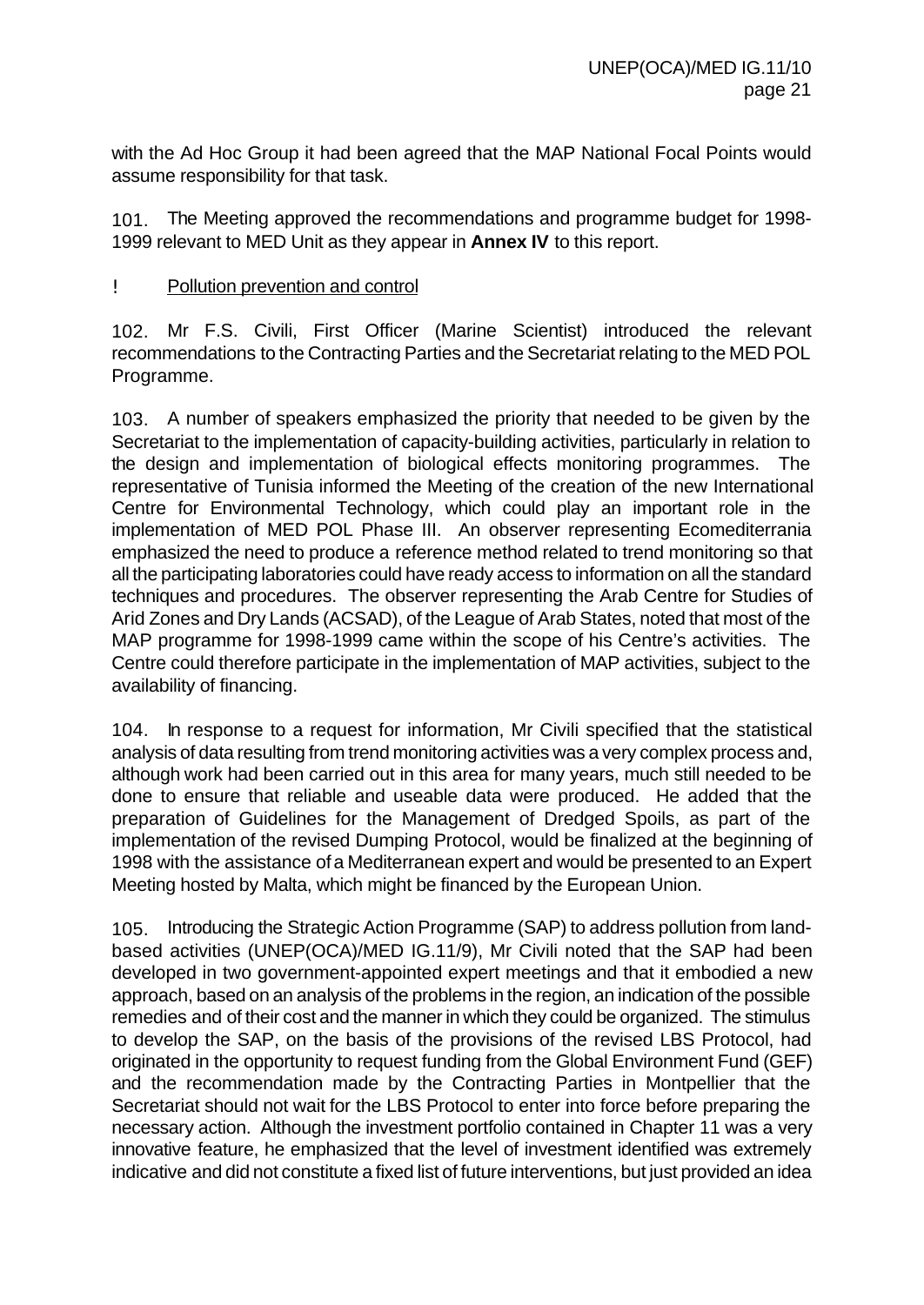of the order to magnitude of the action needed to address pollution from land-based activities in the Mediterranean.

106. The representative of the World Meteorological Organization also supported the SAP and expressed readiness of his organization to cooperate with MAP in implementation of actions related to air pollution in cities and airborne pollution of the sea by POPs, heavy metals and other harmful substances.

107. Many speakers emphasized the great importance of the SAP in combating pollution from land-based activities in the Mediterranean. Several speakers believed that it was one of the most important documents produced by MAP and appealed to the Contracting Parties not to miss the opportunity to take a very important step forward in implementing the provisions of the revised LBS Protocol. The adoption of the SAP would demonstrate that the Contracting Parties indeed had the political will to take the necessary action to combat pollution in the Mediterranean. Observers representing several NGOs laid emphasis on the great delay in taking the necessary action that would result from failure to adopt the SAP. The observer representing Greenpeace International emphasized that, in his opinion, the manufacture of vinyl chloride should have been listed among the sources of dioxins indicated in the SAP.

108. However, many speakers also noted that the SAP had been developed in part on the basis of the Transboundary Diagnostic Analysis (UNEP(OCA)/MED IG.11/Inf.7) and pointed to a number of errors in this Analysis (TDA), including the failure to use recognized United Nations terminology for a number of geographical names, mistakes in a number of the acronyms used and other more substantive inaccuracies. There were several references in the SAP to the TDA. Mr Civili explained that one of the requirements for obtaining GEF funding for the formulation of the SAP was the establishment of an analysis of the transboundary problems in the region. After many speakers had referred to the need to revise the TDA, it was agreed that all references to the document would be removed from the SAP, that it would be circulated to the Contracting Parties for their comments and amendments and that it would not be released to a wider public until those comments had been taken into account in a revision of the TDA.

109. Several speakers also drew attention to the dates contained in the SAP for the implementation of the proposed actions. In the draft version of the SAP, these dates had been left in brackets. The problem therefore arose as to the status of such dates and their binding force. Mr Civili noted in this respect that, if it were to be adopted, the SAP would be adopted under the provisions of Articles 5, 6 and 7 of the present LBS Protocol. However, when the revised LBS Protocol came into force, the SAP would be resubmitted for adoption under the terms of Article 15, which laid down a more advanced procedure for the adoption of regional action plans and programmes. The SAP, including the proposed dates, might therefore have to be reviewed at that stage, when a number of the activities mentioned might have become obsolete or might have already been implemented. Several speakers called for specific reference to be made in the SAP to the possibility for it to be revised, if necessary, upon the coming into force of the new LBS Protocol.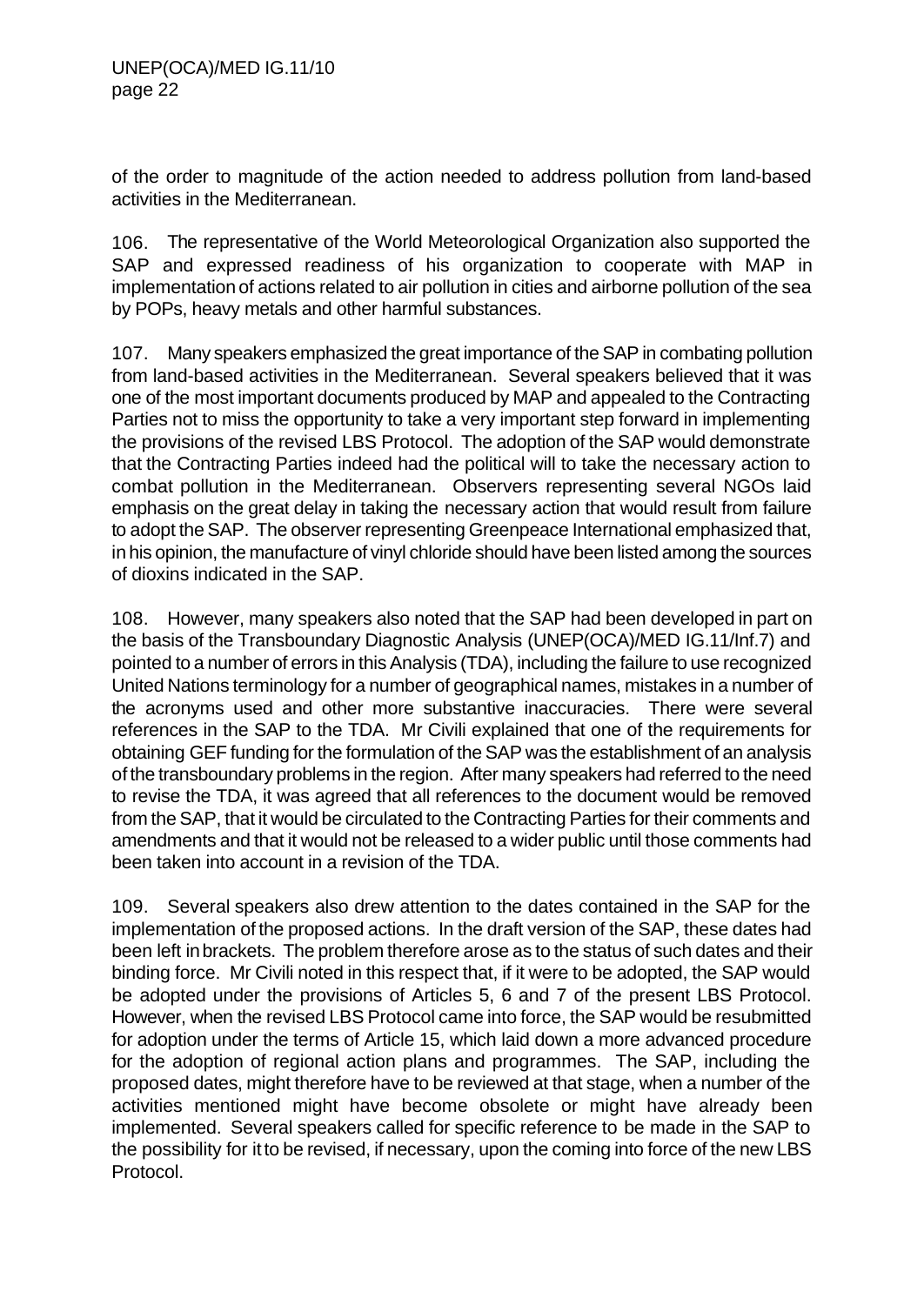110. In response to a number of comments concerning the implications of GEF financing and the financial input required from the Contracting Parties, Mr Civili specified that, upon the adoption of the SAP, GEF would be prepared to consider funding the development of a wider project, which would be formulated in full consultation with the Contracting Parties. The project could cover the next phase of the implementation of the activities and could include a sum of between 4 and 6 million dollars, on the assumption that a percentage of that sum (a minimum of 20-25 per cent) was covered by additional national and international donors, including MAP. This sum could cover, in the first place, the selection of a number of priority hot spots of transboundary significance for detailed feasibility study and cost analysis and, secondly, a number of regional level activities of the Strategic Action Programme designed to leverage both national support for the execution of the programme and donor support for specific activities in developing countries. The GEF project should also include an incremental cost analysis, including an estimate of the existing baseline and an indication of the additional funding that would be provided by national governments to address issues and problems identified as priorities.

111. Taking into account the above comments, the Meeting approved the recommendations and programme budget for 1998-1999 relevant to pollution prevention and control (MED POL), including the SAP, as they appear in **Annex IV** and **Appendix II** to this report.

## ! Regional Marine Pollution Emergency Response Centre for the Mediterranean Sea (REMPEC)

112. Mr J.C. Sainlos, Director of REMPEC, conveyed to the Meeting the apologies of the International Maritime Organization (IMO), which had been unable to attend because the IMO Assembly was being held at the same time. He introduced the section of document UNEP(OCA)/MED IG.11/4 containing the recommendations to the Contracting Parties and the Secretariat together with the document UNEP(OCA)/MED IG.11/6 containing the Draft Resolution of the Meeting of the Contracting Parties on the Regional Strategy as regards the Prevention of the Pollution of the Marine Environment by Ships. He recalled that the Meeting of REMPEC Focal Points following the request made by the Extraordinary Meeting of the Contracting Parties held in Montpellier in 1996 had prepared a proposal for a regional strategy on prevention of the pollution of the marine environment by ships. The proposed strategy appeared in Appendix I of the Draft Resolution submitted to the current Meeting, which also contained a recommendation for amendment of the Emergency Protocol with a view to introducing the provisions necessary for implementing the strategy and established the legal framework for organizing regional cooperation for the implementation of the relevant IMO Conventions. He also recalled that the Meeting of REMPEC Focal Points had proposed that the Annex to Resolution 7 regarding the objectives and functions of REMPEC was to be amended in order to cover prevention, and that pending entry into force of those amendments REMPEC be charged with implementing the strategy. The proposed timetable was that amendments would be prepared at a Meeting of Experts for submission to a Meeting of REMPEC Focal Points in 1998 and later on to the MAP Focal Points Meeting, with submission for adoption by the Contracting Parties at their Eleventh Ordinary Meeting to be held in Malta in 1999. He noted that the REMPEC Focal Points had emphasized that regional cooperation in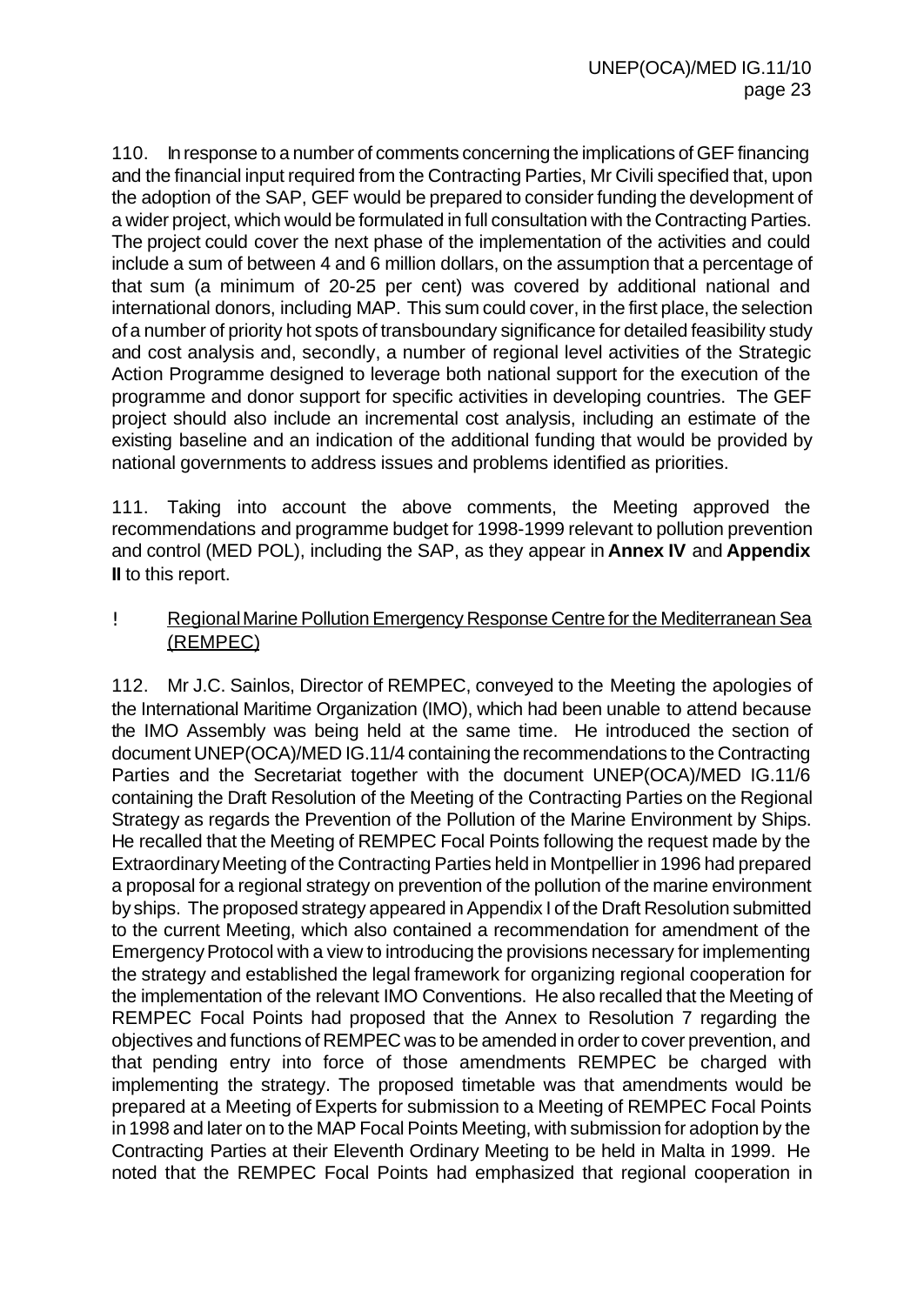preventing pollution from ships meant that ministries and other authorities in charge of maritime activities had to be fully involved and that REMPEC should be given the necessary means to fulfil that new responsibility.

113. General appreciation was expressed for REMPEC's work, especially in respect of regional and subregional projects, and for the regional strategy on prevention on pollution of the marine environment by ships.

114. One representative said that prevention in itself was not enough. Only 20 per cent of marine pollution in the Mediterranean Sea came from the sea, and of that percentage a small proportion resulted from accidents. The greatest cause was illegal discharges by ships, which was difficult to combat; however, it had to be done. All methods of detection land-based and sea-based, as well as earth observation satellites - should be used. Another representative said methods of control should be incorporated in ship construction. A third representative said that adequate resources should be allocated to prevention, which was the most effective and in the long run least costly approach.

115. One representative supported the recommendation to increase REMPEC staffing levels but acknowledged that there was very little elbow room and other solutions, such as secondments by States, should perhaps be considered. Another said that because of limited staff resources the Director of REMPEC and his assistant had to spend time on administrative matters that should be spent on more important tasks; alternative staffing solutions had to be considered. Another representative said that because of the limited human and financial resources of REMPEC there should be a larger allocation of donor funds to the Centre.

116. The representative of Turkey noted that, despite several interrelated and as yet unsolved problems between her country and Greece regarding the Aegean Sea, Turkey was prepared to cooperate with Greece in protecting the marine environment. There was an urgent need to combat pollution resulting from accidents in the Aegean Sea between Turkey and Greece; Turkey's Aegean coasts were vulnerable because of the increasing volume of maritime traffic between the Mediterranean Sea and the Black Sea. She renewed her request for the development of a subregional contingency plan in the Aegean against pollution caused by accidents at sea, and called on the assistance of the MAP Coordinating Unit and REMPEC to take the initiative in the matter.

117. Representatives from Croatia and Slovenia expressed their determination to develop a subregional contingency plan for the Northern Adriatic Sea. The observer representing the Turkish Marine Environment Protection Association (TURMEPA) said his organization had begun work on a contingency plan with its Greek counterpart, HELMEPA, and was working with countries sharing the Black Sea coast on combating pollution by ships and a plan to deal with pollution resulting from maritime accidents. He said TURMEPA fully supported the request by Turkey for a subregional contingency plan in the Aegean.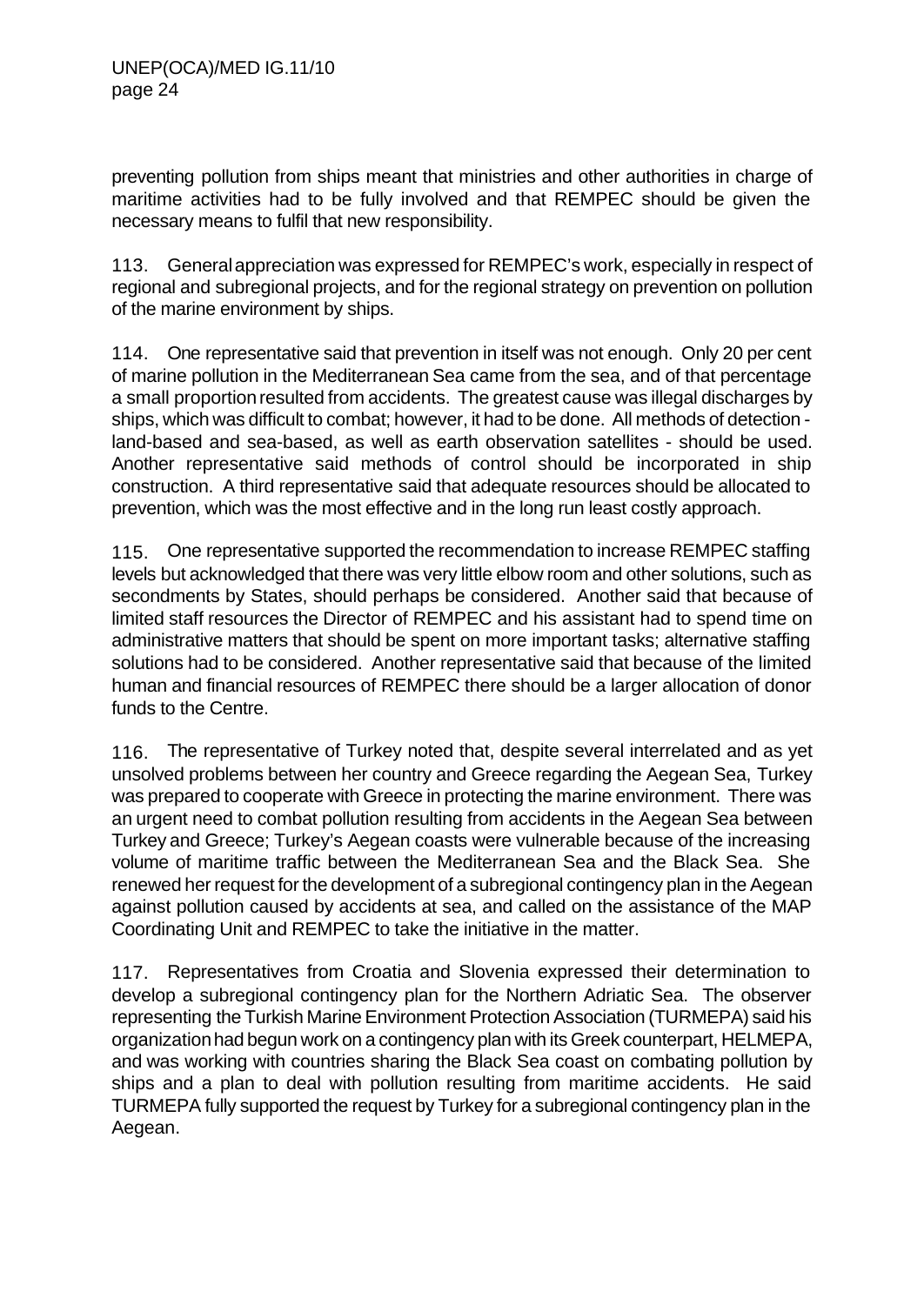118. Two representatives said emphasis should be given to controlling pollution from ships by giving ports, especially on the southern coast of the Mediterranean Sea, better equipment and more effective means. One representative expressed the desire that REMPEC be involved in and cooperate with the subregional projects conducted by the World Bank under the GEF for combating oil pollution in the South Mediterranean.

119. The Director of REMPEC said the Centre had always encouraged operational cooperation between neighbouring countries and would continue its efforts to develop such cooperation. He explained that REMPEC had recently been associated with the activities of GEF, and he hoped that cooperation would continue. Monitoring of discharges was very important and efforts should be made to ensure that the means for doing so was available at national and regional levels. Reception installations were being provided in ports with funding from the European Union and REMPEC was preparing emergency plans to help deal with accidents in ports.

120. The Meeting approved the recommendations and programme budget for 1998- 1999 relevant to REMPEC, including the Resolution on Regional Strategy as they appear in **Annex IV** and **Appendix III** to this report.

# ! Specially Protected Areas/Regional Activity Centre (SPA/RAC)

121. Mr M. Saied, Director of the Specially Protected Areas/Regional Activity Centre (SPA/RAC), introduced the proposed recommendations to the Contracting Parties and the Secretariat contained in the relevant sections of documents UNEP (OCA)/MED IG.11/4 as well as document UNEP(OCA)/MED IG.11/7. The latter contained a set of criteria for the preparation of inventories of biological diversity in the Mediterranean, which had been finalised by a Meeting of Experts held in Athens from 8 - 10 September 1997 and were proposed for adoption by the Contracting Parties. Mr Saied briefly presented the rationale on which the different recommendations were based. He emphasized in particular the need to strengthen the management of existing marine and coastal SPAs, and to establish new SPAs covering the most critical marine habitats and ecosystems of the region. He also stressed the urgency of assessing the status of several species listed in the annexes to the SPA Protocol. The establishment of cooperative linkages with the Secretariat of the Convention on Biological Diversity and the Agreement on the Conservation of Cetaceans of the Black Sea, Mediterranean Sea and Contiguous Atlantic Area (ACCOBAMS) was also envisaged.

122. Several delegations congratulated SPA/RAC on the quality of its work and requested that the efforts that had been made should be continued.

123. Some representatives requested that priorities be established in the basis of what had already been done in order to guide future activities related to implementation of the Protocol, and said that it would be necessary to seek external sources of funding to carry out the activities envisaged.

124. Several representatives spoke on the subject of the criteria for the preparation of inventories of the elements of biological diversity in the Mediterranean region. The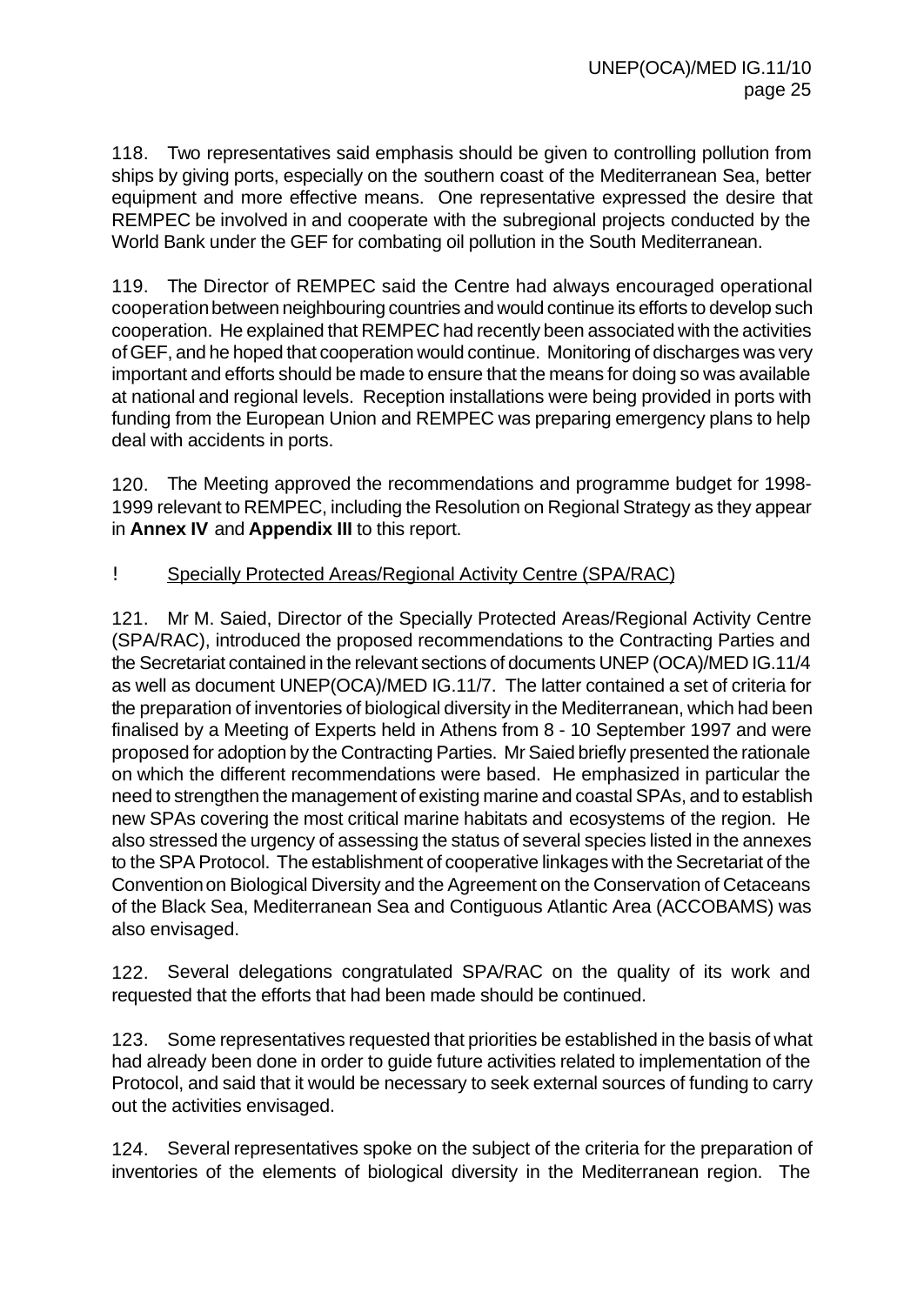Meeting adopted the criteria presented in **Appendix IV of Annex IV**. On the question of criteria for the preparation of national inventories of natural sites of conservation interest, the Secretariat pointed out that in order to be operational they would require the development of a certain number of technical tools. The representative of France announced that his country was prepared to finance the organization of a Meeting of Experts devoted to the definition of a reference classification of marine habitats in the Mediterranean.

125. A debate took place on the question of compiling regional inventories of natural sites. Some representatives expressed their concern regarding the danger of duplication and/or interference with the establishment of Specially Protected Areas of Mediterranean Interest (SPAMIs). In conclusion, it was agreed in principle that the process would go ahead and that SPA/RAC would be charged with the task of preparing draft criteria for the selection of sites to be included in the regional inventory which would be considered by SPA/RAC Focal Points at their next meeting before being submitted to the Eleventh Ordinary Meeting of the Contracting Parties. It was also stated that advancing the process should not delay the establishment of SPAMIs once the new Protocol had entered into force.

126. The representatives of Monaco stressed that it would be advisable to reach a basic understanding of biological diversity and not just draw up lists of species which are already endangered or threatened.

127. The representative of Algeria evinced an interest in the identification of indicators of the status of marine biological diversity and in integrating it with the sustainable development indicators.

128. The representative of the Libyan Arab Jamahiriya invited the Secretariat (SPA/RAC) to assist his country in reviewing the second phase of the survey of Libyan coasts for marine turtle nesting between Syrthe and Misrata, and in providing technical support for launching the third phase of the survey, between Misrata and Ras Jedir.

129. The representative of Turkey wished to emphasize that it was her firm understanding that environmental issues should not be exploited for political objectives. Specially Protected Areas to be established in the Aegean Sea through national or international programmes should be carefully designated and preferably coordinated among coastal states.

130. The representative of Turkey also said that her country was ready to sign the ACCOBAMS Agreement and to help the interim secretariat to initiate coordination with the GEF Black Sea Project Coordination Unit in Istanbul for sub-regional cooperation in the Black Sea area.

131. The representative of the Interim Secretariat of the ACCOBAMS Agreement presented the Agreement pointing out that once entered into force it will substantially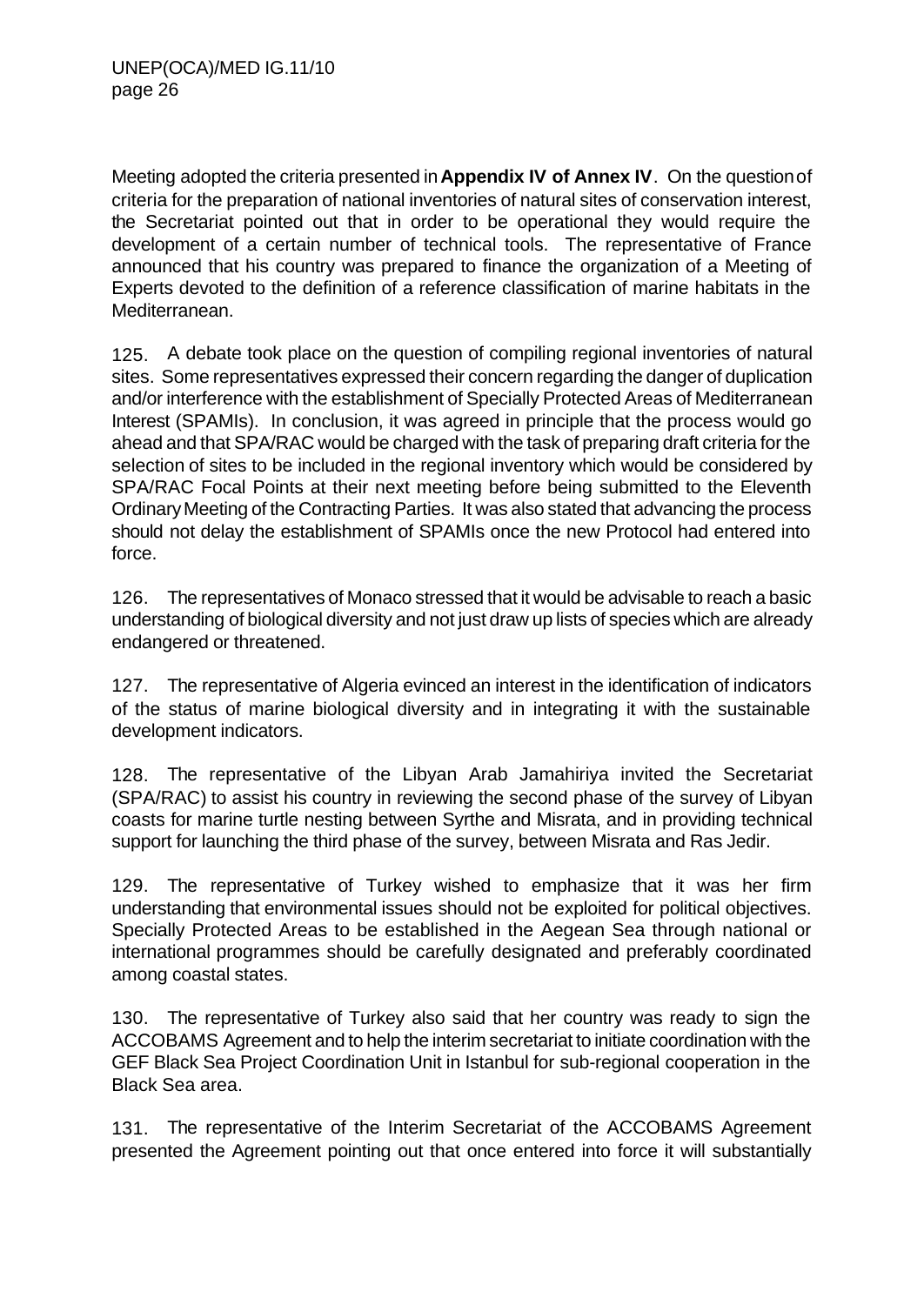strengthen the legal bases for the implementation of the measures provided for by the Action Plan for the Conservation of Cetaceans adopted within MAP.

132. The representative of Greece offered to provide the external funds required for the organisation of the meeting for the "Evaluation of the three action plans for endangered marine species in the Mediterranean", scheduled for 1998. Concerning the discussion on the establishment of SPAs and SPAMIs, he mentioned that the relevant procedures are clearly defined in the SPA Protocol.

133. Two observers representing NGOs said that two and a half years after approval of the Barcelona Convention no concrete actions could be taken despite the work of SPA/RAC. The Convention and its Protocols had to be ratified as a matter of urgency or they would remain a dead letter. It was pointless to be creating Specially Protected Areas if pollution was not being brought under control.

134. The representative of MEDASSET noted that the Mediterranean Association to Save the Sea Turtles (MEDASSET) and the SPA/RAC have been collaborating since 1990. Joint research projects were undertaken in Egypt in 1993 and Libya in 1995. In its 1998 budget, MEDASSET earmarked a certain amount to support and assist the SPA/RAC activities involving public awareness and education on the value of marine biological diversity, (with emphasis on sea turtle conservation). This will be achieved through the development of specific materials and education programmes to increase public awareness and to encourage individuals to participate in the conservation of endangered marine populations and their habitats through the Mediterranean area.

135. In response to a question on the budgetary implications of SPA/RAC's participation in ACCOBAMS, the Director of SPA/RAC said it was not envisaged that MAP funds would be used for providing the sub-regional coordination function for ACCOBAMS.

136. The Meeting approved the recommendations and programme budget for 1998- 1999 relevant to SPA/RAC as they appear in **Annex IV** and **Appendix IV** to this report.

# I Integrating Environment and Development: Sustainable Management of Coastal Zones and Natural Resources

137. The Coordinator drew attention to document UNEP (OCA)/MED IG.11/4/Corr.1 which had been drafted in the light of the decisions of the Third Meeting of the MCSD and replaced page 4 of the original document. He introduced the revised recommendations addressed to the Contracting Parties, pointing out that the whole issue of the MCSD could be taken up under paragraph 1. He also drew attention to document UNEP (OCA)/MED IG.11/4/Add.1, containing the recommendations of the MCSD on the two short-term themes of the management of water demand and the integrated and sustainable management of coastal zones, which he presented.

138. In the ensuing debate the speakers commended the high quality of the work that had been performed by the two thematic groups, which represented the first step in an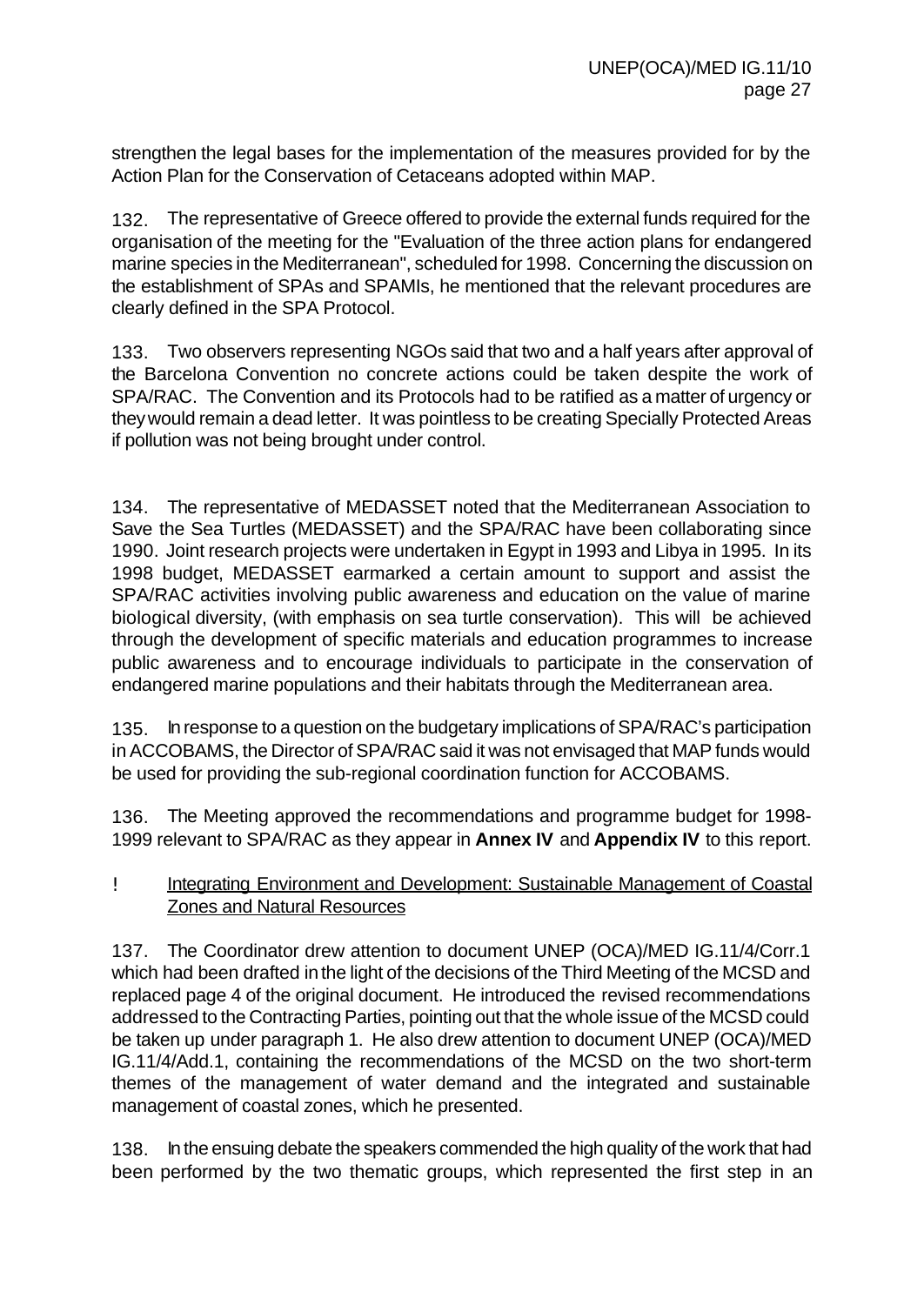innovative process that was to lead eventually to concrete results. The question therefore arose of how the recommendations were to be put into practice and what were the respective roles of the Contracting Parties and the MAP Secretariat. One representative believed that the role of the MCSD was purely consultative and, having made its suggestions, it had no further part to play. Its recommendations were intended to focus attention on specific issues that would then be incorporated into national plans. Other representatives took the view that, in addition to the activities to be undertaken by national authorities to implement the recommendations, a follow-up role still remained for MAP, which should monitor the progress made and contribute to the implementation of the recommendations. The representative of Tunisia, as one of the task managers for the theme of management of water demand, said that the work carried out by his group had concentrated more on a general strategy acceptable for the Mediterranean than on local conditions in particular countries. Some problems were Mediterranean-wide, and therefore involved MAP, whereas others were the more specific concern of national authorities. There was wide support for the idea that before budget allocations could be made, it was necessary to determine priorities.

139. At the proposal of the representative of France, supported by the representative of Morocco, it was agreed to set up a working group to consider the follow-up to be given to the recommendations of the MCSD. Egypt, France, Greece, Morocco, Spain, Tunisia, Turkey, Blue Plan and PAP/RAC agreed to take part in the work of the group.

140. The group met and examined a set of draft recommendations prepared by the Secretariat, which it reformulated and supplemented. Mr A. Hoballah, Deputy Director, Blue Plan, presented to the plenary the results of the group's work, which consisted of three new recommendations to the Contracting Parties (UNEP(OCA)/MED IG.11/4/Corr.1) and six new recommendations addressed to the Secretariat under "MED UNIT" (UNEP(OCA)/MED IG.11/4).

141. The Meeting approved the recommendations and programme budget for 1998- 1999 relevant to Integrating Environment and Development: Sustainable Management of Coastal Zones and Natural Resources as they appear in **Annex IV** and **Appendix V** to this report.

# ! Rules of Procedure on the MCSD

142. Mr I. Dharat, Senior Programme Officer, drew attention to document UNEP (OCA)/MED IG.11/4/Add.2 which contained three recommendations on the MCSD. The first recommendation called for the adoption of the draft Rules of Procedure of the MCSD proposed by the Third Meeting of the Commission and the Meeting of the Bureau of the Contracting Parties held in Sophia Antipolis on 31 October 1997. The text, contained in document UNEP (OCA)/MED IG.11/5, was the result of a lengthy process of negotiation and represented a compromise between the differing views that had been expressed.

143. In the course of the discussion several representatives proposed that the word "Bureau" should be replaced by another term in order to avoid any possible confusion or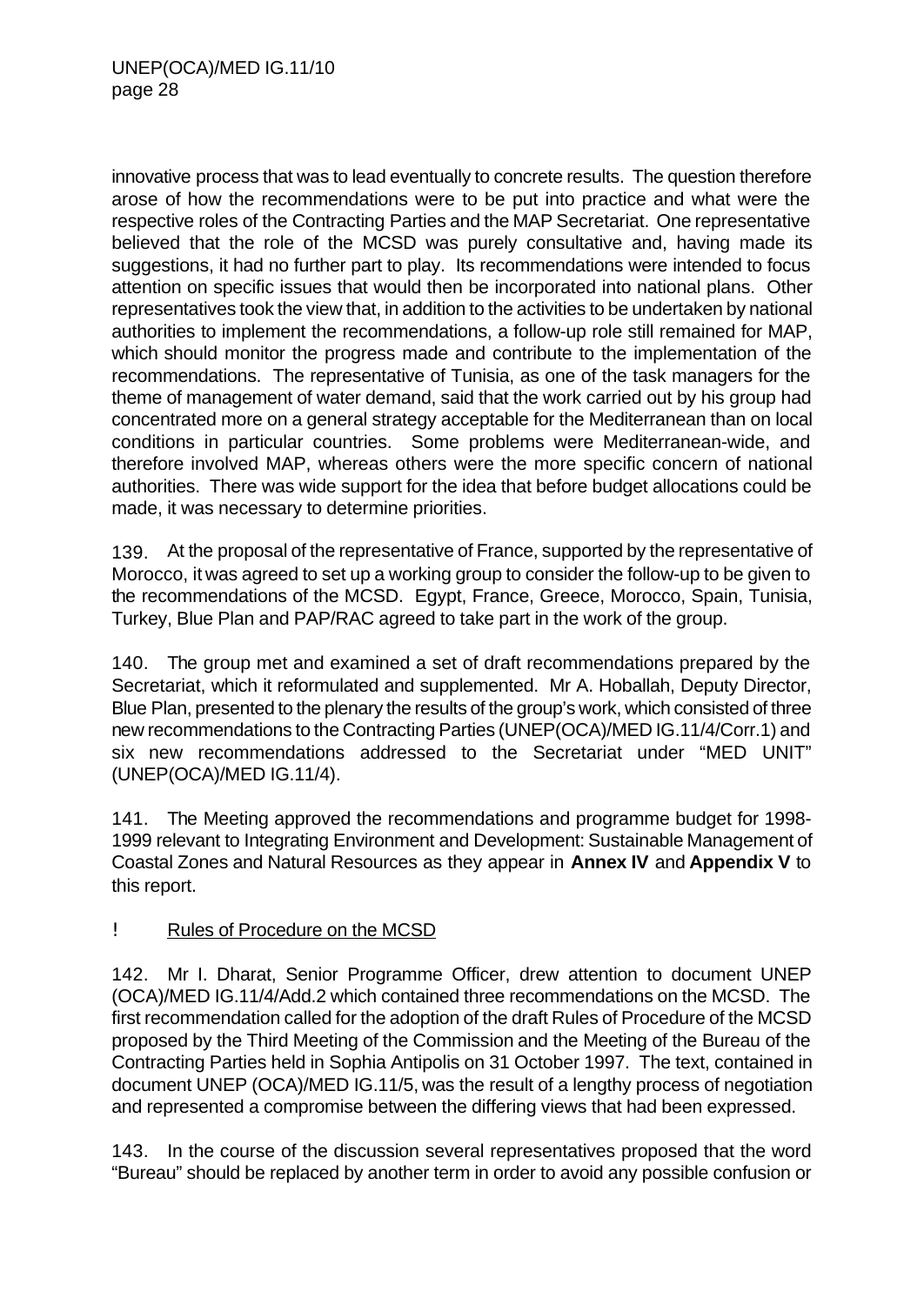competition with the Bureau of the Contracting Parties. Some speakers believed that the issue was purely semantic and that the term "Bureau" had no executive connotation, while others took the view that a matter of substance was at stake. It was pointed out that any change in terminology would involve a consequential amendment of the Terms of Reference, but that was fully within the powers of the Contracting Parties. The Meeting finally agreed to alter, in this connection, the use of the term "Bureau" by the term "Steering Committee" and to replace the word "Bureau" wherever it occurred in the Rules of Procedure by "Steering Committee".

144. With regard to Rule 17 to the Rules of Procedure, it was suggested that the President of the Steering Committee should be elected from among the three members representing the Contracting Parties. It was pointed out that this proposal conflicted with the Terms of Reference, according to which all members of the Commission were on an equal footing. Several speakers stressed the importance of establishing a strong link between the Bureau of the Contracting Parties and the Commission, and proposed that the President of the Bureau should be an *ex officio* member of the Steering Committee. After some discussion of the issue, it was agreed to increase the membership of the Steering Committee to seven, including the President of the Bureau of the Contracting Parties as an *ex officio* member who might or might not be elected to preside over it.

145. At the proposal of the representatives of Egypt and Spain, the Meeting agreed to modify the wording of Rule 24 to specify that the official languages of the Commission were Arabic, English, French and Spanish but that the working languages would be English and French if insufficient financial resources were available to allow for use of all four official languages.

146. One speaker considered that Rule 25 should not refer to Rules 30 - 41 of the Rules of Procedure for Meetings and Conferences of the Contracting Parties, since some of them were inapplicable to the work of the Commission. It was pointed out that the term "*mutatis mutandis*" had been included specifically to take care of that objection.

147. The Rules of Procedure of the MCSD were adopted as they appear in **Appendix VI of Annex IV** to this report.

148. Mr I. Dharat, Senior Programme Officer, then introduced recommendations 2 and 3 of document UNEP (OCA)/MED IG.11/4/Add.2 on the MCSD. The second proposed the renewal of the mandate given to the Bureau for the completion of the membership of the Commission. The procedure to be followed consisted in the Secretariat inviting the MAP Focal Points to present candidates for the four posts that still remained vacant. The nominations would then be submitted to the following meeting of the Bureau of the Contracting Parties for selection of the missing members. The third recommendation was to reconfirm the present membership of the Commission so that its members could continue the work they had already begun.

149. The representative of Turkey informed the participants that her country had nominated the Society for the Protection of Nature (DHKD) for membership of the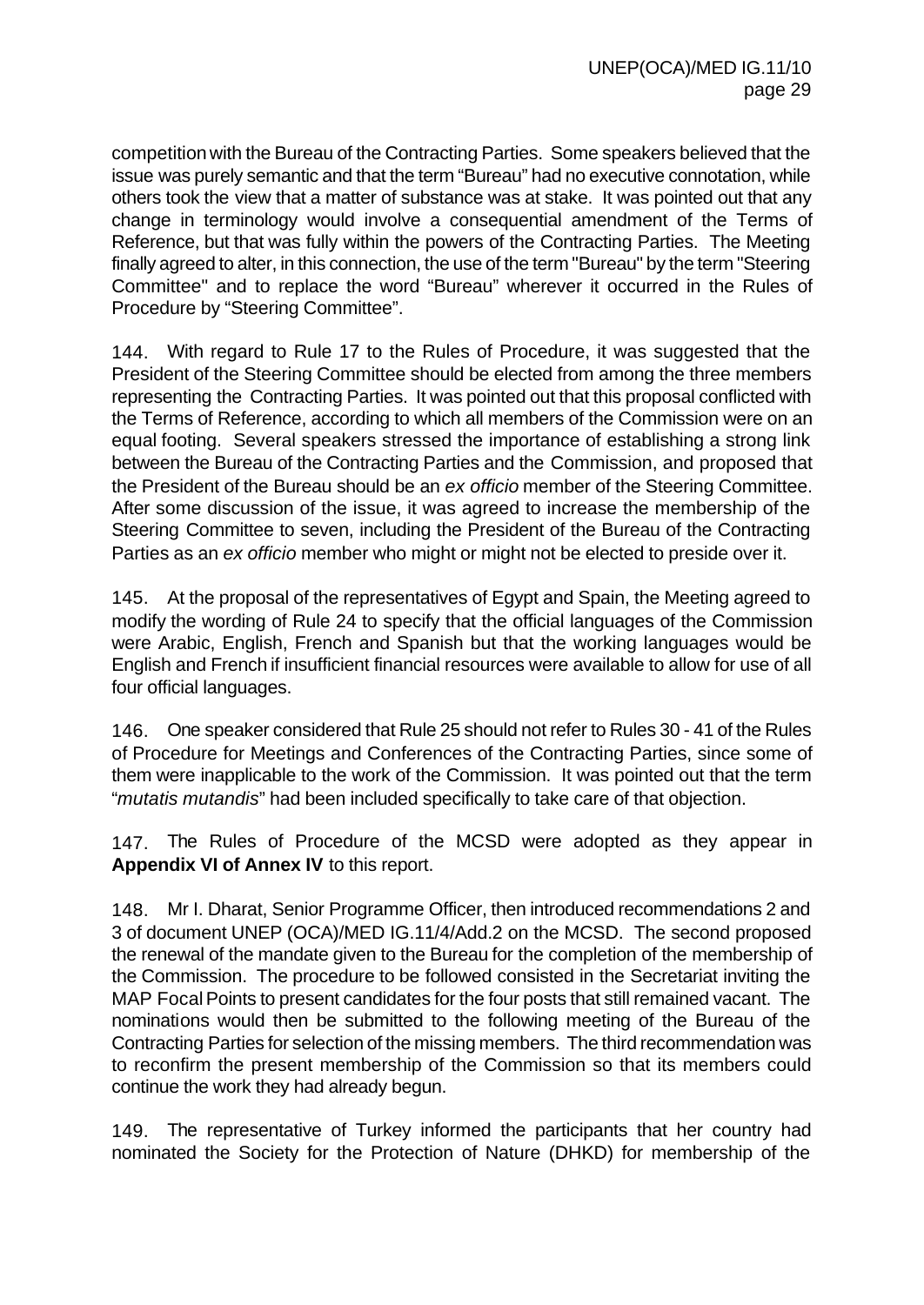Commission in the NGO category and the Municipality of Silifke (Mersin) in the local authorities category.

150. Recommendations 2 and 3 were approved as they appear in **Annex IV** to this report.

#### ! Blue Plan/Regional Activity Centre (BP/RAC)

151. Mr M. Batisse, President of the Blue Plan/Regional Activity Centre (BP/RAC) introduced the relevant recommendations to the Secretariat and noted that the Centre's activities were in the process of being regrouped around prospective analysis and evaluation of environment/development-interactions at the global Mediterranean level, with the focus on coastal zones, in accordance with the reorientation embodied by MAP Phase II and the priority themes identified by the MCSD. He emphasized that the activities of the Blue Plan had always adopted a sustainable development approach. In view of the need to place the Mediterranean situation in a global and regional context, the activities of the Blue Plan were linked to those of many other institutions, in many cases supported by funding from METAP and the European Union. This work implied contacts and relations with Mediterranean coastal States and national observatories, with emphasis on training, the exchange of experience and the development of a real network. In its work the Blue Plan had produced a number of publications and was actively seeking to have them published in English and was prepared to help countries with their publication in other Mediterranean languages.

152. A number of speakers congratulated the Blue Plan on the quality of its work, the support provided to national observatory activities and its efforts in contributing to the work of the MCSD. However, the representatives of Slovenia and Croatia raised the issue of the continued reference in Blue Plan publications to the former Yugoslavia, despite previous comments on this matter. In response, Mr Batisse explained the difficulties involved in obtaining retrospective data covering previous decades for the countries concerned. Some of the tables and maps in question had been prepared before the necessary individualized national data had been supplied to the Blue Plan. However, every effort would henceforth be made in cooperation with the countries concerned to ensure that the prospective analyses undertaken by the Blue Plan referred to current political entities. In this respect, he thanked Croatia and Slovenia for the data supplied recently to the Blue Plan. The Coordinator of the MAP undertook to ensure that future publications by all MAP structures took full account of this issue.

153. The representative of Turkey informed the meeting that, the Turkish Environment and Development Observatory project has been launched in October and thanked the Blue Plan/RAC and the European Union/LIFE for their support.

154. In response to a comment by the representative of Cyprus that most publications of the Blue Plan continued to be available only in French, Mr Batisse referred to the efforts that were being made to publish English versions. He added that the advantages of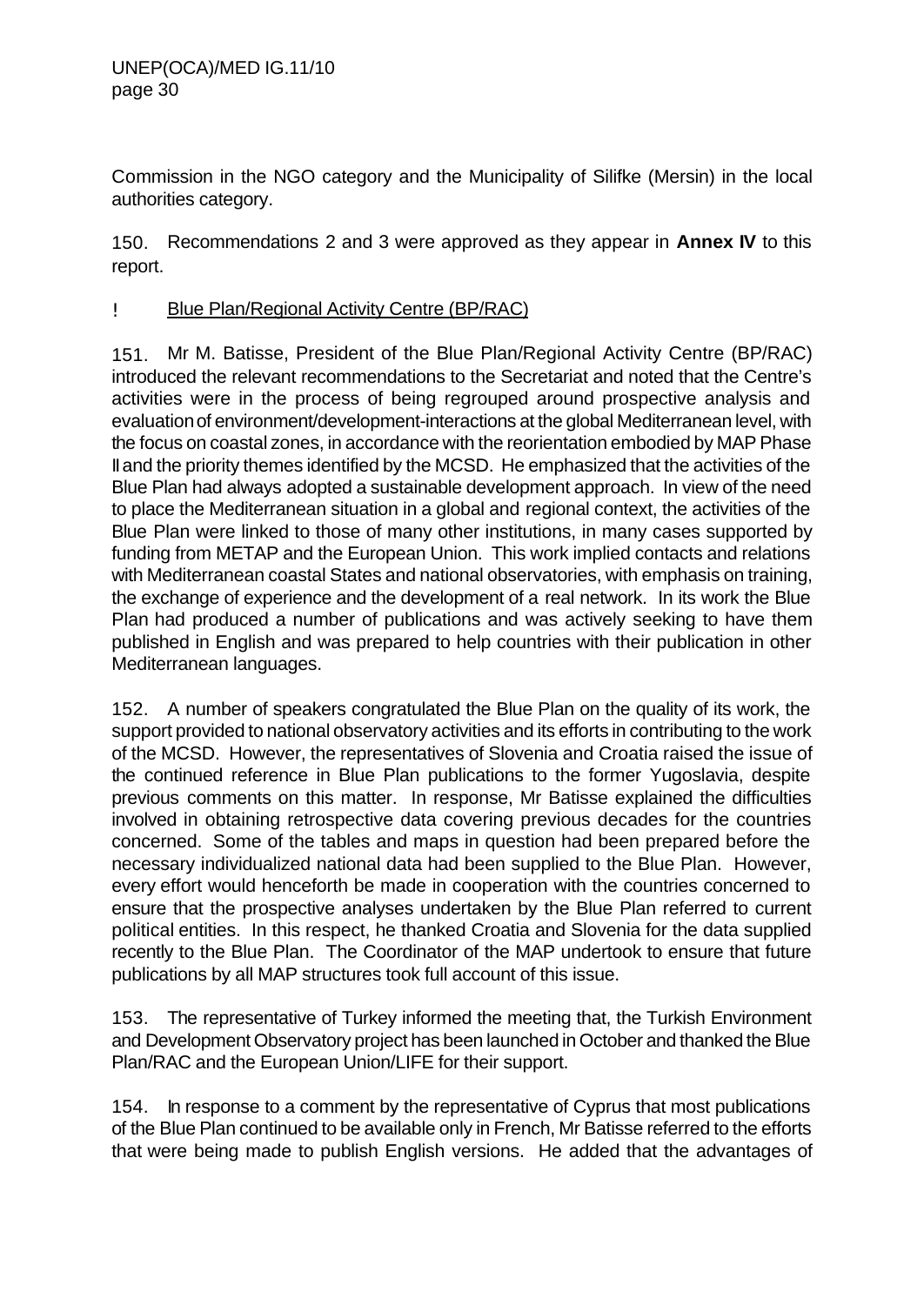commercial publication were that the works involved reached a wider audience, including universities.

155. In response to a question by the representative of Algeria, Mr Batisse indicated that efforts would be made in consultation with the European Commission to assist in the development of a national observatory.

156. Finally, Mr Batisse announced that Mr Bernard Glass, Director of the Blue Plan, would be leaving at the end of the year and would be replaced by Mr Guillaume Benoit, who was also being seconded by the French Government. The Meeting extended its appreciation to Mr Glass for the work that he had performed.

157. The Meeting approved the recommendations and programme budget for 1998- 1999 relevant to the Blue Plan as they appear in **Annex IV** to this report.

# ! Priority Actions Programme/Regional Activity Centre

158. Mr I. Trumbic, Acting Director of the Priority Actions Programme/Regional Activity Centre (PAP/RAC) introduced the relevant recommendations to the Secretariat and emphasized that over the past year the Centre had endeavoured to take into account the recommendations provided by the previous meeting of the Contracting Parties to concentrate its efforts on those that were of most importance and ensure the continuity of its action. In this respect, an important activity had been the assessment of coastal management activities in the region, carried out with the support of METAP. The recommendations from this assessment would be presented to the Contracting Parties at a workshop to be organized early in 1998. In addition, it had adapted to new realities, and particularly the work of the MCSD. The proposed recommendations covered the major areas of activity of the Centre, and particularly sustainable management of coastal zones, the continued development of techniques and methods for coastal management and capacity building, for all of which there was a great demand in the region. The Centre would undoubtedly play an important role in the implementation of pilot projects to follow up the recommendations made by the MCSD, as well as the continuation of coastal area management programmes (CAMPs). Over the years, the status of the Centre had grown, not only within the region, but also at a broader level. It had also made an effort to improve the quality of its publications and the dissemination of information.

159. Many speakers emphasized the importance and value of the work of PAP/RAC, particularly in the field of the sustainable management of coastal zones, which was of great importance for sustainable development throughout the Mediterranean. However, they also noted that the budgetary provision for the Centre was very low and that it relied to a very large extent on extra-budgetary funding for its work. They also emphasized the importance of the continuation of CAMP projects which had already been carried out and the transfer of experience from these projects to those in other areas.

160. In conclusion, after thanking all the speakers for their support, Mr Trumbic reaffirmed that approaches and techniques for the management of coastal zones would continue to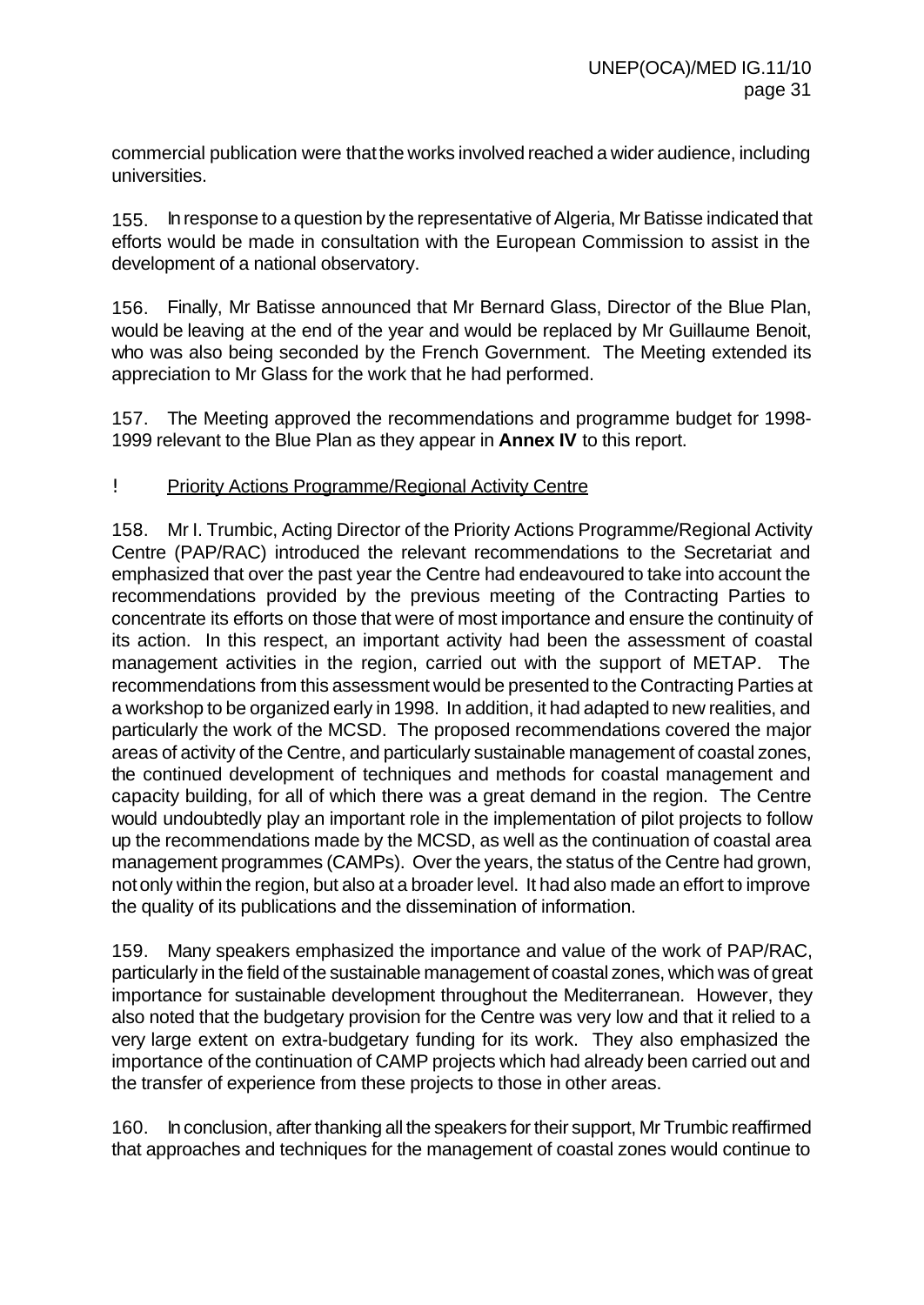be improved, based on the recommendations of the assessment which was being carried out, and that capacity building activities would be given the necessary priority.

161. The Meeting approved the recommendations and programme budget for 1998- 1999 relevant to PAP/RAC as they appear in **Annex IV** to this report.

# **!** Environment Remote Sensing/Regional Activity Centre (ERS/RAC)

162. Mr M. Raimondi, Director of the Environment Remote Sensing Regional Activity Centre (ERS/RAC), introducing the relevant recommendations to the Secretariat, recalled that the Centre had completed coastal area management projects in Egypt, Tunisia and Albania, and that in 1997 it had commenced its activities in the CAMP project for Israel. A capacity-building project was also under way in Egypt and the relevant recommendation called for the Centre's capacity-building activities to be strengthened, *inter alia,* by promoting a Mediterranean network for the use of remote sensing techniques. As these techniques became increasingly affordable, they could play an important role in monitoring many priority environmental issues, including desertification, coastal changes and urbanization, as well as oil pollution in the Mediterranean Sea. All of the activities of the Centre were designed to provide and promote the use of remote sensing information to support the planning and decision-making process in the region following an approach summarized in the information note "Environment remote sensing strategy for supporting planning and decision-making processes towards sustainable development in the Mediterranean" that had been distributed to the participants. However, he pointed out that all of these activities were being carried out with a minimum of funding from the MAP budget. This meant that certain essential activities, such as the holding of regular meetings of remote sensing focal points, had not been carried out since 1994. Nevertheless, with this minimal budget, in 1997 the Centre had attracted projects financially supported by the European Commission and devoted to the analysis of coasts in Israel and to monitoring deforestation. The Centre was managing and coordinating these projects in the context of a partnership with European companies. The same financing opportunities should be taken up to fund activities in other Mediterranean countries. However, there was always the danger that new projects recently presented by the Centre would not be accepted by donors, which made its position more precarious. He regretted the lack of more frequent contacts between the Centre and Mediterranean countries, and expressed his sincere willingness to cooperate with them as closely as possible as and when new opportunities and financial resources became available. Finally, he called for the CAMP projects that had been completed to be extended throughout the region.

163. A number of speakers congratulated the Centre on the work that it had carried out and called for its continuation and extension, despite the Centre's very low level of funding through the MAP budget. However, the representative of Italy congratulated the ERS/RAC Director for the project approach used in all activities and stressed the need to follow it as extensively as possible. However, he pointed out the importance of supporting the meetings of relevant focal points who lack financial resources. As the beneficiary of an important environmental remote sensing project, the representative of Israel offered to share her country's experience with other parties. The observer representing the Arab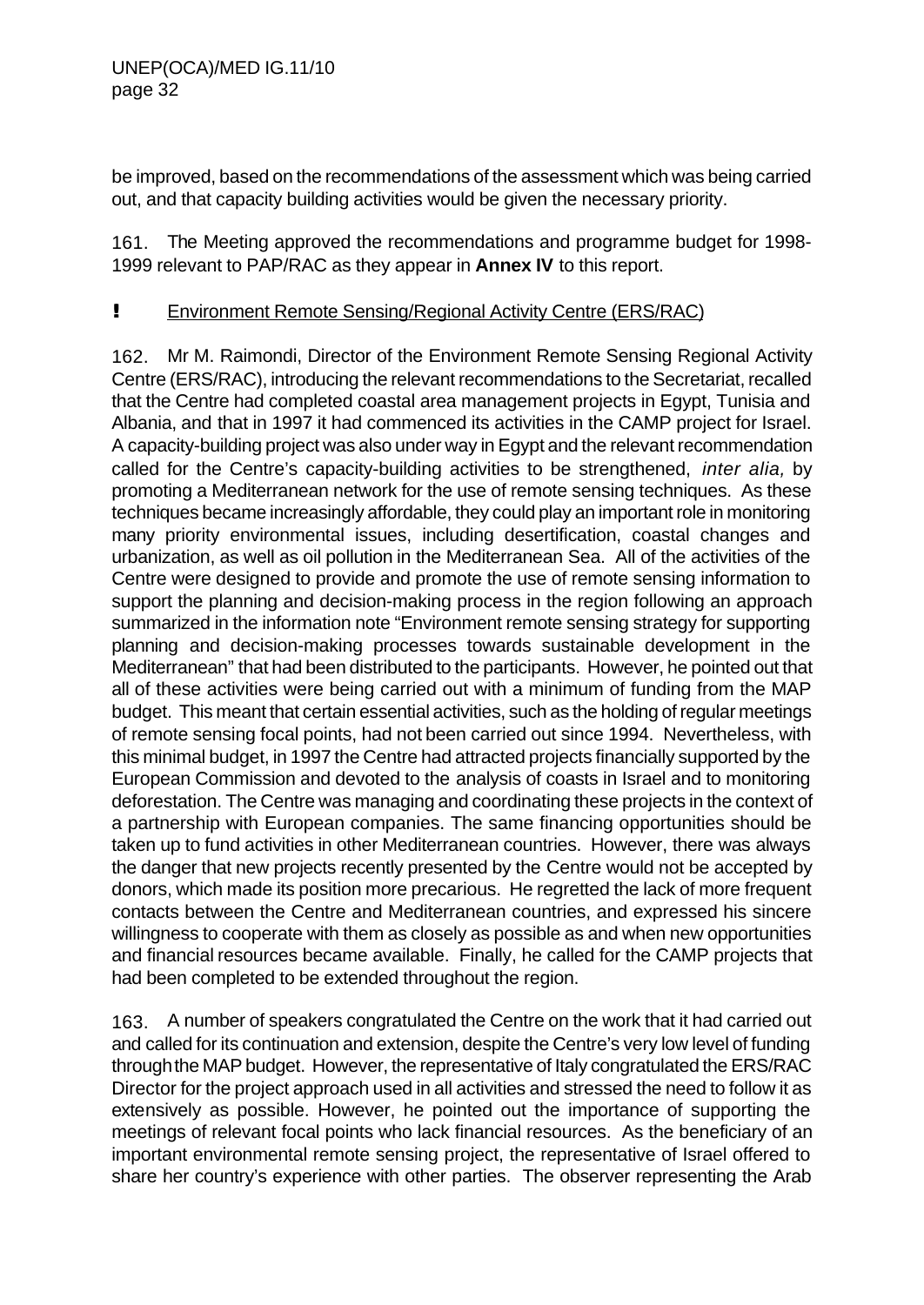Centre for the Studies of Arid Zones and Dry Lands (ACSAD) offered to participate in the activities of the Centre, particularly in dry areas where its principal experience was concentrated.

164. In conclusion, Mr Raimondi thanked the speakers for their support and appreciation.

165. The Meeting approved the recommendations and programme budget for 1998- 1999 relevant to ERS/RAC as they appear in **Annex IV** to this report.

#### ! Regional Activity Centre for Cleaner Production (CP/RAC)

166. Mr V. Macià, Director of CP/RAC, introduced the relevant recommendations to the Secretariat contained in document UNEP (OCA)/MED IG.11/4. He said that the eight recommendations had been approved by the First Meeting of CP/RAC Focal Points held in Barcelona in June 1997. Recommendations 1,2 and 5 referred to the exchange of information on a number of specific sectors in which work had already begun. The first recommendation invited the Secretariat to call for a second Experts' Meeting on the surface treatment and coating sector; the first meeting was to be held in December 1997. The second recommendation invited the Secretariat to call for a second meeting of CP/RAC Focal Points in 1998 and a meeting on the leather tanning and finishing sector in 1999. Recommendation No. 5 invited the Secretariat to prepare a questionnaire and begin collecting and systematizing data on a legal and statutory framework of cleaner production - because the term had different connotations in different countries - an inventory of agents dealing with cleaner production, and the tools and methods used in various countries to promote and implement cleaner production. Recommendations 3 and 4 referred to the publication of an internal newsletter and a series entitled "MedClean" containing examples of pollution prevention and cleaner production undertaken by different companies in MAP countries. Recommendation No.6 requested the Secretariat to disseminate the information obtained by CP/RAC Focal Points and the MAP Coordinating Unit. The last two recommendations invited the Secretariat to cooperate in the definition of Best Available Technology and Best Environmental Practice, and where possible to prepare guidelines for priority sectors, and to seek funding and act as the intermediary body in coordinating and monitoring training programmes to facilitate regional contacts and access to know-how. He reminded that the activities of the Centre had to be approved by the Spanish government.

167. General appreciation was expressed for what CP/RAC had managed to achieve in its short life. The representative of Italy proposed a new recommendation inviting the Centre to provide support to small and medium-sized enterprises, and to promote practical means of disseminating new cleaner production methods. He said that Focal Point meetings were very important and he regretted that there were no funds allocated for them. The representative of Spain said her government had funded the CP/RAC Focal Points and Experts' Meetings. She said that the recommendation to seek external funding was a very important one; Spain would continue to provide support, but considerable extra funding would also be required.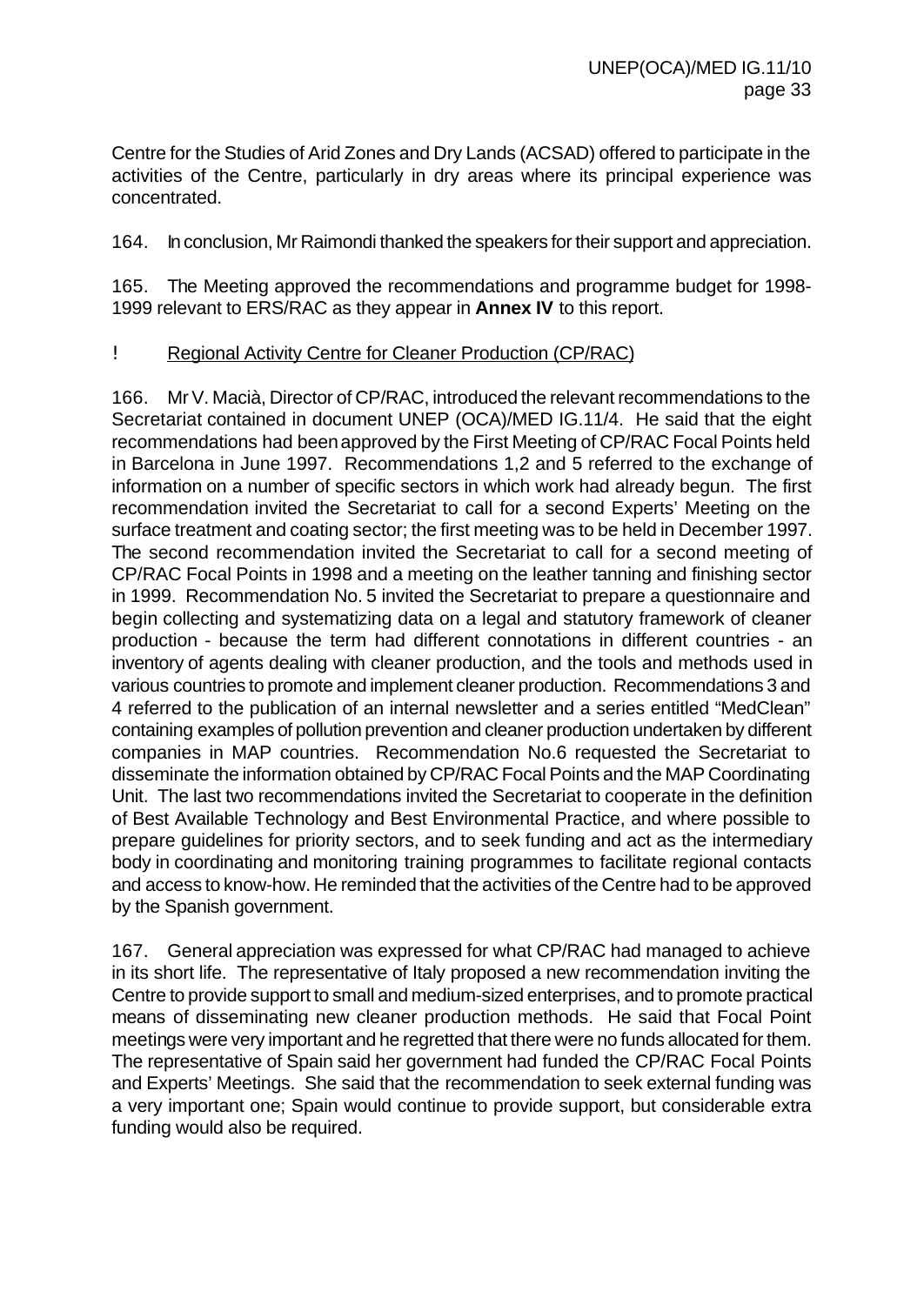168. Several representatives considered CP/RAC to be well placed to focus on assistance to countries and enterprises, and urged it to cooperate more with similar centres in the Mediterranean region.

169. The observer representing Ecomediterranea said CP/RAC had an important intervention and prevention role and was in a good position to build awareness among decision- makers, to promote more sustainable development projects and to enhance partnerships within the private sector. Another observer for an NGO said the Centre was an essential driving force if the Strategic Action Plan was to be implemented. Adequate funding, though, would be needed, and that would include external funding. He said that alternative "at source" production methods should be promoted wherever possible.

170. Mr Macià, Director of CP/RAC, thanked the representatives for the appreciation expressed and the suggestions made and said that greater cooperation with MAP centres and other centres dealing with cleaner production, such as CITET in Tunisia, was undoubtedly one of CP/RAC's basic tenets.

171. The Meeting approved the recommendations and programme budget for 1998- 1999 relevant to CP/RAC as they appear in **Annex IV** to this report.

# ! MAP Collaboration with Non-Governmental Organizations (NGOs)

172. Mr I. Dharat, Senior Programme Officer, introduced the three recommendations on NGOs proposed by the Bureau of the Contracting Parties at their meeting on 31 October 1997. The first consisted in establishing a working group to reflect on NGO participation in MAP; the second proposed the addition of some new NGOs to the list; the third the deletion of two NGOs with which all contact had been lost.

173. The representative of Turkey drew attention to the application of the Turkish Marine Research Foundation (TUDAV) for inclusion in the list and enquired about the procedures to be followed. After Mr Dharat had explained the procedures, it was agreed that, in view of the fact that the application had been received between the last meeting of the Bureau and the present Meeting, the Bureau could be mandated on an exceptional basis to examine the request and come to a decision at its next meeting.

174. There was some discussion of the proposal to delete ICED and UNIMED from the list. Two speakers considered that a further effort should be made to contact UNIMED and, in particular, to check the address. It was decided that the Secretariat should make a final attempt to establish contact and that the Bureau should be mandated to take the necessary decision.

175. The recommendations, as amended, were approved as they appear in **Annex IV** to this report.

#### Programme budget for 1998-1999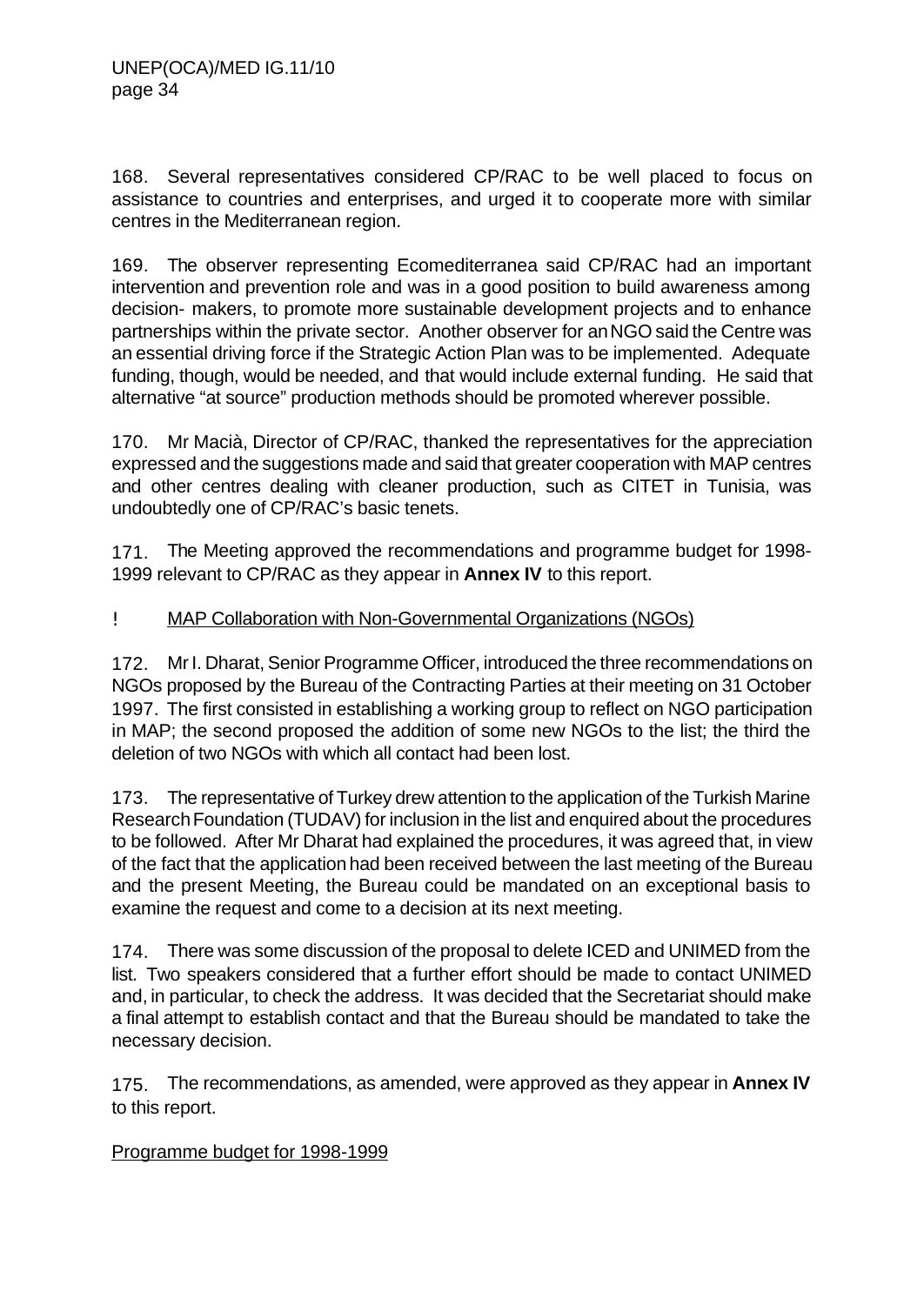176. Introducing the proposed programme budget for 1998-1999, Mr G.P. Gabrielides, Senior Programme Officer, noted that the presentation of the budget differed from previous years and that greater effort had been made to show the thematic uses and specific activities on which funds would be used. The programme budget aimed to promote the priorities agreed upon by the Contracting Parties. The level of the budget better reflected the real situation in so far as the payment of contributions was concerned. The budget, as agreed by the Meeting of the MAP Focal Points in Athens in July 1997, had increased due to the fact that UNEP Headquarters had agreed to cease levying the 13 per cent programme support costs on the European Union's voluntary contribution, resulting in an increase of around 63,000 dollars per year in available funds. Of these, some 45,000 dollars had been proposed to MED POL in 1998 and the same sum to CAMPs projects in 1999. Lesser amounts had been earmarked for support to NGOs and support to MCSD information activities. He also noted that modifications had been made by the Secretariat to take into account the recommendations adopted by the MCSD. He added that the payment by the Libyan Arab Jamahiriya of over half of its arrears had also meant that a further 295,000 dollars had become available for the implementation of activities in 1998.

177. As far as the level of contributions was concerned, the Meeting of MAP Focal Points in July 1997 had agreed, with a reservation from Italy, on a 2 per cent rise in the 1998 budget in relation to the ordinary contributions for 1997, and a further 2 per cent rise in 1999 in relation to the 1998 budget. The extraordinary contribution instituted in the previous budgetary period had been discontinued. The Coordinator of MAP added that greater transparency had been introduced in the budget by no longer allocating the contribution payable by the former Yugoslavia, which had been the practice in previous years. Although not abandoning hope of obtaining the appropriate contributions at some point in the future, it was unrealistic to attempt to allocate the outstanding amount for specific activities.

178. Many speakers congratulated the Secretariat on the clearer and more transparent presentation of the budget. There had been much improvement over previous years along the lines requested by the Contracting Parties. However, they believed that further improvements should be made in the future. All speakers also welcomed the renunciation by UNEP Headquarters of the 13 per cent programme support costs levied on the European Community voluntary contribution and the payment by the Libyan Arab Jamahiriya of a substantial proportion of its arrears. In particular, the representative of the European Community thanked the Secretariat and UNEP for having accepted the EC request to cease levying 13% on its voluntary contribution.

179. Nevertheless, a good number of speakers called for further improvements. The Secretariat should in future account to the Contracting Parties for the use that had been made of the contributions that it received in relation to the approved budget. The Secretariat could also increase the transparency of the budget by including comparative figures and percentages for expenditure on the same items over the previous budgetary period so that the Contracting Parties could identify trends in budgetary allocations more easily. Several speakers also called for fuller information to be provided on the actual activities financed by the various budgetary allocations.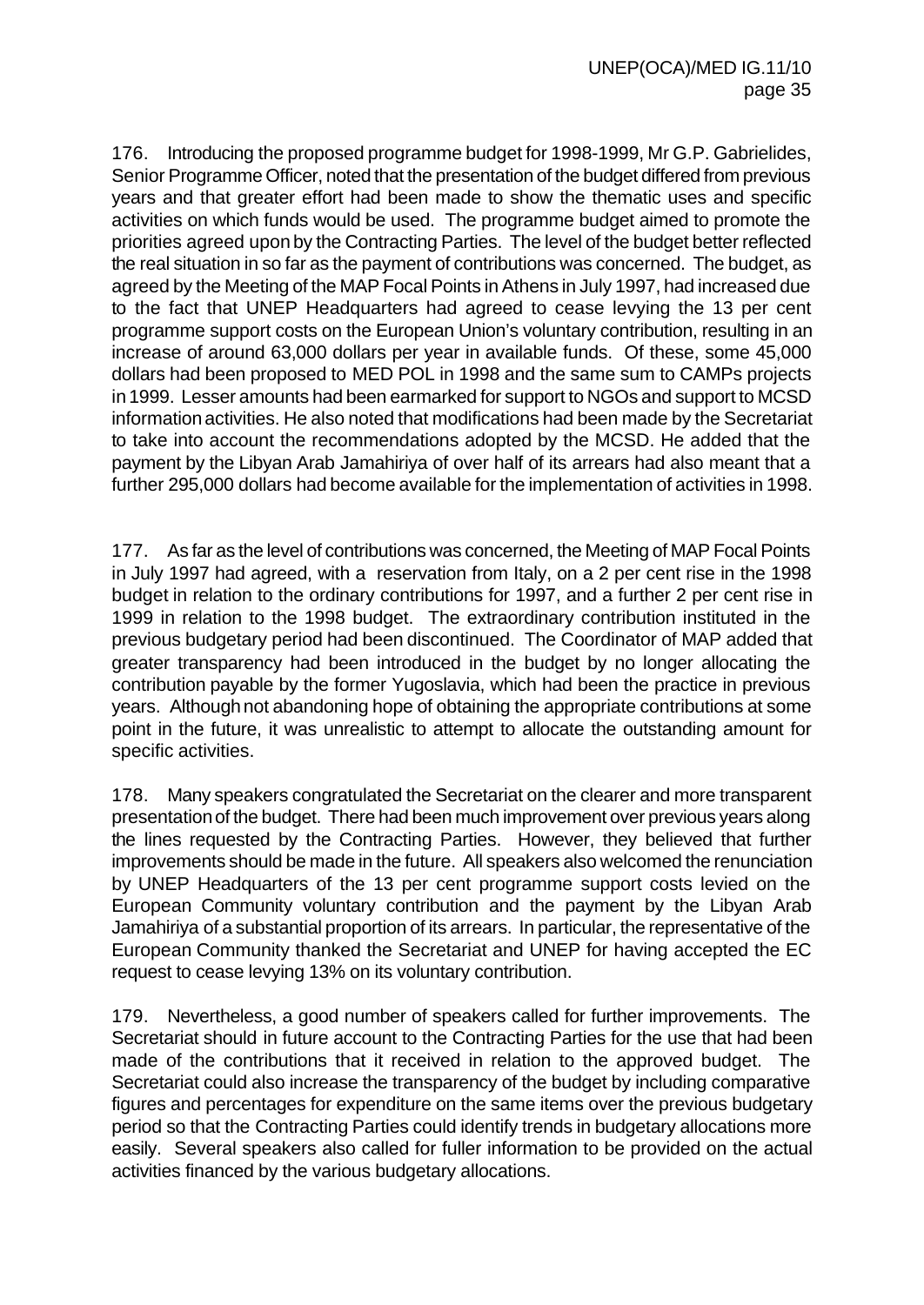180. The Meeting approved the proposed formula of a 2 per cent increase of the ordinary budget in both 1998 and 1999. However, a number of speakers emphasized that at a period of budgetary restrictions, they had had to make a special effort to be able to accept these increases. In particular, the representative of Italy explained that, although not objecting to the increases in principle, a general guidelines which prevents increases in international contributions which is reflected in the Finance Act in his country did not permit rises in contributions to international organizations such as MAP. The reservation that his country had made concerning these increases at the Meeting of the MAP Focal Points would therefore have to remain. He pointed out that, in practice, his country made substantial additional contributions to the work of MAP in many different forms. He suggested that the only solution was for the Contracting Parties to accept a different arrangement specifically for his country to overcome this difficulty. Some speakers noted that this situation might well arise again in future and that it would be beneficial to develop a special mechanism to resolve the question. The Meeting agreed to adopt the 2 per cent increase in both 1998 and 1999, with a special arrangement, as an exceptional measure, to cover the problem experienced by Italy. A footnote would therefore be included in the relevant part of the budget indicating that the contribution of Italy would remain the same as its ordinary contribution in 1997, with the difference being covered by contributions in kind.

181. With reference to the European Community's voluntary contribution, the representative of the European Community emphasized that the contribution was to be used for practical activities, but not administrative functions such as programme coordination. Moreover, it should be concentrated on a number of significant activities that achieved a certain level of visibility and results, rather than being dispersed over many smaller actions. Regarding the part of this contribution, allocated to activities pertaining to capacity building and monitoring of biological effects, it must be utilized at the level of direct assistance to certain countries.

182. A number of speakers expressed concern at the low level of funding provided to certain MAP structures, and particularly MED POL and SPA/RAC, although one speaker believed that MED POL accounted for too great a proportion of the budget. Many speakers pointed out that the MAP Programme depended increasingly on extra-budgetary funding to finance a very large proportion of its activities. In particular, a number of Regional Activity Centres had been notably successful in obtaining such funding from a variety of sources. The Coordinator of MAP noted in this respect that the regular budget was increasingly being used as seed money to obtain further financing from other sources. However, the MAP Programme retained its function as an international public service and a balance needed to be maintained between regular funding and project activities. He welcomed the fact that, although there had been a decline in the regular budget of MED POL over the years, the programme was nevertheless starting to attract extra-budgetary funding. However, the case of SPA/RAC was different. Donors did not appear to be attracted by activities related to biodiversity. For this reason, the allocation provided to SPA/RAC from the MTF had been steadily increasing and greater effort would need to be made in the future to provide more funding from the ordinary budget. In the context of extrabudgetary funding, the Coordinator agreed that, where such funding was assured, it would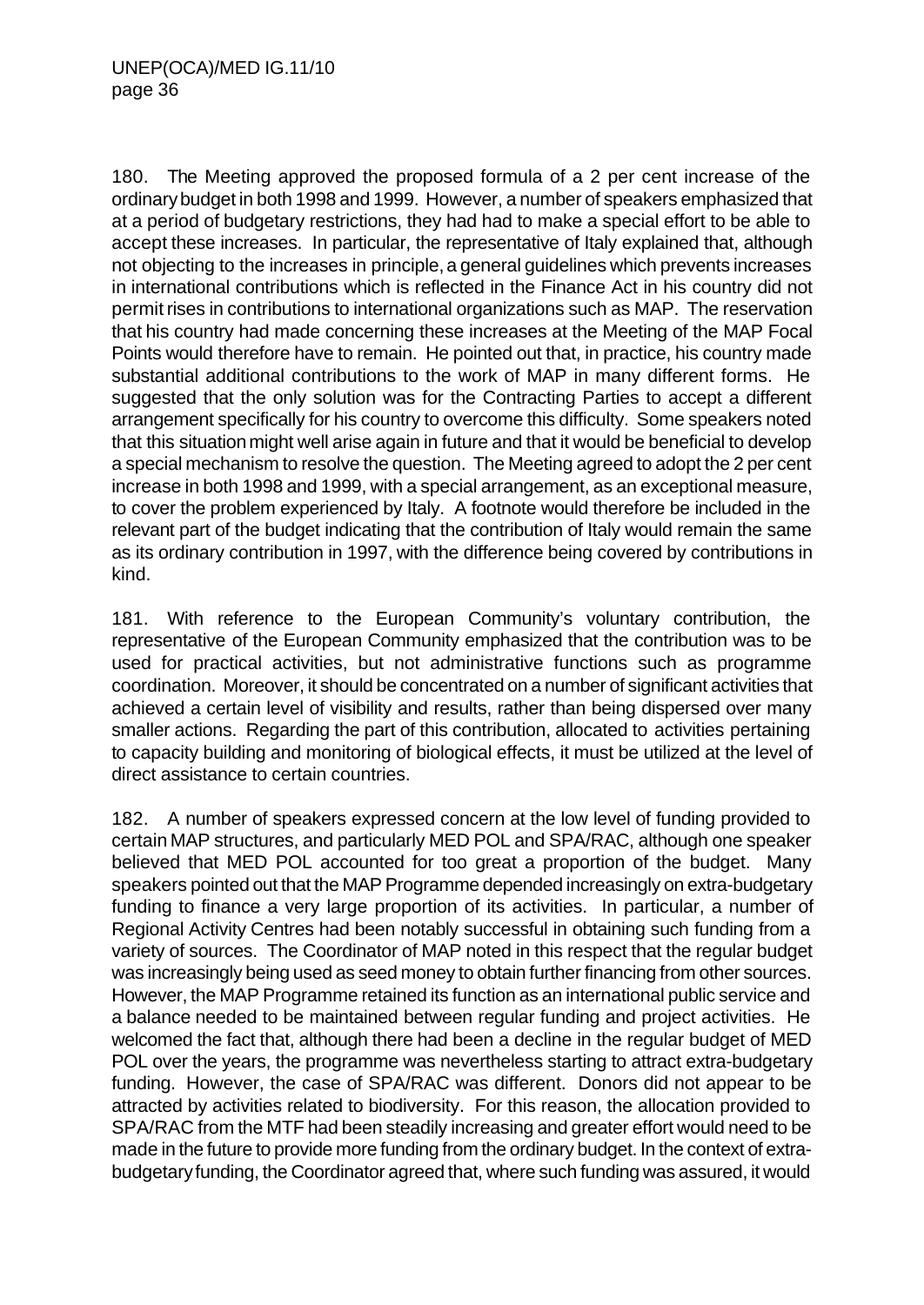be indicated in the budget tables. This included the activities that the European Union had agreed to fund through its various programmes.

183. In response to a comment by one speaker that the MCSD was taking up too many resources, the Coordinator replied that it had been necessary to make a place in MAP for the MCSD. Although the activities that it covered were not new, the effect of the MCSD had been to give these activities a stronger structure, particularly in the case of water resource management and the sustainable management of coastal zones. In addition, he pointed out that many of the activities of the MCSD were financed from extra-budgetary sources. In particular, the two next meetings of the MCSD would be held with external financing, the first in Monaco in 1998 and the second, possibly in Rome in 1999. A number of speakers supported the idea that in future the MCSD should be held before the Meeting of the MAP Focal Points so that they could review any financial implications before the budget was submitted to the Contracting Parties for approval.

184. In response to a number of requests, particularly from the representative of Italy, for explanations concerning the table indicating the counterpart contributions from countries which hosted Regional Activity Centres, Mr Gabrielides stated that the figures in the table were provided by the countries themselves and constituted an estimate of their contributions of various natures, ranging from logistical contributions to the operation of these centres, through staff salaries to financial contributions. The Secretariat was requested to provide greater detail in future on the various components that made up these figures so that the actual contributions made by host countries to the centres concerned could be identified more closely. This information would include the status of staff employed by the centres, and the source of funding for their salaries. In this connection, the Coordinator paid tribute to Greece for the many contributions, both financial and in other forms of assistance, that it provided to the Coordinating Unit in its capacity as the host country.

185. The Meeting adopted the budgetary allocations as they are contained in **Annex IV** to this report.

## **Agenda item 10: Date and place of the Eleventh Ordinary Meeting of the Contracting Parties in 1999**

186. Mr I. Dharat, Senior Programme Officer, informed the Meeting that the Secretariat had received a communication from Malta reconfirming its offer to host the Eleventh Ordinary Meeting in Malta. The representative of Malta suggested that the Meeting might be scheduled provisionally for 27 - 30 October 1999. The President, speaking on behalf of all Contracting Parties, thanked the Government of Malta for its generous offer.

187. The Meeting accepted the offer of Malta to host the Eleventh Ordinary Meeting of the Contracting Parties in October 1999.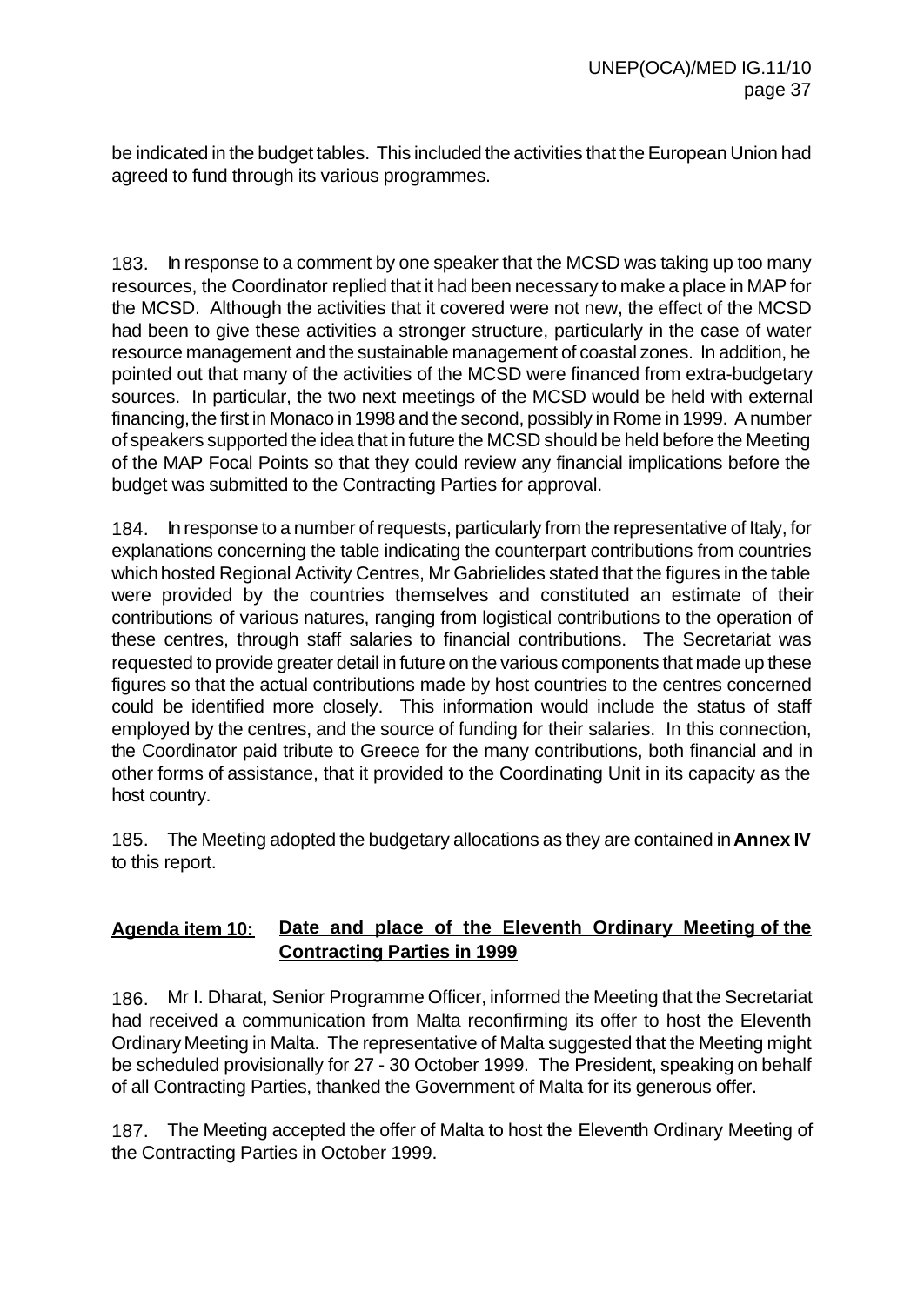### **Agenda item 11: Other business**

188. The Secretariat drew attention to a statement that had been distributed in the course of the Meeting from the Intergovernmental Oceanographic Commission of UNESCO (IOC), which had been unable to send a representative owing to its attendance at the current session of the UNESCO General Conference. The IOC stated that it would consider very favourably ways of strengthening its cooperation with MAP and increasing its participation in the implementation of MAP activities. A particular area of common interest, especially in the context of the MCSD, would be cooperation in developing and implementing integrated coastal zone management programmes in the Mediterranean region.

189. At the final sitting of the meeting, two young children read a declaration that had been adopted at a recent Conference on Children held in Tunisia. The meeting agreed to annex the declaration to its report. **(Annex V)**

190. In accordance with the decision of the Ninth Ordinary Meeting of the Contracting Parties (Barcelona, 5-8 June 1995), a brief ceremony was undertaken during the present meeting, during which a medal was presented by the UNEP Executive Director and the President of the meeting, to Mr. Serge Antoine, representative of France to the Mediterranean Commission on Sustainable Development (MCSD), for his dedication to MAP during the last twenty years.

191. In the meantime, H.E. Mr. Mohamed Mehdi Mlika, Minister of the Environment of Tunisia presented, on behalf of his government, in another ceremony, a medal on the "Best Environment Project" to:

- Ms. Elizabeth Dowdeswell, Executive Director of UNEP
- Mr. Michel Battisse, President of the Blue Plan/Regional Activity Centre
- Mr. Serge Antoine, Representative of France to the MCSD
- Mr. Lucien Chabason, Coordinator of the Mediterranean Action Plan of UNEP
- Mr. Ibrahim Dharat, Senior Programme Officer, Mediterranean Action Plan of UNEP,

for their dedication and distinguished work in the field of the protection of the Mediterranean environment.

### **Agenda item 12: Adoption of the report of the meeting**

192. Ms. Elizabeth Dowdeswell, Executive Director of UNEP, made a closing statement which is reproduced in **Annex II** to this report.

193. The Meeting adopted its report on Friday, 21 November 1997.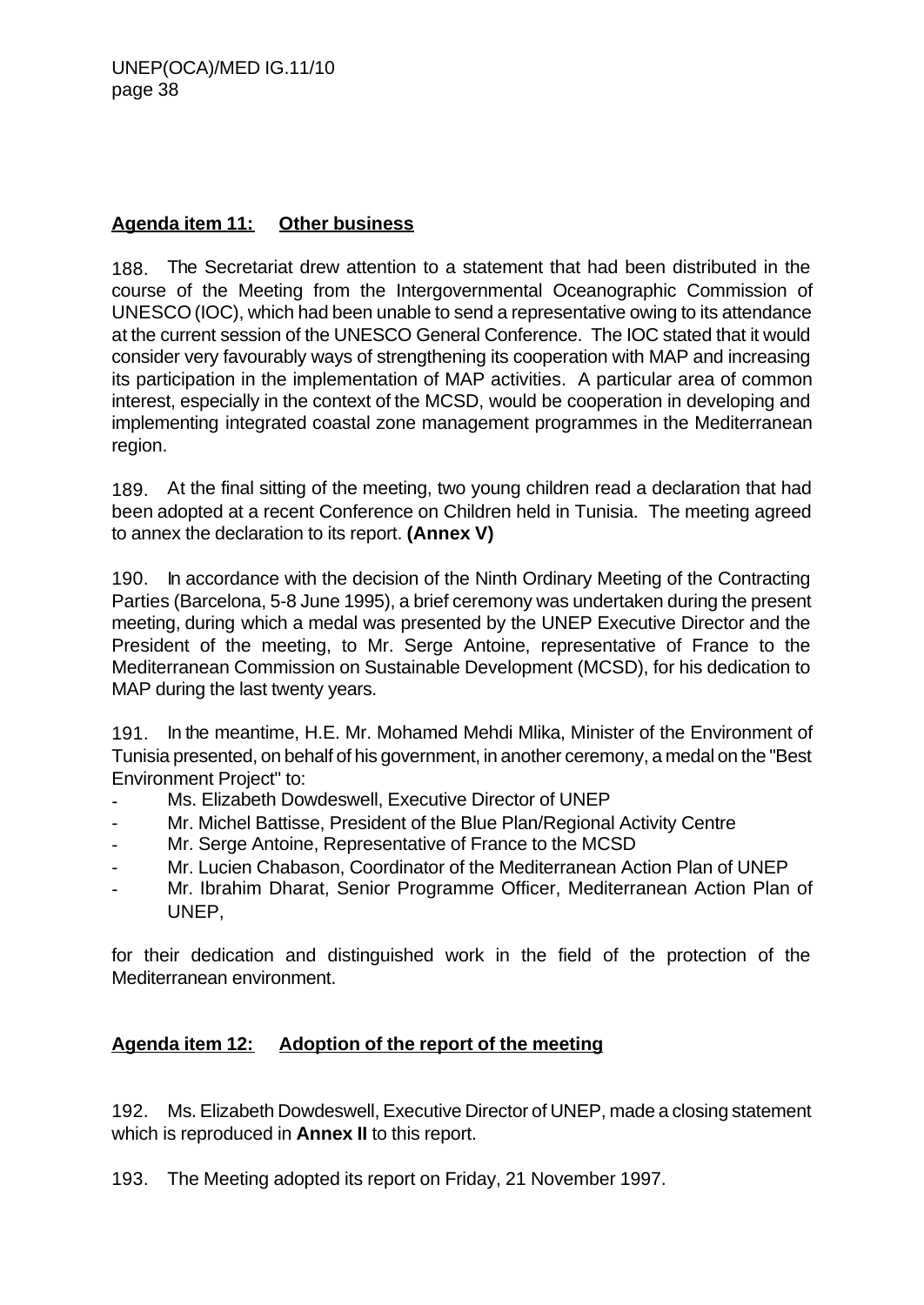# **Agenda item 13: Closure of the meeting**

194. After the customary exchange of courtesies, the President declared the Meeting closed on Friday, 21 November 1997, at 18.45 hours.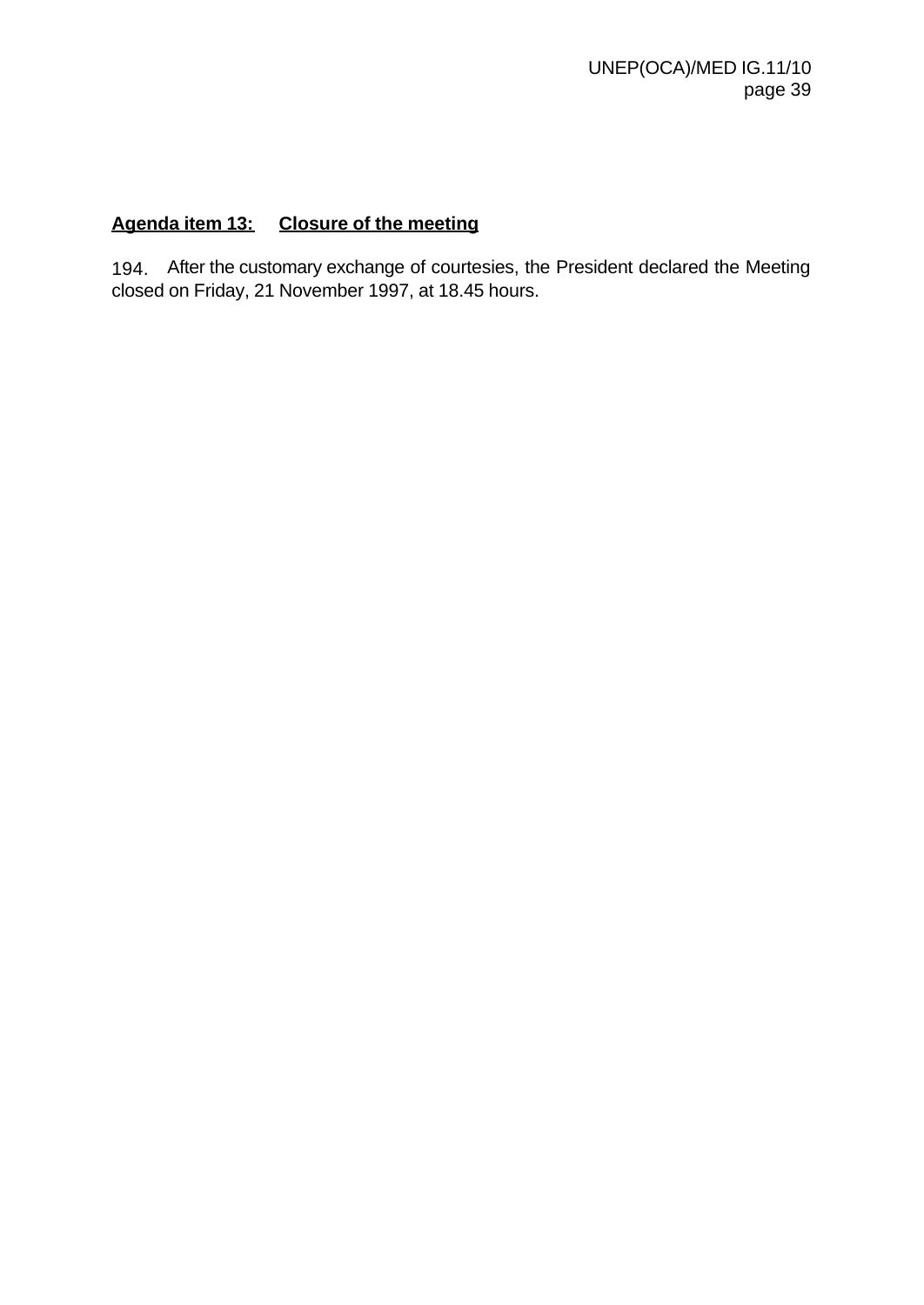**ANNEX I**

# **LIST OF PARTICIPANTS LISTE DES PARTICIPANTS**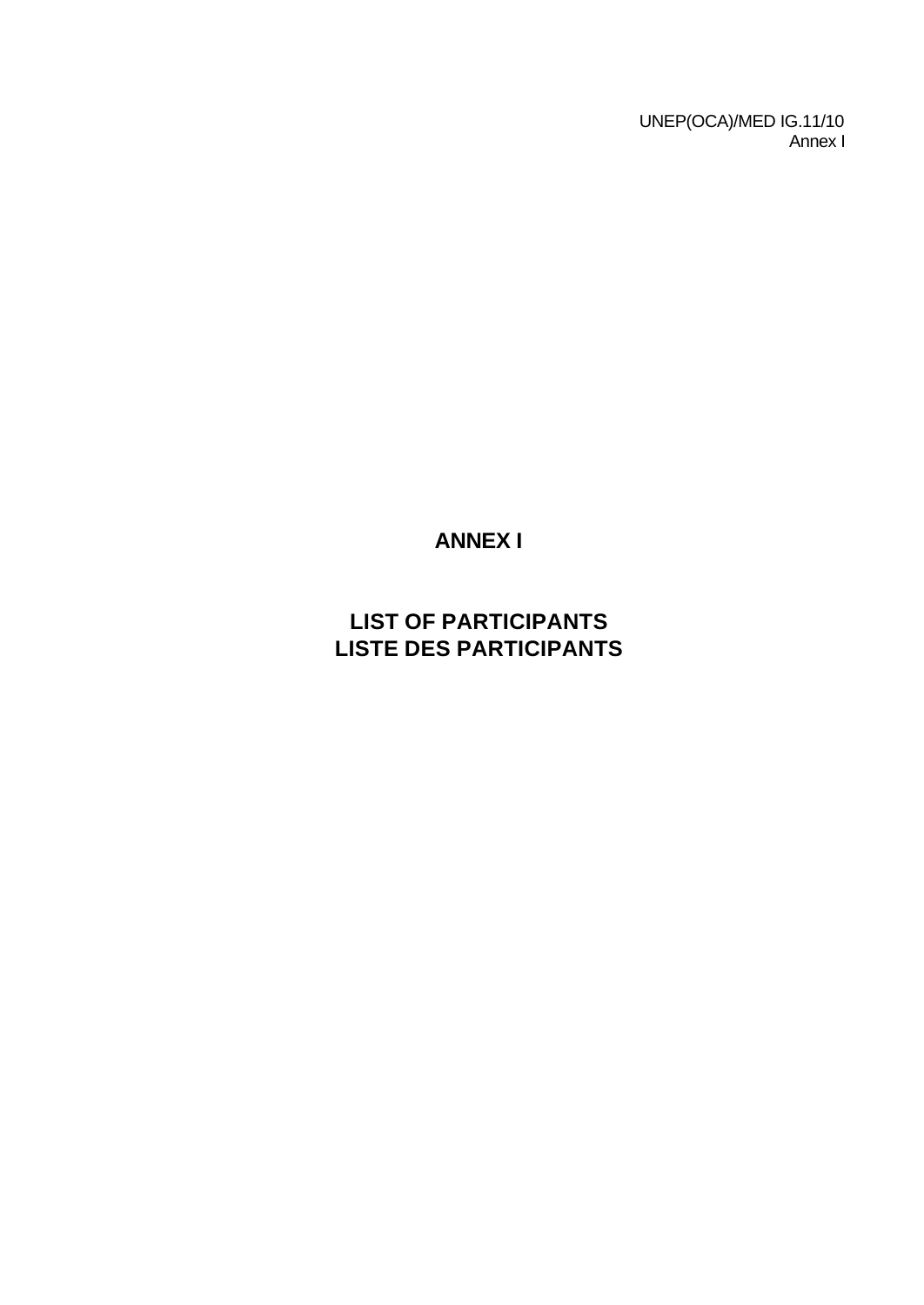# **ANNEX I**

#### **LIST OF PARTICIPANTS LISTE DES PARTICIPANTS**

#### **ALBANIA Ms Drita Dade**

**ALBANIE International Relations Officer** Committee of Environmental Protection c/o Ministry of Health & Environmental **Protection** Blvd. "B. Curri", No.5 Tirana Albania

| Tel∶    | $(355)(42)$ 65229, 30682 |
|---------|--------------------------|
| Fax:    | $(355)(42)$ 65229,64632  |
| E-mail: | cep@cep.tirana.al        |

#### **Head of delegation**

### **Ms Festime Trebicka**

Environmental Expert Committee of Environmental Protection c/o Ministry of Health & Environmental **Protection** Blvd. "B. Curri", No.5 Tirana Albania

| Tel∶    | $(355)(42)$ 65229, 30682 |
|---------|--------------------------|
| Fax:    | $(355)(42)$ 65229,64632  |
| E-mail: | cep@cep.tirana.al        |

### **ALGERIA S.E. M. Smail Allaoua**

**ALGERIE** Ambassadeur d'Algérie à Tunis Ambassade d'Algérie 18, Rue du Niger 1002 Tunis, Belvédère Tunisie

| Tel: | (216)(1) 783166   |
|------|-------------------|
| Fax: | $(216)(1)$ 788804 |

#### **Chef de la délégation**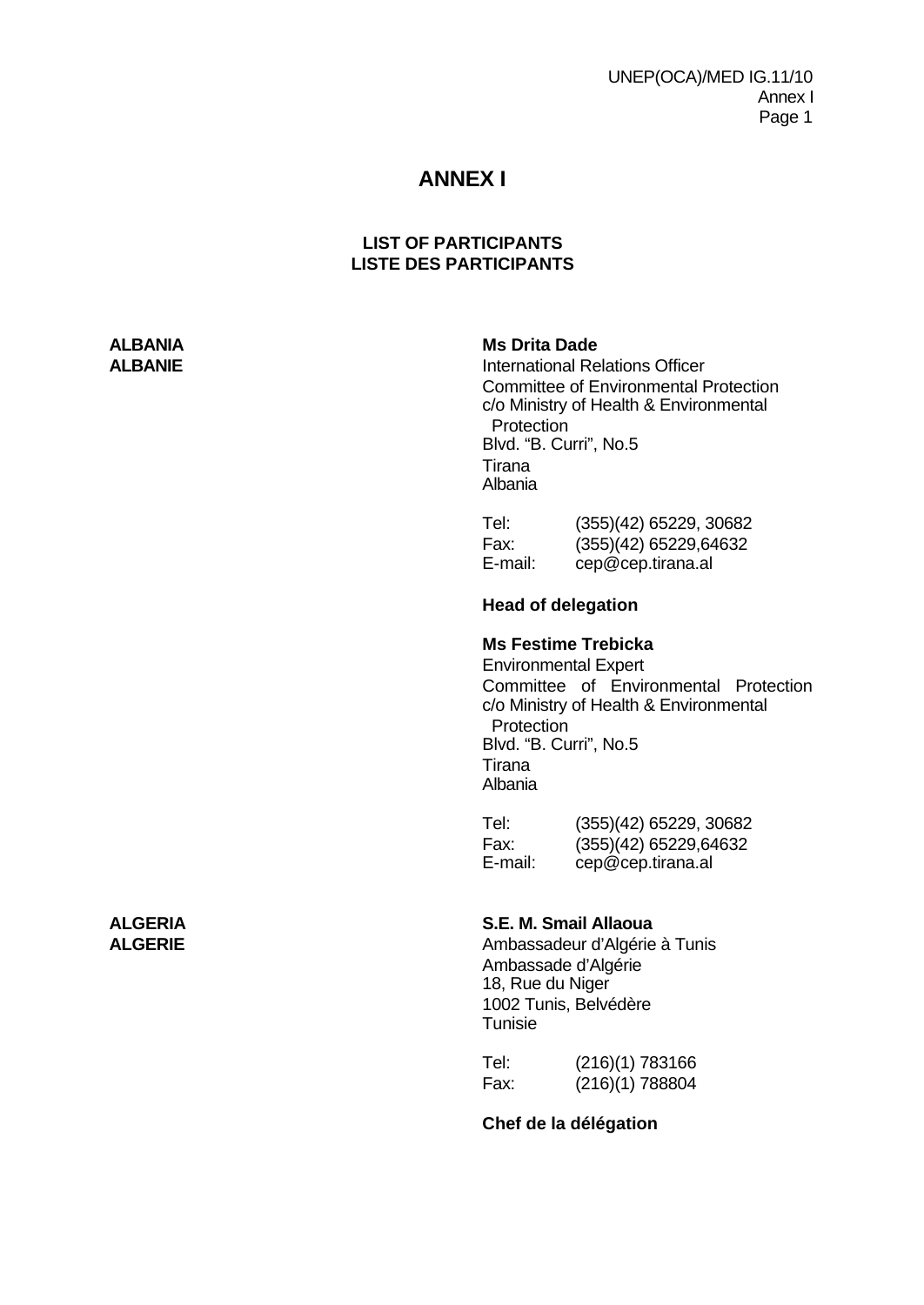#### **M. Si-Youcef Mohamed**

Directeur Général de l'Environnement Secrétariat d'Etat à l'Environnement Ministère de l'Intérieur, des Collectivités locales, de l'Environnement et de la Réforme administrative Palais Mostapha Pacha Boulevard de l'Indépendance 16000 Alger Algérie

| Tel: | $(213)(2)$ 656688 |
|------|-------------------|
| Fax: | $(213)(2)$ 693889 |

### **M. Boumédiène Guennad**

Ministre-Conseiller à l'Ambassade d'Algérie à Tunis Ambassade d'Algérie à Tunis 18 Rue du Niger 1002 Belvédère Tunis Tunisie

| Tel: | (216)(1) 783166 |
|------|-----------------|
| Fax: | (216)(1) 783166 |

#### **Mme Latifa Benazza**

Sous Directeur des Affaires Scientifiques et Techniques au Ministère des Affaires **Etrangères** Ministère des Affaires Etrangères Place Mohamed Seddik Benyahia 16000 Alger Algérie

| Tel: | (213)(1) 783166 |
|------|-----------------|
| Fax: | (213)(1)        |

**BOSNIE-HERZEGOVINE** Special Adviser to the Minister of Phis. Plan. and Environment Hydro-Engineering Institute Faculty of Civil Engineering Tomiæa 1 Str. 71000 Sarajevo Bosnia and Herzegovina

| Tel:   | $(387)(71)$ 533438 |
|--------|--------------------|
| Fax:   | $(387)(71)$ 207949 |
| Email: | lhgf@utic.net.ba   |

# **BOSNIA AND HERZEGOVINA Mr Tarik Kupusoviæ**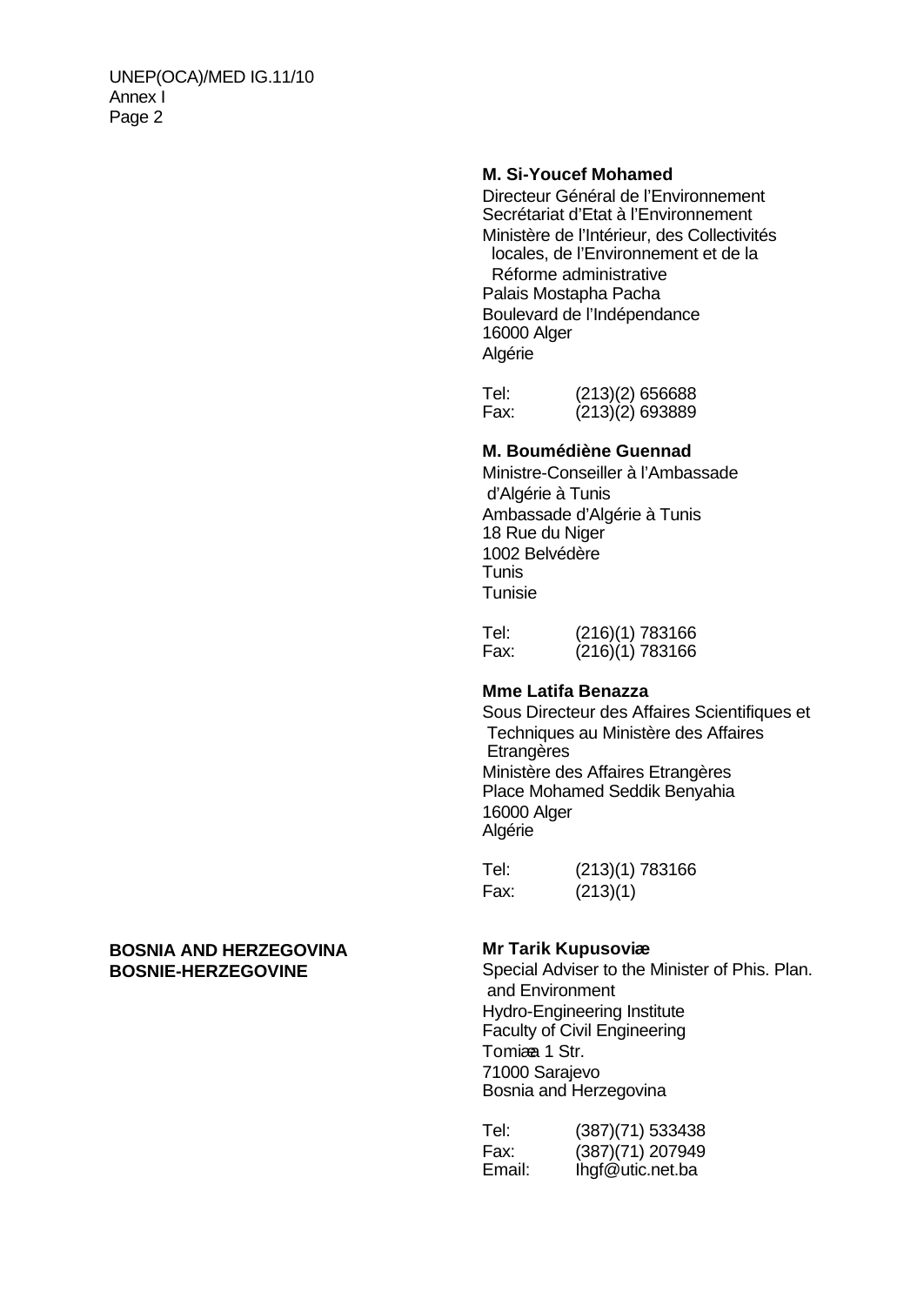#### **Head of delegation**

### **CROATIA Ms Gordana Val è i æ**

**CROATIE** Deputy Director State Directorate for Environment Ulica grada Vukovara 78/III 10000 Zagreb **Croatia** 

> Tel: (385)(1) 6111992, 6118388<br>Fax: (385)(1) 6118388. 537203  $(385)(1)$  6118388, 537203 E-mail: gordana@duzo.tel.hr

#### **Head of delegation**

#### **Ms Margita Mastrovi æ**

Senior Adviser State Directorate for Environment Office for the Adriatic UŸarska 2 51000 Rijeka **Croatia** 

| Tel: | $(385)(1)$ 213499 |
|------|-------------------|
| Fax: | $(385)(1)$ 214324 |

### **Ms Ljerka Alajbeg**

Plenipotentiary Minister Head of International Law Department Ministry of Foreign Affairs TRG N. Œ. Zrinjskog 7-8 10000 Zagreb **Croatia** 

| Tel∶ | $(385)(1)$ 4569934 |
|------|--------------------|
| Fax: | $(385)(1)$ 4569936 |

#### **Mr Željko Ostoji æ**

Senior Adviser Head of International Cooperation State Water Directorate Ulica grada Vukovara 220 10000 Zagreb **Croatia** 

| Tel: | (385)(1) 6110522, 6151820 |
|------|---------------------------|
| Fax: | $(385)(1)$ 6151821        |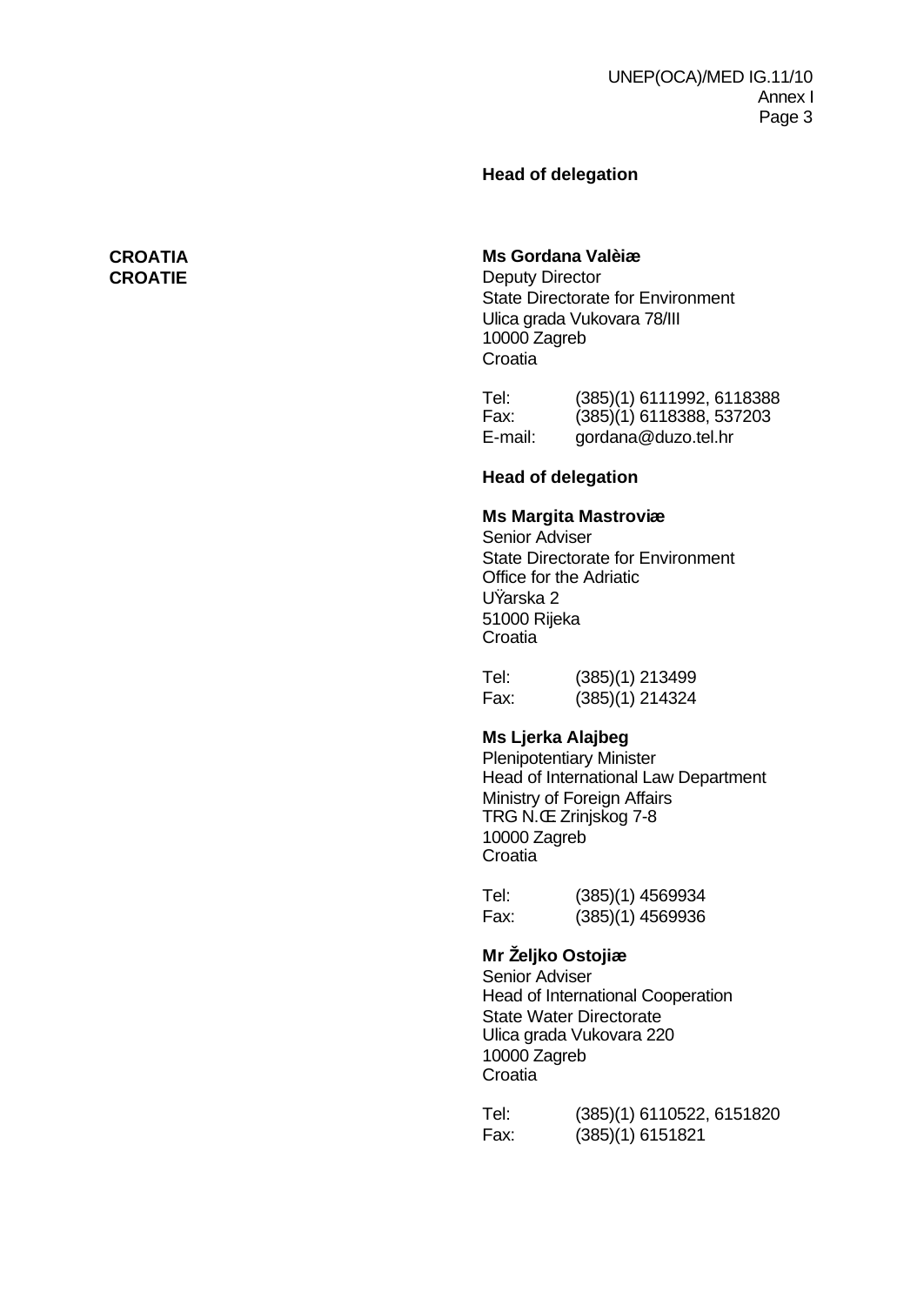#### **CYPRUS Mr Andreas Demetropoulos CHYPRE** Director Department of Fisheries Ministry of Agriculture, Natural Resources and Environment 13 Aeolou Street 1416 Nicosia **Cyprus**

| Tel:    | $(357)(2)$ 303279     |
|---------|-----------------------|
| Fax:    | $(357)(2)$ 365955     |
| E-mail: | andrecws@logos.cy.net |

### **Head of delegation**

#### **EGYPT Mr Ibrahim Abdel Gelil**

**EGYPTE** Chief Executive Officer Egyptian Environmental Affairs Agency (EEAA) Cabinet of Ministers 30 Misr-Helwan El-Zerae Road Maadi 11728 Cairo Egypt

> Tel: (20)(2) 3753441, 3510970 Fax: (20)(2) 3784285 E-mail: iagelil@idsc.gov.eg

### **Head of delegation**

#### **Mr Mohamed Abdel Rahman Fawzi**

Director of Environmental Management Sector Egyptian Environmental Affairs Agency (EEAA) Cabinet of Ministers 30 Misr-Helwan El-Zerae Road Maadi Cairo Egypt

| Tel: | $(20)(2)$ 3510970        |
|------|--------------------------|
| Fax: | (20)(2) 3784285, 3750298 |

### **Mr Assem Mohamed Hanafi**

First Secretary Egyptian Embassy **Montplaisir** Tunis Tunisie

Tel: (216)(1) 792233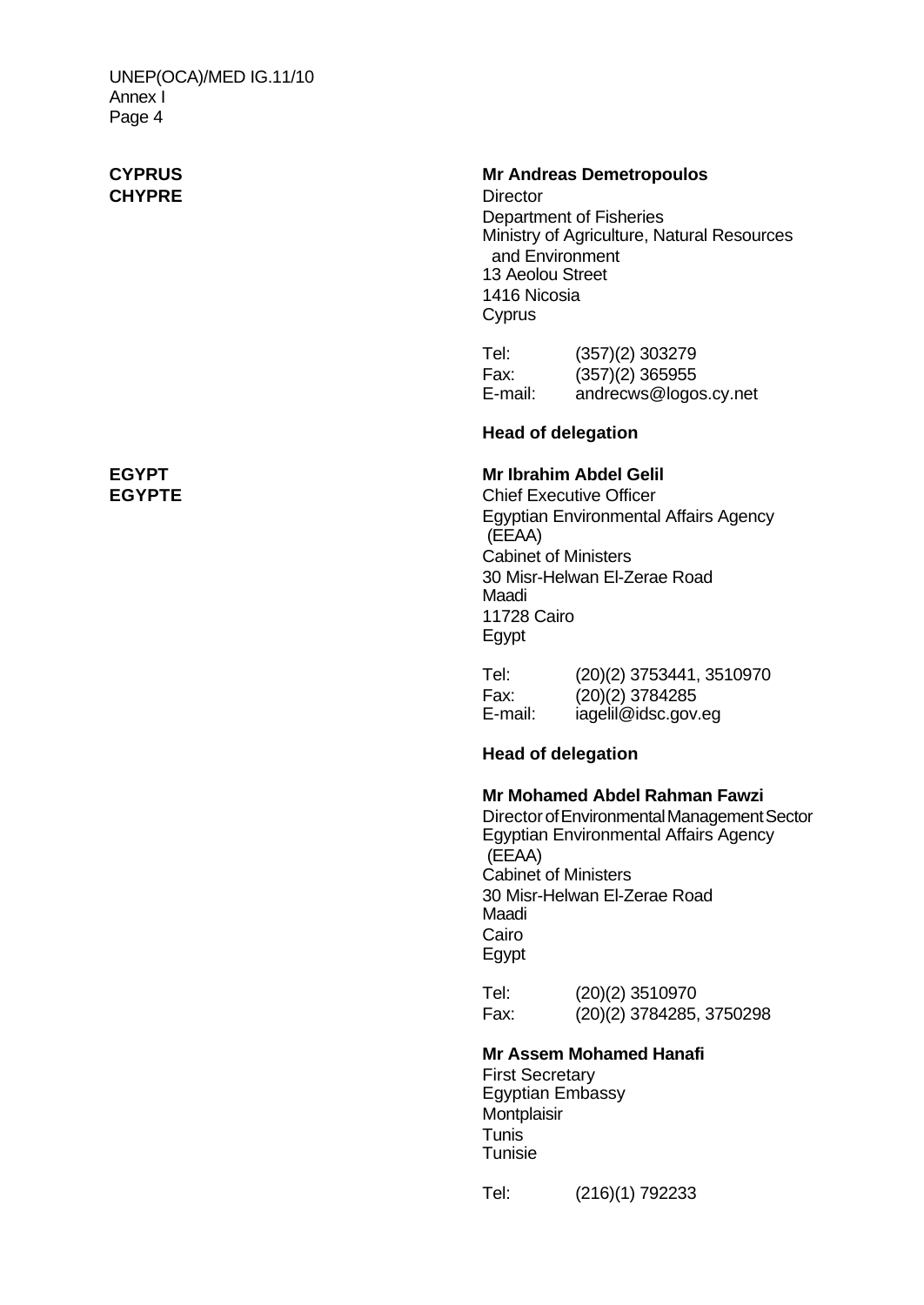### **EUROPEAN COMMUNITY Mr Fernand Thurmes COMMUNAUTE EUROPEENNE** Director

Directorate-General XI Environment, Nuclear Safety and Civil **Protection** Directorate A - General and International Affairs European Community 200 rue de la Loi 1049 Bruxelles Belgium

| Tel: | $(32)$ $(2)$ 2969147, 2969509 |
|------|-------------------------------|
| Fax: | $(32)$ $(2)$ 2994123          |

#### **Head of delegation**

## **Mr Tanino Dicorrado**

Administrateur Principal Direction générale de l'environnement, sécurité nucléaire et protection civile Communauté Européenne 200 rue de la Loi 1049 Bruxelles Belgium

| Tel:    | (32) (2) 2969147, 2969509 |
|---------|---------------------------|
| Fax:    | $(32)$ $(2)$ 2994123      |
| E-mail: | dicorta@dg11.cec.be       |

### **Suppléant du Chef de la délégation**

#### **M. Exposito Miguel**

Délégation de la Commission Européenne Chargé de Programme Dév. Rural et **Environnement** 21 av. Jugurtha 1082 Tunis Tunisie

| Tel: | (216)(1) |
|------|----------|
| Fax: | (216)(1) |

# **FRANCE M. Jean-Pierre Thebault**<br> **FRANCE** Conseiller diplomatique du

Conseiller diplomatique du Ministre de l'Aménagement du Territoire et de l'Environnement

#### **Chef de la délégation**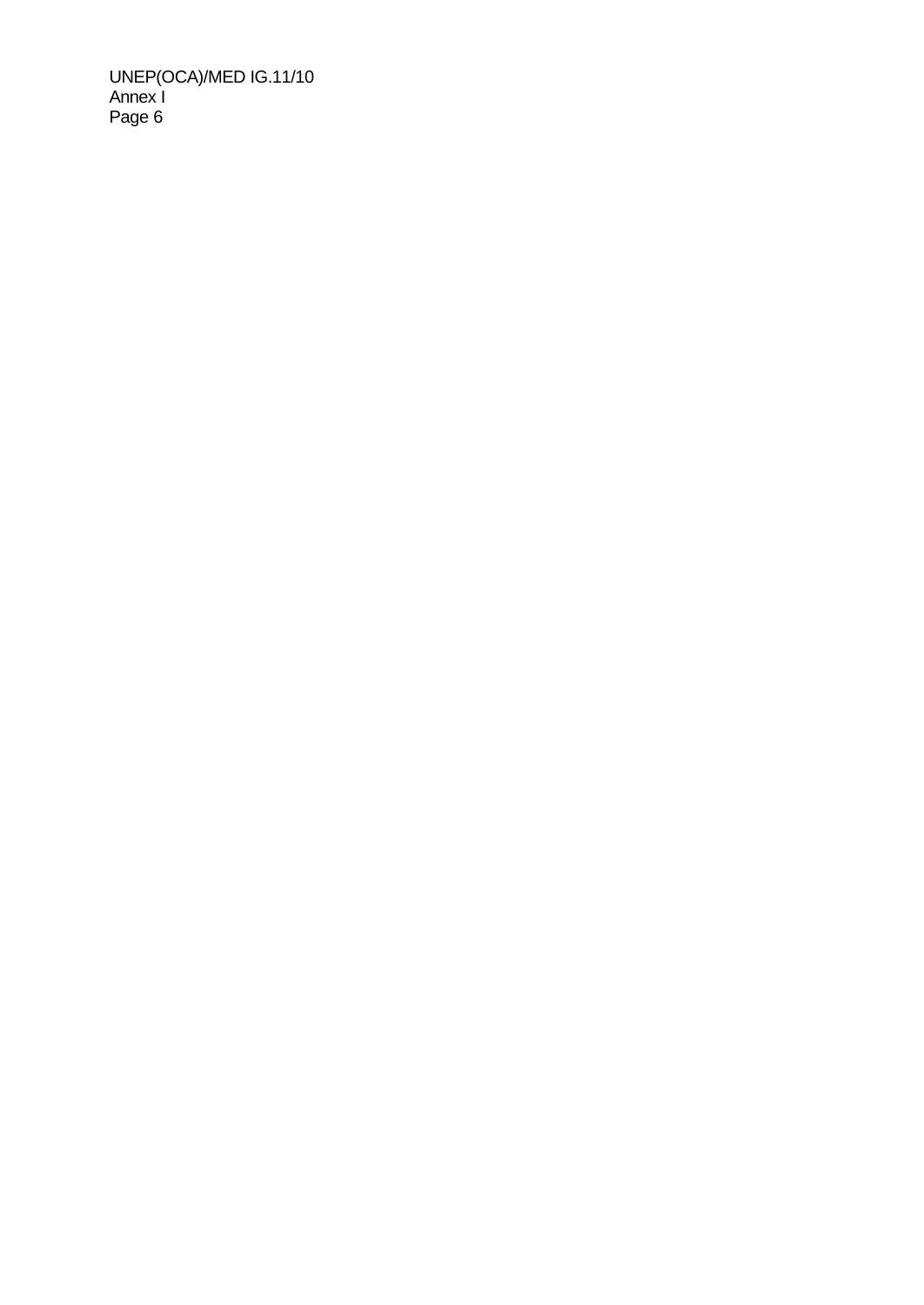#### **M. Alain Megret**

Directeur-adjoint de la Nature et des paysages Ministère de l'Aménagement du Territoire et de l'Environnement 20 Avenue de Ségur 75732 Paris 07 SP France

| Tel∶ | $(33)(1)$ 42191935 |
|------|--------------------|
| Fax: | $(33)(1)$ 42191977 |

#### **M. Serge Antoine**

Représentant de la France auprès de la Commission Méditerranéenne du développement durable Ministère de l'environnement 20 Avenue de Ségur 75732 Paris 07 SP France

| Tel∶ | $(33)(1)$ 42191935 |
|------|--------------------|
| Fax: | $(33)(1)$ 42191977 |

#### **Mme Geneviève Besse**

Sous-direction de l'Environnement et des coopérations sectorielles Ministère des Affaires Etrangères Quai d'Orsay Paris France

| Tel: | $(33)(1)$ 43174413 |
|------|--------------------|
| Fax: | (33)(1)            |

### **Mr Philippe Maire**

Direction de l'eau Ministère de l'Environnement 100 Avenue de Suffren F-75015 Paris Cedex 07 SP France

| Tel:    | $(33)$ (1) 42191217         |
|---------|-----------------------------|
| Fax:    | $(33)$ $(1)$ 42191269       |
| E-mail: | jean.marie.massin@environne |
|         | ment.gouv.fr                |

#### **M. Guillaume Benoit**

Directeur du Parc des Cévennes Ministère de l'Aménagement du Territoire et de l'Environnement 48400 Florac France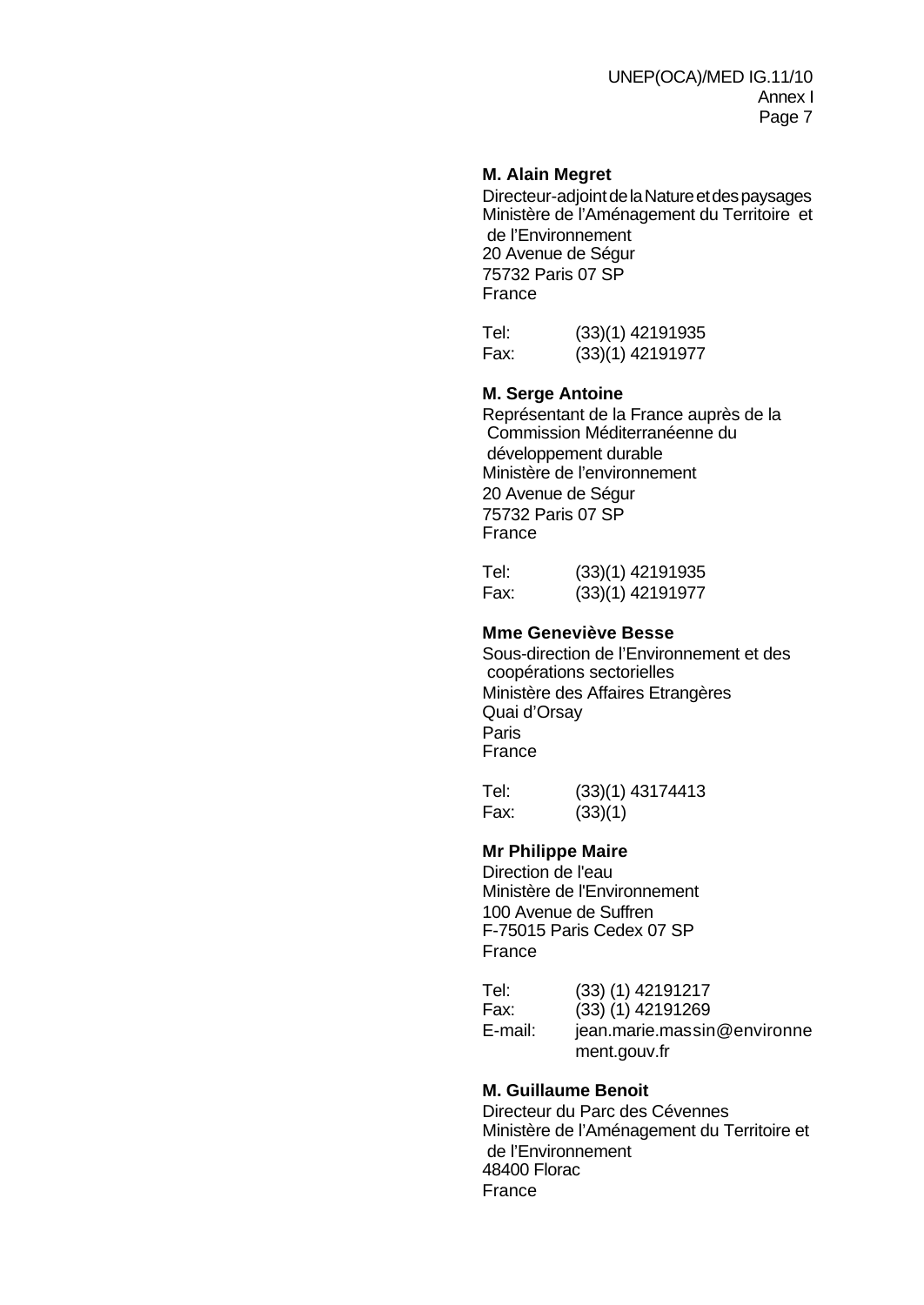Tel: (33) 466425321

**GREECE H.E. Mr Theodoros Koliopanos GRECE** Deputy Minister of the Environment

Ministry of Environment, Physical Planning and Public Works 17 Amaliados Street 11523 Athens, Greece

| Tel: | (301) 6447493, 6447495 |
|------|------------------------|
| Fax: | $(301)$ 6432589        |

#### **Head of delegation**

### **Mr Alexandros Lascaratos**

MAP Liaison Officer Department of Applied Physics Laboratory of Meteorology and **Oceanography** University of Athens (Buildings-PHYS-V) Panepistimioupolis 15784 Athens **Greece** 

Tel: (30)(1) 7284839 Fax: (30)(1) 7295281<br>E-mail: alasc@pelagos. alasc@pelagos.ocean.uoa. ariadne-t-.gr

#### **Alternative Head of delegation**

#### **Ms Emilia Liaska**

Advisor to the Deputy Minister of the **Environment** Ministry of Environment, Physical Planning and Public Works 17 Amaliados Street 11523 Athens **Greece** 

| Tel: | $(30)(1)$ 6447493 |
|------|-------------------|
| Fax: | $(30)(1)$ 6432589 |

#### **Ms Anastasia Lazarou**

Ministry of Environment, Physical Planning and Public Works Head of Water Section National Coordinator for MED POL Patission 147 11251 Athens Greece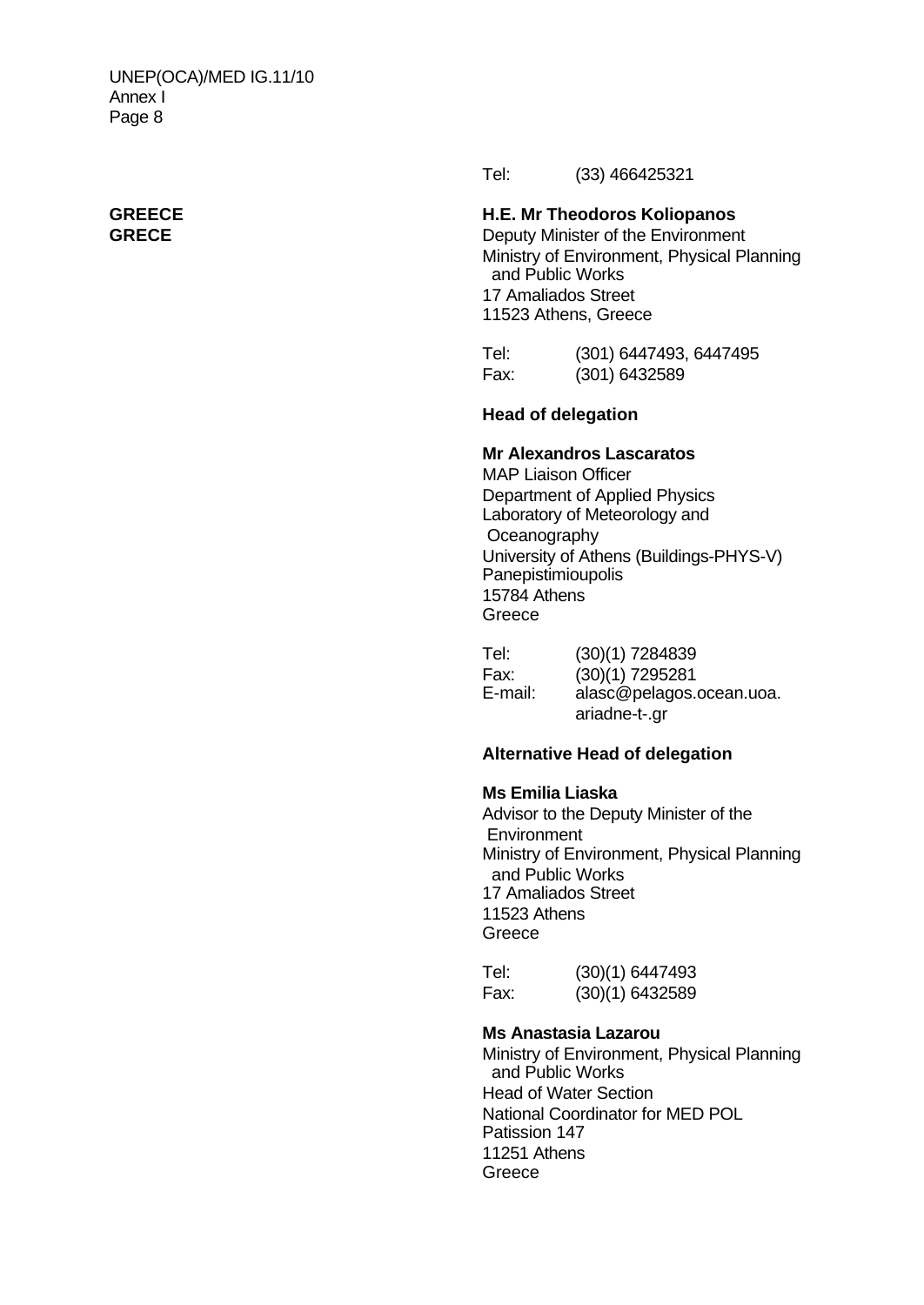| Tel: | $(30)(1)$ 8650106 |
|------|-------------------|
| Fax: | $(30)(1)$ 8647420 |

#### **Ms Stavroula Spyropoulou**

Biologist-oceanographer Ministry of Environment, Physical Planning and Public Works 36, Trikalon Street 11 526 Athens **Greece** 

| Tel: | $(30)(1)$ 6918202 |
|------|-------------------|
| Fax: | $(30)(1)$ 6918487 |

#### **Ms Anneta Mantziafou**

Physical Oceanographer University of Athens Division of Applied Physics Laboratory of Meteorology University Campus Buildings-PHYS-V 15773 Athens Greece

Tel: (30) (1) 7284839 Fax: (30) (1) 7295281 Email: amand@pelagos.ocean.uoa.a riadne-t.gr

#### **ISRAEL Ms Nehama Ronen**

**ISRAEL** Director General Ministry of the Environment P.O. Box 34033 95464 Jerusalem Israel

| Tel: | $(972)$ $(2)$ 6553720 |
|------|-----------------------|
| Fax: | $(972)$ $(2)$ 6535939 |

#### **Head of delegation**

#### **Ms Ruth Rotenberg**

Legal Adviser Ministry of the Environment P.O. Box 34033 95464 Jerusalem Israel

| Tel: | $(972)$ $(2)$ 6553745/6 |
|------|-------------------------|
| Fax: | $(972)$ $(2)$ 6553752   |

#### **Alternative Head of delegation**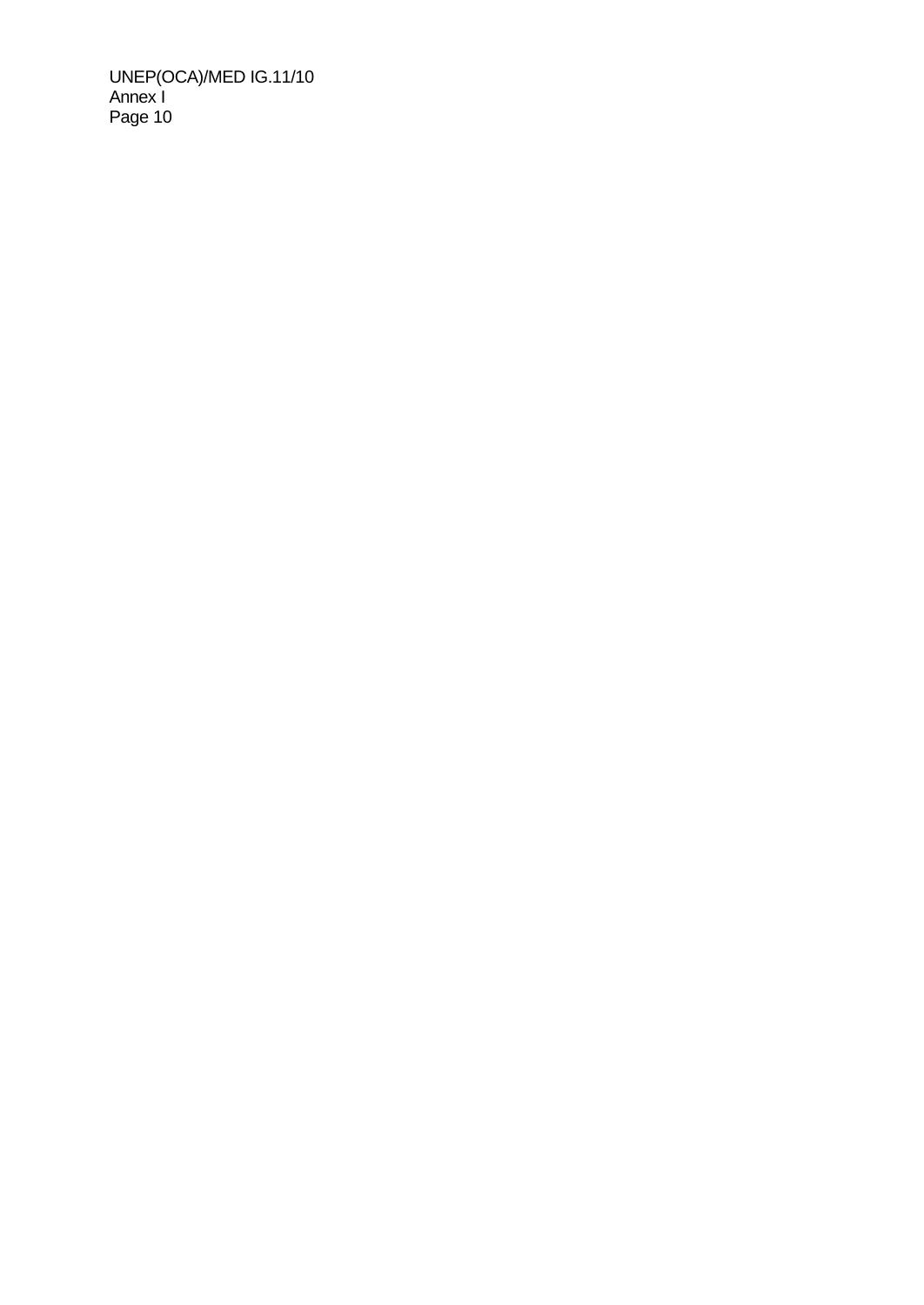#### **Mr Iftah Kramer**

Spokesperson Ministry of the Environment 5 Kanfei Nesharim Street 95464 Jerusalem Israel

| Tel: | $(972)$ $(2)$ 6553715 |
|------|-----------------------|
| Fax: | $(972)$ $(2)$ 6535953 |

#### **Mr Shalom Cohen**

Head of the Interests Office in Tunis Tunis Tunisie

| Tel: | (216)(1) |
|------|----------|
| Fax: | (216)(1) |

### **ITALY Mr Giovanni Guerrieri**

**ITALIE** Ministry of Environment Department of Water, Waste, Soil 33 Via Ferratella in Laterano 00184 Rome Italy

| Tel∶   | (39) (6) 70362219/26  |
|--------|-----------------------|
| Fax:   | $(39)$ $(6)$ 77257012 |
| Email: | guerrieri@flashnet.it |

#### **Head of delegation**

**JAMAHIRIYA ARABE LIBYENNE** Deputy Secretary of Housing and Utilities Mayor of Tripoli c/o Technical Centre for Environment **Protection** Turkey Street Tripoli Libyan Arab Jamahiriya

| Tel: | $(218)(21)$ 3332033 |
|------|---------------------|
| Fax: | $(218)(21)$ 3332035 |

#### **Head of delegation**

# **LIBYAN ARAB JAMAHIRIYA H.E. Mr Ashur Mohamed Emgeg**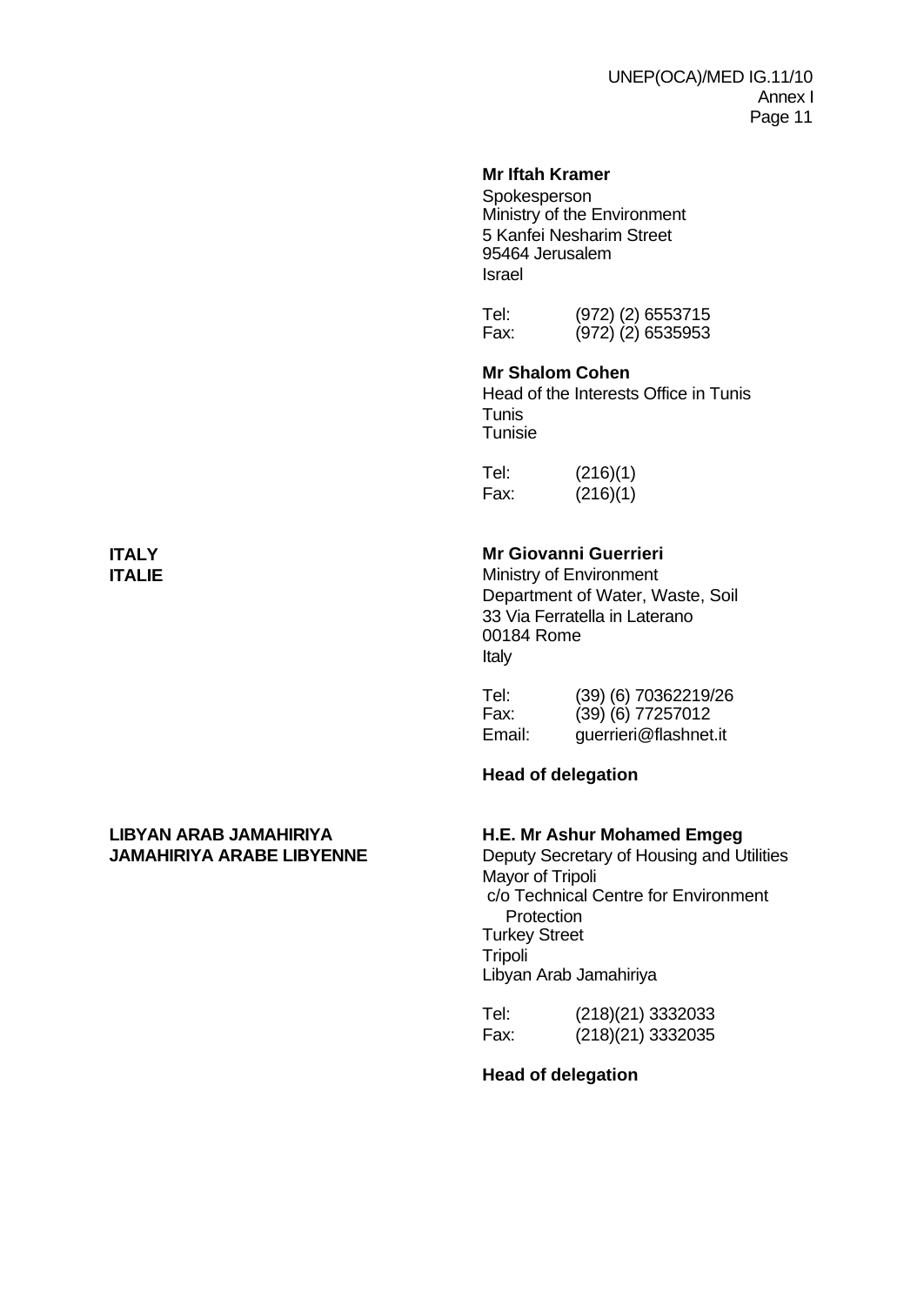#### **Mr Bashir Fares**

General Director Technical Centre for Environment Protection Turkey Street **Tripoli** Libyan Arab Jamahiriya

Tel: (218)(21) 4448452, 4446868<br>Fax: (218)(21) 3338097/8  $(218)(21)$  3338097/8

#### **Alternative Head of delegation**

#### **Mr Ezzedin Franka**

General Director of Environment Protection Secretariat of Housing and Utilities P.O. Box 81316 Tripoli Libyan Arab Jamahiriya

| Tel: | $(218)(21)$ 44045, 32035 |
|------|--------------------------|
| Fax: | $(218)(21)$ 32035        |

#### **Mr Abdulfattah Boargob**

Head Department of Environmental Studies Technical Centre for Environment **Protection** P.O. Box 83618 Tripoli Libyan Arab Jamahiriya

| Tel∶ | $(218)(21)$ 4445795 |
|------|---------------------|
| Fax: | $(218)(21)$ 3338098 |
| Tlx: | 901-20138 TCEP LY   |

#### **Ms Nadia Refat**

Town Planning Department Municipality of Tripoli **Tripoli** Libyan Arab Jamahiriya

| Tel: | $(218)(21)$ 3607032 |
|------|---------------------|
| Fax: | $(218)(21)$ 4448012 |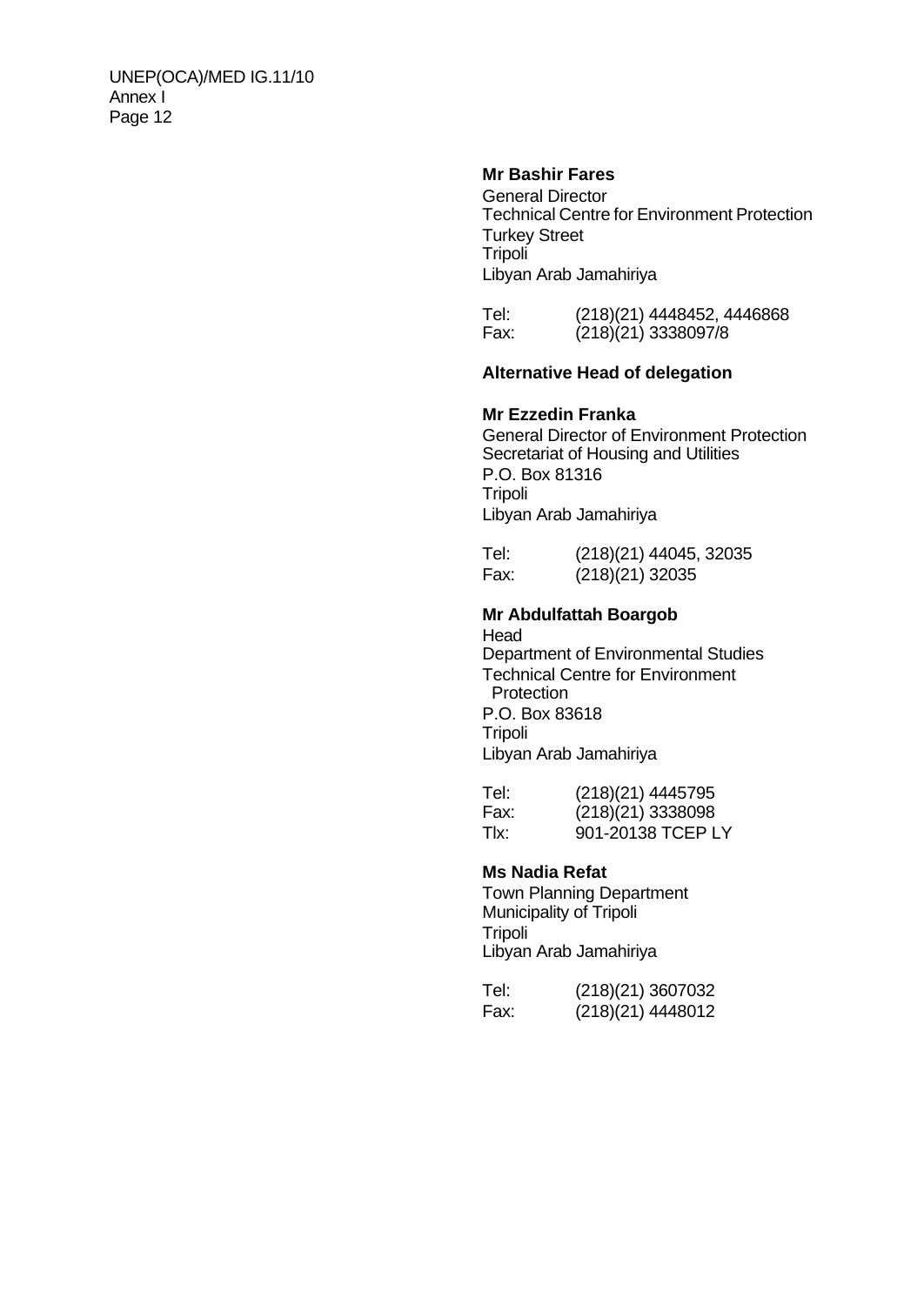### **MALTA Mr Louis J. Saliba**

**MALTE** Special Envoy Ministry of Foreign Affairs and the Environment Palazzo Parisio Merchants Street Valletta Malta

| Tel:    | (356) 242191 ext.205, 239223 |
|---------|------------------------------|
| Fax:    | (356) 237822, 251520         |
| E-mail: | loujsal@dream.vol.net.mt     |

#### **Head of delegation**

### **Mr Carmel Inguanez**

Chargé d'Affaires Ambassade de Malte 113, Avenue Habib Bourguiba 2016 Carthage Tunis

Tel: (216)(1) Fax: (216)(1)

### **Mr Pierre Hili**

Second Secretary Multilateral Affairs Department Ministry of Foreign Affairs and the environment Palazzo Parisio Merchants Street Valletta Malta

| Tel: | (356) 242191, 242853 |
|------|----------------------|
| Fax: | (356) 237822, 251520 |

#### **Mr Joseph Callus**

Principal Environment Officer Pollution Control Coordinating Unit Environment Protection Department Ministry of Foreign Affairs and the Environment Starkey Annexe Vittoriosa **Malta** 

| Tel:    | (356) 678034         |
|---------|----------------------|
| Fax:    | (356) 672912         |
| E-mail: | PCCU@Waldonet.net.mt |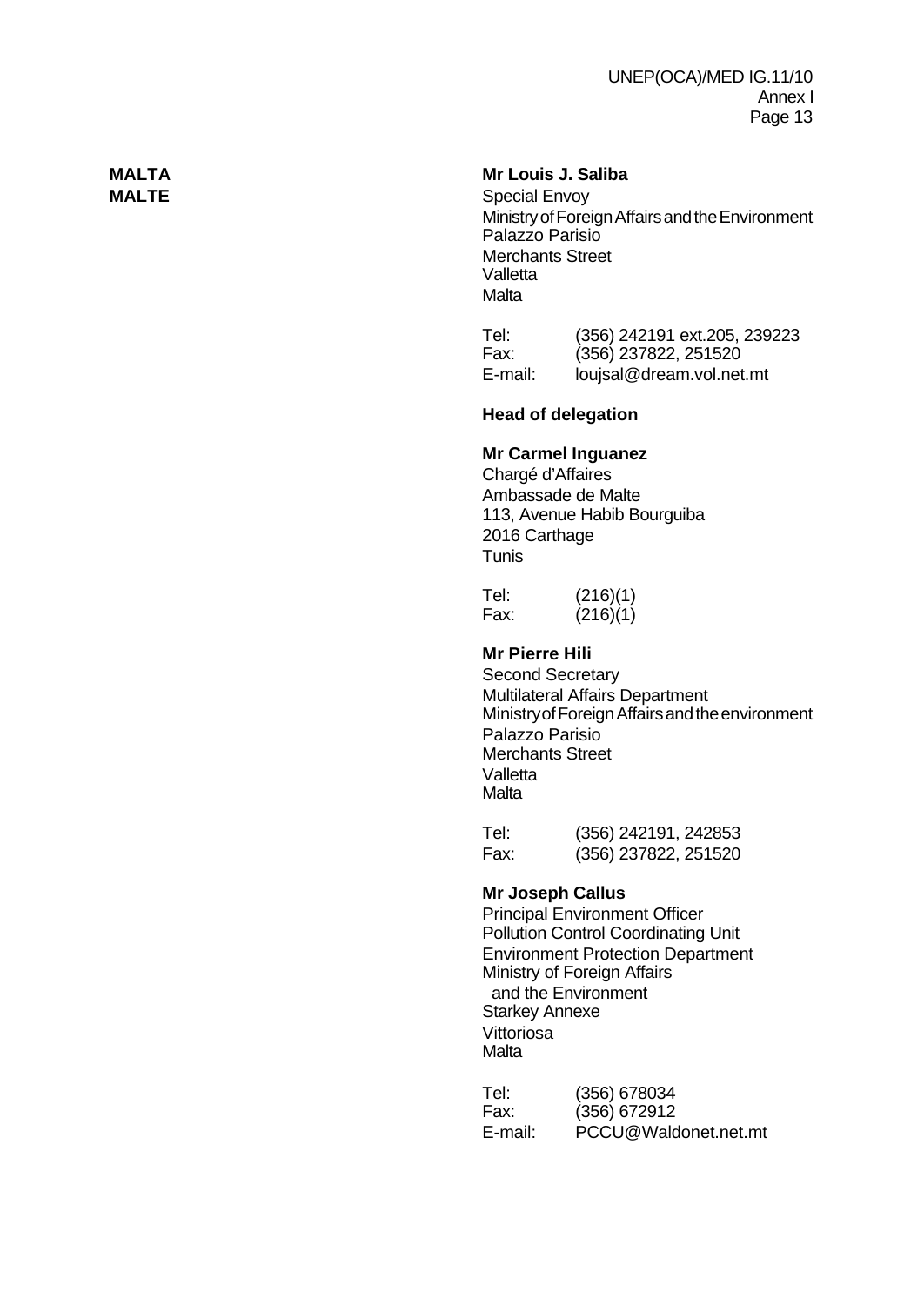### **MONACO S.E. M. Bernard Fautrier**

**MONACO** Ministre Plénipotentiaire Chargé du suivi questions d'environnement Direction des relations extérieures "Villa Girasole" 16 Boulevard de Suisse MC-98000 Monaco Principauté de Monaco

| Tel: | $(377)$ 93158333 |
|------|------------------|
| Fax: | (377) 93158888   |

### **Chef de la délégation**

#### **Mme Marie-Christine Van Klaveren**

Chef de Division Service de l'environnement Département des travaux publics et des affaires sociales 3 avenue de Fontvieille MC-98000 Monaco Principauté de Monaco

| Tel:    | (377) 93158963 |
|---------|----------------|
| Fax:    | (377) 92052891 |
| E-mail: | PVK@mcn.mc     |

### **Suppléant du Chef de la délégation**

### **MOROCCO S.E. M. Lahoucine Tijani**

**MAROC** Secrétaire d'Etat auprès du Ministre de l'Agriculture et l'Equipement et de l'Environnement, chargé de l'Environnement 36, Charii Al Abtal Agdal - Rabat **Maroc** 

| Tel: | (212)(7) 770885, 777681 |
|------|-------------------------|
| Fax: | (212)(7) 777697, 772640 |

### **Chef de la délégation**

### **S.E. M. Abdelkader Benslimane**

Ambassadeur du Royaume du Maroc Ambassade du Maroc 39, rue du 1er juin Mutuelleville Tunis **Tunisie**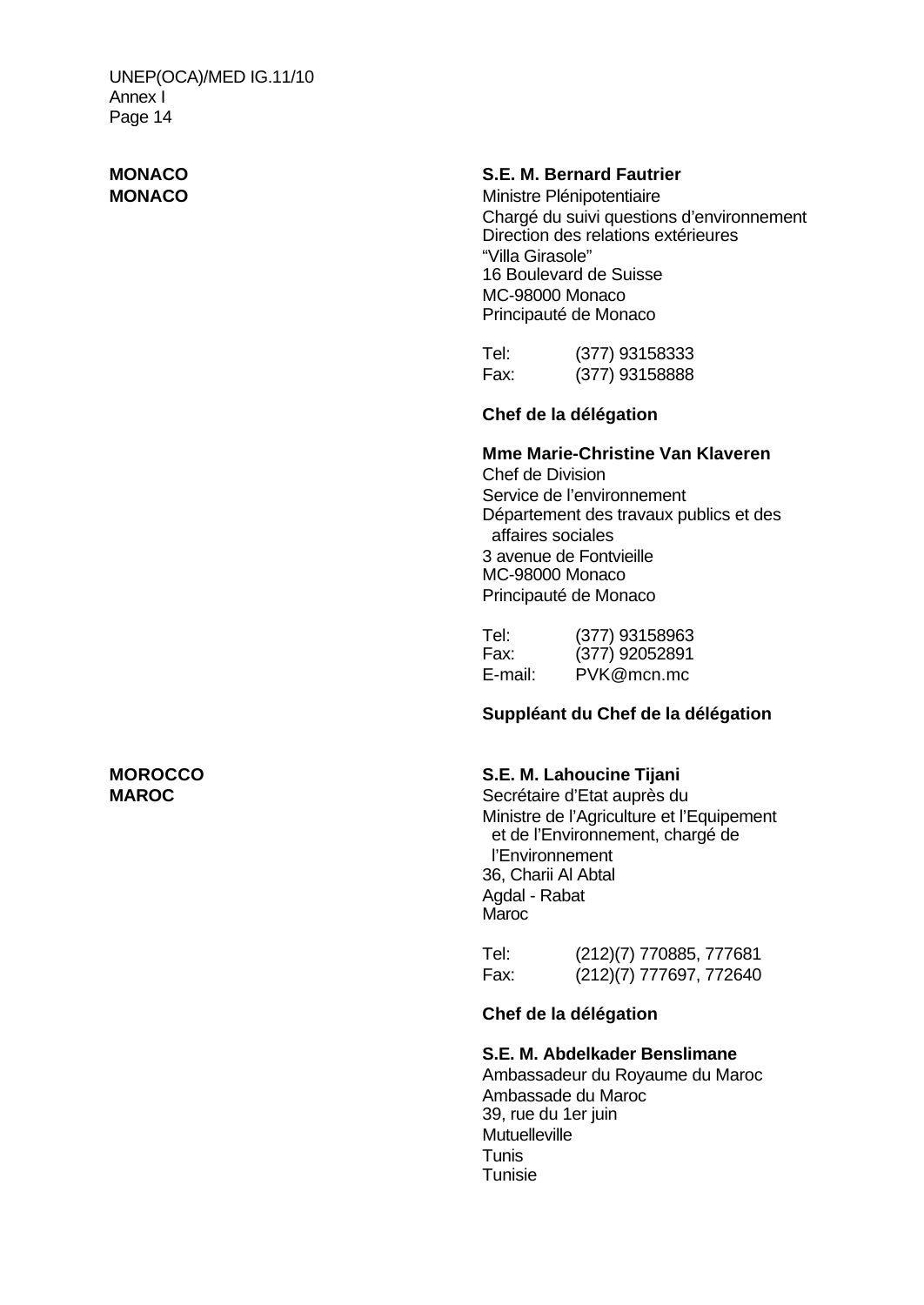Tel: (216)(1) 782775, 783801

#### **Mme Bani Layachi**

Directeur de l'Observation, des études et de la coordination auprès du Secrétariat d'Etat Ministère de l'environnement 36, Charii Al Abtal Agdal - Rabat Maroc

| Tel:    | (212)(7) 772671, 680741 |
|---------|-------------------------|
| Fax:    | (212)(7) 777256, 777697 |
|         | $(212)(7)$ 680746       |
| E-mail: | Layachi@minenv.gov.ma   |

#### **M. Abdelfatah Sahibi**

Chargé du Suivi de la Programmation Administrateur 36 avenue Abtal Rabat Maroc

Tel: (212)(7) 680744 Fax: (212)(7) 680746 E-mail: benyahia@minenv.gov.ma

#### **M. Abderrazak Dinar**

Premier Secrétaire à l'Ambassade du Maroc Ambassade du Maroc 39, rue du 1er juin **Mutuelleville** Tunis Tunisie

Tel: (216)(1) 782775, 783801

#### **SLOVENIA Mr Franc Steinman**

**SLOVENIE** SUNITER STATE STATE STATE STATE STATE STATE STATE STATE STATE STATE STATE STATE STATE STATE STATE STATE STATE STATE STATE STATE STATE STATE STATE STATE STATE STATE STATE STATE STATE STATE STATE STATE STATE STATE Ministry of the environment and Physical Planning Zupanèièeva 6 1000 Ljubljana Slovenia

| Tel: | $(386)(61)$ 1785380 |
|------|---------------------|
| Fax: | $(386)(61)$ 224548  |

#### **Head of delegation**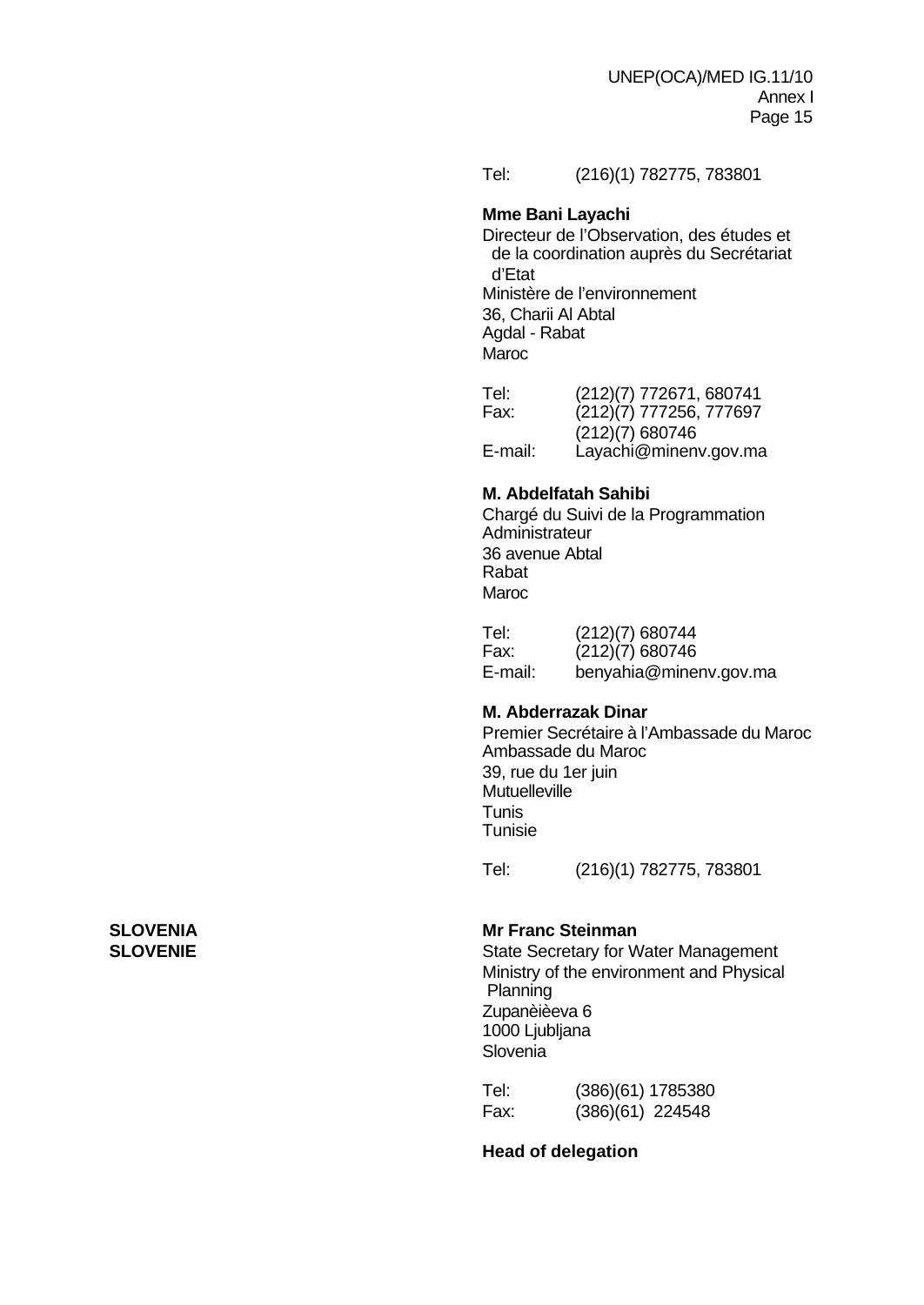**Mr Mitja Bricelj**

Counsellor to the Government **Director** Water Department Ministry for Environmental and Physical Planning Nature Protection Authority Zupanciceva 6 1000 Ljubljana Slovenia

Tel: (386)(61) 1785743<br>Fax: (386)(61) 1784052  $(386)(61)$  1784052 E-mail: mitjabricelj.@mop.slgov.mail.si

#### **SPAIN M. Juan Luis Murial Gomez**

**ESPAGNE** Secrétaire Général du Ministère de l'Environnement Ministère de l'Environnement Plaza San Juan de la Cruz 28071 Madrid Espagne

| Tel: | $(34)(1)$ 5976026 |
|------|-------------------|
| Fax: | $(34)(1)$ 5976349 |

### **Chef de la délégation**

#### **M. Luis Peñalver**

Sous-directeur Général de la Normative et Coopération Institutionnelle du Ministère de l'Environnement Ministerio de Medio Ambiente 28015 Madrid Spain

| Tel: | $(34)(1)$ 5976364 |
|------|-------------------|
| Fax: | $(34)(1)$ 5976485 |

#### **Suppléant du Chef de la délégation**

#### **Mme Amparo Rambla**

Sous-directeur Général Adjoint de la Normative et Coopération Institutionnelle du Ministère de l'Environnement Plaza San Juan de la Cruz 28071 Madrid Espagne

| Tel: | $(34)(1)$ 5976374 |
|------|-------------------|
| Fax: | $(34)(1)$ 5975980 |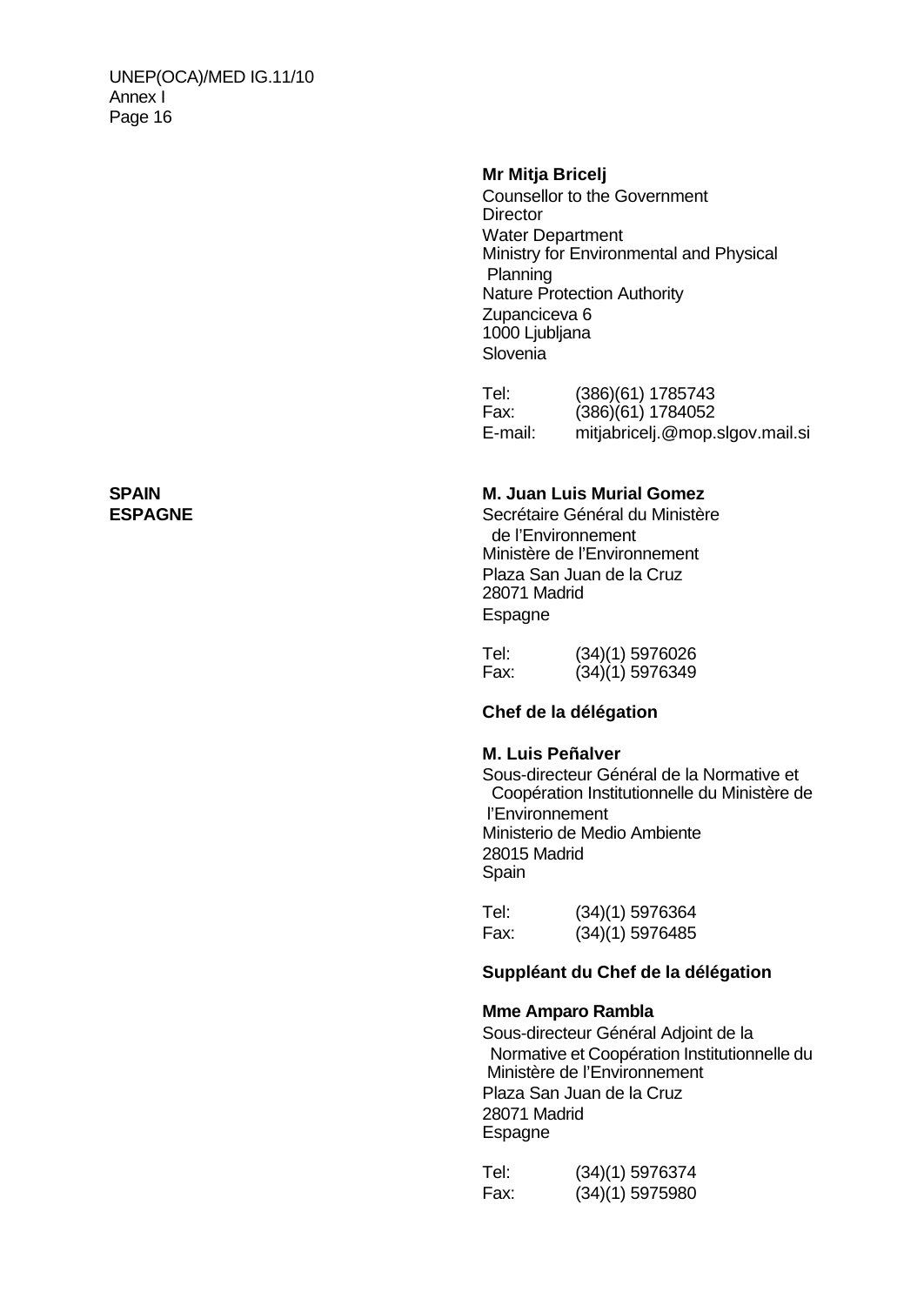E-mail: amparo.rambla@senci.mma.es **TUNISIA S.E. M. Mehdi Mlika**

**TUNISIE** Ministre de l'Environnement et de l'Aménagement du Territoire Ministère de l'Environnement et de l'Aménagement du Territoire Centre Urbain Nord - Bâtiment I.C.F. B.P. 52 2080 Ariana - Tunis Tunisie

| Tel: | $(216)(1)$ 708230 |
|------|-------------------|
| Fax: | (216)(1) 707122   |

#### **Chef de la délégation**

#### **Mr Mohamed Ennabli**

Directeur Général de l'Institut National de la Recherche Scientifique et Technique B.P. 95 route de Soliman 2050 Hammam-Lif Tunis Tunisie

| Tel: | $(216)(1)$ 430215 |
|------|-------------------|
| Fax: | $(216)(1)$ 430934 |

#### **Suppléant du Chef de la délégation**

#### **M. Touhami Hamrouni**

Président Directeur Général Agence Nationale de Protection de l'Environnement (ANPE) Rue Cameroun 1002 Tunis Tunisie

| Tel: | $(216)(1)$ 840221 |
|------|-------------------|
| Fax: | $(216)(1)$ 848069 |

#### **Mme Amel Benzarti**

Chargée de Mission auprès du Ministre Directrice de la Coopération Internationale au Ministère de l'Environnement et de l'Aménagement du Territoire Centre Urbain Nord 1004 Tunis Tunisie

| Tel: | (216)(1) 702779 |
|------|-----------------|
| Fax: | (216)(1) 702431 |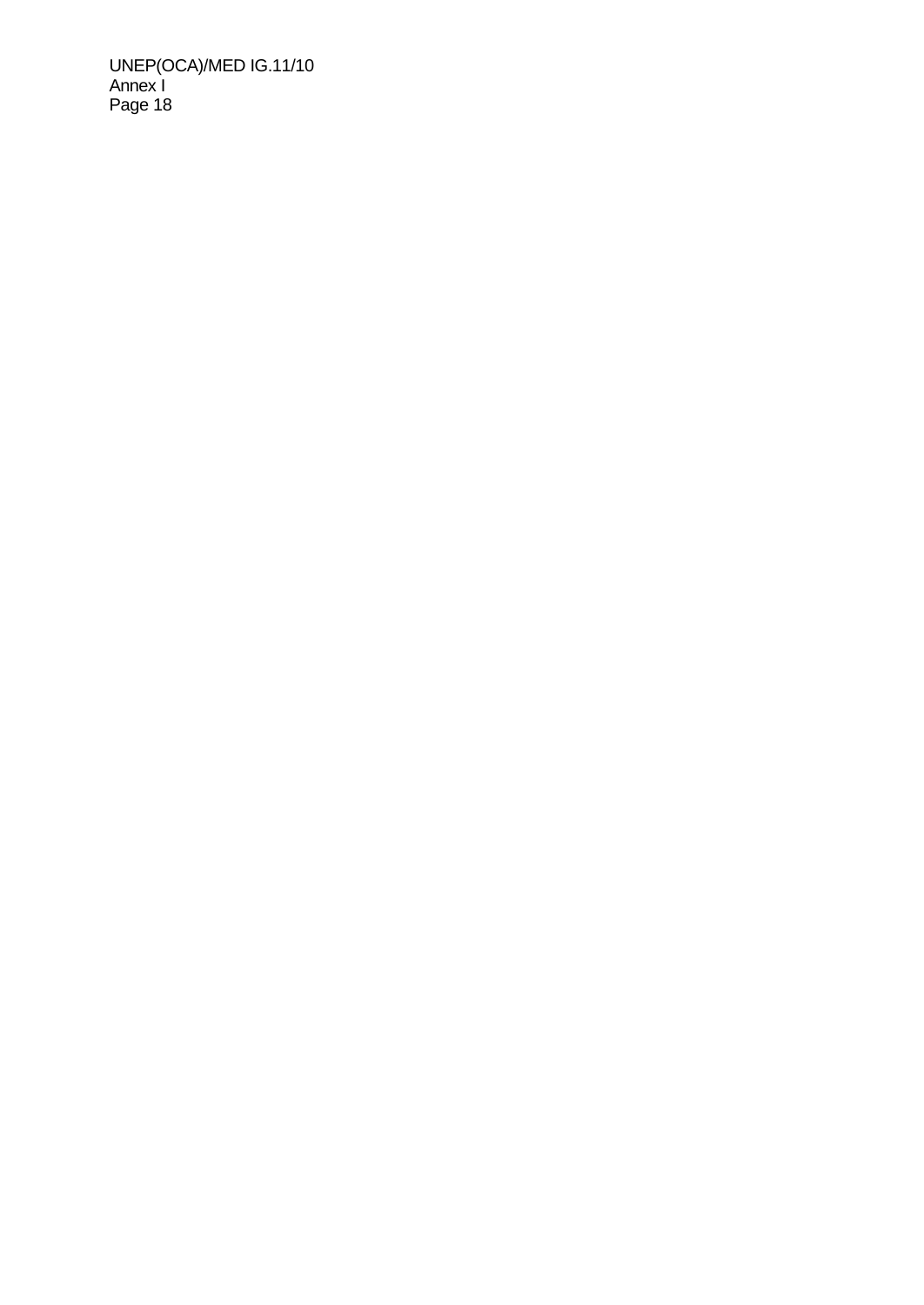#### **M. Bechir Ben Mansour**

Directeur Général Ministère de l'Environnement et de l'Aménagement du Territoire Tunis Tunisie

Tel: (216)(1) 861103 Fax: (216)(1)

#### **Mr Abdelrahman Gannoun**

Président Directeur Général Ministère de l'Environnement Ministère de l'Environnement et de l'Aménagement du Territoire Centre Urbain Nord - Bâtiment I.C.F. 2080 Ariana - Tunis Tunisie

| Tel: | $(216)(1)$ 704000 |
|------|-------------------|
| Fax: | $(216)(1)$ 704340 |

#### **M. Hédi Amamou**

Chargé de Mission Directeur Général des Affaires Juridiques au Ministère de l'Environnement et de l'Aménagement du Territoire Centre Urbain Nord - Bâtiment I.C.F. B.P. 52 2080 Ariana - Tunis Tunisie

| Tel∶ | $(216)(1)$ 704000 |
|------|-------------------|
| Fax: | (216)(1) 707122   |

#### **M. Mohamed Adel Hentati**

**Directeur** Ministère de l'Environnement et de l'Aménagement du Territoire Centre Urbain Nord - Bâtiment I.C.F. B.P. 52 2080 Ariana - Tunis Tunisie

| Tel: | $(216)(1)$ 704000 |
|------|-------------------|
| Fax: | (216)(1) 708230   |

### **M. Tarak Ben Hamida**

Directeur Adjoint au Ministère des Affaires Etrangères La Kasbah Tunis, Tunisie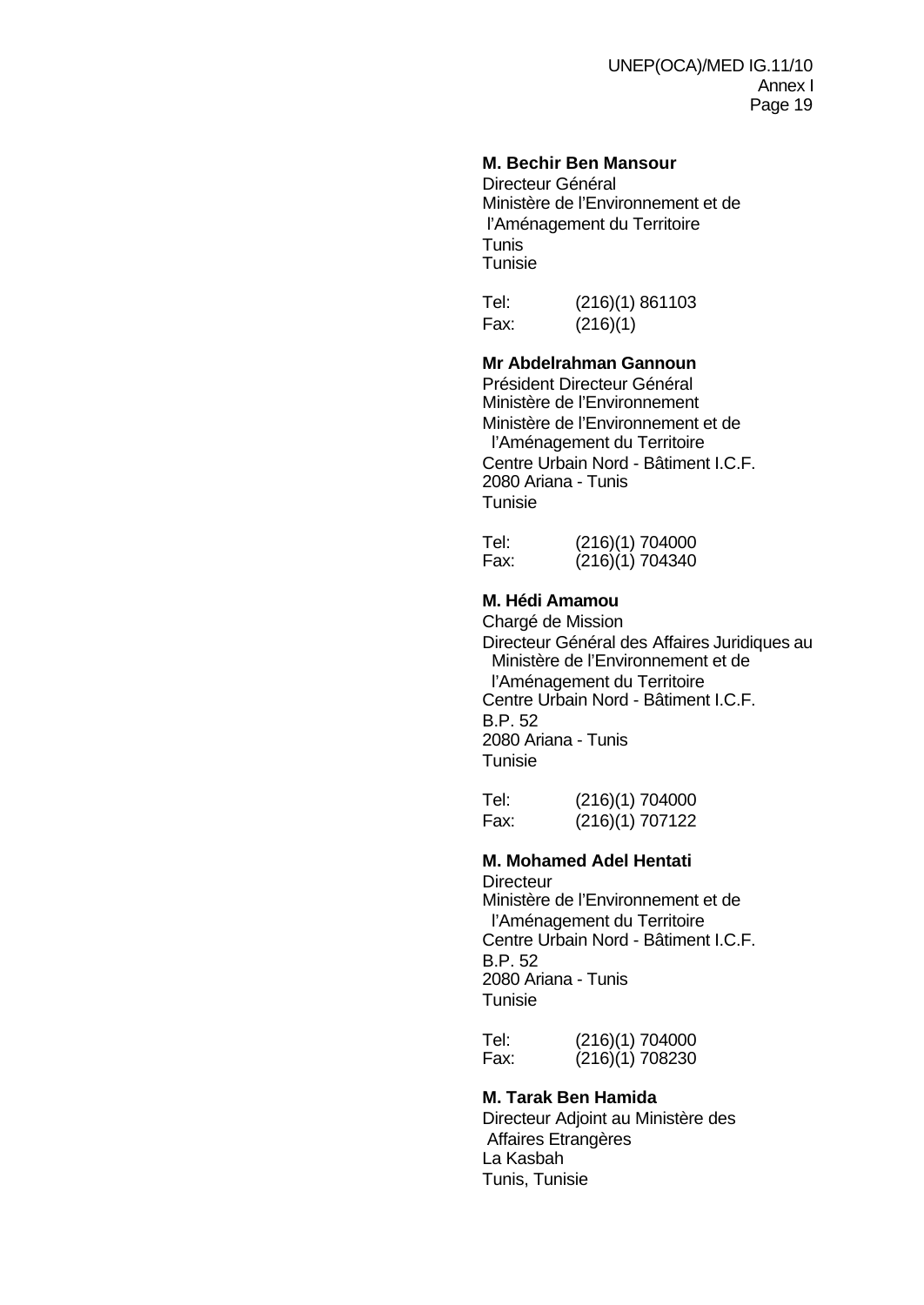#### Tel: (216)(1) 830687 **M. Mohamed Ghourabi**

Chef du Département Technique à l'Agence Nationale de Protection de l'Environnement Ministère de l'Environnement et de l'Aménagement du Territoire Rue Cameroun 1002 Tunis Tunisie

| Tel: | $(216)(1)$ 840221 |
|------|-------------------|
| Fax: | $(216)(1)$ 848069 |

### **TURKEY H.E. Ms Imren Aykut**

**TURQUIE** Minister of the Environment Ministry of the Environment Eskisehir Yolu 8.km. 06100 Ankara **Turkey** 

| Tel: | $(90)$ $(312)$ 2856636 |
|------|------------------------|
| Fax: | $(90)$ $(312)$ 2852742 |

### **Head of delegation**

### **Ms Beyza Üntuna**

Head of Department Directorate General of Economic Affairs Ministry of Foreign Affairs (Diºiºleri Bakanligi) **Balgat** 06100 Ankara **Turkey** 

| Tel: | $(90)(312)$ 2854615 |
|------|---------------------|
| Fax: | $(90)(312)$ 2871648 |

#### **Alternative Head of delegation**

**Mr Engin Yürür** Chargé d'affaires a.i.

**Ms Cana Merve Sonbudak** 3ème secrétaire

Ambassade de Turquie 30 Avenue d'Afrique Menzah V - Tunis Tunisie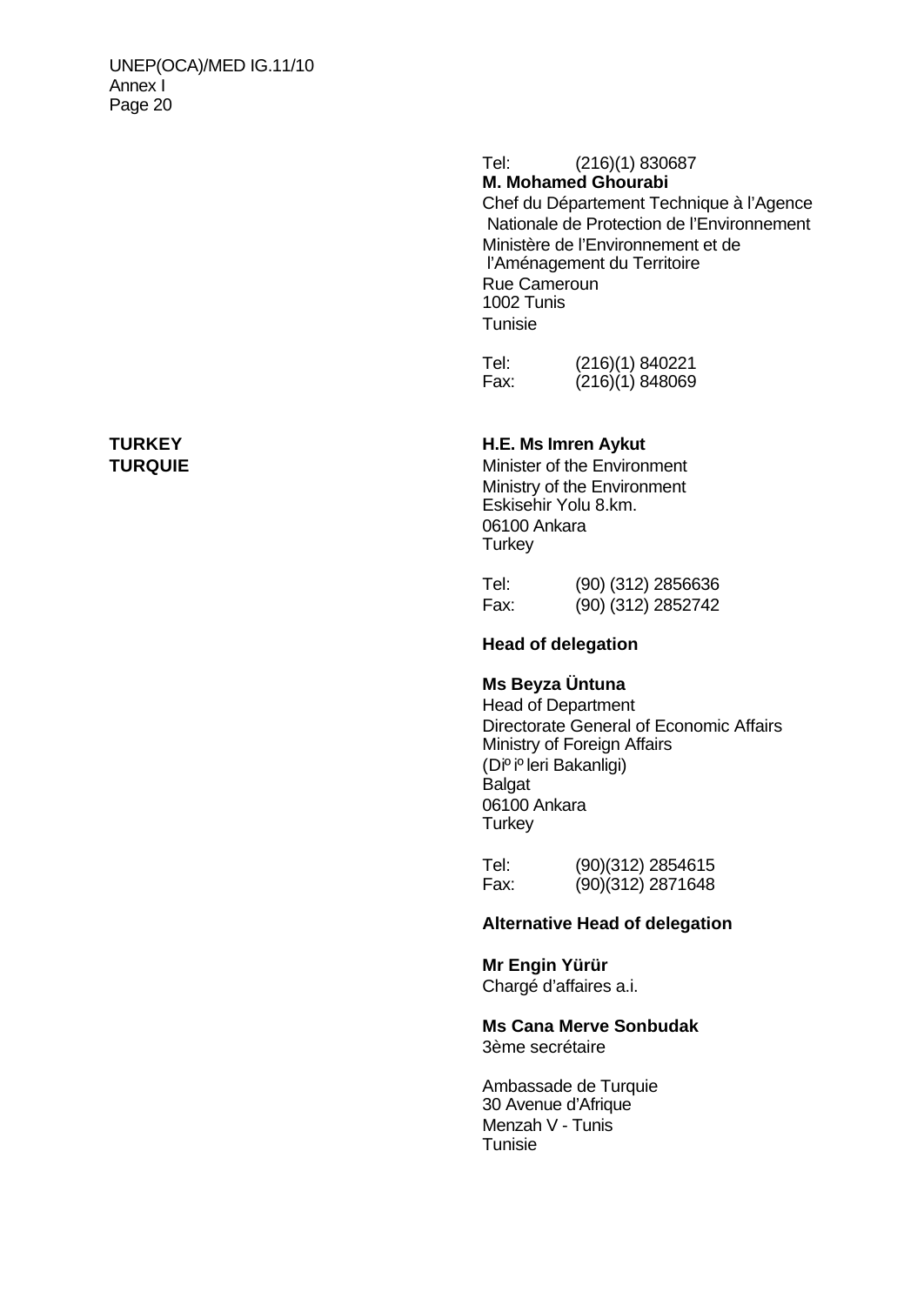| Tel: | $(216)(1)$ 750668 |
|------|-------------------|
| Fax: | $(216)(1)$ 767045 |

#### **Ms Nesrin Algan**

Head of Foreign Relations Department Ministry of the Environment Eskisehir Yolu 8 Km 06100 Ankara, Turkey

| Tel:    | $(90)(312)$ 2853197  |
|---------|----------------------|
| Fax:    | $(90)(312)$ 2853739  |
| E-mail: | cbdi-d@tr-net.net.tr |

## **Ms Bilgi Yücel**

Section Chief Ministry of the Environment Eskisehir Yolu 8 Km 06100 Ankara, Turkey

| Tel: | $(90)(312)$ 2879963 |
|------|---------------------|
| Fax: | $(90)(312)$ 2855875 |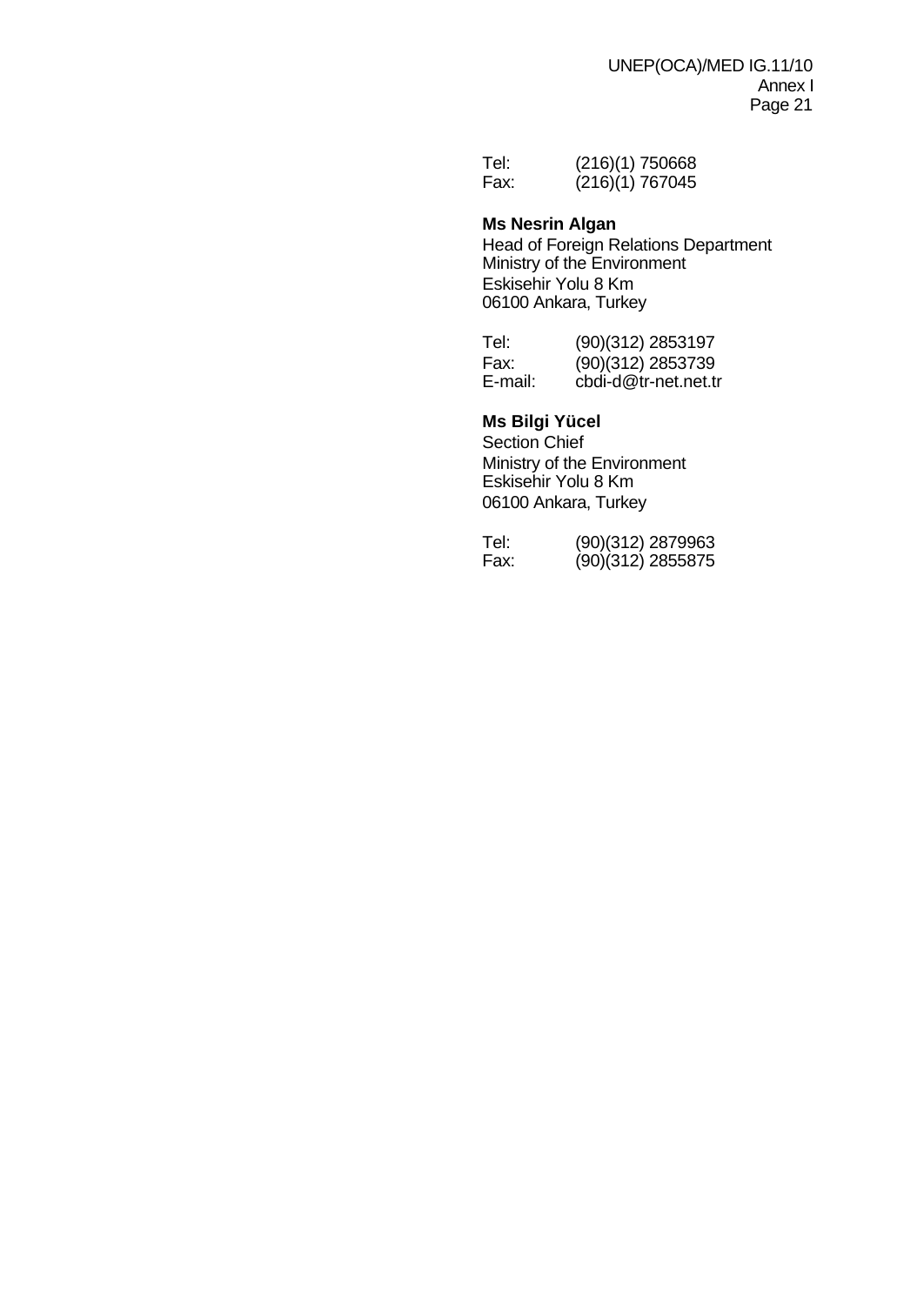### **UNITED NATIONS BODIES AND SECRETARIAT UNITS SECRETARIAT DES NATIONS UNIES**

# **UNITED NATIONS ENVIRONMENT Ms Elizabeth Dowdeswell PROGRAMME (UNEP)** Executive Director **POUR L'ENVIRONNEMENT (PNUE)** P.O. Box 30552

**PROGRAMME DES NATIONS UNIES** United Nations Environment Programme Nairobi, Kenya

| Tel: | $(254)(2)$ 623633      |
|------|------------------------|
| Fax: | (254)(2) 622788/622798 |
| Tlx: | <b>25164 UNEPRS</b>    |

**COORDINATING UNIT FOR THE Mr Lucien Chabason MEDITERRANEAN ACTION PLAN** Coordinator **PROGRAMME DES NATIONS UNIES POUR L'ENVIRONNEMENT Mr Gabriel P. Gabrielides UNITE DE COORDINATION DU PLAN** Senior Programme Officer **D'ACTION POUR LA MEDITERRANEE**

**Mr Ibrahim Dharat** Senior Programme Officer

**Mr Francesco-Saverio Civili** First Officer

**Mr François Tissot** Fund & Administrative Officer

Coordinating Unit for the Mediterranean Action Plan P.O. Box 18019 48, Vassileos Konstantinou Avenue 116 10 Athens Greece

| Tel:    | $(30)(1)$ 7253190-5   |
|---------|-----------------------|
| Fax:    | $(30)(1)$ 7253196-7   |
| E-mail: | unepmedu@compulink.gr |
|         | meduunep@compulink.gr |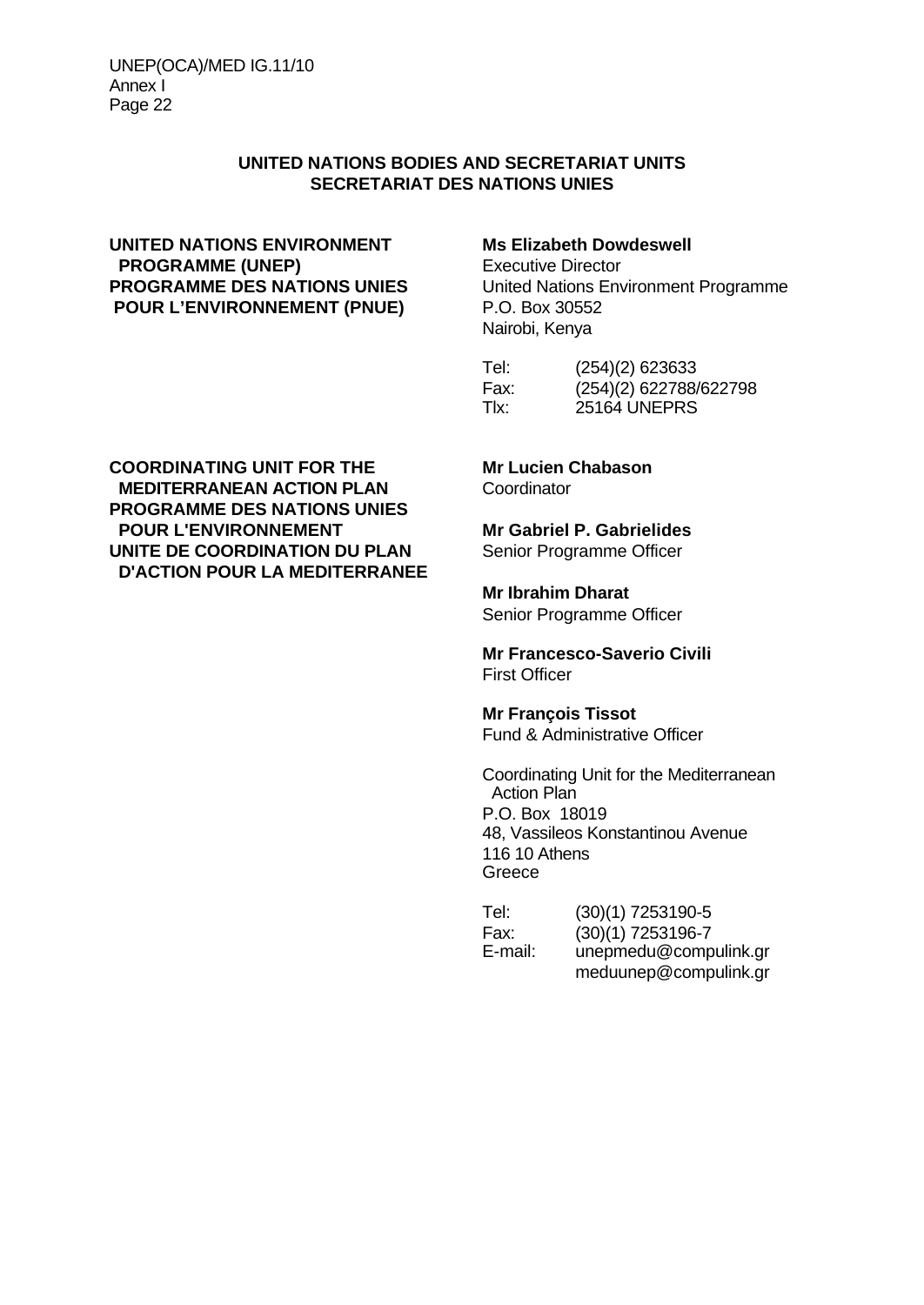#### **REGIONAL ACTIVITY CENTRES OF THE MEDITERRANEAN ACTION PLAN CENTRES D'ACTIVITES REGIONALES DU PLAN D'ACTION POUR LA MEDITERRANEE**

**UNEP/IMO REGIONAL MARINE Mr Jean-Claude Sainlos POLLUTION EMERGENCY** Director **RESPONSE CENTRE FOR THE** Regional Marine Pollution Emergency **MEDITERRANEAN SEA (REMPEC)** Response Centre for the Mediterranean **CENTRE REGIONAL MEDITERRANEEN** (REMPEC) **POUR L'INTERVENTION** Manoel Island GZR 03 **D'URGENCE CONTRE LA** Malta **POLLUTION MARINE ACCIDENTELLE** 

#### **REGIONAL ACTIVITY CENTRE FOR Mr Michel Batisse THE BLUE PLAN (BP/RAC)** President **CENTRE D'ACTIVITES REGIONALES DU PLAN BLEU (CAR/PB) Mr Bernard Glass**

| Tel∶ | $(35)$ $(6)$ 337296-8 |
|------|-----------------------|
| Fax: | $(35)$ $(6)$ 339951   |
| Cbl: | <b>UNROCC MALTA</b>   |

**Director** 

### **Mr Arab Hoballah**

Deputy Director

Regional Activity Centre for the Blue Plan 15 Rue L. Van Beethoven Sophia Antipolis 06560 Valbonne France

| Tel:    | (33) 93653959 - 93654402 |
|---------|--------------------------|
| Fax:    | $(33)$ 93653528          |
| E-mail: | planbleu@planbleu.org    |

### **REGIONAL ACTIVITY CENTRE FOR Mr Ivica Trumbic THE PRIORITY ACTIONS** Acting Director **PROGRAMME (PAP/RAC)** Regional Activity Centre for the Priority **CENTRE D'ACTIVITES REGIONALES** Actions Programme<br> **DU PROGRAMME D'ACTIONS** 11 Kraj Sv. Ivana **DU PROGRAMME D'ACTIONS** 11 Kraj Sv. Ivana **PRIORITAIRES (CAR/PAP)**

21000 Split **Croatia** 

| Tel:    | $(385)$ $(21)$ 591171    |
|---------|--------------------------|
| Fax:    | $(385)$ $(21)$ 361677    |
| E-mail: | ivica.trumbic@ppa.tel.hr |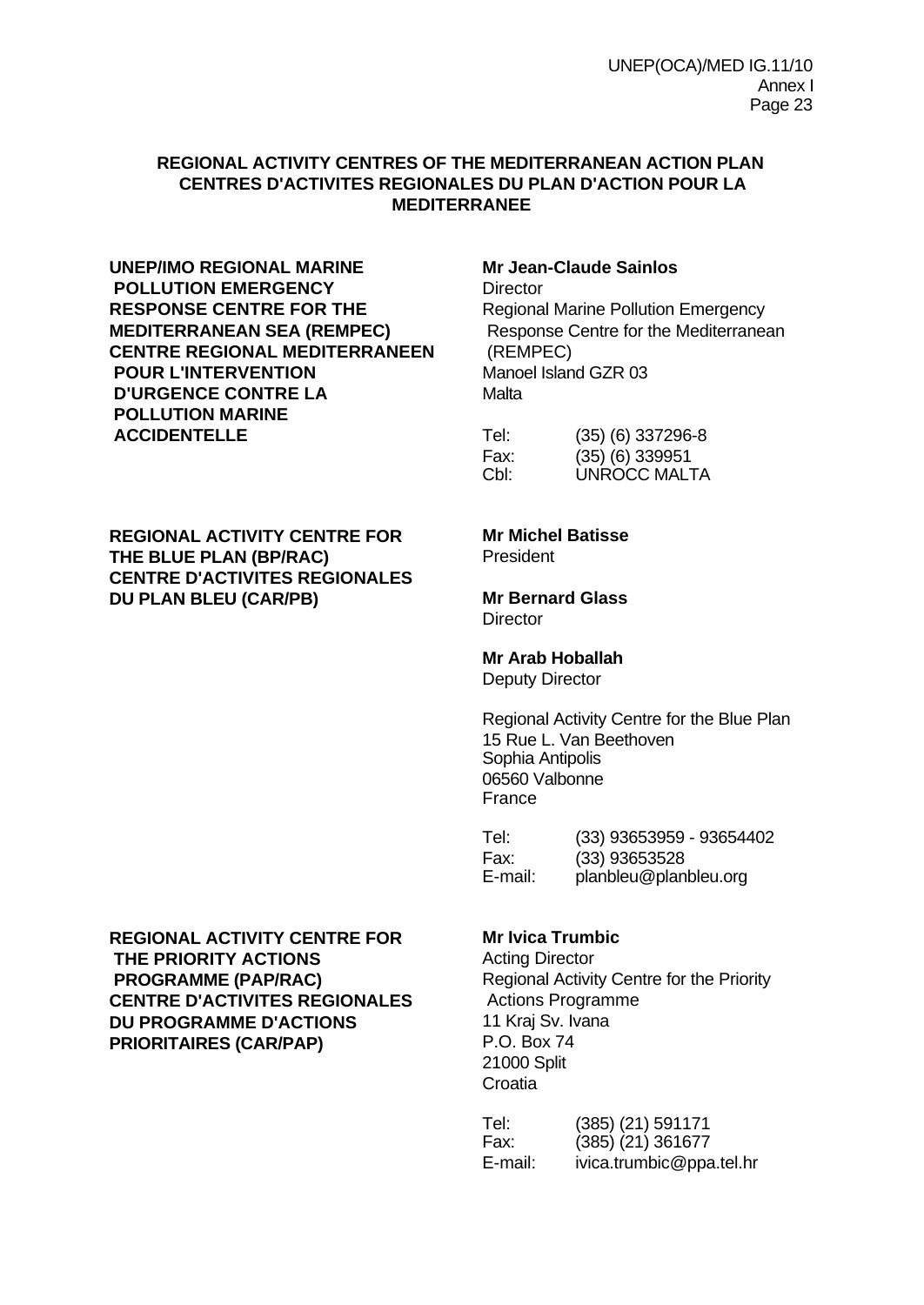#### **REGIONAL ACTIVITY CENTRE FOR Mr Mohamed Saied SPECIALLY PROTECTED AREAS** Director **(SPA/RAC) CENTRE D'ACTIVITES REGIONALES Mr Chedly Rais POUR LES AIRES SPECIALEMENT** Expert-Marine Biologist **PROTEGEES (CAR/ASP)**

#### **REGIONAL ACTIVITY CENTRE FOR Mr Michele Raimondi ENVIRONMENT REMOTE SENSING Managing Director (ERS/RAC)** Regional Activity Centre for Environment **CENTRE D'ACTIVITES REGIONALES** Remote Sensing **POUR LA TELEDETECTION EN** Via G. Giusti, 2 **MATIERE D'ENVIRONNEMENT** 90144 Palermo **(CAR/TDE)** Italy

**REGIONAL ACTIVITY CENTRE Mr Victor Macià FOR CLEANER PRODUCTION (CP/RAC)** Director<br> **CENTRE D'ACTIVITES REGIONALES** Regional Activity Centre for Cleaner **CENTRE D'ACTIVITES REGIONALES POUR UNE PRODUCTION** Production **PROPRE (CAR/PP)** Generalitat de Catalunya

**Mr Marco Barbieri** Expert-Marine Biologist

Centre des Activités Régionales pour les Aires Spécialement Protégées (CAR/ASP) Boulevard de l'environnement B.P. 337 1080 Tunis Cedex Tunisie

| Tel:    | $(216)$ (1) 795760     |
|---------|------------------------|
| Fax:    | $(216)$ (1) 797349     |
| E-mail: | car.asp@rac.spa.org.tu |

| Tel:    | $(39)$ $(91)$ 342368 |
|---------|----------------------|
| Fax:    | (39) (91) 308512     |
| E-mail: | ctmrac@mbox1.tin.it  |

Departament de Medi Ambiente 56,1° Travessera de Gràcia 08006 Barcelona **Spain** 

| Tel:    | $(34)$ $(3)$ 4147090 |
|---------|----------------------|
| Fax:    | $(34)$ $(3)$ 4144582 |
| E-mail: | prodneta@cipn.es     |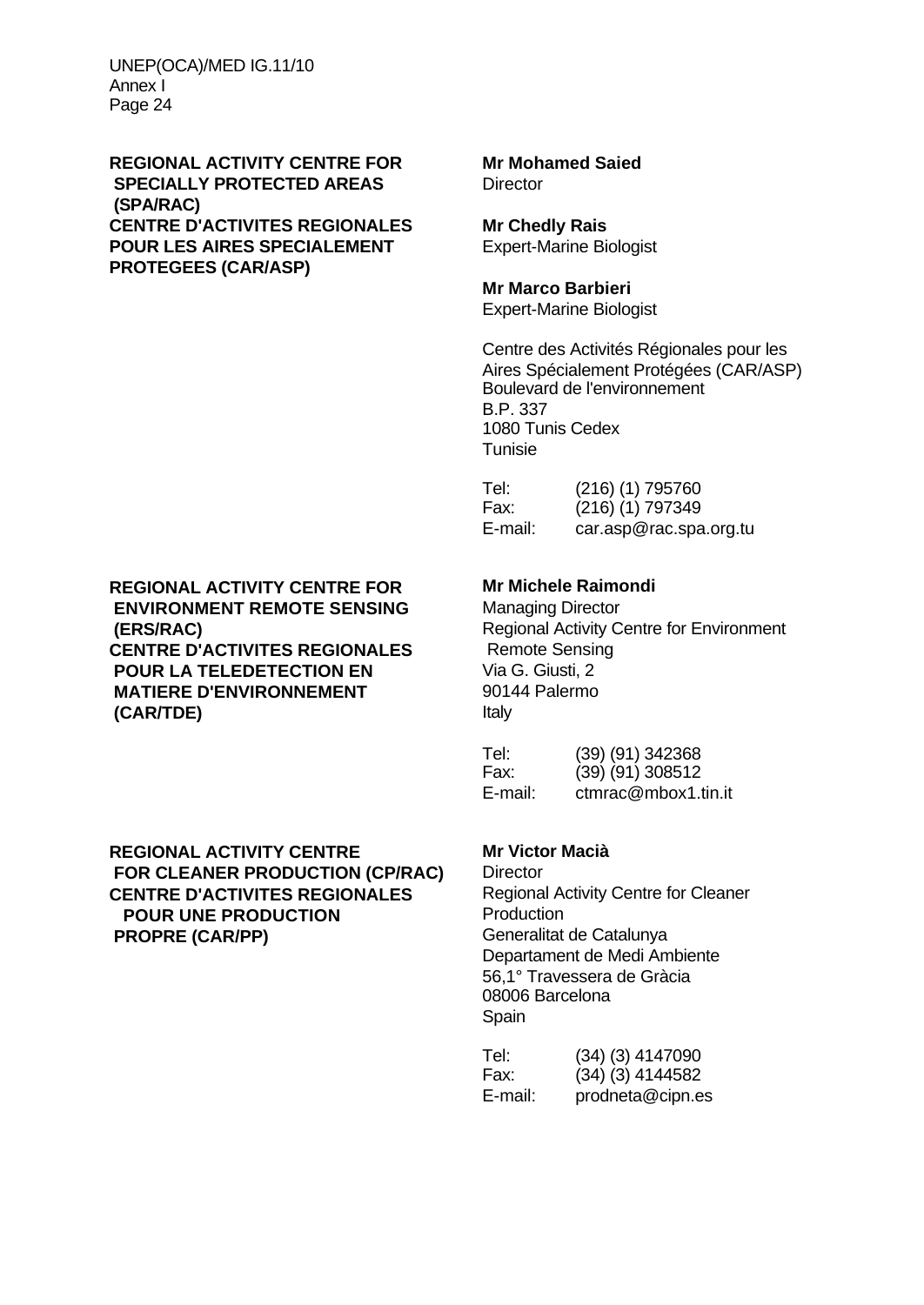### **MAP SECRETARIAT FOR 100 M. Daniel Drocourt MEDITERRANEAN HISTORIC SITES** Coordonnateur **SECRETARIAT DU PAM DE 100 SITES** ''100 Sites historiques méditerranéens'' **HISTORIQUES MEDITERRANEENS** du Plan d'Action pour la Méditerranée

Atelier du Patrimoine de la Ville de Marseille 10 Ter Square Belsunce 13001 Marseille France

| Tel: | $(33)(4)$ 91907874 |
|------|--------------------|
| Fax: | $(33)(4)$ 91561461 |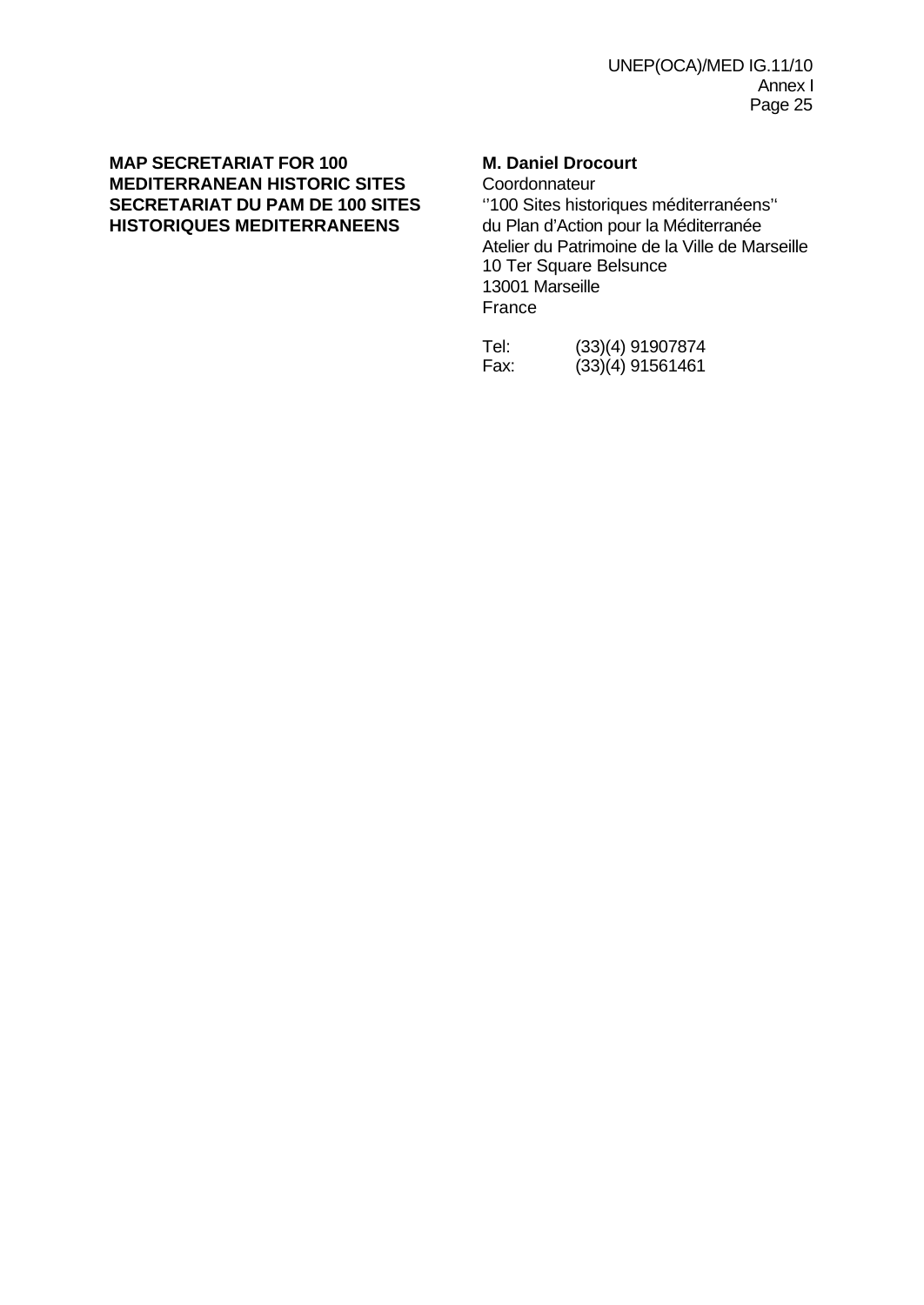#### **REPRESENTATIVES OF UNITED NATIONS SPECIALIZED AGENCIES AND OTHER INTERGOVERNMENTAL ORGANIZATIONS REPRESENTANTS DES INSTITUTIONS SPECIALISEES DES NATIONS UNIES ET AUTRES ORGANISATIONS INTERGOUVERNEMENTALES**

# **WORLD HEALTH ORGANIZATION Mr Bent Fenger** (WHO) **Head SANTE (OMS)** World Health Organization

**ORGANISATION MONDIALE DE LA** Environment and Health Management Support Regional Office for Europe 8 Scherfigsvej DK-2100 Copenhagen **Denmark** 

> Tel: (45) 39171717 Fax: (45) 39171818 E-mail: postmaster@who.dk

# **Mr George Kamizoulis**

Senior Scientist WHO/EURO Project Office Coordinating Unit for the Mediterranean Action Plan P.O. Box 18019 48 Vassileos Konstantinou Avenue 116 10 Athens **Greece** 

| Tel:    | $(30)(1)$ 7253190-5 |
|---------|---------------------|
| Fax:    | $(30)(1)$ 7253196-7 |
| E-mail: | whomed@compulink.gr |

Research and Development Programme 41, avenue Giuseppe-Motta P.O. Box 2300 CH-1211 Geneva **Switzerland** 

| Tel:    | $(41)$ $(22)$ 7308420    |
|---------|--------------------------|
| Fax:    | $(41)$ $(22)$ 7400984    |
| E-mail: | soudine_a@gateway.wmo.ch |

#### **WORLD METEOROLOGICAL Mr Alexander Soudine ORGANIZATION (WMO)** Senior Scientific Officer **ORGANISATION METEOROLOGIQUE** Environment Division **MONDIALE (OMM)** World Meteorological Organization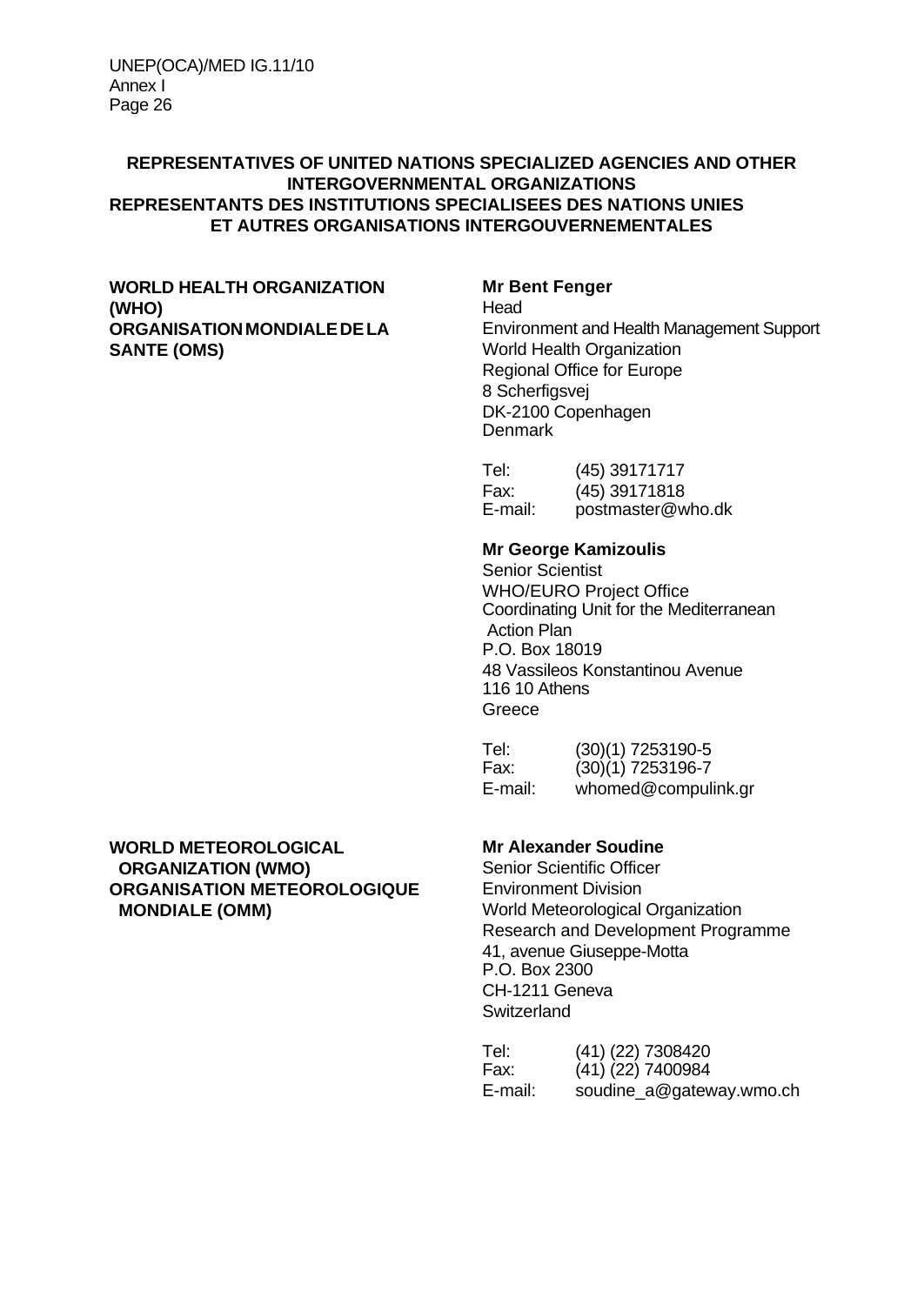# **INTERNATIONAL MARITIME Mr Jean-Claude Sainlos ORGANISATION MARITIME** 4 Albert Embankment **INTERNATIONALE (OMI)** London SE1 7SR

# **INTERNATIONAL ATOMIC ENERGY Mr Fernando Carvalho AGENCY (IAEA)** Head **L'ENERGIE ATOMIQUE** Marine Environment Laboratory

### **AGREEMENT ON THE CONSERVATION Mme Marie-Christine Van Klaveren OF CETACEANS OF THE BLACK SEA.** Secrétariat intérimaire de l'Accord **MEDITERRANEAN SEA AND** ACCOBAMS **CONTIGUOUS ATLANTIC AREA (ACCOBAMS)** MC-98000 Monaco

**ORGANIZATION (IMO)** International Maritime Organization (IMO) United Kingdom

| Tel:    | $(44)(171)$ 5873156 |
|---------|---------------------|
| Fax:    | $(44)(171)$ 5873261 |
| E-mail: | info@imo.org        |

**AGENCE INTERNATIONALE DE** Marine Environmental Studies Laboratory International Atomic Energy Agency (IAEA) 19 avenue des Castellans - B.P. 800 MC 98012 Monaco Cedex Principality of Monaco

| Tel:    | (377) 92052222    |
|---------|-------------------|
| Fax:    | (377) 92053963    |
| Tlx:    | 42-479378 ILMR    |
| E-mail: | CARVALHO@unice.fr |
|         |                   |

Principauté de Monaco

| Tel∶    | (377) 93158963 |
|---------|----------------|
| Fax:    | (377) 92052891 |
| E-mail: | PVK@mcn.mc     |

### **ACCORD SUR LES OISEAUX D'EAUX Mme Marie-Christine Van Klaveren**

**MIGRATEURS D'AFRIQUE ET D'EURASIE** délégation de l'AEWA 3 avenue de Fontvieille MC-98000 Monaco Principauté de Monaco

| Tel:    | (377) 93158963 |
|---------|----------------|
| Fax:    | (377) 92052891 |
| E-mail: | PVK@mcn.mc     |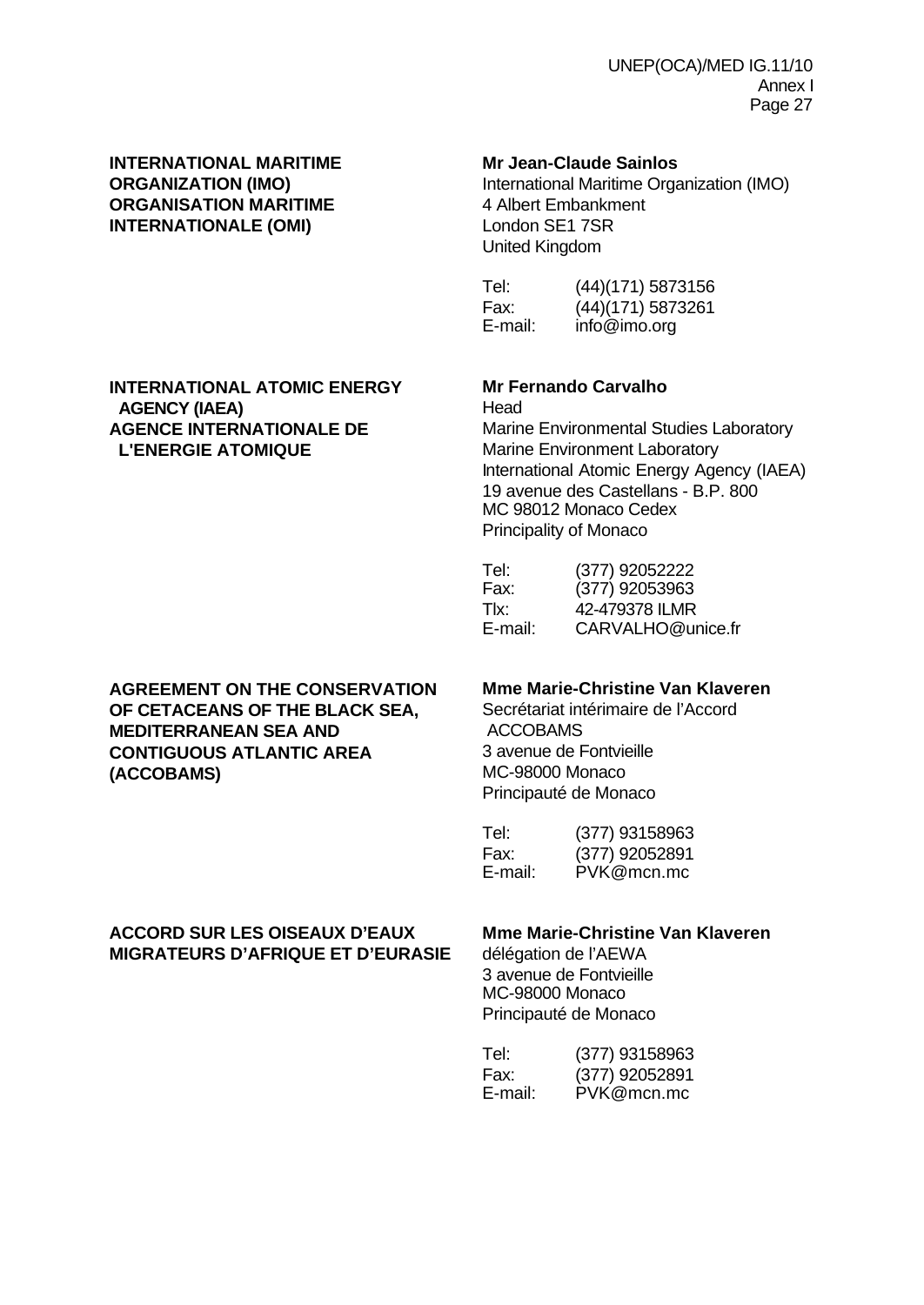#### **THE ARAB CENTER FOR THE STUDIES Mr Gilani Abdelgawad OF ARID ZONES AND DRY LANDS** Director of Soil Division **(ACSAD)** The Arab Center for the Studies of Arid

#### **CONVENTION ON THE CONSERVATION Mme Marie-Christine Van Klaveren** OF MIGRATORY SPECIES OF **délégation de CMS WILD ANIMALS (CMS)** 3 avenue de Fontvieille

### **ACCORD ENTRE LA FRANCE, L'ITALIE M. Bernard Fautrier ET LA PRINCIPAUTE DE MONACO** Président **RELATIF A LA PROTECTION DES EAUX** RAMOGE<br> **DU LITTORAL MEDITERRANEEN** Secrétariat de la Commission **DU LITTORAL MEDITERRANEEN (RAMOGE)** Centre Scientifique de Monaco

Zones and Dry Lands P.O. Box 2440 Damascus Syrian Arab Republic

| Tel: | (963)(11) 5323039, 5323087 |
|------|----------------------------|
| Fax: | $(963)(11)$ 5323063        |
| Tlx∵ | 412696 SY - ACSAD          |

MC-98000 Monaco Principauté de Monaco

| Tel∶    | $(377)$ 93158963 |
|---------|------------------|
| Fax:    | (377) 92052891   |
| E-mail: | PVK@mcn.mc       |

16, Boulevard de Suisse Villa Girasole Monte-Carlo MC-98030 Monaco

| Tel:    | (377) 93258954    |
|---------|-------------------|
| Fax:    | (377) 93257090    |
| E-mail: | EcoMed@pangea.org |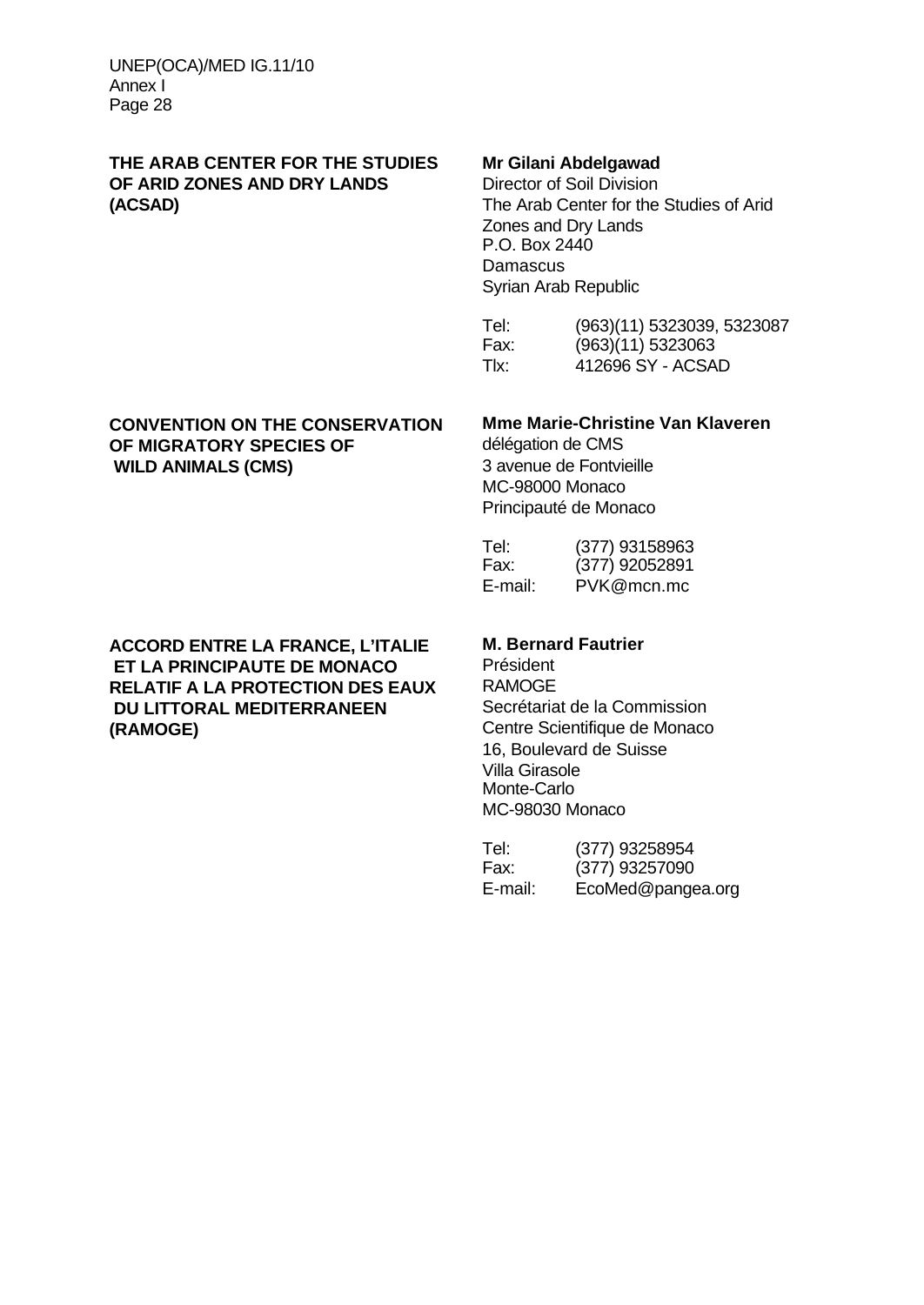### **NON-GOVERNMENTAL ORGANIZATIONS ORGANISATIONS NON GOUVERNEMENTALES**

#### **ARAB OFFICE FOR YOUTH AND Mr Emad Adly ENVIRONMENT (AOYE)** President

P.O. Box 2 Magles El Shaab Cairo Egypt

Tel: (20)(2) 3041634 Fax:  $(20)(2)$  3041635 E-mail: aoye@ritsec1.com.eg

### **ASSOCIATION DE PROTECTION DE Mr Youssef Nouri** LA NATURE ET DE L'ENVIRONNEMENT Président Fondateur et chargé des relations  **DE KAIROUAN (APNEK)**

#### **Ms Rafika Blili**

Association pour la Protection de la Nature et de l'environnement de Kairouan Lycée Abou Sofiène Ksan Said II 2009 Tunis, Tunisia

Tel: (216)(1) 515307 Fax: (216)(1) 508361

### **ECOMEDITERRANIA Mr Rafael Madueño**

President

**Mr Zohir Sekkal** President MED-Forum

**Mr Joseph Germain** Technical Adviser

EcoMediterrània Gran Via de les Corts Catalanes, 643 08010 Barcelona Spain

Tel: (34)(1) 4125599 Fax: (34)(1) 4124622 E-mail: Ecomed@pangea.org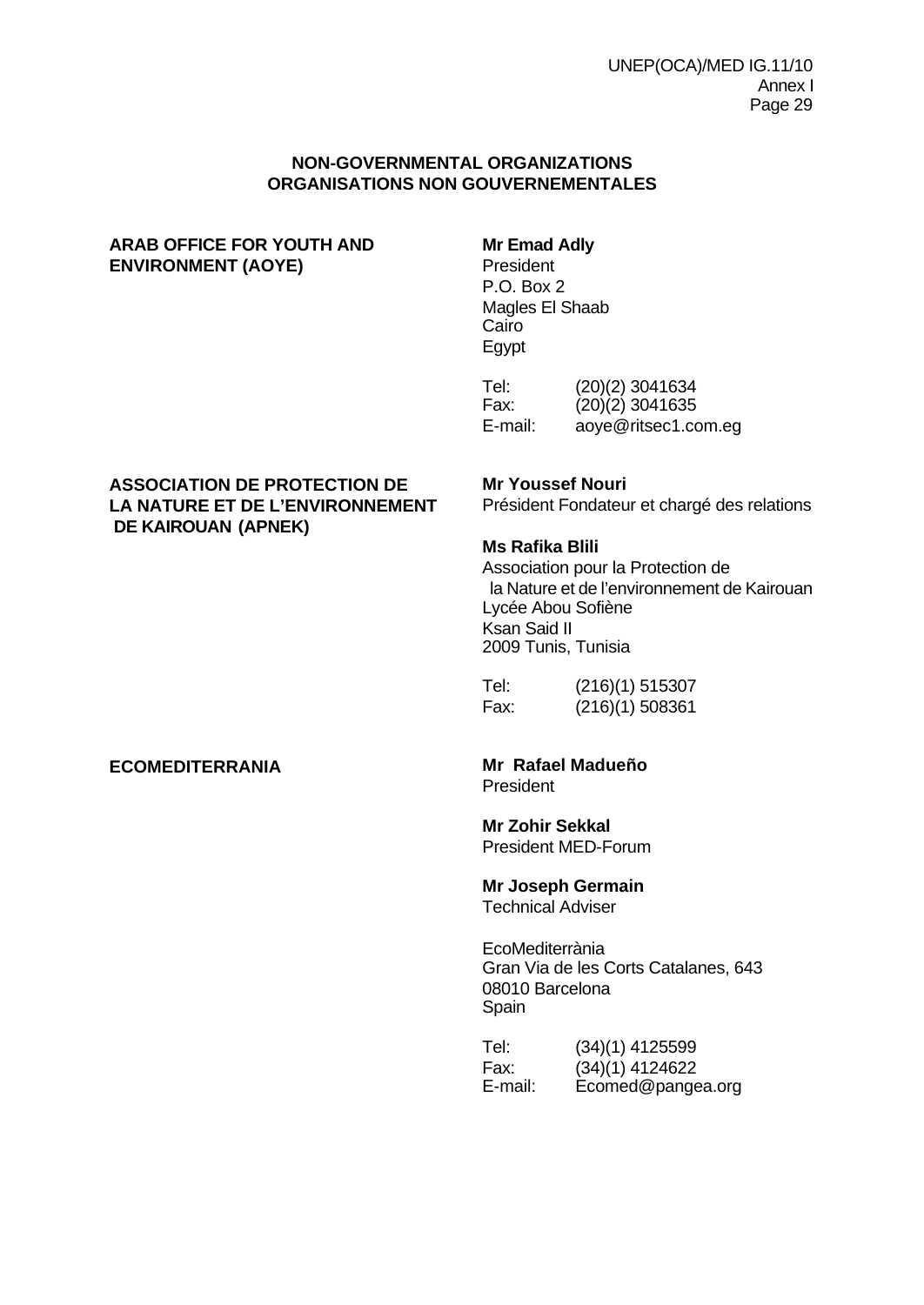#### **EUROPEAN CHEMICAL INDUSTRY Mr Arseen Seys COUNCIL (CEFIC)** Director

CEFIC/Euro Chlor Av E. Van Niuewenhuyse 4 box 2 B-1160 Brussels Belgium

| Tel:    | $(32)(2)$ 6767251 |
|---------|-------------------|
| Fax:    | $(32)(2)$ 6767241 |
| E-mail: | ase@cefic.be      |

#### **Mr Carlo Trobia**

CEFIC/Euro Chlor Via Accademia 33 I-20131 Milano Italy

| Tel:    | $(39)(2)$ 26810224            |
|---------|-------------------------------|
| Fax:    | $(39)(2)$ 26810311            |
| E-mail: | carlo_trobia@hq.enichem.geis. |
|         | com                           |

# **Mr Jacques Verdier**

CEFIC/Euro Chlor c/o Elf Atochem 4 Cours Michelet Cedex 42 F-92091 Paris La Défense 10 France

| Tel∶ | $(33)$ (1) 49008665 |
|------|---------------------|
| Fax: | $(33)$ (1) 49008867 |

### **EUROPE CONSERVATION Mr Paolo Guglielmi**

Europe Conservation Italia via del Maccao, 9 00185 Rome Italy

| Tel: | $(39)(6)$ 4741241/2 |
|------|---------------------|
| Fax: | $(39)(6)$ 4744671   |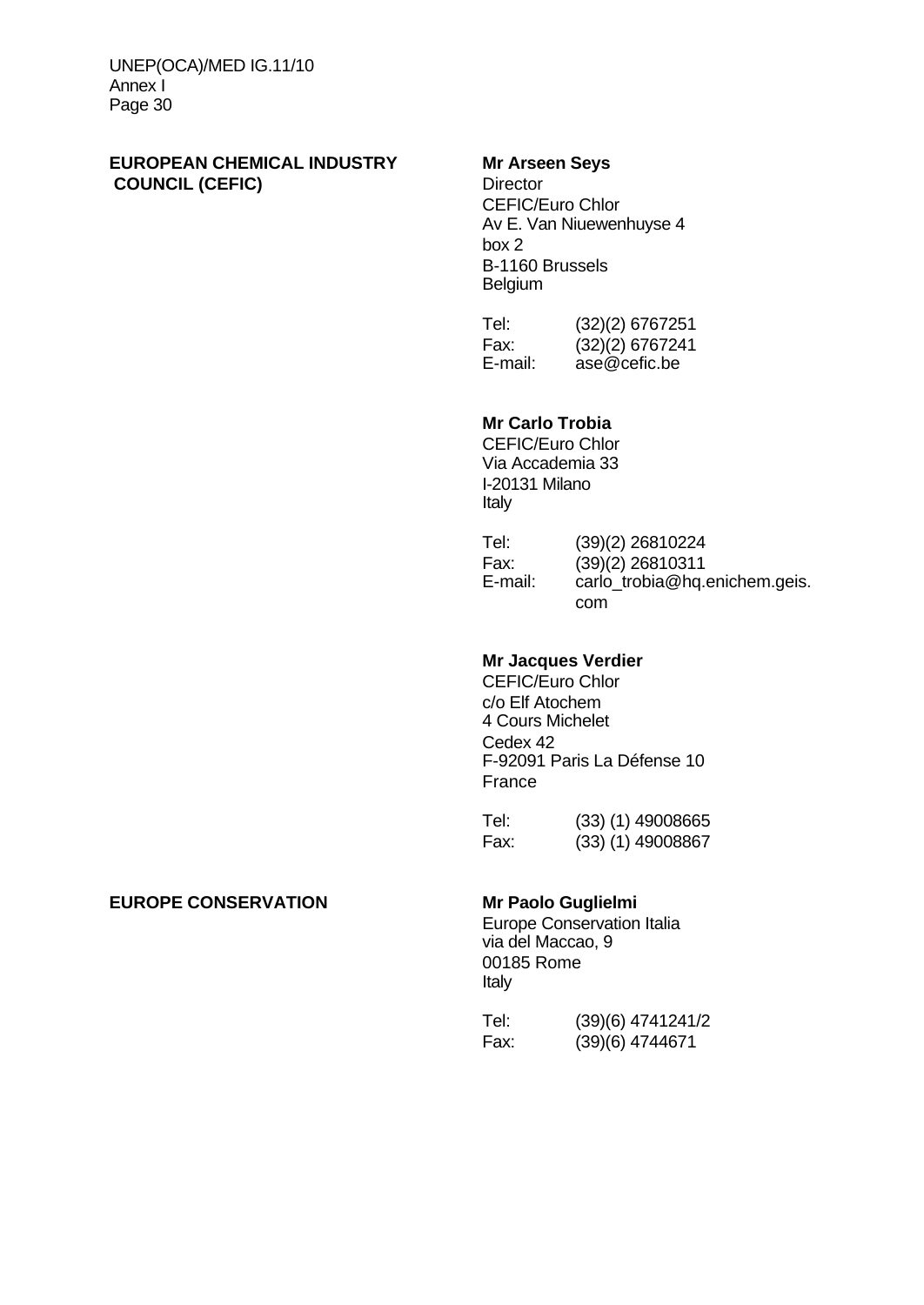### **FRIENDS OF THE EARTH INTERNATIONAL M. Mohamed Ali Abrougui**

Président

### **Ms Rachida Ennatfer**

Friends of the Earth ATPNE/FOE 12 rue Tantaoui El Jawhari El Omrane 1005 Tunis Tunisie

| Tel:    | $(216)(1)$ 288141                     |
|---------|---------------------------------------|
| Fax:    | $(216)(1)$ 797295                     |
| E-mail: | MohamedAli.Abrougui@<br>atpne.rnrt.tn |

### **GREENPEACE INTERNATIONAL Mr Kevin Stairs**

Advisor Greenpeace International Political Unit Keizersgracht 176 1016 DW Amsterdam The Netherlands

Tel: (31)(20) 5236222 Fax: (31)(20) 5236200 E-mail: kstairs@ams.greenpeace.org

### **Ms Oliva Nuñez-Fernandez**

Toxic Campaigner Greenpeace International San Bernardo, 107 28015 Madrid **Spain** 

| Tel: | $(34)(1)$ 4441400 |
|------|-------------------|
| Fax: | $(34)(1)$ 4471598 |

### **M. Karim Ben Mustapha**

**Directeur** Greenpeace Tunisie 51 Avenue Abdelaziz Thâalbi Menzah 9 1013 Tunis Tunisie

| Tel:    | (216)(1) 881637       |
|---------|-----------------------|
| Fax:    | (216)(1) 882650       |
| E-mail: | karim.Mustapha@diala. |
|         | greenpeace.org        |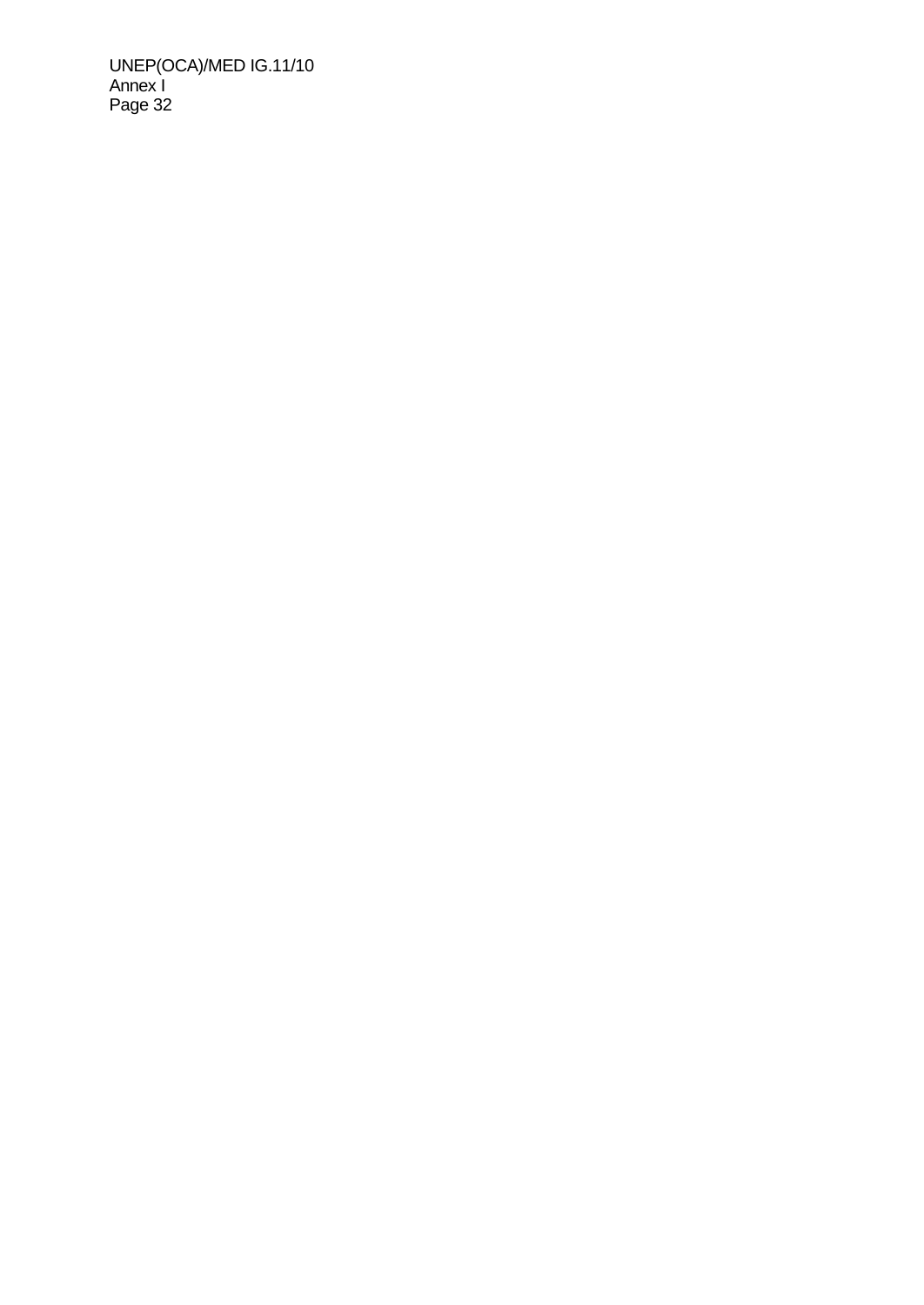### **M. Kouraïch Jaouahdou**

Responsable Communication et Développement Greenpeace Tunisie 51 Avenue Abdelaziz Thâalbi Menzah 9 1013 Tunis Tunisie

| Tel:    | (216)(1) 881637            |
|---------|----------------------------|
| Fax:    | $(216)(1)$ 882650          |
| E-mail: | greenpeace.Tunisia@green2. |
|         | greenpeace.org             |

### **INTERNATIONAL CENTRE FOR COASTAL Mr Stefano Belfiore AND OCEAN POLICY STUDIES** Secretary-General Secretary-General Secretary-General Secretary-General Secretary-General Secretary-General Secretary-General Secretary-General Secretary-General Secretary-General Secretary-Gener **(ICCOPS)** ICCOPS

c/o The University of Genoa Department Polis Stradone di Sant'Agostino 37 16123 Genoa, Italy

| Tel:    | $(39)(10)$ 2095840    |
|---------|-----------------------|
| Fax:    | $(39)(10)$ 2095840    |
| E-mail: | iccops@polis.unige.it |

### **INTERNATIONAL OCEAN INSTITUTE H.E. Mr Layashi Yaker (I.O.I.)** Ambassador

International Ocean Institute 12, Avenue de Joli Mont Genève 1209 Suisse

| Tel:   | $(41)(22)$ 78880400    |
|--------|------------------------|
| Fax:   | $(41)(22)$ 7880400     |
| Email: | ioimla@kemmunet.net.mt |

Atrium 103 - 6ème étage 10 place de la Juliette 13002 Marseille, France

| Tel:    | $(33)(4)$ 91598777        |
|---------|---------------------------|
| Fax:    | $(33)(4)$ 91598778        |
| E-mail: | 101732.155@compuserve.com |

### **INSTITUT MEDITERRANEEN DE L'EAU Mr Abderrahmane Salem** (**I.M.E.)** Institut Méditerranéen de l'Eau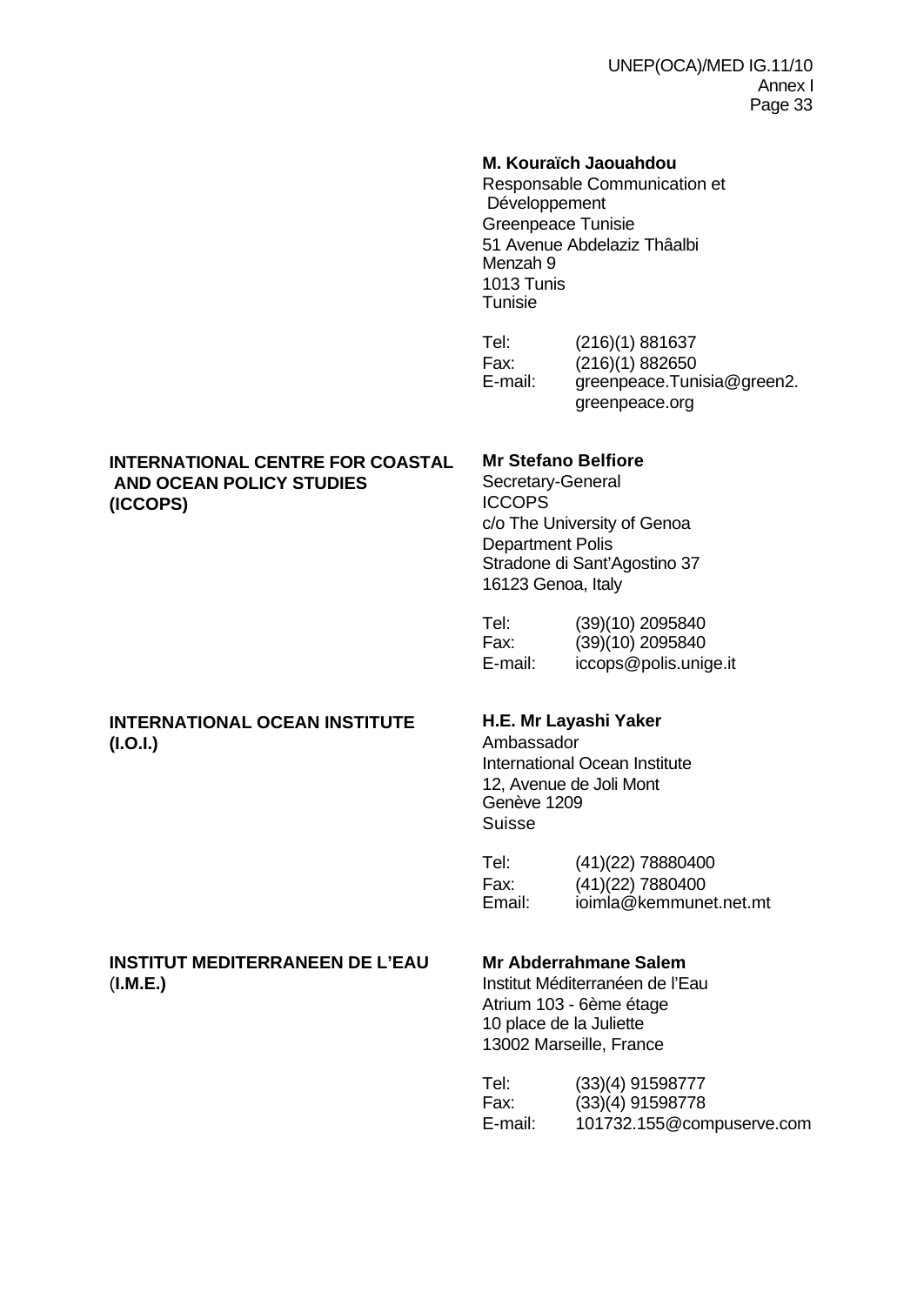### **MAREVIVO ASSOCIAZIONE M. Abdelmajid Zribi AMBIENTALISTA** MAREVIVO

## **MEDITERRANEAN ASSOCIATION Ms Lily Venizelos TO SAVE THE SEA TURTLES** President

délégué Région Tunisie 11, rue Jaâfar El Barmaki **Mutuelleville** 1082 Tunis Belvédère **Tunis** Tunisie

| Tel∶ | $(216)(1)$ 792703 |
|------|-------------------|
| Fax: | (216)(1) 786725   |

**(MEDASSET)** Mediterranean Association to save the sea turtle - MEDASSET 1c Lykavitou Street Athens 10672 Greece

| Tel:    | $(30)(1)$ 3613572 |
|---------|-------------------|
| Fax:    | $(30)(1)$ 7243007 |
| E-mail: | medasset@hol.gr   |

### **MEDCITIES NETWORK M. Mohamed Boussraoui**

**RESEAU MEDCITES** Responsable Département Bassin Méditerranéen 60, rue de la Boétie 75008 Paris France

> Tel: (33)(1) 53960580 Fax: (33)(1) 53960581, 53753175 E-mail: Cites.Unies@wanadoo.fr

### **Mr Khelil Belhouane**

Maire de Sousse membre de Medcités

### **Mr Hammadi Khessibi**

Ingénieur Chef du Service **MEDCITIES** Municipalité de Sousse Avenue Med V 4000 Sousse Tunisie

| Tel: | $(216)(3)$ 231333 |
|------|-------------------|
| Fax: | $(216)(3)$ 228924 |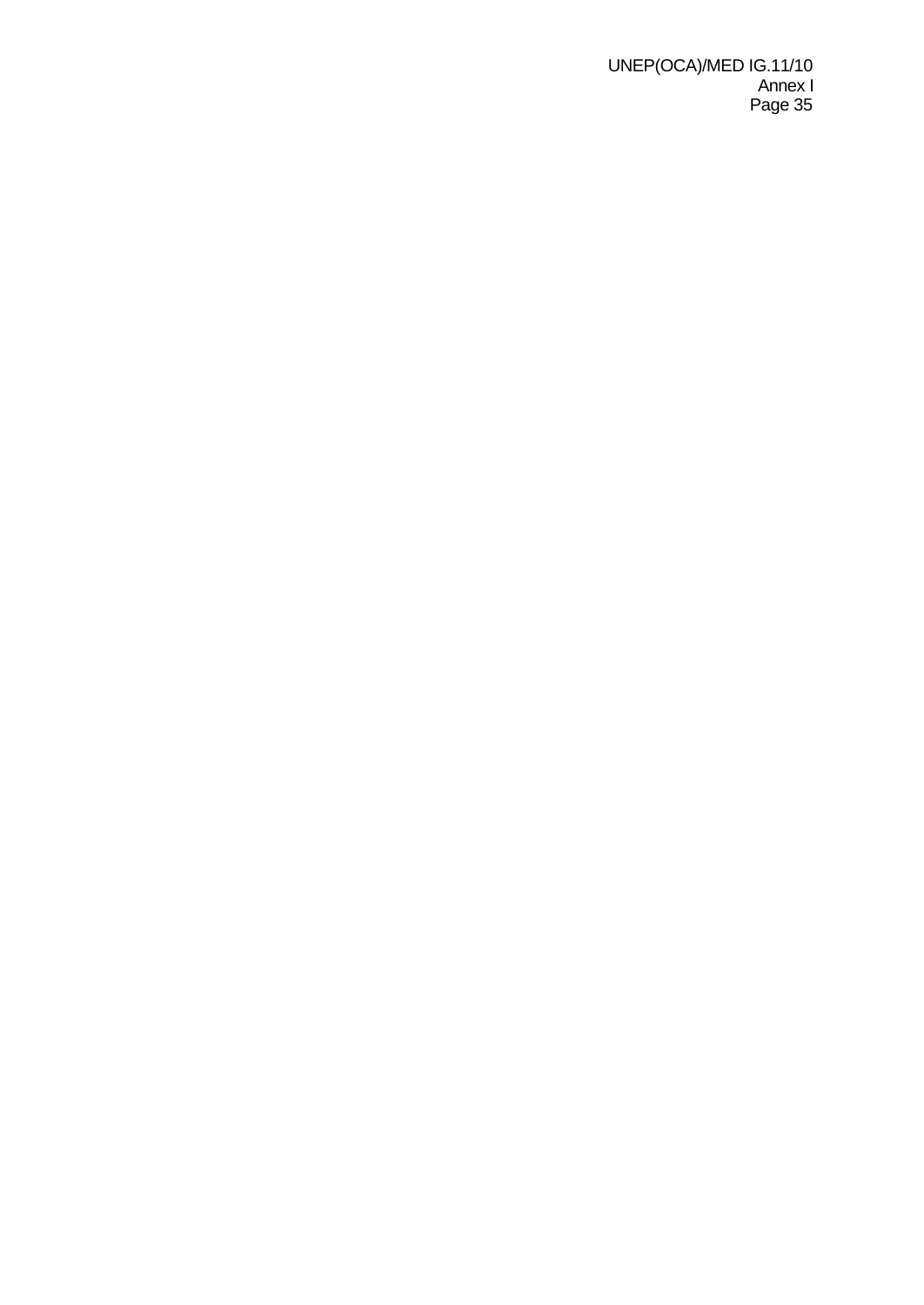### **MEDITERRANEAN PROTECTED AREAS M. Michel Leenhardt NETWORK (MEDPAN)** MEDPAN RESEAU DES ESPACES PROTEGES Conseiller Technique **MEDITERRANEENS (MEDPAN)** Fédération du Parc

### **MEDITERRANEAN MARINE BIRD M. Ali El Hili ASSOCIATION (MEDMARAVIS)** MEDMARAVIS

### **MEDITERRANEAN INFORMATION Mr Emad Adly OFFICE FOR ENVIRONMENT, Co-Chairman CULTURE AND SUSTAINABLE MIO-ECSDE**

 **DEVELOPMENT (MIO-ECSDE)** P.O. Box 2

### **MEDCOAST Mr Erdal Özhan**

Chairman MEDCOAST Middle East Technical University 06531 Ankara **Turkey** 

| Tel:    | (90)(312) 2105429/35/30         |
|---------|---------------------------------|
| Fax:    | (90)(312) 2101412               |
| E-mail: | medcoast@rorqual.cc.metu.odu.tr |

10 Bis Avenue Général Leclerc Ajaccio 20000 France

| Tel: | $(33)(4)$ 95501260 |
|------|--------------------|
| Fax: | $(33)(4)$ 94128231 |

Faculté des Sciences Campus 1060 1060 Tunis - Belvédère Tunisie

| Tel∶ | $(216)(1)$ 872600 |
|------|-------------------|
| Fax: | $(216)(1)$ 885073 |

Magles El Shaab Cairo Egypt

| Tel:    | $(20)(2)$ 3041634   |
|---------|---------------------|
| Fax:    | $(20)(2)$ 3041635   |
| E-mail: | aoye@ritsec1.com.eg |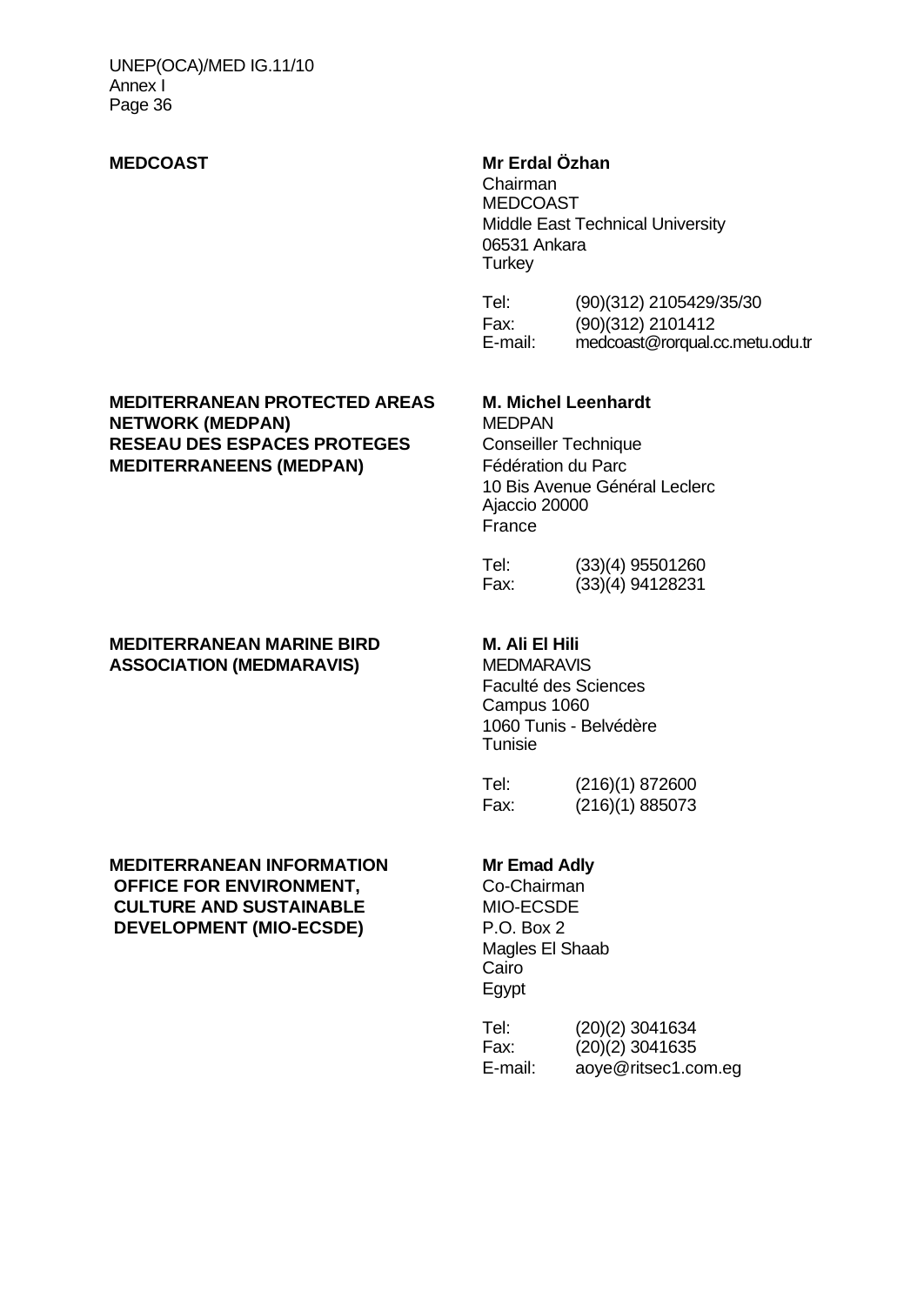### **THE SOCIETY FOR THE PROTECTION Mr Paolo Guglielmi OF NATURE (DHKD)** The society for the Protection of

 Nature, Turkey P.K. 18, Bebek 80919 Istanbul, Turkey

| Tel: | $(90)(212)$ 2790139 |
|------|---------------------|
| Fax: | $(90)(212)$ 2795544 |

### **THE TURKISH FOUNDATION FOR Ms Idil Eser COMBATTING SOIL EROSION, FOR** TEMA Foundation **REFORESTATION AND THE** International Affairs Long Term Projects **PROTECTION OF THE NATURAL** Cayir Cimen Sk. Emlak Kredi Blokari **HABITATS (TEMA)** A-2 Blok D.9

80620 Istanbul **Turkey** 

| Tel:    | $(90)(212)$ 2837816           |
|---------|-------------------------------|
| Fax:    | (90)(212) 2837816/516         |
| E-mail: | iptal@ibm.net/tema@vol.com.tr |

# **TURKISH MARINE ENVIRONMENT Mr Ömer Borovali PROTECTION ASSOCIATION** Secretary General

**(TURMEPA)** TURMEPA (Turkish Marine Environment Protection) Association Nakkastepe Azizbey Sok. No.1 81207 Kuzguncuk Istanbul, Turkey

| Tel:    | $(90)(216)$ 3109301 |
|---------|---------------------|
| Fax:    | $(90)(216)$ 3432177 |
| E-mail: | turmepa@ku.edu.tr   |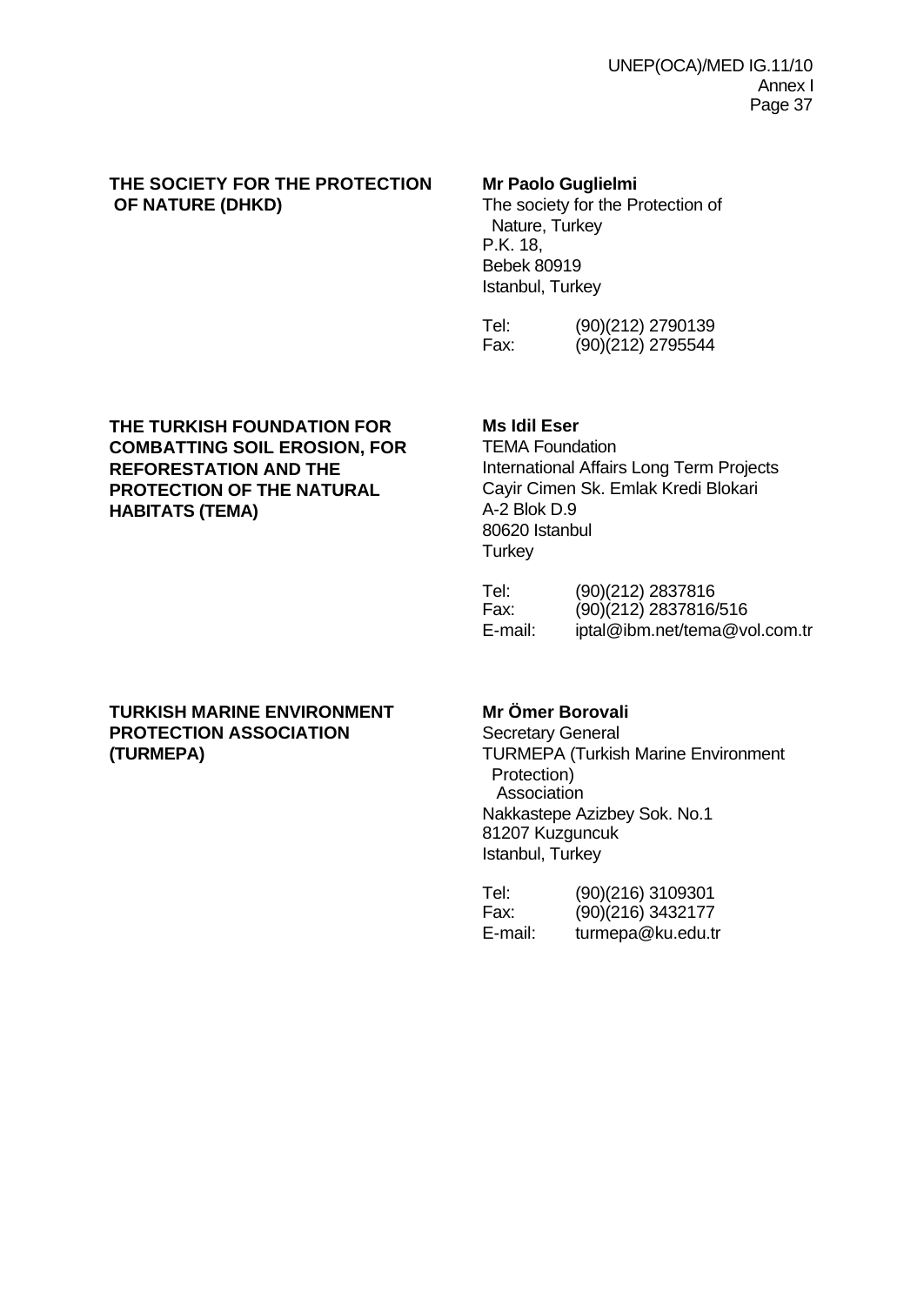# **WORLD WIDE FUND FOR NATURE Mr Paolo Guglielmi**<br> **(WWF)** Marine Officer

**Marine Officer** WWF International WWF Mediterranean Programme Via Garigliano 57 00198 Rome, Italy

| Tel∶    | (39)(6) 84497360  |
|---------|-------------------|
| Fax:    | $(39)(6)$ 8413866 |
| E-mail: | mc2248@mclink.it  |

### **Mr Aldo Iacomelli**

Head Resource, Energy Consumption and Pollution WWF Via Garigliano 57 00198 Rome, Italy

| Tel:    | (39)(6) 84497370      |
|---------|-----------------------|
| Fax:    | $(39)(6)$ 84497396    |
| E-mail: | aldo.jacomelli@wwf.it |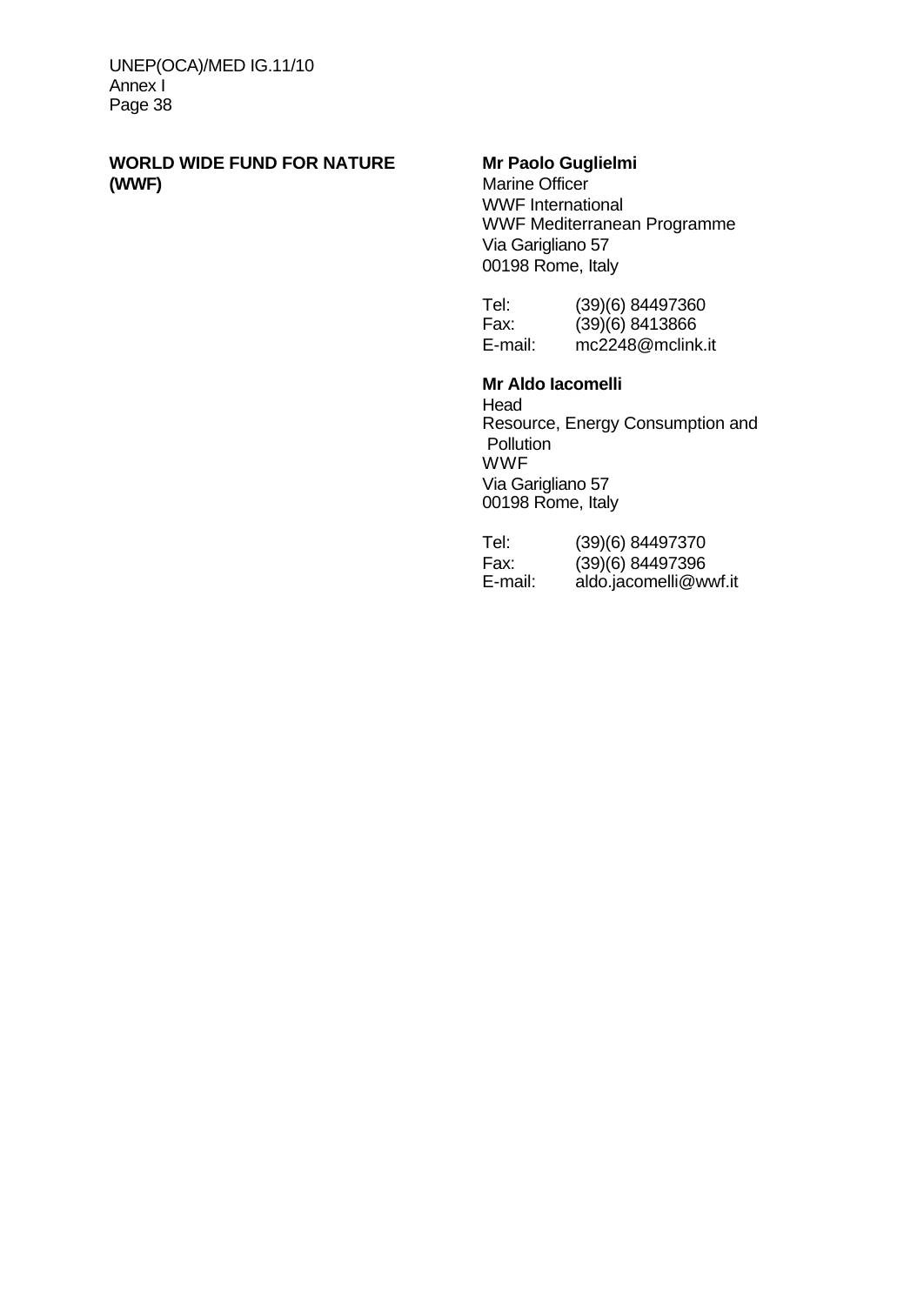**ANNEX II**

**OPENING AND CLOSING STATEMENTS**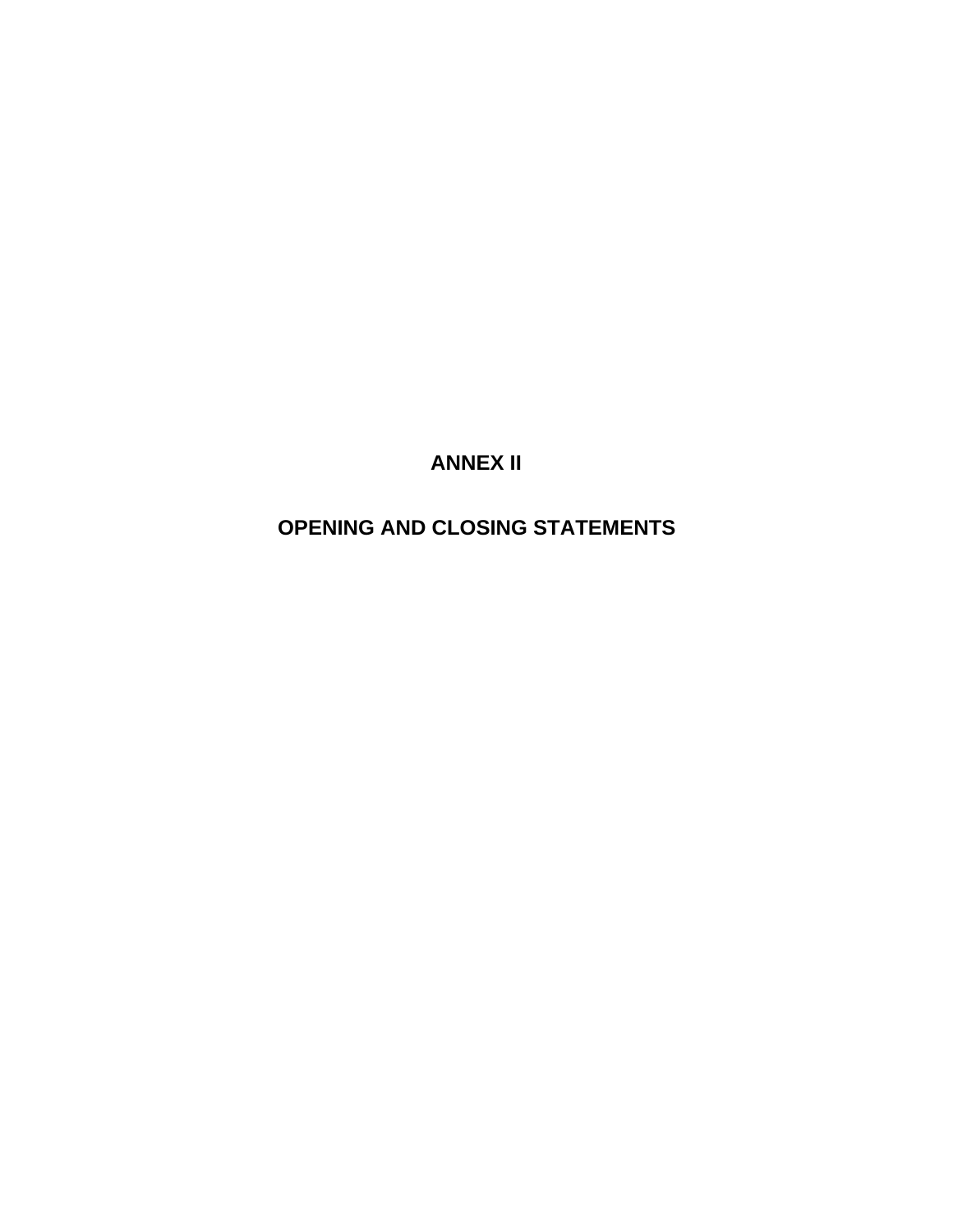### **ANNEX II**

### **OPENING AND CLOSING STATEMENTS**

### **Statement by H.E. the Secretary of State for the Environment, Ministry of Agriculture, Equipment and the Environment of the Kingdom of Morocco Mr. Lahoucine Tijani**

Ministers, Honourable Delegates, Ladies and Gentlemen,

It is a pleasure for me to be opening the Tenth Ordinary Meeting of the Contracting Parties to the Barcelona Convention for the Protection of the Mediterranean Sea.

First of all, allow me to express, on behalf of the participants as well as on my own behalf, our sincere gratitude to the Tunisian Government, and especially Mr Mehdi Mlika, the Minister of the Environment and Physical Planning, for the perfect way in which they have organized this Meeting and the warm welcome they have accorded us.

### Ministers, Ladies and Gentlemen,

Today's meeting marks the end of the current mandate of the Executive Bureau of the Mediterranean Action Plan. I should like to take this opportunity to thank all those members who are leaving the Bureau for the work they have done and for the results they have achieved in two years of fruitful work in a spirit of solidarity, responsibility and effective mobilization in carrying out the difficult task entrusted to us.

You all know of course that the present Bureau began its work in a particularly important context. The Ninth Ordinary Meeting of the Contracting Parties to the Barcelona Convention set the targets for a new phase in implementation of the Mediterranean Action Plan by opening the way for priority activities to be undertaken on sustainable development in the Mediterranean.

With twenty years' experience of cooperation and partnership behind them, the country's of the Mediterranean basin realized the dangers that still beset the region and the necessity of making this zone a living example for the embodiment and application of the provisions of Agenda 21.

The work of the Ninth Ordinary Meeting held in Barcelona in 1995 was crowned by approval of the new Programme of Action for the Mediterranean (MAP Phase II) aimed at integrating the different activities, the signature of the Barcelona Convention and its related Protocols, and the launching of the programme for continuous monitoring of the Mediterranean,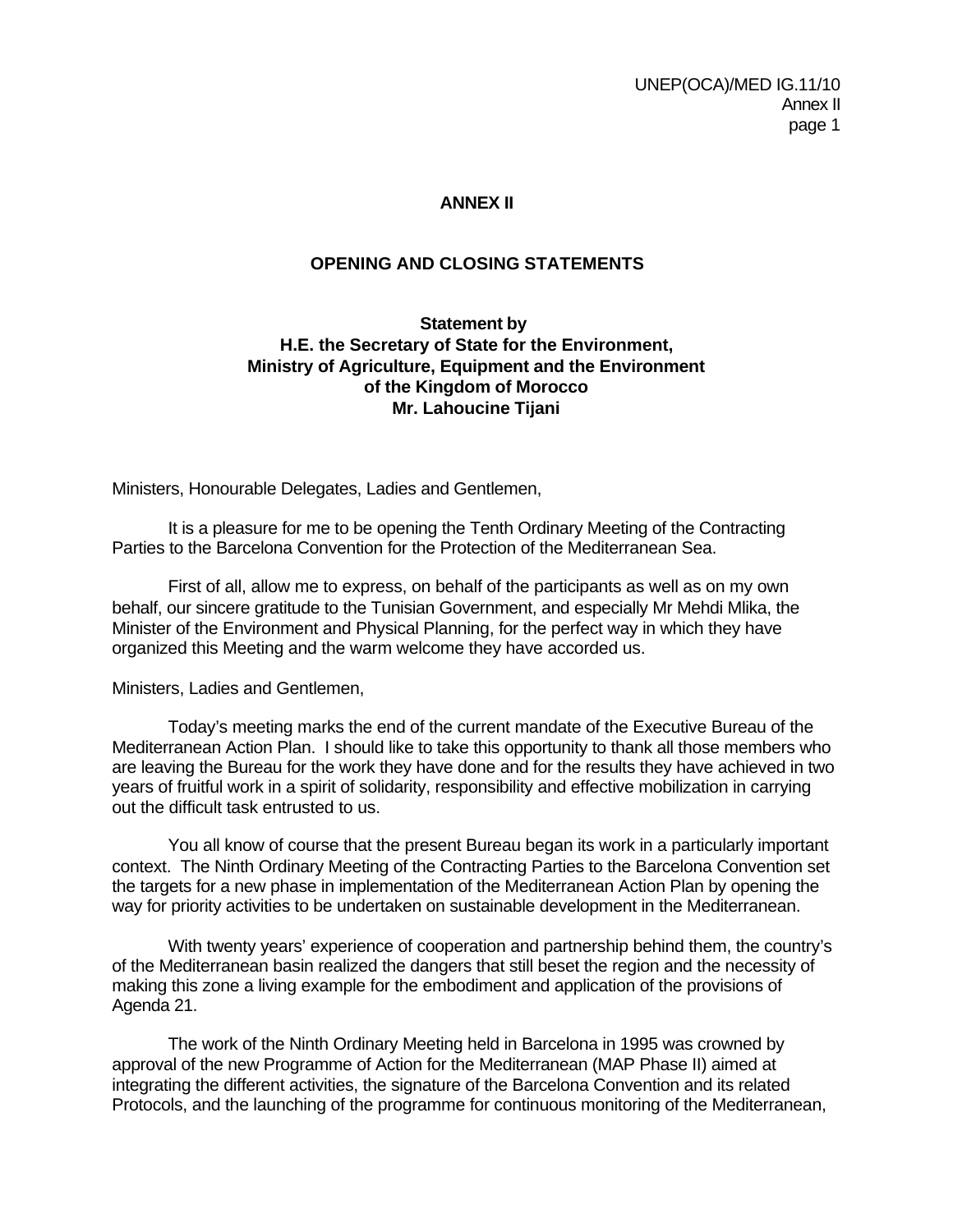### MED POL Phase III.

The institutions for implementing the Convention were finally strengthened with the establishment of the Mediterranean Commission on Sustainable Development as the advisory body and forum for dialogue and harmonization on the various questions of environment and sustainable development.

By opening up to NGOs, regional authorities and the socio-economic actors, the Commission represented something of an innovation in the participatory approach required by environmental issues.

Since its establishment in Rabat, the Commission has focused its work on the region's priority problems and has dealt with the practical and concrete aspects of sustainable development.

Initially, it focused on two pressing problems, namely:

- Management of the demand for water and
- Sustainable management of coastal zones.

The work of these two groups will be presented for approval at our Meeting.

Ministers, Ladies and Genltelnen,

In accordance with the recommendations of the Contracting Parties, the Executive Bureau and the Coordinating Unit were charged with undertaking an in depth study of the way MAP functions in light of the amendments to the Convention and its Protocols. Important relevant recommendations on the links and relations that should be established between the various existing structures have been issued and submitted for consideration and approval.

On the other hand, and with a view to diversifying and strengthening MAP's financial resources, special attention has been given to strengthening cooperation with the international bodies and programmes touching on the Mediterranean area, especially the MEDA, LIFE and METAP programmes, the GEF, UNDP and the World Bank.

Implementation of the Strategic Action Programme to combat pollution from land-based activities, financed by the GEF, which comes within the framework of implementing the LBS Protocol, is, in this respect, a good example of the kind of cooperation which demands to be developed and replicated with other funding bodies.

The Bureau has also endeavoured to stabilize the Programme's budget deficits by intervening by the countries concerned and making them aware of the repercussions which delayed payments have for the implementation of activities, and consequently for implementation of the MAP strategy.

I think that during its two-year mandate the Bureau has done much to make more widely known the region's experience and the Mediterranean Programme's main achievement and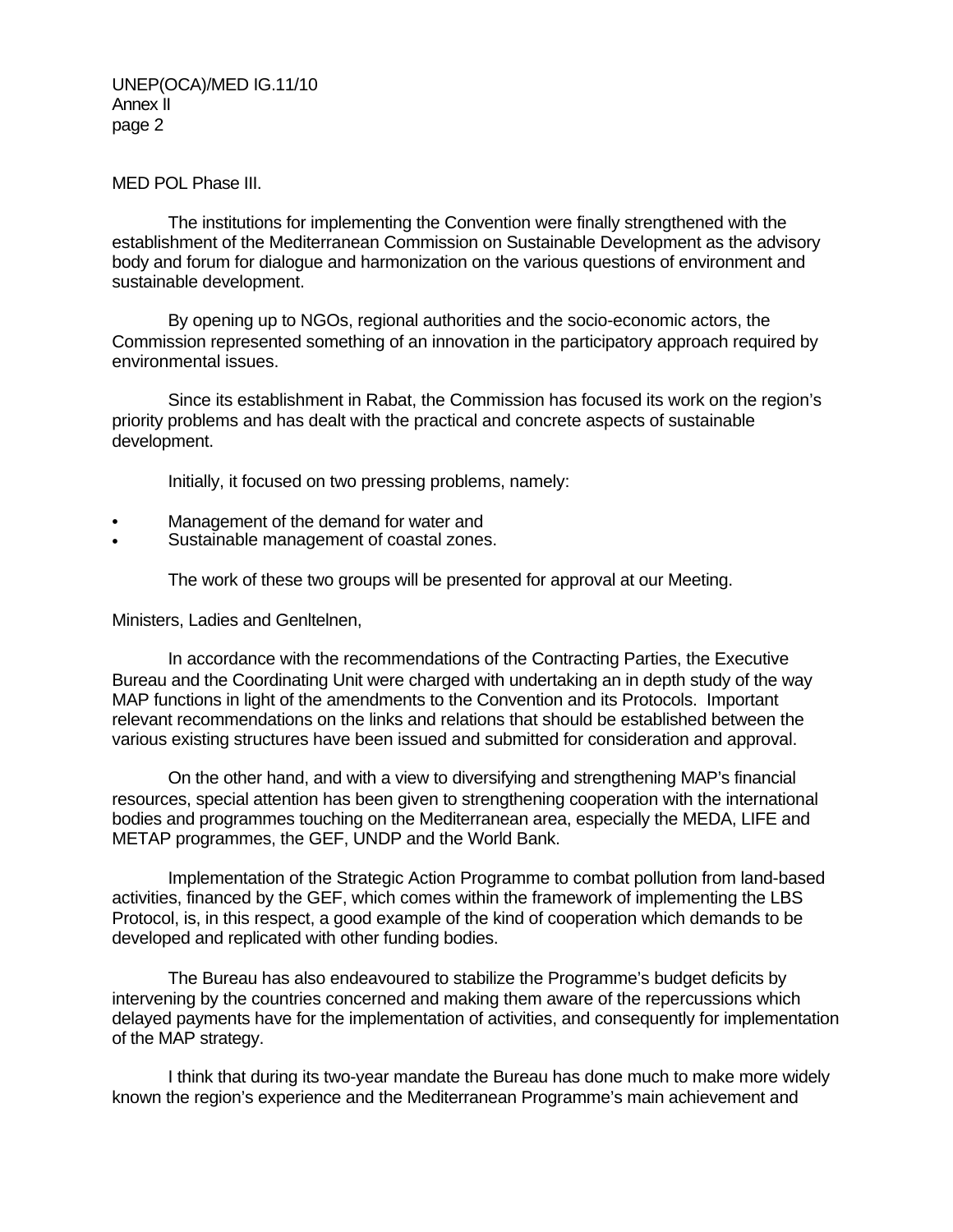future prospects. This has also enabled the MAP structures to become recognized as privileged partners in the United Nations system.

Ministers, Ladies and Gentlemen,

I have been seeking to give you a brief overview of the activities undertaken by the outgoing Bureau in close coordination with the Coordinating Unit and with the effective participation of the various countries of the Mediterranean.

I am convinced that the Bureau that will be taking over from us will continue the long march upon which we have embarked together so as to meet the challenge of sustainable development in the Mediterranean.

Before concluding, allow me to offer some thoughts and observations which are the result of my country's long experience and active, assiduous and farsighted work within the MAP structures.

In recent years the Mediterranean community has taken an important step in strengthening relations of solidarity and cooperation by carrying out a number of activities aimed at improving and preserving the environment of the Mediterranean basin.

Nevertheless, in spite of the laudable efforts that have been made and in view of the scale and seriousness of the environmental problems faced by the region, there is a need to draw attention, in an objective manner, to certain obstacles which risk compromising the process which is under way. This was confirmed for the planet as a whole at the United Nations Rio + 5 extraordinary session held in New York in June.

In this connection we should note the absence of a proper instrument panel to measure the progress that has been achieved or the damage that has been caused by the various measures and options which have been adopted in the process of implementing the Programme of Action for the Mediterranean.

This instrument panel would be the appropriate tool for quantifying the global impact on the Mediterranean and the best means of assessing the relevance of treatment and prevention activities, while at the same time allowing adjustments to be made as and when required.

Furthermore, it is also worth highlighting the absence of State-to-State networks at the level of the Mediterranean basin for communications and the exchange of data, information and experience, which in our opinion constitute the best opportunities for rapprochement and contact between countries and the most flexible instrument for making the best use of those benefits.

Even if the Mediterranean observatory is able to meet these expectations, it is nevertheless still true that it has to be strengthened by the establishment at national level of strong entities of a similar kind.

Finally, I should point to the lack of financial resources currently available to MAP in terms both of its own operational budget and of the budget for specific large-scale projects.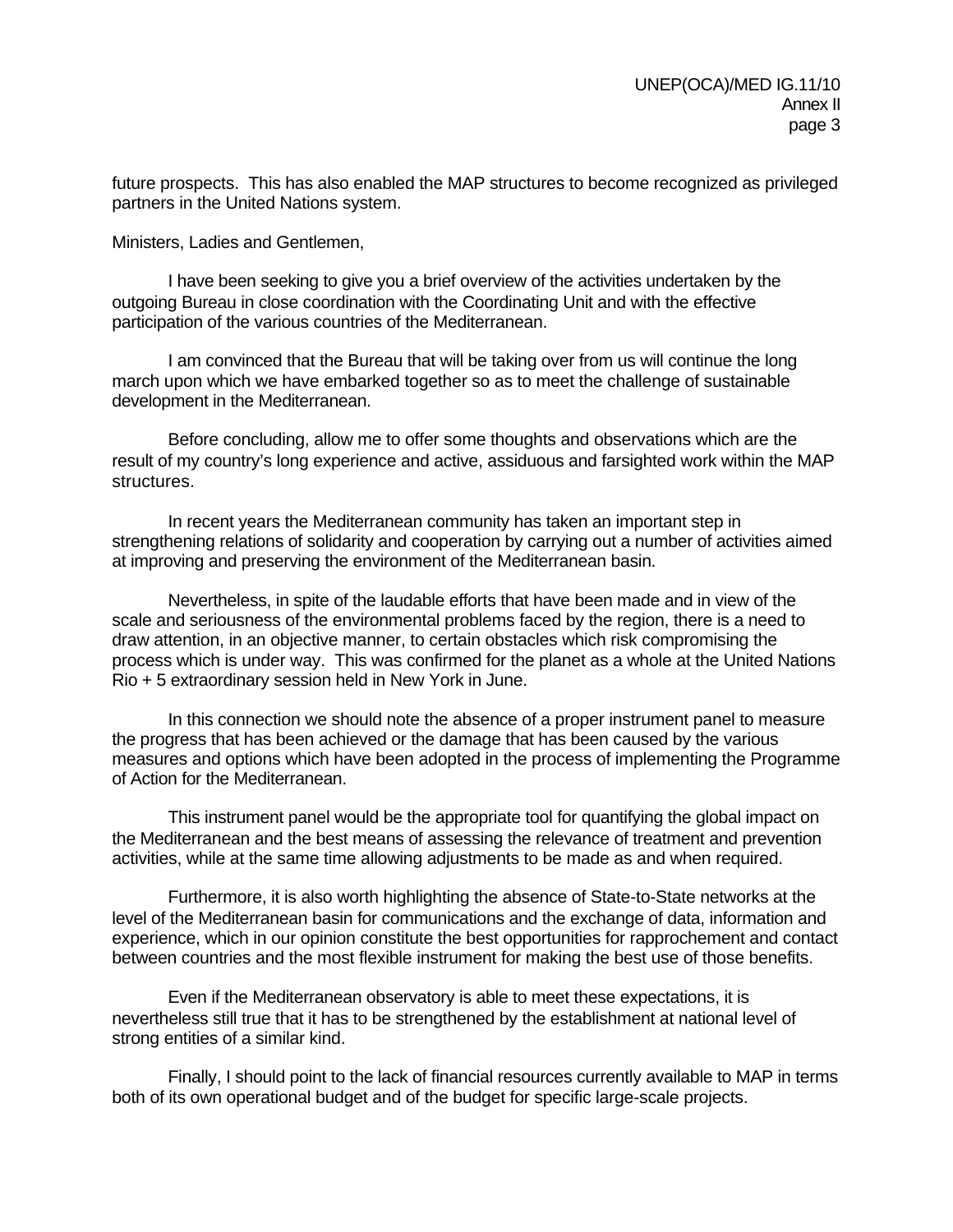It seems timely for the MAP Coordinating Unit to be continuing with its role as a mobilizer of existing funds at the regional and international levels for the benefit of the programmes of the various Contracting Parties.

As you know, the timetable for amending the Barcelona system has been completed, and so the different countries of the Mediterranean must proceed to ratify the Convention and its related Protocols so that progress can now be made to the phase of implementing MAP II with specific activities on the ground.

It is therefore necessary to invite the different donor agencies and funding bodies to incorporate MAP's agreed priorities in their support strategies in order to ensure greater effectiveness and coherence of activities which we will have to undertake together.

It is also important to encourage the countries of the Mediterranean to do more to incorporate MAP objectives in their bilateral agreements.

The Euro-Mediterranean Conference which will be held next week in Helsinki must be the occasion for the countries of the Mediterranean to speak about their problems, expectations and priorities, and to derive benefit in terms of giving a new impetus to Euro-Mediterranean environmental cooperation.

As for the operation of MAP we are convinced that better coordination between the various Regional Activity Centres on the one hand and between the Centres and the Mediterranean Commission on Sustainable Development on the other will enable economies to be made in terms of financial resources and duplication of effort to be avoided.

Finally, it goes without saying that the success of the programme is dependent on the awareness-raising work we shall have to do at the Mediterranean Basin level and with the international agencies.

In that connection, the role civil society can play is of prime importance, and I should like special attention to be given to it.

Ministers, Ladies and Gentlemen,

These are just a few observations and suggestions.

I should like to mention again Morocco's unconditional support for the efforts of the Mediterranean community aimed at strengthening the Mediterranean Action Plan, which in our view is the appropriate framework for better cooperation between the coastal states. I am convinced that this Meeting will be the occasion for all of us to lay the foundations of a new era of fruitful cooperation between our countries for the revival of a clean and healthy Mediterranean environment which is worthy of our ancestral Mediterranean culture and civilization.

I very much hope that peace and security can be established and strengthened in our region. These are essential conditions for the development and prosperity of peoples.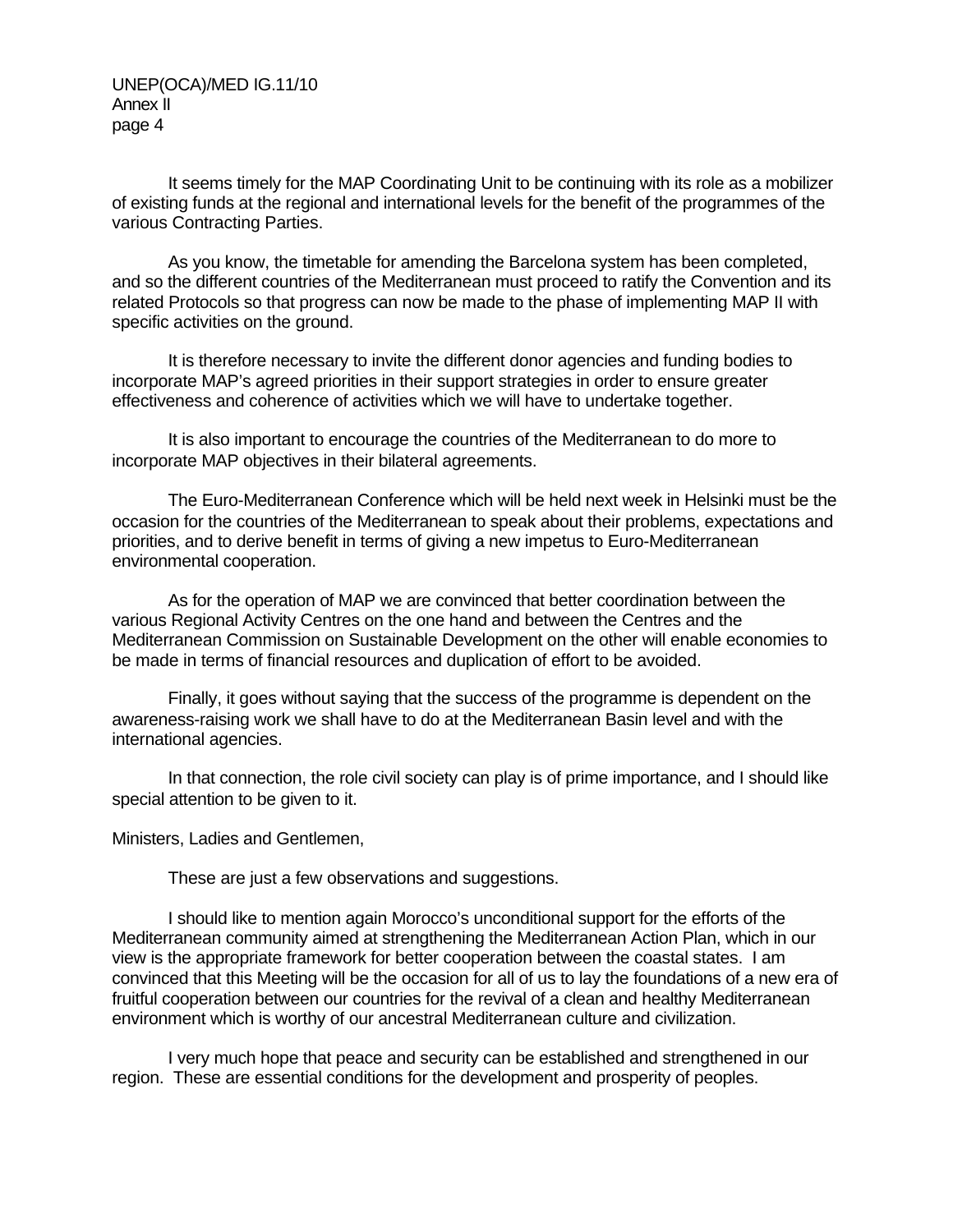Before concluding, I should like once again to thank the Tunisian authorities for all they have done to ensure the success of this Meeting, and I wish you all good luck.

Thank you.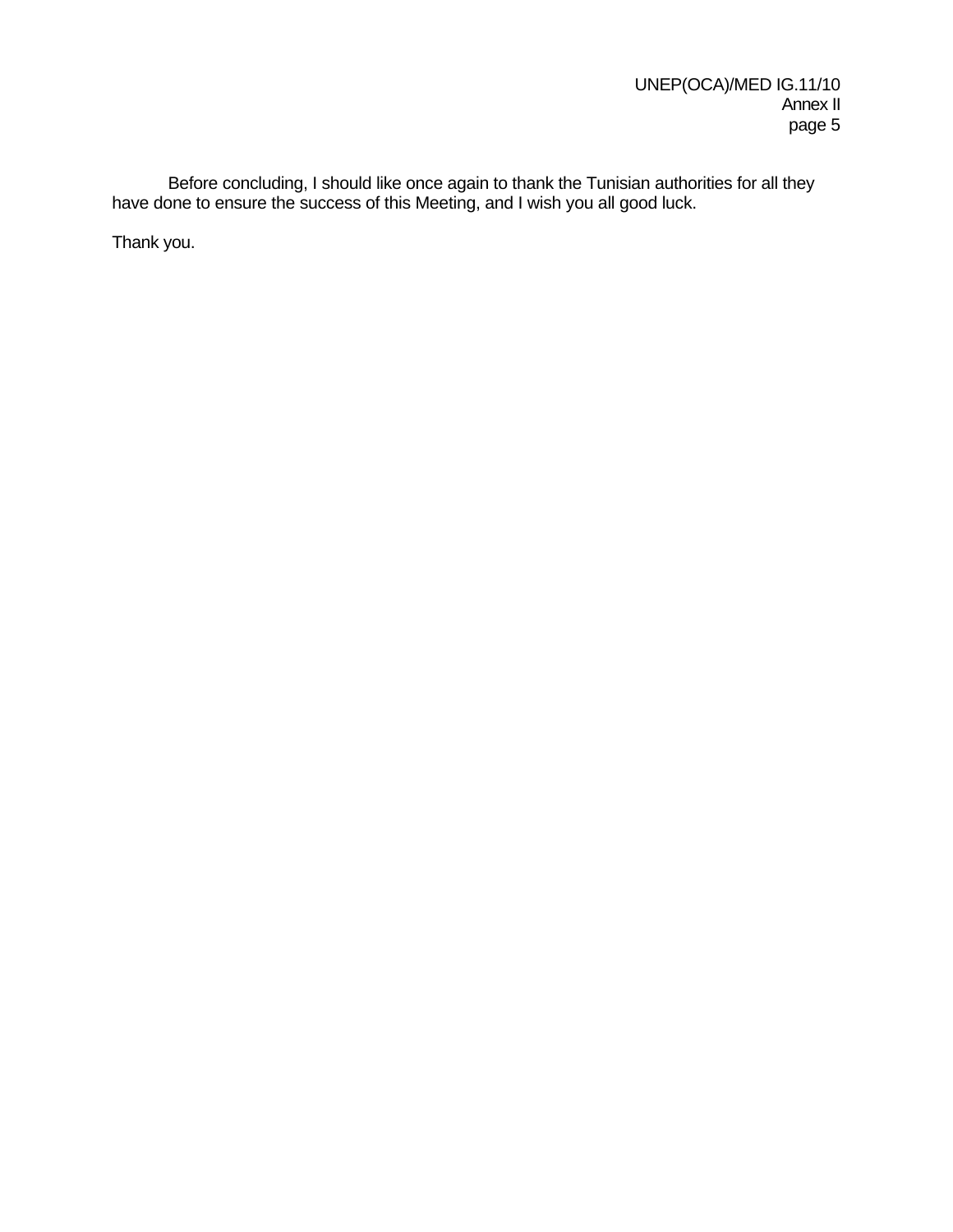### **Statement by H.E. the Minister of the Environment and Physical Planning of the Republic of Tunisia Mr. Mohamed Mehdi Mlika**

Ministers, Your Excellency, the Coordinator of MAP, Ladies and Gentlemen,

Please allow me to intervene now in my capacity as Head of the Tunisian Delegation in order to give you an overview of the progress of the implementation of sustainable development activities in Tunisia, since we meet here these four days in order to assess our actions at regional level since the Ninth Ordinary Meeting of Barcelona. We hope that this Tenth Ordinary Meeting here in Tunis will conclude with concrete commitments that we have taken and those that we will take.

Ladies and Gentlemen,

Tunisia spares no effort to integrate sustainable development and the reservation of the environment in all its plans: national, regional and global; to implement the resolutions of UNCED and its Agenda 21, as well as the Barcelona Convention and its Protocols. Thus, the Protocols we signed in 1995 in Barcelona, after their endorsement by the Council of Ministers are currently in the National Assembly for ratification.

However, commitment toward sustainable development means inter action between economic and social development and environmental protection, i.e. process of global change.

On the one hand there is the economic development of a country, which contributes to a better standard of living (fighting poverty, controlling demographic expansion, promoting health, education, training) and on the other, there is the physical environment which is so vital for human beings (air, water, etc) and which is both the source of physical resources and the receptacle of the wastes of human activities.

It is the harmony and balance of all these components that we are seeking to achieve. We have thus created a National Commission on Sustainable Development (1993). It is a coordinating body among the various national actors in order to reconcile economic and social development with protection of natural resources.

This Commission is chaired by the Prime Minister; its members are Ministers, Parliamentarians, representatives of governmental and non-governmental organisations. Functions of Permanent Secretariat are entrusted to the Ministry for the Environment and Physical Planning assisted by a Technical Committee. The first task of the national Committee on Sustainable Development is the implementation of the national Agenda 21 adopted in 1995.

Our Agenda 21 enunciates from the UN Agenda 21 and the Mediterranean Agenda 21,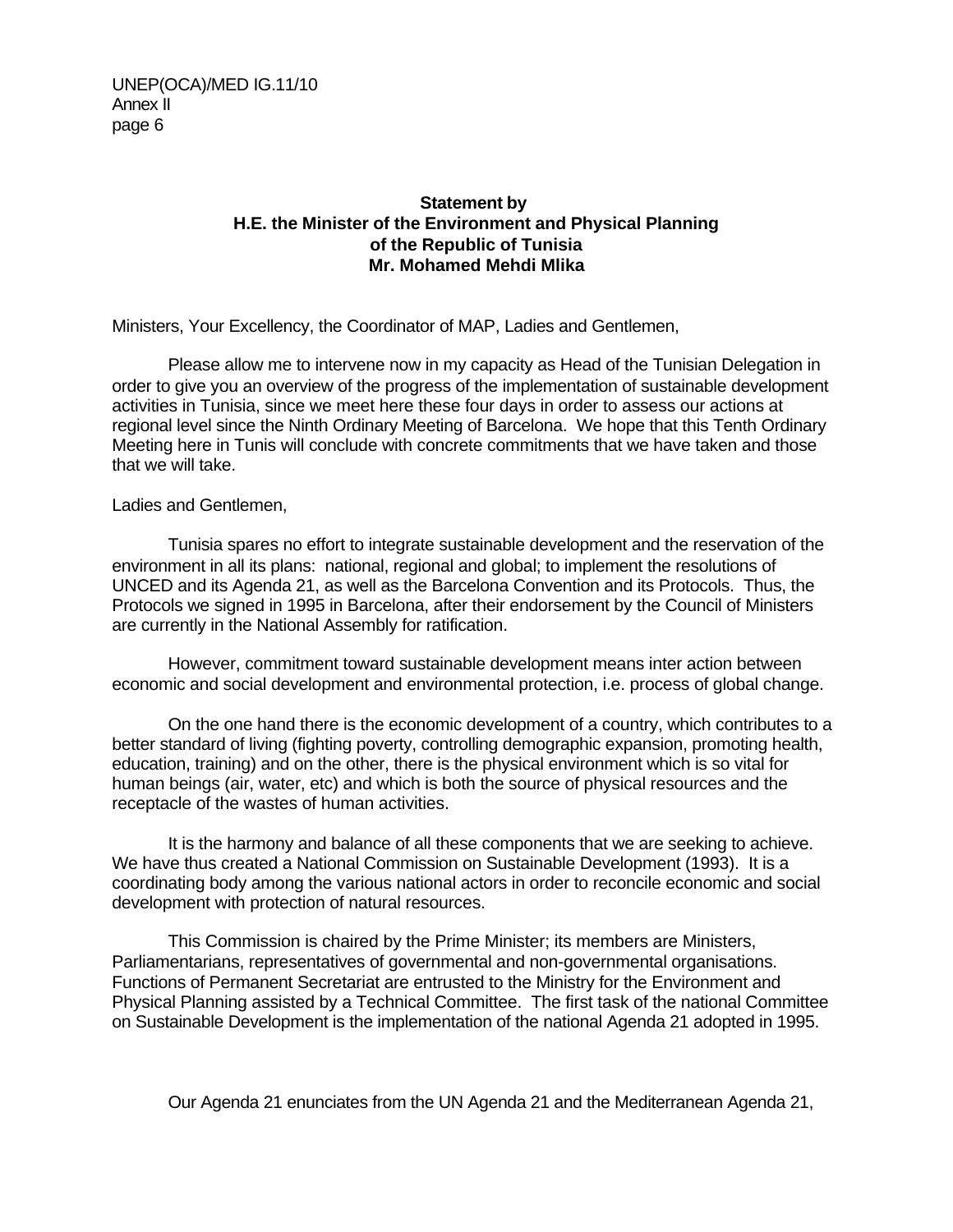allowing for some national characteristics. It charts the development of the country in a sustainable manner and deals with intersectorial issues: first against poverty, promotion of health, training, public awareness, international cooperation etc. It also deals with sectorial issues in the light of sustainable development such as agriculture, tourism, urbanization, industry, energy. A third section deals with sustainable development of natural resources, such as water, soil, biological diversity, sea, coasts and others.

Our Agenda 21 is the basis for all planning and development in Tunisia, as well as for the preparation of the Ninth Plan of Economic and Social Development for the years 1997-2001. Thus the National Commission on Sustainable Development oversees the implementation of the above/mentioned Agenda.

The Commission, since its inception, has met 4 times and adopted:

- its organization and functions
- the National Agenda 21
- the Priority Action Programme of Sustainable Development for the 1997-2001 period.

The last meeting, convened two months ago, reviewed the setting up of the Sustainable Development Network as recommended by the United Nations with the assistance of UNDP: Sustainable Development Indicators and the "Environment 21" System for the management and dissemination of information on environment and development; information which is indispensable firstly for the understanding and analysis of interactions between development and environment and also for the implementation of strategies, and programmes for development and environmental protection as well as for decision taking.

In order to obtain reliable environmental information, we set up the Tunisian Observatory on Environment and Development with the assistance of UNDP.

Our Observatory, set up in 1995, is today a permanent body for the collection, production, analysis, management and dissemination of information on the state of the environment. It has thus become a tool for decision makers and planners. It defines, uses and follows up development indicators and once a year it publishes a report on the state of the environment.

Still in the framework of institutional capacity building and in the spirit of the Barcelona Convention and its Protocols, in 1996 we set up the National Commission to prevent and combat marine pollution incidents and endorsed a National Emergency Plan for marine accidents.

We have revised the Code of Urban Development and Physical Development. The new law on Physical and Urban Development follows a more cautious approach and is based on the principle that sound Physical Development prevents environmental damage. A law on waste management has filled the gap in this until now unregulated area.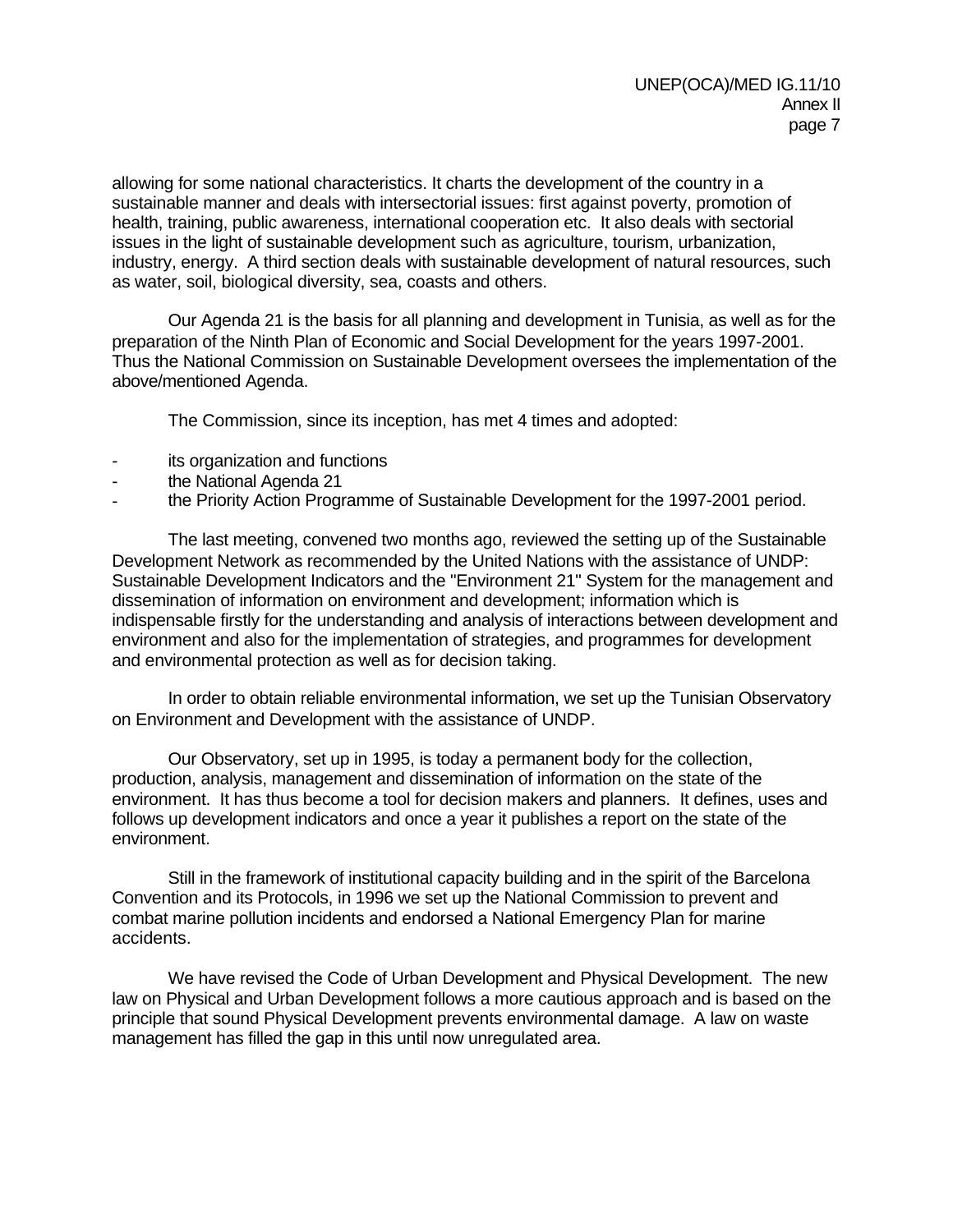Ladies and Gentlemen,

Tunisia believes that human beings, its human resources are the motor of all development. That is why our country and foremost its President Ben Ali have launched a major battle against poverty. A large programme of national solidarity was launched in the last few years with the Solidarity Fund 26-26 and Solidarity Bank. It is a programme that targets the poorest and has helped in decreasing their number: from 33% of the population in the 60s to 6% today.

Demographic control and population control policies included in a programme launched as soon as our country became independent have brought stability to population increase. This in turn allowed us to strengthen sectors such as health and education; scolarisation levels stand currently at 99%.

Concerning natural resources which are both very limited and very sensitive, Tunisia strives at reconciling economics and environmental protection, a difficult task for countries which are in full development and given the globalization of the economy.

Our highest priority is rational water management. We are looking at the medium term. We are committed to managing our water demand through saving measures first and then through the development of additional and non-conventional resources.

The second resource we must protect is our soil. Tunisia loses approximately 20,000 ha of arable soil yearly because of desertification: expansion of the desert, wind, and water erosion, salinisation and excessive grazing.

Our third most precious resource is our coast. In this connection we set up in 1995 an Agency for the Protection and Development of Coasts which is entrusted with implementing state policy for the protection of coasts in general and the public Maritime Domain in particular.

This Agency aims at ensuring a better management of coastal spaces, follows up development activities and takes care of illegal situations. Its mission is to protect the coast and safeguard natural areas. It can also acquire buildings located in sensitive areas.

Furthermore, the Agency has specific advisory functions in respect of development and management plans for sensitive areas and natural spaces and many other prerogatives in order to prevent in the future abusive occupation of the coasts, examples of which one found throughout the Mediterranean coasts, some more serious than others.

Moreover, we have also created new economic instruments, especially the FODEP, to assist SMIs/SMEs to acquire depollution facilities, facilities to recycle waste, to save energy and water, to achieve a cleaner industry. Thus in 1996 we set up the International Centre of Environmental Technologies of Tunis (LITET); one of its objectives is to assist SMI,/SMEs to search for clean production processes and train their staff.

Ladies and Gentlemen,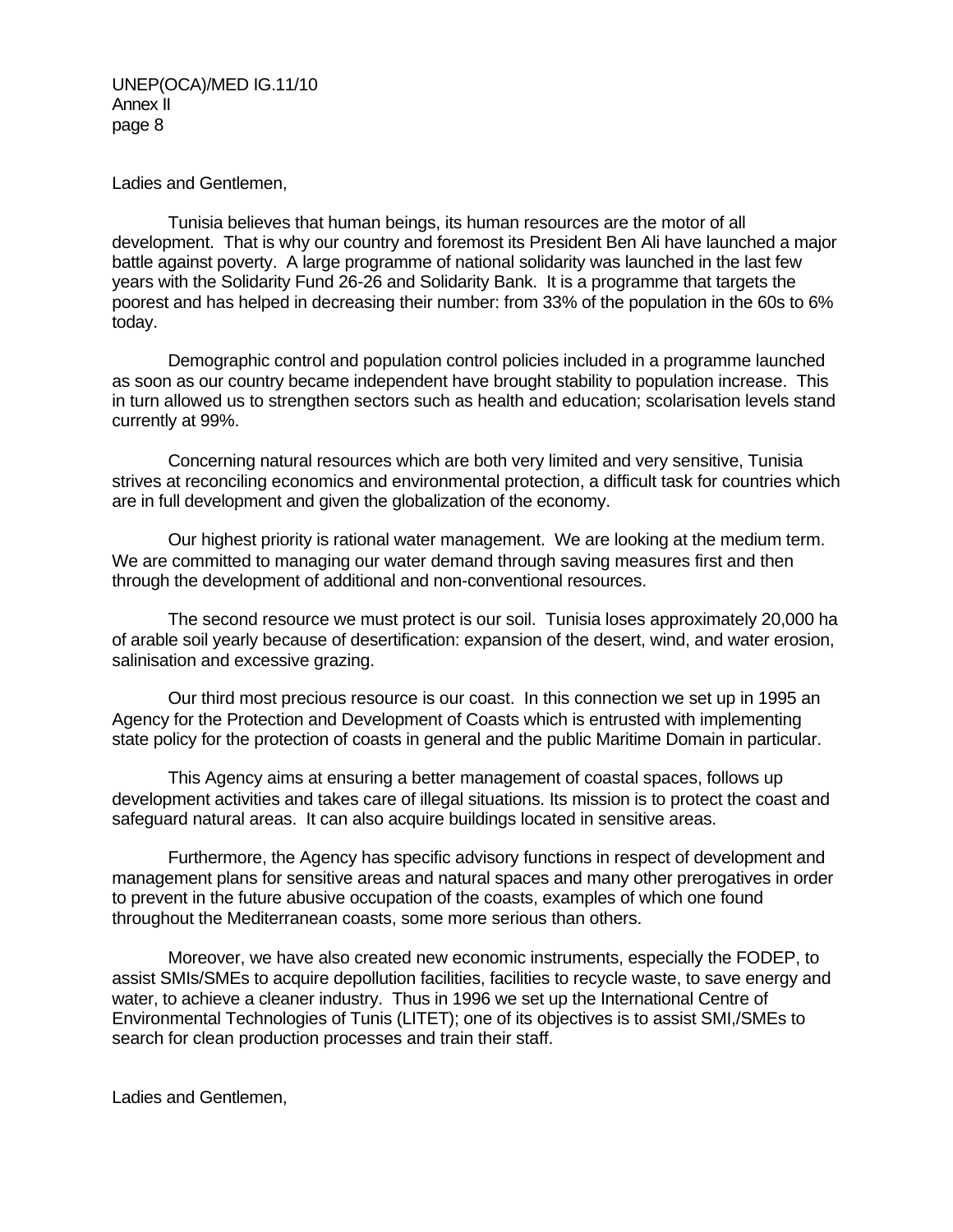Tunisia considers sustainable development in all its facets, as a the way to move forward. We are trying to foster it little by little. To achieve this a restructuring of our economy, called today "moving up" is necessary. This is the choice we have made. We try to make our country competitive in this globalized environment. It is a long-term effort which needs cooperation and partnership based on solidarity. We must all work to make this partnership successful in order that our region continues to reflect the world that generations have been building for centuries.

I thank you for your attention.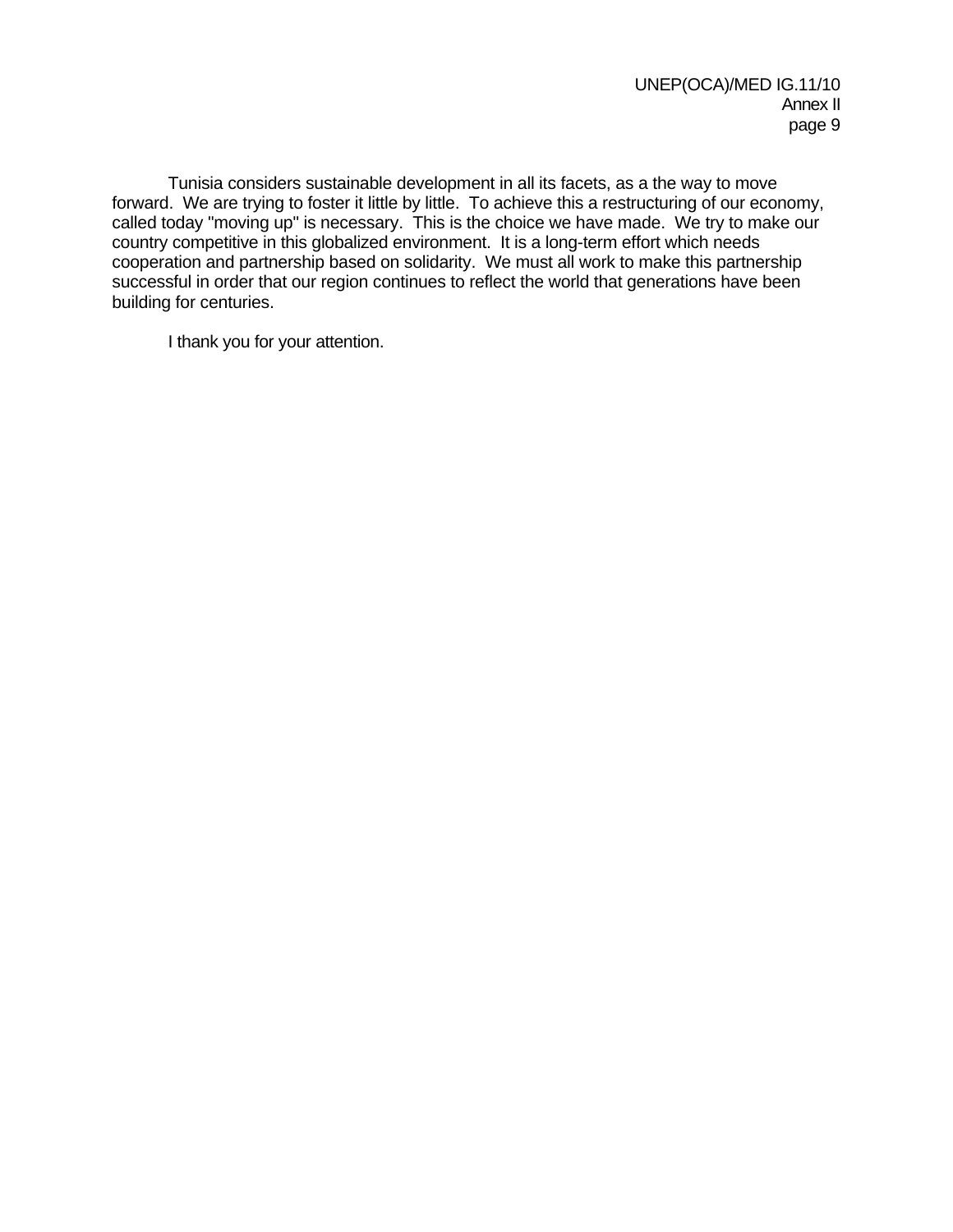### **Statement by the Coordinator of the Mediterranean Action Plan Mr. Lucien Chabason**

Mr. Minister for the Environment of Morocco, President of the Bureau, Mr. Minister of Tunisia for Physical Planning and the Environment, Ministers, Ambassadors, Delegates, Representatives of intergovernmental and non-governmental organizations, Observers and Members of the Press,

On behalf of Ms. Elizabeth Dowdeswell, Executive Director of the United Nations Environment Programme who is going to be among us Friday and whom I represent today, it is a pleasure for me to welcome all of you to this Tenth Ordinary Meeting of the Contracting Parties to the Barcelona Convention. Please allow me to pay tribute to the Tunisian Authorities and most especially you, Your Excellency Mr. Mlika and your collaborators for the warm welcome you have extended to us here in Tunis, ensuring that we work under the best conditions to bring this important meeting to function.

The Tenth Ordinary Meeting of the Contracting Parties comes at a critical juncture of the Mediterranean Action Plan, convened as it is after the Rio + 5 New York meeting (which in turn took place 5 years after the Rio Summit) and after the setting up of the Mediterranean Commission on Sustainable Development. Our agenda includes many important issues and of course the Coordinating Unit, which I have the honour to direct, as well as the MAP Regional Activity Centres represented here, are all at your disposal to make this meeting a success.

At this point when the current Bureau under the Presidency of Morocco is going to hand over its functions, I would like to emphasize its useful and productive contribution under the able direction first of Mr. Benomar Alami and then Mr. Houcine Tijani. The Bureau helped put together the new structures of the Mediterranean Action Plan, guided and directed the Coordinating Unit and the Centres and took all the necessary measures throughout this very important period.

I would like to allude to the work accomplished in these last years by the Bureau as well as all the structures of the Mediterranean Action Plan. Firstly the setting up of the new institution established in Barcelona and especially the Mediterranean Commission on Sustainable Development, a structure with highly regional character which has begun its work, met three times and prepared the Recommendations which you are going to consider. During the same period we continued the work of renewal of legal instruments as well as the establishment of innovatory legal instruments; some Protocols, such as the Protocol on Combating pollution from Land-based Sources, were updated, others were adopted. Today we have a set of extremely substantial legal instruments which integrate the data of the Agenda 21 Rio Declaration and are based on the general principles of modern environmental law at international level. During the same period, we carried out the economic recovery of the Mediterranean Action Plan. Contributions by states are being paid regularly and thus our organisation, our structure can function normally. This is both very important and a sign of the trust of the Contracting Parties. Moreover, during that same important period we refocused MED POL and established the basis of a programme which will truly deal with pollution problems as we are currently facing them in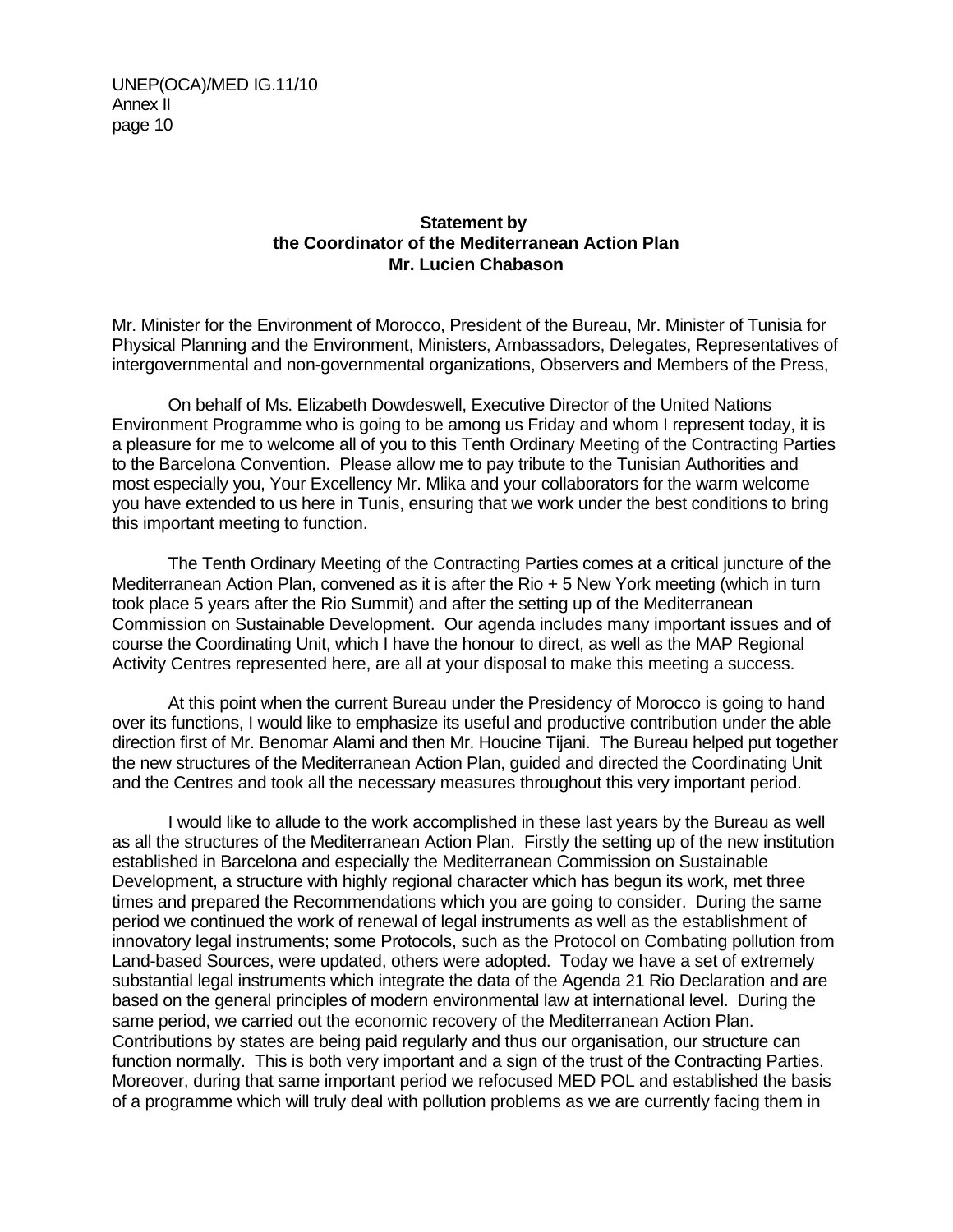the Mediterranean; further we have launched the process of updating our policy in respect of the protection of nature and biological diversity by harmonizing it with the new concepts adopted at international level.

I would also like to add that we have considerably strengthen cooperation links with other international, intergovernmental or financial organizations active in the region; we have established a good working climate with these organizations, first and foremost of course the European Union and its new Euro-Mediterranean partnership, but also with METAP, GEF and other financial institutions.

I would finally like to stress the increasing and ever active participation of nongovernmental organizations in the Mediterranean Action Plan. I believe that under the guidance of the Bureau, the Coordinating Unit and the RACs have been able to involve even more actively the NGOs in activities relating to public awareness, participation in programme management, and education and training activities in the region. All of these activities that we carried out have progressively led to making the Mediterranean Action Plan even more credible and visible in the region. During this meeting, I will give full details when presenting the Activity Report. Of course the work could not have been possible without the active and effective commitments of the Bureau of the Contracting Parties which met several times, ensured the linkage with governments and lent its political strength to the Mediterranean Action Plan. On behalf of all of us I would like to pay tribute to the Bureau.

I thank you for your attention.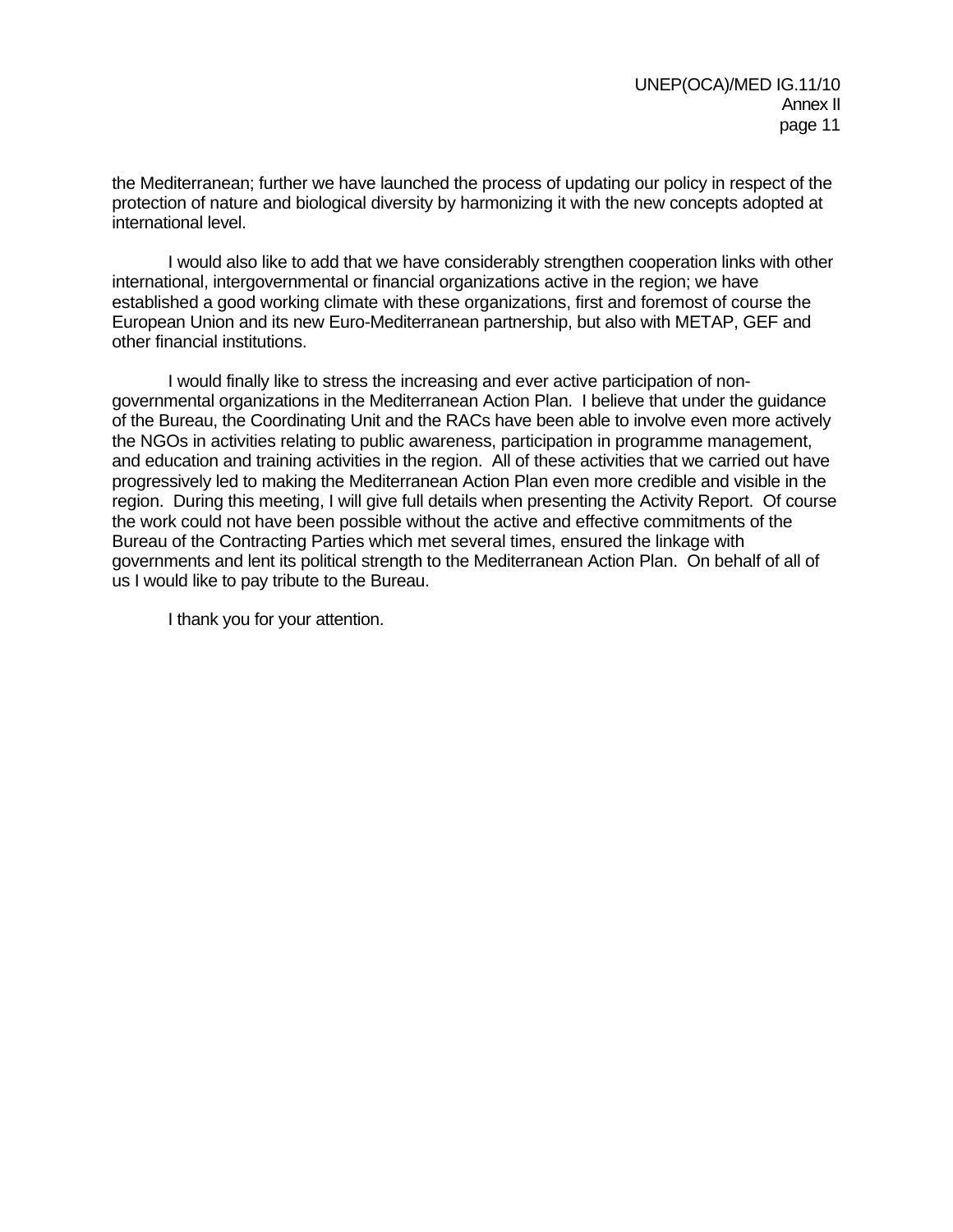### **Closing Statement by the Executive Director of the United Nations Environment Programme Ms. Elizabeth Dowdeswell**

It is my great pleasure and privilege to address this important Meeting of the Contracting Parties to the Barcelona Convention.

It is appropriate that we have gathered in the capital city of this beautiful country which was one of the main architects of the Mediterranean Action Plan to deliberate on crucial questions regarding the implementation of the plan and its future course.

I would like to express my deep gratitude to the Government of Tunisia for the remarkable job they have done in preparing for this meeting and for the warmth and generosity with which we have been welcomed here.

To look to the future, we have first to look back to the past in order to understand the task that confronts us.

The Mediterranean Sea, the great expanse of waters that stretches from the Atlantic Ocean on the west of Asia on the east, separating Europe from Africa, has often been called the incubator of the Western civilization. Yet, in the late 1960s, the state of the Mediterranean environment had emerged as the centre of the environmentalists' concern.

Under the spotlight borne by such luminaries as Jacques Cousteau, the Mediterranean Sea quickly became notorious for its poor water quality. The incidence of tar patches from oil spills, arguments about titanium dioxide dumping, and beach closures because of hepatitis outbreaks among tourists all contributed to this growing environmental concern.

At the same time, there was a clear difference of perception among the developed and the developing countries of the region about the sources of pollution and actions to mitigate them. Though both sides shared a common concern about oil spillages and the potential loss of tourists, they were also concerned about the potential costs that would accrue to their freedom of action to pursue economic development.

In view of these differences, the United Nations Environment Programme (UNEP) made its services and expertise available for the purpose of assessing the environmental situation and enhancing scientific understanding.

These were early days for UNEP, having just been established in 1972. But even the UNEP saw two important benefits to starting with the science.

First, the construction of a scientific consensus about which types of pollution most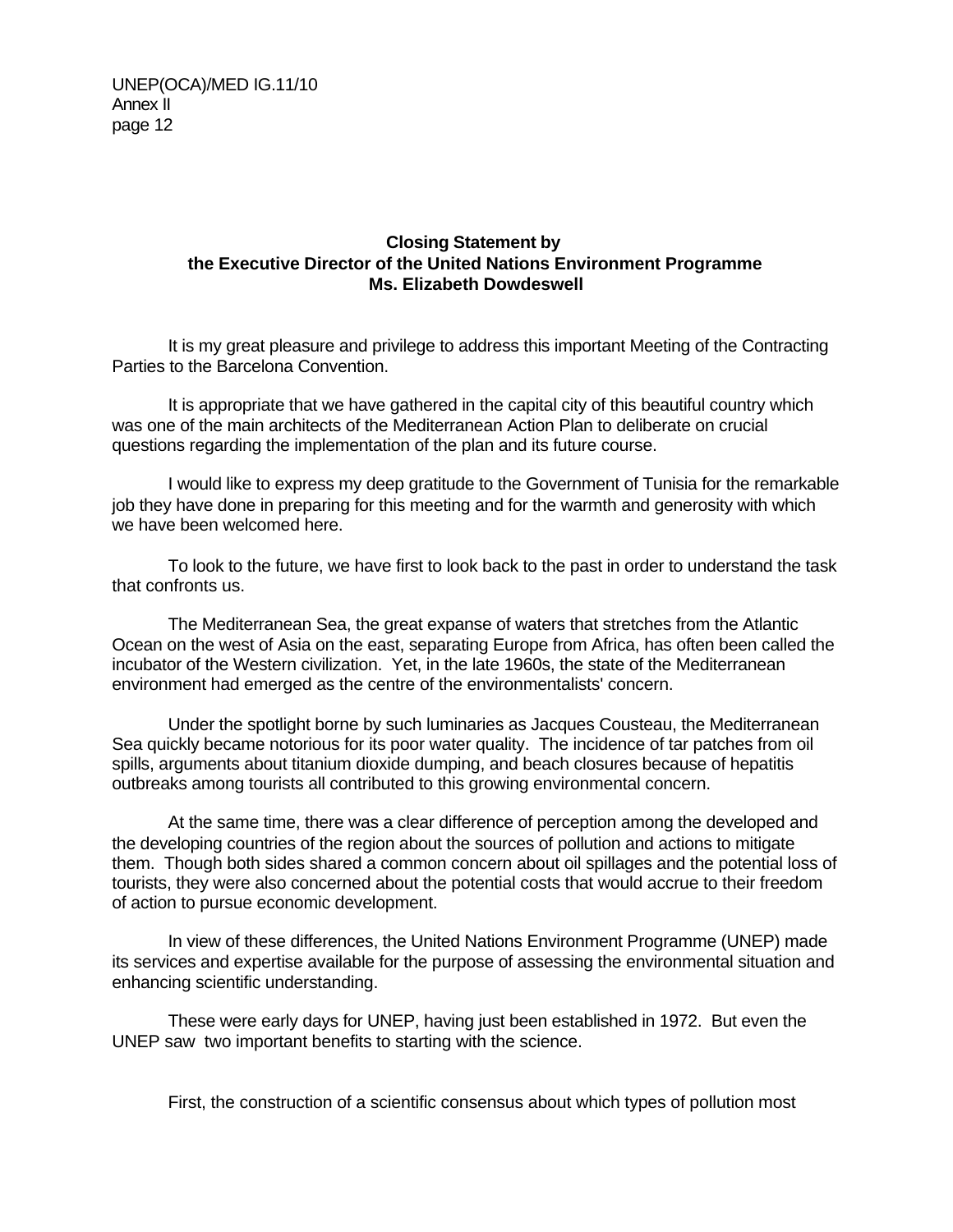needed tackling was a key step in persuading countries to help deal with pollution at source.

Second, the scientific effort itself fostered the transfer of research funds and technologies to developing countries in the Mediterranean Basin which encouraged their continued participation.

The climax of this initial consensus-building period was agreement in 1975 and 1976 on a Mediterranean action plan and a cluster of other legal agreements.

It is of some political significance that the countries concerned considered the matter to be of sufficient importance for some of them with deep political differences to be able to sit at the same table. The action plan broadly encouraged countries to pursue projects of interest to them. The legal agreements contained general undertaking to control pollution from all sources, as well as specific protocols on dumping and on cooperation in the event of an oil or other environmental emergency.

Clearly, the negotiation and conclusion of those agreements built up a track record of communication and discussion on these issues among the countries of the region. More importantly, it helped establish mutual trust and a cadre of experienced officials necessary for the next stage.

That next stage and the most difficult was negotiation of the Land-based Sources Protocol, which took three years from 1977 to 1980. This text shifted attention from pollution from ships to pollution from land-based sources, marking a sharp expansion of the potential impact of environmental regulation. Countries of the region were also forced into negotiating the text by the revelation that 85 per cent of the pollution in the Mediterranean came from Landbased sources.

This protocol remains the keystone of the efforts of the Mediterranean countries to clean up the sea.

The action plan for the Mediterranean was the first of UNEP's Regional Seas Programme. Almost twenty-five years on, it continues to adapt to changing circumstances and to push the envelope of environmental resource management.

It is no longer confined to generalized expressions of the need to tackle particular problems such as oil spills and action plans dealing with small local environmental projects. There is now evidence of the emergence of concrete programmes and standards intended to cut polluting discharges into the marine environment.

It is nevertheless striking testimony to the persuasive power of the scientific consensus, coupled with the growth of environmental cooperation among Mediterranean nations, that they have managed to agree on so much.

There is also good evidence that the process has given a boost to the evolution of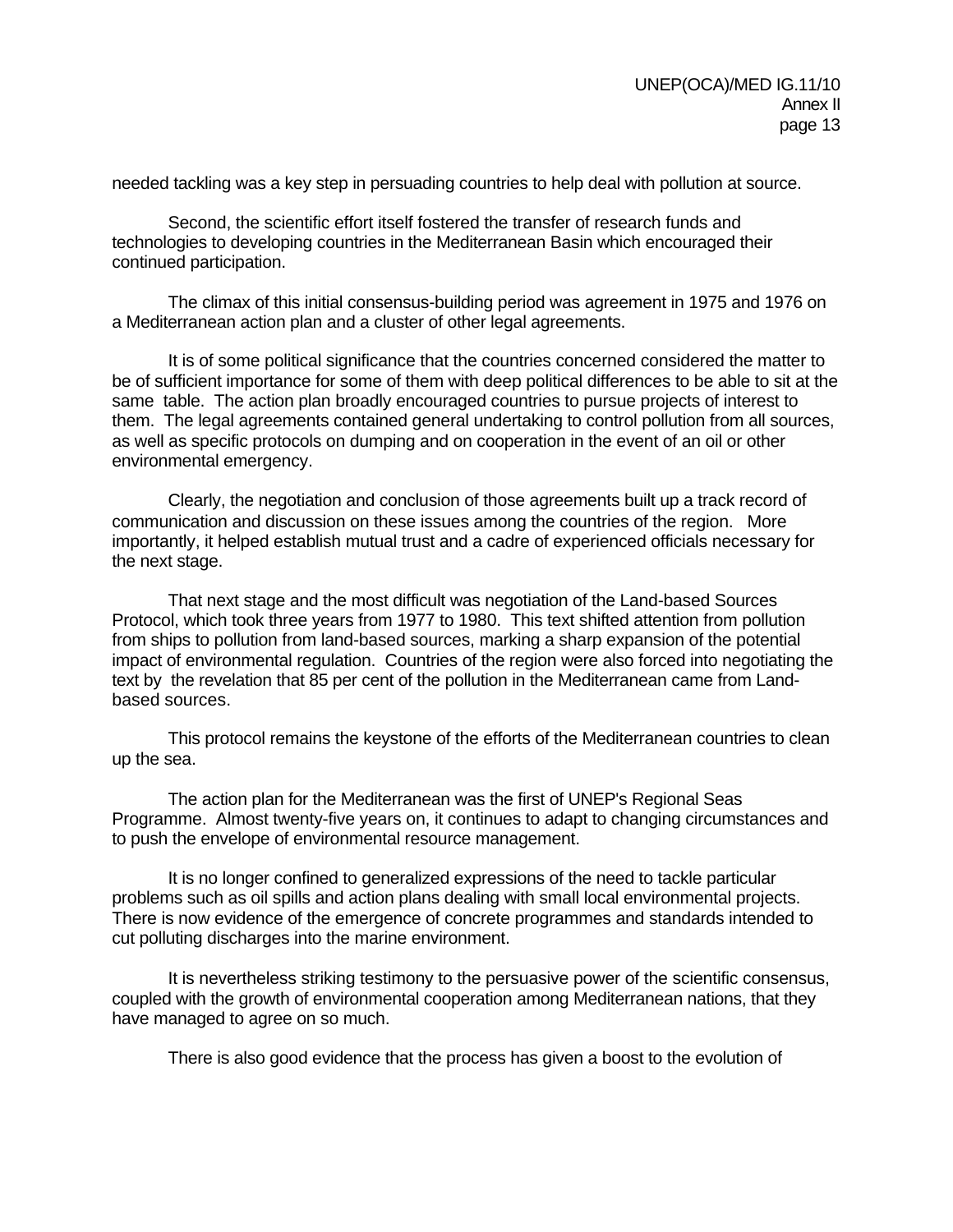domestic environmental policy and the influence of domestic environmental ministries.

Countries in the region are beginning to take concrete steps to tackle their contribution to Mediterranean pollution. They are doing so in the knowledge that whatever they do, they can rely on continued action to cut pollution of the sea by the other Mediterranean states.

Also, as was the original intent, there is evidence that the Mediterranean plan is having an effect on the state of the sea. The proportion of beaches judged unsafe for swimming has fallen from 33% in the mid-1970s to 20% in the mid-1980s.

Using the Mediterranean Regional Seas Programme as a model, UNEP has developed a comprehensive and coherent strategy to address land-based sources of marine pollution encapsulated in its Global Programme of Action. This Programme of Action is linked with other initiatives to promote the integrated management of water resources and preserve the marine environment. I mention particularly the International Coral Reef Initiative, the Programme of Action for the Sustainable Development of Small Island Developing States, the RAMSAR Convention and, the Convention on Biological Diversity.

The cornerstone of the Global Programme of Action for the Protection of the Marine environment from Land-based Activities for which the coordinating office will be inaugurated in The Hague on Monday, is its emphasis on assistance to national governments in taking actions to preserve and enhance the marine environment. It identifies specific actions that can be taken at the global, regional and national levels. It provides clear guidance on mobilizing resources, generating new ones by influencing decision making of national governments and donor institutions to accelerate the development and the implementation of new, effective programmes. Its emphasis on formulating pragmatic, integrated management approaches such as integrated coastal management and their harmonization with river basin management needs special notice.

Due importance has also been given to effective international cooperation, particularly its crucial role in enhancing capacity building, technology transfer and cooperation and financial support. It also envisages regular reviews of its implementation and its further development and adjustment.

The Global Programme of Action acknowledges the linkages between public health and the maintenance of the health of the marine eco-systems. It focuses on the reduction and elimination of pollution by organohalogens and other persistent organic pollutants identified in Agenda 21, progressive development of international law to focus on preventive action, and development of management approaches at relevant international forums and promote their further application. Under the programme of action each State and each regional grouping would develop its own appropriate set of priorities. And, these would have to be incorporated in an action programme with specific targets and a clear timetable indicating the dates by which the State or States commit themselves to achieve these targets.

It builds on the principles derived from the Rio Summit - sustainable development, the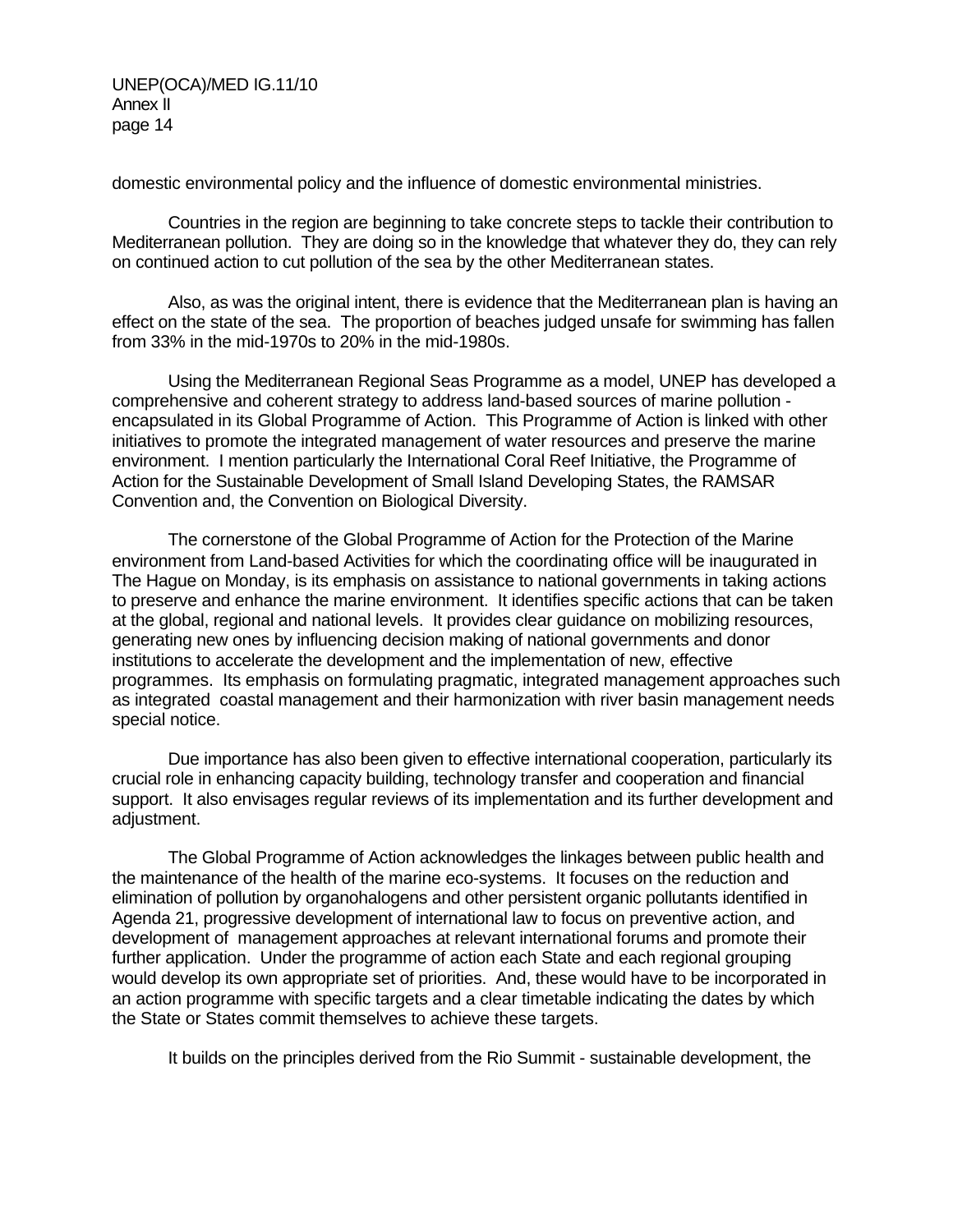precautionary principle, holistic considerations and international cooperation. It recognizes that the parallel aims of human development and environmental protection can only be satisfied through the adoption of an integrated and comprehensive management strategy, based on common principles, agreed goals and scientific methods.

I look to all of you present today in ensuring the success of this Programme.

In reflecting upon what has taken place over UNEP's 25 years, the evolution of international environmental law is without doubt one area of significant progress and achievement. This phenomena could well be a legal response to a world that is changing very fast.

It has shown itself to be one of the most effective instruments in building and enhancing a consensus in the world community in addressing the most pressing global environmental and developmental issues of the day. Today, the challenge in the field of international environmental law is its evolution in the direction of sustainable development.

The Rio declaration, the two major conventions emerging from UNCED i.e. the Convention on Biological Diversity and the United Nations Framework Convention on Climate Change and particularly Agenda 21 require the full utilization of law as an instrument to achieve a balance between environmental and developmental considerations.

In this context, I would like to commend the Parties for the excellent work that has been accomplished since the Earth Summit at Rio.

You have modernized the Barcelona Convention and other protocols on emissions, pollution caused by land-based activities, biodiversity and protected areas and have made them more ambitious and more strict. You have also adopted new protocols on the control of offshore activities and on the movement of hazardous wastes.

However, amongst all the success and good work, there are two points on the implementation of these legal processes, which I must flag.

First and foremost, it is important to accelerate the ratification process of these new legal arrangements so they can enter into force as early as possible. Signing a treaty is only the first step - a declaration of intent. The proof lies in formal ratification and subsequent implementation.

Unless a state actually ratifies a protocol, no binding commitments exist under the international law. It is clearly not enough for the parties to implement the provisions of the various conventions and protocols faithfully, they have also to demonstrate to the world that they are formally committed to implementing them.

Secondly, it should be remembered that the Mediterranean Action Plan has been constituted as an on-going process and not merely as a static solution, a freezing of the status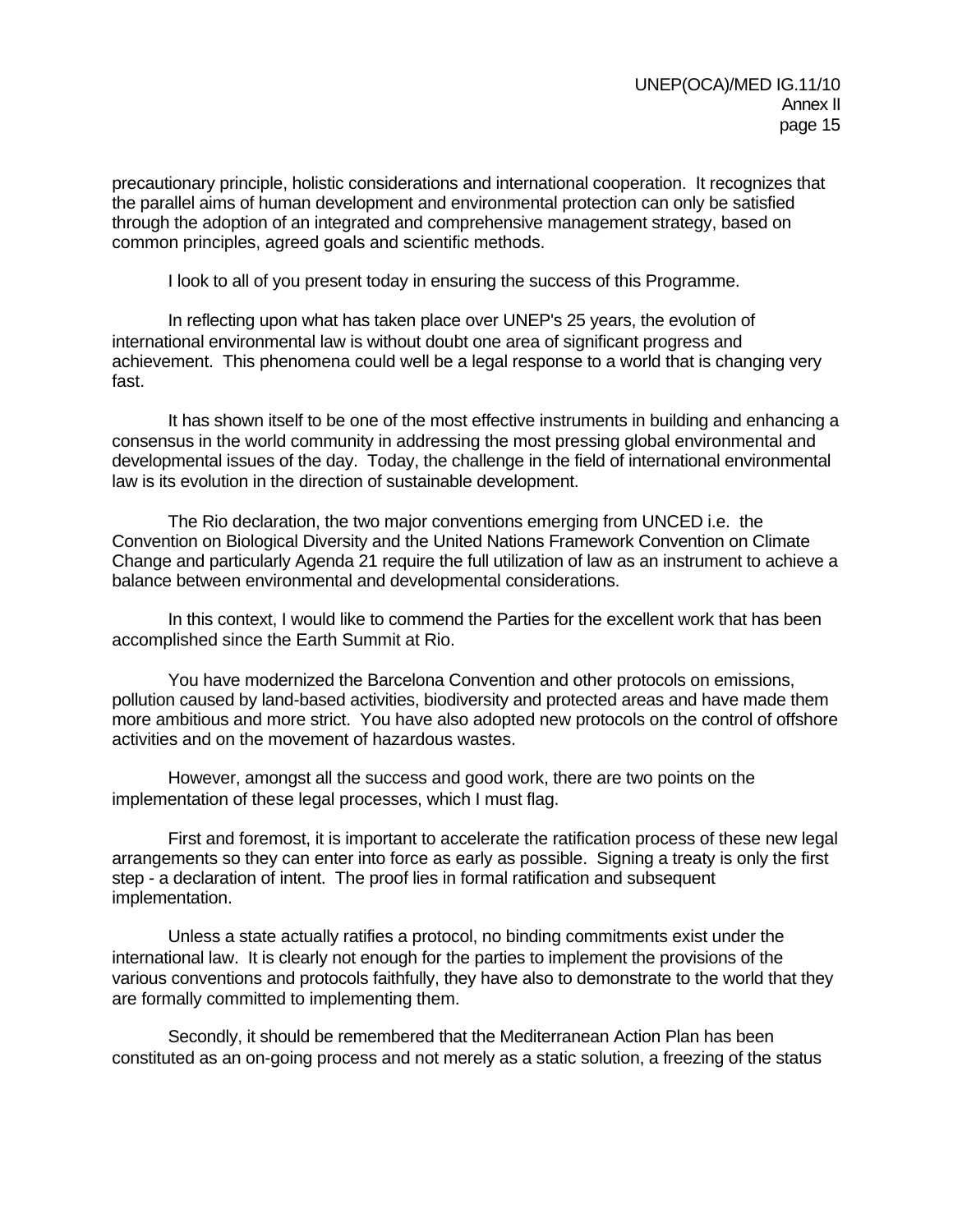quo. Thus relying on periodic scientific, economic and technological assessments, it has adapted itself progressively to the rapidly evolving conditions in the region. It is therefore imperative that the legal activities underpinning this Convention continue to proliferate in the future into emerging areas of environmental concern such as the responsibility and the restoration of the consequences of pollution as well as the sustainable management of coastal areas.

It is a matter of great satisfaction that in accordance with the resolutions which you adopted at Barcelona in 1995 following the recommendations of the Tunis Conference in 1994, you have established the Mediterranean Commission for Sustainable Development.

I must say that this Commission is a unique institutional innovation. For the first time, it has brought together the Contracting Parties, the socio-economic actors, non-governmental organizations driven by a common concern on an equal footing.

I congratulate you on this remarkable initiative.

The Mediterranean Action Plan is a framework for collective action that has served this important sea well. It has been a unique exercise in regional cooperation. It is an example of what can be accomplished by a community united around an issue of shared concern.

If all of us approached issues from this perspective, we could take a firm step back from the ecological brink and breathe easier while our seas renew their resources.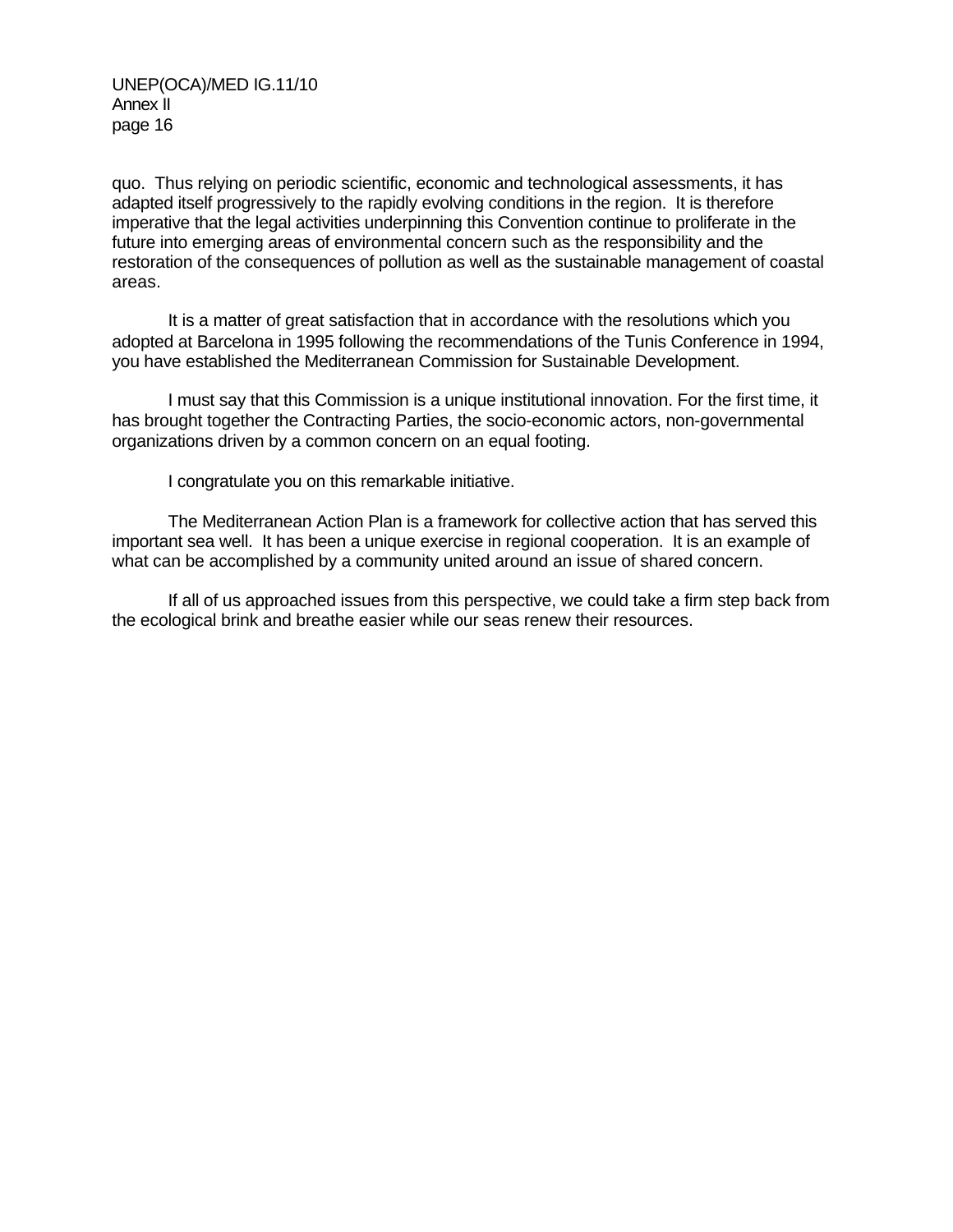### **ANNEX III**

### **AGENDA OF THE MEETING**

- 1. Opening of the meeting
- 2. Rules of procedure
- 3. Election of officers
- 4. Adoption of the Agenda and organization of work
- 5. Credentials of representatives
- 6. Progress report of the Executive Director on the implementation of the Mediterranean Action Plan in 1996/1997
- 7. Progress report of the Coordinator on the activities of the Mediterranean Commission on Sustainable Development (MCSD) in 1996-1997.
- 8. General discussion on environment and sustainable development in the Mediterranean region
- 9. Proposed recommendations and programme budget for 1998-1999 biennium and contributions by the Contracting Parties to the Mediterranean Trust Fund (MTF) for 1998- 1999 biennium
- 10. Date and place of the Eleventh Ordinary Meeting of the Contracting Parties in 1999
- 11. Other business
- 12. Adoption of the report of the meeting
- 13. Closure of the meeting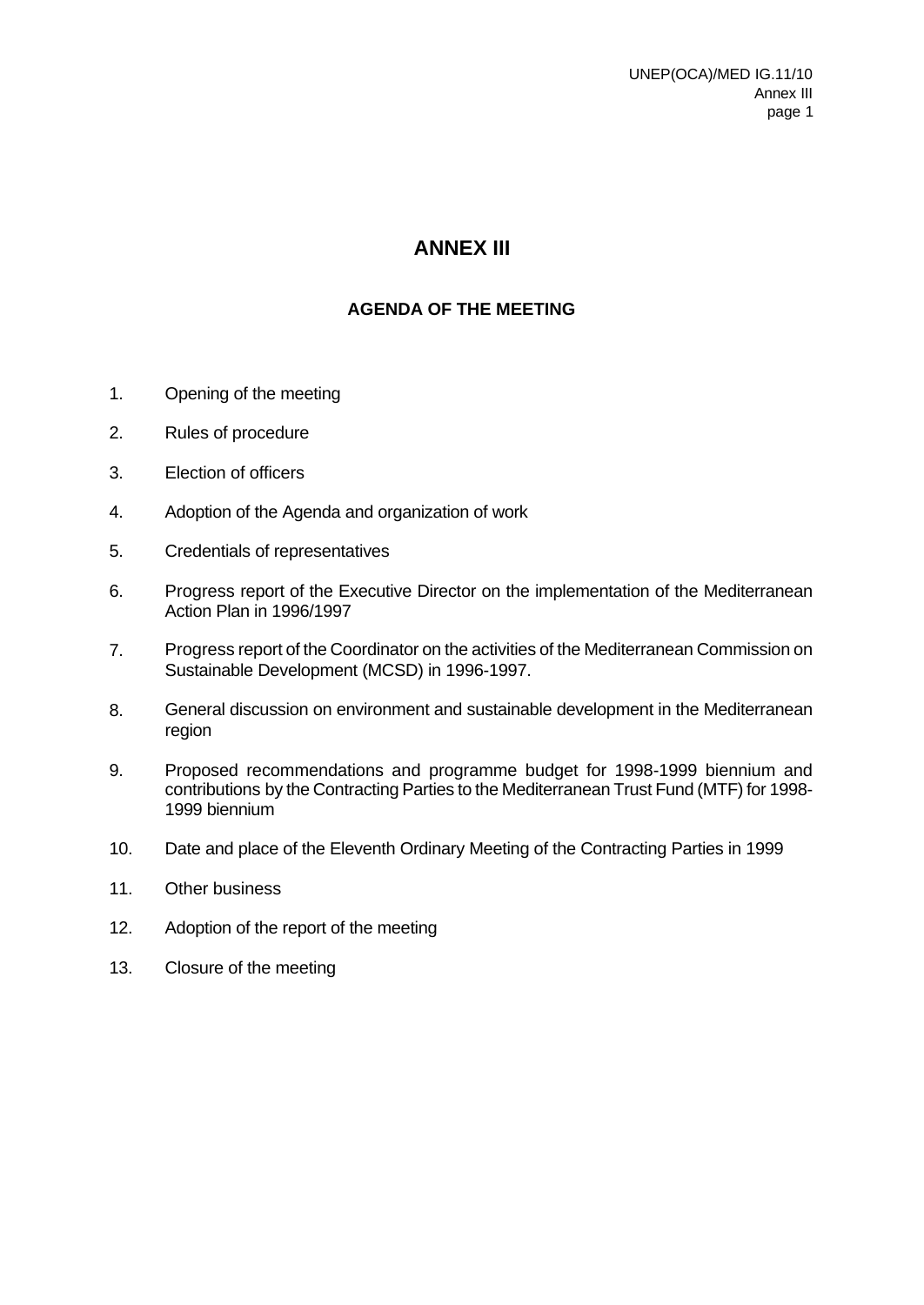### **ANNEX IV**

### **RECOMMENDATIONS AND PROGRAMME BUDGET FOR 1998 - 1999**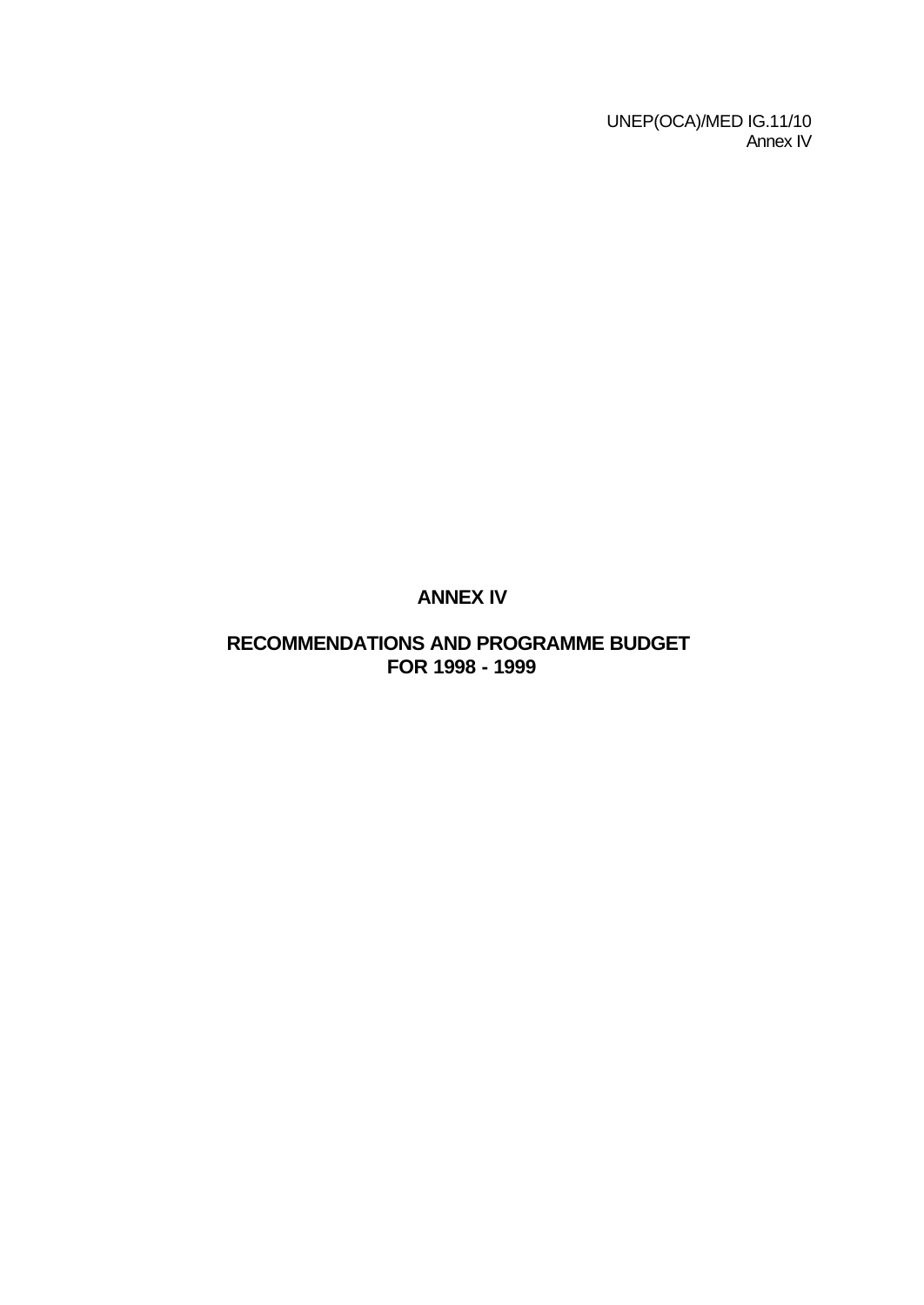### **RECOMMENDATIONS FOR THE BIENNIUM 1998 -1999:**

### **A. RECOMMENDATIONS ADDRESSED TO THE CONTRACTING PARTIES**

The Contracting Parties approve the following recommendations:

### **I. COORDINATION**

### Strategic Priorities

- 1. To give high priority to the implementation of the MAP legal instruments, and request the Secretariat to assist them in the implementation of those instruments, in particular the Land-based Sources and Specially Protected Areas Protocols as priority tasks.
- 2. To make every effort for the full implementation of the Global Programme of Action for the Protection of the Marine Environment from Land-Based Activities, through the adoption of a Strategic Action Programme to Address Pollution from Land-Based Activities and the development of National Programmes of Action as envisaged in the amended LBS Protocol.
- 3. Which are eligible, to apply for projects with the Global Environment Facility (GEF), in particular projects in the fields of biodiversity and international waters.

### Legal Component

- 1. To notify to the Depositary, in writing, their acceptance of the amendments to the Convention for the Protection of the Mediterranean Sea against Pollution, the Protocol for the Prevention of Pollution of the Mediterranean Sea by Dumping from Ships and Aircraft (Dumping Protocol), and the Protocol for the Protection of the Mediterranean Sea against Pollution from Land-based Sources (LBS Protocol).
- 2. If they have not done so, to ratify, accept or approve of, or accede to the Protocol concerning Specially Protected Areas and Biological Diversity in the Mediterranean and its three Annexes (SPA Protocol), the Protocol for the Protection of the Mediterranean Sea against Pollution Resulting from Exploration and Exploitation of the Continental Shelf and the Seabed and its Subsoil (Offshore Protocol), and the Protocol on the Prevention of Pollution of the Mediterranean Sea by Transboundary Movement of Hazardous Wastes and their Disposal (Hazardous Wastes Protocol).
- 3. To review their countries' position with respect to other pertinent international conventions, protocols and agreements and to ensure the early signature of those instruments which may have a positive influence on the Mediterranean Basin.
- 4. To adopt the recommendations of the Ad Hoc Group on MED Unit, MED POL and RACs Structure as contained in Appendix I to this Annex, and request the Secretariat to take the necessary arrangements for their implementation.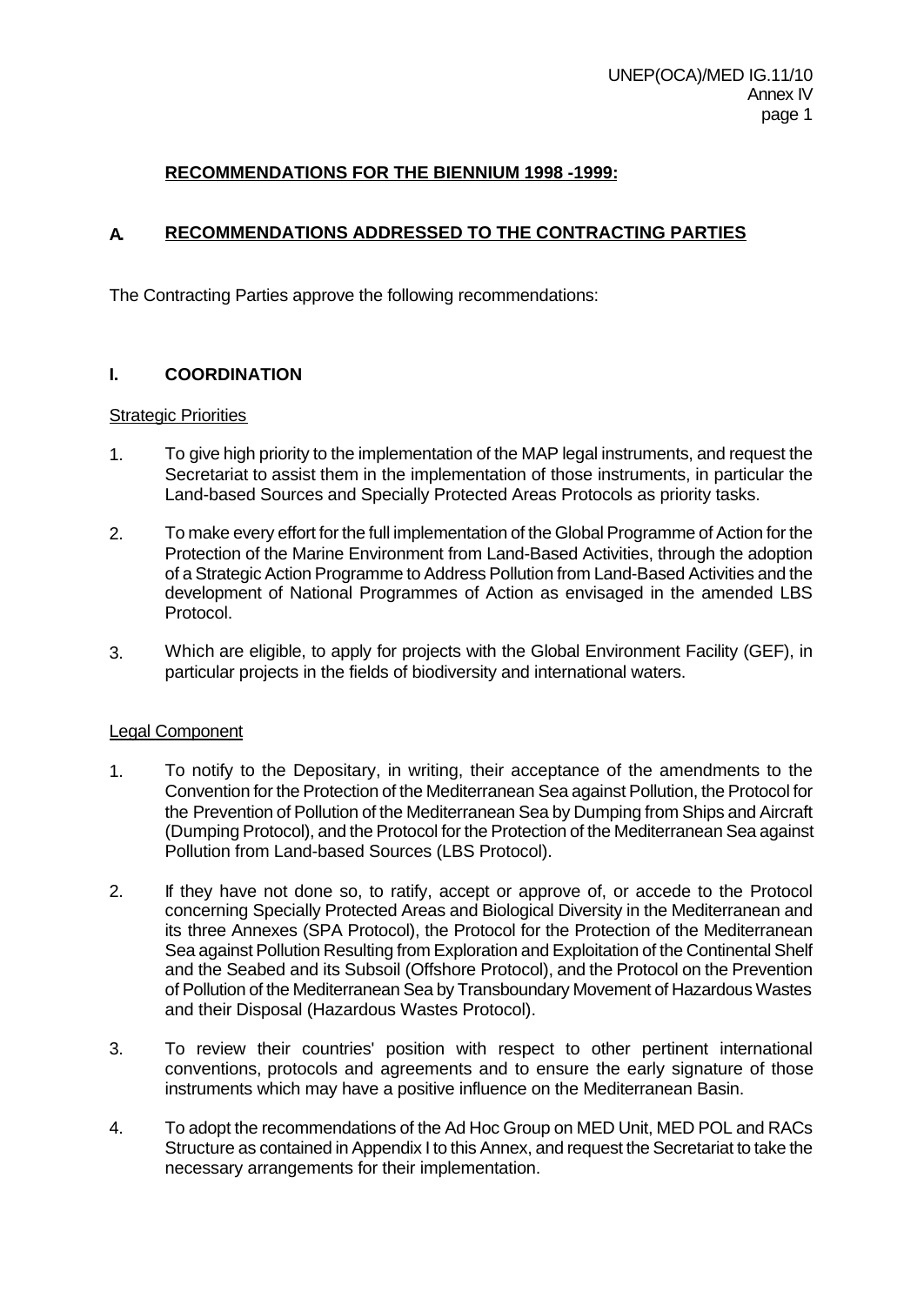### Information and Participation

MAP Collaboration with Non-Governmental Organizations (NGOs):

- 1. To establish a working group composed of representatives of the Contracting Parties with the objective of undertaking a methodological reflection in relation to NGOs participation in MAP.
- 2. To include the following Non-Governmental Organizations in the MAP/NGO List of Partners:
	- C Association Marocaine pour la Protection de l'Environnement (ASMAPE)<br>C Association Monégasque pour la Protection de la Nature (AMPN)
	- Association Monégasque pour la Protection de la Nature (AMPN)
	- C Association de Réflexion d'Echange et d'Action pour l'Environnement et le Développement (AREA-ED)
	- C Association Tunisie Méditerranée pour le Développement Durable (ATUMED)<br>C Chambers Group for the Development of Greek Isles (FOAFN) Fpemeleteriako
	- Chambers Group for the Development of Greek Isles (EOAEN) Epemeleteriakos Omilos Anaptyxis Hellenikon Nision
	- C EcoPeace
	- C Forum of the Mediterranean for the Environment and Sustainable Development (MED Forum)
	- C International Energy Foundation (IEF)<br>C Mouvement Ecologique Algérien (MFA
	- Mouvement Ecologique Algérien (MEA) Algerian Ecological Movement (AEM)
- 3. To delete the following NGO from the MAP/NGO List of Partners:
	- C ICED International Centre for Environment and Development (Switzerland); and to invite the Secretariat to make a final attempt to establish contact with the University of the Mediterranean (Italy) - UNIMED, and to authorise the Bureau to take the necessary decisions at its next meeting.

### **II. POLLUTION PREVENTION AND CONTROL**

- a. Pollution Control
- 1. To move towards the formulation and implementation of action-oriented activities focusing on the control of pollution including environmental instruments such as ecoauditing.
- 2. To decide that data quality assurance activities are essential to ensure the necessary reliability of the pollution data deriving from the monitoring activities.
- 3. To give every support to the implementation of the biomonitoring programme which provides useful data for risk assessment and for an early warning system to enable a timely formulation of governmental strategies to prevent irreversible alteration to the Mediterranean coastal ecosystems.
- 4. During the biennium 1998-1999, to concentrate on the identification of policies and implementation strategies for the reduction of TPBs with a view at their elimination, the management and discharge of municipal waste waters, and the prevention and elimination of releases of nutrients.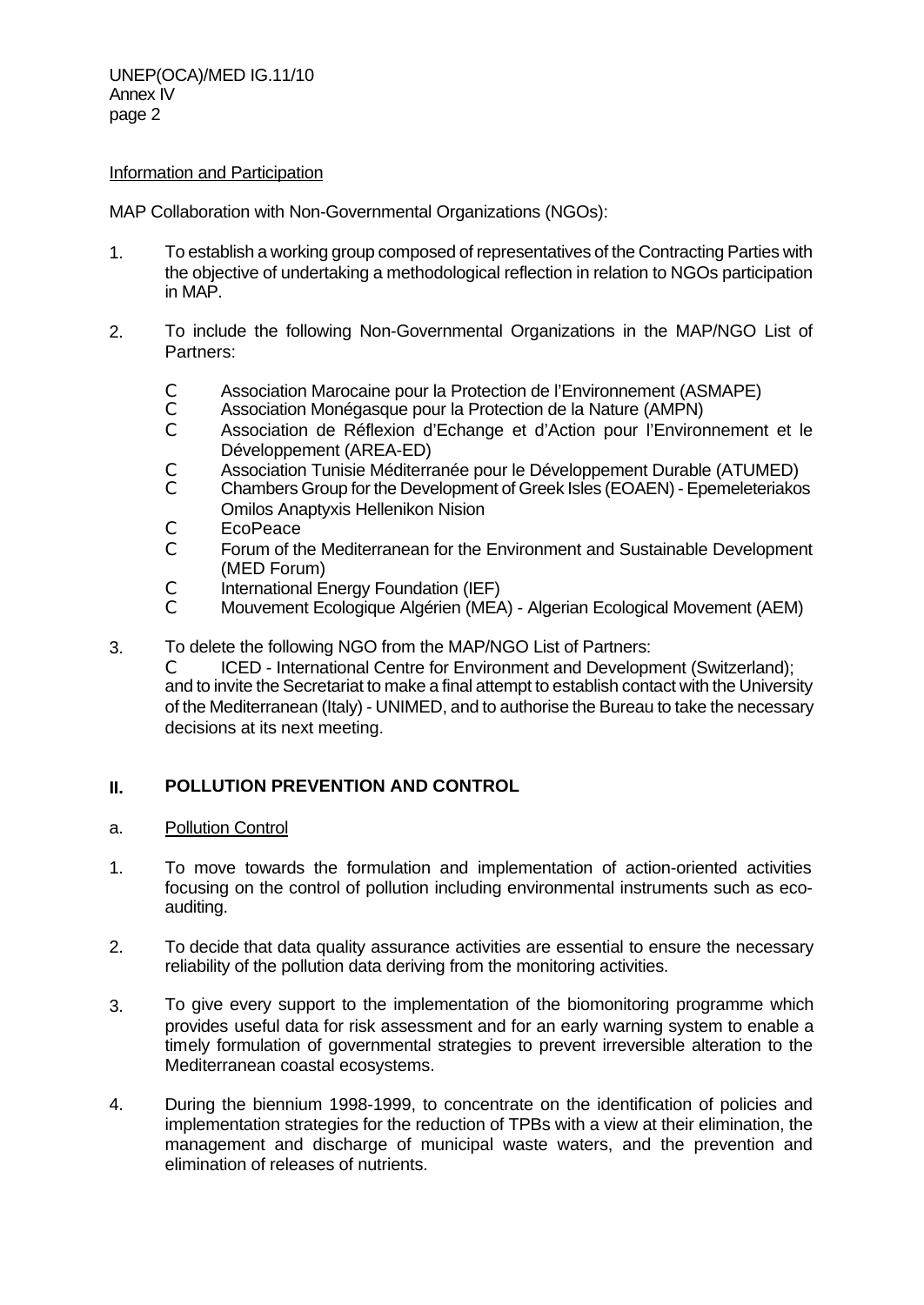- 5. To assign to the Secretariat the coordination and follow-up of the activities related to the future implementation of the Hazardous Wastes Protocol in accordance with the recommendations made by the *ad hoc* Working Group responsible to analyse the structures of MEDU, RACs and MED POL.
- 6. To continue and/or strengthen cooperation with the competent United Nations agencies, Regional Activity Centres, intergovernmental and international organizations, sub-regional agreements and programmes and, as appropriate, non-governmental organizations for the implementation of priority activities approved by the Contracting Parties. In particular, to favourably answer to the offer of the RAMOGE Agreement to cooperate in the implementation of MEDPOL.
- 7. To provide adequate funds including external funds for the proper implementation of MED POL - Phase III, bearing in mind the activities which need to be carried out in the framework of LBS, Dumping and Hazardous Wastes Protocols for the sustainable development of the Mediterranean Sea.
- 8. To adopt the Strategic Action Programme (SAP) to Address Pollution from Land-based Activities as contained in Appendix II to this Annex and to make every effort to implement it in the framework of the objectives and principles of the LBS Protocol.

### b. Prevention of the Pollution of the Marine Environment by Ships

- 1. To adopt the regional strategy on prevention of the pollution of the marine environment by ships, proposed by the meeting of REMPEC Focal Points held in Malta 22-26 October 1996 which appears in Appendix III to this Annex.
- 2. To decide that, as a consequence:
	- a/ the Emergency Protocol is to be amended in order to introduce the provisions necessary to implement this strategy;
	- b/ the Annex to the Resolution 7 related to the objectives and functions of REMPEC is to be amended, and;
	- c/ the desire to adopt the corresponding amendments on the occasion of their 1999 meeting.

### **III. PROTECTION OF BIOLOGICAL DIVERSITY**

- 1. To intensify their efforts towards the protection of the common Mediterranean heritage, in particular by the effective management of the marine and coastal protected areas already set up. Considering the still limited number of marine protected areas in the Mediterranean, the Parties are also urged to establish new SPAs covering the most critical marine habitats and ecosystems of the region.
- 2. To evaluate, and when necessary improve the information on, the status of the species listed in the annexes to the Protocol concerning Specially Protected Areas and Biological Diversity in the Mediterranean (SPA Protocol) in the areas under their sovereignty and jurisdiction.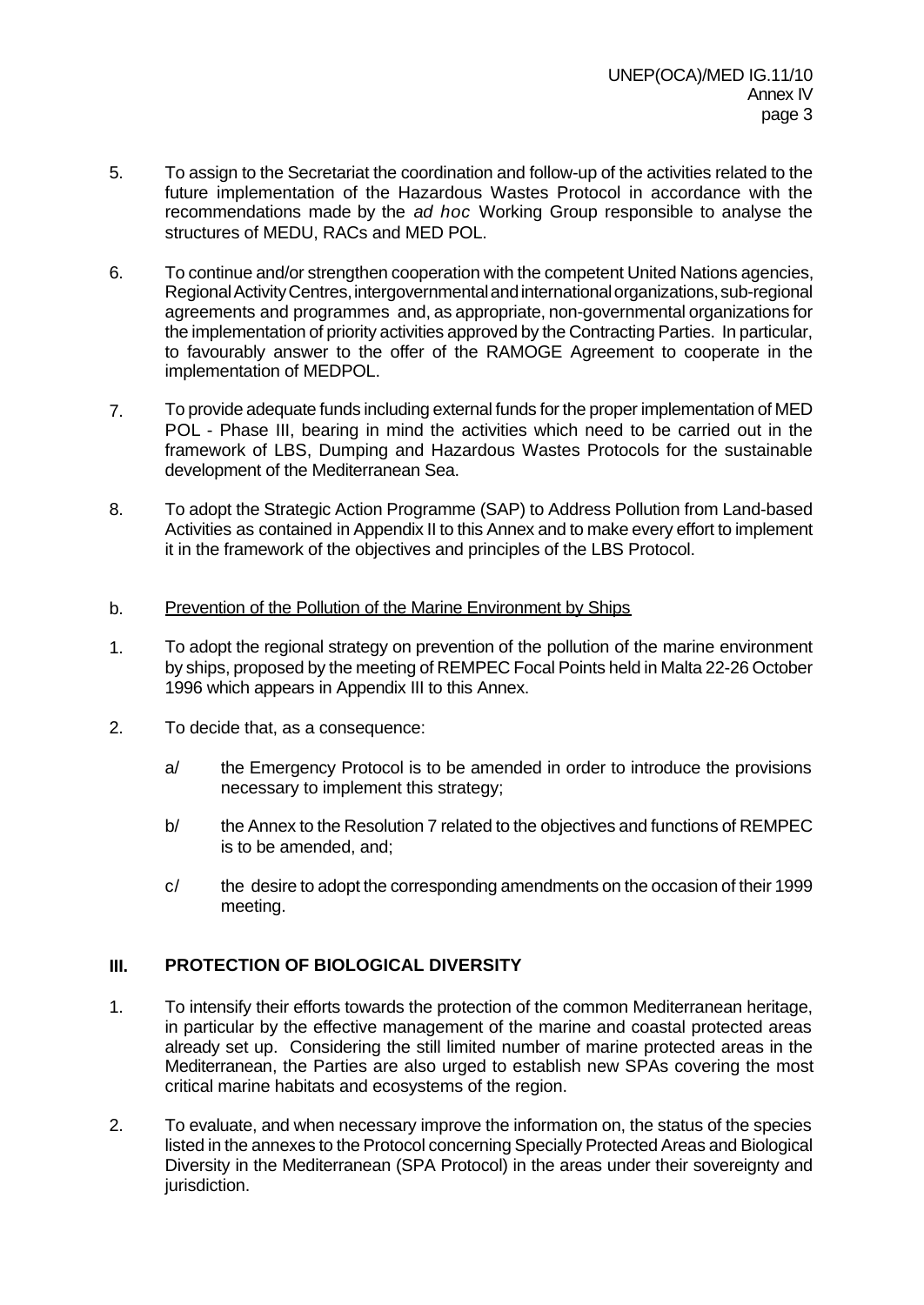- 3. To adopt the general principles and definition of the geographical coverage for the preparation of inventories of the elements of biological diversity in the Mediterranean region, and the criteria for the preparation of national inventories of natural sites of conservation interest proposed by the Meeting of Experts on Criteria for the preparation of Inventories of the Elements of Biological Diversity in the Mediterranean Region, held in Athens, 8-10 September 1997, which appears in Appendix IV to this Annex.
- 4. To decide that the technical tools referred to in recommendation B.VI.7 and provided for in para. 3, second indent of the general principles and in para. 3 and 7 of the criteria for the preparation of national inventories of natural sites of conservation interest (see Appendix IV to this Annex) will be finalised at the level of the meeting of the National Focal Points of SPA and adopted at the level of the Meeting of the Contracting Parties.

### **IV. INTEGRATING ENVIRONMENT AND DEVELOPMENT: SUSTAINABLE MANAGEMENT OF COASTAL ZONES AND NATURAL RESOURCES, FOLLOW-UP OF PROPOSALS AND MAIN LINES OF ACTION FOR THE MCSD**

First, the Contracting Parties:

- 1. Take note with appreciation of the work done by MCSD and approve its recommendations concerning the management of water demand and the sustainable management of coastal zones as contained in Appendix V of this Annex.
- 2. Take appropriate action to implement these recommendations.

Next, each of the Contracting Parties:

- 3. Translates the strategic lines of action of the MCSD into proposals for concrete action, set within a time frame, geared to the specific features of national and local situations, with the cooperation of MAP as appropriate.
- 4. Takes the necessary measures with the appropriate resources to put in place activities at the national and local levels.
- 5. Involves the major partners of their civil society, (local authorities, socio-economic actors and NGOs) in the implementation and follow-up of priority projects and activities in order to ensure all the conditions for the necessary sustainability.

To that end, the Contracting Parties, inter alia:

- 6. Adopt the Rules of Procedure of the Mediterranean Commission on Sustainable Development as contained in Appendix VI to this Annex.
- 7. Renew the mandate given to the Bureau by the Extraordinary Meeting of the Contracting Parties, (Montpellier, 1-4 July 1996), with a view to completing the selection of the membership of the MCSD, following consultation with the Contracting Parties.
- 8. Reconfirm the present membership of the MCSD for another term until the next meeting of the Contracting Parties.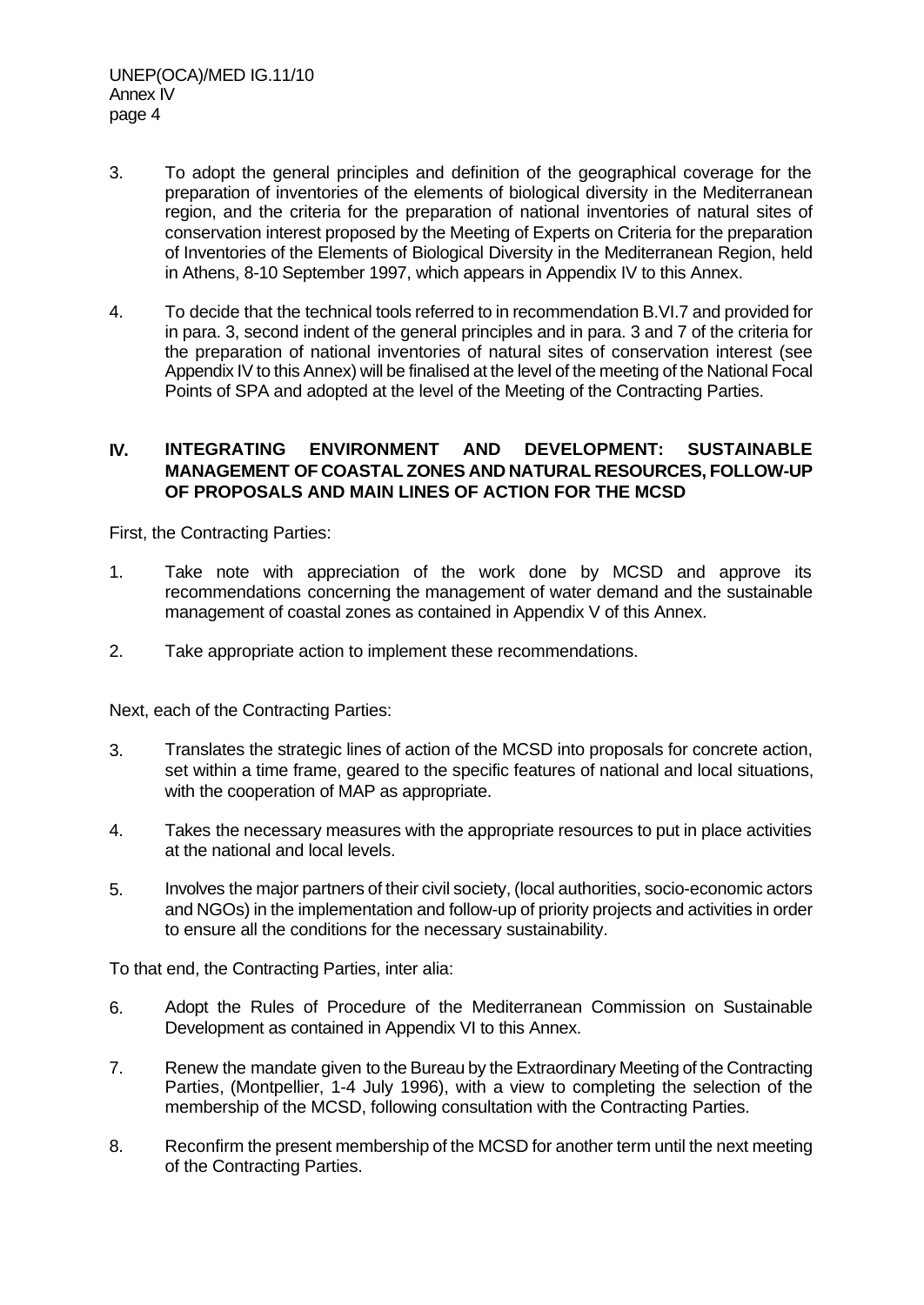9. Dedicate greater efforts as well as human and financial resources to the definition and implementation of the policies and strategies of integrated planning and management of coastal zones and management of water demand, in conformity with MCSD related recommendations (see Appendix V to this Annex).

Furthermore, the Contracting Parties,

- 10. Ensure the application of regional guidelines for coastal planning and management and other relevant activities in smaller zones with the objective to resolve the most urgent environmental problems and to achieve sustainable development of coastal zones.
- 11. Strengthen their capacity building activities in the fields of coastal management and sustainable development, through an integrated environment and development approach based, inter alia, on indicators and prospective analysis as decision making tools.
- 12. Promote the integration of remote sensing in the planning and decision-making processes for the sustainable management of resources.
- 13. Develop their national and regional environmental and sustainable development information systems, through establishment of national observatories or similar functions, for observation, analysis, follow-up and evaluation of status, policies and actions.
- 14. Dedicate appropriate efforts to take into account in their national development strategies the interactions between population, economic activities and environment, together with their future trends, through a prospective approach.
- 15. Those Contracting Parties hosting CAMP projects and the relevant bilateral and multilateral programmes, support CAMP projects as practical demonstration areas for sustainable development and for the protection of the Mediterranean environment.

### **B. RECOMMENDATIONS ADDRESSED TO THE SECRETARIAT:**

### **I. MED UNIT:**

- 1. To invite the Secretariat (MEDU) to further strengthen its cooperation with relevant United Nations Agencies and other intergovernmental organisations, especially with EU, GEF, METAP and IUCN, for the benefit of the environment and sustainable development in the Mediterranean.
- 2. To invite the Secretariat (MEDU) to further strengthen its cooperation and coordination with relevant non-governmental organisations, providing them with the necessary support, in particular in the field of public information and participation.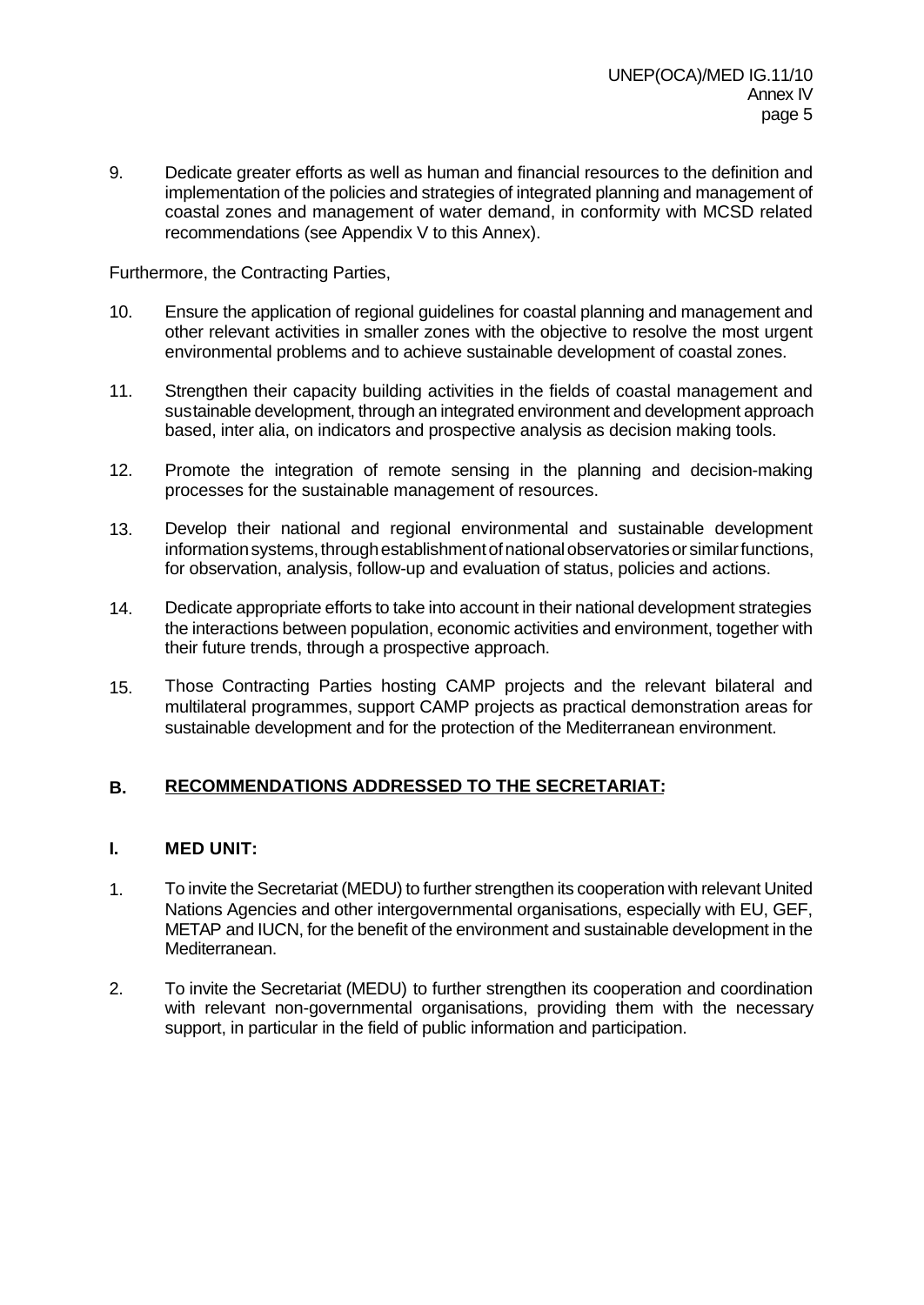- 3. To invite the Secretariat (MEDU) to strengthen its cooperation and coordination with the relevant Secretariats of environmental Conventions with a view to avoiding overlapping and duplication of work, and benefiting from their programmes.
- 4. To invite the Secretariat (MEDU) to further strengthen its cooperation with the Council of Europe and the United Nations Economic Commission for Europe (UN/ECE), especially in the framework of the Environment for Europe process.
- 5. To invite the Secretariat (MEDU) to strengthen relationships with the European Environment Agency (EEA), in particular on the issue of the state of the Mediterranean environment.
- 6. To invite the Secretariat (MEDU) to initiate cooperation and coordination with the Secretariat of the Arab League Council of Ministers in charge of the environment.
- 7. To invite the Secretariat (MEDU) to strengthen cooperation and coordination with the Black Sea Secretariat.
- 8. To invite the Secretariat (MEDU) to assist the Contracting Parties to incorporate, as relevant as possible, MAP legal instruments in their national regulations.
- 9. To invite the Secretariat (MEDU), acting as the Secretariat for the Mediterranean Commission on Sustainable Development, to further develop its work towards assisting the Commission to smoothly discharge its work.
- 10. To invite the Secretariat (MEDU) to elaborate and present to the Bureau of the Contracting Parties a concrete action programme in the field of information within the MAP system.
- 11. To invite the Secretariat (MEDU) to take the necessary action to make MAP and its legal instruments better known in the Mediterranean region as well as outside the region.
- 12. To request the Secretariat (MEDU) to finalise the draft system of coherent reporting, requested by the last meeting of the Contracting Parties (Montpellier, July 1996) and authorise its Bureau to review the revised draft on reporting system to be prepared by the Secretariat on the basis of the various comments made during the debate on this subject and take the necessary decisions.
- 13. In view of the work of the First meeting of Government-designated legal and technical experts on the preparation of appropriate rules and procedures for the determination of liability and compensation for damage resulting from pollution of the marine environment in the Mediterranean Sea Area, held in Brijuni from 23 to 25 September 1997, to request the Secretariat to continue to combine information on international experience in this field and to hold a second meeting of legal and technical experts to identify appropriate innovative approaches for the development of such rules and procedures which could be readily applied in the region.
- 14. To invite the Secretariat to suggest concrete proposals concerning the follow-up of existing and completed CAMP projects.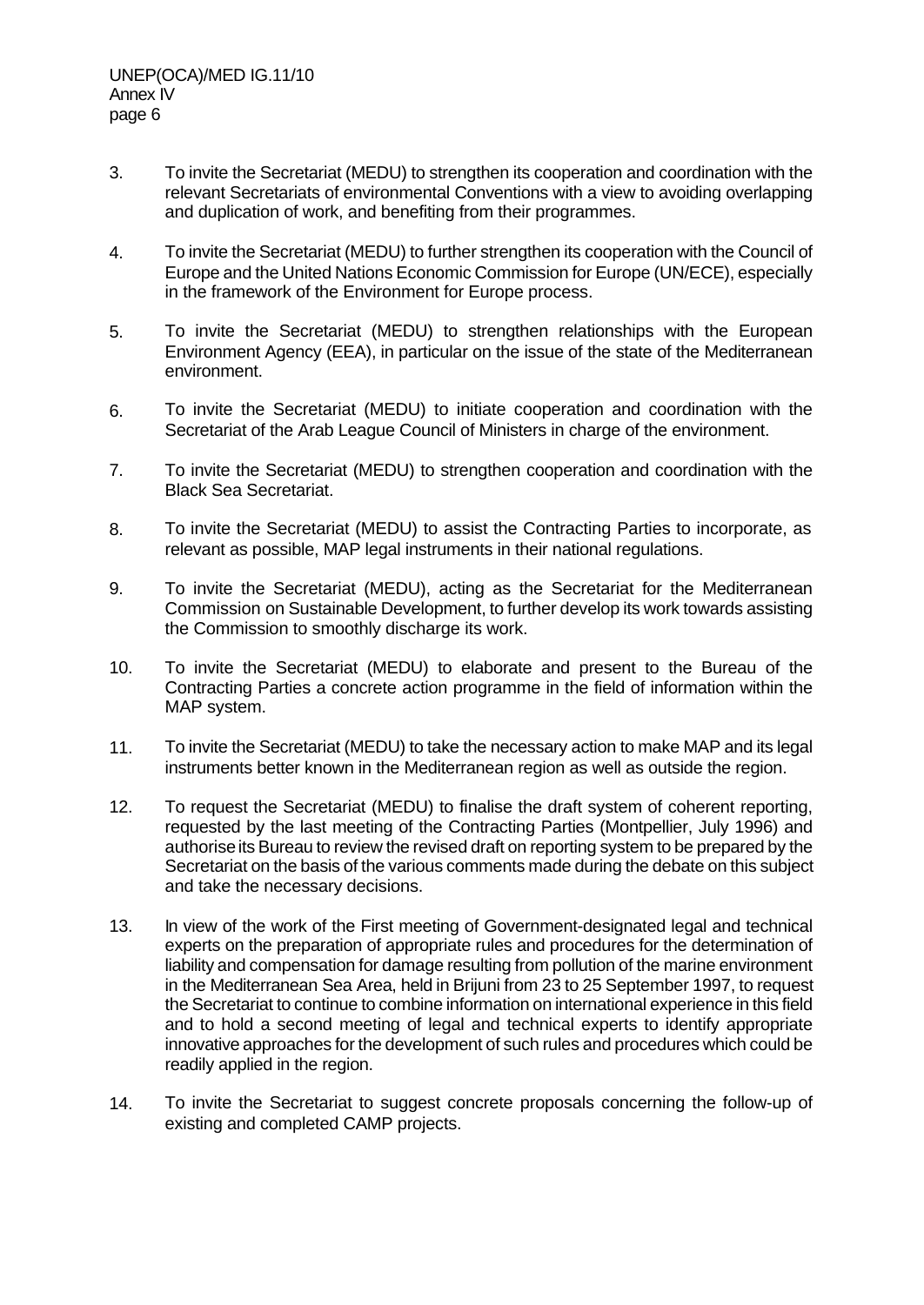- 15. To incorporate the proposals of the MCSD in MAP's programme of activities and to draw up a list of priority projects and activities with, as far as possible, a time frame for actions at the regional, national and local levels in connection with the proposals of the MCSD and in coherence with the activities identified by the Contracting Parties.
- 16. To inform the other international actors and programmes concerned with the Mediterranean region (such as the European Union, including its EuroMediterranean Partnership, and METAP, the United Nations bodies, CEDARE, etc) of MCSD's proposals and the list of priority projects and activities in order to encourage them to take them into account in their own programmes and to provide, if possible, additional financial resources for the implementation of activities included in the MAP framework.
- 17. To provide through all MAP components the scientific and technical support needed by the Contracting Parties to implement the activities they have selected and to promote exchanges of experience.
- 18. To promote the results of MCSD activities among all regional and international partners and in civil society.
- 19. To identify appropriate follow-up and evaluation tools, including indicators, for the selected projects and activities and to inform all the actors concerned, including the MCSD.
- 20. To ensure that the MCSD meeting immediately preceding the meeting of Contracting Parties is held at least two months before the meeting of MAP Focal Points in order to take full account of MCSD's proposals and the list of priority projects and activities.

### **II. MEDPOL**

### Pollution Prevention and Control

- 1. To request the Secretariat (MED POL) to give priority to the implementation of capacitybuilding activities related to the design and implementation of pollution trend monitoring, biological effects monitoring and compliance monitoring programmes in line with the decisions of the MED POL Coordinators.
- 2. To request the Secretariat (MED POL) to complete and finalize the work on the identification of sources and pollution loads related to pollution hot spots and to work on the formulation and implementation of action plans, programmes and measures related to the control of pollution from land-based activities.
- 3. To request the Secretariat (MED POL) to work on the processing and analysis of the data resulting from the trend monitoring activities and to explore ways of strengthening significantly the analytical and statistical capabilities of MED POL in order to assist the participating national institutes accordingly.
- 4. To invite the Secretariat (MED POL) to finalise, with the help of Mediterranean experts, the preparation of Guidelines for the Management of Dredged Spoils as part of the implementation of the revised Dumping Protocol and to transmit them, once approved by the Government-designated experts, to the Contracting Parties for a written procedure of adoption to be examined by the Bureau.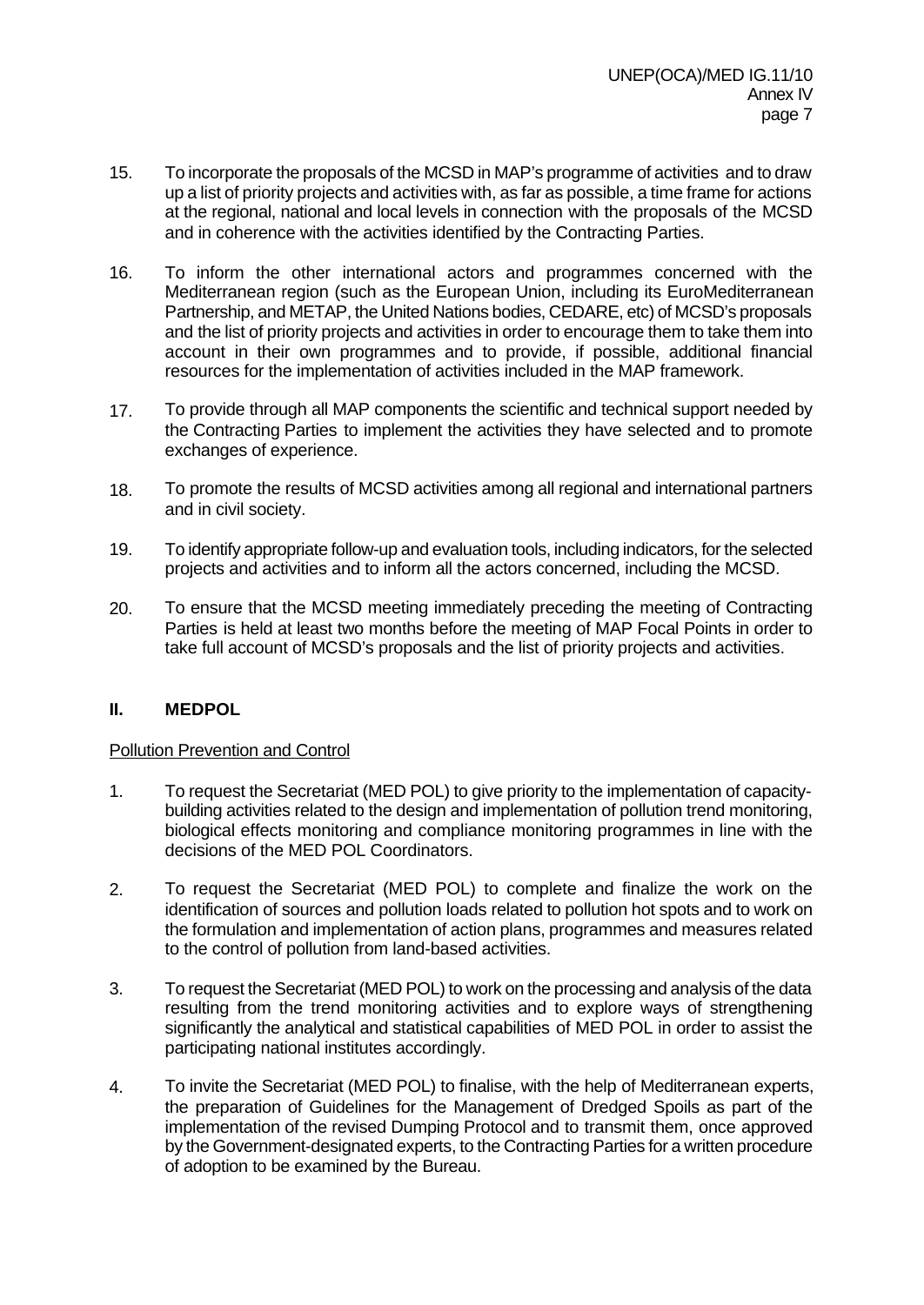### **III. REMPEC**

1. To request the Secretariat (REMPEC), pending the adoption and entry into force of the amendments to the Emergency Protocol, to be charged with implementing the strategy on the prevention of pollution of the marine environment by ships, as regards cooperation among the Mediterranean States, supplementing in this way its action concerning preparedness for and response to accidental marine pollution.

### **IV. BP/RAC**

- 1. To invite the Secretariat (BP/RAC) to continue developing, in cooperation with relevant national institutions and appropriate NGOs, prospective analysis and evaluation of development-environment interactions at the global Mediterranean level and at the coastal regions level, ensuing at the same time appropriate training of specialists and dissemination of information and results.
- 2. To invite the Secretariat (BP/RAC) to pursue and strengthen the activities of the Mediterranean Environment and Development Observatory, in close cooperation with MEDU, RACs and concerned regional and international organizations, and by promoting, with appropriate technical extra budgetary assistance as required, the development of corresponding national observatories and appropriate regional networking.
- 3. To invite the Secretariat (BP/RAC) to provide necessary support to MCSD activities, its working groups and workshops, especially those related to the management of water demand and sustainable management of coastal zones, as well as preparatory activities related to indicators, sustainable tourism and the management of urban and rural zones.
- 4. To invite the Secretariat (BP/RAC) to integrate the results of its activities into strategic and policy recommendations towards sustainable development decision making with a view to produce a global Mediterranean prospective output by year 2000 with a special focus on coastal regions, together with a report on the State of the Mediterranean Environment and Sustainable Development, in close cooperation with MAP components.
- 5. To invite the Secretariat (BP/RAC) to strengthen its cooperation with partner institutions (EC/EEA/EUROSTAT, METAP, national institutions, etc..) for joint analytical and prospective activities related to sustainable development in Mediterranean coastal regions in conformity with MAP priorities.
- 6. To invite the Secretariat (BP/RAC) to improve its capacity-building and communication activities with a series of appropriately focused workshops and wider dissemination of its results and products, as far as possible in French and English (fascicles, country profiles, position papers, data and indicators sheets, etc..).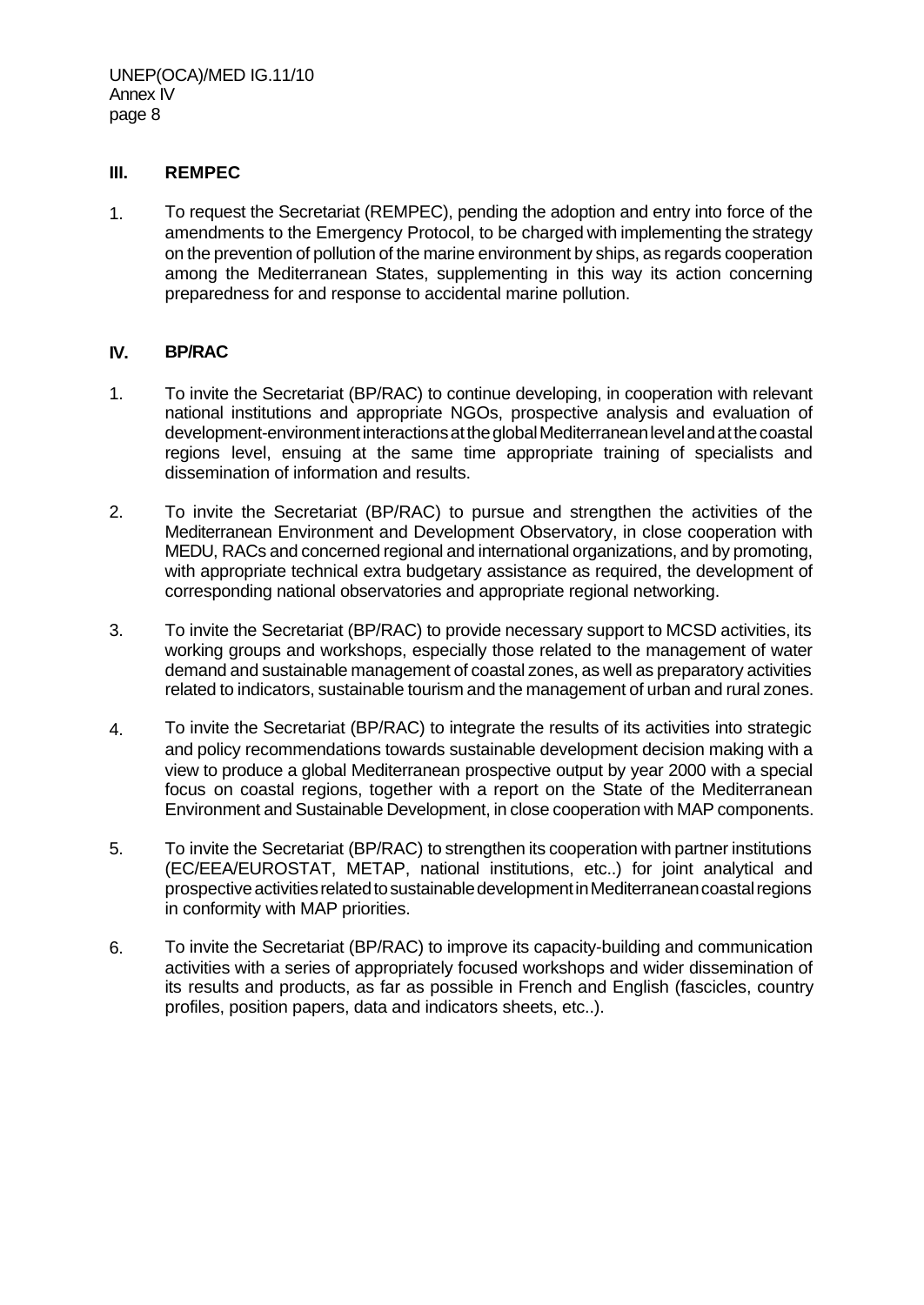### **V. PAP/RAC**

- 1. To invite the Secretariat (PAP/RAC) to pay particular attention to increasing the efficiency of programme implementation, capacity building, and institutional strengthening, including collaboration with NGOs and local authorities, within the integrated management of Mediterranean coastal zones.
- 2. To invite the Secretariat (PAP/RAC) to offer full technical and professional support to the MCSD and its working groups, giving priority to the implementation of the recommendations of the working groups dealing with sustainable management of coastal zones, and with water resources (such as regional guidelines for ICAM and urban water demand strategies).
- 3. To invite the Secretariat (PAP/RAC) to continue implementation of the Coastal Areas Management Programme (CAMP), taking into account efforts to improve the quality of activities.
- 4. To invite the Secretariat (PAP/RAC) to continue its search for the most appropriate methods and techniques, as well as capacity building and institutional strengthening activities in the fields of integrated coastal area planning and management, water resources management, solid waste management, sustainable tourism, aquaculture, and soil erosion management.

### **VI. SPA/RAC**

- 1. To invite the Secretariat (SPA/RAC) to take steps for the establishment of cooperative linkages with the Secretariat of the Convention on Biological Diversity, taking note of comparative study among the Protocol concerning Specially Protected Areas and Biological Diversity in the Mediterranean, the Convention on Biological Diversity and the other legal instruments or cooperation processes covering wholly or partially the Mediterranean region.
- 2. To invite the Secretariat (SPA/RAC) to define, in consultation with the Interim Secretariat of the Agreement on the Conservation of Cetaceans of the Black Sea, Mediterranean Sea and contiguous Atlantic area (ACCOBAMS), the practical modalities allowing it to provide the function of sub-regional Coordination Unit for the Mediterranean, as defined in Article V of the Agreement.
- 3. To take note of the proposal of the Mediterranean Protected Area Network (MEDPAN) for SPA/RAC to participate in the revised structure of the network and to invite the Secretariat (SPA/RAC) to pursue consultations with MEDPAN on this issue, keeping in mind MAP's rules and procedures.
- 4. To invite the Secretariat (SPA/RAC) to assist the Contracting Parties in the assessment of the status of the species listed in the annexes to the SPA Protocol, and to assess the status of those species at the regional level.
- 5. To invite the Secretariat (SPA/RAC) to pursue its assistance to the Contracting Parties in the preparation of National Strategies for the conservation and sustainable use of biological diversity, duly taking into account marine biodiversity in those strategies.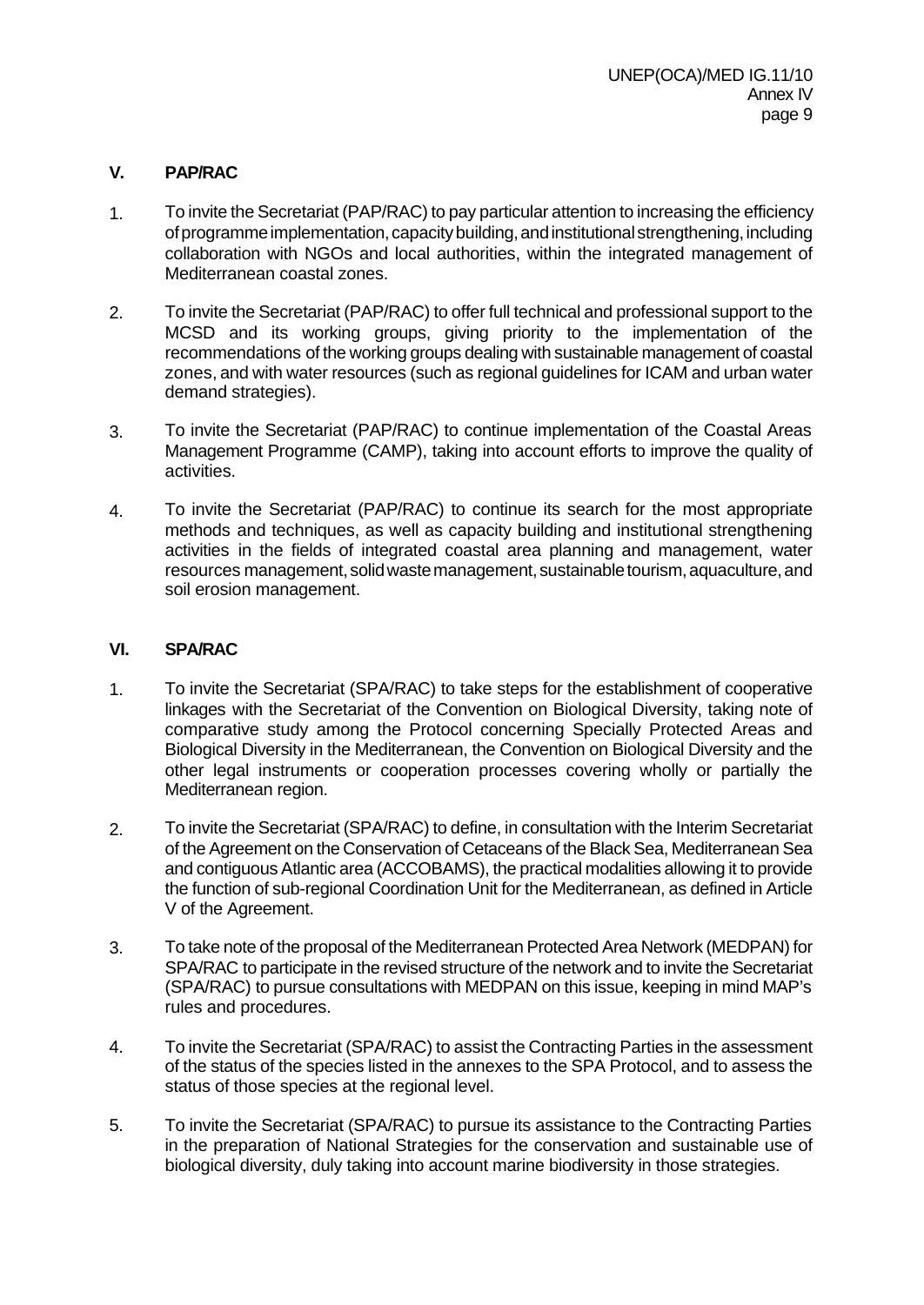- 6. To invite the Secretariat (SPA/RAC) to prepare guidelines for dealing with the issues of introduction and reintroduction of marine species in the Mediterranean.
- 7. To invite the Secretariat (SPA/RAC), in conformity with para. 3 and 7 of the criteria for the preparation of national inventories of natural sites of conservation interest (see Appendix IV to this Annex), to work on the elaboration of:
	- a model classification of marine and coastal habitat types for the Mediterranean region;
	- reference lists of habitat types and species to be annexed to the criteria:
	- a standard data form for the compilation of information concerning the sites included in the national inventories.
- 8. To invite the Secretariat (SPA/RAC) to continue to process the development of criteria for the establishment of inventories of elements of biological diversity in the Mediterranean region, taking into account the Meeting of Experts held in Athens from 8 to 10 September 1997.
- 9. To invite the Secretariat (SPA/RAC) to assist the Libyan Arab Jamahiriya in reviewing the second phase of the survey of Libyan coasts for marine turtle nesting, between Syrthe and Mistrata and in providing technical support for launching the third phase of the survey, between Mistrata and Ras Jedir.

# **VII. ERS/RAC**

- 1. To invite the Secretariat (ERS/RAC) to contribute to the implementation of the ongoing and planned Coastal Areas Management Programme (CAMP) by applying remote sensing and its integration with other sources of information, in cooperation with and assisting national experts and Institutions.
- 2. To invite the Secretariat (ERS/RAC) to strengthen capacity building for the setting-up of information systems supported by remote sensing, also by promoting a Mediterranean network for an effective use of these techniques.
- 3. To invite the Secretariat (ERS/RAC) to assist Mediterranean Countries in setting up activities for monitoring the state of, and changes in, priority environmental issues (i.e. desertification, coastal changes, urbanization), seeking external sources for funding.
- 4. To invite the Secretariat (ERS/RAC) to plan, promote and develop the use of remote sensing for the observation and surveillance of oil pollution in the Mediterranean sea, as well as for supporting MEDPOL activities, also in order to assess coastal vulnerability to marine pollution.
- 5. To invite the Secretariat (ERS/RAC), also in cooperation with other MAP components, to fully support the Mediterranean Commission on Sustainable Development in the preparation of programmes of priority activities to be implemented in the framework of the MAP.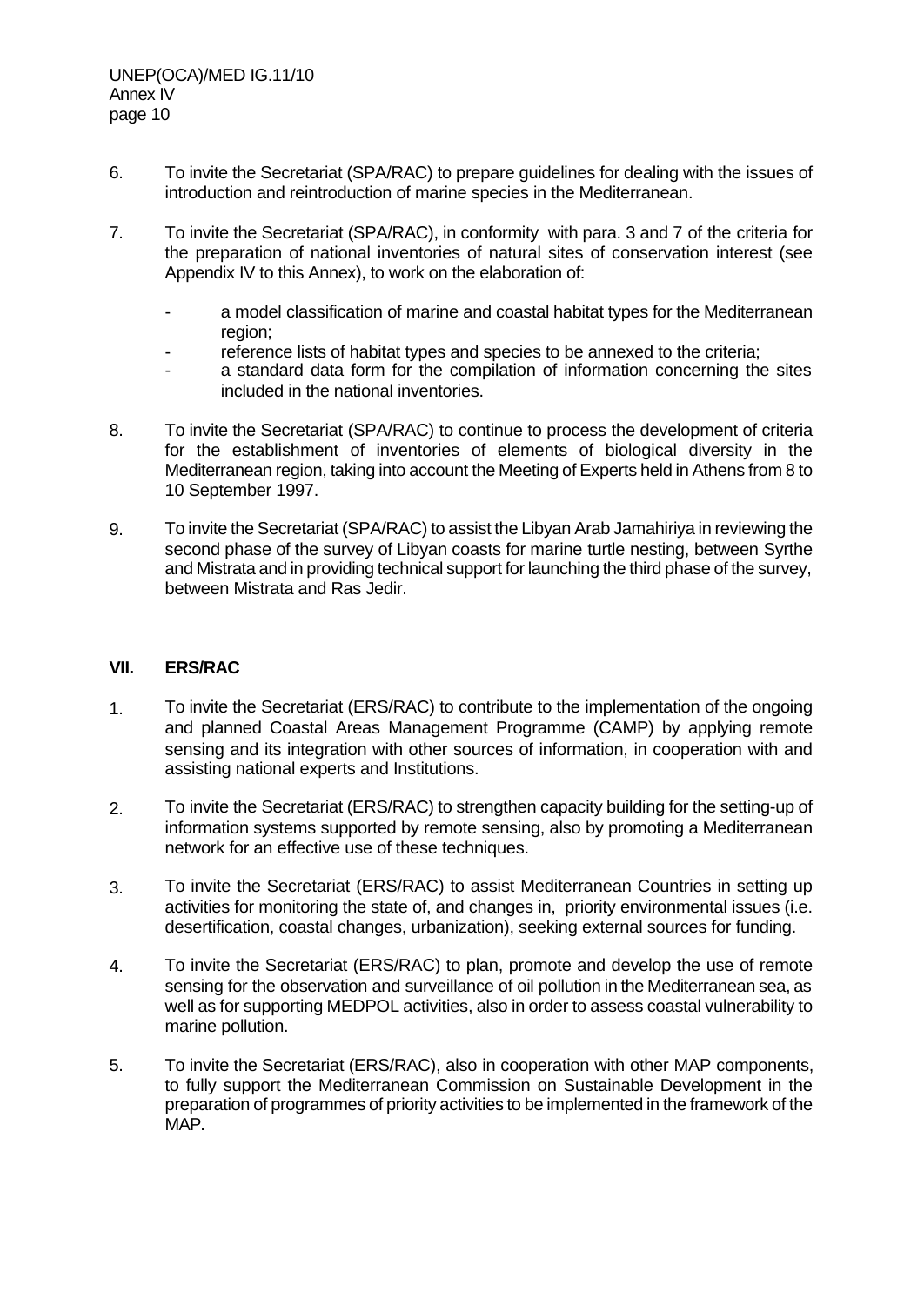# **VIII. CP/RAC**

- 1. To invite the Secretariat (CP/RAC) to call for the Second Experts Meeting on Surface Treatment and Coating Sector in 1998.
- 2. To invite the Secretariat (CP/RAC) to call for the Second National Focal Points Meeting in 1999 and for a meeting on leather tanning and finishing sector to be held in 1999 in cooperation with the Spanish Government. An extraordinary National Focal Points Meeting should be called in 1998, if required.
- 3. To request the Secretariat (CP/RAC) to continue publishing and disseminating cleaner production success stories on the new collection called MedClean, to show real examples of pollution prevention and cleaner production achieved by different companies from MAP countries, mainly on the priority sectors (metal platting and leather).
- 4. To request the Secretariat (CP/RAC) to launch a periodical information system with news about programmes, achievements, etc. from the different NFP.
- 5. To invite the Secretariat (CP/RAC) to prepare a questionnaire and to start the collection and systematization of data on:
	- legal and statutory framework of cleaner production in the different countries about possibilities and difficulties of cleaner production implementation in the Region to be presented to the Contracting Parties;
	- inventory of agents dealing with cleaner production in each country;
	- tools and methods used in the MAP countries to approach cleaner production to the industrial sectors.
- 6. To request the Secretariat (CP/RAC) to distribute collected and systemized information through National Focal Points and the Coordinating Unit.
- 7. To invite the Secretariat (CP/RAC) to cooperate in Best Available Technology (BAT) and Best Environmental Practice (BEP) definitions and, when possible, to initiate the elaboration of guidelines of BAT and BEP for the priority sectors.
- 8. To invite the Secretariat (CP/RAC) to seek funding and act as intermediary body in coordinating and monitoring of a training programme to facilitate regional multilateral contact and access to know-how, thus accelerating the introduction of cleaner production techniques and practices.
- 9. To invite the Secretariat (CP/RAC) to give its support to small and medium-sized enterprises by encouraging the dissemination of practical tools intended to make more widely known appropriate procedures for encouraging the enterprises to improve their production systems, and also to invite the Secretariat (CP/RAC) to cooperate with the relevant MAP structures in implementing the LBS Protocol, in the effective operation of MEDPOL and in providing all necessary support for the MCSD thematic working group on industry and sustainable development.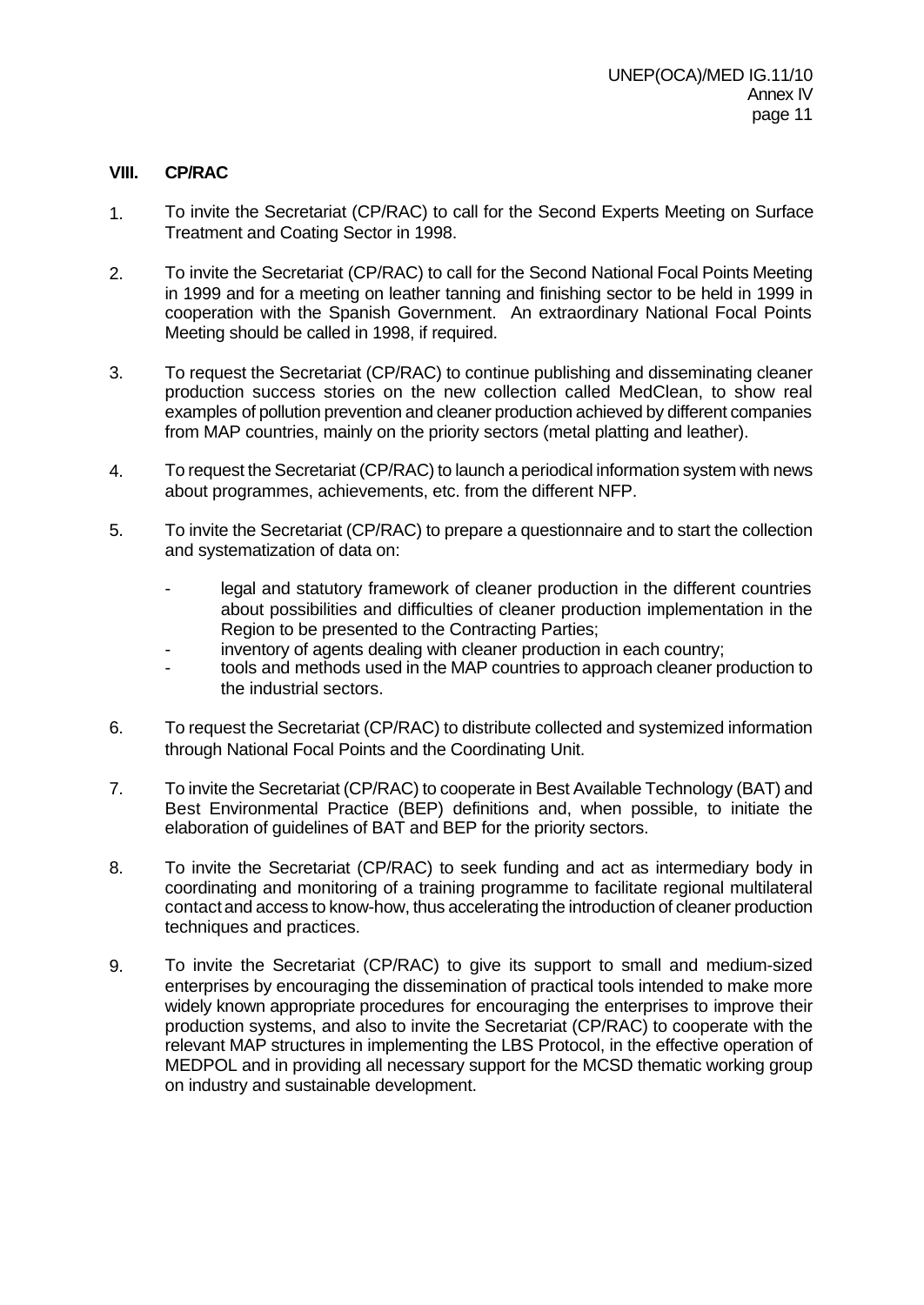#### **PROGRAMME BUDGET FOR THE BIENNIUM 1998-1999:**

In comparison with the budget for 1997, the presentation of the programme budget for 1998-1999 has been modified to better reflect the reality in as far as the payment of contributions is concerned. The programme budget does not add proposals but rather aims to promote the existing priorities agreed upon by the Contracting Parties. These priorities result from the following:

- (a) the new or revised legal instruments approved by the Parties. Emphasis would be given to the modified LBS protocol and the new protocol concerning specially protected areas and biological diversity.
- (b) the establishment and functioning of the Mediterranean Commission on Sustainable Development. The first MCSD meeting in Rabat (December 1996) already identified priority themes.
- (c) the priority fields of activities (1996-2005) approved by the Parties in 1995 can be considered as a guideline for the identification of MAP priorities.

The budget proposals were grouped according to the source of funding in three columns:

- (a) activities to be funded by MTF. All personnel and operating costs, if not directly covered by host countries, are included under this column which relies on contributions from the Contracting Parties.
- (b) activities to be funded by the EU voluntary contribution.
- (c) activities funded or expected to be funded by External (EXT) sources such as GEF, METAP, etc. In most of the cases financial donors have not yet been identified and therefore the amounts in this column are indicative. The donor will be selected taking into consideration priorities and criteria established by them. A separate document (UNEP(OCA)/MED IG11/Inf.3) is available providing information on activities for which external funding is sought.

All budget proposals fall within one of the following chapters of the budget. General items, such as information, are included under various chapters.

(a) Coordination

All funds under this chapter will be handled by MEDU. It basically includes the organisation of coordination meetings such as those of Contracting Parties, MAP focal points, Bureau of Contracting Parties, MCSD, Bureau of MCSD (if approved) and RAC directors. General information on MAP, activities on legal framework, support to NGOs and training at MEDU is also included here. Meetings of focal points of the RACs or Programmes are not included here.

(b) Pollution prevention and control

This chapter includes mostly the activities relevant to the implementation of the LBS, Dumping, Emergency, Offshore and Hazardous protocols. Activities of MED POL, REMPEC, CP/RAC are included here. Relevant activities of ERS/RAC are also included here.

(c) Protection of biological diversity

This chapter mainly includes the activities for the implementation of the protocol concerning SPA and biodiversity for which SPA/RAC is responsible.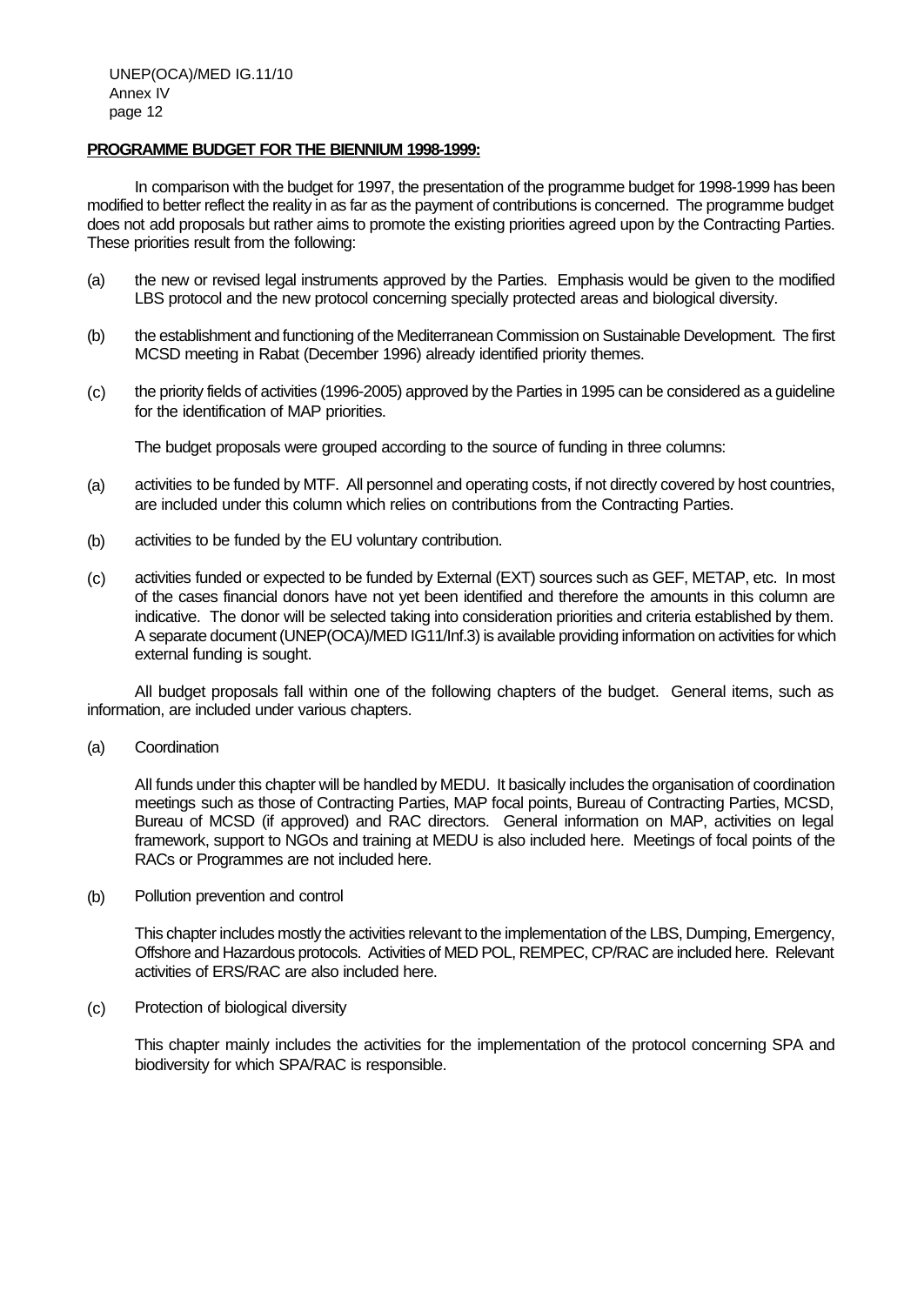(d) Integrated environment and development: Sustainable management of coastal zones

This is one of the priorities of the MCSD. Relevant activities of RACs as well as CAMPs are included here.

(e) Integrated environment and development: Sustainable management of natural resources

Management of water demand is one of the priorities set by MCSD while soil protection activities are a continuation of the past.

(f) Integrating environment and development: Specific activities

Conceptual activities as well as activities supporting the MCSD working groups are included here. MCSD identified a number of priority themes such as tourism, industry and sustainable development.

At their last meeting, the Bureau of the Contracting Parties (9 May 1997, Palma de Majorca), and the MAP National Focal Points (Athens, 7-9 July 1997), reviewed and accepted the new presentation for the programme budget (thematic approach).

With regard to the 1998-1999 contributions, it was felt by some Contracting Parties that they have been experiencing national budgetary constraints which do not allow for an increase in the contributions for the next biennium. Others felt that there was a need for a modest increase in the contributions to maintain a moderate rate of growth of the MAP budget, enabling it to shoulder the new responsibilities emanating from the new or revised legal instruments. Finally, the need to accept an increase of 2% for each year was agreed. However, Italy maintained its reservation due to objective difficulties stating that it could not increase its ordinary contribution for 1997 and that, as an exception, the increase in the contribution would be in kind for activities already appearing in the budget (see also footnote on page 18).

As regards the1998-1999 budget, the following points are worth mentioning:

- (a) The budgeted activities are equal to the level of actual contributions. Unpaid pledges have been taken into account for 1998 but not those of former Yugoslavia as it is not realistic to expect payment of these pledges soon. No unpaid pledges could be considered for the financing of the 1999 activities.
- (b) The revolving fund had to be readjusted to match the level of budgeted activities, which implies that the contributions for 1998/1999 will have to be paid at the beginning of the year.
- (c) In 1998/1999 there will be no more extraordinary contributions; the 1998 contributions are increased by 2% in comparison with the 1997 ordinary contributions and the 1999 contributions represent a 2% increase over the 1998 contributions.
- (d) UNEP has accepted not to charge the 13% programme support costs to the European Union voluntary contribution and as a consequence this amount is now transferred to activities.
- (e) The Secretariat will follow the situation insofar as the availability of funds is concerned and will inform the Bureau of the Contracting Parties in case any budgetary adjustments have to be made during the biennium.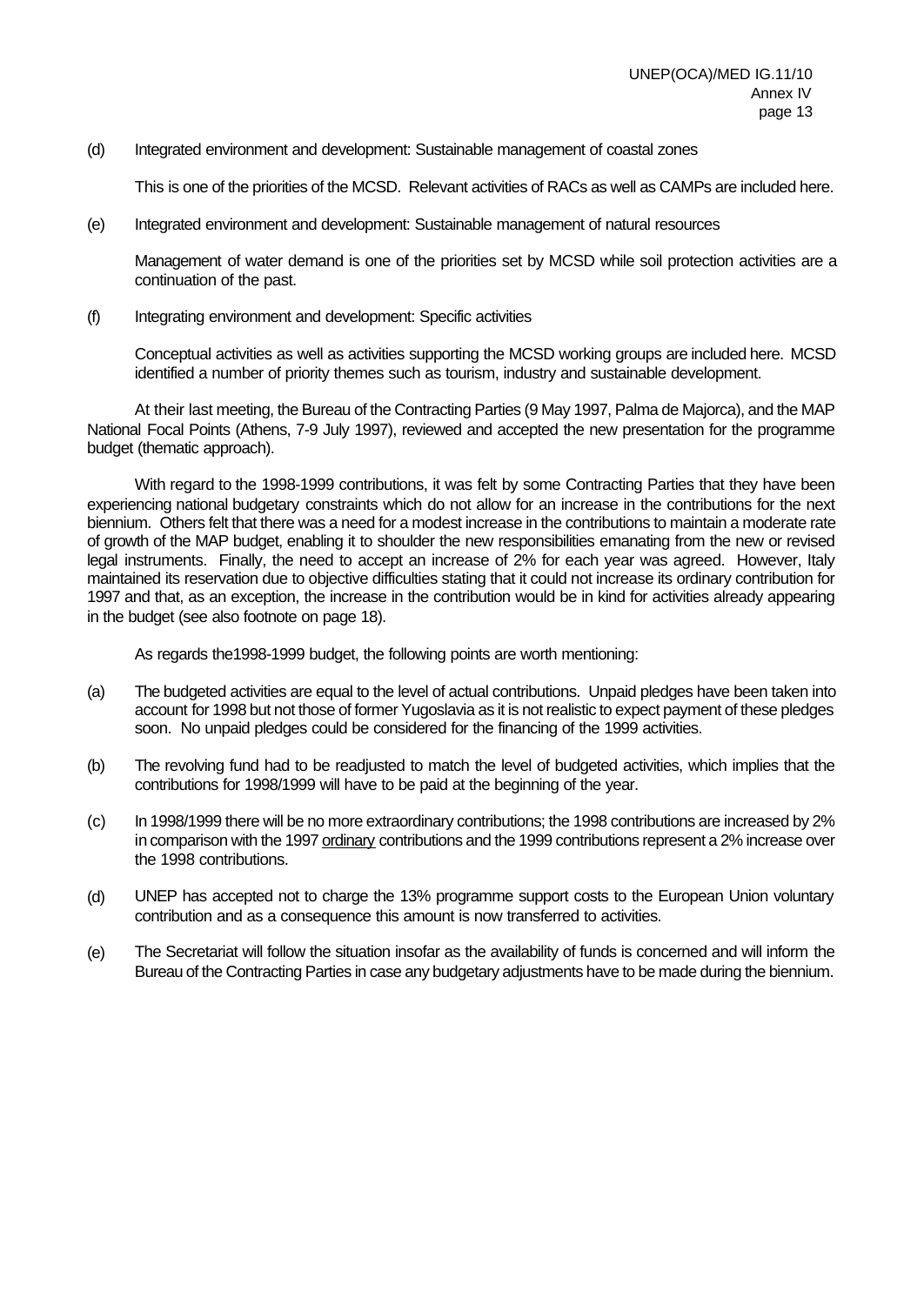# **SUMMARY OF BUDGETARY ALLOCATIONS**

|                                                                                          |           | Approved Budget | (in US \$)          |  |
|------------------------------------------------------------------------------------------|-----------|-----------------|---------------------|--|
|                                                                                          |           | 1998            | 1999                |  |
| II. ADMINISTRATIVE AND OPERATING COSTS                                                   |           |                 |                     |  |
| 1. COORDINATING UNIT, Athens, Greece                                                     |           |                 |                     |  |
| Secretariat's Personnel and Operating Costs                                              |           | 832,149         | 851,902             |  |
| <b>MEDPOL Personnel</b>                                                                  |           | 498,000         | 510,000             |  |
| Operating Costs covered by the Greek Counterpart Contribution                            |           | 400,000         | 400,000             |  |
| 2. MEDPOL COOPERATING AGENCIES                                                           |           | 265,000         | 271,000             |  |
| 3. REGIONAL MARINE POLLUTION EMERGENCY RESPONSE<br>CENTRE FOR THE MEDITERRANEAN (REMPEC) |           | 554,500         | 557,500             |  |
| 4. BLUE PLAN REGIONAL ACTIVITY CENTRE (BP/RAC)                                           |           | 457,000         | 472,000             |  |
| 5. PRIORITY ACTIONS PROGRAMME REGIONAL ACTIVITY<br>CENTRE (PAP/RAC)                      |           | 340,000         | 352,000             |  |
| 6. SPECIALLY PROTECTED AREAS REGIONAL ACTIVITY CENTRE<br>(SPA/RAC)                       |           | 277,000         | 277,000             |  |
| 7. ENVIRONMENT REMOTE SENSING REGIONAL ACTIVITY<br>CENTRE (ERS/RAC)                      |           | 0               | 0                   |  |
| 8. SECRETARIAT FOR THE CLEANER PRODUCTION REGIONAL<br><b>ACTIVITY CENTRE (CP/RAC)</b>    |           | 0               | 0                   |  |
|                                                                                          | SUB-TOTAL | 3,623,649       | 3,691,402           |  |
| PROGRAMME SUPPORT COSTS*                                                                 |           | 419,074         | 427,882             |  |
| TOTAL ADMINISTRATIVE AND OPERATING COSTS                                                 |           |                 | 4,042,723 4,119,284 |  |

\* The Programme Support Costs of 13% is not charged to the Greek Counterpart Contribution.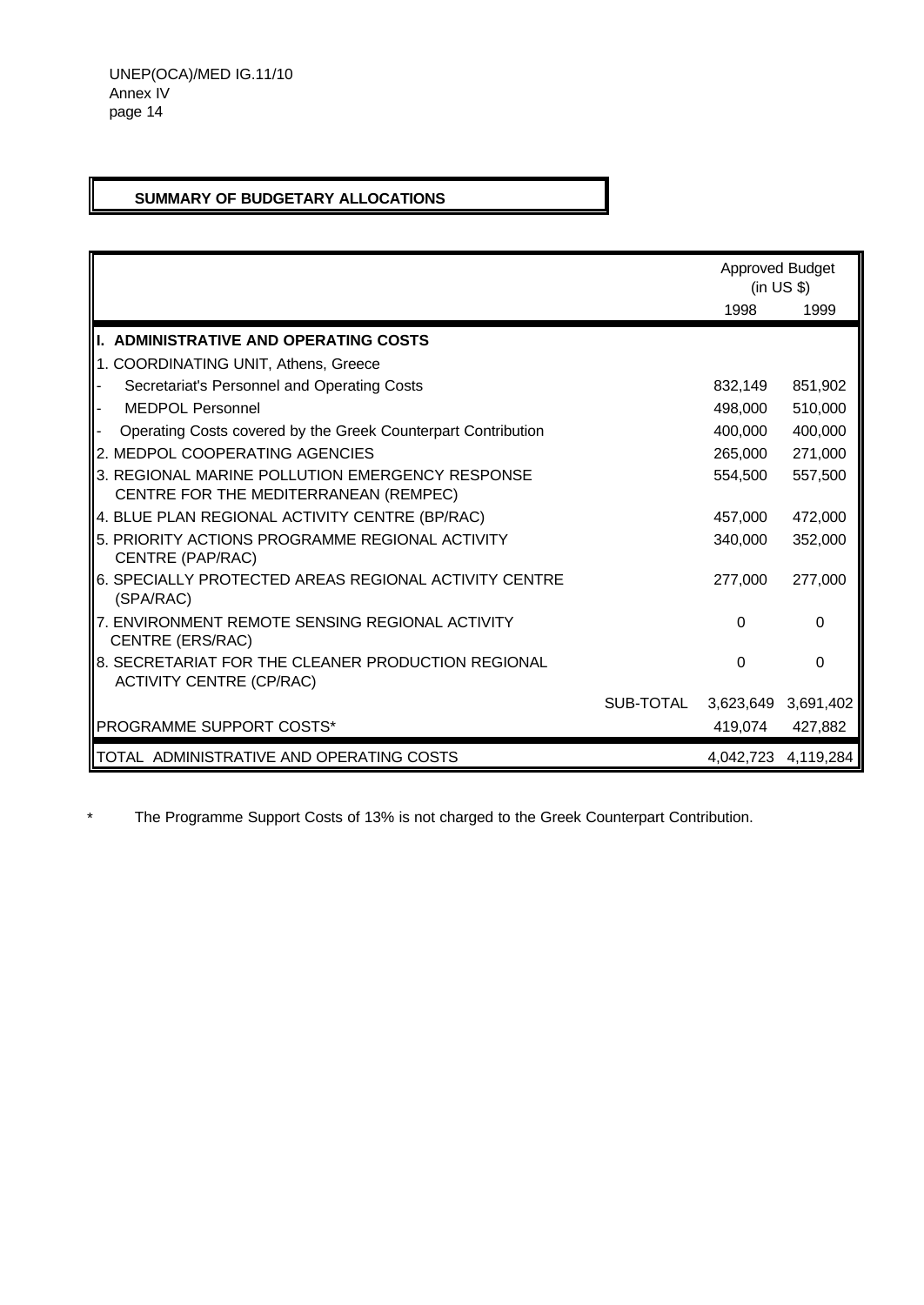|                                                                                               |           | Approved Budget<br>(in US \$) |           |  |
|-----------------------------------------------------------------------------------------------|-----------|-------------------------------|-----------|--|
|                                                                                               |           | 1998                          | 1999      |  |
| <b>II. ACTIVITIES</b>                                                                         |           |                               |           |  |
| A. ACTIVITIES TO BE FUNDED THROUGH THE MTF<br>(excluding the EU voluntary contribution)       |           |                               |           |  |
| PROGRAMME COORDINATION<br>1.                                                                  |           | 350,000                       | 510,000   |  |
| POLLUTION PREVENTION AND CONTROL<br>2.                                                        |           | 802,660                       | 597,751   |  |
| PROTECTION OF BIOLOGICAL DIVERSITY<br>3.                                                      |           | 120,000                       | 70,000    |  |
| INTEGRATING ENVIRONMENT AND DEVELOPMENT:<br>4.<br>SUSTAINABLE MANAGEMENT OF COASTAL ZONES     |           | 217,000                       | 170,000   |  |
| INTEGRATING ENVIRONMENT AND DEVELOPMENT:<br>5.<br>SUSTAINABLE MANAGEMENT OF NATURAL RESOURCES |           | 46,000                        | 35,000    |  |
| INTEGRATING ENVIRONMENT AND DEVELOPMENT:<br>6.<br><b>SPECIFIC ACTIVITIES</b>                  |           | 110,000                       | 100,000   |  |
|                                                                                               | SUB-TOTAL | 1,645,660                     | 1,482,751 |  |
| PROGRAMME SUPPORT COSTS                                                                       |           | 213,936                       | 192,758   |  |
| TOTAL ACTIVITIES FUNDED THROUGH THE MTF                                                       |           | 1,859,596                     | 1,675,509 |  |

|                                                                     |         | <b>Approved Budget</b><br>(in US \$) |
|---------------------------------------------------------------------|---------|--------------------------------------|
|                                                                     | 1998    | 1999                                 |
| B. ACTIVITIES TO BE FUNDED THROUGH THE                              |         |                                      |
| EU VOLUNTARY CONTRIBUTION                                           |         |                                      |
| PROGRAMME COORDINATION (support to NGO's and to<br>1.               | 18.700  | 18,400                               |
| MCSD information activities)                                        |         |                                      |
| POLLUTION PREVENTION AND CONTROL<br>$\mathsf{R}$                    | 55,000  | 90,000                               |
| 3. PROTECTION OF BIOLOGICAL DIVERSITY                               | 120,000 | 155,000                              |
| INTEGRATING ENVIRONMENT AND DEVELOPMENT:<br>4.                      | 270,053 | 133,026                              |
| SUSTAINABLE MANAGEMENT OF COASTAL ZONES                             |         |                                      |
| INTEGRATING ENVIRONMENT AND DEVELOPMENT:<br>5.                      | 20,000  | 80,000                               |
| SUSTAINABLE MANAGEMENT OF NATURAL RESOURCES                         |         |                                      |
| INTEGRATING ENVIRONMENT AND DEVELOPMENT:<br>6.                      | 70,000  | 75,000                               |
| <b>SPECIFIC ACTIVITIES</b>                                          |         |                                      |
| SUB-TOTAL                                                           | 553,753 | 551,426                              |
| TOTAL ACTIVITIES TO BE FUNDED THROUGH THE EU VOLUNTARY CONTRIBUTION | 553,753 | 551,426                              |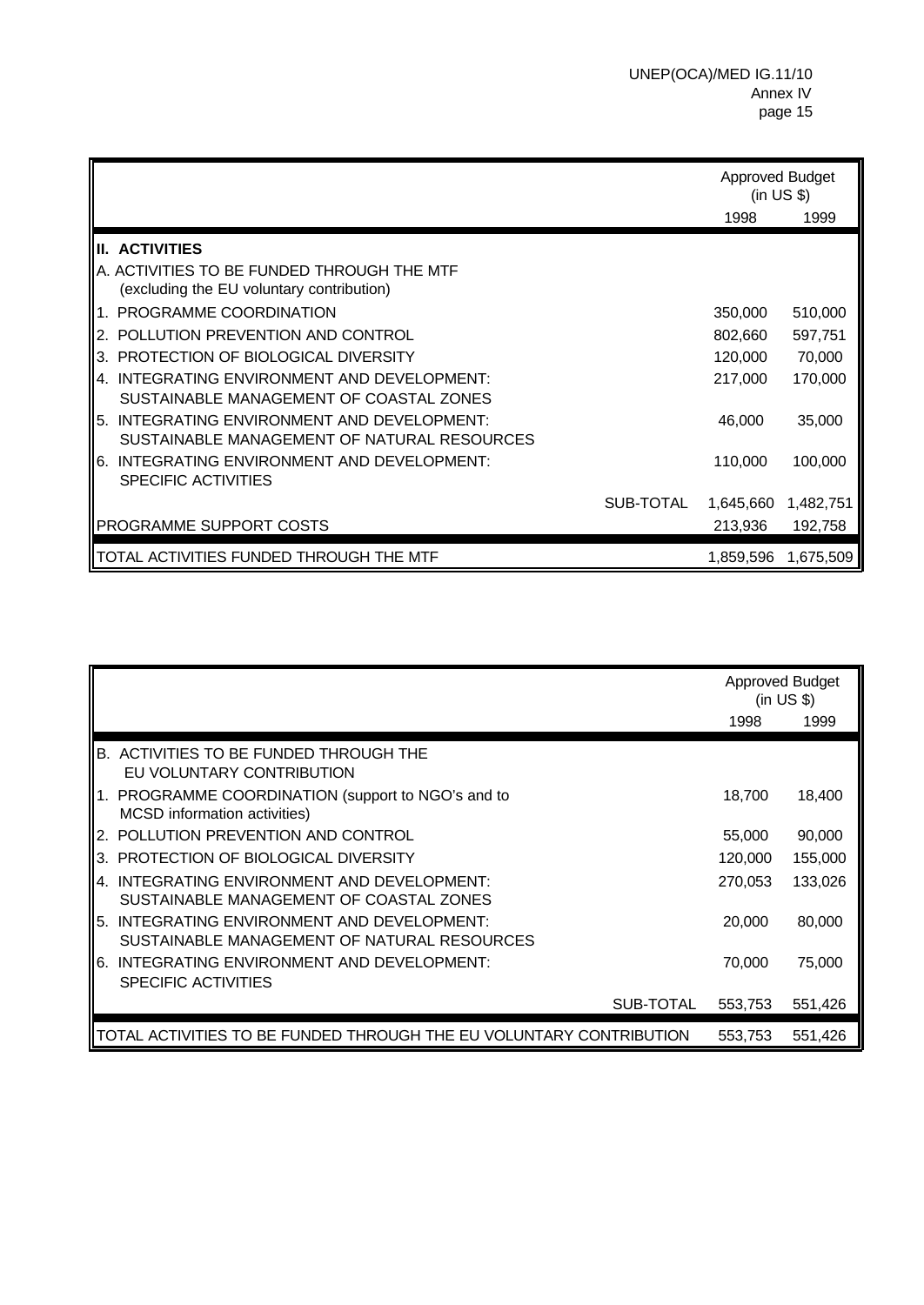# **AGGREGATE BUDGET COVERING ACTIVITIES , ADMINISTRATIVE AND OPERATING COSTS FOR THE COORDINATING UNIT AND THE CENTRES:**

|                                                                                       |           | Approved Budget<br>(in US \$) |  |
|---------------------------------------------------------------------------------------|-----------|-------------------------------|--|
|                                                                                       | 1998      | 1999                          |  |
| COORDINATING UNIT, Athens, Greece                                                     |           |                               |  |
| <b>TOTAL ACTIVITIES</b>                                                               | 453,700   | 553,400                       |  |
| TOTAL ADMINISTRATIVE COSTS                                                            | 1,232,149 | 1,251,902                     |  |
| <b>TOTAL</b>                                                                          | 1,685,849 | 1,805,302                     |  |
| <b>MEDPOL</b>                                                                         |           |                               |  |
| <b>TOTAL ACTIVITIES</b>                                                               | 705,660   | 576,751                       |  |
| <b>TOTAL ADMINISTRATIVE COSTS</b>                                                     | 763,000   | 781,000                       |  |
| <b>TOTAL</b>                                                                          | 1,468,660 | 1,357,751                     |  |
| REGIONAL MARINE POLLUTION EMERGENCY RESPONSE CENTRE<br>FOR THE MEDITERRANEAN (REMPEC) |           |                               |  |
| <b>TOTAL ACTIVITIES</b>                                                               | 192,000   | 121,000                       |  |
| <b>TOTAL ADMINISTRATIVE COSTS</b>                                                     | 554,500   | 557,500                       |  |
| <b>TOTAL</b>                                                                          | 746,500   | 678,500                       |  |
| BLUE PLAN REGIONAL ACTIVITY CENTRE (BP/RAC)                                           |           |                               |  |
| <b>TOTAL ACTIVITIES</b>                                                               | 240,000   | 200,000                       |  |
| TOTAL ADMINISTRATIVE COSTS                                                            | 457,000   | 472,000                       |  |
| <b>TOTAL</b>                                                                          | 697,000   | 672,000                       |  |
| PRIORITY ACTIONS PROGRAMME REGIONAL ACTIVITY CENTRE (PAP/RAC)                         |           |                               |  |
| <b>TOTAL ACTIVITIES</b>                                                               | 328,053   | 323,026                       |  |
| <b>TOTAL ADMINISTRATIVE COSTS</b>                                                     | 340,000   | 352,000                       |  |
| <b>TOTAL</b>                                                                          | 668,053   | 675,026                       |  |
| SPECIALLY PROTECTED AREAS REGIONAL ACTIVITY CENTRE (SPA/RAC)                          |           |                               |  |
| <b>TOTAL ACTIVITIES</b>                                                               | 240,000   | 225,000                       |  |
| TOTAL ADMINISTRATIVE COSTS                                                            | 277,000   | 277,000                       |  |
| <b>TOTAL</b>                                                                          | 517,000   | 502,000                       |  |
| ENVIRONMENT REMOTE SENSING REGIONAL ACTIVITY CENTRE (ERS/RAC)                         |           |                               |  |
| <b>TOTAL ACTIVITIES</b>                                                               | 40,000    | 35,000                        |  |
| <b>TOTAL ADMINISTRATIVE COSTS</b>                                                     | $\Omega$  | 0                             |  |
| <b>TOTAL</b>                                                                          | 40,000    | 35,000                        |  |
| SECRETARIAT FOR THE CLEANER PRODUCTION REGIONAL<br><b>ACTIVITY CENTRE (CP/RAC)</b>    |           |                               |  |
| <b>TOTAL ACTIVITIES</b>                                                               | 0         | 0                             |  |
| TOTAL ADMINISTRATIVE COSTS                                                            | 0         | 0                             |  |
| <b>TOTAL</b>                                                                          | 0         | 0                             |  |
| PROGRAMME SUPPORT COSTS                                                               | 633,010   | 620,640                       |  |
| <b>GRAND TOTAL</b>                                                                    |           | 6,456,072 6,346,219           |  |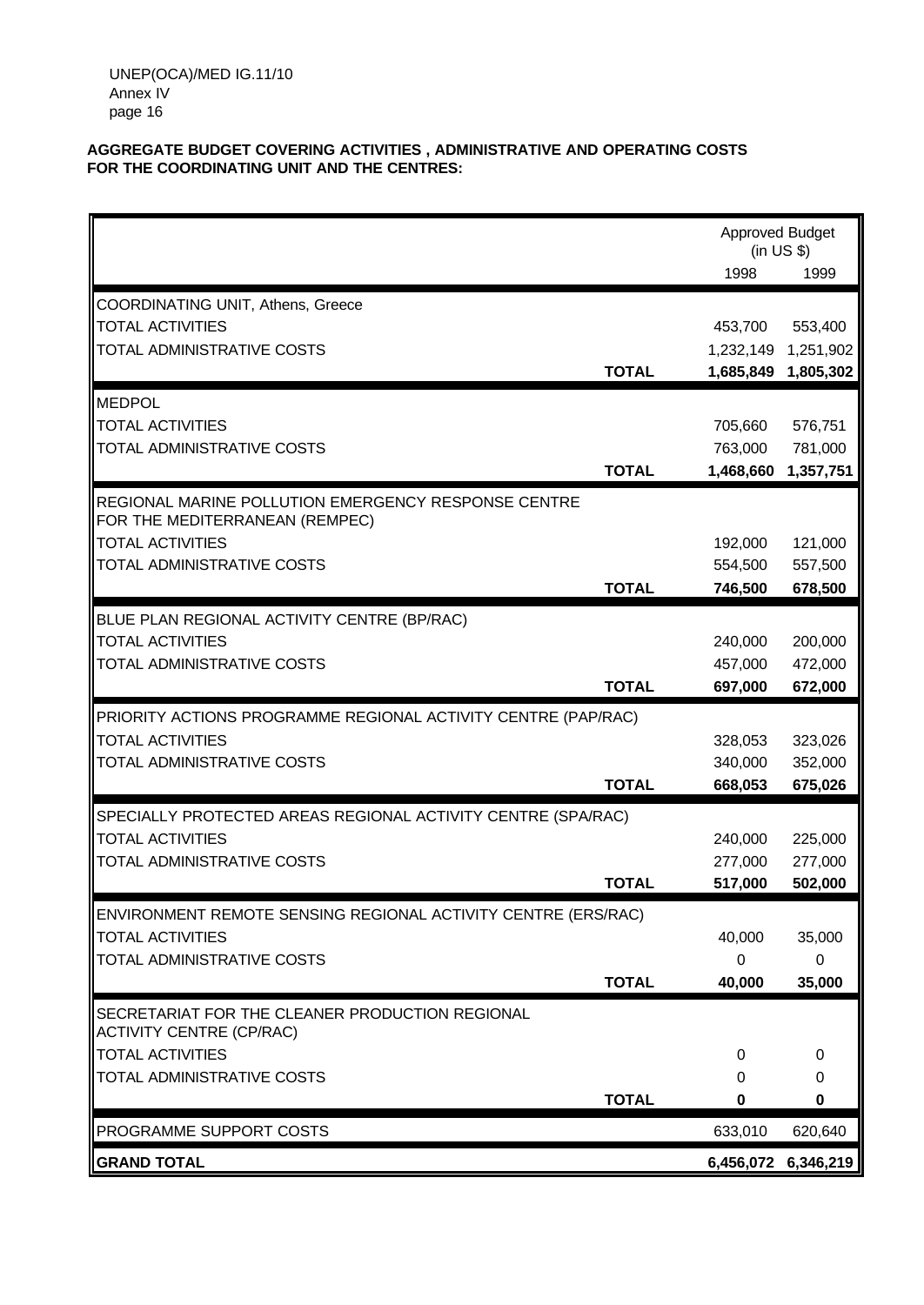# **SOURCES OF FINANCING**

The following scheme of sources of financing for the programme budget for 1998-1999 is approved to the Contracting Parties. For pledges which have not been paid for quite a number of years, a review of the situation will have to be conducted in order to make a realistic assessment of the financial situation of UNEP/MAP.

| A. Income                                | 1998      | 1999      | Biennium 1998-99 |
|------------------------------------------|-----------|-----------|------------------|
| <b>MTF Contributions</b>                 | 4,651,757 | 4,744,793 | 9,396,550        |
| <b>Greek Counterpart Contribution</b>    | 400,000   | 400,000   | 800,000          |
| <b>UNEP Counterpart Contribution</b>     | 50,000    | 50,000    | 100,000          |
| <b>Total Contributions</b>               | 5,101,757 | 5,194,793 | 10,296,550       |
| Unpaid Pledges for 1996 and prior years* | 650,562   | Ω         | 650,562          |
| Adjustment of the Revolving Fund**       | 150,000   | 600,000   | 750,000          |
| <b>Total expected income</b>             | 5,902,319 | 5,794,793 | 11,697,112       |
| <b>B. Commitments</b>                    |           |           |                  |
| Commitments                              | 5,269,309 | 5,174,153 | 10,443,462       |
| <b>Programme Support Costs</b>           | 633,010   | 620,640   | 1,253,650        |
| Total commitments                        | 5,902,319 | 5,794,793 | 11,697,112       |

The amount for Unpaid Pledges for 1996 and prior years does not include US\$ 469,976, the recurrent unpaid pledges since 1991 of former Yugoslavia which are not expected to be paid soon.

\*\* The Revolving fund had to be adjusted to satisfy actual MAP needs.

| Income                                                              | 1998    | 1999    | <b>Biennium 1998-99</b> |
|---------------------------------------------------------------------|---------|---------|-------------------------|
| Voluntary Contribution of EU                                        | 553,753 | 551,426 | 1,105,179               |
| <b>B.</b> Commitments                                               |         |         |                         |
| Voluntary<br>through the EU<br>Activities<br>funded<br>Contribution | 553,753 | 551,426 | 1,105,179               |
| Total commitments                                                   | 553.753 | 551.426 | 1.105.179               |

*Note: During the finalisation of this document part of the unpaid pledges for 1996 and prior years were paid (more specifically, the Libyan Arab Jamahiriya paid an amount of US\$ 295,405). These funds will be used for the 1998 activities.*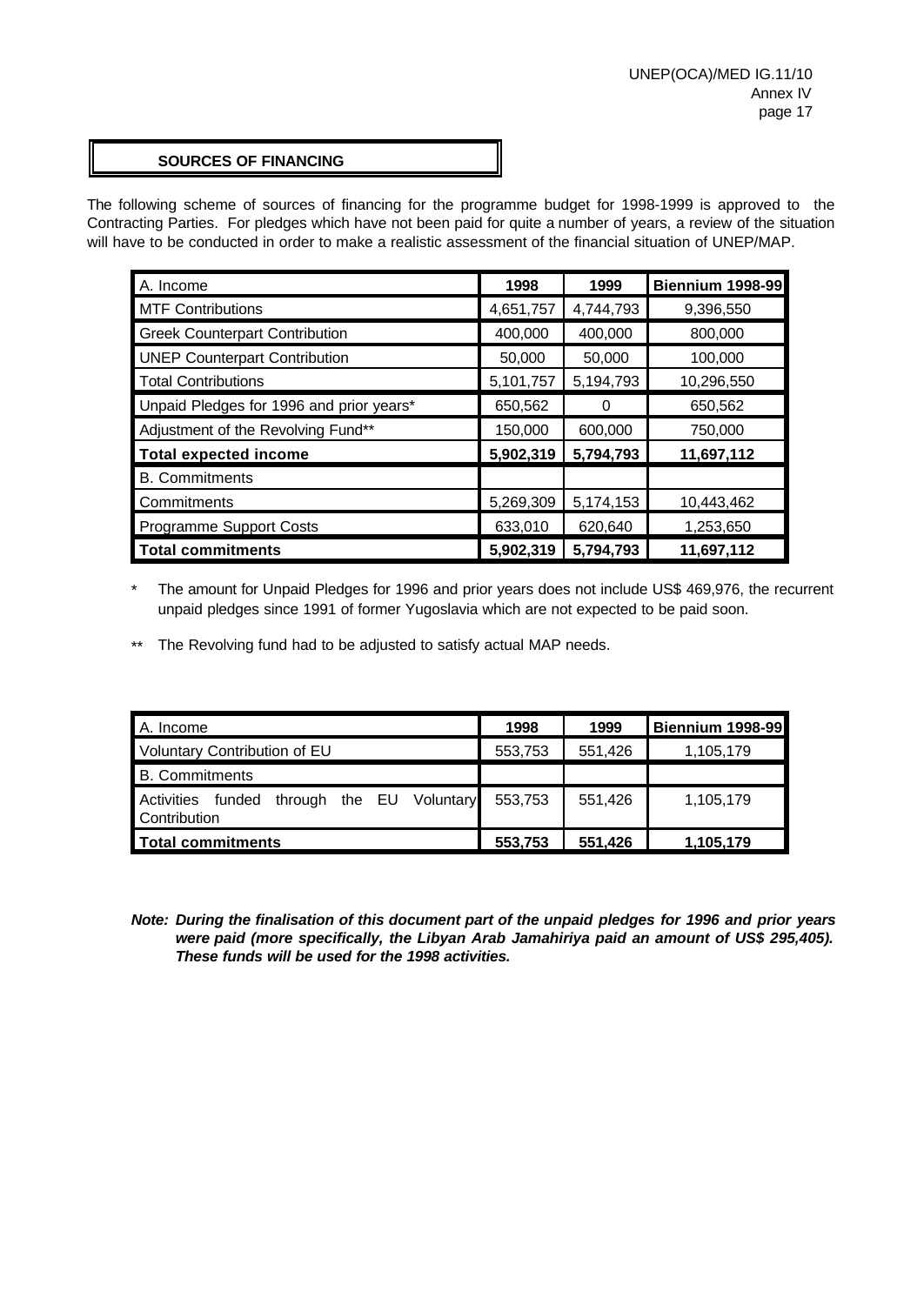#### **Contributions for 1998-1999 (in US dollars):**

| <b>Contracting Parties</b>   | %     | <b>Ordinary Contributions to</b><br>MTF for 1998 (in US \$)* | Ordinary Contributions to<br>MTF for 1999 (in US \$)** |
|------------------------------|-------|--------------------------------------------------------------|--------------------------------------------------------|
| Albania                      | 0.07  | 3,256                                                        | 3,321                                                  |
| Algeria                      | 1.05  | 48,844                                                       | 49,821                                                 |
| Bosnia and Herzegovina       | 0.3   | 13,956                                                       | 14,235                                                 |
| Croatia                      | 0.97  | 45,122                                                       | 46,024                                                 |
| Cyprus                       | 0.14  | 6,513                                                        | 6,643                                                  |
| EU                           | 2.5   | 116,294                                                      | 118,621                                                |
| Egypt                        | 0.49  | 22,794                                                       | 23,250                                                 |
| France                       | 37.97 | 1,766,272                                                    | 1,801,597                                              |
| Greece                       | 2.81  | 130,714                                                      | 133,328                                                |
| Israel                       | 1.47  | 68,381                                                       | 69,748                                                 |
| Italy***                     | 31.37 | 1,459,256                                                    | 1,488,441                                              |
| Lebanon                      | 0.07  | 3,256                                                        | 3,321                                                  |
| Libya                        | 1.97  | 91,640                                                       | 93,473                                                 |
| Malta                        | 0.07  | 3,256                                                        | 3,321                                                  |
| Monaco                       | 0.07  | 3,256                                                        | 3,321                                                  |
| Morocco                      | 0.28  | 13,025                                                       | 13,286                                                 |
| Slovenia                     | 0.67  | 31,167                                                       | 31,790                                                 |
| Spain                        | 14.99 | 697,299                                                      | 711,244                                                |
| Syria                        | 0.28  | 13,025                                                       | 13,286                                                 |
| Tunisia                      | 0.21  | 9,769                                                        | 9,964                                                  |
| Turkey                       | 2.25  | 104,664                                                      | 106,758                                                |
| Sub-total                    | 100   | 4,651,757                                                    | 4,744,793                                              |
| Host Country(Greece)         |       | 400,000                                                      | 400,000                                                |
| <b>UNEP Environment Fund</b> |       | 50,000                                                       | 50,000                                                 |
| <b>TOTAL</b>                 |       | 5,101,757                                                    | 5,194,793                                              |

\* The 1998 Contributions represent a 2% increase over the 1997 Ordinary Contributions to the MTF.

\*\* The 1999 Contributions represent a 2% increase over the 1998 Ordinary Contributions to the MTF.

\*\*\* The level of contribution of Italy to the MTF for 1998 and for 1999 remains at the level of the 1997 ordinary contribution (i.e. US\$ 1,430,643). Exceptionally, the increase in the contributions will be covered in kind for activities already appearing in the budget.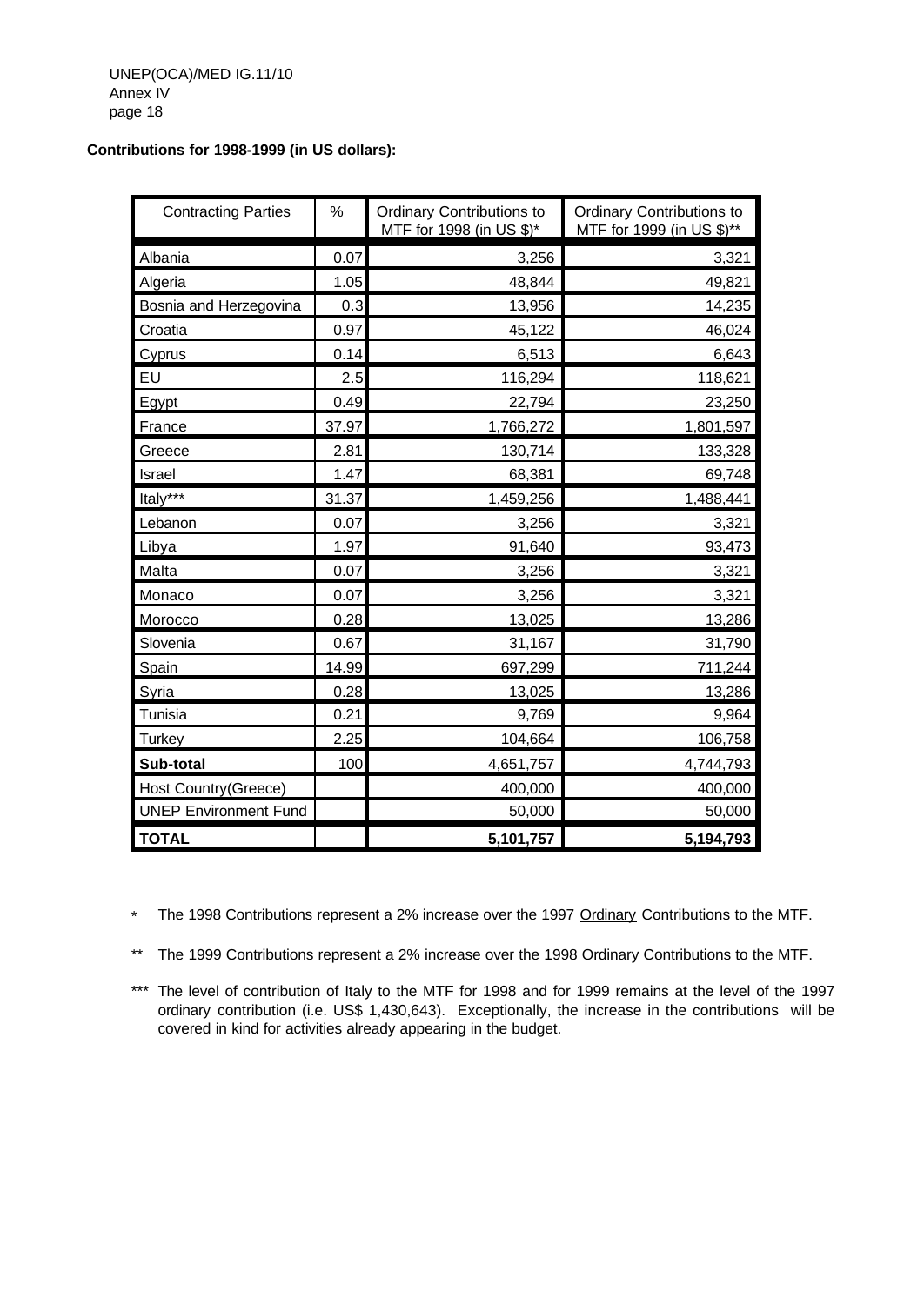**Estimated Counterpart Contributions in Cash/Kind of Contracting Parties hosting Regional Activity Centres and of the U.N. Agencies participating in the MEDPOL Programme. The amounts have been provided to UNEP by the respective Centres and Agencies.**

| <b>Countries</b>     |                | 1998<br>$(.000 \text{ US$})$ | 1999<br>$(.000 \text{ US } $)$ |
|----------------------|----------------|------------------------------|--------------------------------|
| Croatia              | PAP/RAC        | 150                          | 150                            |
| France               | BP/RAC         | 400                          | 400                            |
| Italy                | ERS/RAC        | 300                          | 300                            |
| Malta                | <b>REMPEC</b>  | 75                           | 75                             |
| Spain                | CP/RAC         | 119                          | 119                            |
| Tunisia              | SPA/RAC        | 70                           | 70                             |
|                      |                |                              |                                |
| <b>U.N. Agencies</b> |                |                              |                                |
| <b>WHO</b>           | <b>MED POL</b> | 100                          | 100                            |
| <b>WMO</b>           | <b>MED POL</b> | 50                           | 50                             |
| <b>IAEA</b>          | <b>MED POL</b> | 300                          | 300                            |
| UNESCO/IOC           | <b>MED POL</b> | 80                           | 80                             |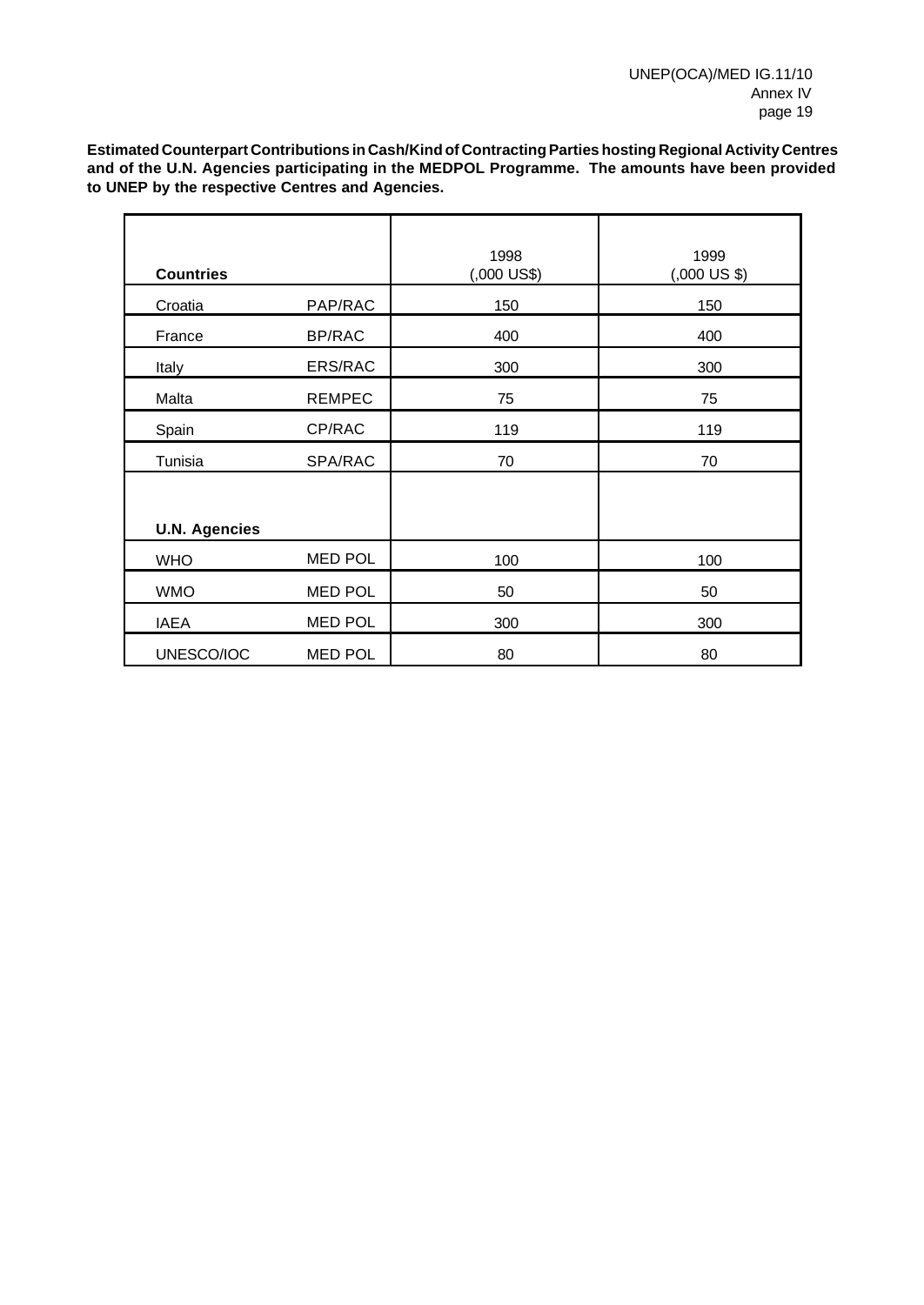#### **I. COORDINATION**

#### **1. PROGRAMME COORDINATION**

# **Objectives**

To prepare the work programme and budget for the Mediterranean Action Plan for review by the meetings of the Bureau, the National Focal Points and for review and approval by the ordinary meetings of the Contracting Parties.

To provide Secretariat services to the meetings of the Bureau, the National Focal Points and the Contracting Parties as well as to act as Secretariat to the MCSD.

To coordinate MAP activities with participating UN Agencies, intergovernmental and non-governmental organizations, the MAP Regional Activity Centres and relevant Secretariats of environmental Conventions. To manage the Mediterranean Trust Fund (MTF).

|                                                                                                                                                                                                                            |               |            |           | Approved Budget (in US \$) |            |           |            |
|----------------------------------------------------------------------------------------------------------------------------------------------------------------------------------------------------------------------------|---------------|------------|-----------|----------------------------|------------|-----------|------------|
| <b>ACTIVITY</b>                                                                                                                                                                                                            | <b>OFFICE</b> |            | 1998      |                            |            | 1999      |            |
|                                                                                                                                                                                                                            |               | <b>MTF</b> | <b>EU</b> | <b>EXT</b>                 | <b>MTF</b> | <b>EU</b> | <b>EXT</b> |
| 11th Ordinary Meeting of the Contracting Parties<br>to review and approve the 2000-1 programme<br>budget                                                                                                                   | <b>MEDU</b>   |            |           |                            | 115,000    |           | 80,000*    |
| Meeting of the MAP National Focal Points to<br>consider the progress of the Action Plan and<br>prepare the 2000-1 programme budget                                                                                         | <b>MEDU</b>   |            |           |                            | 100,000    |           |            |
| Fourth Meeting of the Mediterranean<br>Commission on Sustainable Development<br>(MCSD)                                                                                                                                     | <b>MEDU</b>   |            |           | 100,000*                   |            |           |            |
| Fifth Meeting of the Mediterranean Commission<br>on Sustainable Development (MCSD)                                                                                                                                         | <b>MEDU</b>   |            |           |                            |            |           | 100,000    |
| Follow-up of the recommendations of the<br><b>MCSD</b>                                                                                                                                                                     | <b>MEDU</b>   | 15,000     |           |                            | 5,000      |           |            |
| Meetings of the Steering Committee of the<br>Mediterranean Commission on Sustainable<br>Development (one per year)                                                                                                         | <b>MEDU</b>   | 20,000     |           |                            | 20,000     |           |            |
| Meetings of the Bureau (two per year) to review<br>the progress of the Action Plan, advise the<br>Secretariaton matters arisen since the meeting<br>of Contracting Parties, and decide on<br>programme/ budget adjustments | <b>MEDU</b>   | 40,000     |           |                            | 40,000     |           |            |
| Meeting of the Regional Activity Centres'<br>Directors and the Coordinating Unit for<br>programming and coordination of MAP activities<br>(one per year)                                                                   | <b>MEDU</b>   | 10,000     |           |                            | 10,000     |           |            |
| Training of national officials at MED Unit on MAP<br>programmes and procedures                                                                                                                                             | <b>MEDU</b>   | 10,000     |           |                            | 10,000     |           |            |
| Second Meeting of Mediterranean Government<br>designated experts on Liability<br>and<br>Compensation                                                                                                                       | <b>MEDU</b>   | 20,000     |           | 60,000                     |            |           |            |
| <b>Presentation Conferences for CAMP projects</b>                                                                                                                                                                          | <b>MEDU</b>   | 30,000     |           |                            | 30,000     |           |            |

\* To be hosted by the Government of Malta.

\*\* To be hosted by the Principality of Monaco.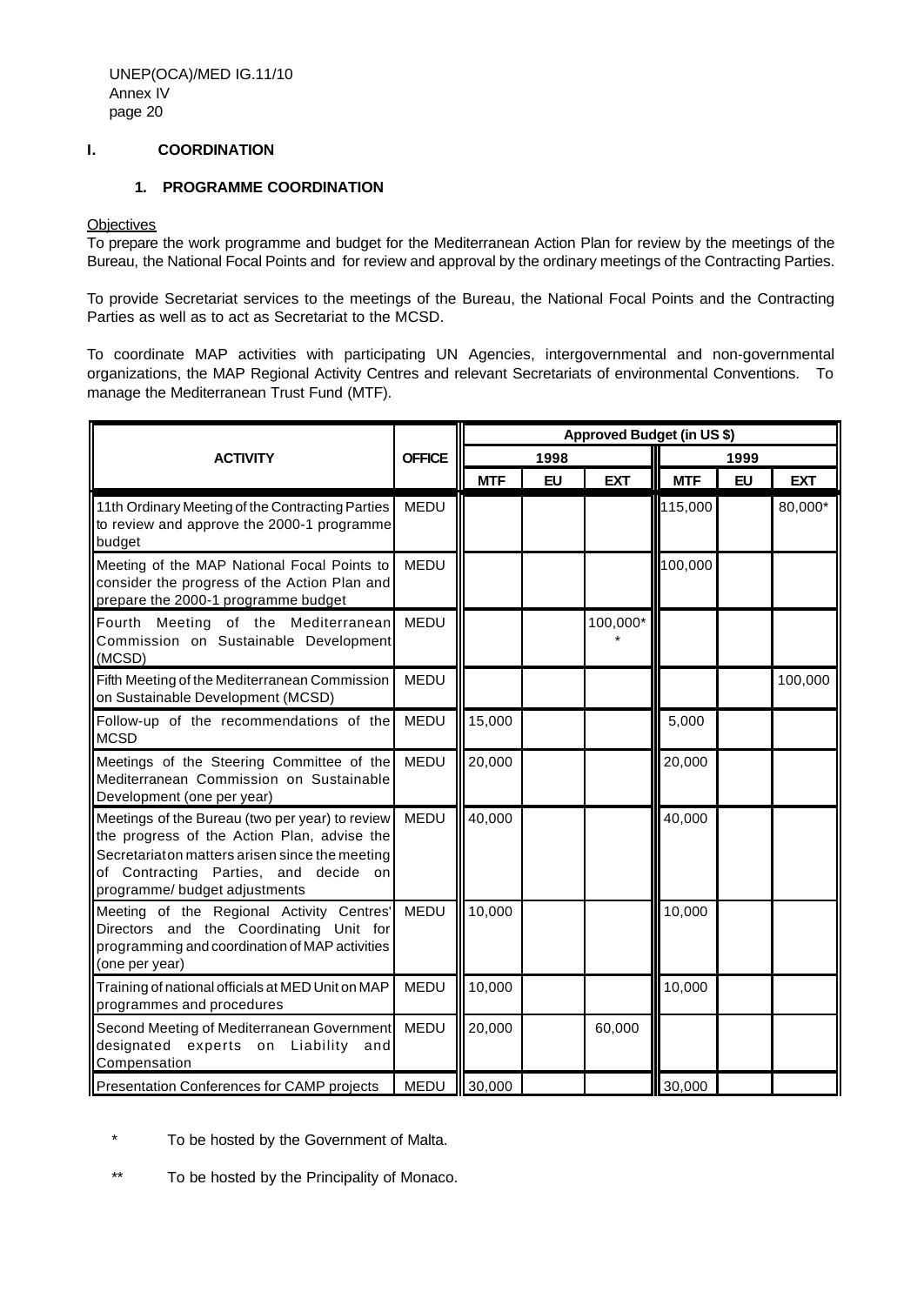|                                                                                                                                                                         |               |             |       | Approved Budget (in US \$) |                       |       |            |
|-------------------------------------------------------------------------------------------------------------------------------------------------------------------------|---------------|-------------|-------|----------------------------|-----------------------|-------|------------|
| <b>ACTIVITY</b>                                                                                                                                                         | <b>OFFICE</b> |             | 1998  |                            |                       | 1999  |            |
|                                                                                                                                                                         |               | <b>MTF</b>  | EU    | <b>EXT</b>                 | <b>MTF</b>            | EU    | <b>EXT</b> |
| Support to countries to apply the participation<br>approach in the process of decision-making<br>related to Sustainable Development at the<br>national and local levels | MEDU          | 10,000<br>Ш |       |                            |                       |       |            |
| Support to non-governmental organisations<br>and other major actors                                                                                                     | <b>MEDU</b>   | 20,000      | 8.700 |                            | 25,000                | 8.400 |            |
| <b>II TOTAL ACTIVITIES</b>                                                                                                                                              |               | 175,000     | 8,700 |                            | 160,000 355,000 8,400 |       | 180,000    |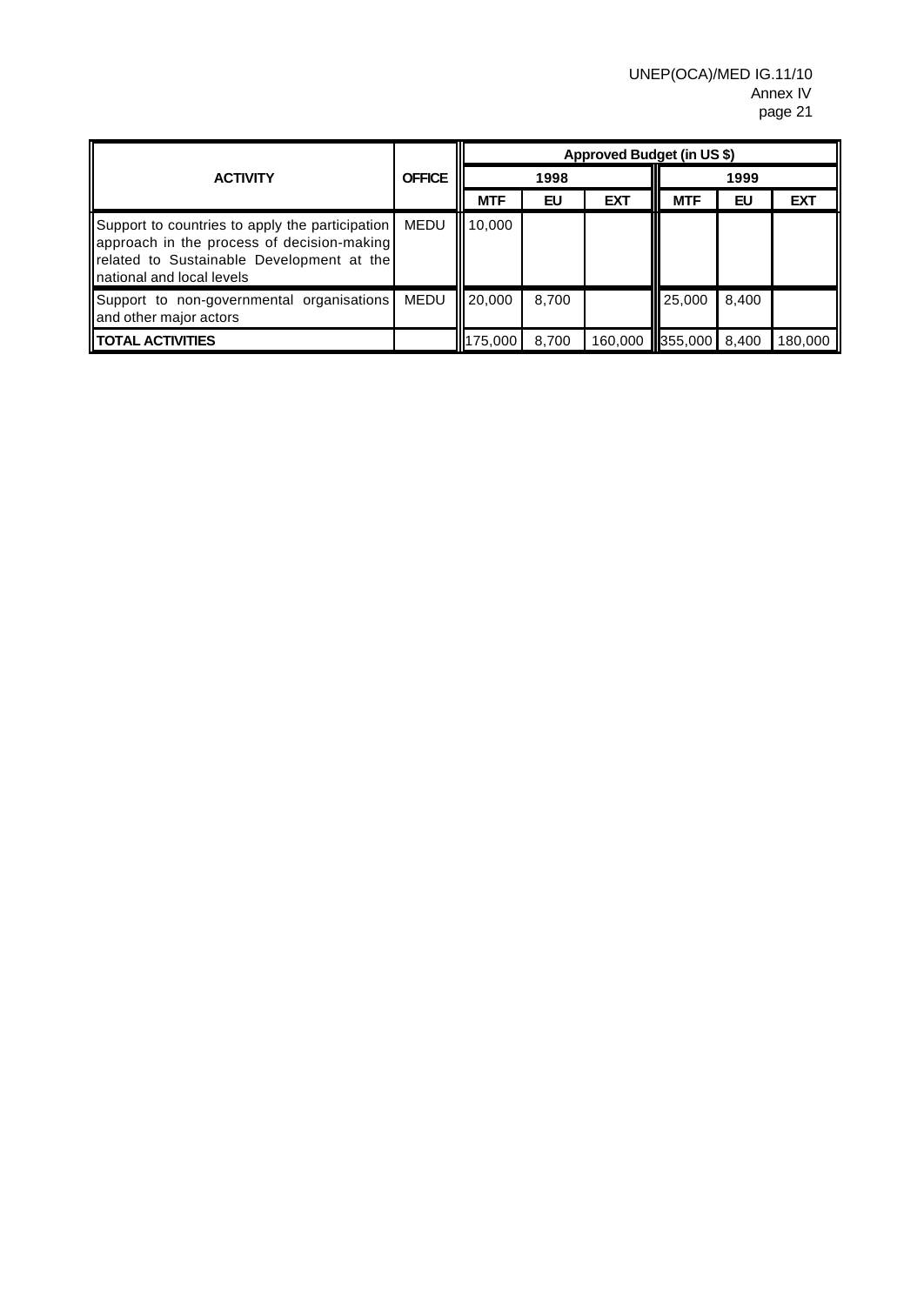# **2. INFORMATION AND PARTICIPATION**

## **Objectives**

The Coordinating Unit undertakes the publication of Medwaves and MAP technical reports, and manages a Documentation Unit (library). The Coordinating Unit allocates funds for public information activities concerning the environment.

In 1998, the Unit intends to initiate the publication of a biennial report on MAP activities aimed at the wider public.

|                                                                                                         |               | Approved Budget (in US \$) |        |            |                                 |        |            |
|---------------------------------------------------------------------------------------------------------|---------------|----------------------------|--------|------------|---------------------------------|--------|------------|
| <b>ACTIVITY</b>                                                                                         | <b>OFFICE</b> |                            | 1998   |            | 1999                            |        |            |
|                                                                                                         |               | <b>MTF</b>                 | EU     | <b>EXT</b> | <b>MTF</b>                      | EU     | <b>EXT</b> |
| Publication and dissemination of MAP<br><b>Technical Reports</b>                                        | <b>MEDU</b>   | 15,000                     |        |            | 15,000                          |        |            |
| Library services                                                                                        | <b>MEDU</b>   | 20,000                     |        |            | 20,000                          |        |            |
| Preparation, translation, printing<br>andl<br>dissemination of MEDWAVES (Arabic, English<br>and French) | <b>MEDU</b>   | 40,000                     |        |            | 40,000                          |        |            |
| Support to public awareness campaigns                                                                   | <b>MEDU</b>   | 20,000                     |        |            | 20,000                          |        |            |
| Support to MCSD on information and<br>participation                                                     | <b>MEDU</b>   |                            | 10.000 | 20,000     |                                 | 10,000 | 20,000     |
| Preparation, editing and translation of MAP<br>brochures and reports                                    | <b>MEDU</b>   | 30,000                     |        | 50,000     | 10,000                          |        | 20,000     |
| Printing and dissemination of brochures and<br>reports, including the use of the Internet               | <b>MEDU</b>   | 20,000                     |        |            | 20,000                          |        |            |
| <b>TOTAL ACTIVITIES</b>                                                                                 |               | 145,000 10,000             |        | 70,000     | $\blacksquare$ 125,000   10,000 |        | 40,000     |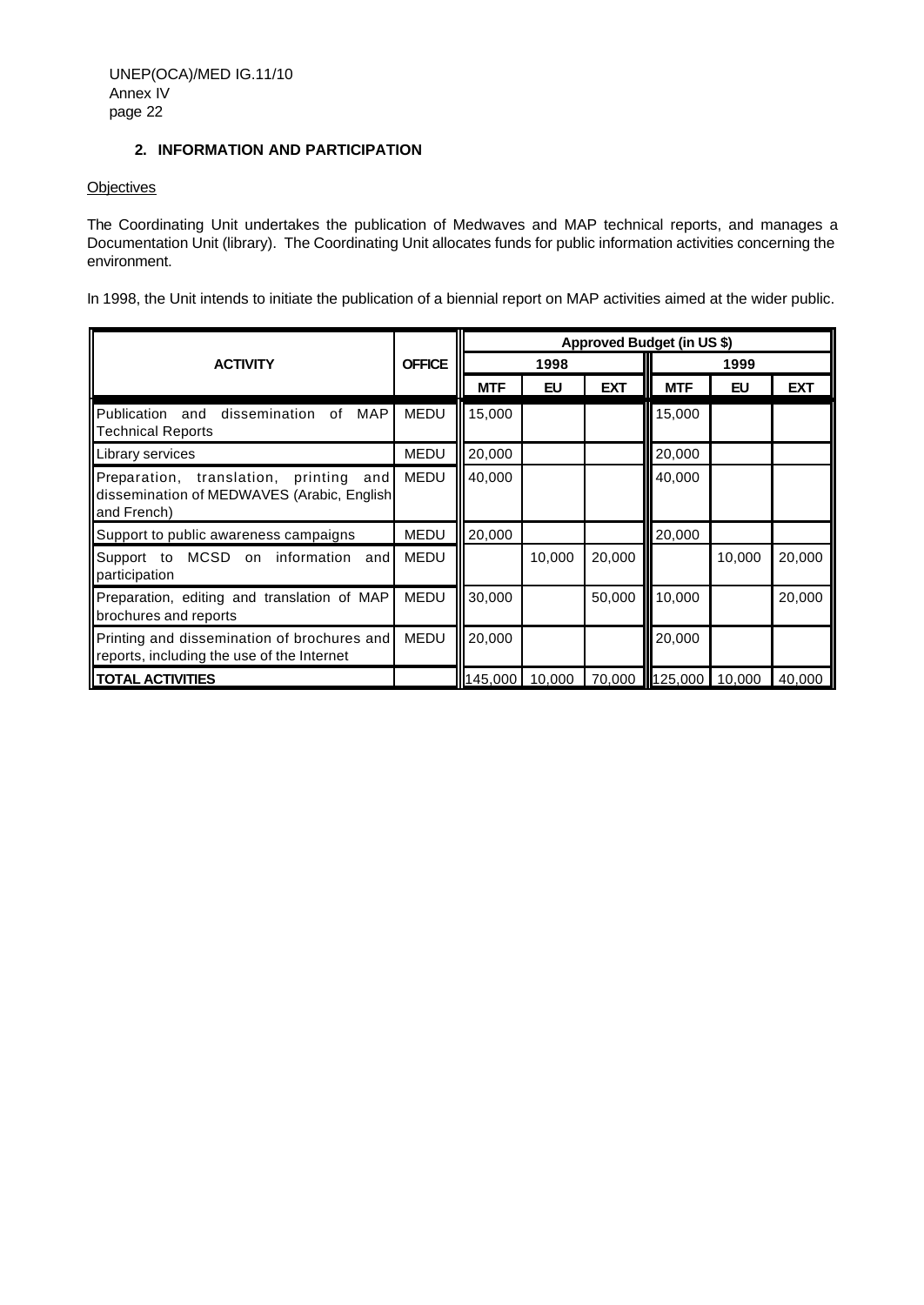# **3. STRENGTHENING OF THE LEGAL FRAMEWORK**

#### **Objectives**

To seek the early entry into force of the new MAP legal instruments and to promote their early implementation by the Contracting Parties.

To formulate and adopt appropriate rules and procedures for the determination of liability and compensation for damages resulting from the pollution of the marine environment.

To promote the adoption of relevant national legislation and to ensure the compliance of the Contracting Parties to the provisions of the Barcelona Convention and its protocols.

|                                                                                                                                                                                                                                  |               | Approved Budget (in US \$) |    |            |            |      |            |
|----------------------------------------------------------------------------------------------------------------------------------------------------------------------------------------------------------------------------------|---------------|----------------------------|----|------------|------------|------|------------|
| <b>ACTIVITY</b>                                                                                                                                                                                                                  | <b>OFFICE</b> | 1998                       |    |            |            | 1999 |            |
|                                                                                                                                                                                                                                  |               | <b>MTF</b>                 | EU | <b>EXT</b> | <b>MTF</b> | EU   | <b>EXT</b> |
| Legal assistance to the Secretariat                                                                                                                                                                                              | MEDU          | 15,000                     |    |            | 15,000     |      |            |
| Assistance to countries to develop their national<br>legislation and national enforcement of control<br>mechanisms in line with the implementation of<br>the Convention and its Protocols and the<br>adopted protection measures | <b>MEDU</b>   | 15.000<br>Ш                |    |            | 15,000     |      |            |
| <b>I</b> TOTAL ACTIVITIES                                                                                                                                                                                                        |               | 30,000                     |    |            | 30,000     |      |            |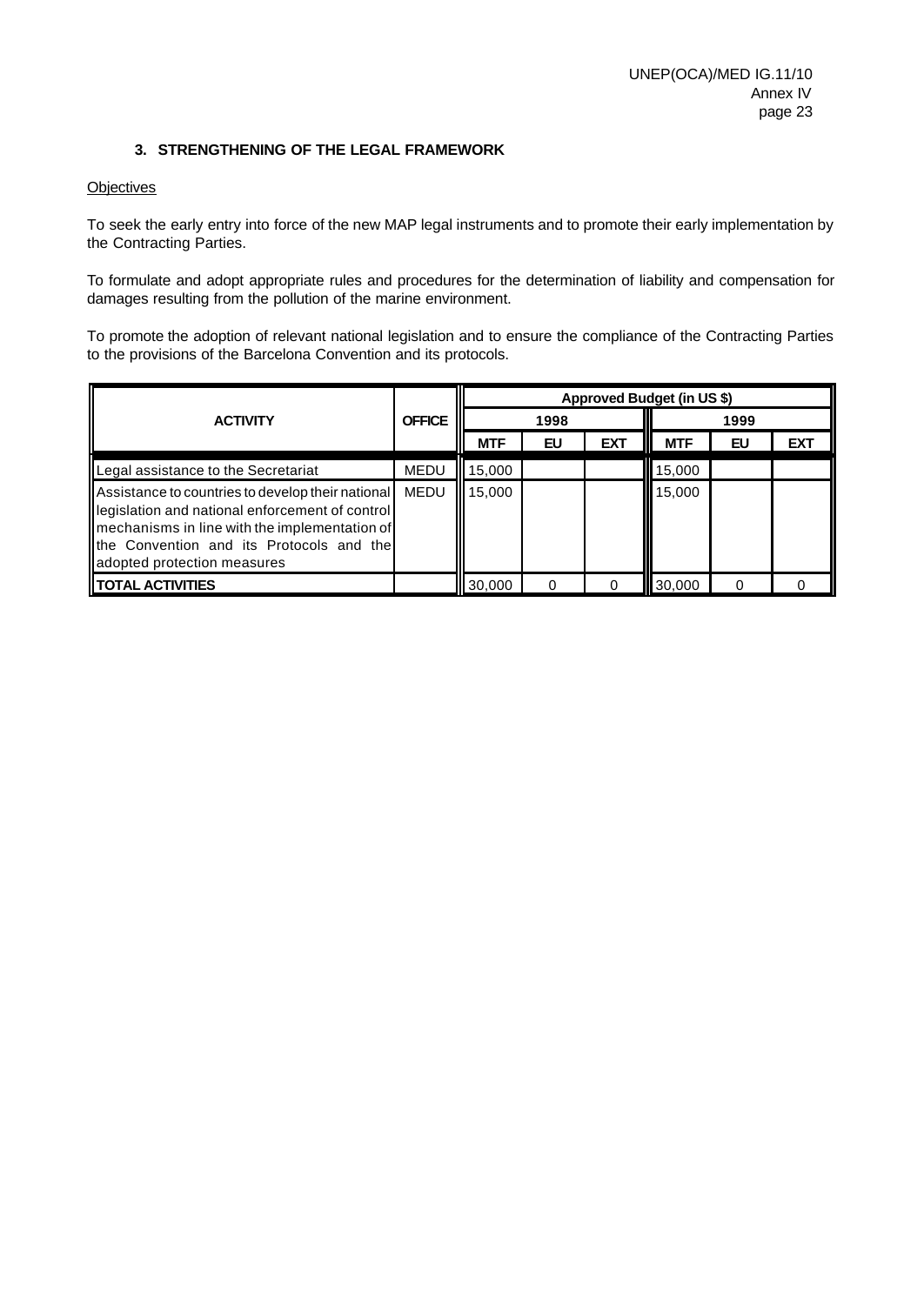# **II. POLLUTION PREVENTION AND CONTROL**

#### **Objectives**

To assist Contracting Parties to formulate and implement action plans, programmes and measures for the prevention and reduction of pollution from land-based activities, as part of the implementation of the LBS Protocol.

To assist Contracting Parties to organize and implement the MED POL programme and in particular trend monitoring programmes, biological effects monitoring programmes and compliance monitoring programmes to assess loads and levels of pollution, the effectiveness of measures taken and the compliance with existing legislation.

To make use of remote-sensing techniques for the assessment and control of marine pollution.

To assist Contracting Parties in developing and implementing regional, sub-regional and national programmes related to the prevention of, response to and cooperation in cases of accidental sea-based pollution and pollution from port operations (Emergency Protocol).

To assist Contracting Parties to implement the Dumping Protocol and to initiate the preparation for the future implementation of the Hazardous Wastes and the Offshore Protocols.

|                                                                                                                                                                                              |               | Approved Budget (in US \$) |           |            |            |           |            |  |  |
|----------------------------------------------------------------------------------------------------------------------------------------------------------------------------------------------|---------------|----------------------------|-----------|------------|------------|-----------|------------|--|--|
| <b>ACTIVITY</b>                                                                                                                                                                              | <b>OFFICE</b> |                            | 1998      |            |            | 1999      |            |  |  |
|                                                                                                                                                                                              |               | <b>MTF</b>                 | <b>EU</b> | <b>EXT</b> | <b>MTF</b> | <b>EU</b> | <b>EXT</b> |  |  |
| <b>Action Plans</b><br>Formulation of Action Plans for the reduction<br>of pollution                                                                                                         | <b>MEDPOL</b> | 40,000                     |           |            | 40,000     |           | 20,000     |  |  |
| Identification and assessment of Hot Spots   MEDPOL                                                                                                                                          |               | 40,000                     |           | 10,000*    | 30,000     |           | 15,000*    |  |  |
| Identification of policies and implementation MEDPOL<br>strategies for the elimination of TPBs, for<br>waste water management, and for<br>prevention and control of releases of<br>nutrients |               | 80,000                     |           |            |            | 40,000    |            |  |  |
| Target-oriented research                                                                                                                                                                     | <b>MEDPOL</b> | 40,000                     |           |            | 30,000     |           | 50,000     |  |  |
| Enforcement<br>Compliance and enforcement of legislation<br>including capacity building for systems of<br>inspection                                                                         | <b>MEDPOL</b> | 50,000                     |           | 50,000     |            | 40,000    | 25,000*    |  |  |
| Design and implementation of national MEDPOL<br>compliance monitoring including data quality<br>assurance                                                                                    |               | 50,660                     |           | 30,000     | 46,751     |           | 40,000     |  |  |
| Enhanced direct assistance for selected MEDPOL<br>countries (capacity-building programmes)                                                                                                   |               | 30,000                     |           | 120,000    | 60,000     |           | 60,000     |  |  |
| <b>Implementation and Control</b><br>Assistance for implementation of adopted<br>action plans                                                                                                | <b>MEDPOL</b> |                            |           |            | 40,000     |           | 100,000    |  |  |
| Design and implementation of trend and MEDPOL<br>biological effects monitoring                                                                                                               |               | 60,000                     |           |            | 50,000     |           |            |  |  |
| Enhanced direct assistance for selected MEDPOL<br>countries (capacity-building programmes)                                                                                                   |               | 100,000                    | 45,000    | 50,000     | 80,000     |           | 60,000     |  |  |

Funds are secured through WHO.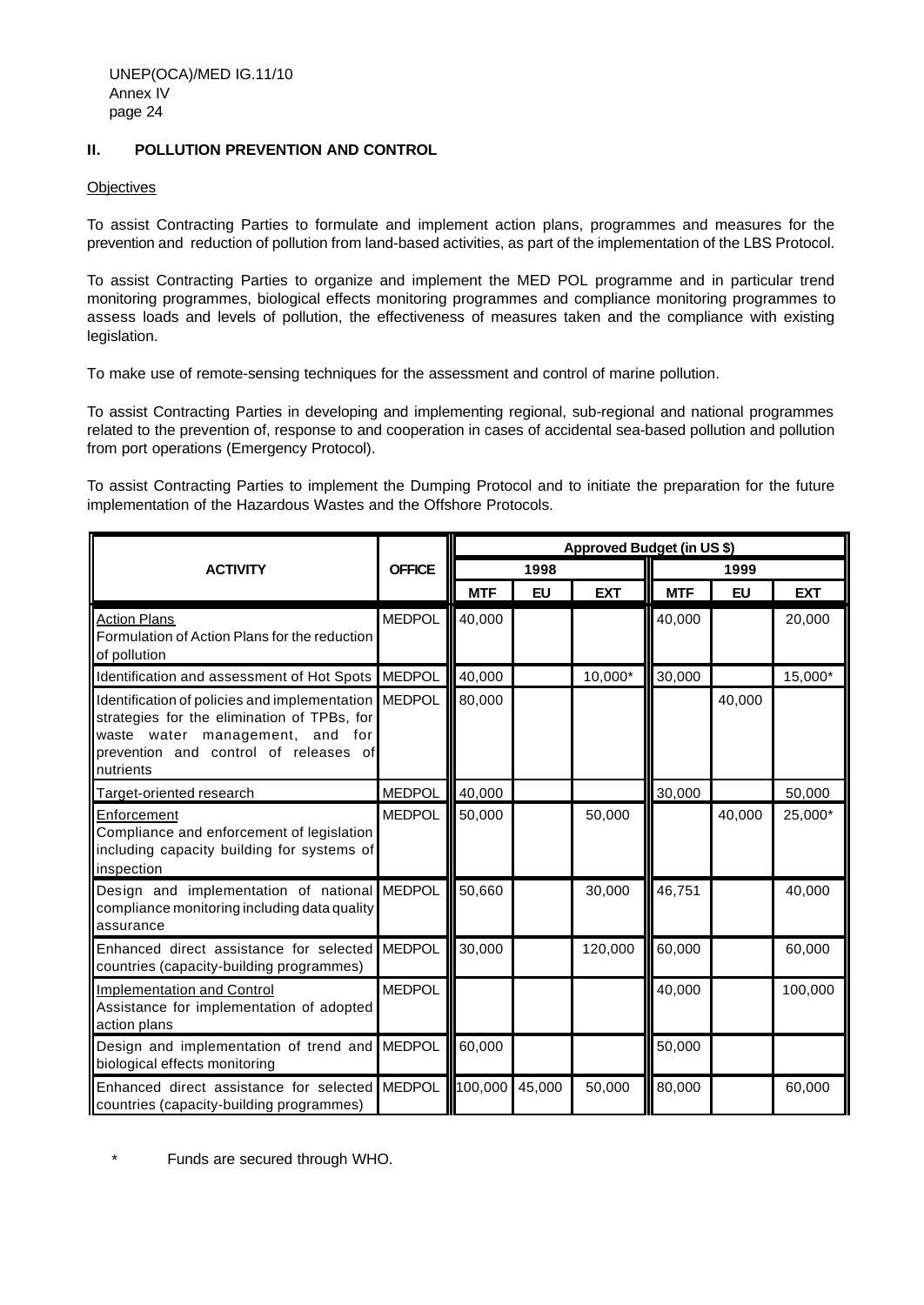|                                                                                                                                                                                                                      |               | Approved Budget (in US \$) |           |            |            |           |            |
|----------------------------------------------------------------------------------------------------------------------------------------------------------------------------------------------------------------------|---------------|----------------------------|-----------|------------|------------|-----------|------------|
| <b>ACTIVITY</b>                                                                                                                                                                                                      | <b>OFFICE</b> |                            | 1998      |            |            | 1999      |            |
|                                                                                                                                                                                                                      |               | <b>MTF</b>                 | <b>EU</b> | <b>EXT</b> | <b>MTF</b> | <b>EU</b> | <b>EXT</b> |
| Capacity building (training and fellowships)<br>and data quality assurance                                                                                                                                           | <b>MEDPOL</b> | 60,000                     |           |            | 60,000     |           | 40,000     |
| Target oriented research                                                                                                                                                                                             | <b>MEDPOL</b> | 40,000                     |           |            |            |           | 40,000     |
| <b>Coordination</b><br>'Meeting of MED POL National Coordinators                                                                                                                                                     | <b>MEDPOL</b> |                            |           |            | 20,000     |           | 40,000     |
| Government-designated Experts' Meeting on MEDPOL<br>implementation of LBS Protocol                                                                                                                                   |               |                            |           | 60,000     |            |           |            |
| Dumping Protocol<br>Assistance for implementation of the<br>Dumping Protocol                                                                                                                                         | <b>MEDPOL</b> | 10,000                     |           |            | 10,000     |           |            |
| <b>Hazardous Wastes and Offshore Protocols</b><br>Assistance for implementation<br>of the<br>Hazardous Wastes and Offshore Protocols                                                                                 | <b>MEDPOL</b> | 10,000                     |           |            | 10,000     |           |            |
| <b>Remote Sensing</b><br>Devising and monitoring activities supported<br>by remote-sensing for the surveillance and<br>control of oil pollution                                                                      | ERS/RAC       | 10,000                     |           |            | 10,000     |           |            |
| monitoring activities ERS/RAC<br>Implementation of<br>supported by remote-sensing for the<br>surveillance and control of oil pollution                                                                               |               |                            |           | 20,000     |            |           | 20,000     |
| monitoring activities ERS/RAC<br>Implementation of<br>based on remote-sensing supporting trend<br>monitoring                                                                                                         |               |                            |           | 35,000     |            |           | 35,000     |
| Prevention of, response to and cooperation REMPEC<br>in cases of accidental marine pollution<br>(Emergency Protocol)<br>Assistance to States in developing their<br>national system for preparedness and<br>response |               | 10,000                     |           |            | 10,000     |           |            |
| Assistance to States in developing port REMPEC<br>emergency response system                                                                                                                                          |               | 10,000                     |           |            | 6,000      |           |            |
| Development of the Regional Information REMPEC<br>System                                                                                                                                                             |               | 6,000                      |           |            | 4,000      |           |            |
| Meeting of REMPEC Focal Points combined REMPEC<br>with Meeting of legal experts                                                                                                                                      |               | 65,000                     |           |            |            |           |            |
| Regional training courses                                                                                                                                                                                            | <b>REMPEC</b> | 75,000                     |           |            | 75,000     |           |            |
| Development of REMPEC maritime transport<br>oriented database TROCS                                                                                                                                                  | <b>REMPEC</b> |                            | 10,000    |            |            | 10,000    |            |
| Technical assistance to States in the<br>organisation of national training courses                                                                                                                                   | <b>REMPEC</b> | 8,000                      |           |            | 8,000      |           |            |
| Assistance to States in case of emergency<br>(Mediterranean Assistance Unit)                                                                                                                                         | <b>REMPEC</b> | 8,000                      |           |            | 8,000      |           |            |
| Three year project for the development of REMPEC<br>spill response capabilities of Cyprus, Egypt<br>and Israel                                                                                                       |               |                            |           | 357,000*   |            |           | 214,000*   |
| Port Reception facilities for collecting ship- REMPEC<br>generated garbage, bilge waters and oily<br>wastes                                                                                                          |               |                            |           | 290,000**  |            |           | 398,000**  |

- \* Funds are secured through the EU/DGXI/LIFE Programme.
- \*\* Funds are secured through the EU/EuroMediterranean Partnership Programme.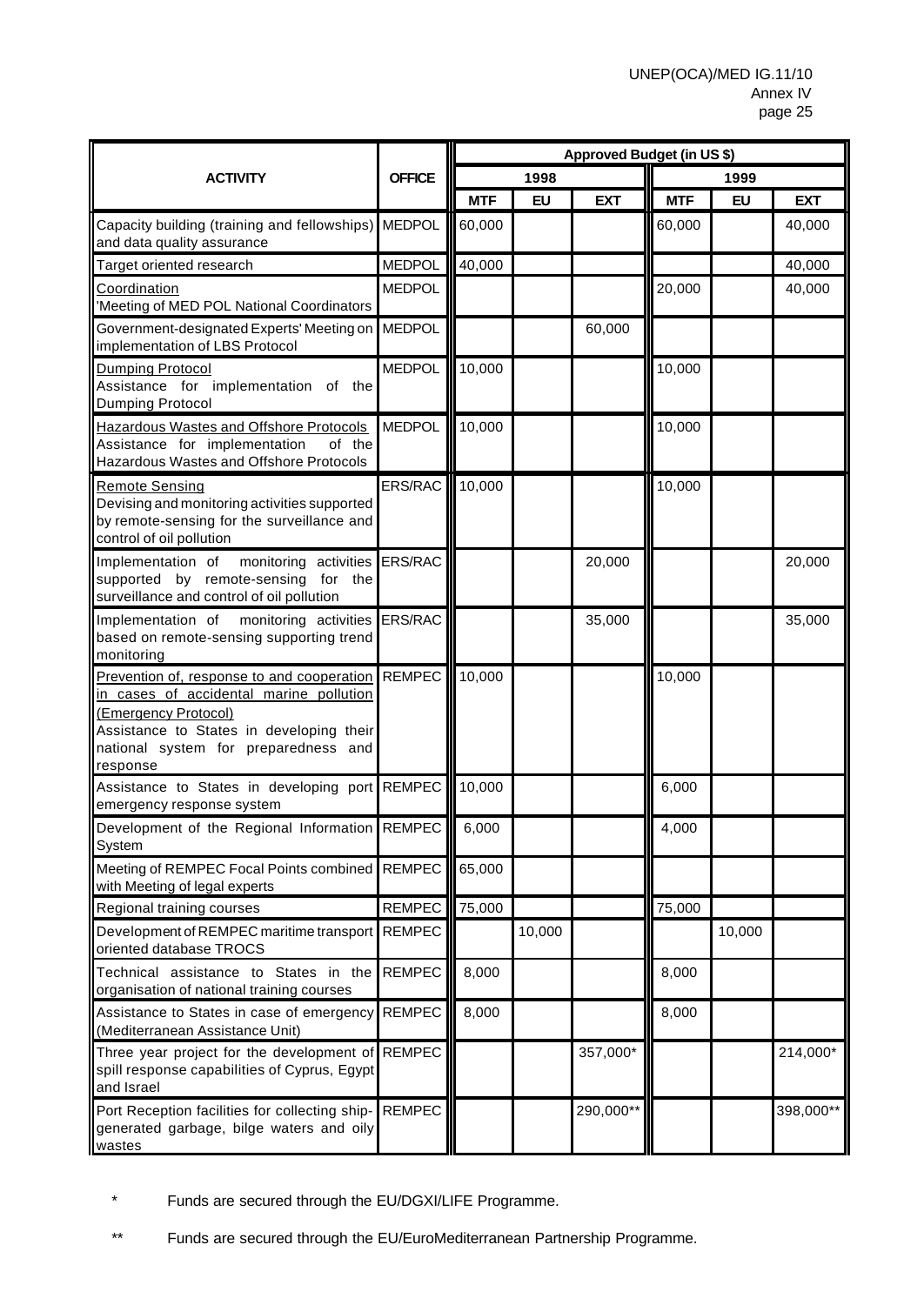|                                                                                                                       |               | Approved Budget (in US \$) |      |                                  |            |        |            |  |  |
|-----------------------------------------------------------------------------------------------------------------------|---------------|----------------------------|------|----------------------------------|------------|--------|------------|--|--|
| <b>ACTIVITY</b>                                                                                                       | <b>OFFICE</b> |                            | 1998 |                                  |            |        |            |  |  |
|                                                                                                                       |               | <b>MTF</b>                 | EU   | <b>EXT</b>                       | <b>MTF</b> | EU     | <b>EXT</b> |  |  |
| Preparedness and response to marine REMPEC<br>pollution by ships: Sensitivity mapping                                 |               |                            |      | 425,000                          |            |        | 403,000    |  |  |
| <b>Salvage Capacity</b>                                                                                               | <b>REMPEC</b> |                            |      | 182,000                          |            |        |            |  |  |
| <b>Cleaner Production:</b><br>Meeting of Focal Points, Meeting of Experts,<br>Cooperation with MCSD, and publications | CP/RAC        |                            |      | 113.000*                         |            |        | 113,000*   |  |  |
| <b>TOTAL ACTIVITIES</b>                                                                                               |               |                            |      | 802,660 55,000 1,742,000 597,751 |            | 90,000 | 1,673,000  |  |  |

\* Funds will be provided by the Spanish Government.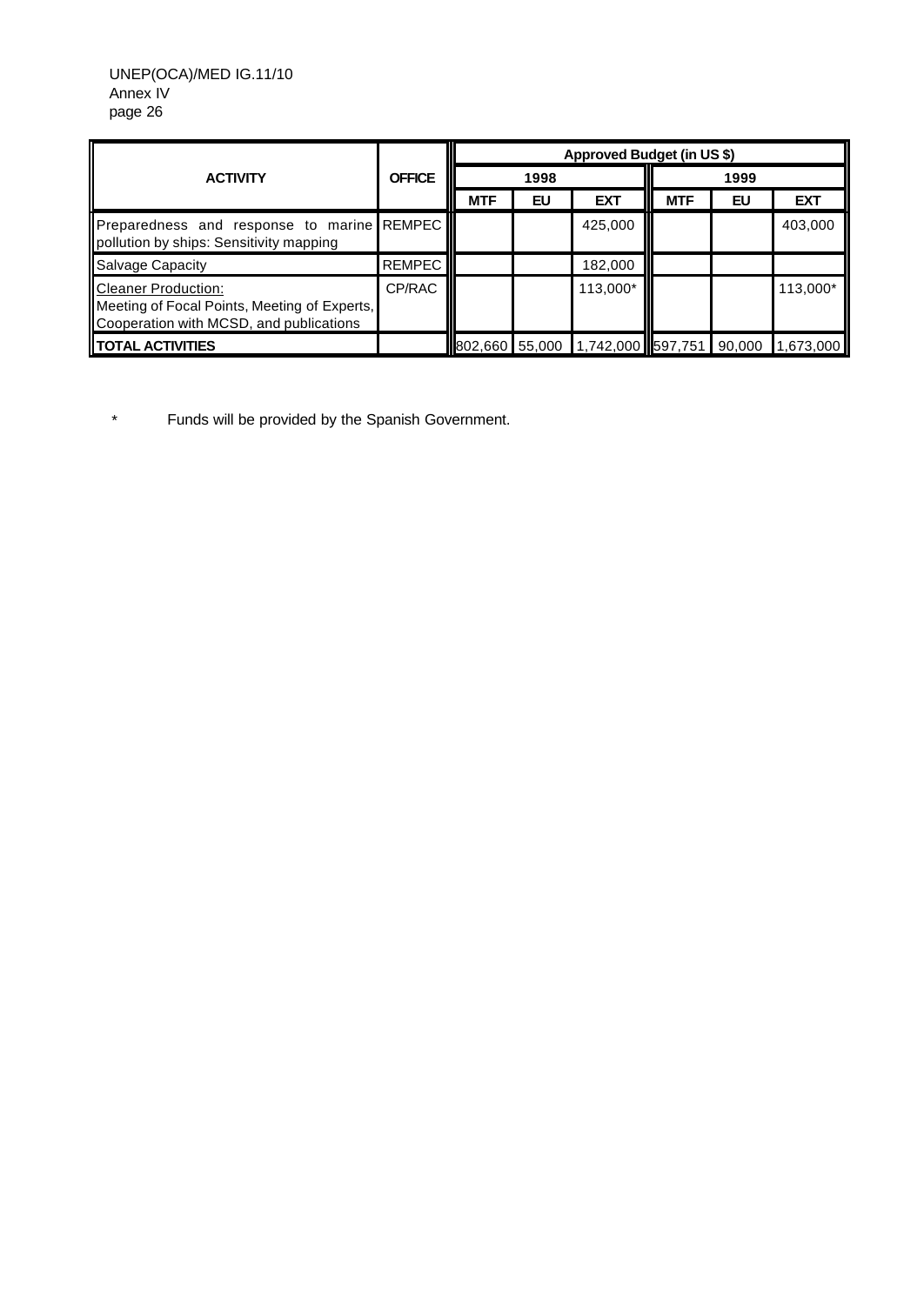## **III. PROTECTION OF BIOLOGICAL DIVERSITY**

#### **Objectives**

The general objective of the proposed activities is to improve the protection and management of the Mediterranean natural heritage through the implementation of the Mediterranean Action Plan and the other relevant instruments adopted within its framework, in particular the SPA Protocol and the Action Plans for the conservation of endangered species (monk seal, marine turtles and cetaceans).

The specific objectives of the activities are:

- The assessment of the status of biological diversity in the Mediterranean in order to identify appropriate measures for its conservation.
- The establishment of adequate legislation for the effective protection and management of the natural heritage of the Mediterranean region.
- The establishment of effective forms of management of the natural heritage, in order to ensure its conservation and to promote its social and economic aspects.
- The improvement of the Mediterranean countries' capabilities in the field of conservation and management of the natural heritage.
- The improvement of public awareness and information on the value of biological diversity and the issues related to its conservation and sustainable use.

|                                                                                                                                                                                                    |                | Approved Budget (in US \$) |           |            |            |           |            |  |  |
|----------------------------------------------------------------------------------------------------------------------------------------------------------------------------------------------------|----------------|----------------------------|-----------|------------|------------|-----------|------------|--|--|
| <b>ACTIVITY</b>                                                                                                                                                                                    | <b>OFFICE</b>  |                            | 1998      |            |            | 1999      |            |  |  |
|                                                                                                                                                                                                    |                | <b>MTF</b>                 | <b>EU</b> | <b>EXT</b> | <b>MTF</b> | <b>EU</b> | <b>EXT</b> |  |  |
| Legal Measures<br>Assistance to countries in the setting up and<br>enforcement of their national legislation in the<br>field of sites and species conservation                                     | <b>SPA/RAC</b> | 10,000                     |           |            | 10,000     |           |            |  |  |
| <b>Planning and Management</b><br>Expert Meeting to evaluate the three action<br>plans for the conservation of species adopted<br>within MAP                                                       | <b>SPA/RAC</b> | 40,000                     |           | 10,000*    |            |           |            |  |  |
| Elaboration of an Action Plan for the SPA/RAC<br>conservation of marine vegetation                                                                                                                 |                |                            | 20,000    |            |            | 25,000    |            |  |  |
| Implementation of the Action Plans for the SPA/RAC<br>conservation of the Mediterranean Marine<br>Turtles, Cetaceans and management of the<br>Monk Seal                                            |                |                            |           |            |            | 30,000    |            |  |  |
| Assistance for the implementation of CAMPs                                                                                                                                                         | SPA/RAC        | 20,000                     |           |            |            |           |            |  |  |
| Assistance to countries for the establishment SPA/RAC<br>and management of SPAs                                                                                                                    |                |                            | 20,000    |            |            | 20,000    |            |  |  |
| Assistance to countries in the setting up and SPA/RAC<br>implementation of national strategies in the<br>field of biodiversity conservation                                                        |                |                            | 20,000    |            |            | 20,000    |            |  |  |
| Exchange of experience and strengthening of SPA/RAC<br>national capabilities<br>Training sessions on the scientific and<br>technical aspects of the conservation of the<br>natural common heritage |                | 40,000                     |           | 10,000     |            | 30,000    |            |  |  |

To be hosted by the Government of Greece.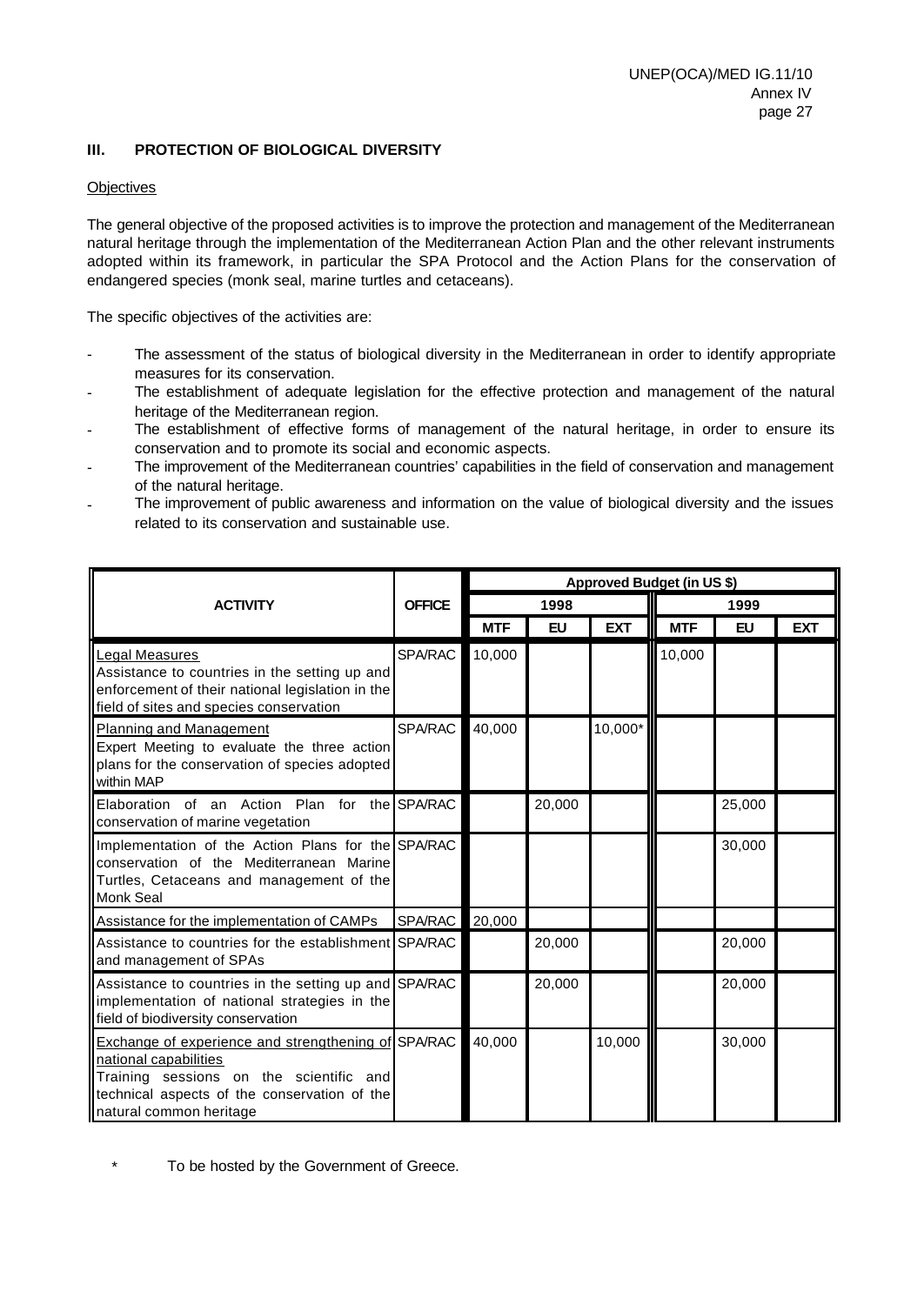|                                                                                                                                                                                |                |            |                        |            | Approved Budget (in US \$) |                       |            |
|--------------------------------------------------------------------------------------------------------------------------------------------------------------------------------|----------------|------------|------------------------|------------|----------------------------|-----------------------|------------|
| <b>ACTIVITY</b>                                                                                                                                                                | <b>OFFICE</b>  |            | 1998                   |            | 1999                       |                       |            |
|                                                                                                                                                                                |                | <b>MTF</b> | EU                     | <b>EXT</b> | <b>MTF</b>                 | EU                    | <b>EXT</b> |
| Meeting on endangered species in the SPA/RAC<br>Mediterranean*                                                                                                                 |                | 10.000     |                        |            |                            |                       |            |
| <b>SPA National Focal Points Meeting</b>                                                                                                                                       | <b>SPA/RAC</b> |            |                        |            | 40,000                     |                       |            |
| Data Collection and Periodic Assessment<br>'Collection of data and assistance to countries<br>for the preparation of inventories of species and<br>sites                       | <b>SPA/RAC</b> |            | 40,000                 |            |                            | 30,000                |            |
| Public Information<br>Production of specific material for public<br>awareness and information (movable<br>exposition) on the value and conservation of<br>biological diversity | <b>SPA/RAC</b> |            | 20,000                 |            | 20,000                     |                       | 10.000     |
| <b>TOTAL ACTIVITIES</b>                                                                                                                                                        |                |            | 120,000 120,000 20,000 |            |                            | 70,000 155,000 10,000 |            |

\* Co-organised with Monaco and the Bern Convention.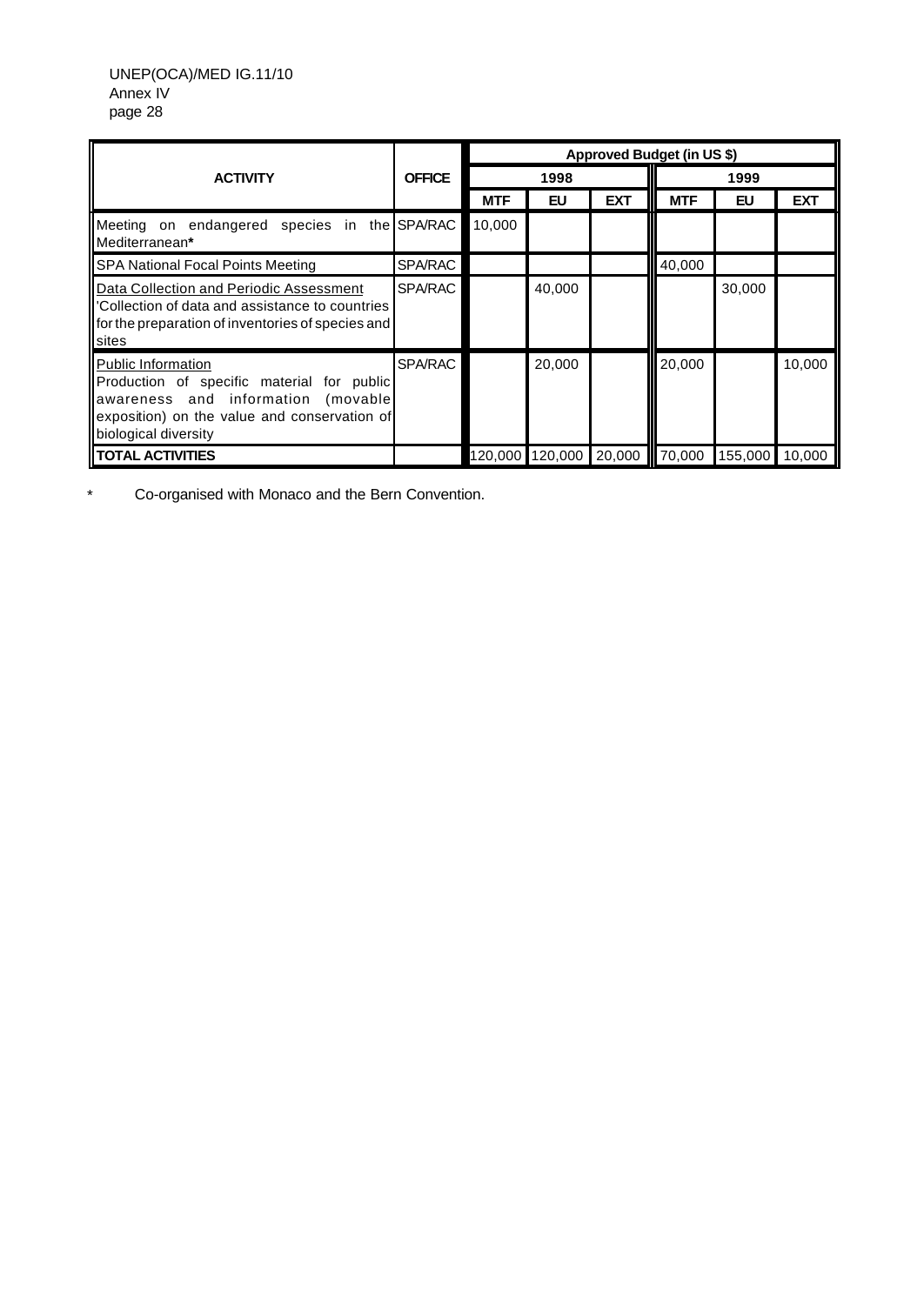#### **IV. INTEGRATING ENVIRONMENT AND DEVELOPMENT: SUSTAINABLE MANAGEMENT OF COASTAL ZONES**

#### **Objectives**

Sustainable management of coastal zones is one of MCSD's priority themes. Activities will focus on the development of policies for the sustainable management of coastal zones as well as on capacity building.

Most MAP components (MEDU, MEDPOL and RACs) are concerned with the sustainable management of coastal regions and are implementing complementary activities in this respect. Thus, for instance, BP/RAC is taking a systemic approach at the level of the entire Mediterranean basin with special focus on the coastal regions, whereas PAP is primarily concerned with smaller geographical areas where priority actions are proposed. As a result their respective major outputs are clearly of different nature (Fascicules versus guidelines, for instance).

More specifically, the activities will include the following:

- to develop tools and techniques for the implementation of policies and strategies of coastal zone planning and management;
- to enhance capacity building for coastal planning in the region;
- to ensure coastal protection through legal means;
- to exchange expertise concerning policies and strategies for coastal protection; and
- to implement and, if possible complete the six on-going CAMP projects in Algeria, Morocco, Israel, Malta, Lebanon and Slovenia.

|                                                                                                                                                                                                                         |               |            |           |                 | Approved Budget (in US \$) |           |            |
|-------------------------------------------------------------------------------------------------------------------------------------------------------------------------------------------------------------------------|---------------|------------|-----------|-----------------|----------------------------|-----------|------------|
| <b>ACTIVITY</b>                                                                                                                                                                                                         | <b>OFFICE</b> |            | 1998      |                 |                            | 1999      |            |
|                                                                                                                                                                                                                         |               | <b>MTF</b> | <b>EU</b> | <b>EXT</b>      | <b>MTF</b>                 | <b>EU</b> | <b>EXT</b> |
| Implementation of CAMPs in Morocco, Israel,<br>Malta, Algeria, Lebanon and Slovenia                                                                                                                                     | <b>MEDU</b>   | 85,000     |           | 100,000         | 20,000                     | 5,000     | 100,000    |
| Pollution assessment and control in CAMPs<br>areas                                                                                                                                                                      | <b>MEDPOL</b> | 20,000     |           |                 |                            |           |            |
| activities through BP/RAC<br>Contribution to CAMP<br>systemic and prospective analysis, actors<br>strategy, management tools at local and<br>national levels                                                            |               |            | 50,000    |                 |                            | 10,000    |            |
| Implementation of CAMPs (consultants,<br>consultations, meetings, training,<br>sub-<br>contracts)                                                                                                                       | PAP/RAC       |            |           | 180,053 100,000 | 65,000                     | 56,026    | 100,000    |
| Planning of Activities to be implemented in ERS/RAC<br>CAMPs (preliminary studies, consultations,<br>meetings)                                                                                                          |               |            |           | 20,000          |                            |           | 25,000     |
| Implementation of CAMPs ( Technical ERS/RAC<br>assistance to local counterparts,<br>consultations, meetings)                                                                                                            |               |            | 20,000    |                 |                            |           | 30,000     |
| Integrated Coastal Area Management (ICAM):<br>Development of policies and strategies for<br>coastal planning and sustainable<br>management of coastal areas including<br>carrying-capacity studies and training courses | PAP/RAC       | 42,000     | 20,000    | 66,000          | 10,000                     | 62,000    | 173,000    |
| <b>Systemic and Prospective Activities</b><br>Overall Mediterranean prospective analysis,<br>training in prospective approaches and<br>preparation of fascicules                                                        | <b>BP/RAC</b> | 30,000     |           | 20,000          | 30,000                     |           | 20,000     |
| Support to the MCSD Activities:<br>Sustainable Management of coastal zones:<br>good practices guides and regional guidelines                                                                                            | PAP/RAC       | 30,000     |           |                 | 30,000                     |           |            |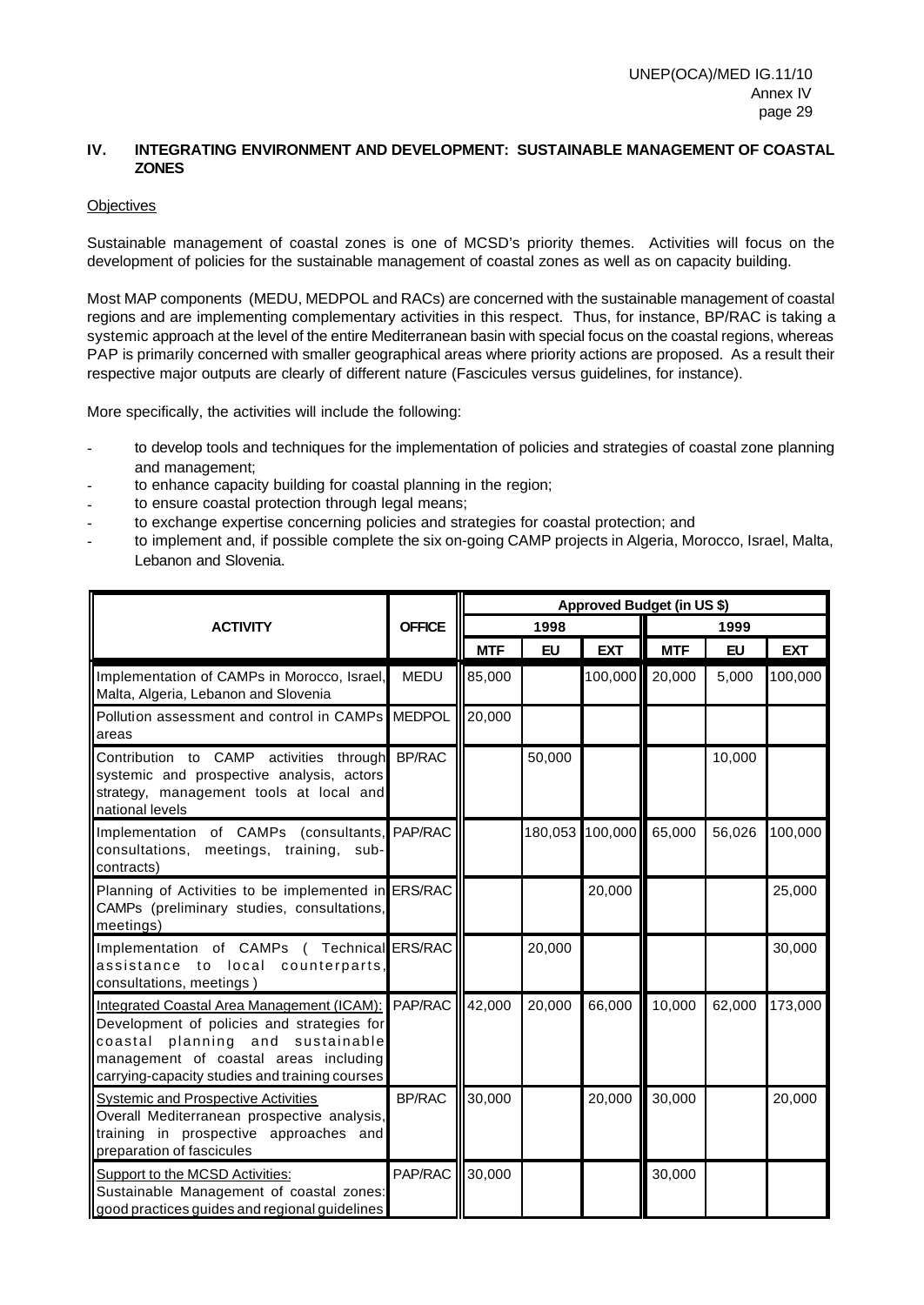|                                                                                                                                                                                                                                                                                                                                                         |                | Approved Budget (in US \$) |    |            |            |                                                 |            |  |  |
|---------------------------------------------------------------------------------------------------------------------------------------------------------------------------------------------------------------------------------------------------------------------------------------------------------------------------------------------------------|----------------|----------------------------|----|------------|------------|-------------------------------------------------|------------|--|--|
| <b>ACTIVITY</b>                                                                                                                                                                                                                                                                                                                                         | <b>OFFICE</b>  | 1998                       |    |            | 1999       |                                                 |            |  |  |
|                                                                                                                                                                                                                                                                                                                                                         |                | <b>MTF</b>                 | EU | <b>EXT</b> | <b>MTF</b> | EU                                              | <b>EXT</b> |  |  |
| <b>Capacity Building</b><br>Preparation of meetings with Mediterranean<br>countries' planners and decision-makers as<br>well as with representatives from remote-<br>sensing centres aimed at demonstrating the<br>effective contribution given by Information<br>Systems based on Earth Observation data to<br>the countries decision making processes | ERS/RAC 10,000 |                            |    |            | 15,000     |                                                 |            |  |  |
| <b>II TOTAL ACTIVITIES</b>                                                                                                                                                                                                                                                                                                                              |                |                            |    |            |            | 217,000 270,053 306,000 170,000 133,026 448,000 |            |  |  |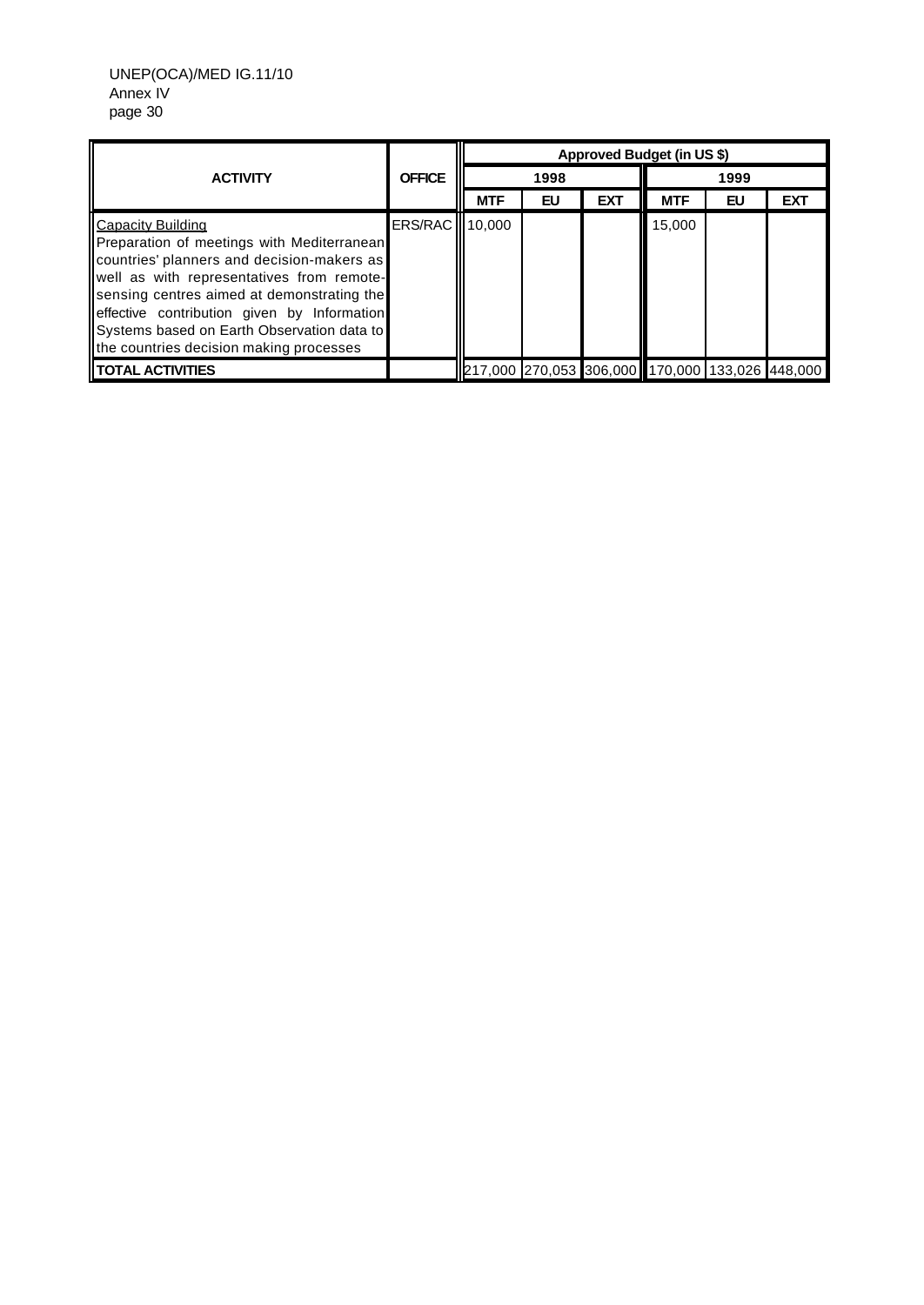#### **V. INTEGRATING ENVIRONMENT AND DEVELOPMENT: SUSTAINABLE MANAGEMENT OF NATURAL RESOURCES**

#### **Objectives**

Follow-up activities on the management of natural resources will be pursued in the framework of the MCSD in which all Regional Activity Centres are involved. The methodology which has been proposed will be tested in the field, and activities will focus on the practical application of results and capacity building.

Water resources management will be dealt with in a special way: all other activities tackled hitherto, linked directly or indirectly to water resources management, and natural resources management in general (including agriculture and forest), would be integrated (coastal planning, GIS, environmental assessment and planning, etc.).

BP/RAC will study current and future issues related to water resources and management of water demand at watershed levels for the whole Mediterranean basin, whereas PAP/RAC will focus mainly on islands, specific water deficient areas and singular river basin linked to adjacent coastal areas.

As for soil protection, the objectives are to evaluate and monitor the vulnerability of soil resources and to protect and preserve soil by implementing preventive measures and to promote rehabilitation of dredged lands and restoration of plant cover. Measures against erosion and desertification will be promoted.

|                                                                                                                                                                                                                                                                                             |                |            |           | Approved Budget (in US \$) |            |           |            |
|---------------------------------------------------------------------------------------------------------------------------------------------------------------------------------------------------------------------------------------------------------------------------------------------|----------------|------------|-----------|----------------------------|------------|-----------|------------|
| <b>ACTIVITY</b>                                                                                                                                                                                                                                                                             | <b>OFFICE</b>  |            | 1998      |                            |            | 1999      |            |
|                                                                                                                                                                                                                                                                                             |                | <b>MTF</b> | <b>EU</b> | <b>EXT</b>                 | <b>MTF</b> | <b>EU</b> | <b>EXT</b> |
| Water Resources Management<br>Development of DSS for water resources<br>management including organisation of expert<br>meetings                                                                                                                                                             | PAP/RAC 16,000 |            |           | 167,000                    |            | 50,000    | 166,000    |
| Management of water resources and water<br>demand: Specific studies related to MCSD<br>recommendations on issues concerning<br>policies, losses and wastes, also in<br>connection with land use                                                                                             | <b>BP/RAC</b>  |            | 20,000    |                            |            | 20,000    |            |
| Support to MCSD activities related to water PAP/RAC<br>demand management in urban areas                                                                                                                                                                                                     |                | 10,000     |           |                            | 10,000     |           |            |
| Implementation of a multidisciplinary ERS/RAC<br>approach for the assessment of land<br>resources in arid lands (water, soil,<br>vegetation) and of their suitability to proper<br>exploitation                                                                                             |                |            |           | 15,000                     |            | 10,000    |            |
| Participation to the implementation of an ERS/RAC<br>Information System for water management, by<br>establishing a network among remote-<br>sensing Centers in order to share data and<br>results from already carried-out and/or<br>ongoing activities relevant to the dealt-with<br>topic |                |            |           | 20,000                     |            |           | 20,000     |
| <b>Soil Protection</b><br>Expert meeting and assistance to countries                                                                                                                                                                                                                        | PAP/RAC        | 20,000     |           | 120,000 25,000             |            |           | 120,000    |
| <u>Aquaculture</u><br>Ecologically sound integrated management of<br>aquaculture                                                                                                                                                                                                            | PAP/RAC        |            |           | 100,000                    |            |           | 120,000    |
| <b>TOTAL ACTIVITIES</b>                                                                                                                                                                                                                                                                     |                | 46,000     | 20,000    | 422,000 35,000             |            | 80,000    | 426,000    |

**VI. INTEGRATING ENVIRONMENT AND DEVELOPMENT: SPECIFIC ACTIVITIES** 

This chapter covers the following: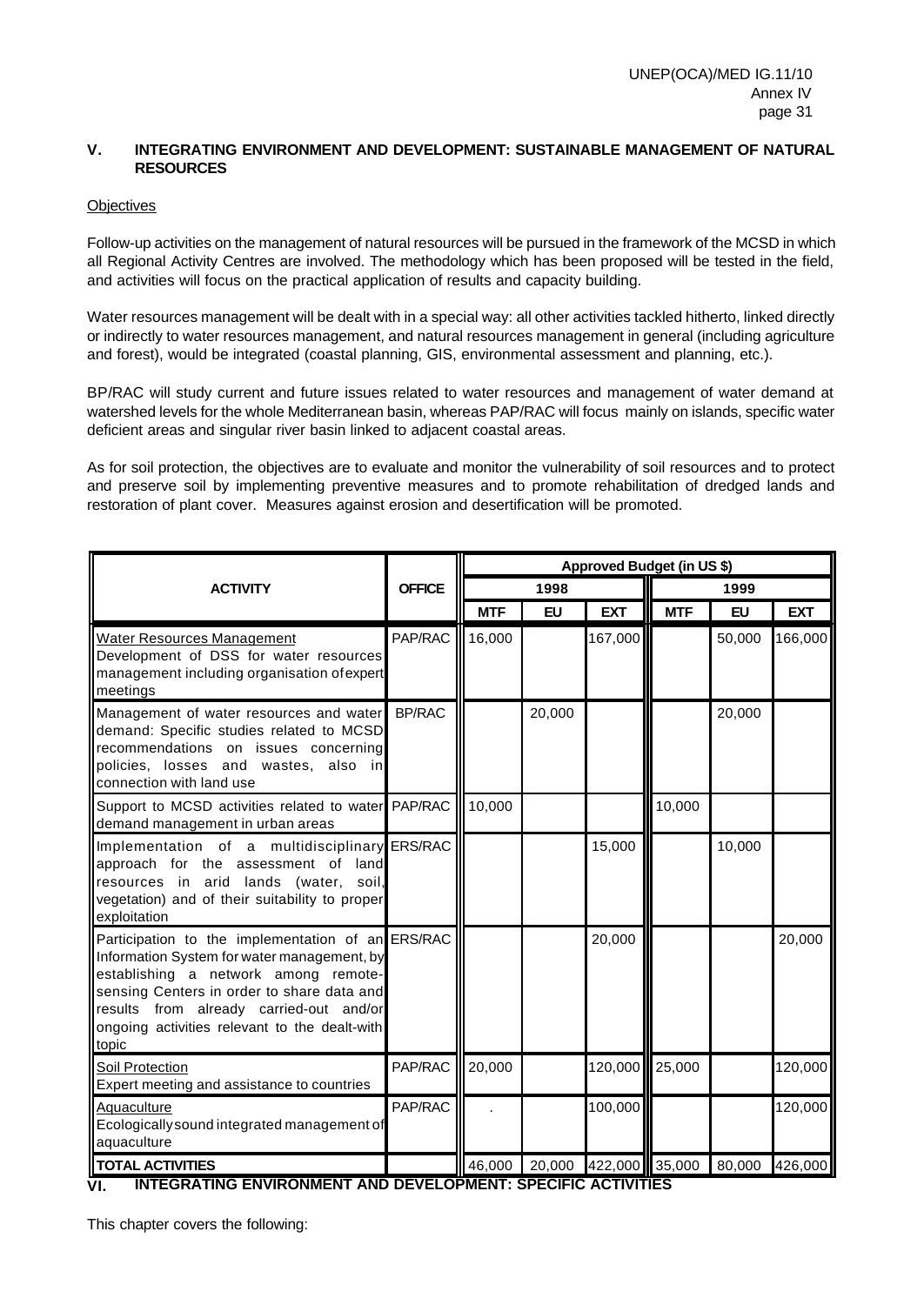- The conceptual activities supporting the work of the MCSD (Observatory, indicators etc.); and
- activities supporting the thematic working groups of the MCSD dealing with the interaction between the economic sector and the environment.

The indicators activity aim at:

- including Mediterranean and MAP in the global indicators network;
- adapting results of worldwide research on indicators to the Mediterranean context and inform, and when possible train, Mediterranean partners and concerned experts; and
- providing assistance to countries, mainly through the implementation of national observatories and UNCSD test exercises on indicators.

Whereas MAP funds (MTF and EU voluntary contributions) are mainly devoted to background activities (statistics, databases, thematic analysis, country profiles and national observatories), EU/DGXI/LIFE funds provide support to a major project to indicators of sustainable development for the Mediterranean region and METAP assistance goes for the environmental performance indicators.

Concerning the MCSD activities, for the indicators as for other issues, MAP funds will be devoted to preparation of background documents and organisation of working groups sessions, whereas additional funds need to be raised for the regional workshops where appropriate recommendations will be discussed, as was the case for the shortterm priority issues.

|                                                                                                                                                                                                                                                                                                                           |               |            |           | Approved Budget (in US \$) |            |           |            |
|---------------------------------------------------------------------------------------------------------------------------------------------------------------------------------------------------------------------------------------------------------------------------------------------------------------------------|---------------|------------|-----------|----------------------------|------------|-----------|------------|
| <b>ACTIVITY</b>                                                                                                                                                                                                                                                                                                           | <b>OFFICE</b> |            | 1998      |                            |            | 1999      |            |
|                                                                                                                                                                                                                                                                                                                           |               | <b>MTF</b> | <b>EU</b> | <b>EXT</b>                 | <b>MTF</b> | <b>EU</b> | <b>EXT</b> |
| Mediterranean Environment and BP/RAC<br>Development Observatory (Data Base,<br>statistics and Indicators. Institutional<br>analysis/country profiles, socio-economic<br>and environment thematic studies,<br>assistance to national observatories.<br>mainly seed money to maintain activities<br>and raise outside funds |               |            | 60,000    | 300,000*                   |            | 60,000    | 300,000*   |
| Environment Performance Indicators<br>METAP III Programme Performance<br>Monitoring                                                                                                                                                                                                                                       | <b>BP/RAC</b> |            |           | 250,000**                  |            |           | 100,000**  |
| State of Environment and Sustainable<br>Development in the Mediterranean                                                                                                                                                                                                                                                  | <b>BP/RAC</b> |            |           | 50,000                     |            |           | 50,000     |
| Support to MCSD working groups<br>Workshops and related publications<br>(studies, recommendations)                                                                                                                                                                                                                        | <b>BP/RAC</b> |            |           | 150,000                    |            |           | 150,000    |
| Support activities to MCSD priority subjects BP/RAC<br>Analytical reports, strategic and policy<br>recommendations and organization of<br>working groups and workshops (seed<br>money) jointly with concerned Task<br>Managers<br>Sustainable Development indicators                                                      |               | 30,000     |           |                            | 30,000     |           |            |
| Support activities to MCSD priority subjects<br>Sustainable Tourism                                                                                                                                                                                                                                                       | <b>BP/RAC</b> | 20,000     |           |                            | 20,000     |           |            |
|                                                                                                                                                                                                                                                                                                                           | PAP/RAC       |            | 10,000    | 24,000                     |            | 15,000    | 39,000     |

- Funds are secured through the EU/DGXI/LIFE Programme
- \*\* Funds are secured through the World Bank METAP Programme.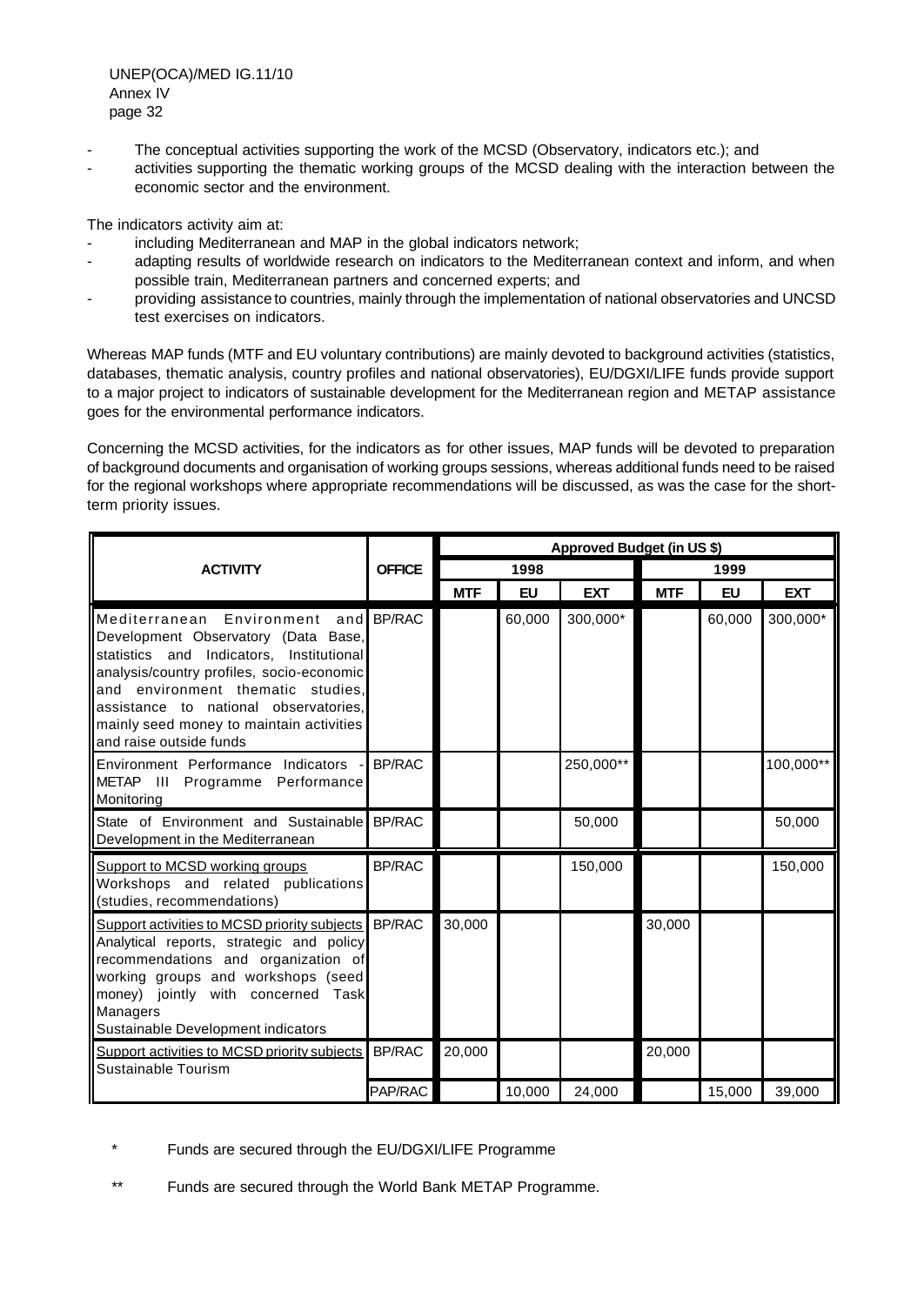|                                                                                                                                                                                       |               | Approved Budget (in US \$) |      |            |                |      |            |  |  |  |
|---------------------------------------------------------------------------------------------------------------------------------------------------------------------------------------|---------------|----------------------------|------|------------|----------------|------|------------|--|--|--|
| <b>ACTIVITY</b>                                                                                                                                                                       | <b>OFFICE</b> |                            | 1998 |            |                | 1999 |            |  |  |  |
|                                                                                                                                                                                       |               | <b>MTF</b>                 | EU   | <b>EXT</b> | <b>MTF</b>     | EU   | <b>EXT</b> |  |  |  |
| Support activities to MCSD priority subjects<br>Management of urban/rural development<br>and seed money for trade and environment                                                     | <b>BP/RAC</b> | 30,000                     |      |            | 30,000         |      |            |  |  |  |
| Support activities to MCSD priority subjects MEDPOL<br>Industry and sustainable development                                                                                           |               | 30,000                     |      |            | 20,000         |      |            |  |  |  |
| Solid Wastes Management:<br>Workshop on the selection, and on the<br>manner of financing of the construction,<br>operation and maintenance of solid waste<br>collection and treatment | PAP/RAC       |                            |      | 15,000     |                |      | 35,000     |  |  |  |
| <b>TOTAL ACTIVITIES</b>                                                                                                                                                               |               | 110,000 70,000             |      | 789,000    | 100,000 75,000 |      | 674,000    |  |  |  |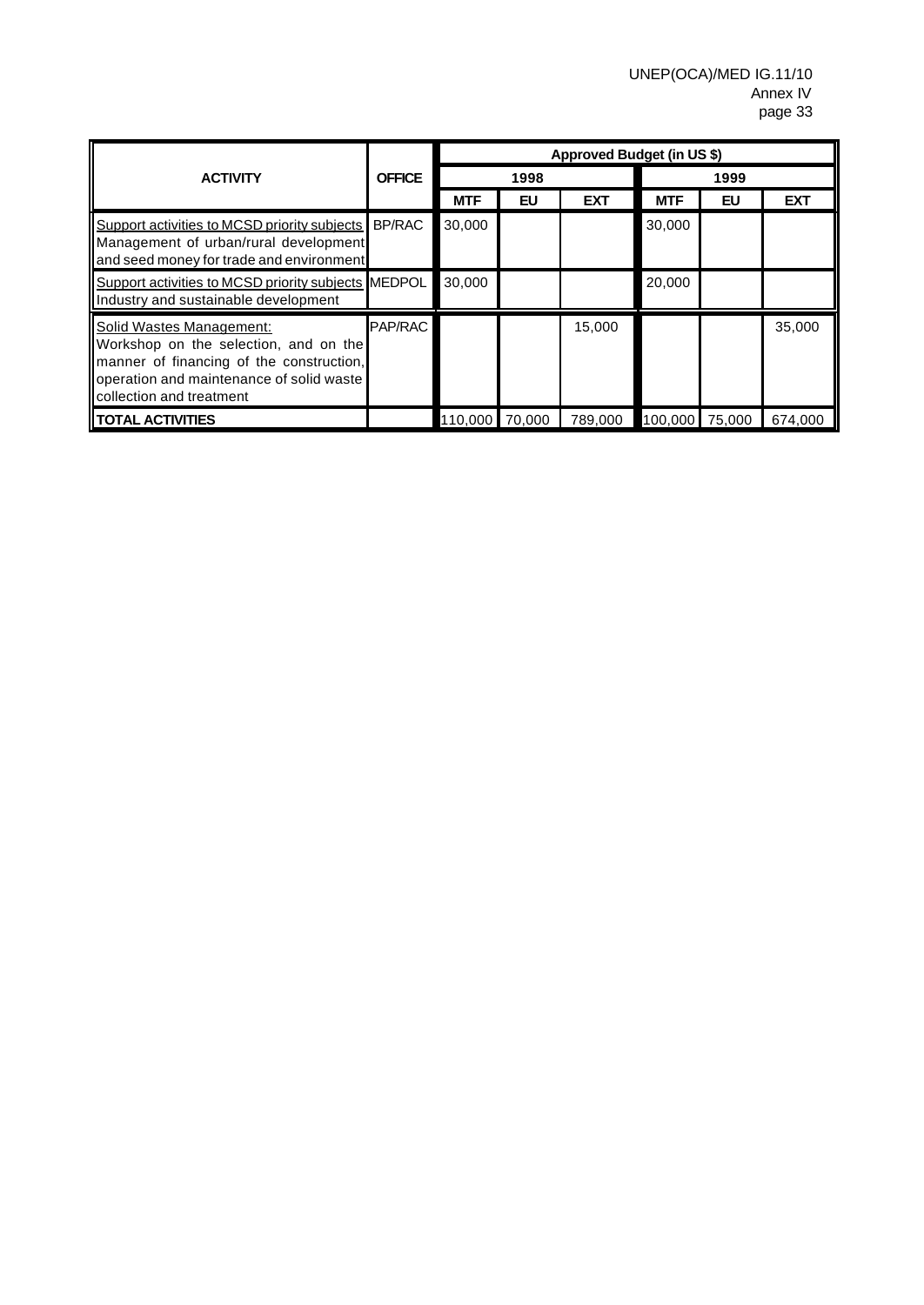# **ADMINISTRATIVE AND OPERATING COSTS:**

#### **1. COORDINATING UNIT, Athens, Greece**

|                                              |     | <b>Approved Budget (in</b><br><b>US\$)</b> |              |     |            | Approved Budget (in US\$) |    |            |              |
|----------------------------------------------|-----|--------------------------------------------|--------------|-----|------------|---------------------------|----|------------|--------------|
|                                              |     | 1997                                       |              |     | 1998       |                           |    | 1999       |              |
|                                              |     | <b>MTF</b>                                 | <b>GREEK</b> |     | <b>MTF</b> | <b>GREEK</b>              |    | <b>MTF</b> | <b>GREEK</b> |
|                                              |     |                                            | CP           |     |            | CP                        |    |            | CP           |
| <b>Professional Staff</b>                    | m/m |                                            |              | m/m |            |                           | m/ |            |              |
|                                              |     |                                            |              |     |            |                           | m  |            |              |
| Coordinator - D.2                            | 12  | 122,000                                    |              | 12  | 125,000    |                           | 12 | 128,000    |              |
| Deputy Coordinator - D.1                     | 12  | 116,000                                    |              | 12  | 119,000    |                           | 12 | 122,000    |              |
| Senior Programme Officer/ Economist - P.5    | 12  | 115,000                                    |              | 12  | 118,000    |                           | 12 | 121,000    |              |
| Fund Management/Admin. Officer - P.4         | 12  |                                            |              | 12  |            |                           | 12 |            |              |
| MEDPOL Coordinator - P.5                     | 6   | 55,000                                     |              | 12  | 112,000    |                           | 12 | 116,000    |              |
| MEDPOL Senior Programme Officer - P.5        | 12  | 115,000                                    |              | 12  | 118,000    |                           | 12 | 121,000    |              |
| MEDPOL First Officer/ Marine Scientist - P.4 | 12  | 89,000                                     |              | 12  | 91,000     |                           | 12 | 94,000     |              |
| <b>Computer Operations Officer - P.4</b>     | 12  | 88,000                                     |              | 12  | 90,000     |                           | 12 | 92,000     |              |
| <b>Total Professional Staff</b>              |     | 700,000                                    |              |     | 773,000    |                           |    | 794,000    |              |
| <b>Administrative Support</b>                |     |                                            |              |     |            |                           |    |            |              |
| Information Assistant - G.6/G.7              | 12  | 34,000                                     |              | 12  | 35,000     |                           | 12 | 36,000     |              |
| Administrative Assistant - G.6/G.7           | 12  |                                            |              | 12  |            |                           | 12 |            |              |
| Senior Secretary - G.5                       | 12  | 29,000                                     |              | 12  | 30,000     |                           | 12 | 30,000     |              |
| Administrative Clerk - G.4                   | 12  |                                            |              | 12  |            |                           | 12 |            |              |
| Computer Info./System Assistant - G.5        | 12  |                                            |              | 12  |            |                           | 12 |            |              |
| Budget Assistant - G.4/G.5                   | 12  | 29,000                                     |              | 12  | 30,000     |                           | 12 | 30,000     |              |
| Admin Assistant - G.4/G.5                    | 12  |                                            |              | 12  |            |                           | 12 |            |              |
| Secretary - G.4                              | 12  | 28,000                                     |              | 12  | 29,000     |                           | 12 | 29,000     |              |
| Secretary - G.4                              | 12  | 28,000                                     |              | 12  | 29,000     |                           | 12 | 29,000     |              |
| Secretary (MEDPOL) - G.4                     | 12  | 28,000                                     |              | 12  | 29,000     |                           | 12 | 29,000     |              |
| Secretary (MEDPOL) - G.4                     | 12  | 28,000                                     |              | 12  | 29,000     |                           | 12 | 29,000     |              |
| Secretary (MEDPOL) - G.4                     | 12  | 28,000                                     |              | 12  | 29,000     |                           | 12 | 29,000     |              |
| Telecommunication Clerk - G.3/G.4            | 12  | 26,000                                     |              | 12  | 27,000     |                           | 12 | 27,000     |              |
| Clerk/Driver - G.3                           | 12  | 25,000                                     |              | 12  | 26,000     |                           | 12 | 26,000     |              |
| Office Clerk/Typist - G.3                    | 12  | 24,000                                     |              | 12  | 25,000     |                           | 12 | 25,000     |              |
| Clerk/Messenger - G.1/G.2                    | 12  | 19,000                                     |              | 12  | 19,000     |                           | 12 | 20,000     |              |
| <b>Temporary Assistance</b>                  |     | 15,000                                     |              |     | 10,000     |                           |    | 10,000     |              |
| Overtime                                     |     | 19,000                                     |              |     | 15,000     |                           |    | 15,000     |              |
| Hospitality                                  |     |                                            |              |     | 10,000     |                           |    | 12,000 **  |              |
| <b>Total Administrative support</b>          |     | 360,000                                    |              |     | 372,000    |                           |    | 376,000    |              |
| <b>Travel on Official Business</b>           |     | 106,000                                    |              |     | 109,000    |                           |    | 111,000    |              |
| <b>Office Costs</b>                          |     |                                            |              |     |            |                           |    |            |              |
| Rental                                       |     |                                            | 122,000      |     |            | 130,000 ***               |    |            | 137,000      |
| Other Office costs (including sundry) ****   |     | 54,000                                     | 278,000      |     | 76,149     | 270,000                   |    | 80,902     | 263,000      |
| <b>Total Office costs</b>                    |     | 54,000                                     | 400,000      |     | 76,149     | 400,000                   |    | 80,902     | 400,000      |
| <b>TOTAL ADMIN. COSTS</b>                    |     | 1,220,00                                   | 400,000      |     | 1,330,149  | 400,000                   |    | 1,361,902  | 400,000      |
|                                              |     | 0                                          |              |     |            |                           |    |            |              |

\* Paid under Programme Support Costs.<br>\*\* Contracting Perties Meeting

Contracting Parties Meeting.

\*\*\*\* Computers/ office automation/ communications.

<sup>\*\*\*</sup> In the case of a change in the location of premises, the adjustment of the budget, due to the change of the cost, to be approved by the Bureau.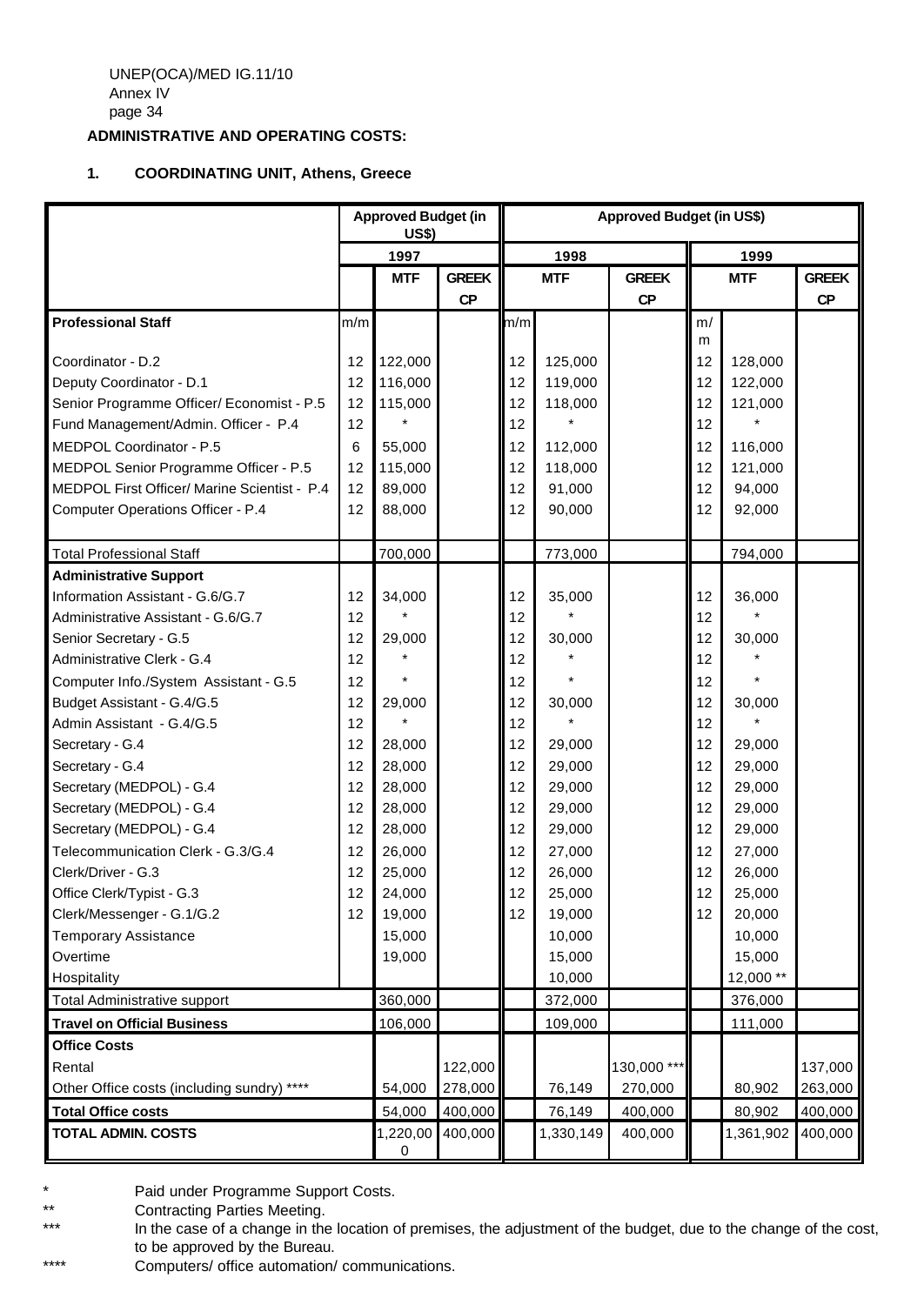## **2. MED POL COOPERATING AGENCIES**

|                                                                               |     | <b>Approved</b><br><b>Budget</b><br>$(in US$)$ | Approved<br><b>Budget</b><br>$(in US$)$ |            |
|-------------------------------------------------------------------------------|-----|------------------------------------------------|-----------------------------------------|------------|
|                                                                               |     | 1997                                           | 1998                                    | 1999       |
|                                                                               |     | <b>MTF</b>                                     | <b>MTF</b>                              | <b>MTF</b> |
| <b>Professional Staff</b>                                                     | m/m |                                                |                                         |            |
| WHO Programme Officer/Senior Scientist,<br>MAP Coordinating Unit (Athens) P.5 | 12  | 110,000                                        | 113,000                                 | 115,000    |
| IAEA Maintenance Engineer (MEL) (Monaco) P.3                                  | 6   | 95,000                                         |                                         |            |
| <b>Total Professional Staff</b>                                               |     | 205,000                                        | 113,000                                 | 115,000    |
| <b>Administrative Support</b>                                                 |     |                                                |                                         |            |
| WHO Secretary MAP Coordinating Unit (Athens) G.5                              | 12  | 29,000                                         | 30,000                                  | 30,000     |
| IAEA Laboratory Assistant MEL (Monaco) G.6                                    | 12  | 55,000                                         | 56,000                                  | 58,000     |
| WHO Temporary Assistance - (Athens)                                           | 6   | 15,000                                         |                                         |            |
| WMO Temporary Assistance - WMO/HQ (Geneva)                                    |     | 13.000                                         | 13.000                                  | 14.000     |
| IOC Temporary Assistance - IOC/HQ (Paris)                                     |     | 13,000                                         | 13,000                                  | 14,000     |
| <b>Total Administrative Support</b>                                           |     | 125,000                                        | 112,000                                 | 116,000    |
| <b>Travel on Official Business</b>                                            |     |                                                |                                         |            |
| WHO (Athens)                                                                  |     | 16.000                                         | 15.000                                  | 15,000     |
| WMO (Geneva)                                                                  |     | 10,000                                         | 5,000                                   | 5,000      |
| IAEA (Monaco)                                                                 |     | 20,000 *                                       | 15,000*                                 | 15,000 *   |
| IOC of UNESCO (Paris)                                                         |     | 9,000                                          | 5,000                                   | 5,000      |
| <b>Total Travel</b>                                                           |     | 55,000                                         | 40,000                                  | 40,000     |
| Office costs                                                                  |     | $***$                                          | $***$                                   | $***$      |
| TOTAL PERSONNEL AND OPERATING COSTS                                           |     | 385,000                                        | 265,000                                 | 271,000    |

The budget reflects the structure approved at the Contracting Parties Meeting in Montpellier in 1996. The post of the IAEA Maintenance Engineer (IAEA/MEL) was terminated in 1997.

\* Includes field missions for the Data Quality Assurance Programme.

\*\* Office costs incurred by WHO staff stationed in the Coordinating Unit in Athens are covered by MED Unit office costs. Office costs incurred by all Agencies at their own Headquarters or Regional Offices are covered by the respective agencies as part of their counterpart contributions.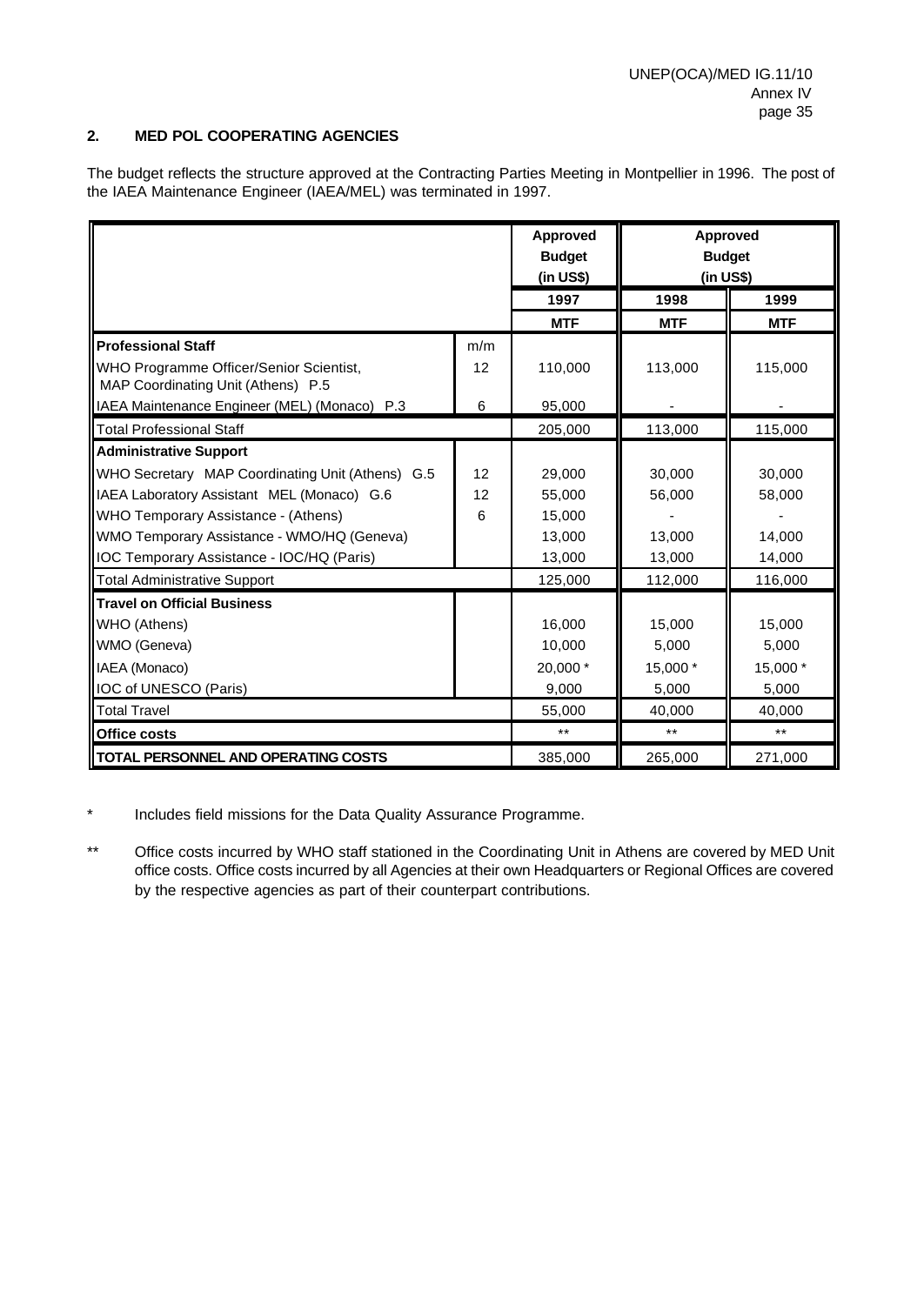# **3. REGIONAL MARINE POLLUTION EMERGENCY RESPONSE CENTRE FOR THE MEDITERRANEAN (REMPEC) Valletta, Malta**

#### **Cooperating Agency IMO**

|                                            |     | Approved<br><b>Budget</b><br>$(in US$)$ | Approved<br><b>Budget</b><br>(in <b>US</b> |            |
|--------------------------------------------|-----|-----------------------------------------|--------------------------------------------|------------|
|                                            |     | 1997                                    | 1998                                       | 1999       |
|                                            |     | <b>MTF</b>                              | <b>MTF</b>                                 | <b>MTF</b> |
| <b>Professional Staff *</b>                | m/m |                                         |                                            |            |
| Director - D.1                             | 12  | 128,000                                 | 131,000                                    | 134,000    |
| Technical Expert - P.4                     | 12  | 112,000                                 | 115,000                                    | 115,000    |
| Chemist - P.4                              | 12  | 102,000                                 | 105,000                                    | 105,000    |
| <b>Total Professional Staff</b>            |     | 342,000                                 | 351,000                                    | 354,000    |
| <b>Administrative Support</b>              |     |                                         |                                            |            |
| Information Assistant - G.6                | 12  | 20,000                                  | 21,000                                     | 21,000     |
| Senior Secretary/Admin. Assistant G.6      | 12  | 20,000                                  | 21,000                                     | 21,000     |
| Clerk Secretary - G.4                      | 12  | 17,000                                  | 17,000                                     | 17,000     |
| Clerk/Secretary - G.4                      | 12  | 17,000                                  | 17,000                                     | 17,000     |
| Caretaker/Docs Reproducer - G.3            | 12  | 16,000                                  | 16,000                                     | 16,000     |
| <b>Total Administrative Support</b>        |     | 90,000                                  | 92,000                                     | 92,000     |
| <b>Travel on Official Business</b>         |     | 35,000                                  | 35,000                                     | 35,000     |
| <b>Office costs</b>                        |     | 85,000                                  | 76,500                                     | 76,500     |
| <b>TOTAL PERSONNEL AND OPERATING COSTS</b> |     | 552,000                                 | 554,500                                    | 557,500    |

\* REMPEC suggested a P.2 Post of Administrative and Finance Officer in Malta. The cost for such a post would be US\$ 78,000 in 1998 and US\$ 85,000 in 1999. The Secretariat could not secure the necessary funds for this post.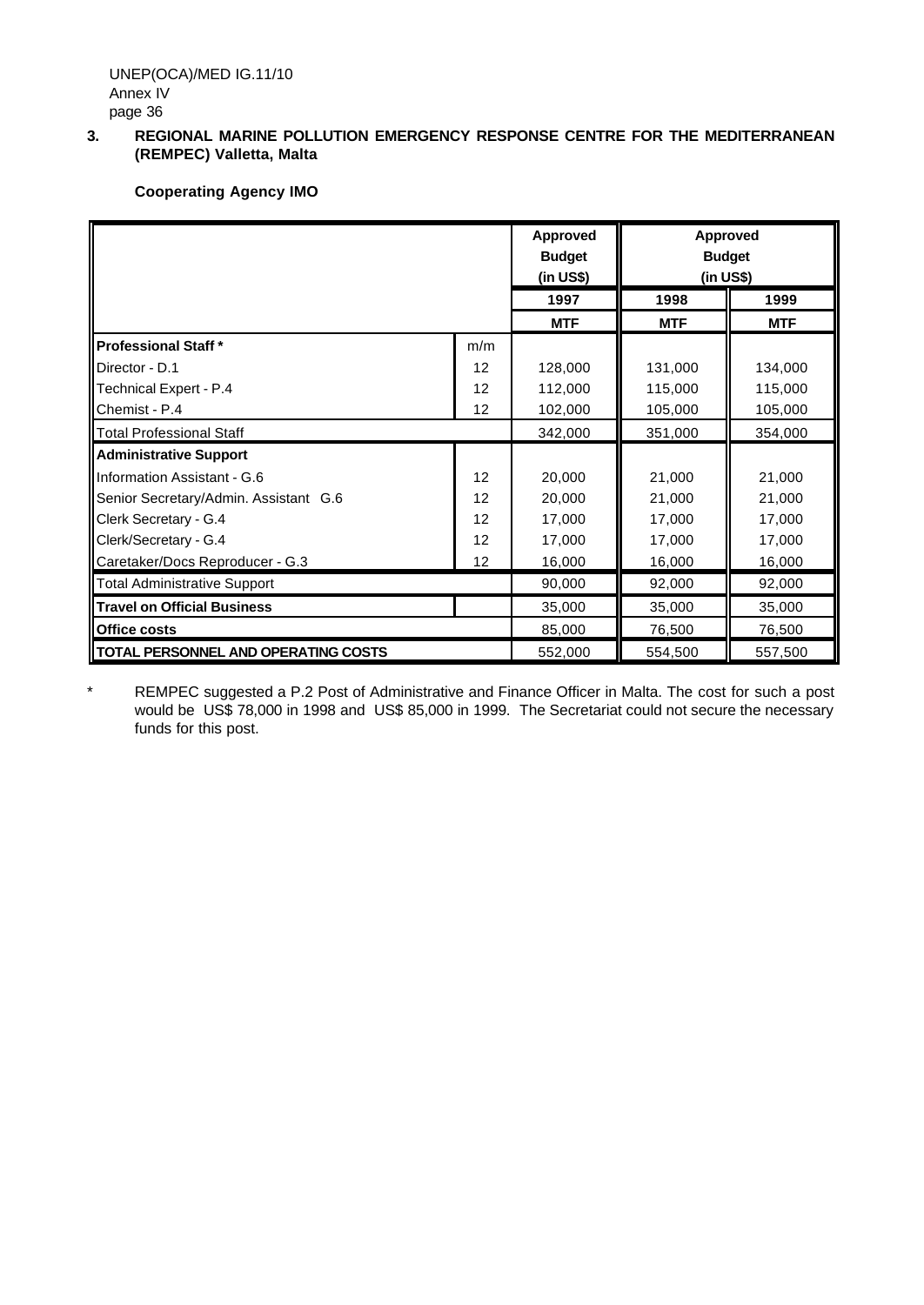#### **4. BLUE PLAN REGIONAL ACTIVITY CENTRE (BP/RAC) Sophia Antipolis, France**

The staff and operating costs annual increase is about 3 %. In order to cope with the Centre's growing activities within MAP and with other international partners (EC, METAP, etc..), a scientific director, to be seconded by the French Government, is expected to be appointed in early 1998.

|                                            |     | Approved<br><b>Budget</b> | Approved<br><b>Budget</b> |            |
|--------------------------------------------|-----|---------------------------|---------------------------|------------|
|                                            |     | $(in US$)$                | $(in$ US\$)               |            |
|                                            |     | 1997                      | 1998                      | 1999       |
|                                            |     | <b>MTF</b>                | <b>MTF</b>                | <b>MTF</b> |
| <b>Professional Staff</b>                  | m/m |                           |                           |            |
| Chairman                                   | 12  |                           |                           |            |
| Director                                   | 12  |                           |                           |            |
| Deputy Director/Observatory Coordinator    | 12  | 100,000                   | 104,000                   | 108,000    |
| <b>Scientific Director</b>                 | 12  |                           |                           |            |
| Systemic and Prospective Officer           | 12  | 72,000                    | 75,000                    | 77,000     |
| <b>Computer and Data Base Officer</b>      | 12  | 42,000**                  | 44,000**                  | 46,000**   |
| <b>Environment Officer</b>                 | 12  | ***                       | $***$                     | $***$      |
| Institutional and Documentation Officer    | 12  | $***$                     | ***                       | ***        |
| <b>GIS Officer</b>                         | 12  | $***$                     | $***$                     | ***        |
| <b>Studies Officer</b>                     | 12  |                           |                           |            |
| Administrative and Financial Officer       | 12  | 47,000**                  | 49,000**                  | 52,000 **  |
| <b>Total Professional Staff</b>            |     | 261,000                   | 272,000                   | 283,000    |
| <b>Administrative Support</b>              |     |                           |                           |            |
| Data Collection Assistant/Senior Secretary | 12  | 43,000                    | 45,000                    | 47,000     |
| <b>Bilingual Secretary</b>                 | 12  | 43,000                    | 45,000                    | 47,000     |
| Secretary                                  | 12  | ****                      | ****                      | ****       |
| <b>Documentation Assistant</b>             | 12  | ****                      | ****                      | ****       |
| <b>Temporary Assistance</b>                |     | 20,000                    | 20,000                    | 20,000     |
| <b>Total Administrative Support</b>        |     | 106,000                   | 110,000                   | 114,000    |
| <b>Travel on Official Business</b>         |     | 30,000                    | 30,000                    | 30,000     |
| Office costs                               |     | 50,000                    | 45,000                    | 45,000     |
| TOTAL PERSONNEL AND OPERATING COSTS        |     | 447,000                   | 457,000                   | 472,000    |

\* Seconded by the French Government.<br>\*\* Supplemented by the French Government

\*\* Supplemented by the French Government and local/ regional authorities.<br>\*\*\* Covered by EC/DGXI/Life for 1998 and 1999

\*\*\* Covered by EC/DGXI/Life for 1998 and 1999.

Covered by the French Government through the operational budget.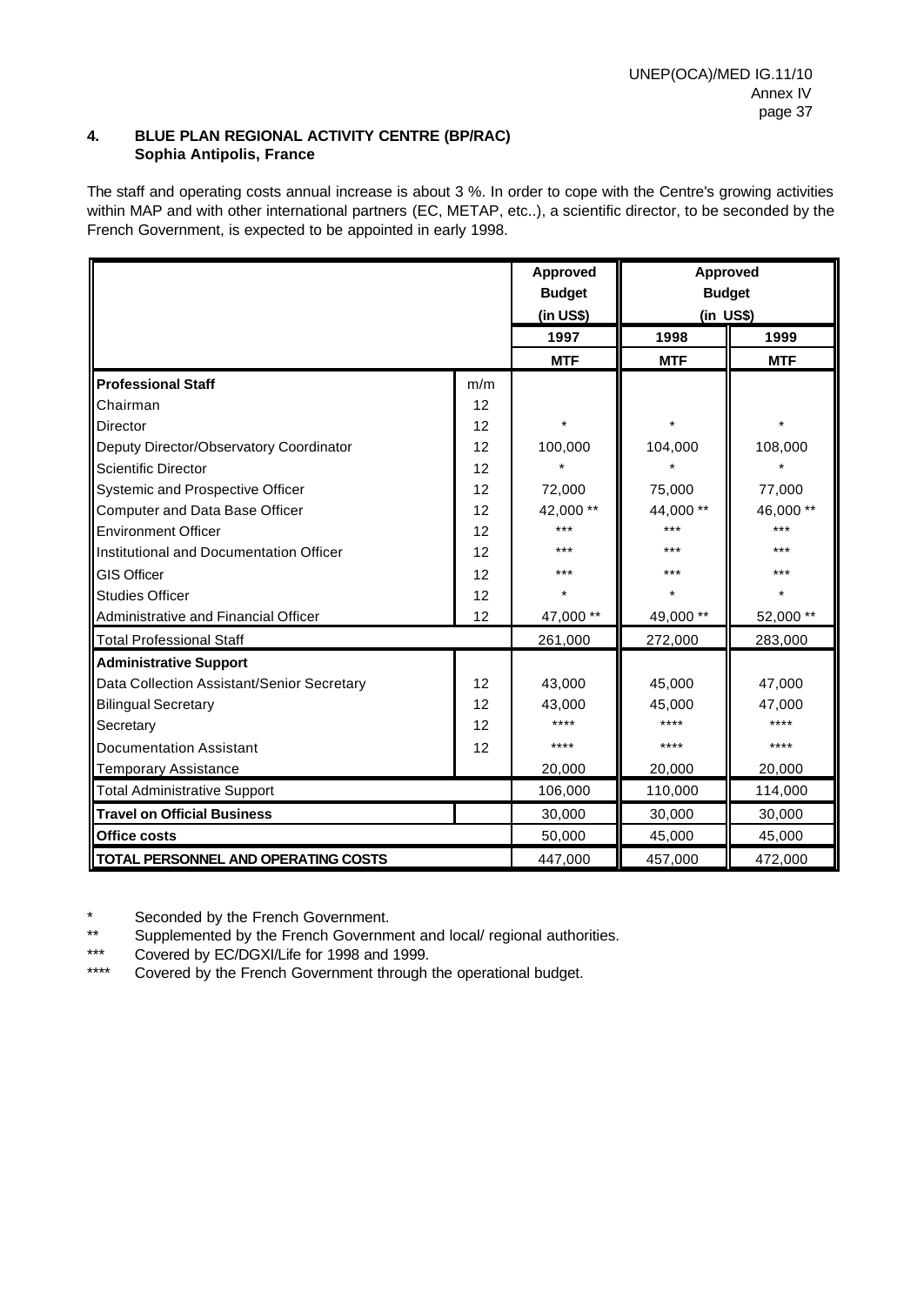#### **5. PRIORITY ACTIONS PROGRAMME REGIONAL ACTIVITY CENTRE (PAP/RAC) Split, Croatia**

The increase in personnel costs is necessary due to a continued trend of increase of salaries in the public sector of Croatia (official data for 1996 state the increase of 7.3%), threatening to make the salaries in the Centre incompetitive. In spite of the recent rise of the US\$ exchange rate, it is still below the values recorded in Croatia in 1993-94, and can be considered unfavourable.

The increase of office costs is necessary due to a great increase of those prices in Croatia, and to the need to renew part of the computer equipment.

|                                         |                 | Approved<br><b>Budget</b> | <b>Approved</b><br><b>Budget</b> |            |
|-----------------------------------------|-----------------|---------------------------|----------------------------------|------------|
|                                         |                 | (in US\$)                 | (in US\$)                        |            |
|                                         |                 | 1997                      | 1998                             | 1999       |
|                                         |                 | <b>MTF</b>                | <b>MTF</b>                       | <b>MTF</b> |
| <b>Professional Staff</b>               | m/m             |                           |                                  |            |
| Director                                | 12 <sup>2</sup> | 44,000                    | 46,000                           | 47,000     |
| Deputy Director                         | 12              | 32,000                    | 34,000                           | 35,000     |
| <b>Total Professional Staff</b>         |                 | 76,000                    | 80,000                           | 82,000     |
| <b>Administrative Support</b>           |                 |                           |                                  |            |
| Senior Assistant to Projects/Translator | 12              | 23,000                    | 24,000                           | 25,000     |
| Assistant to Projects/Translator        | 12 <sup>2</sup> | 22,000                    | 23,000                           | 24,000     |
| Assistant to Projects/Translator        | 12              | 22,000                    | 23,000                           | 24,000     |
| Assistant to Projects/Translator        | 12              | 22,000                    | 23,000                           | 24,000     |
| Administrative Assistant                | 12              | 22,000                    | 23,000                           | 24,000     |
| <b>Financial Assistant</b>              | 12 <sup>2</sup> | 22,000                    | 23,000                           | 24,000     |
| <b>Temporary Assistance</b>             |                 | 9,000                     | 12,000                           | 14,000     |
| <b>Total Administrative Support</b>     |                 | 142,000                   | 151,000                          | 159,000    |
| <b>Travel on Official Business</b>      |                 | 27,000                    | 28,000                           | 30,000     |
| Office costs                            |                 | 83,000                    | 81,000                           | 81,000     |
| TOTAL PERSONNEL AND OPERATING COSTS     |                 | 328,000                   | 340,000                          | 352,000    |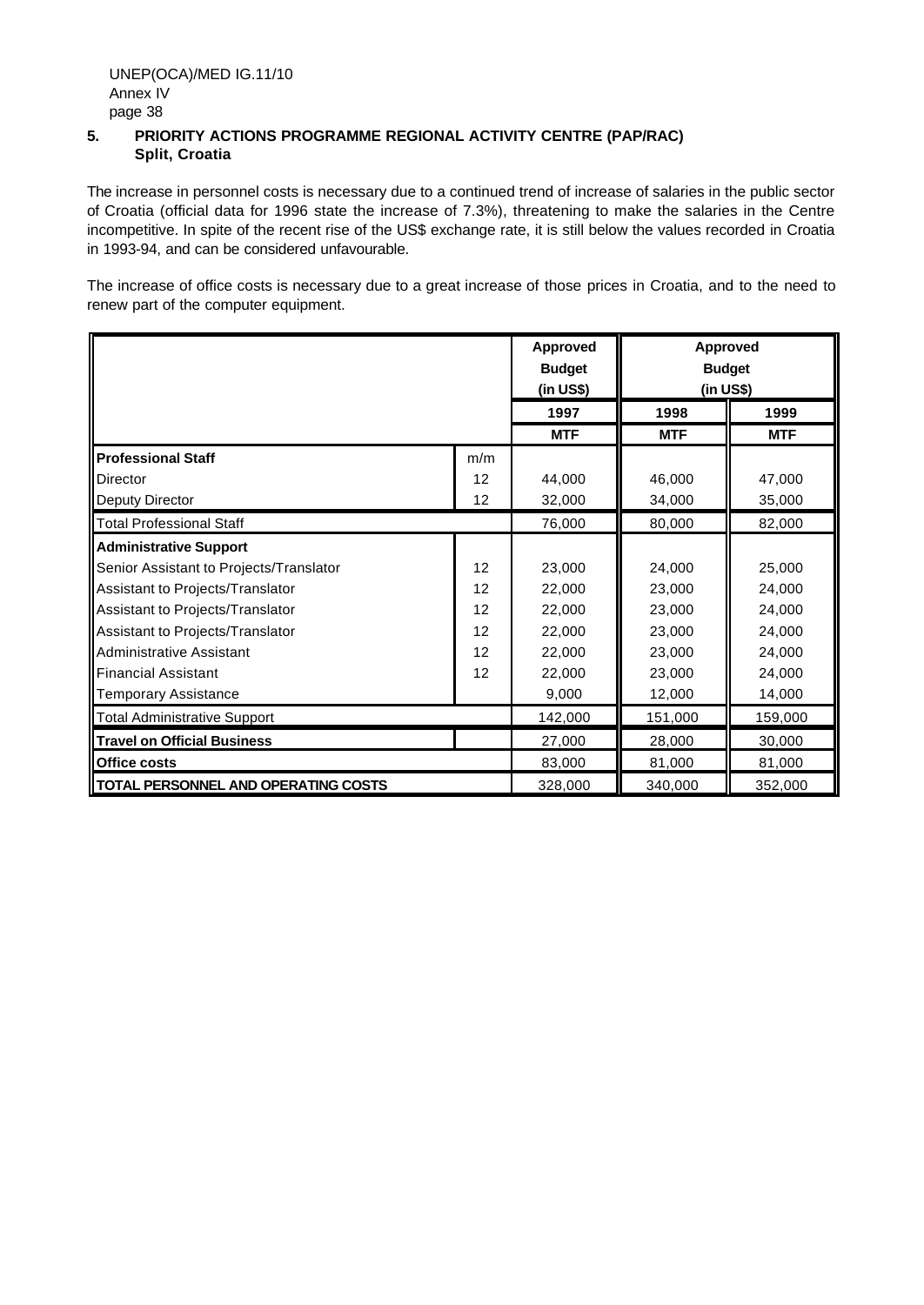# **6. SPECIALLY PROTECTED AREAS REGIONAL ACTIVITY CENTRE (SPA/RAC) Tunis, Tunisia**

|                                            |     | <b>Approved</b><br><b>Budget</b><br>(in US\$) | <b>Approved</b><br><b>Budget</b><br>(in <b>US\$</b> ) | 1999<br><b>MTF</b><br>33,000 * |  |
|--------------------------------------------|-----|-----------------------------------------------|-------------------------------------------------------|--------------------------------|--|
|                                            |     | 1997                                          | 1998                                                  |                                |  |
|                                            |     | <b>MTF</b>                                    | <b>MTF</b>                                            |                                |  |
| <b>Professional Staff</b>                  | m/m |                                               |                                                       |                                |  |
| Director                                   | 12  | 33,000 *                                      | 33,000 *                                              |                                |  |
| Expert                                     | 12  | 16,500*                                       | 16,500*                                               | 16,500 *                       |  |
| Expert                                     | 12  | 62,500                                        | 62,500                                                | 62,500                         |  |
| Data Researcher                            | 12  | 44,000                                        | 44,000                                                | 44,000                         |  |
| <b>Total Professional Staff</b>            |     | 156,000                                       | 156,000                                               | 156,000                        |  |
| <b>Administrative Support</b>              |     |                                               |                                                       |                                |  |
| Administrative Assistant                   | 12  | 14,000                                        | 14,000                                                | 14,000                         |  |
| <b>Bilingual Secretary</b>                 | 12  | 12,000                                        | 12,000                                                | 12,000                         |  |
| <b>Driver</b>                              | 12  | 6,500                                         | 6,500                                                 | 6,500                          |  |
| <b>Finance Officer</b>                     | 12  | $* *$                                         | $***$                                                 | $***$                          |  |
| Cleaner                                    | 12  |                                               | $***$                                                 | $***$                          |  |
| Caretaker                                  | 12  |                                               | $***$                                                 | $***$                          |  |
| <b>Temporary Assistance</b>                |     |                                               | 9,500                                                 | 9,500                          |  |
| <b>Total Administrative Support</b>        |     | 32,500                                        | 42,000                                                | 42,000                         |  |
| <b>Travel on Official Business</b>         |     | 25,000                                        | 25,000                                                | 25,000                         |  |
| <b>Office costs</b>                        |     | 60,500                                        | 54,000                                                | 54,000                         |  |
| <b>TOTAL PERSONNEL AND OPERATING COSTS</b> |     | 274,000                                       | 277,000                                               | 277,000                        |  |

\* Represents funds allocated to supplement the salary paid by the Host Country.

\*\* Paid by the Host Country.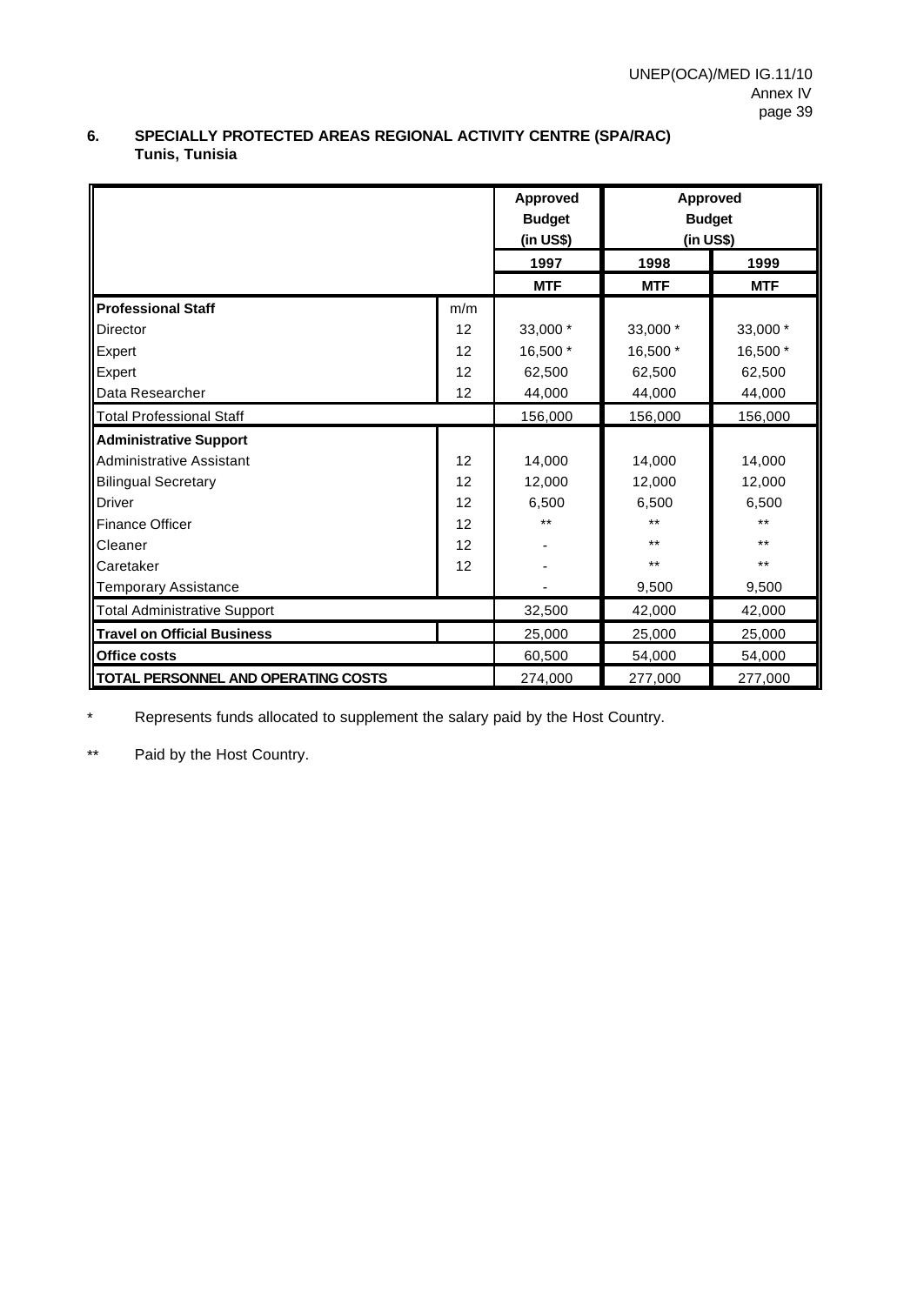## **7. ENVIRONMENT REMOTE SENSING REGIONAL ACTIVITY CENTRE (ERS/RAC) Palermo, Italy**

|                                     | <b>Approved</b><br><b>Budget</b><br>(in US\$) |      |
|-------------------------------------|-----------------------------------------------|------|
|                                     | 1998                                          | 1999 |
| TOTAL PERSONNEL AND OPERATING COSTS | $\star$                                       | -1   |

\* Administrative and Operating Costs are fully covered by the Government of Italy.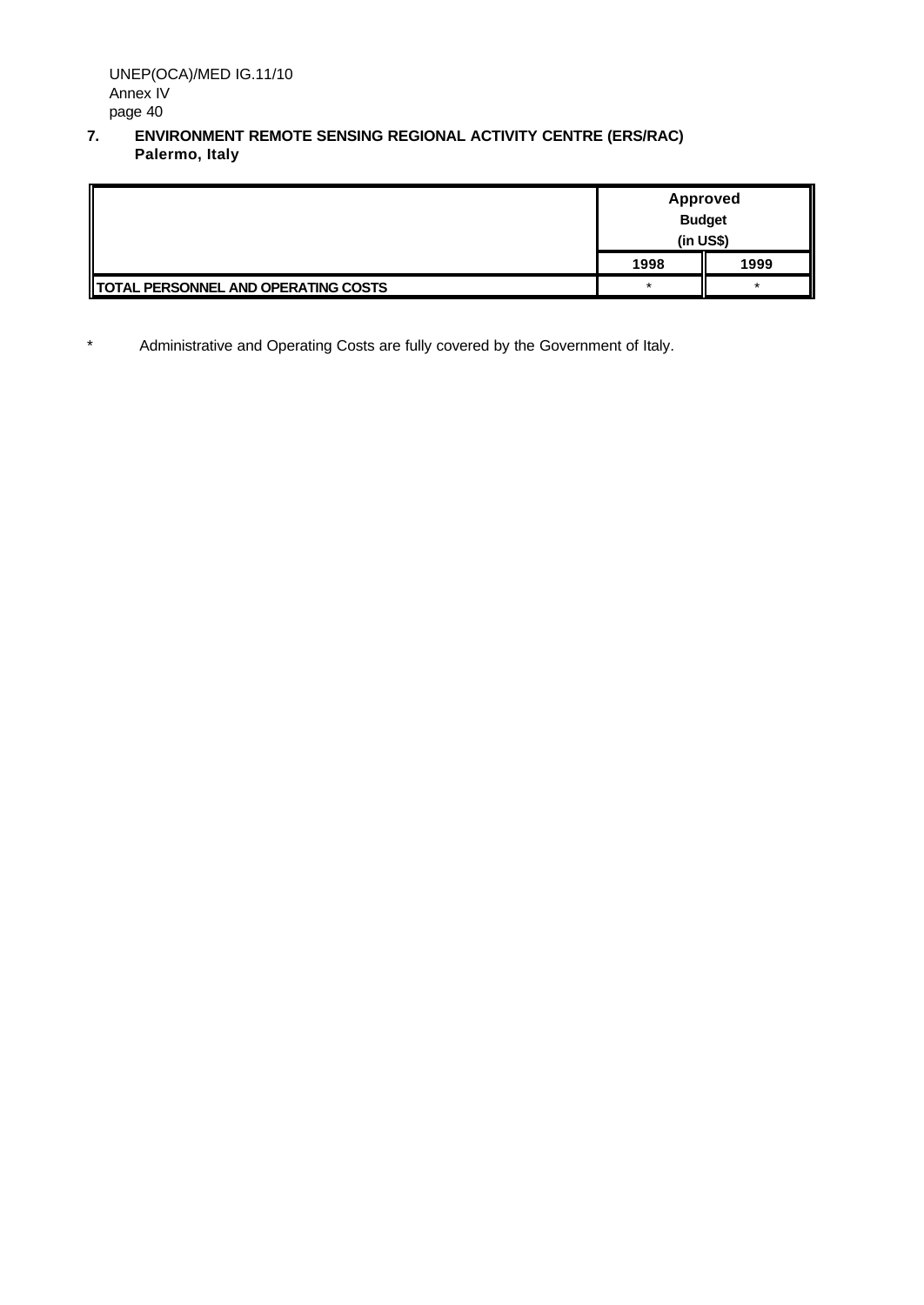# **8. CLEANER PRODUCTION REGIONAL ACTIVITY CENTRE (CP/RAC) Barcelona, Spain**

|                                            |         | <b>Approved</b> |  |
|--------------------------------------------|---------|-----------------|--|
|                                            |         | <b>Budget</b>   |  |
|                                            |         | (in US\$)       |  |
|                                            | 1998    | 1999            |  |
| <b>TOTAL PERSONNEL AND OPERATING COSTS</b> | $\star$ | $\star$         |  |

\* Administrative and Operating Costs are fully covered by the Government of Spain..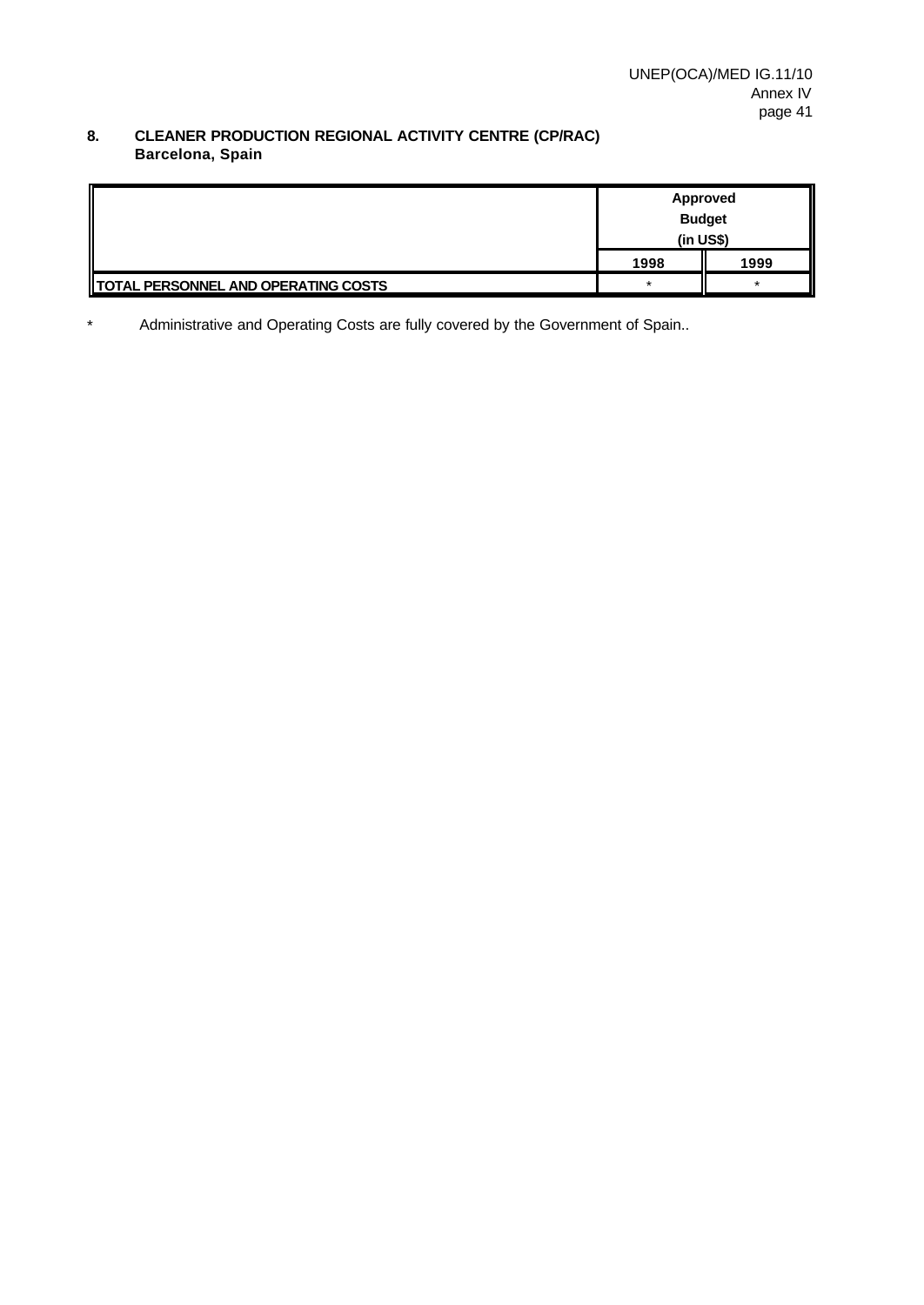#### **APPENDIX I**

#### **RECOMMENDATIONS ON MED UNIT, MED POL AND RACs STRUCTURE**

The Contracting Parties approve the following recommendations:

#### **A. General recommendations**

- 1. As the issues facing MAP are well defined and prioritized through the newly approved Convention and protocols, MAP-Phase II, Agenda MED 21 and the MCSD, a more holistic and well coordinated approach is needed in the work of MEDU, MED POL and RACs. Streamlining of the Secretariat work, improving its managerial process, synergy and transparency in its work, have to be enhanced in order to be able to shoulder the new responsibilities.
- 2. The Coordinating Unit is the main administrative body in the MAP system.
- 3. Ultimate responsibility for implementing the protocols lies with the Coordinating Unit of MAP. The relevant centres implement the technical aspects of the protocols.
- 4. However, the implementation of certain activities should be delegated from the Athens MEDU office to the RAC Centres, such as the coordination of a few CAMP projects, the coordination of biodiversity action programmes, and the representation of MAP in outside fora, keeping the overall responsibility of the Coordinator of MAP.
- 5. The principle of equitable geographical distribution within the Mediterranean region should be respected whenever vacant or new internationally recruited posts are to be filled.
- 6. As MTF funds are considered as seed money, it is recommended that MAP relation with relevant financial and development institutions and programmes be strengthened, in order to solicit additional finance, human resources and expertise. Concrete and well prepared projects should be presented to these organisations by the Coordinating Unit.
- 7. UNEP Headquarters (and IMO for REMPEC) should augment its support to MAP, in particular through a better utilization of the programme support cost for the financing and administration of these structures.
- 8. MEDU capability to manage the legal component of MAP should be strengthened.

#### **B. Meetings of the Contracting Parties and MAP National Focal Points**

- 1. Meetings of the Contracting Parties are held at the Ministerial level, in order to deliberate on the general policy, strategic, and general political issues relevant to MAP as a whole.
- 2. The meetings of the MAP National Focal Points would be mandated to thoroughly review and finalize the MAP draft programme budget and prepare a framework strategy for subsequent approval by the Meetings of the Contracting Parties.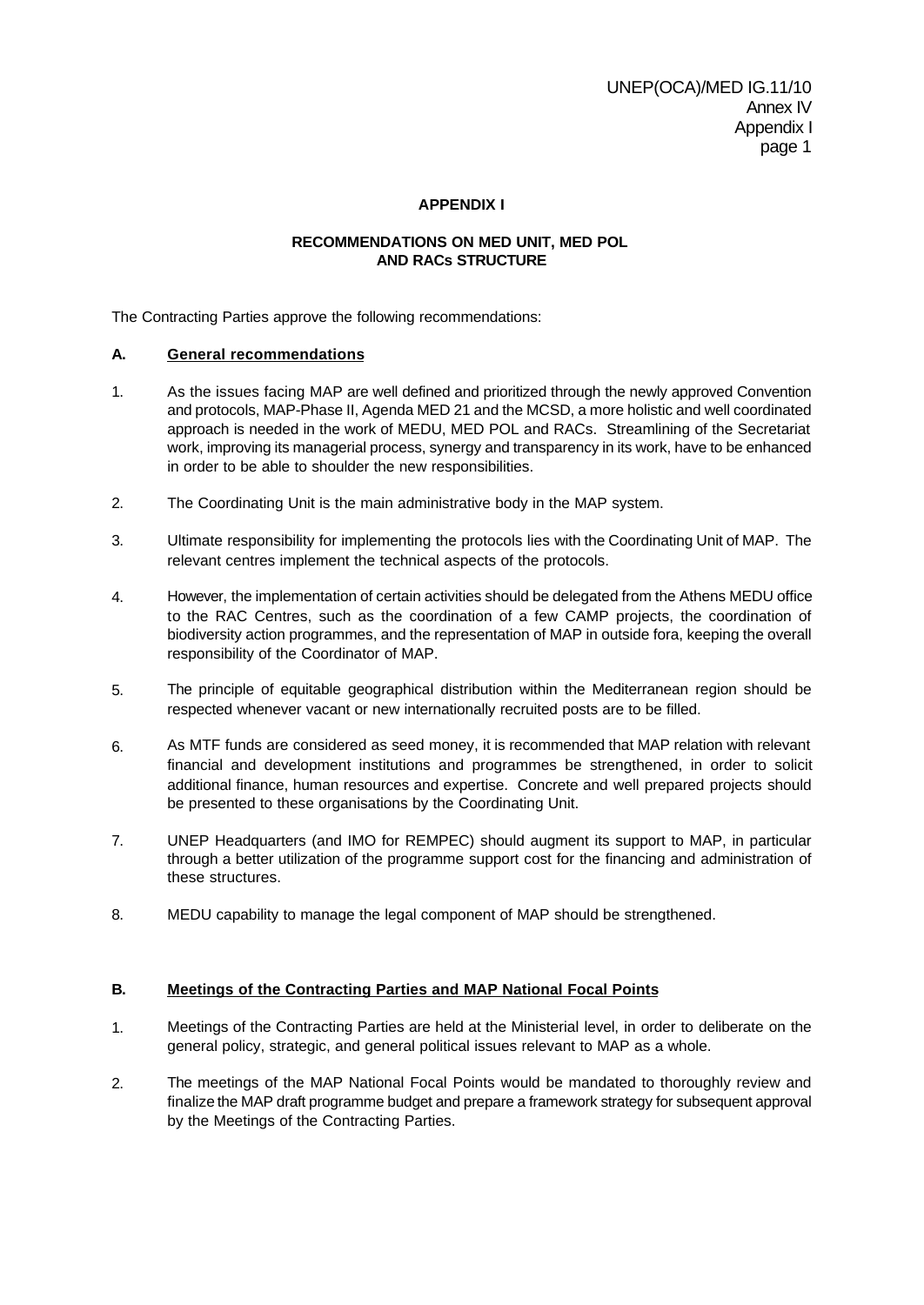UNEP(OCA)/MED IG.11/10 Annex IV Appendix I page 2

# **C. Regional Activity Centres (RACs)**

- 1. A unified approach concerning the status of RACs other than REMPEC, which has United Nations status, should be pursued, as much as possible.
- 2. Agreements or formal exchange of letters are to be prepared for all RACs taking into account the diversity of the administrative systems and the prevailing circumstances in the host country.
- 3. The Contracting Parties hosting RACs are requested to simplify the procedures for issuing entry visas, residence permits, and work permits of internationally recruited staff, as well as granting entry visas to representatives of Contracting Parties on official MAP business.
- 4. Project documents should be signed by UNEP and RACs covering the activities to be carried out by them on the basis of priorities decided by the Contracting Parties. Host countries of national centres should provide counterpart contribution to cover operational costs.
- 5. RACs should do their best to solicit additional funds for MAP activities from outside sources, in full cooperation and prior consultation with the MEDU,
- 6. An assessment of the activities of RACs and other MAP Programmes should be undertaken on a regular basis by MEDU, taking into consideration the cost-efficiency ratio.
- 7. Financial auditing of the activities of RACs financed by the MTF should be undertaken by UNEP/MEDU on a regular basis.
- 8. MAP National Focal Points should devote one session at the beginning of their meetings to act as the National Focal Points for each of the BP and PAP Centres.

# **Staff**

- 9. The recruitment of staff paid under the MTF should be based on a vacancy announcement to be circulated by MEDU to all Contracting Parties. The appointment of the Director of a Centre is to be undertaken in consultation between the responsible authority and MEDU. In the case when a Director of a Centre is paid by MTF, a vacancy announcement shall be jointly prepared by the host country and MEDU.
- 10. Consultants and experts recruited by RACs in the framework of MAP shall be selected in full consultation with the MEDU. The principle of diversification of the nationalities of the recruited consultants should be observed.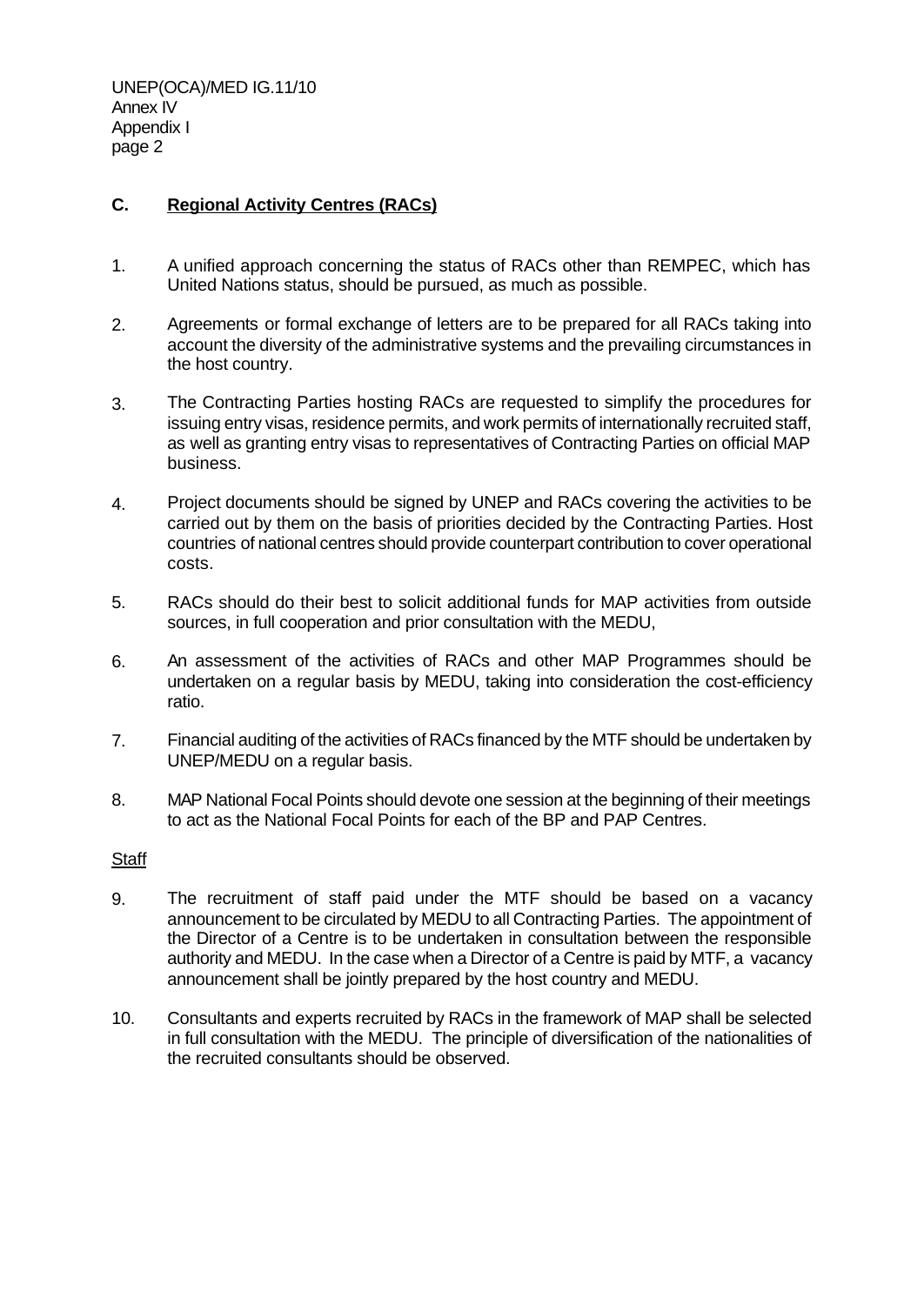UNEP(OCA)/MED IG.11/10 Annex IV Appendix II

# **APPENDIX II**

# **STRATEGIC ACTION PROGRAMME TO ADDRESS POLLUTION FROM LAND-BASED ACTIVITIES**

# **TABLE OF CONTENTS**

# **Pages**

| 1.  | <b>Introduction</b>                                                           | $\overline{1}$ |
|-----|-------------------------------------------------------------------------------|----------------|
| 2.  | <b>Objectives</b>                                                             | $\overline{4}$ |
| 3.  | <b>Principles and Obligations</b>                                             | 5              |
| 4.  | <b>Establishment of Priorities for Action</b>                                 | $\overline{7}$ |
| 5.  | Analysis of targets and activities                                            | $\overline{7}$ |
| 6.  | <b>Monitoring</b>                                                             | 34             |
| 7.  | <b>Capacity Building</b>                                                      | 35             |
| 8.  | <b>Public Participation</b>                                                   | 38             |
| 9.  | <b>Reporting</b>                                                              | 39             |
| 10. | <b>Guidelines for the Preparation of National Action Plans</b>                | 39             |
| 11. | <b>Investment Portfolio and Mobilization of Financial</b><br><b>Resources</b> | 49             |
| 12. | <b>Gaps, Problems and Follow-up</b>                                           | 79             |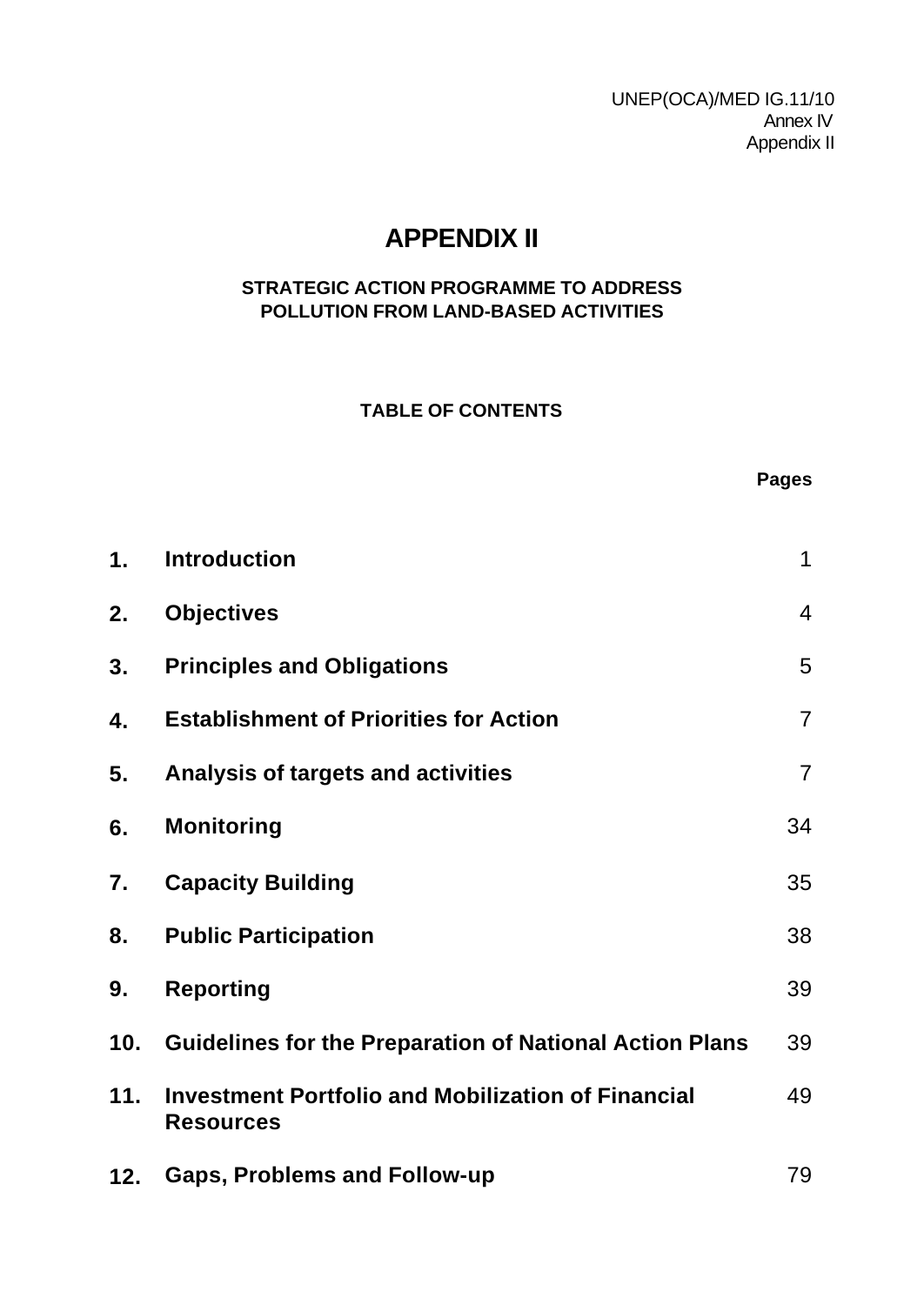# **1. Introduction**

The riparian States of the Mediterranean Sea, *conscious* of the economic, social, health and cultural value of the marine environment of the Mediterranean Sea Area; fully aware of their responsibility to preserve and sustainably develop this common heritage for the benefit and enjoyment of present and future generations; recognizing the threat posed by pollution to the marine environment, its ecological equilibrium, resources and legitimate uses; and mindful of the special hydrographic and ecological characteristics of the Mediterranean Sea Area and its particular vulnerability to pollution, have agreed in 1975 to launch an Action Plan for the Protection and Development of the Mediterranean Basin (MAP) and, in 1976, to sign a Convention for the Protection of the Mediterranean Sea against Pollution (Barcelona Convention).

The Contracting Parties to the Barcelona Convention, *recognizing* the danger posed to the marine environment living resources and human health by pollution from land-based sources and activities and the serious problems resulting therefrom in many coastal waters and river estuaries of the Mediterranean Sea, primarily due to the release of untreated, insufficiently treated or inadequately disposed of domestic or industrial discharges; and *desirous* to adapt Mediterranean Action Plan, Barcelona Convention and their protocols to the development of the environmental international law, to the United Nations Conference on Environment and Development (Rio de Janeiro 1992), have adopted in Barcelona in 1995 the phase II of the Action Plan for the protection of the marine environment and sustainable development of the coastal areas of the Mediterranean as well as substantial amendments to the Convention and their Protocols. Furthermore, in Syracuse in 1996 a new revised Protocol for the Protection of the Mediterranean Sea against Pollution from Land-Based Sources and Activities (LBS Protocol) was signed, which takes into account the Global Programme of Action for the protection of the marine environment against pollution from land-based activities adopted in Washington in 1995.

# **1.1 Basis for the preparation of the Strategic Action Programme**

In accordance with the 1996 LBS Protocol, the Contracting Parties (Art.1) agreed to take all appropriate measures to prevent, abate, combat and eliminate, to the fullest possible extent, pollution of the Mediterranean Sea Area caused by discharges from rivers, coastal establishments or outfalls, or emanating from any other land-based sources and activities within their territories, giving priority to the phasing out of inputs of substances that are toxic, persistent and liable to bioaccumulate.

To this end, they agreed (Art.5) to elaborate and implement national and regional action plans and programmes, containing measures and timetables for their implementation. As a result, regional action plans and programmes have to be formulated by the Secretariat and considered and approved by the relevant technical body of the Parties within one year at the latest of the entry into force of the amendments to the LBS Protocol.

The regional Strategic Action Programme presented in this document was therefore prepared by the Secretariat as part of a GEF PDF-B Grant with the financial participation of MAP. A first draft text was submitted to a Meeting of Government-designated Experts which was held in Ischia, Italy, from 15 to 18 June 1997 (UNEP(OCA)/MED WG.130/8). The Meeting examined the first draft document and agreed on a number of amendments and corrections/additions. The Strategic Action Programme was then submitted to a second Meeting of Government-designated Experts, held in Athens from 13 to 16 October 1997 (UNEP(OCA)/MED WG.136/4), and their comments and suggestions were also incorporated by the Secretariat who then submitted the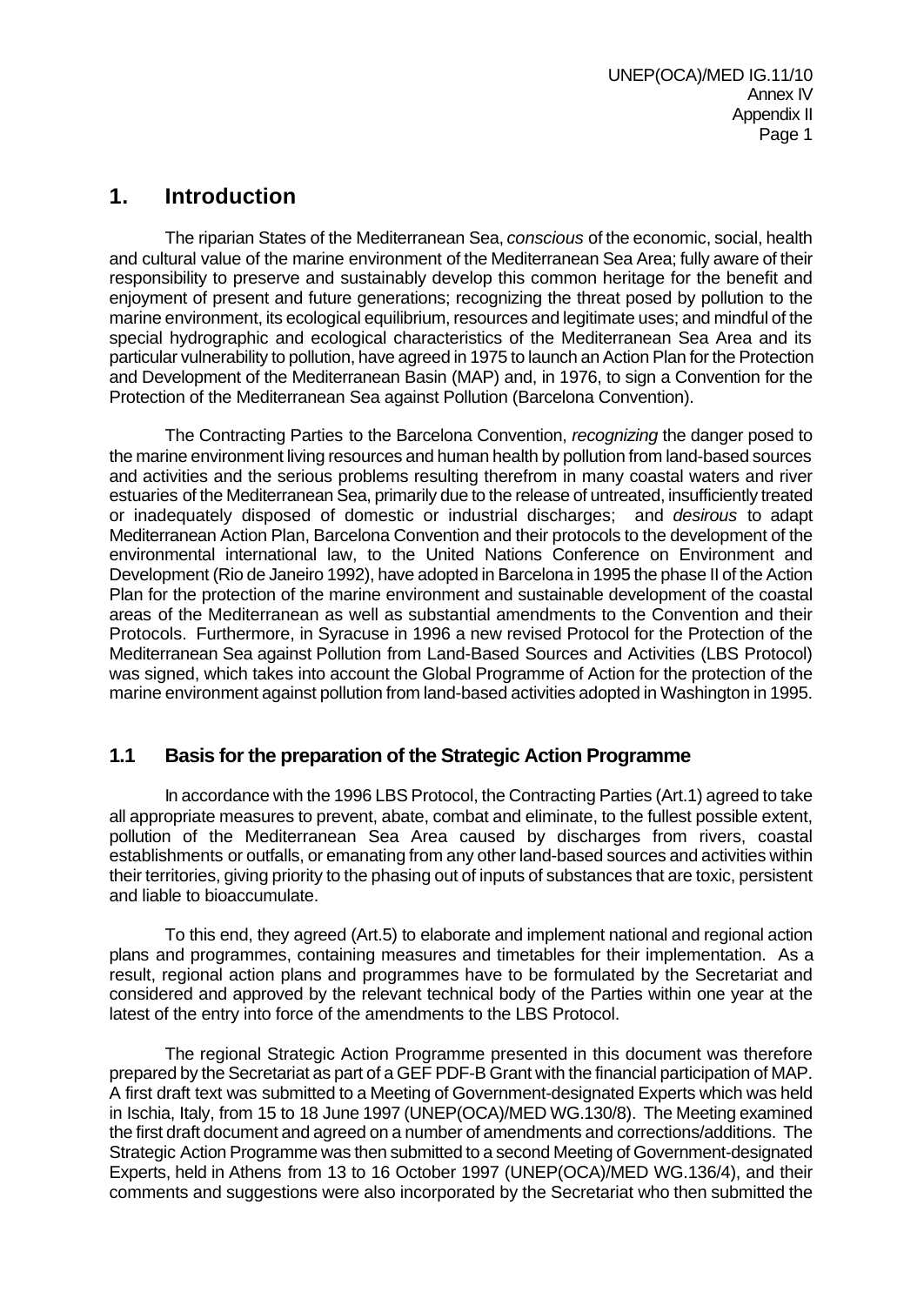document for adoption to the Meeting of Contracting Parties to the Barcelona Convention (Tunis, 18-21 November 1997). The present programme was adopted by the Tenth Ordinary Meeting of the Contracting Parties according to the provisions of Art.5, 6 and 7 of the 1980 LBS Protocol. The Contracting Parties agreed that, once the 1996 LBS Protocol come into force, the Strategic Action Programme would be resubmitted for adoption according to the provisions of Art.15 of the 1996 Protocol. At that stage, a review of the Strategic Programme would be made to proceed to a possible revision of target dates and activities, if necessary.

This Strategic Action Programme is based on the preliminary findings of the regionally prepared transboundary diagnostic analysis that represents a regional synthesis of actions regarding the protection of the marine environment from land-based activities. The following Table presents the perceived major problems of the Mediterranean region and their associated transboundary elements. Seven major problems have been identified from a review of the results of the work of the Mediterranean Action Plan over the last twenty years, the work of related programmes and the reviews undertaken in the context of the present activity. Five main root causes are identified as resulting in the identified problems, although the relative importance of each cause differs in relation to the individual problems. In addition two major types of action are proposed to address each of the identified problems and again the relative importance of each area of action differs according to the nature of the problem.

The table is prepared on a regional scale. It is not anticipated therefore that all problems occur in each country, nor that the relative importance of the root causes or areas for action is the same in all countries. Rather this table represents a regional overview and perspective of the main problems, their root causes and the areas of proposed action at a regional level.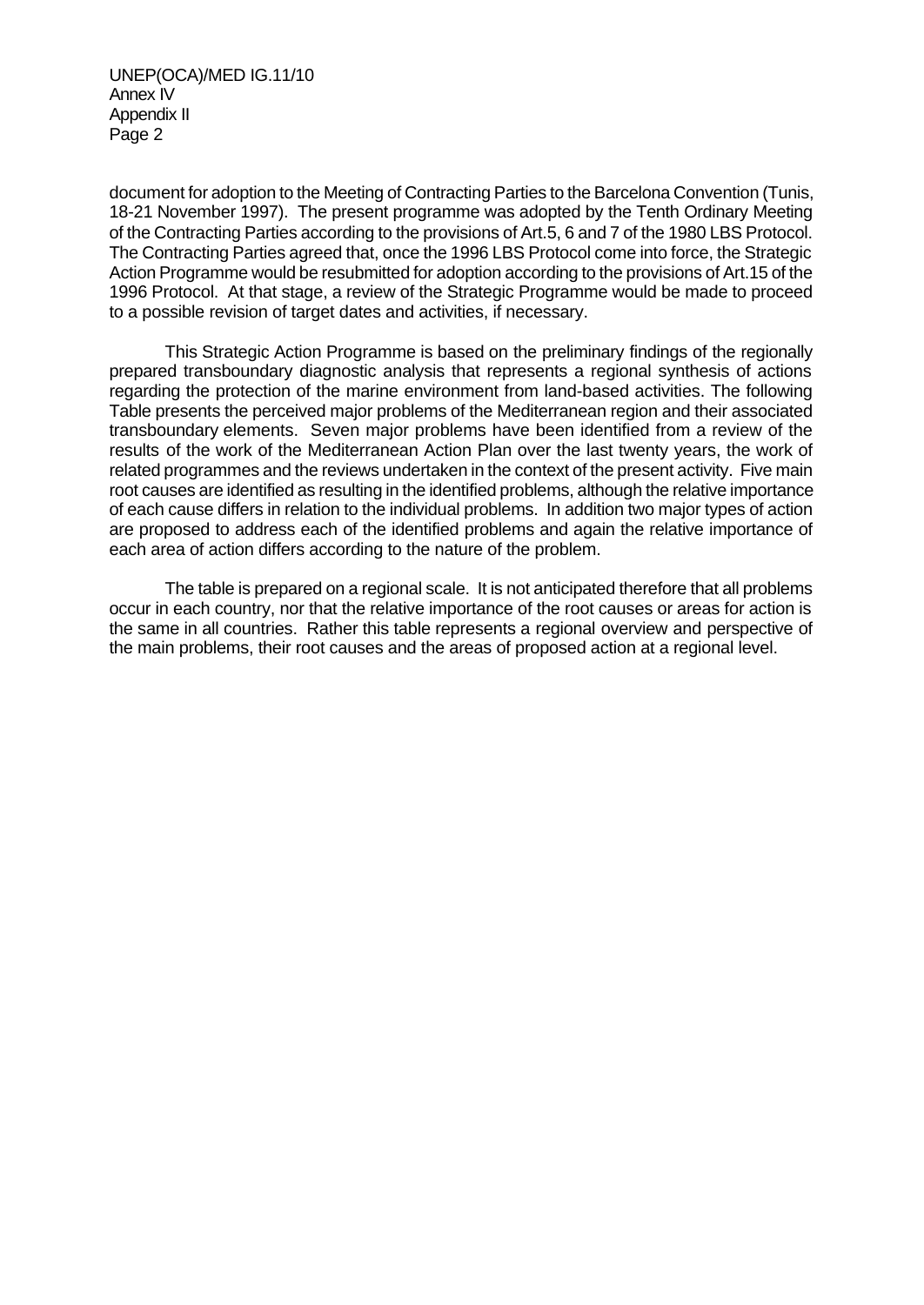**Table 1.1 Perceived Major Problems and their Root Causes\***

| <b>MAJOR TYPES OF</b><br><b>PROBLEMS</b>                                                                                                            | TRANSBOUNDARY ELEMENTS OF<br><b>MAJOR TYPES OF PROBLEMS</b>                                                                                                                                                                                                                                                            | <b>MAIN ROOT</b><br><b>CAUSES**</b>                                                          | <b>TYPES OF</b><br><b>ACTION**</b>  |                                                   |
|-----------------------------------------------------------------------------------------------------------------------------------------------------|------------------------------------------------------------------------------------------------------------------------------------------------------------------------------------------------------------------------------------------------------------------------------------------------------------------------|----------------------------------------------------------------------------------------------|-------------------------------------|---------------------------------------------------|
| <b>DEGRADATION OF</b><br>COASTAL AND MARINE<br><b>ECOSYSTEMS</b>                                                                                    | Damage to transboundary<br>C.<br>Ecosystems, including loss in<br>productivity, biodiversity and stability<br>Reduction of regional values<br>Decreased quality of life<br>C<br>C<br>C<br>Degradation due to pollution and<br>eutrophication<br>Region-wide loss of revenue<br>C                                       | <b>MANAGEMENT</b><br><b>FINANCIAL</b><br><b>LEGAL</b><br><b>HUMAN</b><br>STAKEHOLDERS        | <b>PLANNING</b><br><b>RESOURCES</b> | Inad                                              |
| <b>UNSUSTAINABLE</b><br><b>EXPLOITATION OF</b><br><b>COASTAL AND MARINE</b><br><b>RESOURCES</b>                                                     | Impacts on habitats and biodiversity<br>Impacts of physical changes on<br>coastal and beach dynamics<br>Loss of existing and potential<br>Ċ<br>C<br>income from fishing and tourism<br>Conflicts between user groups<br>C.                                                                                             | <b>MANAGEMENT</b><br><b>FINANCIAL</b><br><b>STAKEHOLDERS</b><br><b>HUMAN</b><br>LEGAL        | <b>RESOURCES</b><br><b>PLANNING</b> | inst<br>fram<br>M                                 |
| <b>LOSS OF HABITATS</b><br><b>SUPPORTING LIVING</b><br><b>RESOURCES</b>                                                                             | Damage to migratory species and<br>C<br>their hăbitat<br>Endangered biotic resources<br>C<br>Loss of values for development<br>Habitat and food web changes<br>č                                                                                                                                                       | <b>MANAGEMENT</b><br><b>FINANCIAL</b><br><b>STAKEHOLDERS</b><br><b>HUMAN</b><br><b>LEGAL</b> | <b>RESOURCES</b><br><b>PLANNING</b> | Inac<br>and<br>leve                               |
| <b>DECLINE IN</b><br><b>BIODIVERSITY, LOSS</b><br>OF ENDANGERED<br><b>SPECIES AND</b><br><b>INTRODUCTION OF</b><br>NON-INDIGENOUS<br><b>SPECIES</b> | Loss of regional values<br>Damage to endangered and<br>C<br>C.<br>endemic species of regional and<br>global significance<br>Loss of genetic biodiversity<br>C.                                                                                                                                                         | <b>MANAGEMENT</b><br><b>FINANCIAL</b><br>LEGAL<br><b>HUMAN</b><br><b>STAKEHOLDERS</b>        | <b>PLANNING</b><br><b>RESOURCES</b> | Insu<br>and<br>capa<br>ST<br>Insu<br>invo<br>stak |
| <b>INADEQUATE</b><br>PROTECTION OF<br><b>COASTAL ZONE AND</b><br><b>MARINE</b><br><b>ENVIRONMENT AND</b><br><b>INCREASED HAZARDS</b><br>AND RISKS   | Reduction of regional values<br>Loss or revenues<br>C<br>č<br>High costs of curative interventions<br>Decreased quality of life                                                                                                                                                                                        | <b>MANAGEMENT</b><br><b>FINANCIAL</b><br><b>LEGAL</b><br><b>HUMAN</b><br><b>STAKEHOLDERS</b> | <b>PLANNING</b><br><b>RESOURCES</b> | Inad<br>mec<br>sup<br>Inte<br>and                 |
| WORSENED HUMAN<br>RELATED<br><b>CONDITIOINS</b>                                                                                                     | Human health impacts<br>C<br>Costs of dealing with human<br>migration<br>Reduced human and institutional<br>ſ.<br>capacity<br>C<br>Reduction of development potential<br>Increased poverty with<br>transboundary impacts<br>C.                                                                                         | <b>MANAGEMENT</b><br><b>FINANCIAL</b><br><b>LEGAL</b><br>HUMAN<br><b>STAKEHOLDERS</b>        | <b>PLANNING</b><br><b>RESOURCES</b> | redu                                              |
| <b>INADEQUATE</b><br><b>IMPLEMENTATION OF</b><br><b>EXISTING REGIONAL</b><br>AND NATIONAL<br><b>LEGISLATION</b>                                     | Ineffective protection of the marine<br>C.<br>and coastal environment<br>Inadequate monitoring of pollution<br>C<br>and consequently inadequate data<br>interpretation for managerial<br>purposes<br>C.<br>Poor public education and<br>awareness regarding scientific and<br>economic values and technical<br>options | <b>LEGAL</b><br><b>MANAGEMENT</b><br><b>FINANCIAL</b><br>HUMAN<br>STAKEHOLDRS                | <b>PLANNING</b><br><b>RESOURCES</b> | Res<br>man                                        |

**MAIN ROOT CAUSES LEGAL** dequate legal and itutional nework • Inadequate cooperation on the regional level • Inadequate legislation at the national level relevant to regional problems • Inadequate institutional framework and capacity necessary for the implementation of legislation , ICZM and EIA • Inadequate pollution compliance and trend monitoring • Ineffective coordination between various governmental sectors and local and national level **MANAGEMENT** dequate planning management at all  $\mathbf{e}$ ls • Poorly coordinated intersectorial planning and management Lack of integrated watershed / coastal zone management plans • Lack of application of ICZM and its tools • Inappropriate harvesting practices in fisheries • Inadequate pollution control strategies with monitoring **HUMAN** Ifficient human institutional acity • Inadequate human and institutional capacity (at national and local level) for the implementation of the legislature and ICZM with its tools] • Inadequate human and institutional capacity (at national and local level) for compliance and trend monitoring of pollution **STAKEHOLDERS** Ifficient plyement of stakeholders Lack of general environmental awareness • Poor identification of stakeholders • Lack of adequate participation of stakeholders in the planning and management of environmental problems **FINANCIAL** dequate financial chanisms and nort • Lack of effective economic instruments • Lack of internalisation of environmental costs • Low monetary value assigned to environment within national economic policies **TYPES OF ACTION PLANNING** egrated planning management and uction of pollution • Improvement of legal and institutional framework at regional and national level for ICZM and associated tools • Development of integrated management for river basin / coastal areas and for urban agglomerations • Improved involvement of stakeholders in environmental decision-making • Identification and elimination of pollution hot-spots • Adequate compliance and trend monitoring • Full implementation of relevant regional and national legislation **RESOURCES** ources nagement • Full implementation of relevant regional and national legislation • Sustainable management of resources • Protection of biodiversity, endangered, endemic and migratory species, habitats and sensitive areas • Development of sustainable fisheries aquaculture and tourism

The analysis in this table does not necessarily apply to all Contracting Parties to the Barcelona Convention.

Main root causes and types of action are indicated in the descending order of significance.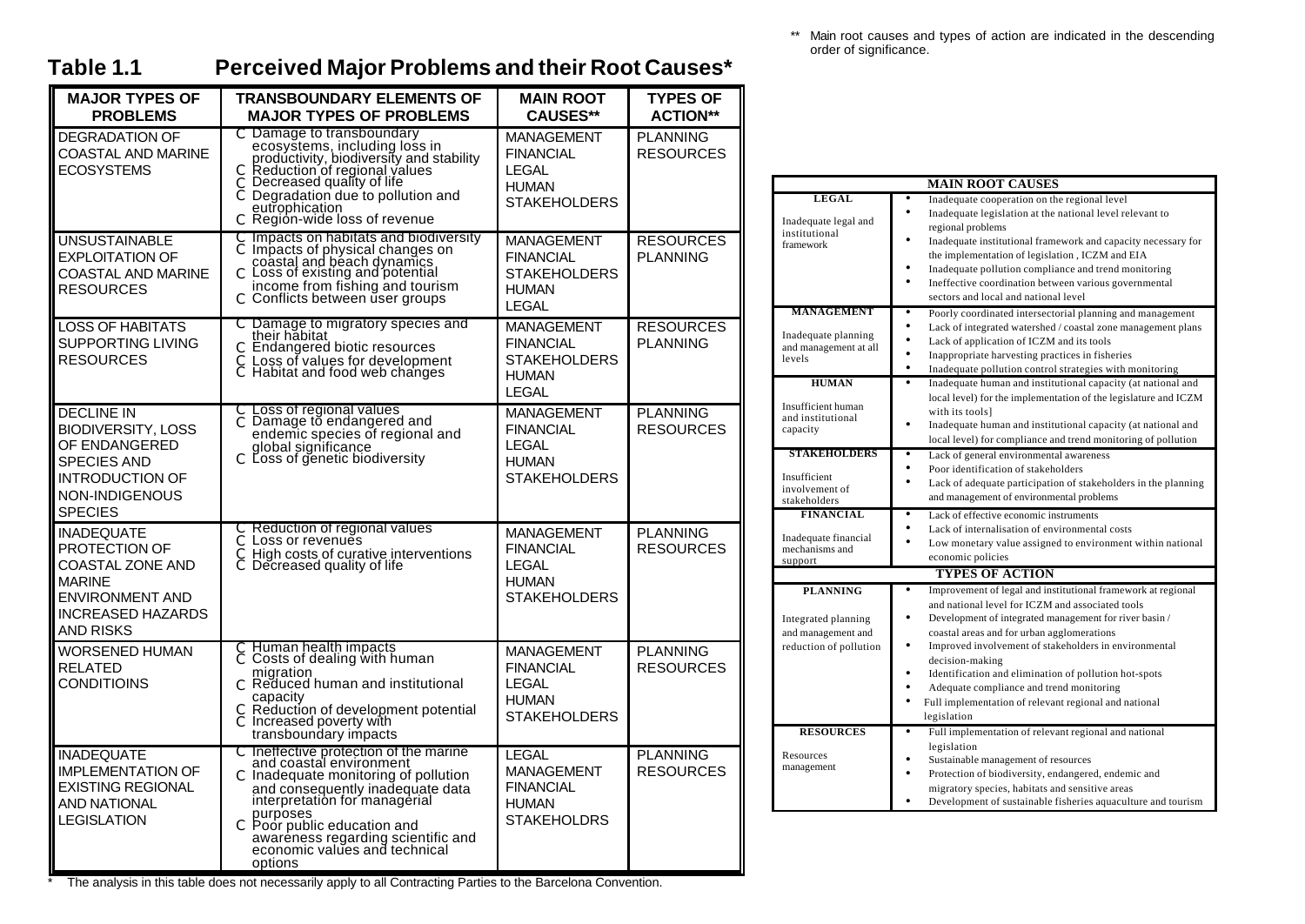# **2. Objectives**

The Strategic Action Programme (SAP) aims at improving the quality of the marine environment by better shared-management of the land-based pollution. SAP also aims at facilitating the implementation by the Contracting Parties of the LBS Protocol. Therefore, it is designed to assist Parties in taking actions individually or jointly within their respective policies, priorities and resources, which will lead to the prevention, reduction, control and/or elimination of the degradation of the marine environment, as well as to its recovery from the impacts of landbased activities. Achievement of the aims of the SAP will contribute to maintaining and, where appropriate, restoring the productive capacity and biodiversity of the marine environment, ensuring the protection of human health, as well as promoting the conservation and sustainable use of marine living resources.

The specific objectives of the SAP Programme are:

- Formulation of principles, approaches, measures, timetables and priorities for action;
- Preparation of a priority list for intervention and investments ("investment portfolio");
- Analysis of expected baseline and additional actions needed to resolve each transboundary priority problem;
- Identification of the elements and preparation of guidelines for the formulation of national action plans for the protection of the marine environment from land-based activities; and
- Identification of potential roles for Non-Governmental Organizations in the implementation of the SAP.

Since the adoption of the Mediterranean Action Plan in 1975, important progress have been made by the Mediterranean countries for the protection of the environment both at the national and the regional levels. At the regional level the progress is made evident by the adoption of important amendments of the existing legal texts as well as the adoption of new legal instruments.

In view of the unequal starting point and of the different level of socio-economic development, the progress marked at the national level has not been homogeneous; however, the Mediterranean countries have all created competent institutions in charge of the protection of the environment, often at a very high political level, and have adopted legislative measures and regulations for the protection of the environment. Since 1973, the European Union countries have adopted five programmes for the protection of the environment, the last one being dated 1993, which have been the basis for a large number of provisions related to the protection of the environment.

The SAP is addressed to all Contracting Parties and proposes common objectives. However, it is evident that the implementation of the proposed activities should take into account the state of the environment of each country. The timing for targets and for activities may also be different for different countries, taking into account e.g. of the capacity to adapt and reconvert existing installations, the economic capacity and the need for development.

The 1995 Barcelona Resolution is an agreement made at ministerial level aiming at the elimination by the year 2005 of the greatest number of substances which are toxic, persistent and bioaccumulable and it was fully taken into account in the preparation of the SAP.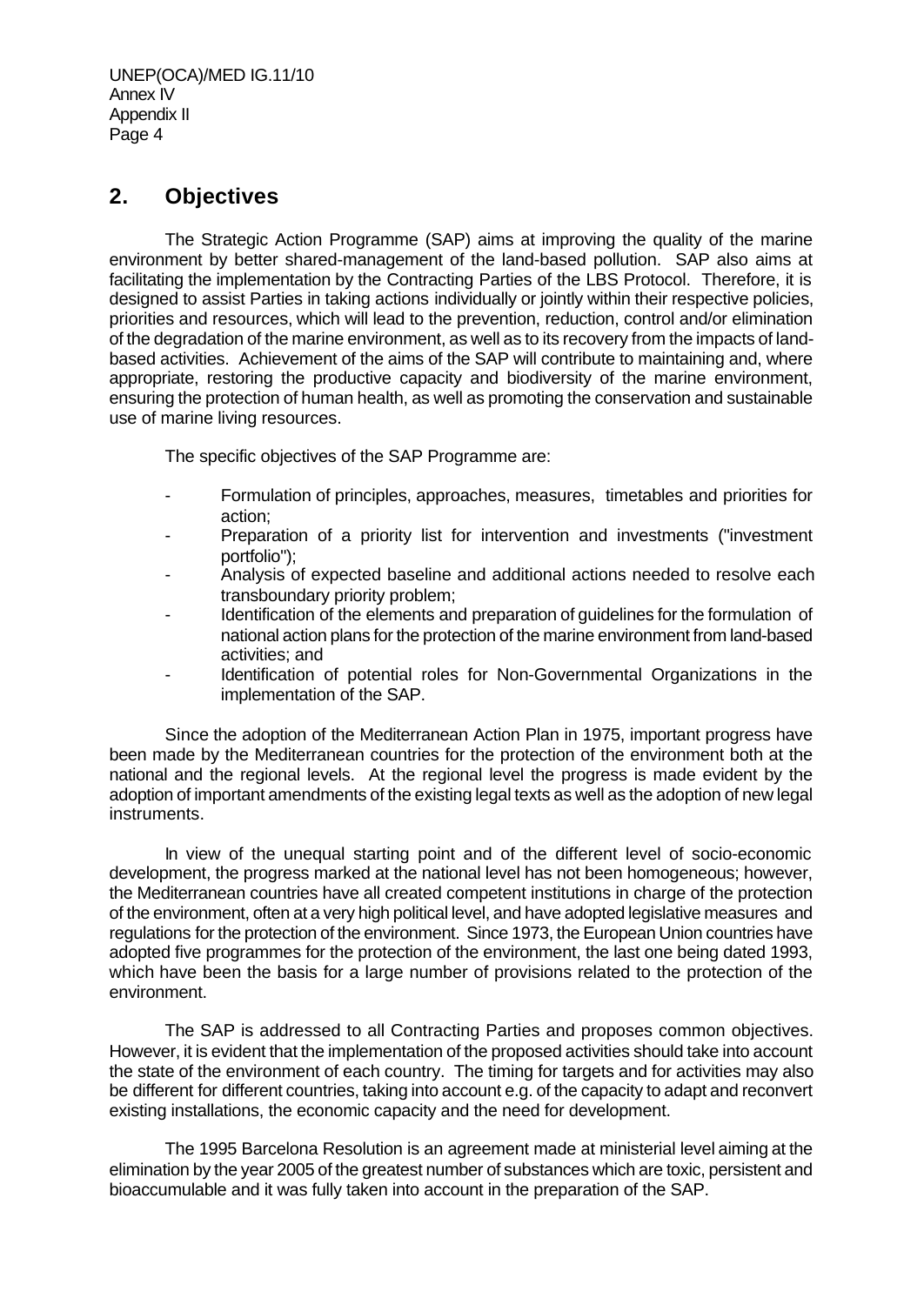For the implementation of the SAP at the regional level, the MAP Coordinating Unit will make full use of the capabilities and the technical competences of its Regional Activity Centres and of other competent intergovernmental organizations.

# **3. Principles and Obligations**

The Contracting Parties shall individually or jointly take all appropriate measures in accordance with the provisions of the Convention to prevent, abate, combat and to the fullest possible extent eliminate pollution of the Mediterranean Sea Area and to protect and enhance marine environment in that Area so as to contribute towards its sustainable development.

 *In accordance with the provisions of the LBS Protocol, the Parties undertake to eliminate pollution deriving from land-based sources and activities, in particular to phase out inputs of the substances that are toxic, persistent and liable to bioaccumulate listed in annex I to the Protocol*

In order to protect the environment and contribute to the sustainable development of the Mediterranean Sea Area, the Parties shall:

- a) *Apply the precautionary principle*, by virtue of which where there are threats of serious or irreversible damage, the lack of full scientific certainty should not be used as a reason for postponing cost-effective measures to prevent environmental degradation;
- b) *Apply the polluter pays principle*, by virtue of which the cost of pollution prevention, control and reduction measures are to be borne by the polluter, with due regard to the public interest;
- c) *Undertake environmental impact assessment* for proposed activities that are likely to cause a significant adverse impact on the marine environment and are subject to an authorization by competent national authorities;
- d) *Accord priority to integrated pollution control* as an important part of the move towards a more sustainable balance between human activity and socio-economic development, on the one hand, and the resources and regenerative capacity of nature, on the other;
- e) *Commit themselves to promote the integrated management of the coastal zones,* taking into account the protection of areas of ecological and landscape interest and the rational and sustainable use of natural resources;
- f) In implementing the Convention and the LBS Protocol the Parties shall:
	- i) *elaborate and implement, individually or jointly, as appropriate, national and regional action plans and programmes, containing measures and timetables;*
	- ii) adopt priorities and timetables taking into account the elements set out in annex I of the Protocol and periodically revise them;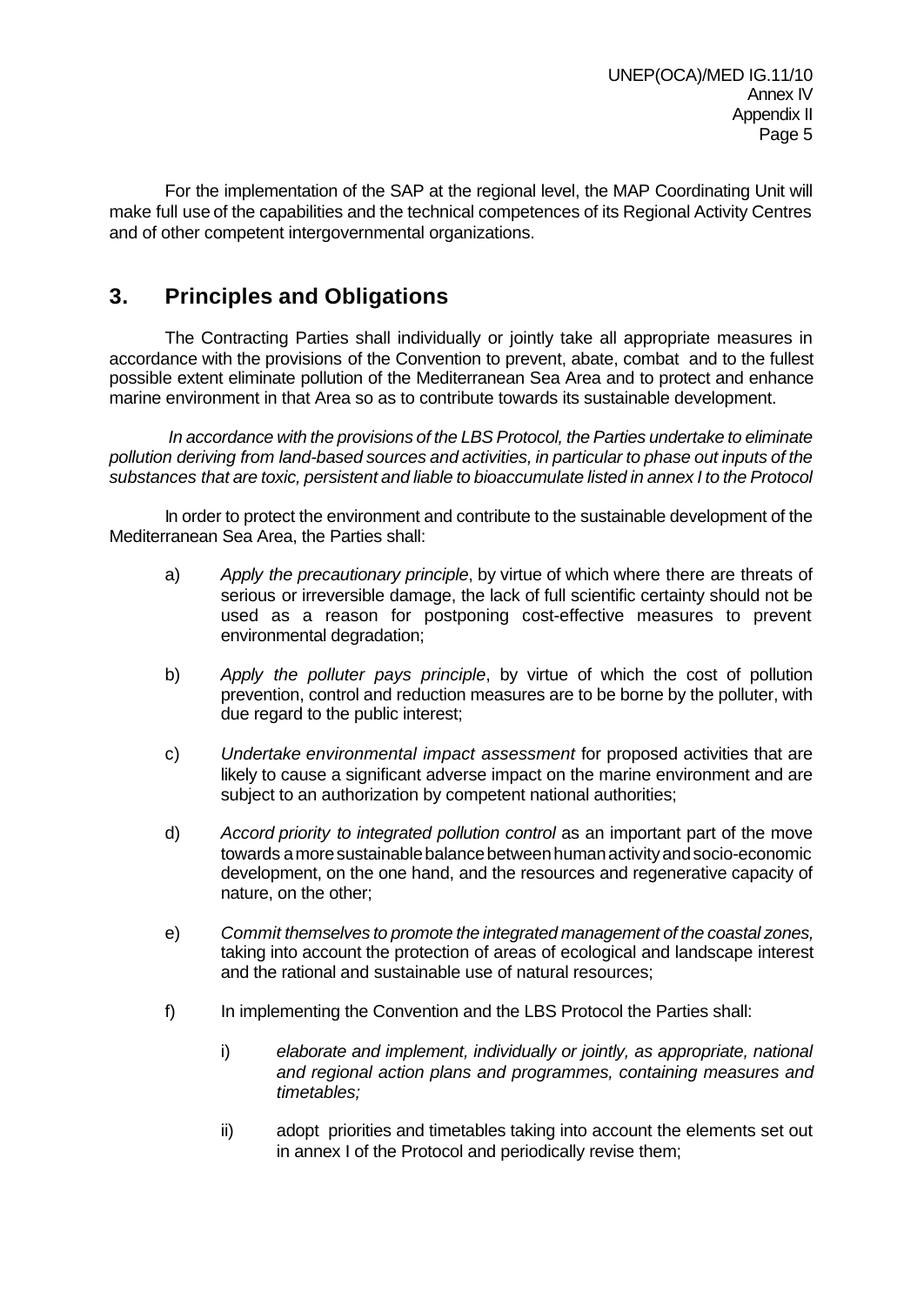- iii) take into account *the Best Available Techniques (BAT) and Best Environmental Practices (BEP)* including, where appropriate, clean production technologies, taking into account the criteria set forth in Annex IV of the Protocol;
- iv) *take preventive measures* to reduce to a minimum the risk of pollution caused by accidents;
- g) Ensure that, in compliance with the community right-to-know, their competent authorities shall *give to the public appropriate access to information* on the environmental state in the field of application of the Convention and the Protocols, on activities or measures adversely affecting or likely to affect it and on activities carried out or measures taken in accordance with the Convention and the Protocols. (article 15 of the Convention);
- h) Ensure routine and standardized reporting of toxic emissions to air, water and land (including off-site disposal) by polluting facilities - private, state, or municipal. Ensure active public dissemination by the competent authorities of the data reported bearing in mind legitimate needs for business confidentiality.

The Strategic Action Programme will be consistent with the Global Programme of Action (Washington, 1995) and with the relevant provisions of the Convention on the Law of the Sea, of the Convention on Biological Diversity, of the Convention on Climatic Change and with the legal instruments and actions plans and measures adopted by the Contracting Parties to the Barcelona Convention.

States shall cooperate in a spirit of global partnership to conserve, protect and restore the health and integrity of the Earth's ecosystem. In view of the different contributions to global environmental degradation, *States have common but differentiated responsibilities*. The developed countries acknowledge the responsibility that they bear in the international pursuit of sustainable development in view of the pressures their societies place on the global environment and of the technologies and financial resources they command.

The new LBS Protocol means a change in the strategy selected for the protection of the Mediterranean environment; this new strategy is based on sustainability and its purpose is to achieve integrated prevention and control of pollution arising from land-based sources and activities, in particular through the application of clean technologies, Best Available Techniques (BAT) and Best Environmental Practice (BEP)**.**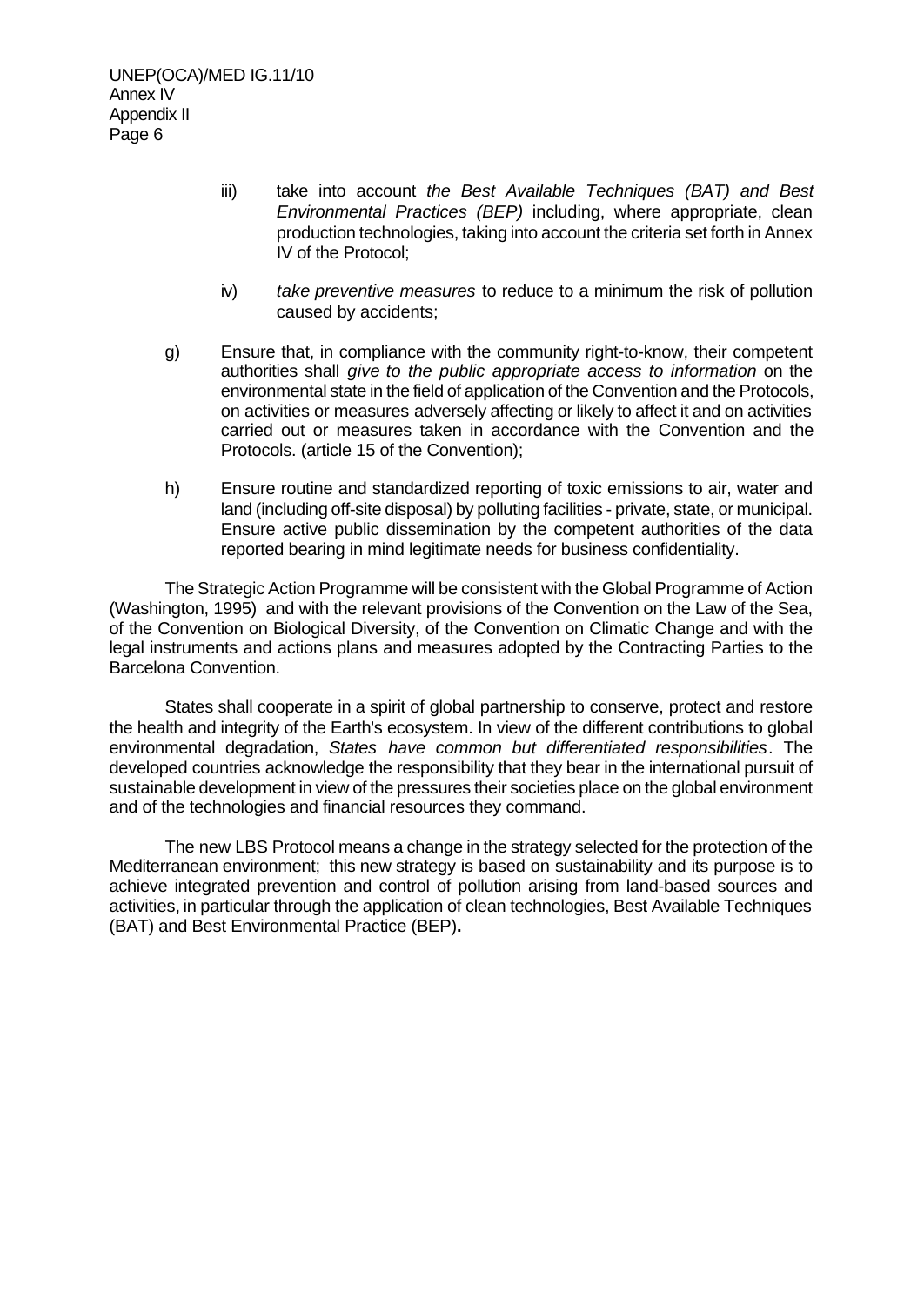# **4. Establishment of priorities for action**

The proposed priorities for action are based on the results of MED POL and the Reports on pollution "hot spots", "critical habitats" and "sensitive areas" (areas of concern) and also take in account the LBS Protocol, which in Annex 1, states "*In preparing action plans, programmes and measures, the Parties, in accordance with the Global Programme of Action, will give priority to substances that are toxic, persistent and liable to bioaccumulate, in particular persistent organic pollutants (POPs), as well as to wastewater treatment and management".*

In general, priority actions for the prevention, reduction and elimination of pollution are established taking in account four pollution-related factors:

- i) degradation of the marine environment;
- ii) perturbation of the biological diversity;
- iii) land-based origin; and
- iv) transboundary nature (causes or effects).

# **5. Analysis of targets and activities**

An analysis of targets and activities is needed to resolve each transboundary priority problem. These targets and activities would be national or regional and would be of legal, institutional or technical nature.

Taking into account the Global Programme of Action (Washington, 1995) and the LBS Protocol, the following categories of substances have been selected as priorities. The selected categories of substances cover urban environment and industrial development.

## **5.1 Urban environment**

Large and even medium-size cities pose similar problems and should be studied in an integrated manner. Air pollution, generation, collection and management of solid waste products, collection and disposal of domestic wastewater, supplies of drinking water: in most cities these problems are usually made worse by small and medium-size industries located within the cities and by industrial agglomerations in the outskirts.

## **5.1.1 Municipal sewage**

Recognizing variations in local conditions, municipal sewage improperly discharged into freshwater and coastal environments may present a variety of concerns. These are associated with: (a) pathogens that may result in human health problems through exposure via bathing waters or contaminated shellfish, (b) suspended solids, (c) significant nutrient inputs, (d) biochemical oxygen demand (BOD), (e) plastics and other marine debris, (f) ecosystem population effects, (g) heavy metals and other toxic substances, e.g. hydrocarbons, where industrial sources may discharge into municipal collection systems, and (h) influx of rain waters containing polluting substances.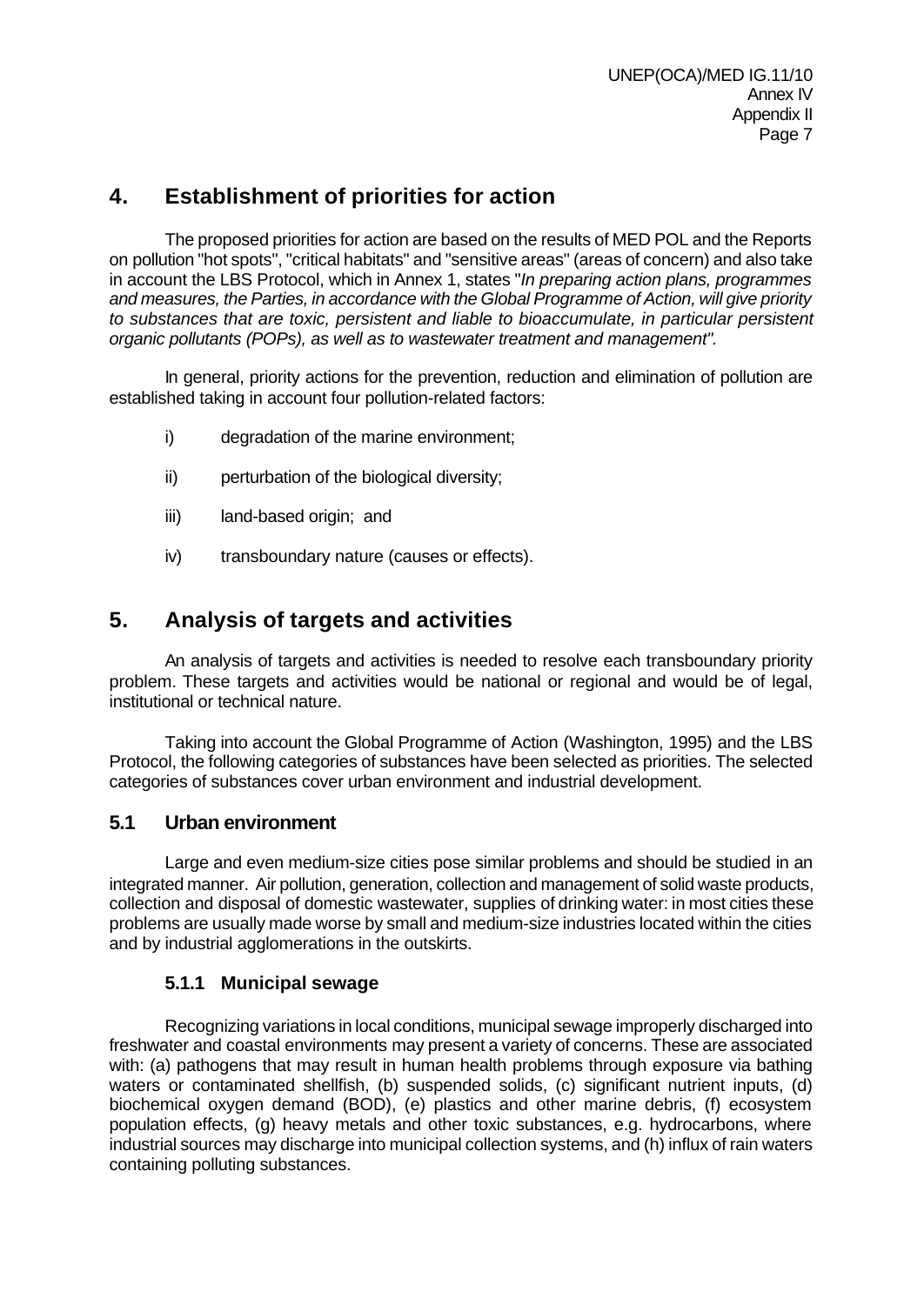Environmental effects associated with domestic waste water discharges are generally local with transboundary implications in certain geographic areas. The commonality of sewagerelated problems throughout coastal areas of the world is significant. Consequently, domestic waste water discharges are considered one of the most significant threats to costal environments worldwide. In the Mediterranean region, this problem has been made worse by tourism and its seasonal nature, which makes it necessary to have treatment plants which are only used for a few months every year.

Most of the secondary treatment plants are not operated and maintained adequately due to insufficient financial resources and a lack of technical expertise. Many countries are now placing special emphasis on designing waste water treatment facilities to reuse effluents.

One of the most common and worrying environmental effects of urban wastewater discharges is the gradual destruction of habitats and, in particular, of meadows of phanerogames, with the resulting decrease in biodiversity.

## **Proposed targets**

- *By the year 2025, to dispose all municipal waste water (sewage) in conformity with the provisions of the LBS Protocol.*
- *- By the year 2005, to dispose sewage from cities and urban agglomerations exceeding 100.000 inhabitants and areas of concern in conformity with the provisions of the Protocol.*

#### **Proposed activities at the Regional level**

- By the year 2000, to update and adopt the 1986 guidelines for sewage treatment and disposal and, as appropriate, environmental quality criteria and standards.
- To develop programmes for sharing and exchanging technical information and advice regarding environmentally sound sewage treatment and facilities, including the use of treated waste water and of sewage sludge.
- To promote research programmes to identify and validate sewage treatment technologies.

#### **Proposed activities at the National level.**

- To update and adopt, over a period of two years, national regulations concerning sewage discharges into the sea and rivers, which take into account the LBS Protocol and especially its Annex II and whenever appropriate, the common measures already adopted by the Parties.
- By the year 2005, to develop National Plans and Programmes for the environmentally sound Management of Sewage, (NPS), and to this end to ensure:
	- i) By the year 2005, that the coastal cities and urban agglomerations of more than 100.000 inhabitants are connected to a sewer system and dispose all waste water in conformity with a national regulation system;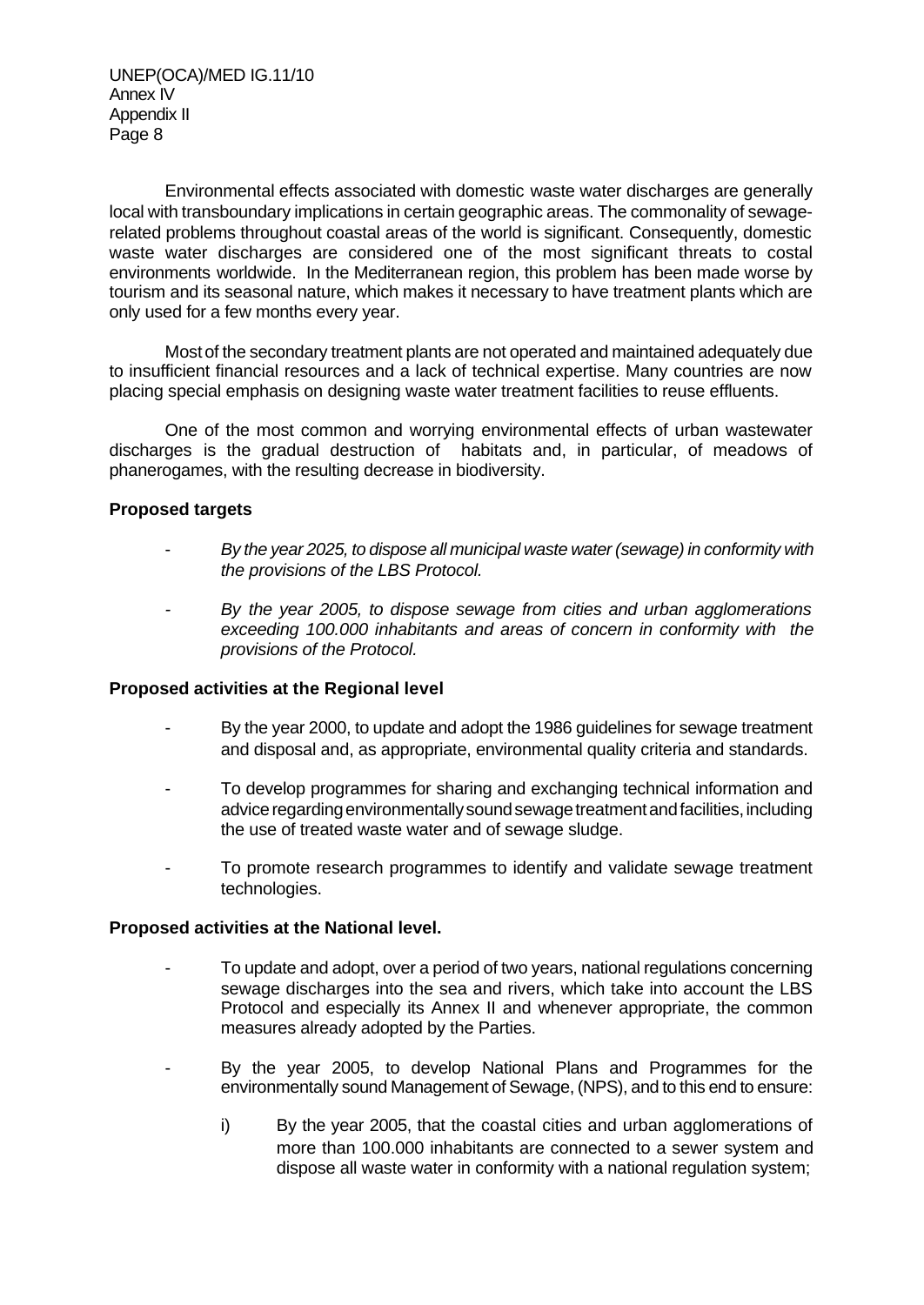- ii) To locate coastal outfalls so as to obtain or maintain agreed environmental quality criteria and to avoid exposing shell fisheries, water intakes, and bathing areas to pathogens and to avoid the exposure of sensitive environments (such as lagoons, seagrass beds, etc.) to excess nutrient or suspended solid loads;
- iii) To promote the primary, secondary and, where appropriate and feasible, tertiary treatment of municipal sewage discharged to rivers, estuaries and the sea;
- iv) To promote and control the good operation and proper maintenance of existing facilities;
- v) To promote the reuse of the treated effluents for the conservation of water resources. To this end, infrastructural measures, treatment at source and the segregation of industrial effluents, shall be encouraged, as well as:
	- a) the beneficial reuses of sewage effluents and sludges by the appropriate design of treatment plant and processes and controls of the quality of influent waste waters in accordance with national regulations;
	- b) the environmentally sound treatment when domestic and compatible industrial effluents are treated together;
- vi) To promote the separate collection of rain waters and municipal waste waters and ensure treatment of first rain waters considered particularly polluting;
- vii) To identify the availability and sustainability of productive uses of sewage sludge, such as land-spreading, composting, etc.
- viii) To prohibit the discharge of sludges into water in the Protocol Area.

## **5.1.2 Urban Solid Waste**

Urban solid waste can affect the pollution of the sea in a number of ways: through the release of raw waste into the sea, directly or indirectly, especially plastics, and through emissions into the atmosphere of pollutants which may be generated by the combustion of these waste products.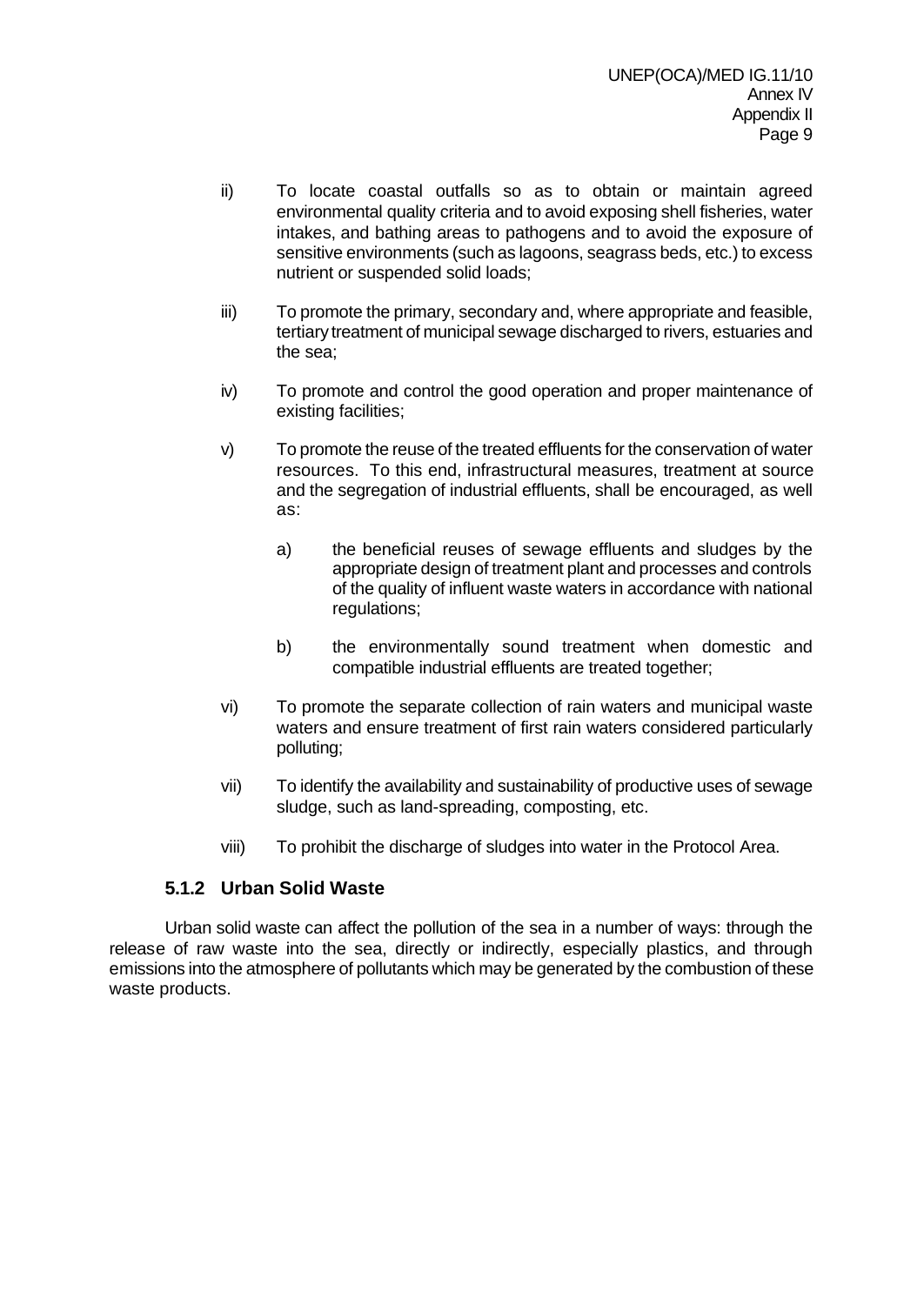## **Proposed targets**

- *- By the year 2025 at latest, to base urban solid waste management on reduction at source, separate collection, recycling, composting and environmentally sound disposal.*
- *By the year 2005 at latest, to base urban solid waste management on reduction at source, separate collection, recycling, composting and environmentally sound disposal in all cities and urban agglomerations exceeding 100.000 inhabitants and areas of concern*.

## **Proposed activities at the Regional level**

- By the year 2000 to formulate and adopt quidelines for environmentally suitable and economically feasible systems of collection, including separate collection, and disposal of urban solid waste.
- By the year 2005, to develop programmes for the reduction and recycling of urban solid waste.

## **Proposed activities at the National level**

- By the year 2000 to develop national plans and programmes for the reduction at source and environmentally sound management of urban solid waste.
- By the year 2005 to establish environmentally suitable and economically feasible systems of collection and disposal of urban solid waste in cities and urban agglomerations of more than 100,000 inhabitants.
- To promote the reduction and recycling of urban solid waste.

## **5.1.3 Air Pollution**

Air pollution is found in most cities in the region with populations exceeding 1 million; air concentrations of particulate and lead often exceed WHO guidelines by a multiple of two to five and annual average SO2 levels reach more than 100 micro  $g/m<sup>3</sup>$  in many cities near refineries, and high sulphur near fuel-oil-fired power plants and industries. Vehicles are a major source of urban air pollution. Air pollution in cities has a substantial impact on health.

## **Proposed targets**

- *By the year 2025, the levels of air pollutants in cities shall be in conformity with the provisions of the Protocol and other internationally agreed provisions.*
- *By the year 2005, the levels of air pollutants in cities exceeding 100.000 inhabitants and in areas of concern shall be in conformity with the provisions of the Protocol and other internationally agreed provisions.*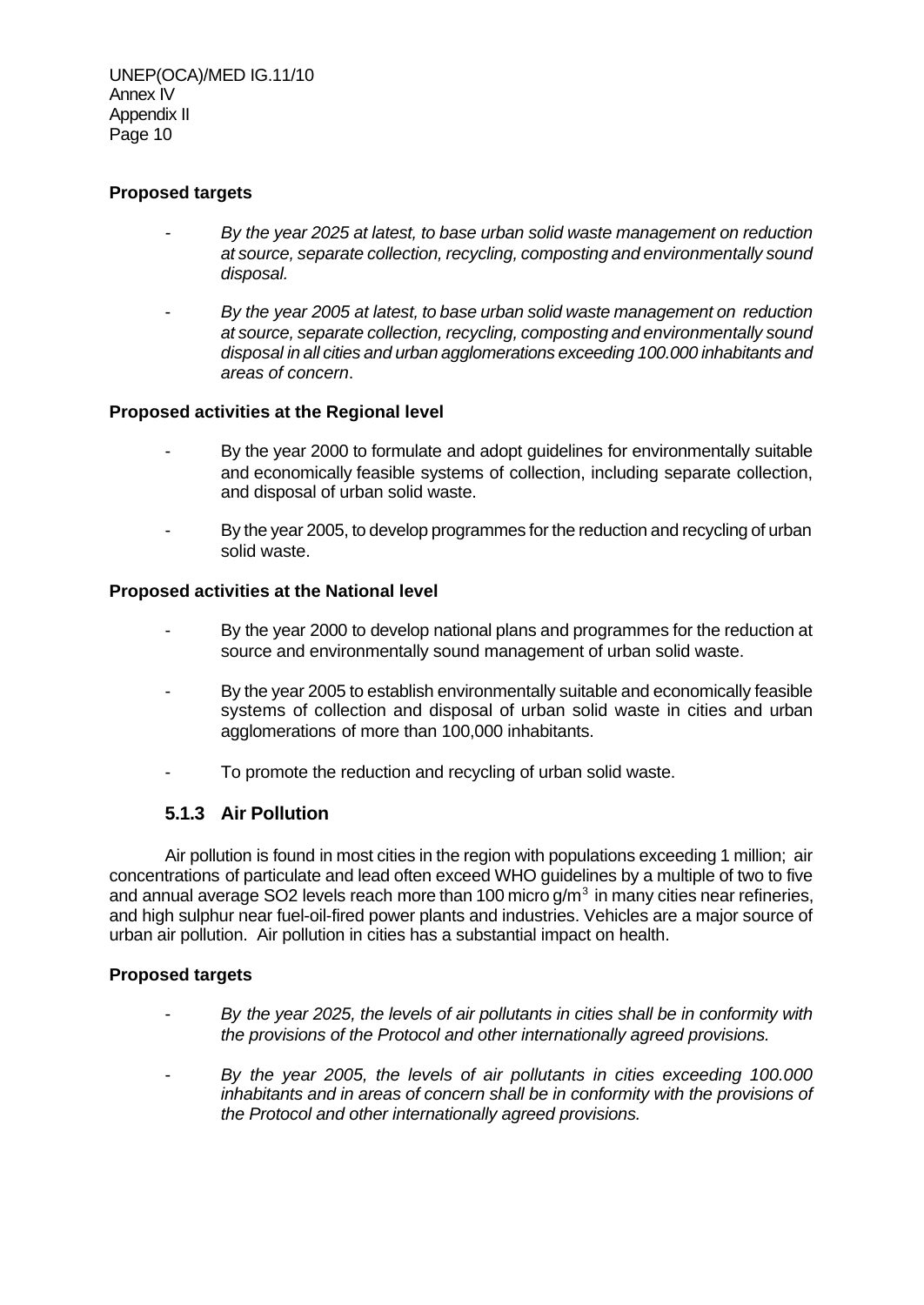## **Proposed activities at the Regional level**

By the year 2005, to formulate and adopt air quality objectives for atmospheric pollutants.

## **Proposed activities at the National level for mobile sources**

- To promote traffic management and give priority to the use of public transport.
- To promote the use of lead-free petrol and low-level aromatic hydrocarbons petrol.
- To improve the inspection and maintenance of vehicles and the renovation of the oldest vehicles (through economic incentives).
- To pursue increased regional and domestic natural gas development in order to substitute high sulphur fuel oil with natural gas and natural gas conversion for urban proximities.
- To promote the introduction of buses using gaseous fuel or other alternative forms of energy instead of diesel oil.
- To support and encourage the participation of the public transport services in the above activities.

## **5.2 Industrial development**

The industrial development of the Mediterranean countries varies greatly and its capacity to generate pollution and cause damage to the environment is unanimously recognized. From the thirty sectors of activity primarily considered in the Annex I of the LBS Protocol, twenty-one are industrial.

On an international scale, priority has been given to toxic<sup>1</sup> persistent and bioaccumulable pollutants (TPBs) for their effects on human health, biodiversity and the preservation of ecosystems and long-term and long-distance effects, and less attention is paid to other pollutants, such as toxic and non-persistent or not-bioaccumulable substances, suspended solids, biodegradable organic matter and nutrients, because their effects are much more localized and less persistent. These pollutants are generated in large quantities by industries and their discharge into the environment can cause damage to human health, ecosystems, habitats and biodiversity.

Most countries in the region have an important public industrial sector which is composed of large industries. Despite the diversity of situations and problems, the public industrial sector in general includes: Energy production; Oil refineries; Petrochemicals; ; Basic iron and steel metallurgy; Basic aluminium metallurgy; Fertilizer production; Paper and paper pulp; Cement production.

<sup>1</sup> Toxicity includes endocrine disrupting effects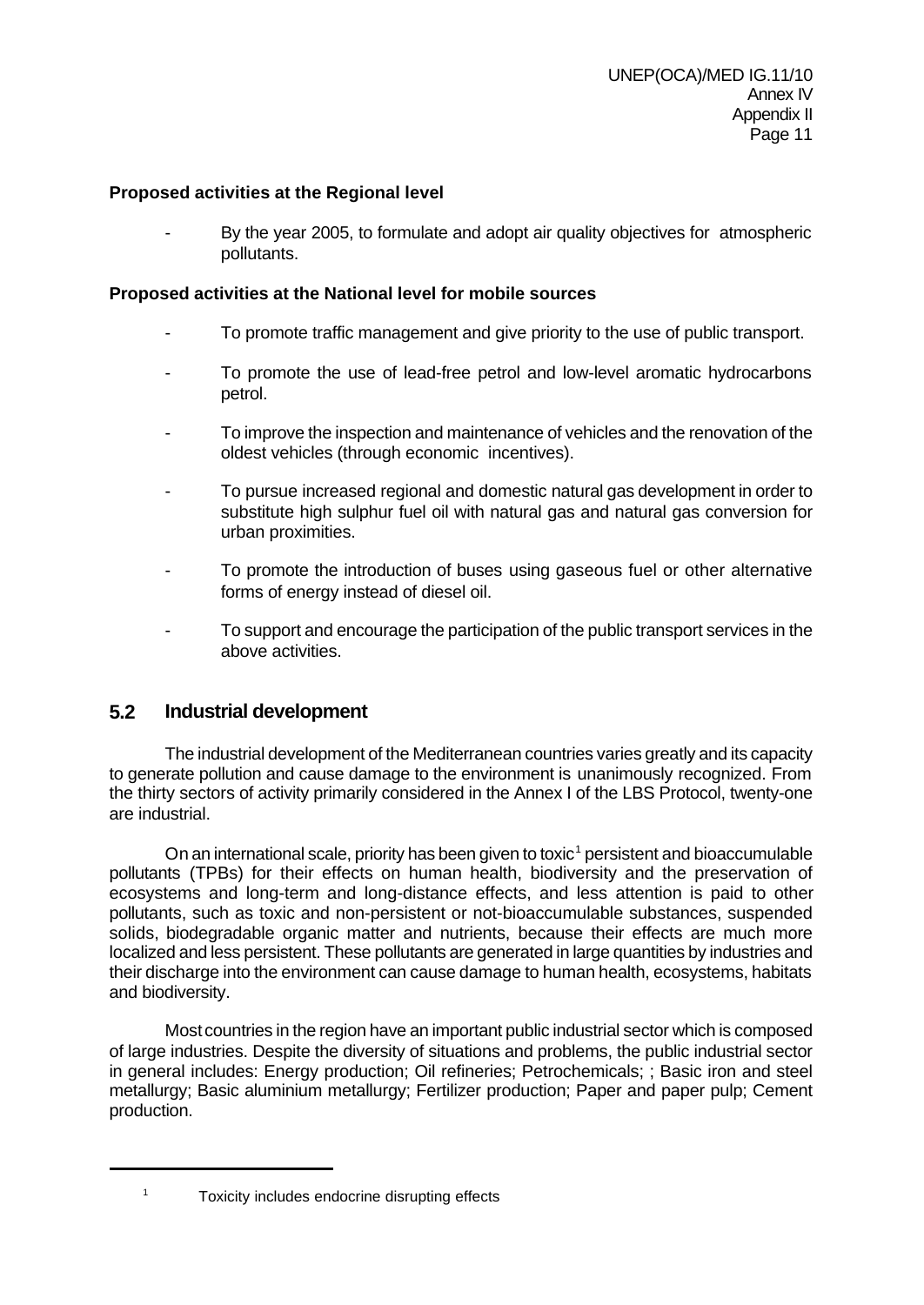A programme concerning the reduction and to the fullest possible extent elimination of industrial pollution should be applied by all the industrial installations but it could start with the public sector enterprises, which would set an example and encourage private companies.

## **Proposed targets**

- *- By the year 2025, point source discharges and air emissions into the Protocol Area from industrial installations to be in conformity with the provisions of the Protocol and other agreed international and national provisions.*.
- *- Over a period of 10 years, to reduce by 50 % discharges, emissions and losses of substances that are toxic, persistent and liable to bioaccumulate from industrial installations.*
- *- Over a period of 10 years, to reduce by 50% discharges, emissions and losses of polluting substances from industrial installations in hot spots and areas of concern.*

The public industrial sector shall share these targets.

## **Proposed activities at the Regional level**

- By the year 2005, to formulate and adopt guidelines for industrial waste water treatment and disposal.
- By the year 2010, to formulate and adopt, as appropriate, environmental quality criteria and objectives, and emission limit values for point source discharges into water or air.
- To develop programmes for sharing and exchanging technical information and advice regarding environmentally sound waste water treatment and facilities, including the use of treated waste water, sludge and waste.
- To promote research programmes to identify and validate waste water treatment technologies.
- To prepare guidelines for the application of BAT, BEP and clean technology for industries.
- To support the development and application of the Environmental Management and Audit Schema (EMAS and ISO 14000).

## **Proposed activities at the National level**

- To make or update in as short a period as possible an inventory of point source discharges and emissions of pollutants in hot spots and areas of concern.
- To make or update in as short a period as possible an inventory of point source discharges and emissions of pollutants from the public industrial sector.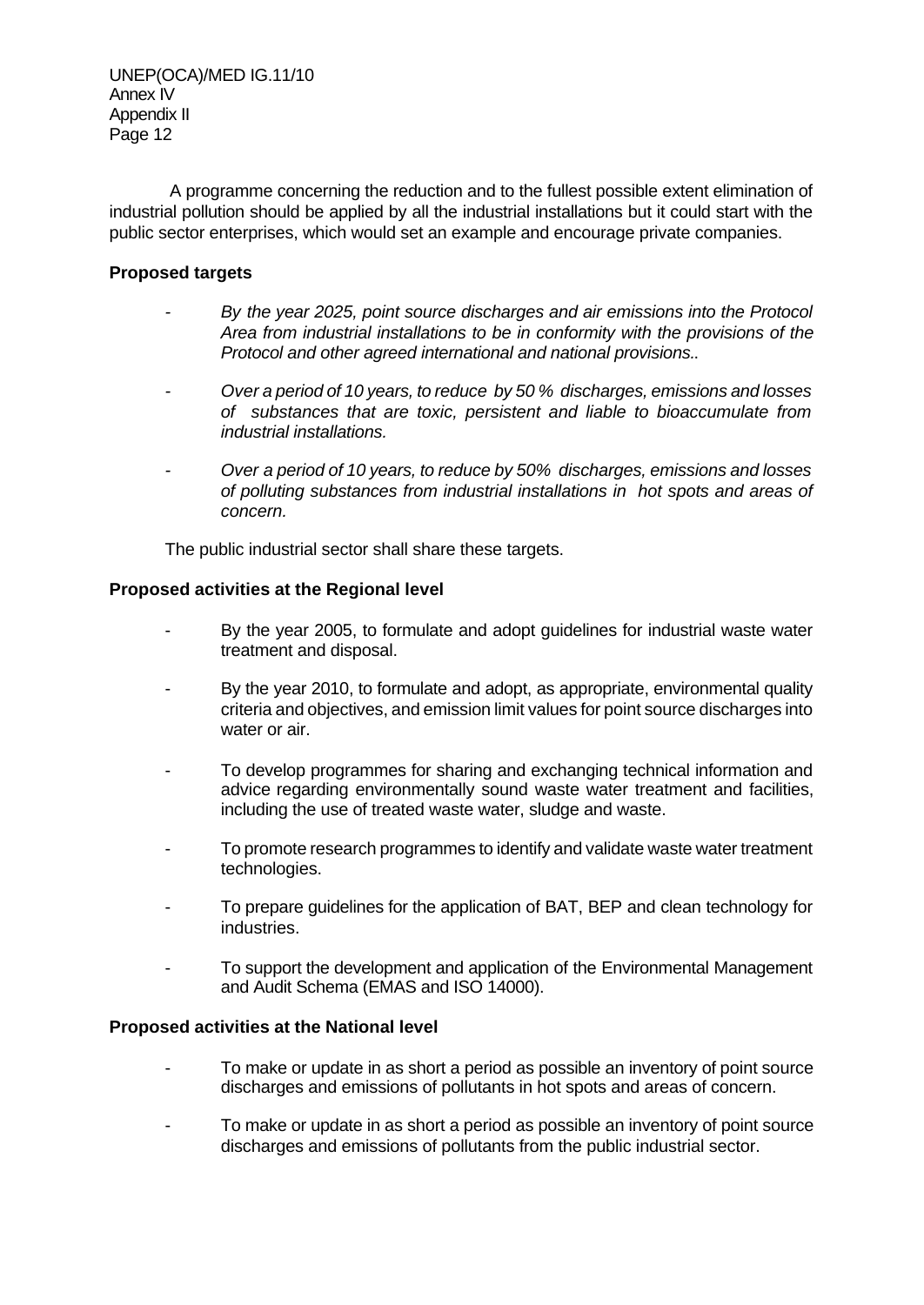- To prepare or update and adopt, as soon as possible, national regulations concerning point source discharges of industrial waste water into the Protocol Area which takes into account the guidelines, common criteria and standards adopted by the Parties.
- To give priority to the environmental problems of small and medium-size companies, favouring the creation of associations in order to minimize waste generation and achieve a joint handling of their wastewater.
- To reduce discharges and emissions of pollutants as much as possible and, in order to do so, to promote the implementation of environmental audits and apply BEP and, if possible, BAT in industrial installations that are source of pollutants.

## **5.2.1 Substances that are Toxic, Persistent and liable to Bioaccumulate (TPB)**

Substances that are toxic, persistent and liable to bioaccumulate include organic and inorganic substances. The former are called "Persistent Organic Pollutants" and the latter include some heavy metals (Hg, Cd and Pb) and some organometallic compounds.

## **a) Persistent Organic Pollutants (POPs)**

Persistent organic pollutants (POPs) are a set of organic compounds that: (I) possess toxic characteristics, including effects on the function of the endocrine system, (ii) are persistent, (iii) are liable to bioaccumulate, (iv) are prone to long-range transport and deposition, and (v) can result in adverse environmental and human health effects at locations near and far from their source. POPs are typically characterized as having low water solubility and high fat solubility. Most POPs are anthropogenic in origin. Anthropogenic emissions, both point and diffuse, are associated with industrial precesses, product use and applications, waste disposal, leaks and spills, and combustion of fuels and waste materials. Once dispersed, clean-up is rarely possible. Because many POPs are relatively volatile, their remobilization and long-distance redistribution through atmospheric pathways often complicate the identification of specific sources.

POPs have long environmental half-lives. Accordingly, successive releases over time result in the continued accumulation and ubiquitous presence of POPs in the global environment.

The primary transport routes into the marine and costal environment include atmospheric deposition and surface run-off. Regional and global transport is predominately mediated by atmospheric circulation, but also occurs through sediment transport and oceanic circulation. Movements may also occur through a successive migration of short-range movements resulting from a sequence of volatilization, deposition and revolatization processes. Due to these transport patterns and chemical characteristics, there is growing evidence of the systematic migration of these substances to cooler latitudes.

Consistent with decision 18/32 adopted by the UNEP Governing Council in May 1995 and with the Global Programme of Action (Washington, 1995), the LBS Protocol states in Annex I:

*(i) "In preparing action plans, programmes and measures, the Parties, in accordance with the Global Programme of Action, will give priority to substances that are toxic, persistent and liable to bioaccumulate, in particular persistent organic pollutants (POPs), as well as to wastewater treatment and management";*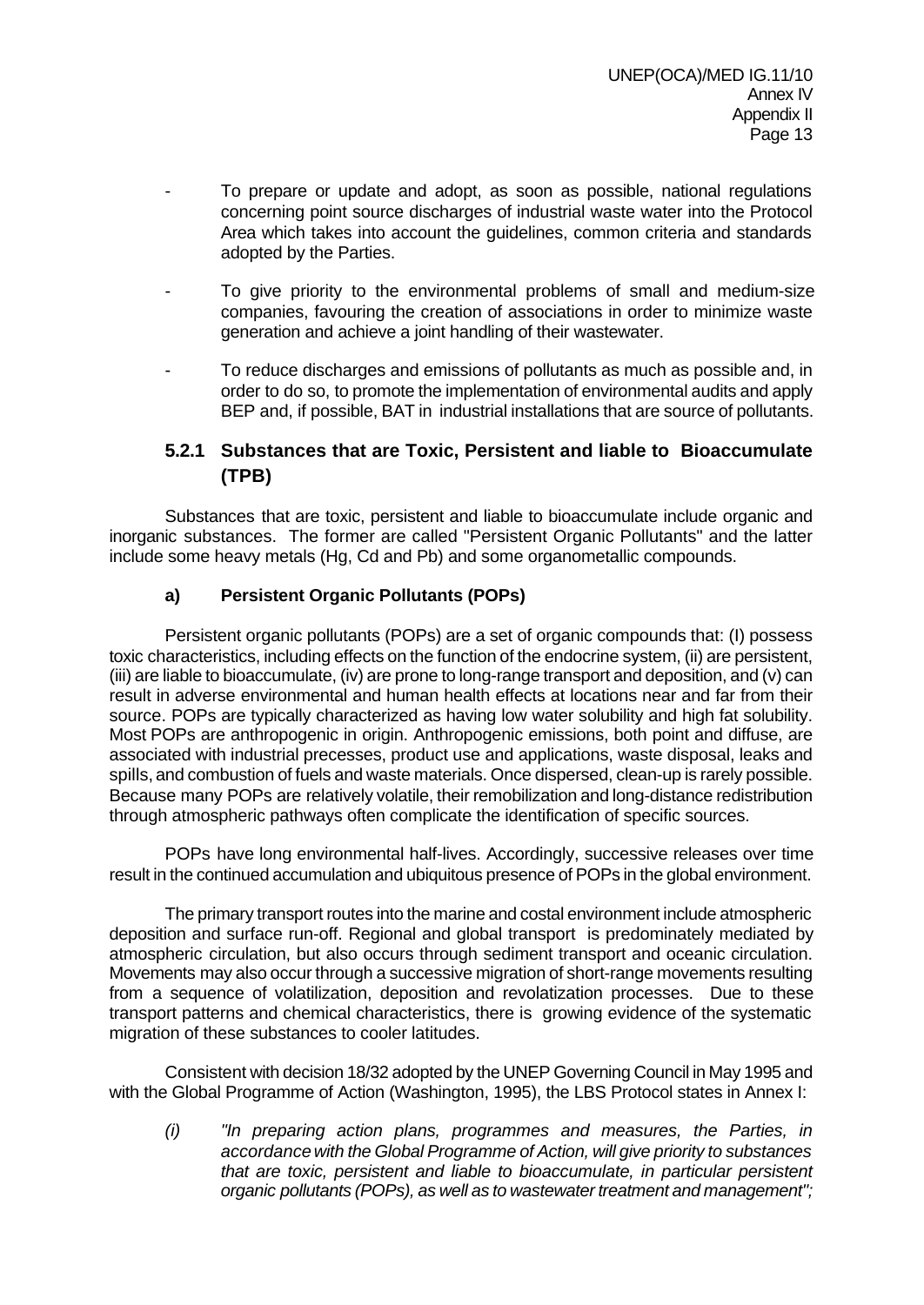*(ii) "The following categories of substances and sources of pollution will serve as guidance in the preparation of action plans, programmes and measures: 1. Organohalogen compounds and substances which may form such substances in the marine environment. Priority will be given to DDT; Aldrin, Dieldrin, Endrin; Chlordane; Heptachlor; Mirex; Toxaphene; Hexachlorobenzene; PCBs; Dioxins and Furans*".

**a.1. Twelve Priority POPs**. The twelve substances identified by the LBS Protocol are organochlorine compounds and can be divided into three groups:

- i) Pesticides: *DDT; Aldrin, Dieldrin, Endrin; Chlordane; Heptachlor; Mirex; Toxaphene; and Hexachlorobenzene.*
- ii) Industrial chemicals: *PCBs (polychlorobiphenyles)* and
- iii) Unwanted contaminants: *Hexachlorobenzene; Dioxins and Furans.*

**Pesticides.** The use of the nine pesticides mentioned above is almost completely prohibited in the Mediterranean Region. *Hexachlorobenzene* (HCB) is a fungicide which was used for treating seeds and for preserving wood. It is also an unwanted contaminant of the manufacture of industrial chemical products, such as *carbon tetrachloride, trichloroethylene and pentachlorobenzene,* and it is an impurity present in several pesticides, such as *pentachlorophenol* (PCP) and others.

**Industrial chemicals**. PCBs or *polychlorobiphenyles* are mixtures of chlorinated hydrocarbons which have been extensively used since 1930 as dielectrics in transformers and condensers and to a lesser extent as hydraulic liquids and nonconductors. Certain PCB substitutes are also dangerous and should be assessed.

**Unwanted contaminants: Hexachlorobenzene; Dioxins and Furans.** *Hexachlorobenzene* is also a contaminant resulting from the manufacture of some industrial chemical products, as indicated above (see "Pesticides").

*Dioxines and Furans*. The terms *dioxins and furans* are used to describe two groups of environmental pollutants: *polychlorinated dibenzo-p-dioxins (PCDD) and polychlorinated dibenzofurans (PCDF)*. Of these 210 different substances, the real toxins are the 17 isomers with chlorine substituted in the 2,3,7,8 positions, the most toxic is the *2, 3, 7, 8 tetrachlorodibenzo-p-dioxin (2,3,7,8 TCDD)*, the toxicity of the other 16 compounds are related with the toxicity of this substance.

*Dioxins and furans* have no use as such, but they can be found as contaminants in some products and can be produced in combustion processes. The sources of *dioxins and furans* can be of natural or human origin. Natural sources include forest fires, volcanic eruptions or enzymatic and photolytic reactions. Studies of sediment cores in lakes near industrial centres have shown that *dioxins and furans* were quite low until about 1920. These studies show increases in concentration of *dioxins and furans* from 1920 to 1970. Declining concentrations have been measured since that time. These trends correspond to *chlorophenol* production trends. There is no doubt today that the presence of compounds of *dioxins and furans* in the environment occurs primarily as a result of anthropogenic practices.

The most important anthropogenic sources of dioxins and furans are: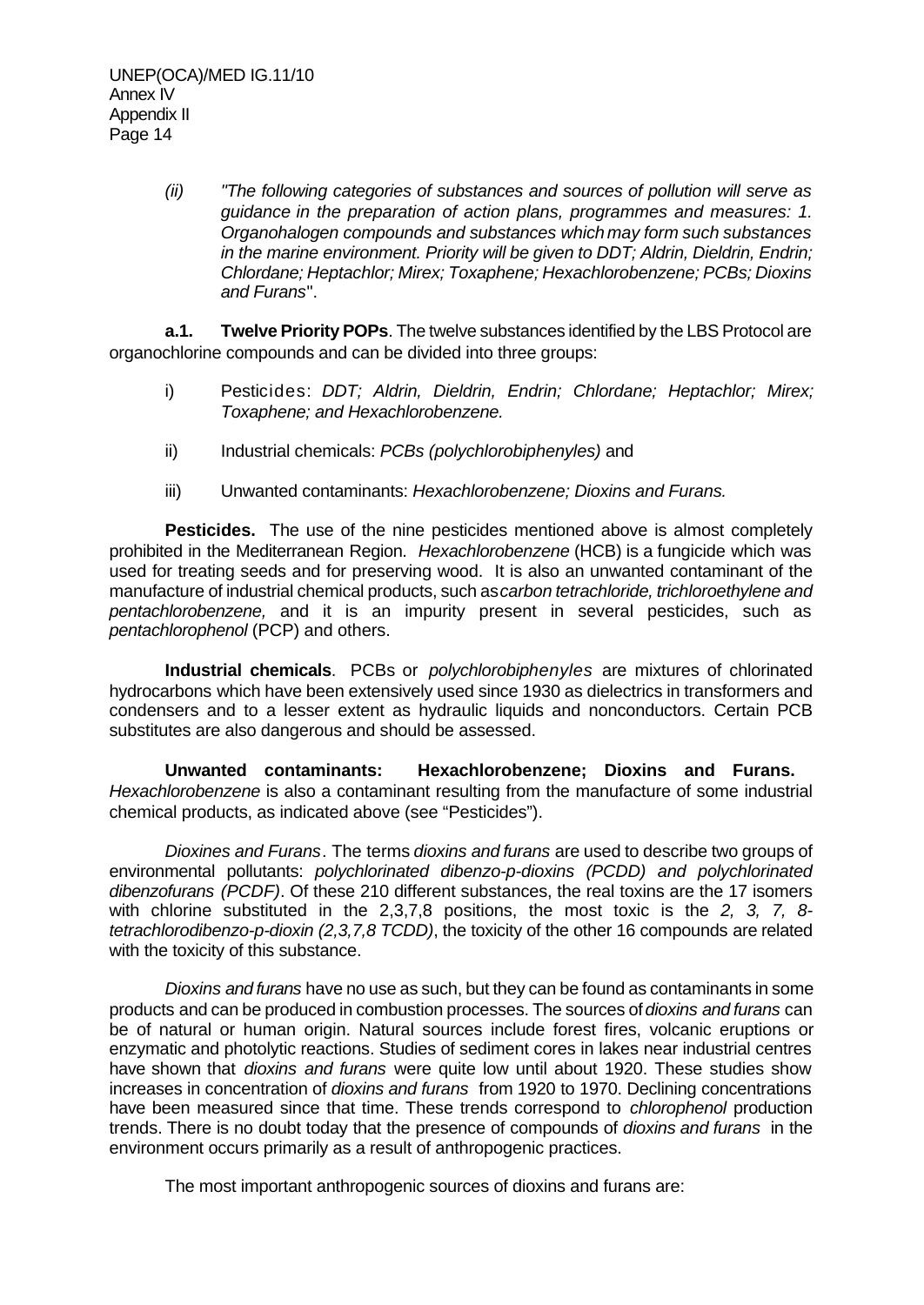- i) Combustion installations: incineration of urban, industrial and hospital waste, combustion of residual sludges, fossil power plants;
- ii) Small combustion sources: car engines, domestic heating;
- iii) The manufacture and use of certain pesticides, especially *chlorophenoxyacids (2.4-D and 2.4.5-T), chlorinated phenols and PCBs*, in which they are found as impurities;
- iv) Other processes, such as paper pulp bleaching, the metallurgy of metals, the recovery of metals, mainly copper wire and electric motors and copper and aluminium turnings;
- v) Accidents: fires involving chlorinated materials, mainly chlorophenols and PCB.

## **Proposed targets**

- *- By the year 2010, to phase out inputs of the 9 pesticides and PCBs and reduce to the fullest possible extent inputs of unwanted contaminants: hexachlorobenzene, dioxins and furans.*
- *- By the year 2005, to reduce 50 % inputs of the priority 12 POPs*.
- *By the year 2005, to collect and dispose all PCB waste in a safe and environmentally sound manner.*

## **Proposed activities at the Regional level**

- To provide Contracting Parties with technical information and advice on the nine pesticides and PCB substitutes and make appropriate recommendations.
- To develop programmes for sharing and exchanging technical information and advice regarding the environmentally sound disposal of the existing quantities of the nine pesticides and PCBs. These Programmes should consider their progressive elimination, including the decontamination of equipment and containers.
- To prepare guidelines for the application of BEP and if possible BAT by the point sources of dioxins and furans mentioned in the preceding page.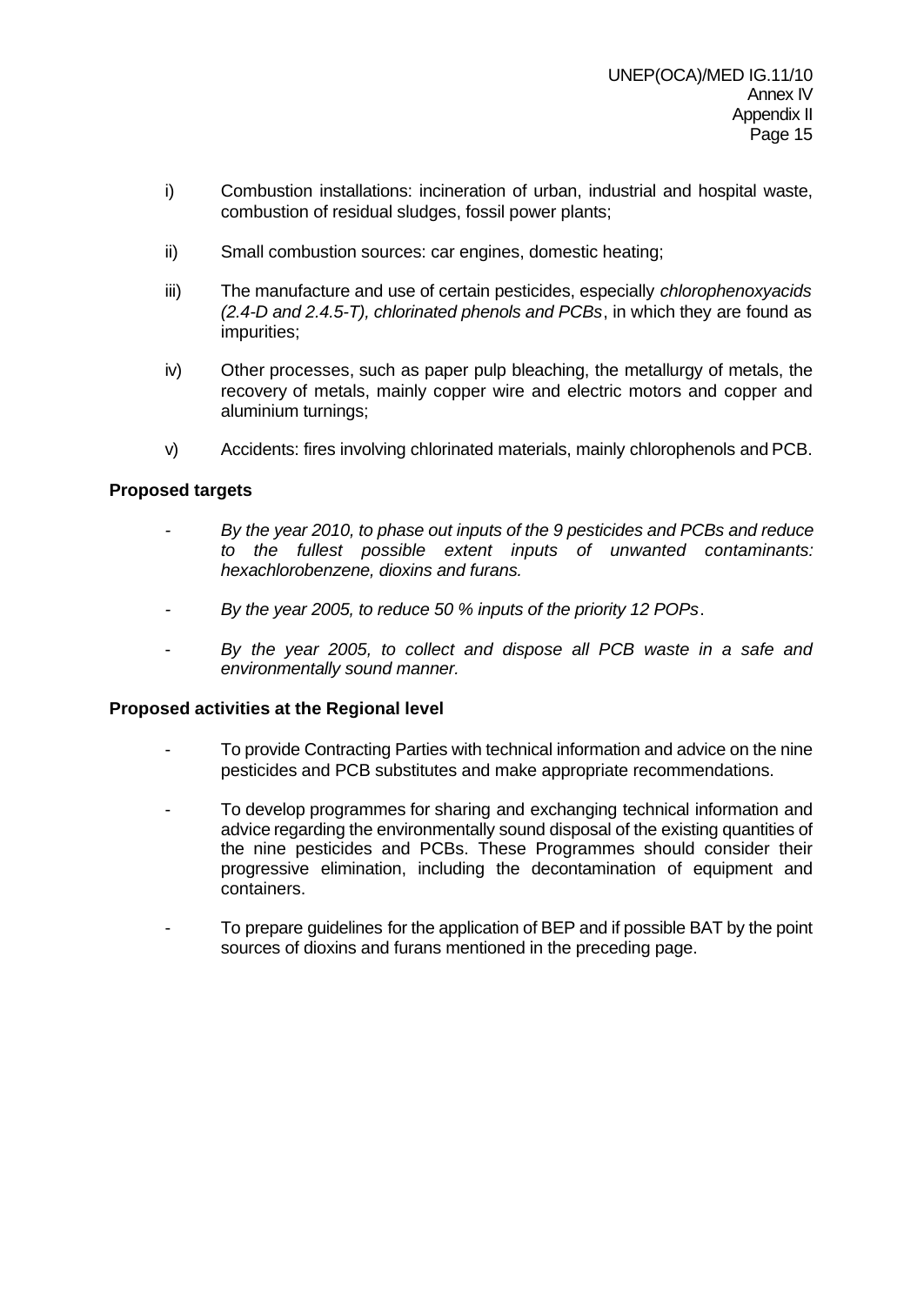### **Proposed activities at the National level**

- To make, over a period of two years, an inventory of quantities and uses of the nine pesticides and PCBs, as well as of the industries which manufacture or condition them.
- By the year 2000, to phase out the use of the nine pesticides, except those uses which involve the safeguarding of human life when the latter is in danger or when a risk/benefit analysis is very conclusive, according to WHO recommendations.
- By the year 2000, to prohibit the manufacture, trade and new use of PCBs and by the year 2010 all existing uses of PCBs.
- To prepare pilot programmes aimed at the safe disposal of the PCBs; these programmes should consider their progressive elimination, including the decontamination of equipment and containers.
- By the year 2000, to organize the collection and environmentally sound disposal of the existing quantities of the nine pesticides.
- To reduce the emission of *HCB, dioxins and furans* as much as possible and, in order to do so, to promote the implementation of environmental audits and apply BEP and if possible BAT to the processes which generate these compounds, such as waste-incineration or recovery of metals, mainly copper wire and electric motors.

**a.2. Other POPs.** The Working Group on Strategies of the Convention on Long-Range Transboundary Air Pollution is preparing a draft Protocol on POPs and noted that, with one reservation, there was general agreement on the inclusion into the protocol of the 12 substances, named here "Priority 12", plus PAHs, *hexabromobiphenyl and chlordecone*, while *short-chain chlorinated paraffins, lindane and pentachlorophenol* required further examination.

**Polycyclic Aromatic Hydrocarbons (PAHs)**. The group PAHs contains hundreds of substances occurring naturally in oil in ppm levels. PAHs are also formed from the incomplete combustion of organic matter and this process is the main source of PAHs in air. PAHs with a molecular weight exceeding 228 are almost completely bound to particles in the air. Also in the aquatic environment PAHs are mainly bound to particles due to their low solubility in water.

In the preparation of the draft Protocol on POPs, the following definition for PAHs has been proposed: *Polycyclic Aromatic Hydrocarbons*, are organic compounds made of two or more condensed benzene rings; and the following six compounds have been proposed as reference substances : *fluoranthene, benzo(a)pyrene, benzo(b)fluoranthene, benzo(k)fluoranthene, indeno(1,2,3.cd)pyrene and benzo(g,h,i)perylene,* named the six Borneff PAHs. Other proposal expand the list to 10, 12, 15, 16 or 22 PAHs compounds. In general *benzo(a)pyrene* is the most commonly used reference substance for PAHs.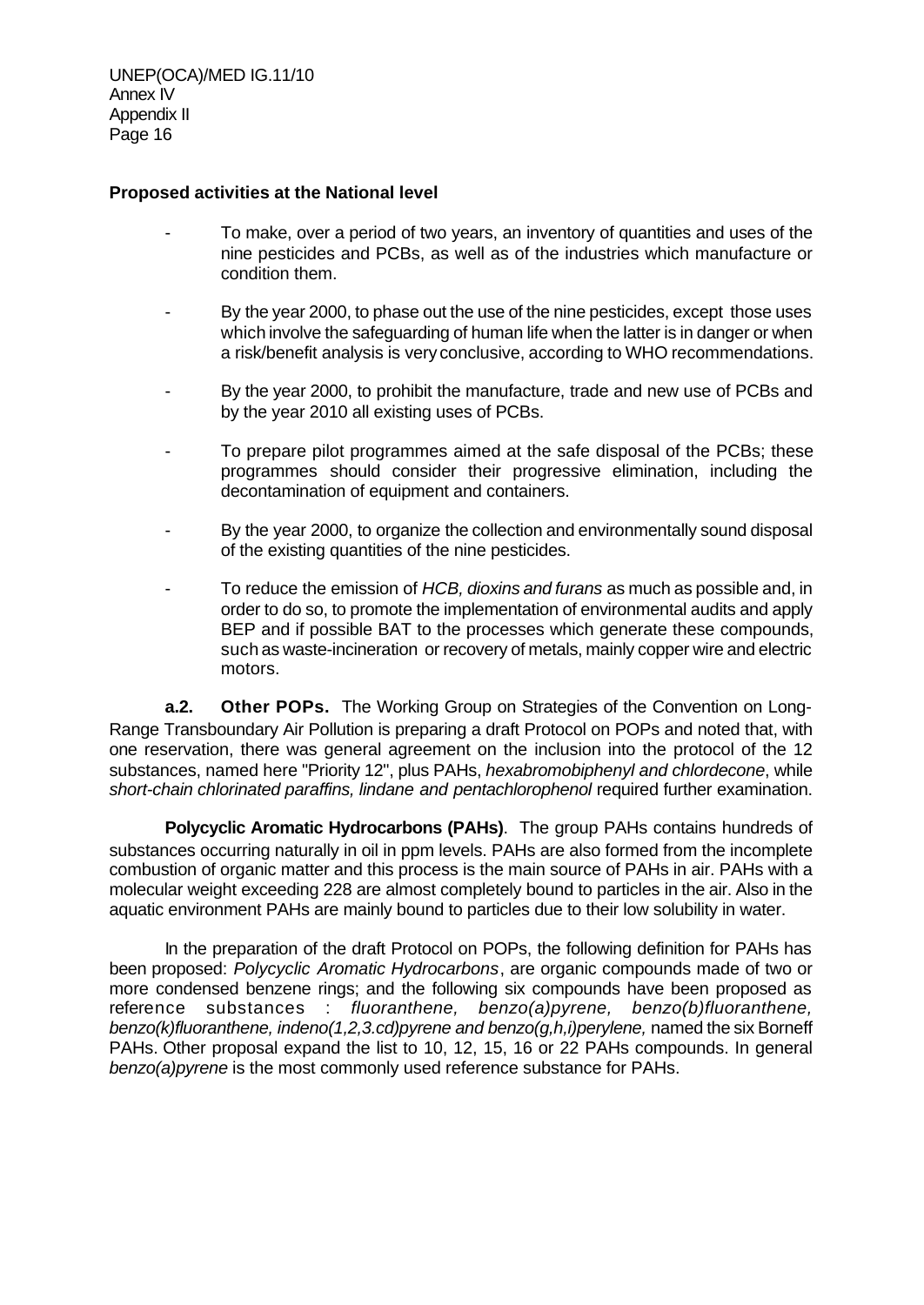The most important sources of PAHs are:

- a) Point source: Primary aluminium industry; Power generation; Iron and steel industry; Ferroalloy industry; Shipyards; Petroleum refineries; Creosote production; Production of creosote treated timber; Asphaltic plants and Coke ovens; Cable burning.
- b) Diffuse sources: Road construction; Road traffic; Use of creosote treated timber; Domestic coal and wood combustion.

## **Proposed targets**

- *By the year 2025, to phase out to the fullest possible extent inputs of PAHs.*
- *- By the year 2010, to reduce by 25 % inputs of PAHs.*

#### **Proposed activities at the Regional level**

- To prepare guidelines for the application of BEP and BAT by the point and diffuse sources of PAHs mentioned in the previous paragraph.
- By the year 2010, to formulate and adopt, as appropriate, emission values for point source discharges and emissions of PAHs.

#### **Proposed activities at the National level**

- To promote the implementation of environmental audits in the industrial installations that are sources of PAHs mentioned in the previous paragraph and located in selected hot spots.
- To reduce the emission of PAHs as much as possible and, in order to do so, to apply BEP and if possible BAT to the processes which generate these compounds.
- **b) Heavy metals (Hg, Cd, Pb) and Organometallic compounds**

## **b.1. Heavy metals (Hg, Cd and Pb)**

The Working Group on Strategies of the Convention on Long-Range Transboundary Air Pollution is preparing a draft Protocol on Heavy Metals and noted that there was general agreement on the inclusion into the protocol of mercury, cadmium, lead and their compounds.

*Mercury*. The most important industrial sources of mercury are: combustion of coal in power plants; chlor/alkali production; manufacture and disposal of batteries; waste incineration and roasting and smelting in non-ferrous metal smelters.

*Cadmium*. The most important industrial sources of cadmium are: zinc and lead metal processing; electroplating; the production of cadmium compounds; pigment production; the manufacture and disposal of batteries; the production of stabilizers for plastics and phosphate fertilizers.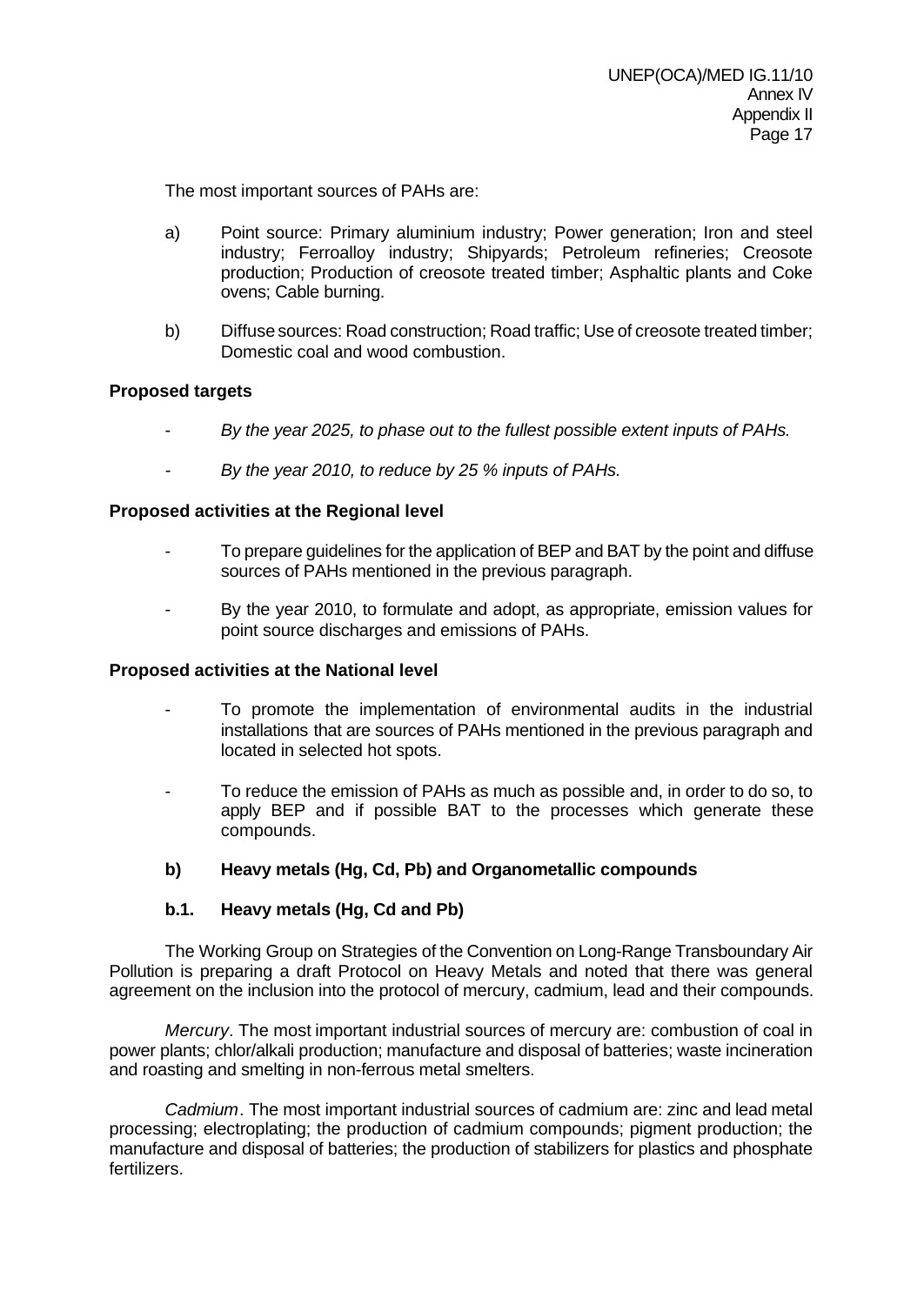*Lead*. The most important industrial sources of lead are: lead metallurgy; the manufacture and disposal of batteries; additives for petrol; enamels and ceramic glazes and glass manufacture.

*Mercury, cadmium and lead* reach the environment through liquid discharges and atmospheric emissions.

### **Proposed targets**

- *- By the year 2025, to phase out to the fullest possible extent discharges and emissions and losses of heavy metals (mercury, cadmium and lead).*
- *By the year 2005, to reduce by 50 % discharges, emissions and losses of heavy metals (mercury, cadmium and lead)*.
- *By the year 2000, to reduce by 25 % discharges, emissions and losses of heavy metals (mercury, cadmium and lead)*.

### **Proposed activities at the Regional level**

- To prepare quidelines for the application of BAT and BEP in the industrial installations that are sources of heavy metals (mercury, cadmium and lead).
- By the year 2010, to formulate and adopt, as appropriate, environmental quality criteria and standards for point source discharges and emissions of heavy metals (mercury, cadmium and lead).

#### **Proposed activities at the National level**

- To reduce discharges and emissions of heavy metals as much as possible and, in order to do so, to promote the implementation of environmental audits and apply BEP and, if possible, BAT in the industrial installations that are sources of heavy metals, giving priority to installations located in the selected hot spots.
- To prepare National Programmes on the reduction and control of pollution by Heavy Metals.
- To adopt at the national level and apply the common measures for preventing mercury pollution adopted by the Parties in 1987 (releases into the sea, max. conc. 0.050 mg/l).
- To adopt and apply for the industries of the alkaline chloride electrolysis sector, as well as the previous standard, the maximum value of 0.5 grams of mercury in the water per tonne of chlorine production capacity installed.(brine recirculation), 5 grams of mercury in the water per tonne (lost brine technology) and, if possible, 2 g of mercury from total releases into water, air and products).
- To adopt at the national level and apply the anti-pollution common measures for cadmium and cadmium compounds adopted by the Parties in 1989 (releases into the sea, max. conc. 0.2 mg/l).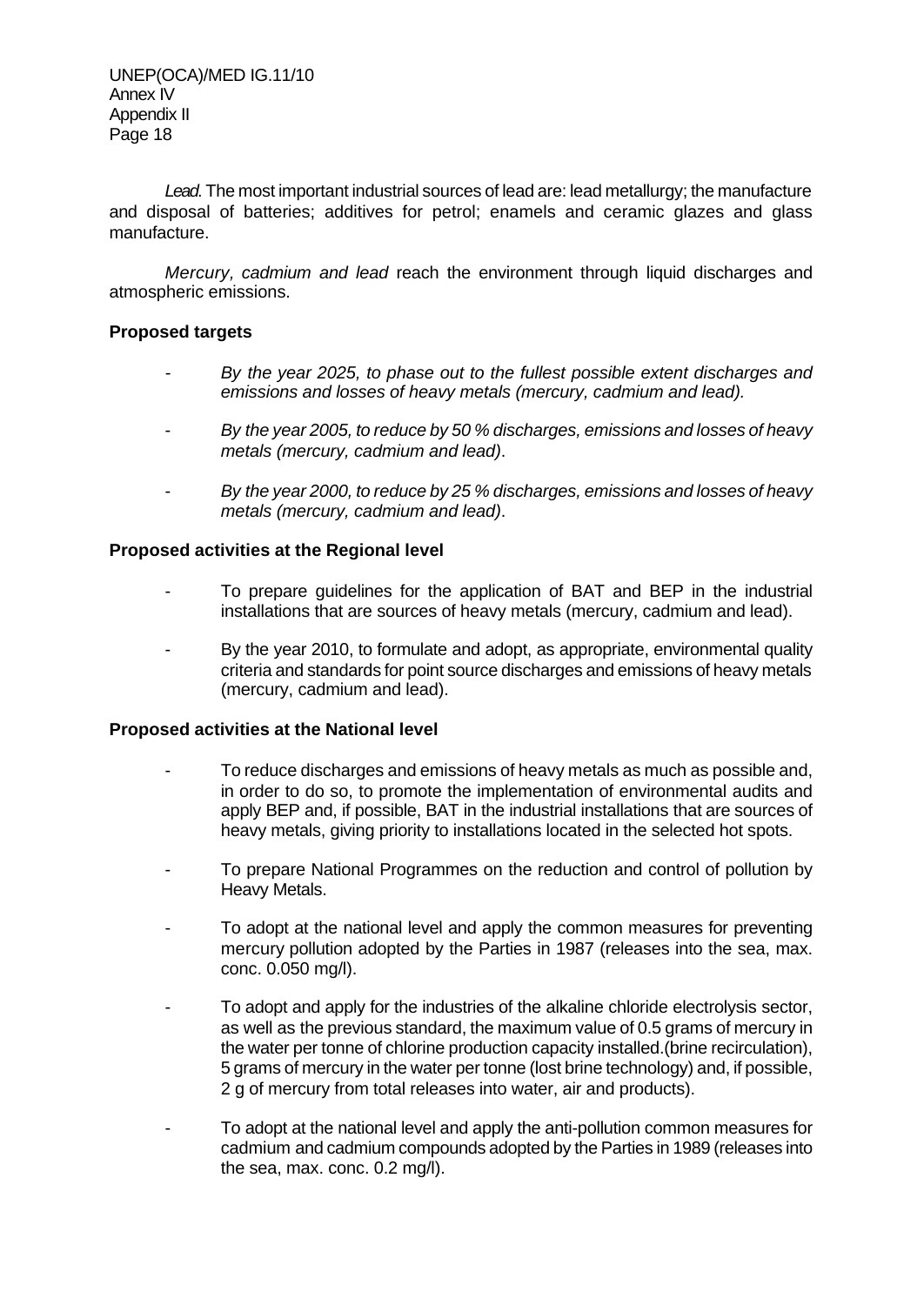- To prepare environmental voluntary agreements to which authorities, producers and users are committed on the basis of a reduction plan.

## **b.2. Organometallic compounds**

Organometallic compounds are compounds where one metal atom is covalently bound to at least one carbon atom. These types of substances are often used as intermediates in chemical industries. Several organometallic compounds decompose rapidly in water and air and are thus less important as environmental contaminants, However, some organometallic substances are sufficiently stable and used as pesticides or stabilizers in other chemical products.

*Organomercuric compounds*. These compounds are used in dyes and as pesticides. The use of these compounds has been drastically reduced in the last 20 years and the input into the environment has therefore decreased.

*Organolead compounds*. Two compounds; *tetramethyllead* (TML) and *tetraethyllead* (TEL), are of major interest due to the large quantities used as additives to petrol. TML and TEL that evaporate from petrol are stable in air and almost insoluble in water, the degradation product trialkyllead is soluble in water and toxic.

*Organotin compounds*. These compounds are formed by a tin atom bound to one, two, three or four alkyl groups; of these, only the *three-alkyltin* is of commercial importance today. *Trialkyltin* compounds (e.g. *tributyltin oxide, tributyltin fluoride, triphenyltin hydroxide*) due to their biocide properties, are used as anti-fouling agent in paints for boats and wood construction in water. They are also used as pesticide in agriculture and as disinfectants in medicine, in cooling systems in industrial installations (power plants, oil refineries) and, due to their physico-chemical properties, as a stabilizing agent for PVC. *Trialkyltin* compounds are lipophilic, very toxic and stable, and their use as antifouling paints and in cooling systems is restricted.

## **Proposed targets**

- *- By the year 2010, to phase out to the fullest possible extent discharges, emissions and losses of organomercuric compounds and reduce to the fullest possible extent those of organolead and organotin compounds.*
- *- By the year 2010, to reduce by 50 % discharges, emissions and losses of organometallic compounds*.
- *To phase out by the year 2005 the use of organomercuric compounds.*

## **Proposed activities at the Regional level**

To prepare guidelines for BAT and BEP in industrial installations that are sources of organometallic compounds.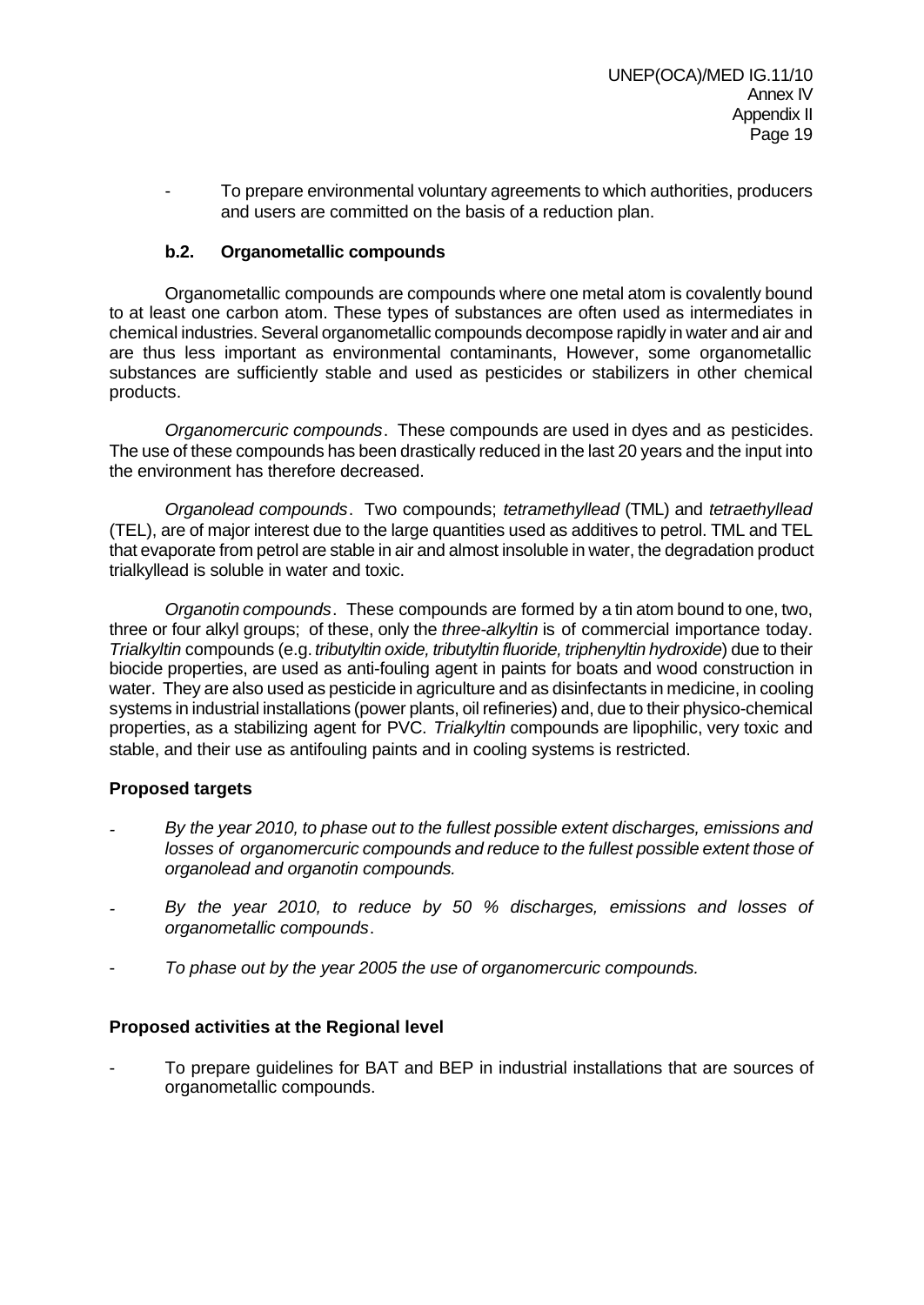- By the year 2010, to formulate and adopt, as appropriate, environmental quality criteria and standards for point source discharges and emissions of organometallic compounds.

### **Proposed activities at the National level**

- To reduce discharges and emissions of organometallic compounds as much as possible and, in order to do so, to promote the implementation of environmental audits and apply BEP and, if possible, BAT in industrial installations that are sources of organometallic compounds.
- To promote the use of lead-free petrol.
- To make an inventory of the uses and quantities of organomercuric used.
- To adopt at the national level and apply the anti-pollution common measures for the organotin compounds adopted by the contracting Parties in 1989.
- To phase out the use of organotin compounds as anti-fouling agents in cooling systems.

## **5.2.2 Other heavy metals**

Besides mercury, cadmium and lead, other heavy metals have characteristics that can represent a danger for the marine environment; they are zinc, copper and chrome and their compounds.

*Zinc*. The most important industrial sources of zinc are: zinc and brass metallurgy; covering of metallic surfaces; galvanizing of steel; manufacture of viscose; and rayon and the manufacture and disposal of batteries.

*Copper*. The most important industrial sources of copper are: copper metallurgy; covering of metallic surfaces; electric cables; and pesticides.

*Chrome*. The most important industrial sources of chrome are: chrome metallurgy; covering of metals; tanneries; textile and wool dyeing; corrosion inhibitors in closed cycle cooling systems.

### **Proposed targets**

- *To eliminate to the fullest possible extent pollution of the Mediterranean Sea caused by discharges, emissions and losses of zinc, copper and chrome*.
- *- By the year 2010, to reduce discharges, emissions and losses of zinc, copper and chrome*.

#### **Proposed activities at the Regional level**

To prepare guidelines for the application of BAT and of BEP in industrial installations which are sources of zinc, copper and chrome.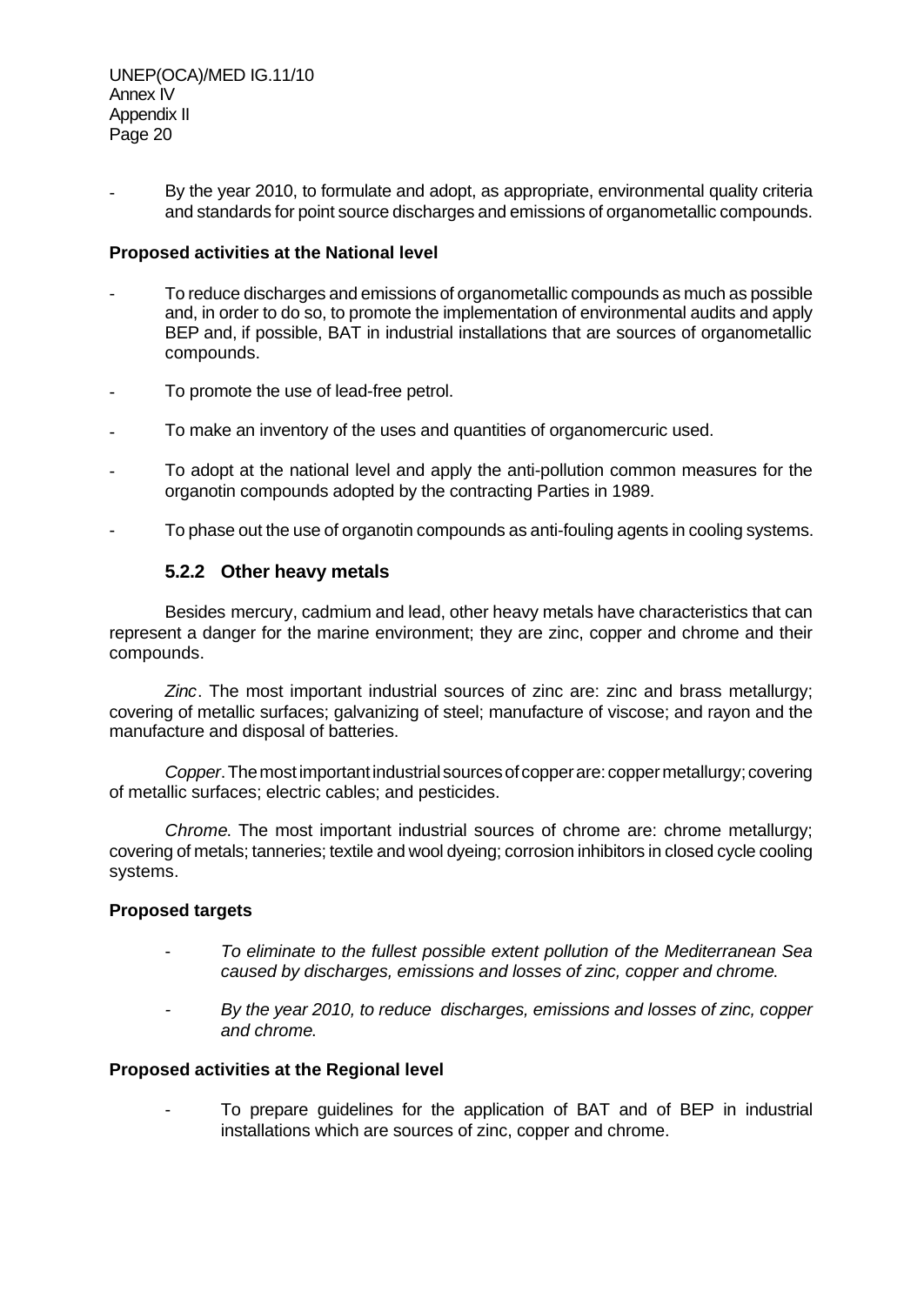By the year 2010, to formulate and adopt, as appropriate, environmental quality criteria and standards for point source discharges and emissions of zinc, copper and chrome.

## **Proposed activities at the National level**

- To reduce discharges and emissions of zinc, copper and chrome as much as possible and, in order to do so, to promote the implementation of environmental audits and apply Best Environmental Practice and, if possible, Best Available Techniques in industrial installations which are sources of zinc, copper and chrome, giving priority to installations located in the selected hot spots.
- To adopt at the national level and apply the common measures to control pollution caused by zinc, copper and their compounds adopted by the Parties in 1996 (releases into the sea, max. conc. 1.0 mg/l for zinc and 0.5 mg/l for copper).

## **5.2.3 Organohalogen compounds**

Organohalogen compounds consist of a wide group of organic substances with different levels of chloration, and a very diverse uses, from plastics to pesticides. Some organohalogen compounds can be produced by living organisms, mainly microorganisms. However, their presence in the environment occurs primarily as a result of anthropogenic activities. The production and use of these compounds may have negative environmental effects. The most dangerous have been treated in the chapter on POPs. This chapter deals with the organohalogen compounds that can have negative environmental effects which require their reduction, control and monitoring.

The organohalogen compounds can be divided in:

## **a) Halogenated Aliphatic Hydrocarbons**

**Chlorinated solvents**. Chlorinated solvents are commercially produced in large quantities; the most commonly used solvents are: *dichloromethane (methylene chloride); 1,1,1 trichloroethane; trichloroethylene; and tetrachloroethylene (perchloroethylene)*. European production of these four solvents was approximately 400.000 tonnes/year in 1994, and world production was around 1 million tonnes in 1992.

*1,1,1-Trichloroethane* has been a preferred solvent for the "cold cleaning" of components in a variety of industries. As a result of its ozone depletion potential, its use has been prohibited by the Montreal Protocol since 1996.

*Trichloroethylene* is very widely used as a solvent for metal surface preparation within the engineering industry and *Perchloroethylene* is the principal solvent used for dry cleaning and for degreasing metals.

*1,2-dichloroethane* is used in the chemical industry as an intermediary in vinylchloride production. This substance is also used in the pharmaceutical and rubber industries. *Vinylchloride* is used in the production of *polyvinylchloride* (PVC). The total PVC market in the world is about 20 million tonnes. Emissions of *1.2 dichloroethane and vinylchloride* takes place almost exclusively into the atmosphere.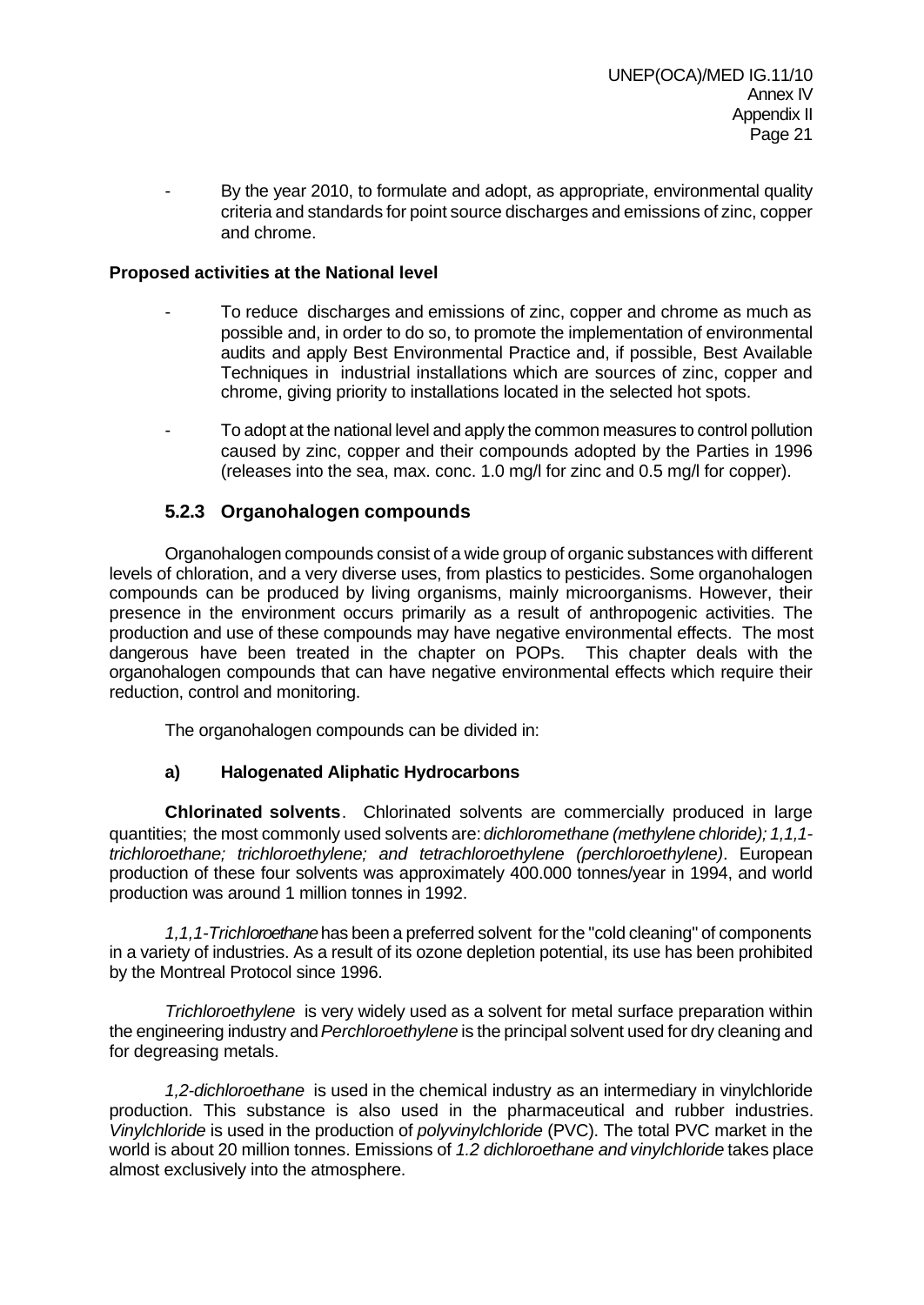The residue obtained after polymerization of *vinylchloride* is called EDC-tar *(ethylene dichloride tar*). Volumes of about 70.000 tonnes of EDC-tar may be produced every year in northwestern Europe only. EDC-tar was, until mid-seventies, dumped in the Nord Sea and other seas. It is currently used to recover solvents and other chemical components before incineration. Incomplete combustion of EDC-tar results in the formation of new more stable chlorinated substances emitted as gas.

*Trichloromethane* (Chloroform). Most chloroform is used for the production of *chlorofluorocarbons* (CFCs). It is also used as a solvent in the pharmaceutical and bandages industries and as an intermediate in the production of paints and pesticides. The chlorination of swimming pools and drinking water also leads to the formation of trichloromethane, which is also formed by the decomposition of 1,2 dichloromethane in the exhaust fumes of motor vehicles and by the decomposition of trichloroethene in the atmosphere. Atmospheric emissions account for the largest part of the overall emissions and the chemical industry in particular is responsible for trichloromethane emissions.

**Chlorinated Paraffins (CP).** Chlorinated paraffins (CPs) are commercial products of polychlorinated alkanes with carbon chain lengths of C10 to C30. CP are lipophilic substances with very low water solubility.

The most important industrial uses of chlorinated paraffins are: plasticizers of paints and coatings; plasticizers of sealing products; fluids for working on metals; flame retardants for rubber, plastic materials and textiles. The world production of CPs is estimated at 300.000 tonnes.

This class of chlorinated aliphatic compounds is of low volatility and the distribution of CP is mainly due to aquatic transport where CPs are most probably are absorbed by particles and surface film. The CP more dangerous for the environment are the short-chain chlorinated paraffins, especially paraffins with a chain length of between 10 and 13, whose chlorine content is greater than 50% of their weight. CPs may contaminate the environment as such, but can also form other serious pollutants, e.g. when are processed at high temperatures.

## **b) Halogenated Aromatic Hydrocarbons**

**Chlorobenzenes.** All chlorinated benzenes are used in chemical industries. *Mono-, di-, and trichlorobenzenes* was utilized as solvents and chemical intermediates in pesticides and pharmaceuticals. Large quantities of chlorinated benzenes are produced every year. *1,4 dichlorobenzene* is also used as a pesticide and air freshener, *tri and tetrachlorobenzenes* have been used as PCB replacement agents in transformers and capacitors and in heat transfer media.

Chlorobenzenes are also produced unintentionally in a number of industrial processes, e.g. in the manufacture of magnesium and in the manufacture of chlorinated solvents and pesticides. Clorobenzenes are mainly transported in the air due to their volatility and the risk to aquatic ecosystems is therefore considered to be negligible. *Hexachlorobenzene* has been treated as a priority POP.

**Polychlorinated naphtalenes (PCNs).** PCNs are still produced, even though largescale production has ceased. Commercial PCN products are mixtures of naphtalenes substituted with 1-8 chlorine atoms. PCNs are used as insulating material in capacitors, fire retardants, wood preservatives and pesticides. *Polychlorinated naphtalenes* are formed by the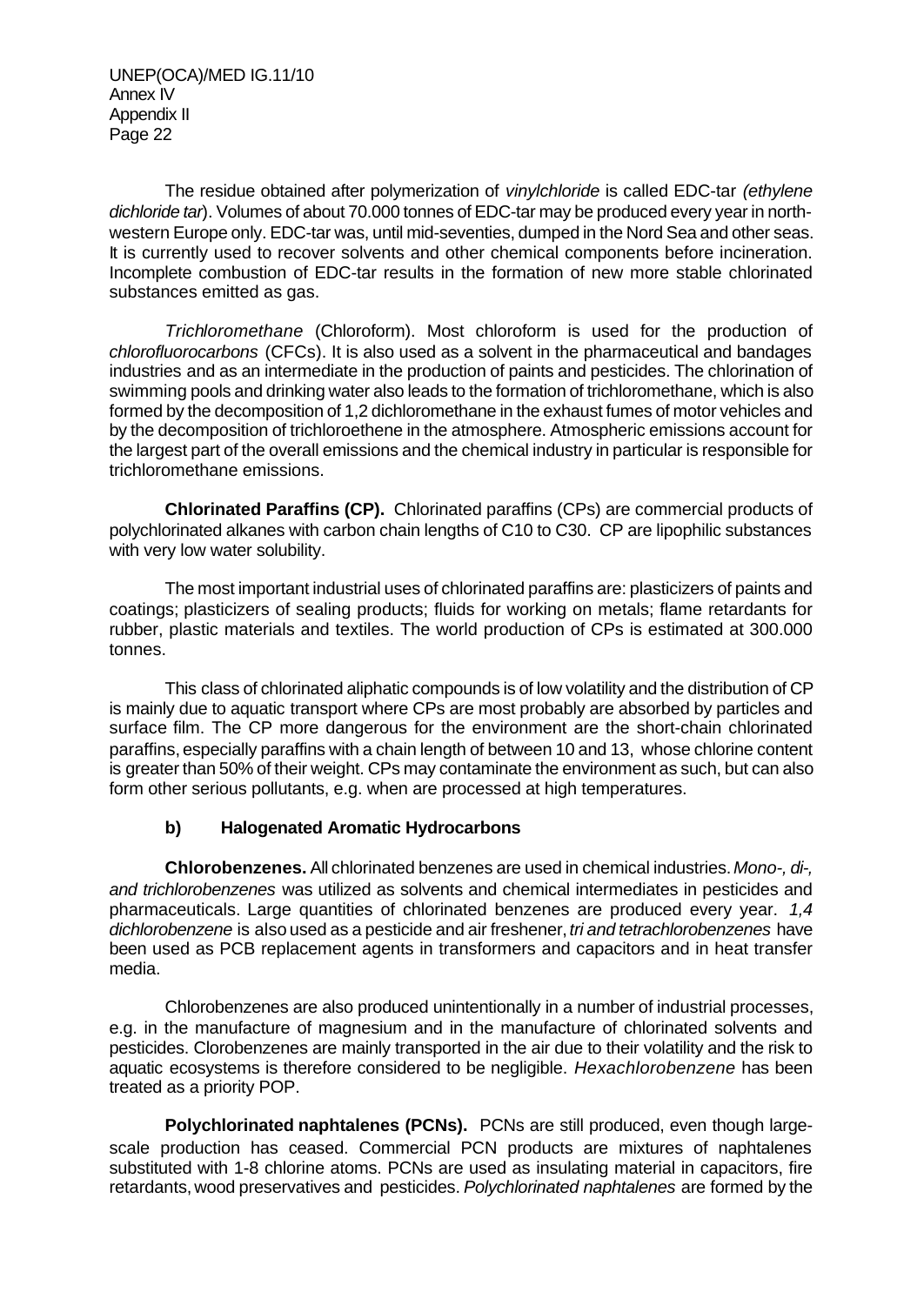combustion of materials containing organohalogen material and during the production of magnesium.

**Polybrominated diphenyl ethers and polybrominated biphenyls**. *Pentabrominated diphenyl ether* (PBDEs) and *Polybrominated biphenyls* (PBBs) are used exclusively as flame retardants in electronics, textiles and engineering plastics. The worldwide production of PBDEs in 1990 was estimated at 4000 tonnes and the production of *decabromobiphenyl* is around 1000 tonnes.

The International Programme on Chemical Safety (IPCS) has made the following recommendations:

*"Persistence in the environment and accumulation in organisms suggest that commercial PDBEs should not be used";*

*"Human beings and the environment should not be exposed to PBBs in view of their high persistence and bioaccumulation and potential adverse effects at very low levels after long-term exposure. Therefore, PBBs should no longer be used commercially"*.

## **c) Chlorinated Phenolic Compounds**

Chlorophenolic compounds are chlorinated aromatic substances with one or several hydroxy groups, bound to aromatic nuclei. Their acidic character influences the behaviour of these compounds in the aquatic environment considerably, depending on the pH- value of the receiving water bodies. *Chlorophenols* are toxic compounds effecting primarily the energy metabolism.

Chlorophenols, and mainly *pentachlorophenol,* have been used extensively- and are still used in many countries- as pesticides (mainly fungicides and bactericides) in wood protection. The main releases of chlorinated phenols into the aquatic environment are derived from the use of *pentachlorophenol* and from discharges of bleaching effluents from pulp mills. The two dominating factors influencing the formation of chlorophenols are the amount of elemental chlorine used and the lignin content of the unbleached pulp. This process in the formation of chlorinated phenols, guaiacols and catechols. Chlorophenols may be a source of dioxins.

## **d) Organohalogenated Pesticides**

A number of different organohalogenated compounds are used as pesticides. All these compounds have some toxic characteristics and some of them can disrupt the endocrine systems of humans and wildlife and must be used with caution; the reduction of their use must therefore be a primary target. The POPs and chlorophenols that are used as pesticides are mentioned above. The pesticides not yet mentioned and identified as more dangerous for the marine environment are the Lindane and the Chlorophenoxy acids.

The insecticide Lindane is the *gamma isomer of hexachlorocyclohexane* (HCH). The alpha and beta isomers are also present in the raw product and contribute to environmental contamination. The beta isomer is the most persistent compound.

*Chlorophenoxy acids,(2,4 D and 2,4,5 T)* are widely used and have caused contamination of ground water. To date they have not been detected in samples from the marine environment. The relationship between these pesticides and dioxins is a matter of concern.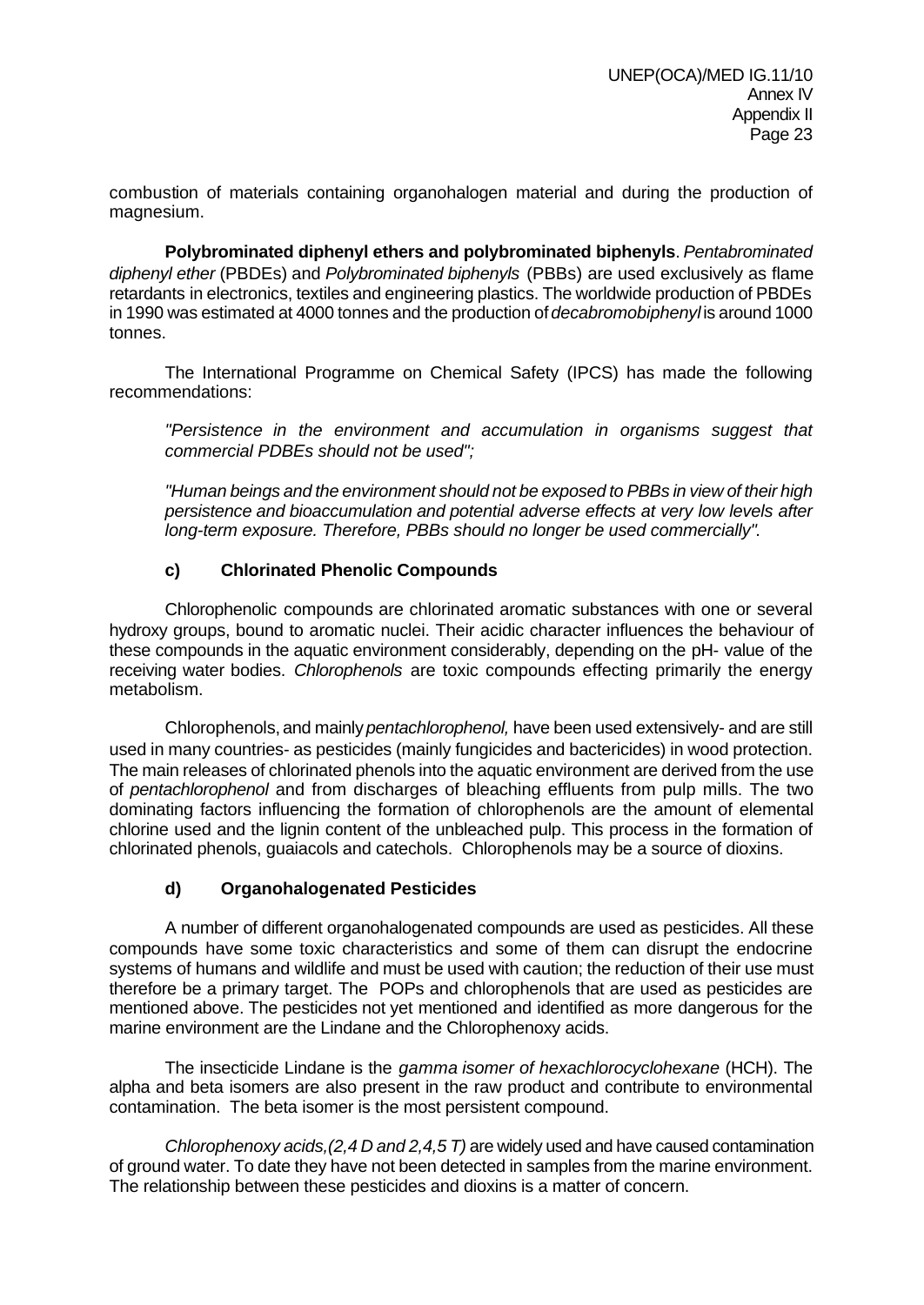## **Proposed targets**

- *- To eliminate to the fullest possible extent pollution of the Mediterranean Sea caused by discharges, emissions and losses of organohalogen compounds.*
- *- By the year 2010, to reduce discharges, emissions and losses into the Mediterranean Sea of organohalogen compounds*.

#### **Proposed activities at the Regional level**

- To prepare guidelines for the application of BAT and of BEP in industrial installations which are sources of organohalogen compounds.
- By the year 2010, to formulate and adopt, as appropriate, environmental quality criteria and standards for point source discharges and emissions of organohalogen compounds.

#### **Proposed activities at the National level**

- To reduce discharges and emissions of organohalogen compounds as much as possible and, in order to do so, to promote the implementation of environmental audits and apply Best Environmental Practice and, if possible, Best Available Techniques in the industrial installations which are sources of organohalogen compounds, giving priority to installations located in the selected hot spots.
- To prepare National Programmes on the reduction and control of pollution by organohalogen compounds.
- To adopt at the national level and apply the anti-pollution common measures adopted by the Parties.
- To regulate releases of organochlorines by the paper and paper pulp industries by limiting discharges measured as AOX (adsorbable organic halogen) to 1 kg per tonne of pulp produced and by reducing it further through the promotion of alternative bleaching to molecular chlore and the use of BAT and BEP.
- To make an inventory of the uses and quantities of chlorinated paraffins and to reduce the use of short-chain chlorinated paraffins.
- To make an inventory of the uses and quantities of pesticides.
- To reduce and control the manufacture and use of PDBEs and PBBs.
- To reduce and control the manufacture and use of certain pesticides, such as lindane, 2.4-D and 2.5-T herbicides, and tri-, tetra- and penta chlorophenols, used in the treatment of wood.
- To participate in the programmes and activities of international organizations, especially FAO on the sustainable use of pesticides and to promote integrated pest management.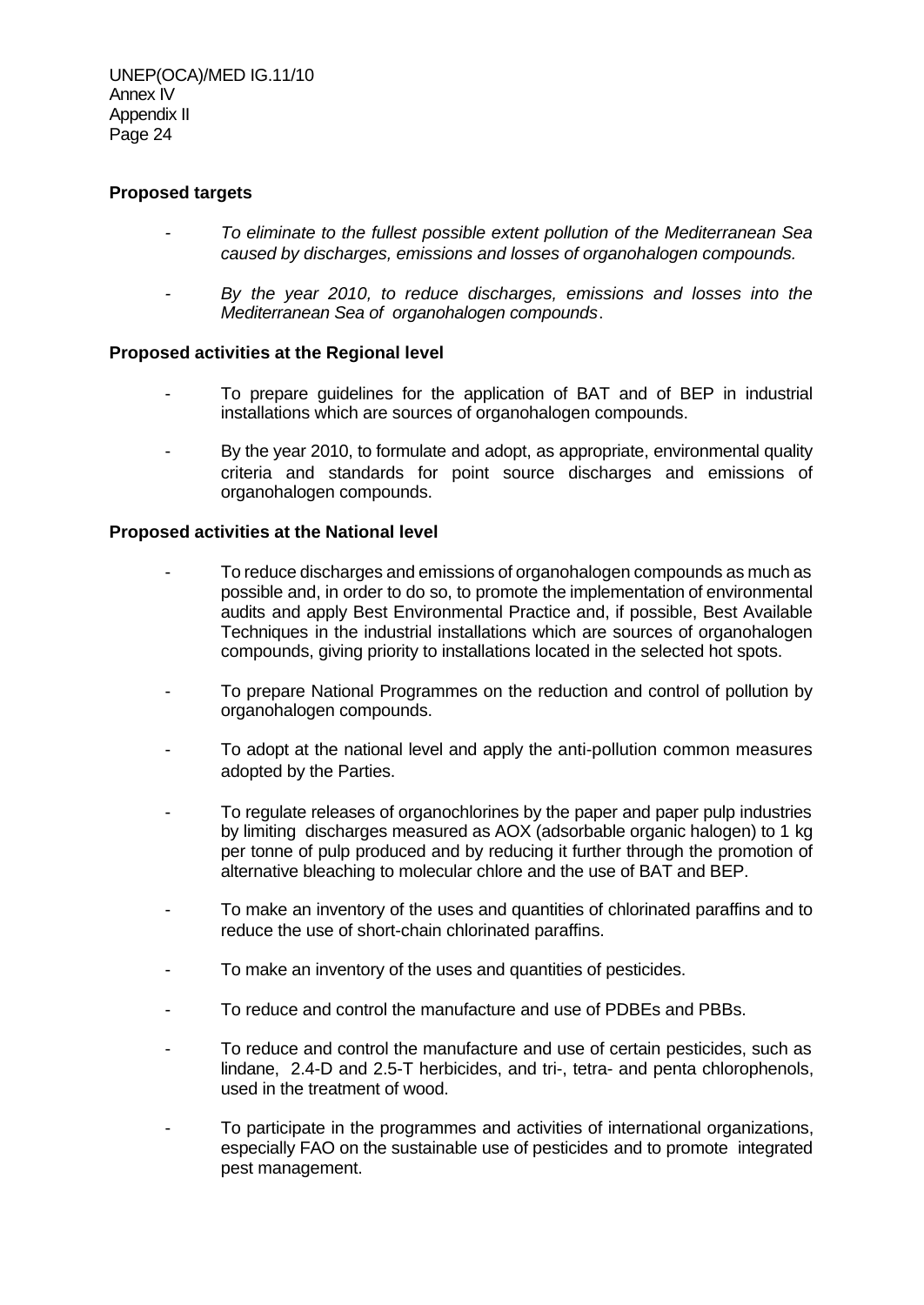- To participate in the OECD/FAO Pesticide Risk Reduction Project.
- To prepare environmental voluntary agreements to which authorities, producers and users are committed on the basis of a reduction plan.

## **5.2.4 Radioactive Substances**

Radioactive substances have entered and/or are entering the marine environment, directly or indirectly, as a result of a variety of human activities and practices. These activities include the production of energy, reprocessing of spent fuel, military operations, nuclear testing, medical applications and other operations associated with the management and disposal of radioactive waste and the processing of natural materials by industrial processes. Other activities, such as the transport of radioactive material, pose risks of such releases. Radioactive materials can present hazards to human health and to the environment.

#### **Proposed target**

*- To eliminate to the fullest possible extent inputs of radioactive substances.*

#### **Proposed activities at the Regional level**

- To transmit to the Parties reports and other information received in accordance with the Convention and the Protocol.

#### **Proposed activities at the National level**

- To promote policies and practical measures including the setting of targets and timetables to minimize the generation of radioactive waste and provide for their safe processing, storage, conditioning, transportation and disposal.
- To adopt measures, including BAT and BEP, for the reduction and/or elimination of discharges, emissions and losses of radioactive substances to the Mediterranean Sea.
- To submit reports on: the authorizations granted, data resulting from monitoring, quantities of pollutants discharged from their territories and the action plans, programmes and measures implemented.

## **5.2.5 Nutrients and Suspended Solids**

The effects of the enrichment of water by nutrients are enhanced productivity but these can result in changes in species diversity, excessive algal growth, dissolved oxygen reductions and associated fish kills and, it is suspected, the increased prevalence or frequency of toxic and other species algal blooms. This process is linked to the *"eutrophication"* phenomena.

Eutrophication can result from an augmentation of nutrient inputs to coastal and marine areas as a consequence of human activities. Marine eutrophication is mainly an inshore problem that affects lagoons, harbours, estuaries and coastal areas which are adjacent to river mouths of highly populated river basins and/or which receive sewage from coastal cities.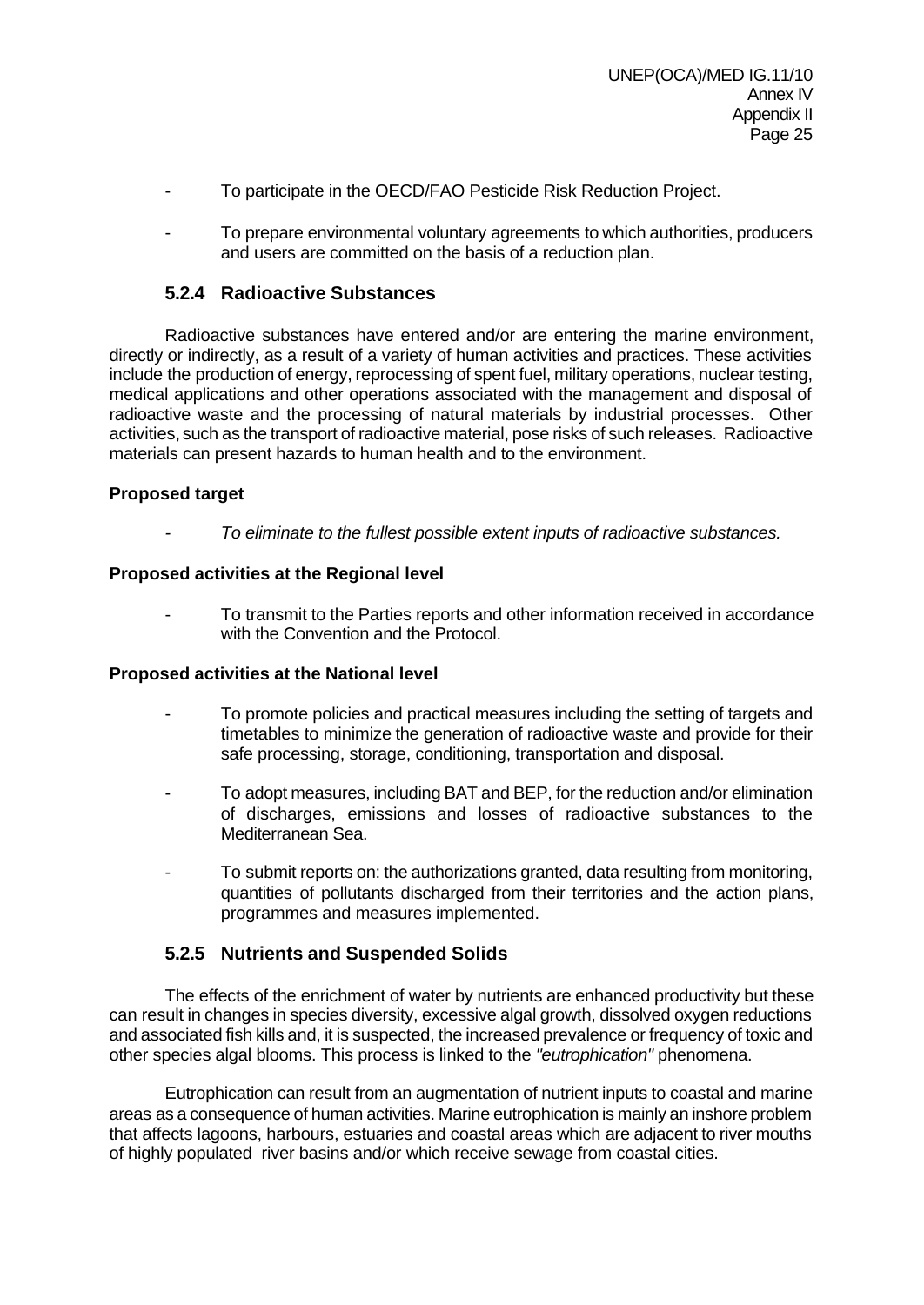The main anthropogenic sources of nutrients are: a) Municipal sewage; b) Industrial waste water; c) Agriculture; and d) Atmospheric emissions.

## a) **Municipal Sewage** (see point 5.1.1)

## b) **Industrial waste water**

Many industries produce liquid waste with similar characteristics to domestic waste water. Their main pollutants are: Biodegradable Organic Matter, Nutrients (Nitrogen and Phosphorus), and Suspended Solids, which can be treated with similar techniques. Their pollution load may be reported to population-equivalent and measured as Biological Oxygen Demand (BOD) load.

The most important sources of these substances are:

- i) manufacture of Food and Beverages: Slaughtering, preparing and preserving meat; Manufacture of dairy products; Canning & preserving of fruit and vegetables; Canning, preserving & processing of fish, crustaceans and similar foods; Manufacture of vegetable oils and fats; Sugar factories and refineries; Distillation; Wine production; Beer manufacture;
- ii) Manufacture of Textiles: Wool processing and Cotton processing;
- iii) Tanneries and the leather finishing industry;
- iv) Paper and paper-pulp industry;
- v) Phosphatic Fertilizers industry;
- vi) Pharmaceutical industry: Basic substances (Fermentation and extraction processes;

## **Proposed targets**

- *- By the year 2025, to dispose all waste water from industrial installations which are sources of BOD, nutrients and suspended solids, in conformity with the provisions of the LBS Protocol.*
- *Over a period of 10 years, to reduce by 50 % inputs of BOD, nutrients and suspended solids from industrial installations sources of these substances.*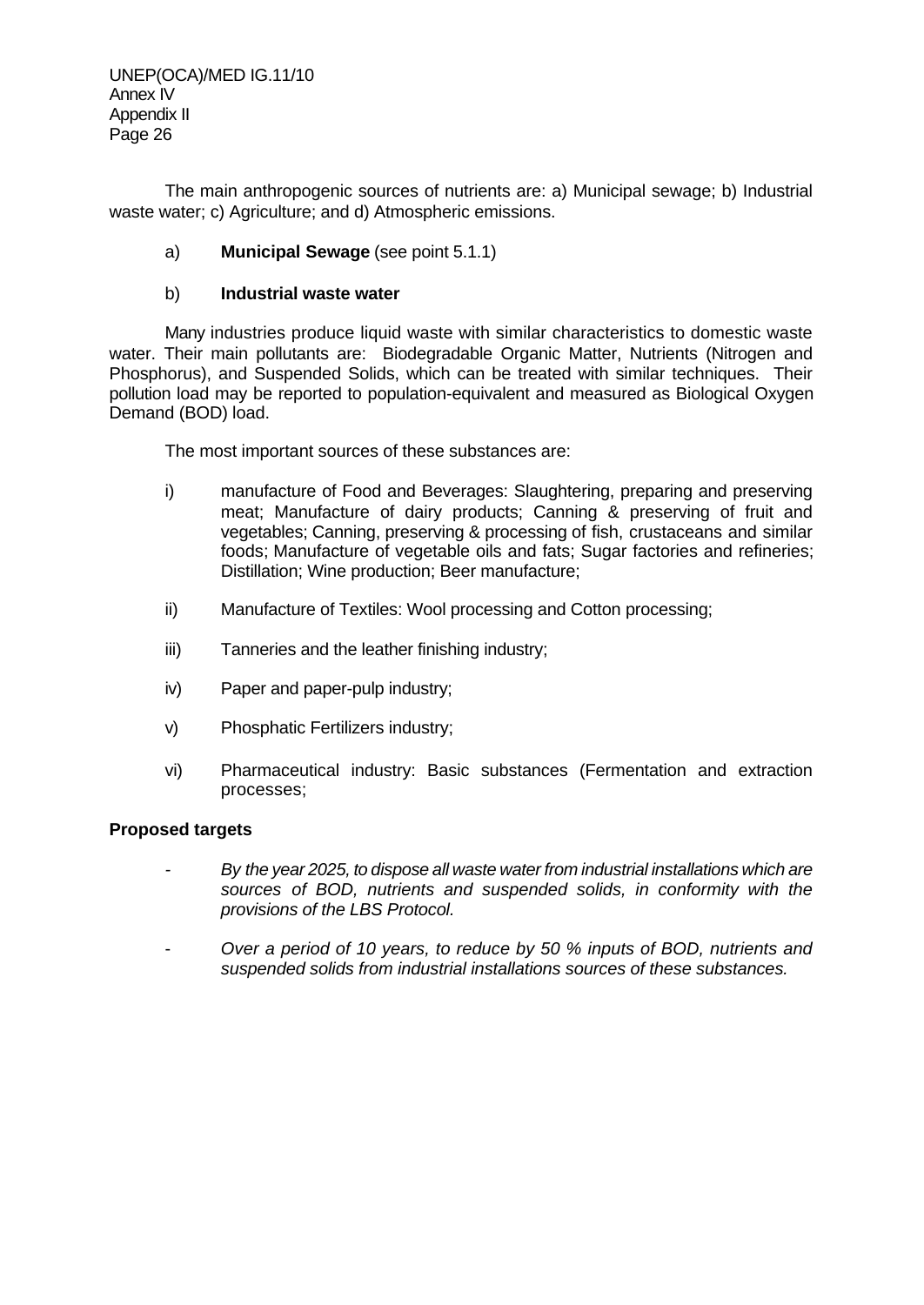#### **Proposed activities at the Regional level**

- To prepare guidelines for the application of BAT and BEP in industrial installations which are sources of BOD, nutrients and suspended solids.
- By the year 2010, to formulate and adopt, as appropriate, environmental quality criteria and standards for point source discharges of BOD, nutrients and suspended solids.
- By the year 2010, to formulate and adopt guidelines for waste water treatment and waste disposal from industries which are sources of BOD, nutrients and suspended solids.

#### **Proposed activities at the National level**

- To reduce discharges of pollutants as much as possible and, in order to do so, to promote the implementation of environmental audits and apply BEP and, if possible, BAT in the industrial installations which are sources of BOD, giving priority to installations located in hot spots.
- To develop National Programmes for the environmentally sound management of waste water and solid waste from industrial installations which are sources of BOD, and to this end to ensure:
	- i) by the year 2005, that at least industrial installations which are sources of BOD, nutrients and suspended solids, located in areas of concern, dispose all waste water in conformity with national regulation system;
	- ii) To locate coastal outfalls so as to obtain or maintain agreed environmental quality criteria and to avoid the exposure of sensitive environments (such as lagoons, seagrass beds, etc.) to excess nutrient or suspended solid loads;
	- iii) To promote primary, secondary and, where appropriate and feasible, tertiary treatment of BOD waste water discharged into rivers, estuaries and the sea;
	- iv) To promote sound operation and proper maintenance of facilities.
	- v) The reduction and beneficial use of waste water or other solutions appropriate to specific sites, such as no-water and low-water solutions;
	- vi) The identification of the availability and sustainability of productive uses of waste water sludge, and other waste, such as land-spreading, composting, energetic uses, animal feed, etc.;
	- vii) To prepare environmental voluntary agreements to which authorities, producers and users are committed on the basis of a reduction plan.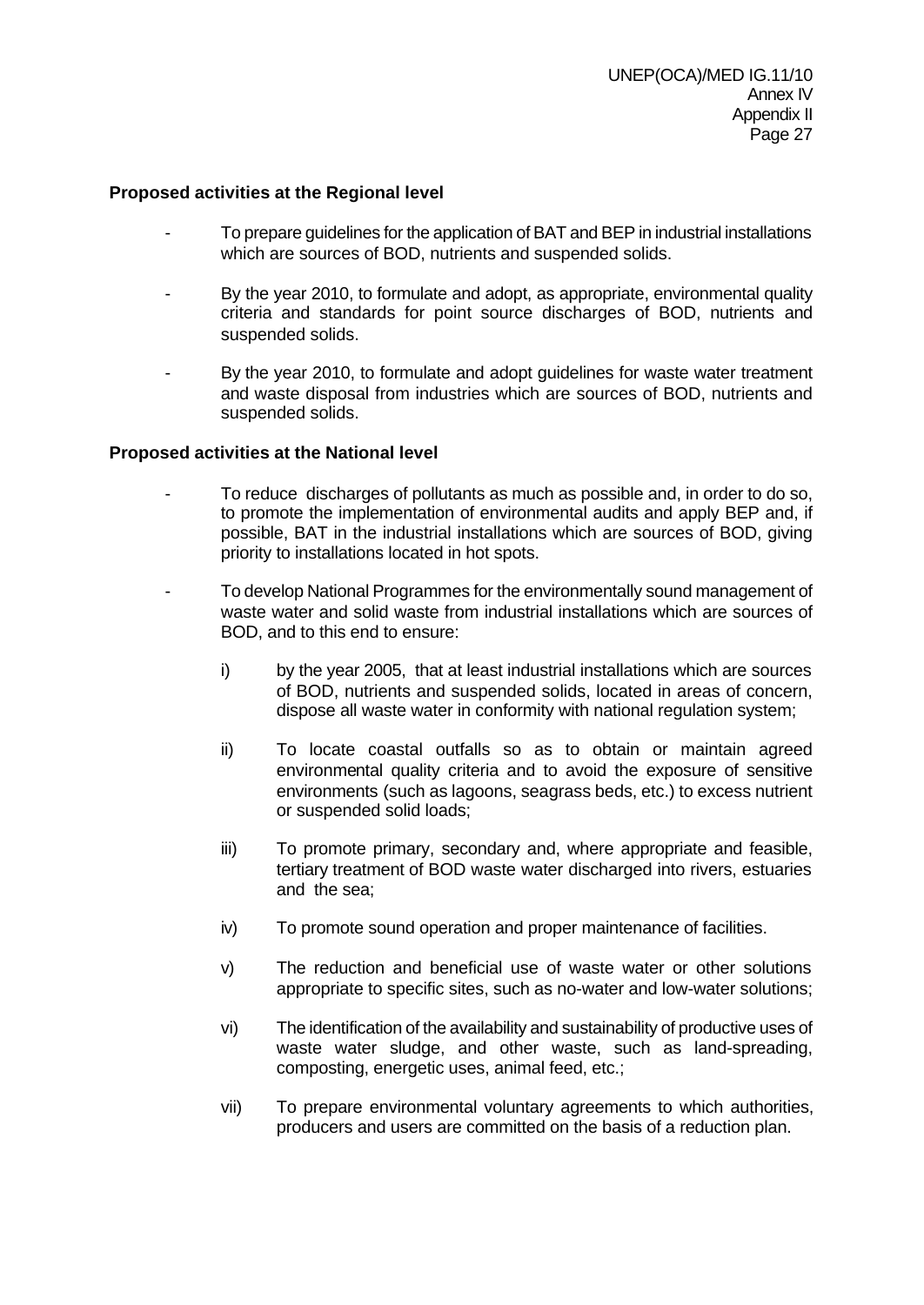#### **c) Agriculture**

The nutrient load from agriculture, mainly intensive agriculture, represents a high proportion of the total anthropogenic load of nutrients to the coastal zones.

Intensive agriculture, which encompasses high crop production or high density animal husbandry, can be a major contributor to nutrients due either to the use of large quantities of fertilizers, or the production of high amounts of solid and liquid manure by farm animals.

Intensive aquaculture can also be a source of nutrients through dispersion of food and excretions from the organisms.

Soil erosion and desertification are one of the most serious problems affecting the region and their contribution to the nutrient budget and sediment load may be important.

#### **Proposed target**

- *To reduce nutrient inputs, from agriculture and aquaculture practices into areas where these inputs are likely to cause pollution.*

#### **Proposed activities at the Regional level**

- To participate in the programmes and activities of international organizations, especially FAO, on sustainable agricultural and rural development in the Mediterranean.
- To participate in the FAO programme on the sustainable use of fertilizers and to encourage the preparation of national and regional strategies based on the controlled, appropriate and rational use of seeds, fertilizers and pesticides.
- To prepare guidelines for the application of BEP (including good agricultural practices) for the rational use of fertilizers and the reduction of losses of nutrients from agriculture.

#### **Proposed activities at the National level**

- To assess the quantities and types of fertilizers used.
- To assess the quantity of solid and liquid manure produced by farm animals.
- To promote the rational use of fertilizers and reduce the losses of nutrients by misuse of inorganic fertilizers and manure.
- To promote ecological agriculture and ecological aquaculture.
- To promote rules of good agricultural practices.
- To participate in the programmes and activities of international organizations, especially FAO, on sustainable agricultural and rural development in the Mediterranean.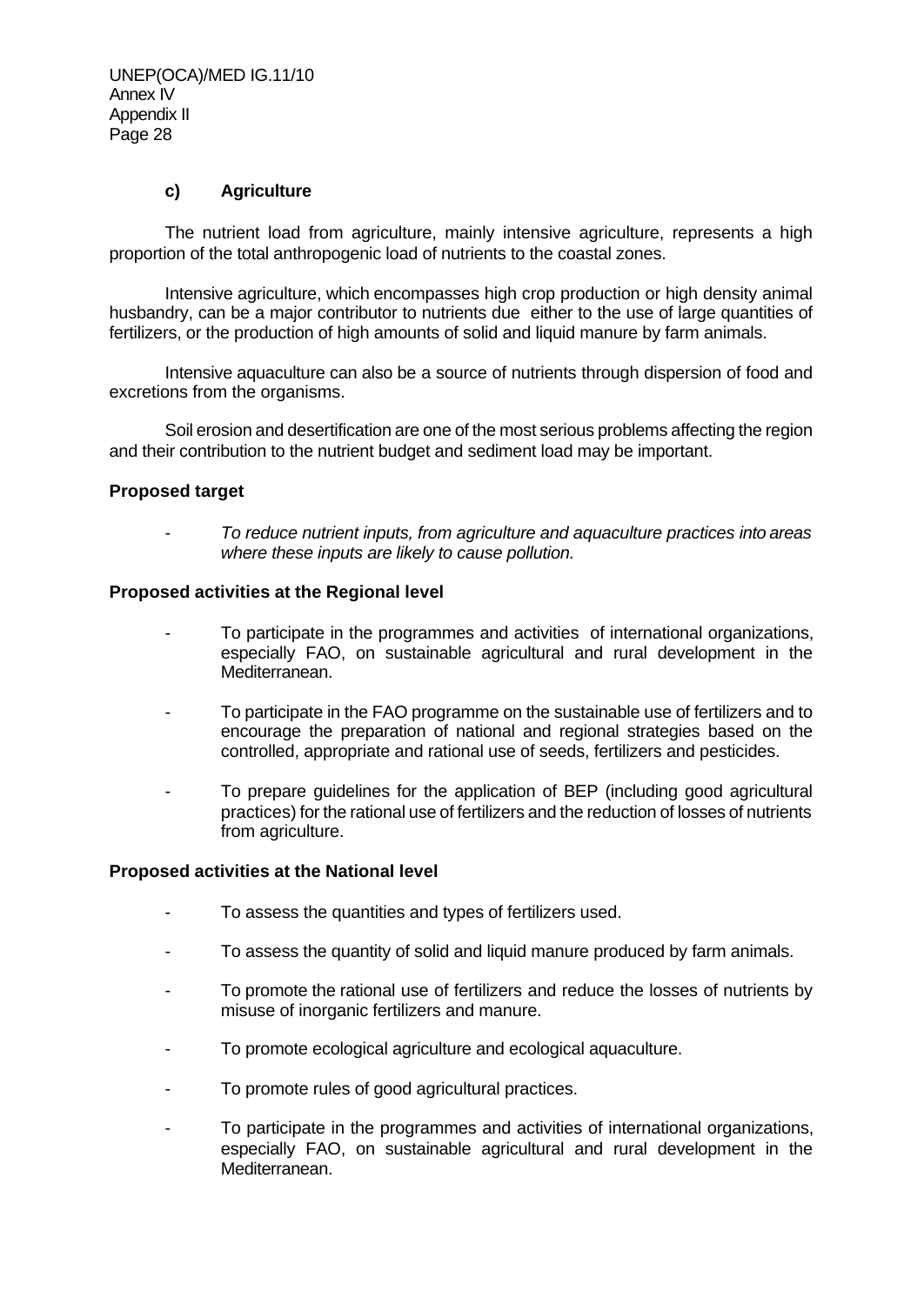To promote the implementation of the Convention on Desertification.

## **d) Atmospheric Emissions**

An estimate of the emissions of nitrogen (NOx and NH3) into the atmosphere from the territories of the Mediterranean countries is 4 million tonnes of N/yr, 50% NOx 50 % NH3. NOx emissions are strongly dependent on fossil fuel combustion, (93% of the total) including 54% from road transport. 80% of the atmospheric ammonia emissions are produced by the microbial decomposition of wastes from livestock and 10% of NH3 input is related to the application of nitric fertilizers. Deposition on the Mediterranean Sea of airborne nitrogen has been estimated at 1 million t/y, which is similar to riverine inputs.

An estimate of atmospheric deposition of phosphorus into the North-Western Mediterranean suggests that it could be about 16 kt/y, with the riverine input being 40.5 kt/y.

These important quantities of nutrients are spread on the Mediterranean Sea surface and an estimate of deposition on the Mediterranean of nitrogen and phosphorus in g/m2/y is 1.5 -+0.5 N and 0.15 -+ 0.05 P. From these figures it may be concluded that Mediterranean waters are not endangered by the atmospheric deposition of nutrients.

## **5.2.6 Hazardous Wastes**

The definition of hazardous waste is complicate. The waste products which are normally considered to be hazardous are those listed in the annex or annexes to the legal documents in question e.g. the Protocol concerning transboundary movements of dangerous waste products, signed in 1996, or the Basel Agreement on the same subject.

Hazardous wastes may affect the marine environment through direct or indirect discharges of raw waste products into the sea, or through releases into the atmosphere or into water of pollutants which may be generated in the process of disposal or treating these waste products. Special attention should be paid to the proper management and disposal of stocks of obsolete chemicals.

## **Proposed targets**

- *- By the year 2025, to dispose all hazardous wastes in a safe and environmentally sound manner and in conformity with the provisions of the LBS Protocol and other international agreed provisions.*
- *Over a period of 10 years, to reduce as far as possible by 20 % the generation of hazardous waste from industrial installations.*
- *By the year 2010, to dispose 50 % of the hazardous waste generated, in a safe and environmentally sound manner and in conformity with the provisions of the LBS Protocol and other internationally agreed provisions.*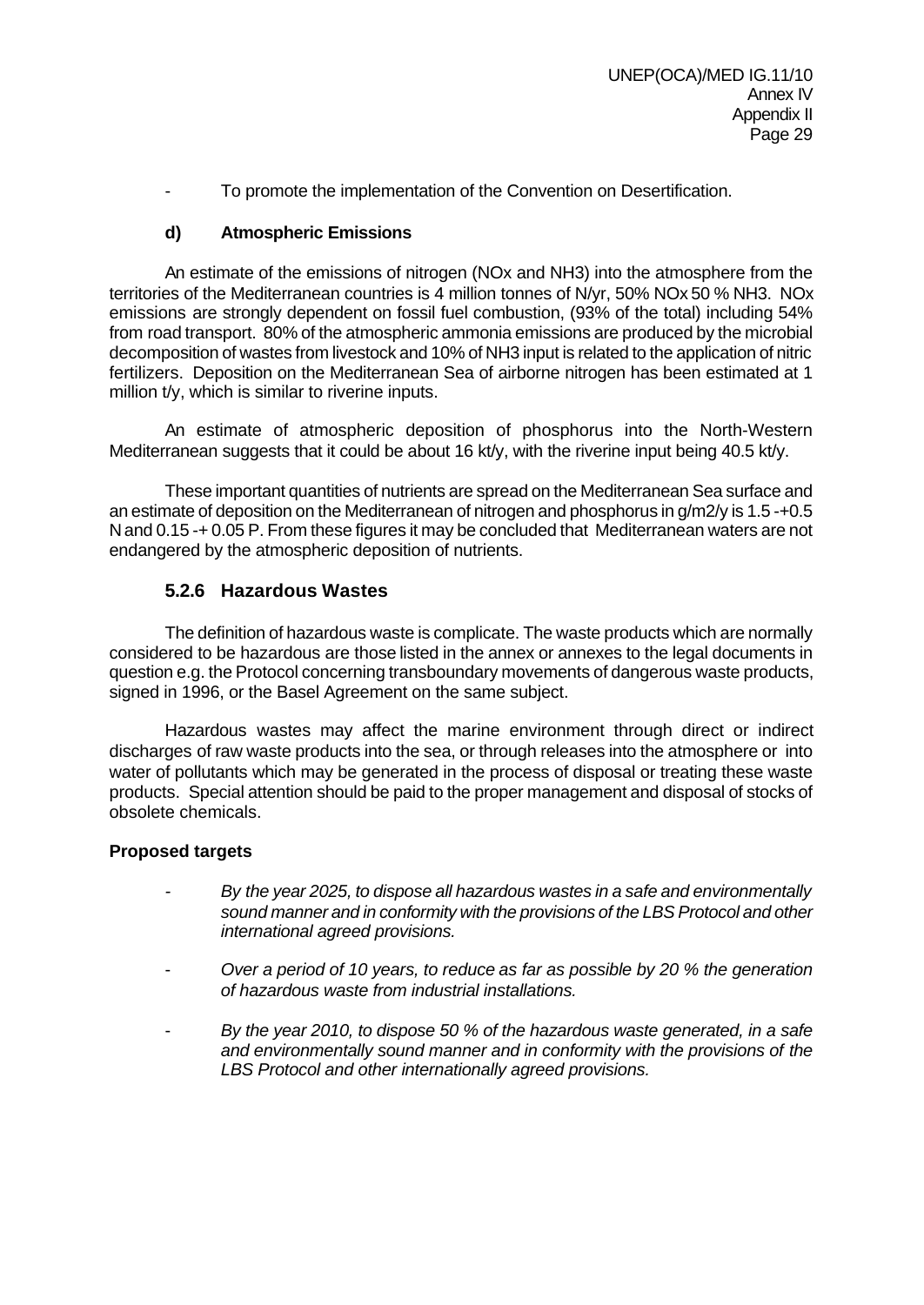## **Proposed activities the Regional level**

- To prepare a Mediterranean Strategy for the Management of Hazardous Wastes. This strategy will be based on the principles of prevention, reduction and reuse, and the application of Best Available Techniques and Best Environmental Practices for disposal; the regulation of transport and the remedial actions will be taken into account.
- To formulate and adopt common anti-pollution measures for hazardous wastes.

#### **Proposed activities at the National level**

- To prepare a National Strategy for the Management of Hazardous Wastes. This strategy will be based on the principles of prevention, reduction and reuse, and the application of Best Available Techniques and Best Environmental Practices for disposal; the regulation of transport and the remedial actions will be taken into account.
- To prepare National Plans for the Management of Hazardous Wastes. These National Plans will include an evaluation of the quantities of hazardous wastes produced and the financial resources necessary for their environmentally sound collection and disposal.
- The National Plans may include National or Regional Programmes for specific wastes, National Programmes for military establishments and National programmes for the public industrial sector.
- To establish facilities for the environmentally sound disposal of hazardous wastes.
- To prepare environmental voluntary agreements to which authorities, producers and users are committed on the basis of a reduction plan.
- To ratify and apply the "Hazardous Wastes" Protocol.

#### **a) Obsolete Chemicals**

Obsolete chemicals include stocks of banned organochlorine compounds, such as Dieldrin and DDT, and stocks of chemicals which are out of date or out of use for any reason.

#### **Proposed target**

*- By the year 2005, to collect and dispose all obsolete chemicals in a safe and environmentally sound manner.*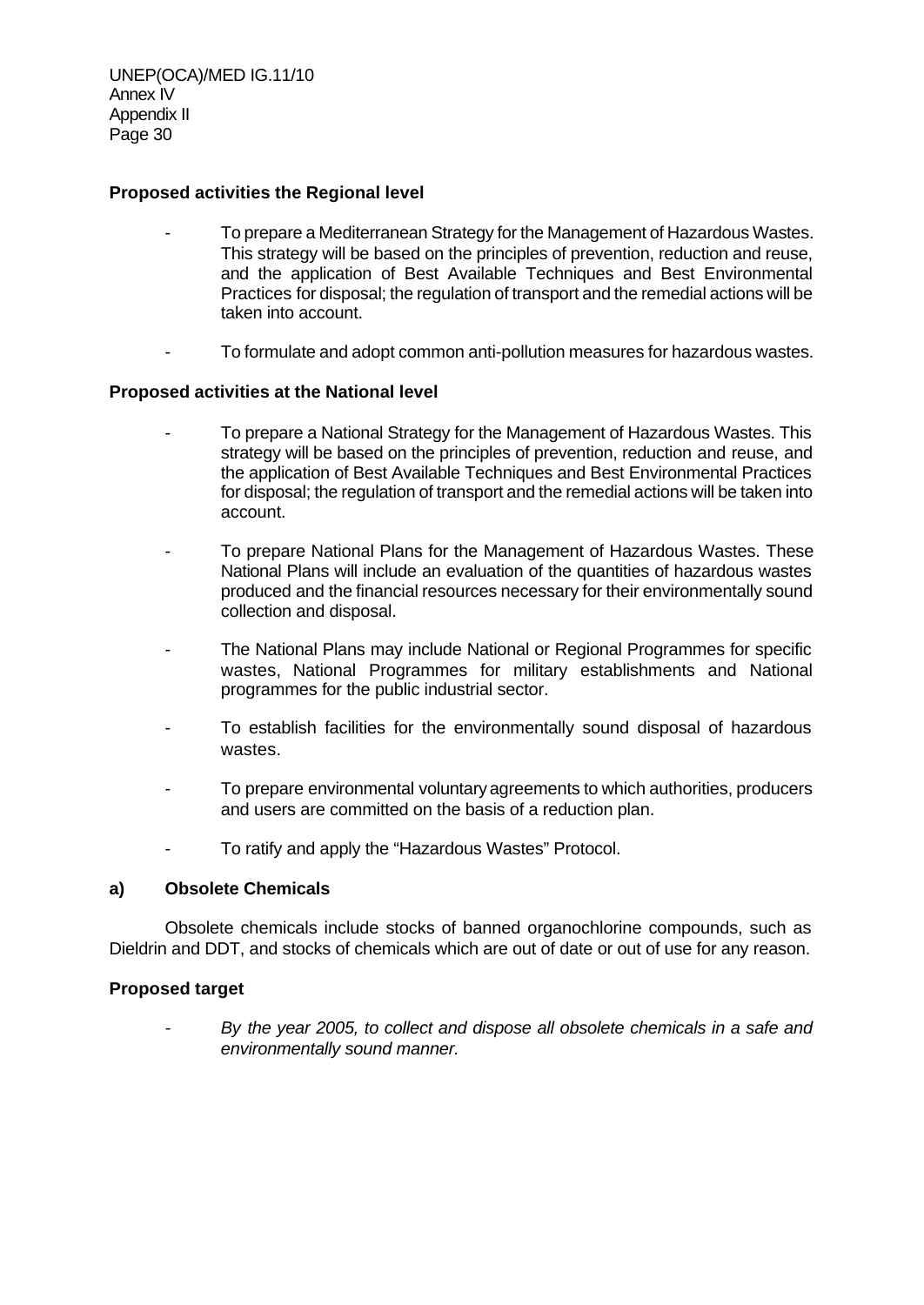### **Proposed activities at the Regional level**

- To develop programmes for sharing and exchanging technical information and advice regarding the environmentally sound disposal of obsolete chemicals. These programmes should consider their progressive elimination, including the decontamination of equipment and containers.

#### **Proposed activities at the National level.**

- To intensify training programmes for the identification, handling and disposal of obsolete chemicals.
- To promote national inventories of stocks of obsolete chemicals
- To prepare pilot programmes aimed at the safe disposal of obsolete chemicals; these programmes should consider their progressive elimination, including the decontamination of equipment and containers.

#### **b) Used lubricating oil (luboil)**

The definition of used lubricating oils in the terms of the LBS Protocol, is given as *"any mineral-based lubricating oils which, through use, storage or handling, have become unfit for the purpose for which they were originally intended, in particular used oils from combustion engines and transmission systems, as well as mineral oils for machinery, turbines and hydraulic systems".*

The most important sources of used lubricating oils are: primary metallurgies; finished metallic products; machinery; electrical materials; transport equipment; chemical products; rubber and plastic; and motor vehicles. Used lubricating oils can be divided into three categories:

- i) Used lubricating oils which may be reused after treatment;
- ii) Used lubricating oils contaminated by other substances (e.g. PCB); and
- iii) Industrial waste products contaminated by lubricating oils.

### **Proposed targets**

*- By the year 2005, to collect and dispose 50 % of used lubricating oil in a safe and environmentally sound manner.* 

#### **Proposed activities at the Regional level**

- To formulate and adopt a standard on the maximum amount of PCB an oil may contain before it is considered to be contaminated (i.e. 50 mg/k).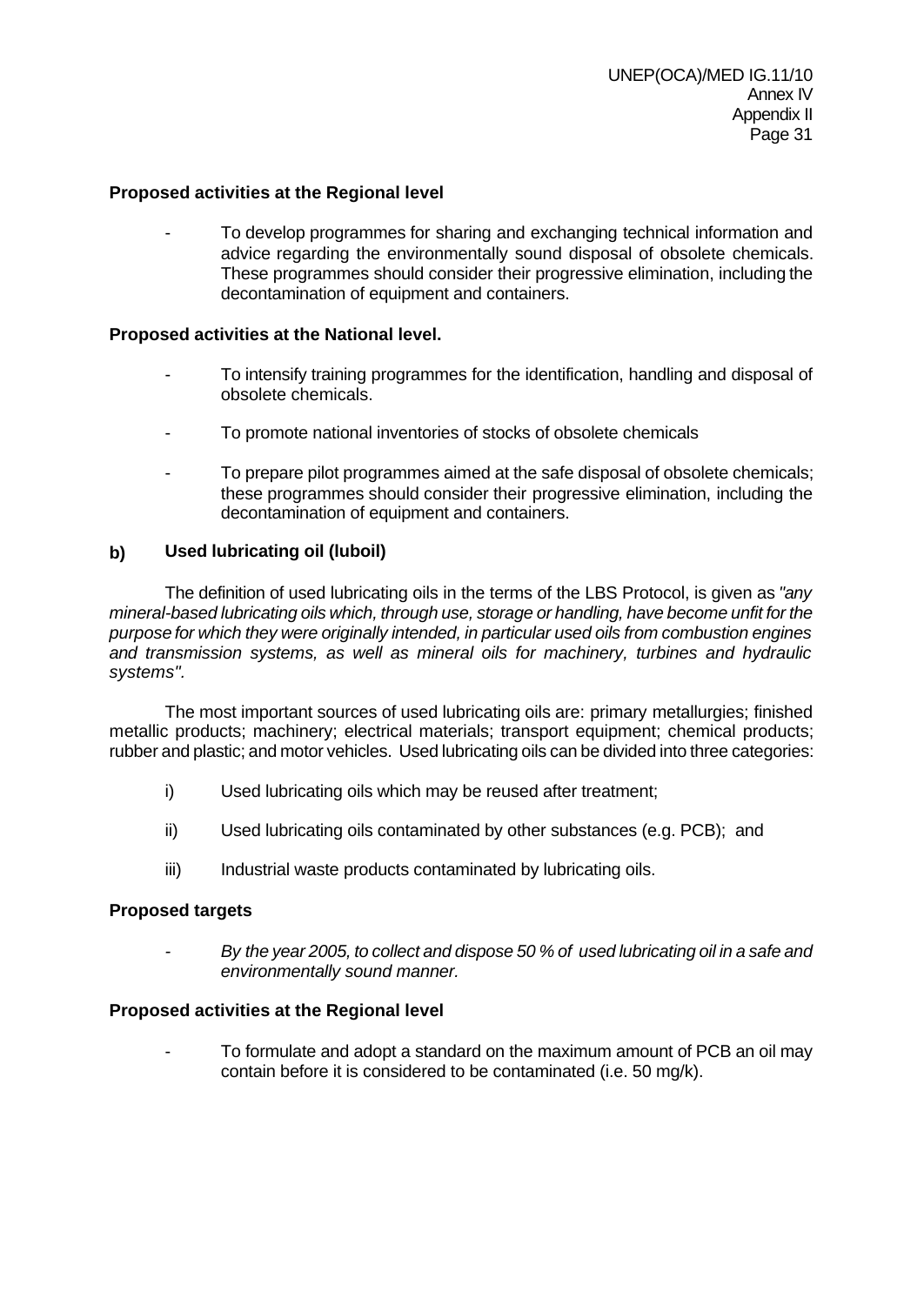## **Proposed activities at the National level**.

- By the year 2000, to make an inventory of the quantities of the three categories of luboil.
- To prepare and adopt national pilot programmes for the collection, recycling and disposal of used luboils.
- To prepare and adopt national pilot programmes for the collection, recycling and disposal of used luboils from the public services sector ( air, road and railway transport, energy transport and distribution) and from military establishments.
- To adopt at the national level and apply the common anti-pollution measures for luboils adopted by the Contracting Parties in 1989.

#### **c) Batteries**

There are primary batteries and secondary or accumulator batteries. The first are designed to supply only a continuous or intermittent discharge and cannot be effectively recharged; secondary batteries can be recharged. The main types of primary batteries are: traditional zinc-carbon batteries (Leclanche batteries), alkaline batteries, mercury batteries, silver oxide batteries, zinc batteries, lithium batteries and nickel-cadmium batteries. Secondary or accumulator batteries may be of the lead-acid type, which are most commonly used in cars, or nickel-iron and nickel-cadmium alkaline batteries. Once batteries are used, they are either thrown away or collected in order to recover the metals. In both cases, harm may be done to the environment.

#### **Proposed targets**

- *- By the year 2025, to dispose all used batteries in a safe and environmentally sound manner and in conformity with the provisions of the Protocol and other internationally agreed provisions.*
- *Over a period of 10 years, to reduce by 20 % the generation of used batteries.*
- *By the year 2010, to dispose 50 % of used batteries in a safe and environmentally sound manner and in conformity with the provisions of the Protocol and other agreed international provisions.*

## **Proposed activities at the National level.**

- To promote national inventories of used batteries.
- To prepare Pilot Programmes for the collection, recovery and safe disposal of used batteries.
- To promote substitution methods and encourage the reduction of the use of batteries.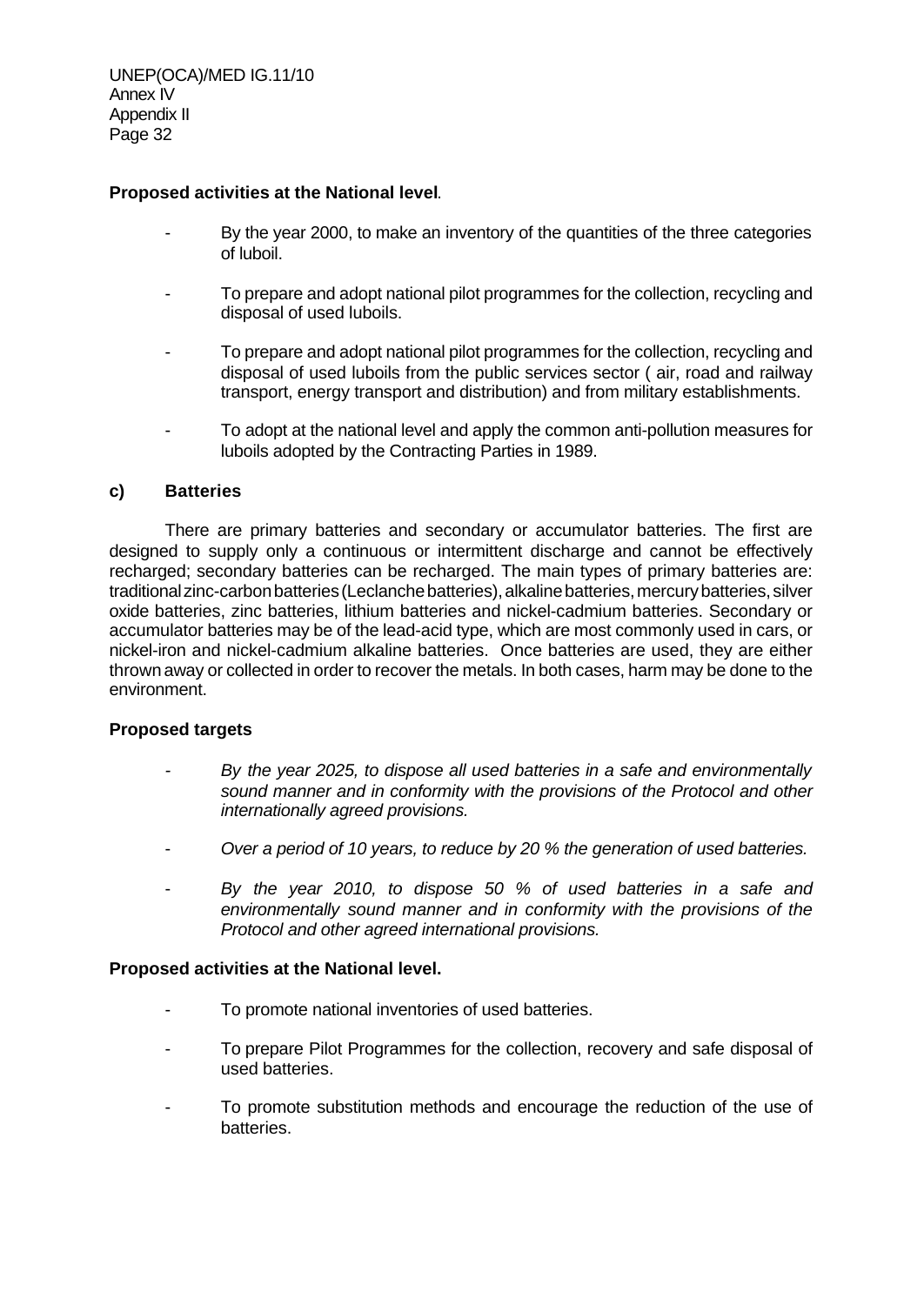- To prepare and adopt National Pilot Programmes for the collection, recycling and disposal of used batteries from the public services sector ( air, road and railway transport, energy transport and distribution) and from military establishments.

## **5.3 Physical alterations and destruction of habitats**

The increase of populations and economic activities in coastal areas is leading to an expansion of construction and physical alterations to coastal areas and waters. The building of ports and marinas, dredging operations, sand and aggregate extraction, the building of coastal defences, the installation of pipelines and coastal outfalls, the restoration of beaches, the erosion induced by inadequate land use and other activities linked to the urban, agricultural and aquacultural expansion, are giving rise to alterations of wetlands, shore lands, beachfronts and seafloors. Important habitats are being destroyed.

The damming of river systems may result in a reduction of freshwater and sediment loads, with possible changes in estuarine conditions.

## **Proposed targets**

- *- To safeguard the ecosystem function, maintain the integrity and biological diversity of species and habitats.*
- *Where practicable, to restore marine and coastal habitats that have been adversely affected by anthropogenic activities*.

## **Proposed activities at the Regional level**

- To formulate guidelines for the preservation of habitats and normal ecosystem functions in coastal areas, particularly in the context of integrated coastal zone management.
- To develop programmes for integrated coastal zone management.

#### **Proposed activities at the National level**

- To support programmes for integrated coastal zone management.
- To undertake studies on the potential effects on the environment or Environmental Impact Assessment according to the importance of the physical alterations and the distruction of habitats related to management projects.
- To establish a system of previous authorization by competent national authorities for works which cause physical alterations of the natural state of the coastline or the destruction of coastal habitats.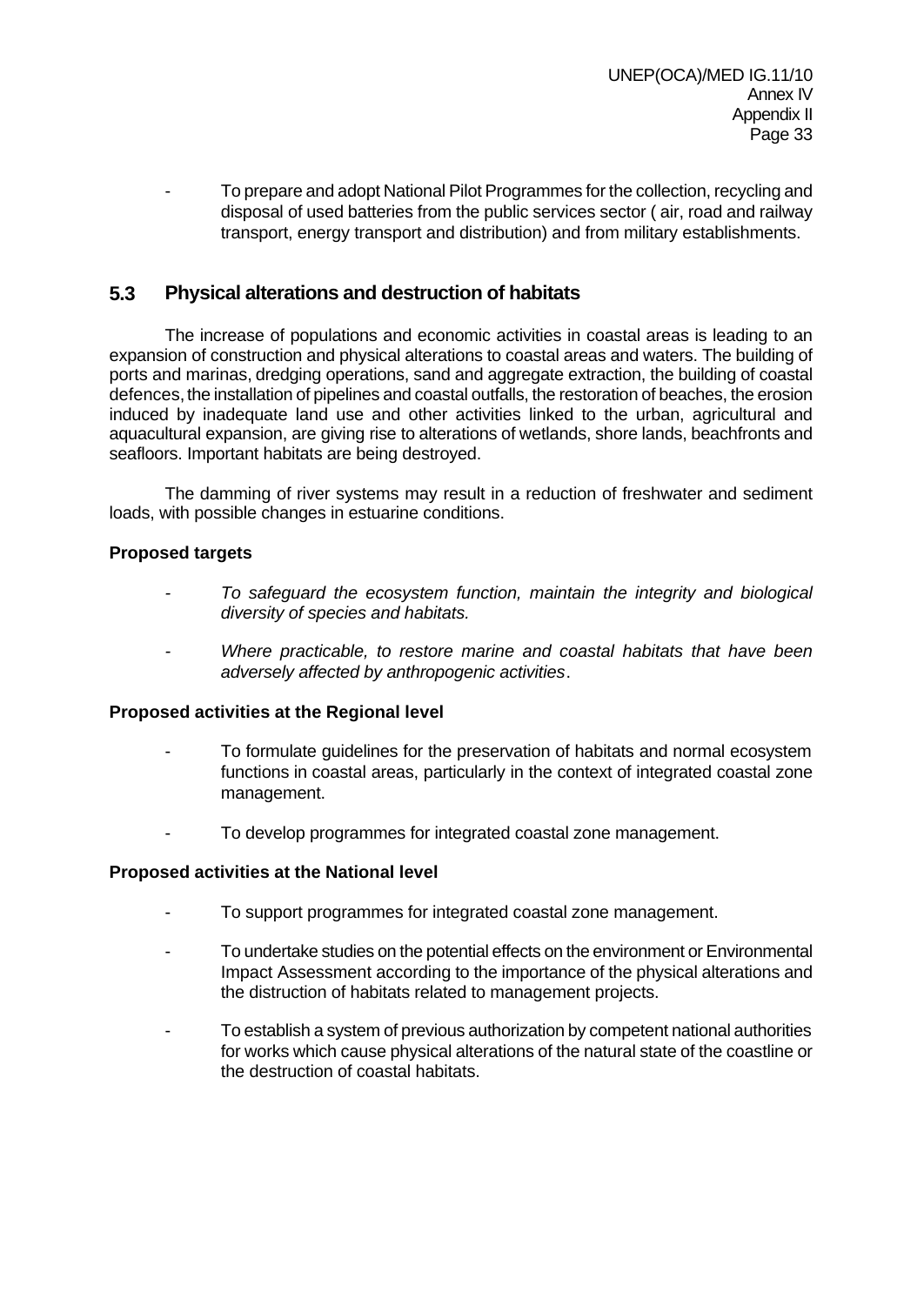# **6. Monitoring**

Assessment of pollution-related problems makes it possible to reduce possible uncertainties when management decisions need to clarify links between inputs, concentrations and the effects of pollutants. An environmental assessment of the Mediterranean started in 1975 in the framework of MAP through its MED POL Programme. Through the adoption of MED POL Phase III in 1996, the Programme now covers all the aspects of monitoring, including trend and compliance monitoring and the monitoring of biological effects.

In order to improve the assessment of the inputs of pollutants into the Mediterranean Sea and to ensure compliance with the conditions laid down in authorizations and regulations, the Authorities responsible should establish systems of monitoring and inspection.

According to Article 6 of the LBS Protocol *"The Parties shall provide for systems of inspection to assess compliance with authorizations and regulations"*. In addition, *"The Parties establish appropriate sanctions in case of non-compliance with the authorizations and regulations and ensure their application".*

## **Proposed targets**

- *- By the year 2000, each Party will establish a monitoring programme of the inputs of the priority pollutants identified in this Programme and of the quality of the marine environment.*
- *- By the year 2000, the Parties will be establish a permanent river water quality/quantity register.*
- *- By the year 2000, the Parties will establish systems of inspection.*
- *- By the year 2000, the Parties will establish a monitoring programme of discharges and emissions of the priority pollutants identified in this Programme and of the quality of the marine environment.*

## **Proposed activities at the Regional level**

- To prepare guidelines for local air pollution monitoring programmes in cities and urban agglomerations exceeding one million inhabitants.
- To develop guidelines for river monitoring programmes.
- To promote the establishment of permanent registers of river quality and quantity accessible to all Parties for selected rivers (about fifty).
- To promote the establishment of a data bank on socio-economic indicators related to sea and river quality and pollutant fluxes associated with the Geographic Information System (GIS).
- To promote the establishment of an inventory of major point atmospheric sources following EMEP/CORINAIR guidelines.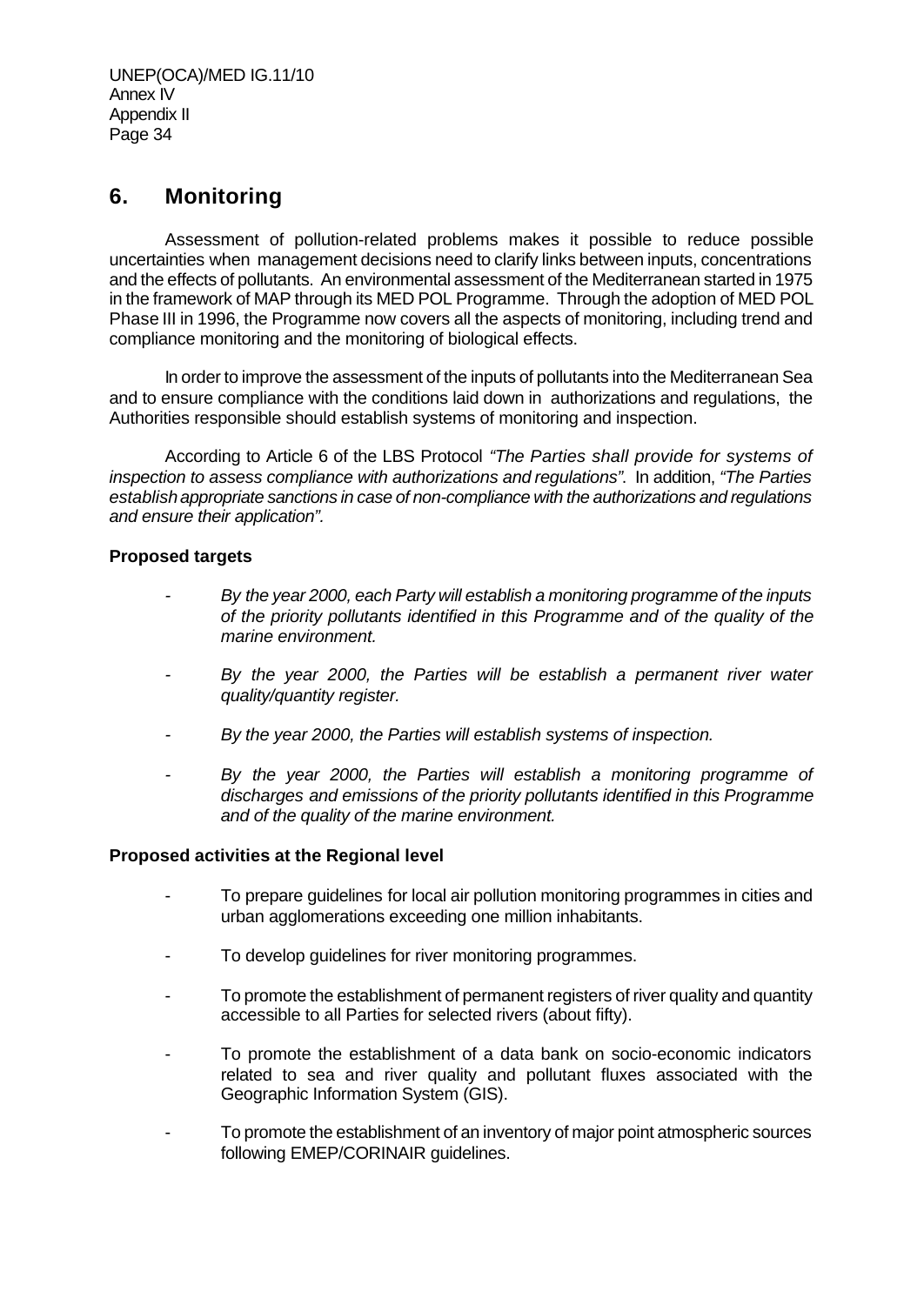### **Proposed activities at the National level**

- The establishment of inspection systems to ensure compliance with the conditions laid down in the authorizations and regulations.
- The establishment of monitoring programmes to evaluate the effectiveness of actions and measures implemented under this Programme.
- The establishment and improvement of local air pollution monitoring programmes as a priority in cities and urban agglomerations exceeding one million inhabitants.
- The establishment and improvement of local and national monitoring programmes to control and assess effluents discharge and the quality of the marine environment.
- The establishment and improvement of river monitoring programmes.
- The establishment of permanent registers of river quality and quantity accessible to all Parties on selected rivers (about fifty).
- The establishment of a data bank on socio-economic indicators related to sea and river quality and pollutants fluxes associated with a Geographic Information System (GIS).
- Improve the inventory of major point atmospheric sources following EMEP/CORINAIR guidelines.

# **7. Capacity Building**

The activities proposed aim to improve, inter alia: the scientific base, environmental policy formulation, professional human resources, institutional capacity and capability, both public and private, implementation of environmentally sound technologies, the implementation of policies for cleaner production and technical cooperation, including cooperation in the fields of technology transfer and know-how process. All these measures come under the heading of Capacitybuilding. As part of the above, the activities will be grouped into two categories:

- To support, promote and facilitate programmes of assistance in the area of scientific, technical and human resources;
- To support, promote and facilitate, as appropriate, the capacity to apply, develop and manage access to cleaner production technologies as well as the best available techniques (BAT) and the best environmental practice (BEP).

The activities to be implemented for each category are to be considered at both national and regional level. All the competent MAP structures will be used for their implementation.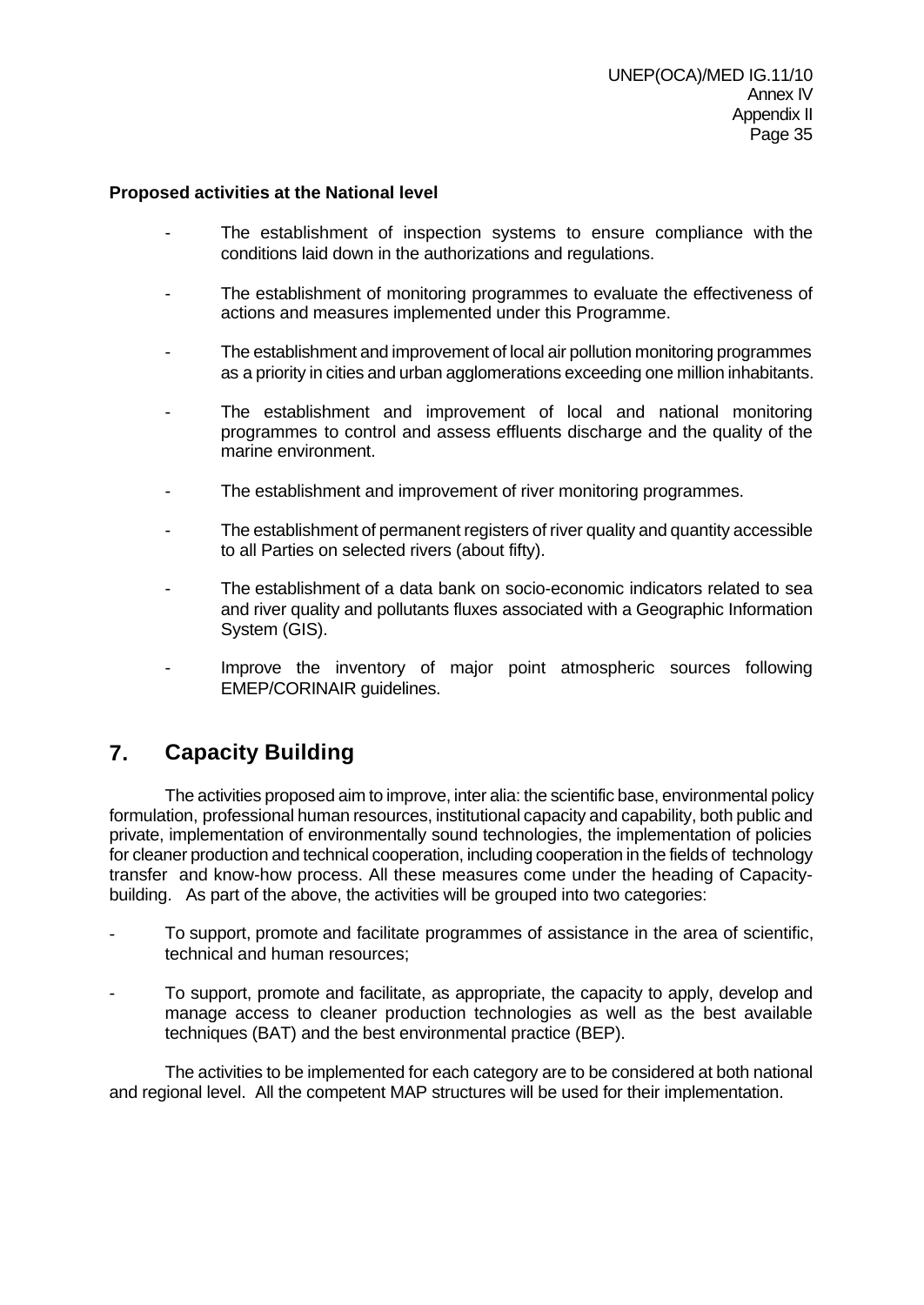## **7.1 To support, promote and facilitate programmes of assistance in the area of scientific, technical and human resources.**

The primary objective is for each country, with the support of international organizations, as appropriate, to identify the state of its scientific knowledge and its research needs and priorities, in order to achieve, as soon as possible, substantial improvements in:

- i) Environmental management institutions.
- ii) The scientific base and strengthening of scientific and research capacities and capabilities in areas relevant to the environment and, in particular, to priorities established in the SAP.
- iii) Environmental policy formulation, building upon the best scientific knowledge and assessments.
- iv) The interaction between scientific groups and governmental institutions, by applying the precautionary approach, where appropriate, to decision-making.
- v) Monitoring, inspection and information systems.

In accordance with articles 9 and 10 of the LBS Protocol, the Parties shall cooperate in scientific and technological fields related to pollution from land-based sources and activities. To this end, the Parties shall formulate and implement, at the regional level, training programmes, programmes of assistance and education in the area of scientific, technical and human resources.

## **Proposed activities at the Regional level**

- To support the establishment of networks to improve the exchange of experience among Mediterranean experts, especially in the field of the priorities established in the SAP to prevent marine degradation.
- To formulate and support programmes of cooperation for capacity-building and the development of institutions, including relevant technology and management training, human resources (scientific and technical personal) and public education. These programmes should give assistance to, inter alia, environmental impact assessment, sustainable development planning, environmental auditing and management, environmental education, etc.
- To formulate and implement in the framework of MED POL capacity-building programmes related to the assessment and control of marine pollution.
- To assist in the formulation of projects eligible to be financed by international financial donors.
- To assist and advise on policies, strategies and practices that may contribute to the implementation of the measures and targets included in the SAP.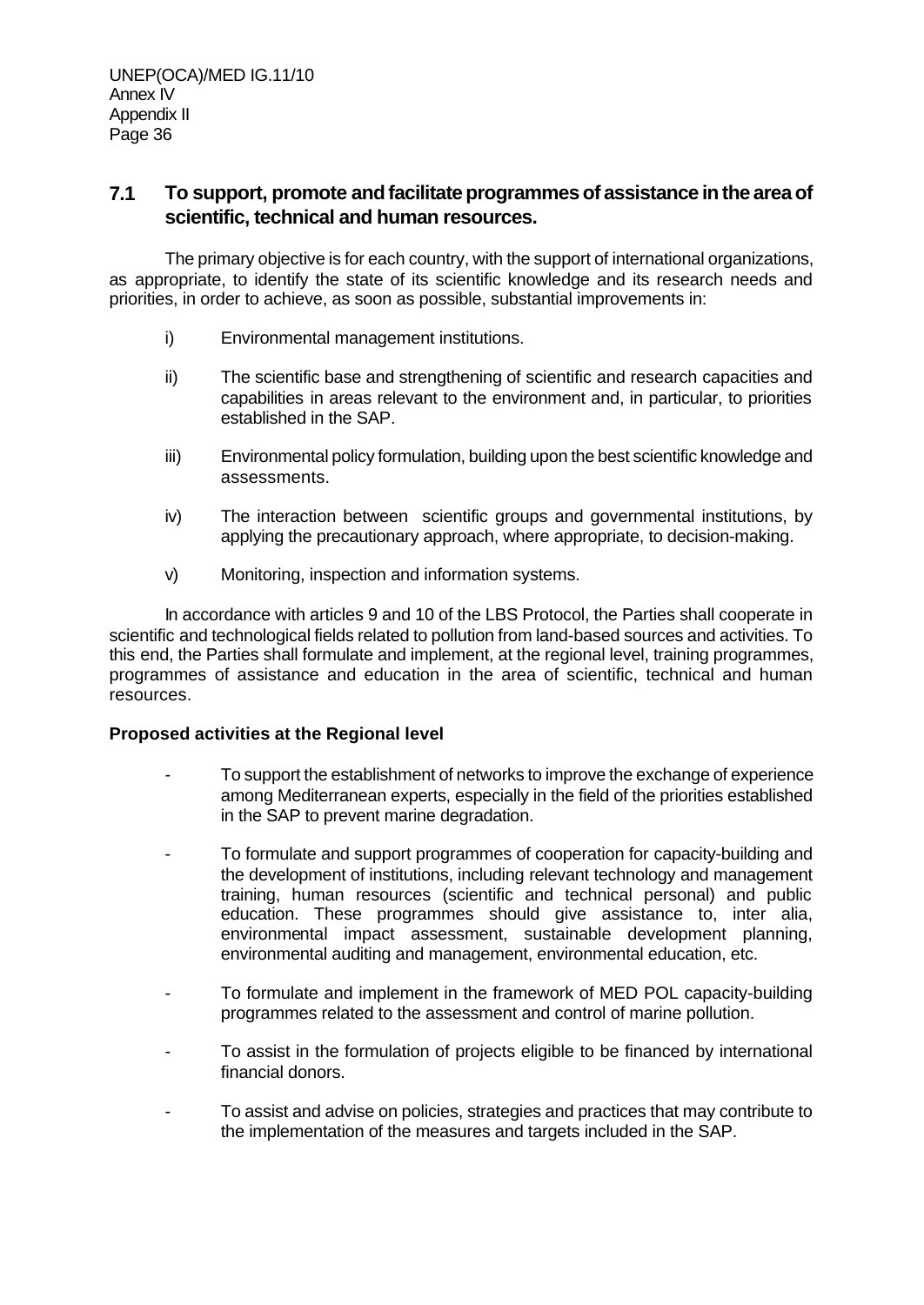- To prepare a general manual with guidelines on urban policies directed towards energy saving, non-polluting forms of transport, waste management, the sustainable use of water and the creation of town amenities.
- To prepare a river monitoring manual by the year 2000.
- To prepare guidelines on linking socio-economic indicators to water quality indicators through GIS to check pollution control.

## **7.2 To support, promote and facilitate, as appropriate, the capacity to apply, develop and manage the access of cleaner production technologies as well as the Best Available Techniques (BAT) and the Best Environmental Practice (BEP).**

The Parties should promote, and encourage the private sector to promote, effective modalities for giving access to cleaner production technologies and for the application the best available techniques and the best environmental practice with a view to preventing, reducing or phasing out inputs of pollutants from selected land-based sources and activities. To this end, the Parties should, at the national level, improve their up-to-date information, experience and technical expertise.

Furthermore, there is a need for favourable access to and transfer of environmentally sound technologies through supportive measures that promote technology cooperation and the transfer of the necessary technological know-how, as well as building up economic, technical and managerial capabilities for the efficient use and further development of transferred technology. Successful long-term partnership in technology cooperation necessarily requires continuing systematic training and capacity building at all levels over an extended period of time.

## **Proposed activities at the Regional level**

- To facilitate and promote access, in particular for countries in need of assistance, to new and innovative technologies relevant to each selected landbased source and activity, including those causing physical degradation and the destruction of habitats.
- To promote new information technologies that facilitate the transfer of knowledge within countries and between States, including, in particular, from developed countries to countries in need of assistance.
- To prepare a general manual with guidelines on implementing cleaner technologies, cleaner production and cleaner materials.
- To prepare a general manual with guidelines on introducing alternatives to priority POPs.
- The establishment of networks to improve the exchange and transfer of environmentally sound technologies among Mediterranean experts, especially in the field of the priorities established in the SPA to prevent marine degradation.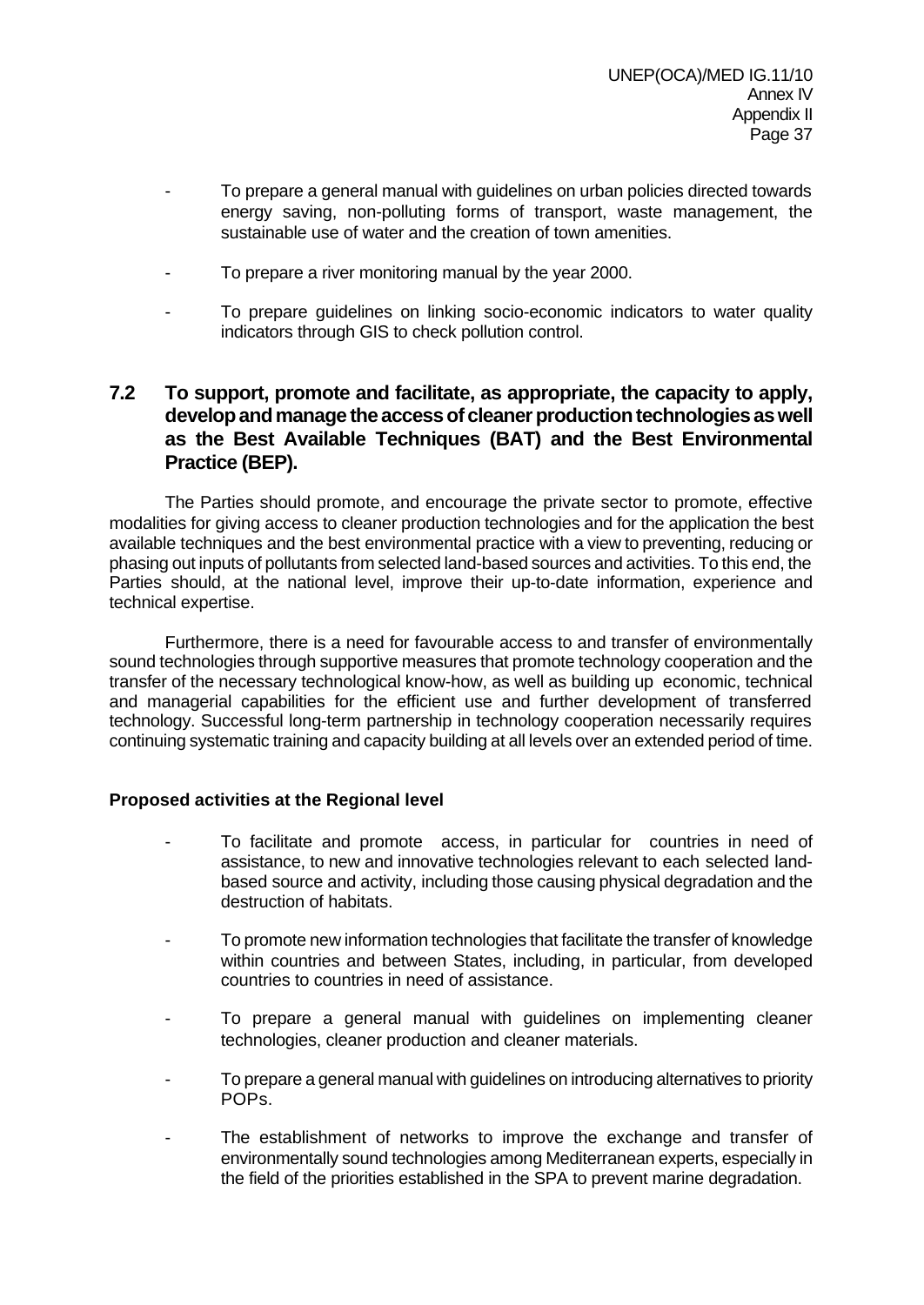- To enhance the access to and transfer of patent-protected environmentally sound technology, in particular to developing countries.
- To promote collaborative arrangements between enterprises of developed and developing countries for the development of clean production technologies.
- To promote join ventures between suppliers and recipients of technologies, taking into account policy priorities and objectives of developing countries.
- To assist and advise on environmental aspects of current technologies that may contribute to the implementation of the measures and targets included in the SAP.
- To assist and advise on the preparation of reports that are required for the LBS Protocol.

# **8. Public participation**

Information and public participation are essential components of a sustainable development and environmental policy.

### **Proposed targets**

- to provide to the general public access to the information available on the state of the environment of the Mediterranean and its evolution, and the measures taken to improve it;
- to enhance the environmental awareness of pollution, and create a common approach to the environmental problems of the Mediterranean;
- to facilitate public access to activities for the protection and management of the environment and to scientific knowledge;
- to mobilize and ensure the participation and involvement of the major actors concerned (local and provincial communities, economic and social groups, consumers, etc.).

- to identify potential roles for Non-Governmental Organizations in the implementation of the SAP and to ensure that all relevant IGOs and NGOs have appropriate access to information concerning the SAP and its application;
- to implement coordinated information campaigns and special activities on environmental protection;
- to continue and expand publication and distribution of brochures, leaflets, posters, reports, newsletters and other information materials, as well as the use of the media in all its forms;
- to enhance and strengthen the exchange of information and experience on the environmental problems of the region, and to develop cooperation in this field.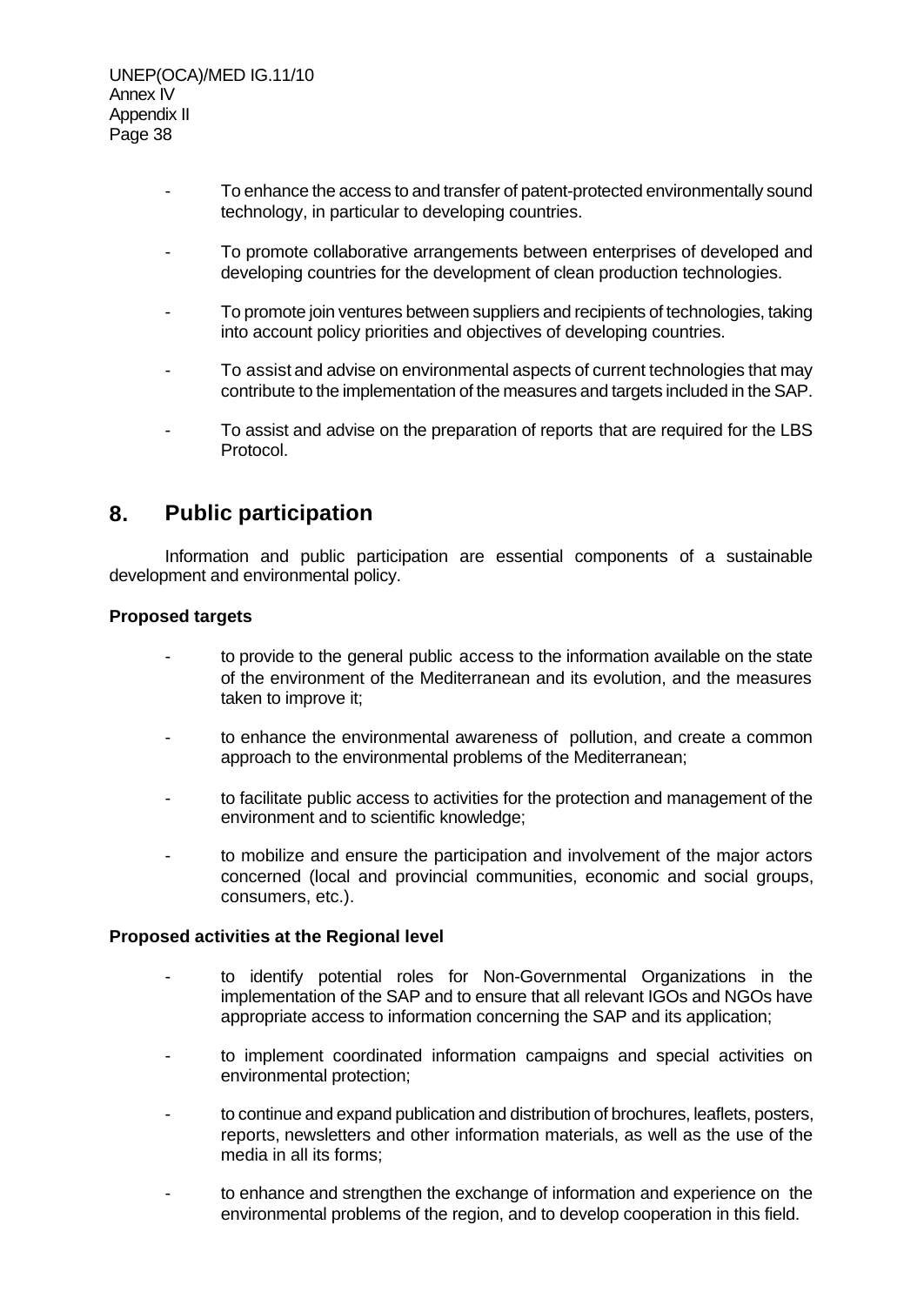# **9. Reporting**

In accordance with Article 13 of the LBS Protocol *"The Parties shall submit reports every two years, to the meeting of the Contracting Parties, through the Organization, of measures taken, results achieved and if the case arises, of difficulties encountered in the application of the Protocol"*

### **Proposed activities at the Regional level**

- a) To prepare and apply a unified reporting system on the application of the provisions of the Convention, the Protocols and the SAP.
- b) To collect information on the levels and trends of loads of pollution reaching the Mediterranean Sea.
- c) To collect information on the state of the treatment and the disposal of liquid and solid wastes in the Protocol Area and to present such information to the Contracting Parties.
- d) To publish a report on the State and Evolution of the Mediterranean Environment at regular intervals .
- e) To develop public tracking and reporting systems of pollutants, known generically as *Pollutant Release and Transfer Register (PRTRs),* in cooperation with OECD.

# **10. Guidelines for the Preparation of National Action Plans**

# **10.1 Introduction**

One of the SAP Programme objectives is to provide the basic elements for the formulation of guidelines for the preparation of national action plans (NAP) to address pollution from land-based activities.

States should, in accordance with their policies, priorities and resources, develop or review National Action Plans for LBS within 5 years and take action to implement these programmes with the assistance of international cooperation, in particular for developing countries. The effective development and implementation of National Action Plans should focus on sustainable, pragmatic and integrated environmental management approaches and processes, such as integrated coastal area management, harmonized, as appropriate, with river basin management and land-use plans.

In the countries where National Environmental Action Plans (NEAPs) have been adopted, the National Action Plans for LBS must be consistent with the NEAP.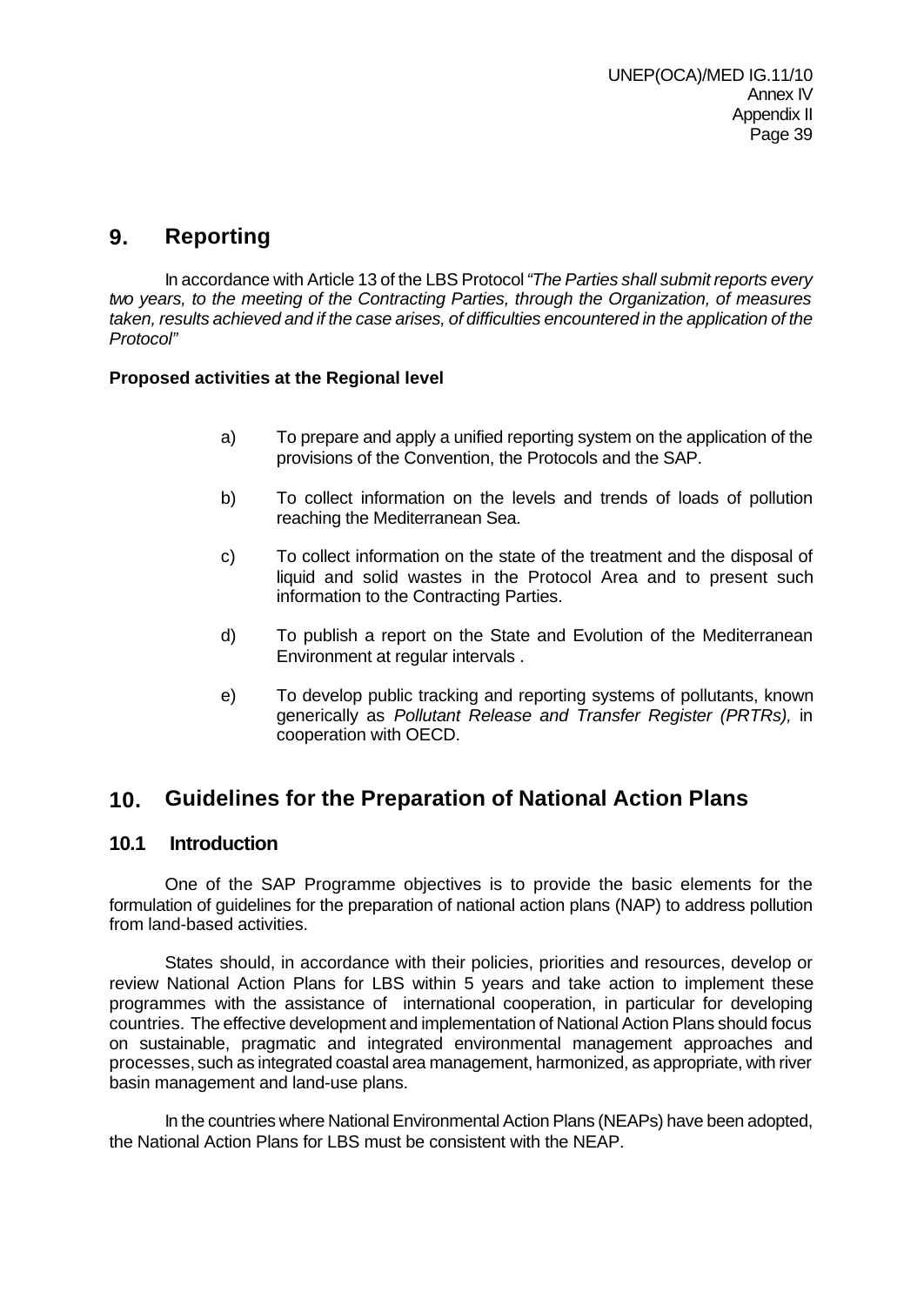The targets and activities identified in the SAP will be implemented through National Action Plans to be drawn up by Parties. The NAPs will be crucial in identifying projets that can be funded and implemented and therefore their formulation is the first priority.

# **10.2 Objectives**

In general, the objectives of the NAPs are those of the SAP; in addition, countries can identify some specific objectives related to particular problems.

NAP objectives are:

- a) The general objective of the NAP is, in accordance with article 5 of the LBS Protocol, *to eliminate pollution deriving from land-based sources and activities, in particular to phase out inputs of the substances that are toxic, persistent and liable to bioaccumulate listed in annex I to the Protocol.*
- b) The specific objectives of the National Plans are:
- Formulation of principles, approaches, measures, timetables and priorities for action;
- Preparation of a national priority list for intervention and investment ("investment portfolio");
- Analysis of expected baseline and additional actions needed to resolve each transboundary priority problem;
- Identification of potential roles for Non-Governmental Organizations in the implementation of the NAP.

# **10.3 Principles and Obligations**

The principles and obligations identified in the SAP are also valid for the National Plans. As part of them, the polluter pays principle may be immediately applied to new installations and, progressively, to existing ones. However, in most existing installations it will be necessary to facilitate economic interventions in order to apply the new standards and quality objectives.

The new LBS Protocol brings a change in the strategy for the protection of the Mediterranean environment. This new strategy is based on sustainability and its purpose is to achieve the integrated prevention and control of pollution arising from land-based sources and activities, in particular through the application of Best Available Techniques and Best Environmental Practice.

# **10.4 National Diagnostic Analysis**

The identification and assessment of problems is a necessary process which combines five elements:

- a) Identification of the nature and severity of problems.
- b) Contaminants.
- c) Physical alterations and destruction of habitats.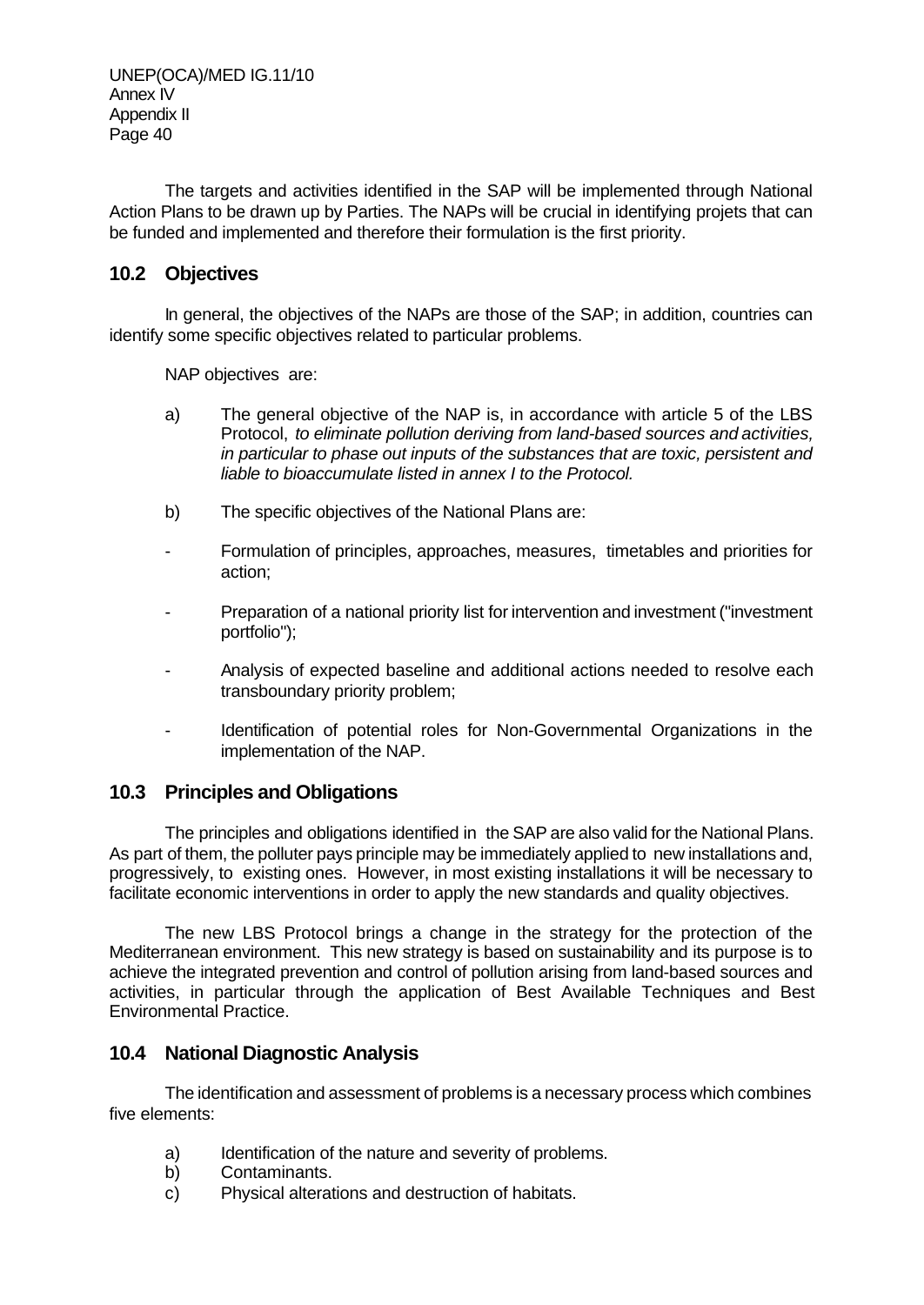- d) Sources of degradation.
- e) Areas of concern.

### **10.5 Establishment of National Priorities for Action**

The establishment of national priorities for action will take into account the results of the National Diagnostic Analysis and of the national reports on "hot spots", and "sensitive areas" and will also take in account the LBS Protocol which, in Annex 1, states "*In preparing action plans, programmes and measures, the Parties, in accordance with the Global Programme of Action, will give priority to substances that are toxic, persistent and liable to bioaccumulate, in particular persistent organic pollutants (POPs), as well as to wastewater treatment and management".*

Priorities for action should be established by assessing the five elements described above and should specifically reflect:

- a) the relative importance of impacts upon food security, public health, coastal and marine resources, the health of the ecosystem and socio-economic benefits, including cultural values; and
- b) the costs, benefits and feasibility of options for action, including the long-term cost of no action.

### **10.6 Institutional aspects**

### **10.6.1 Authorization or regulation**

In accordance with Article 6 of the LBS Protocol, *Point source discharges into the Protocol Area, and releases into water or air that reach and may affect the Mediterranean Area, as defined in article 3 of the Protocol, shall be strictly subject to regulation and if necessary to authorization by the competent authorities of the Parties*.

Regulations are needed for both point source discharges and releases into water or air that reach and may affect the Mediterranean Area, and authorizations are required for:

(a) Point source discharges of liquid effluents into the Protocol Area, that is the Mediterranean Sea and the rivers of its hydrologic basin, which may affect the Mediterranean Sea (municipal sewage discharges would not be included); and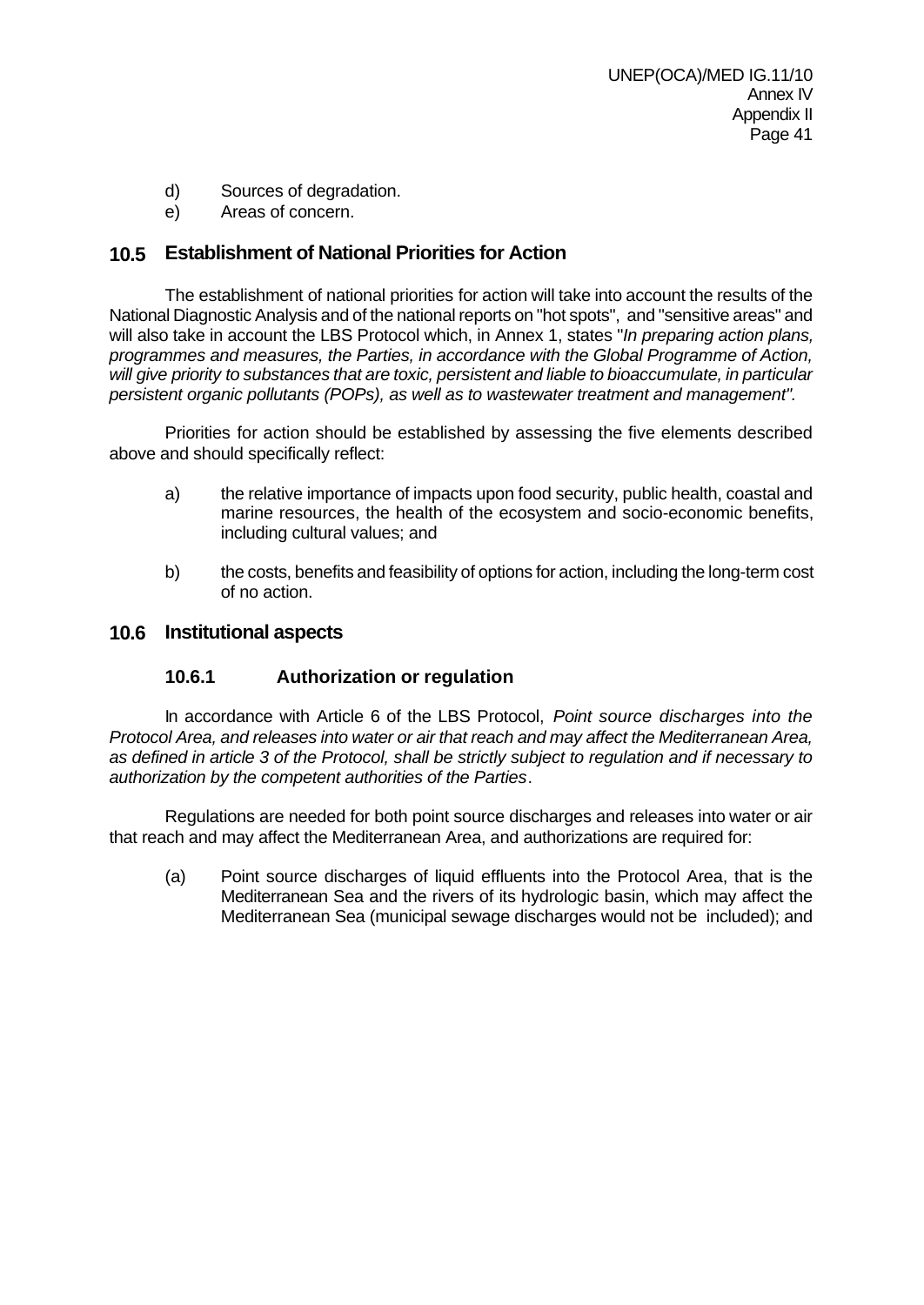- (b) Point source discharges (emissions) into the atmosphere under the following conditions:
	- i) the discharged substance is or could be transported to the Mediterranean Sea Area under prevailing meteorological conditions;
	- ii) the input of the substance into the Mediterranean Sea Area is hazardous for the environment in relation to the quantities of the same substance reaching the Area by other means.

The Protocol allows one permit to be granted for liquid discharges and another for emissions into the atmosphere. The approach of this programme, in keeping with the spirit of the Protocol, is geared towards ensuring that the industrial installations which generate liquid, gaseous and waste effluents have a single permit which covers all the types of pollution or, should this not be possible, that the different permits are coordinated in order to avoid the transfer of pollution from one environmental media to another.

The Protocol indicates that the activities listed in its Annex I will be primarily considered for the preparation of action plans, programmes and measures, and it is logical to assume that their discharges should be subject to authorizations and regulations. That is why it is of prime importance to establish criteria to decide which industrial plants and which specific urban settlements generate precise discharges which should merit a permit or regulation.

During an initial stage, the system could be applied to all urban tourist settlements with a population of more than 1000 residents and to all industrial plants selected in the Annex I to the Protocol with more than 50 employees.

Point source discharges from existing installations and from new installations should be differentiated. For the former, national regulations should be gradually adapted and, for the latter, a system of prior authorization should be used taking into account the national regulations.

# **Proposed targets**

- *- By the year 2000, all point source discharges and emissions from new installations shall have prior authorization by the competent authorities.*
- *By the year 2010, 50 % of discharges of waste water and air emissions from industrial and urban installations shall be in conformity with national and international regulations*.
- *By the year 2025, all discharges of waste water and air emissions from landbased sources and activities shall be in conformity with national and international regulations.*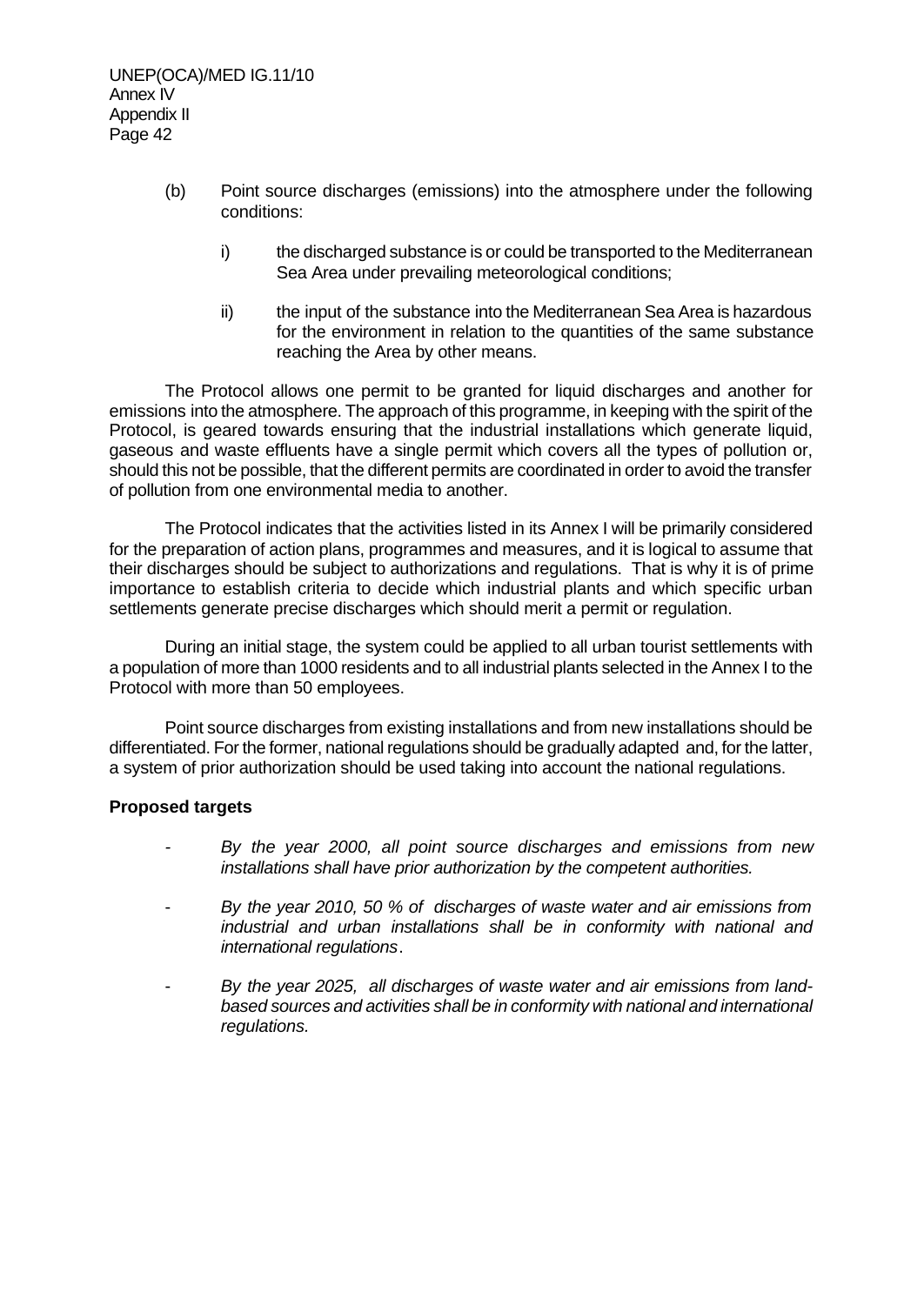### **Existing point source discharges and emissions**

#### **Proposed activities at the National level.**

- To prepare/review and adopt if necessary, over a period of one year, National Regulations concerning point source discharges of domestic and industrial wastewater into the sea and rivers, which take into account the common guidelines, standards and criteria adopted by the Parties.
- To prepare and adopt, over a period of two years, national regulations concerning point source emissions into the air from industrial installations which take into account the guidelines, criteria and standards adopted by the Parties.
- To make an inventory, in as short a period as possible, of point source discharges and emissions in the hot spots and areas of concern.
- To support the progressive implementation of national regulations by existing industrial installations.

#### **New point source discharges and emissions**

Discharges and emissions from new establishments (industries and human establishments) should have prior authorization listing the conditions under which releases may be authorized. The authorization should be negotiated during the initial phase of the project and Best Available Techniques and Best Environmental Practice should be taken into account. If the project is likely to have significant consequences on the environment, it will be necessary to evaluate the environmental impact.

The conditions imposed should take into account national regulations or the contents of Annex II, as well as the measures already adopted by the Contracting Parties.

For foreign companies the Parties will take into account Agenda 21 Chapter 19.52 d) *"Governments, at the corresponding level and with the support of the competent international and regional organizations, should: encourage large industrial companies, including transnational and other companies, to adopt policies and to undertake to adopt standards of application which are equivalent to, or no less strict than, those which are applied in their countries of origin, in relation to the ecologically rational management of chemical products".*

- By the year 2000, all point source discharges from new establishments shall have prior authorization by the competent authorities.
- To undertake Environmental Impact Assessment for proposed activities that are likely to cause a significant adverse impact on the marine environment and are subject to an authorization by the competent national authorities.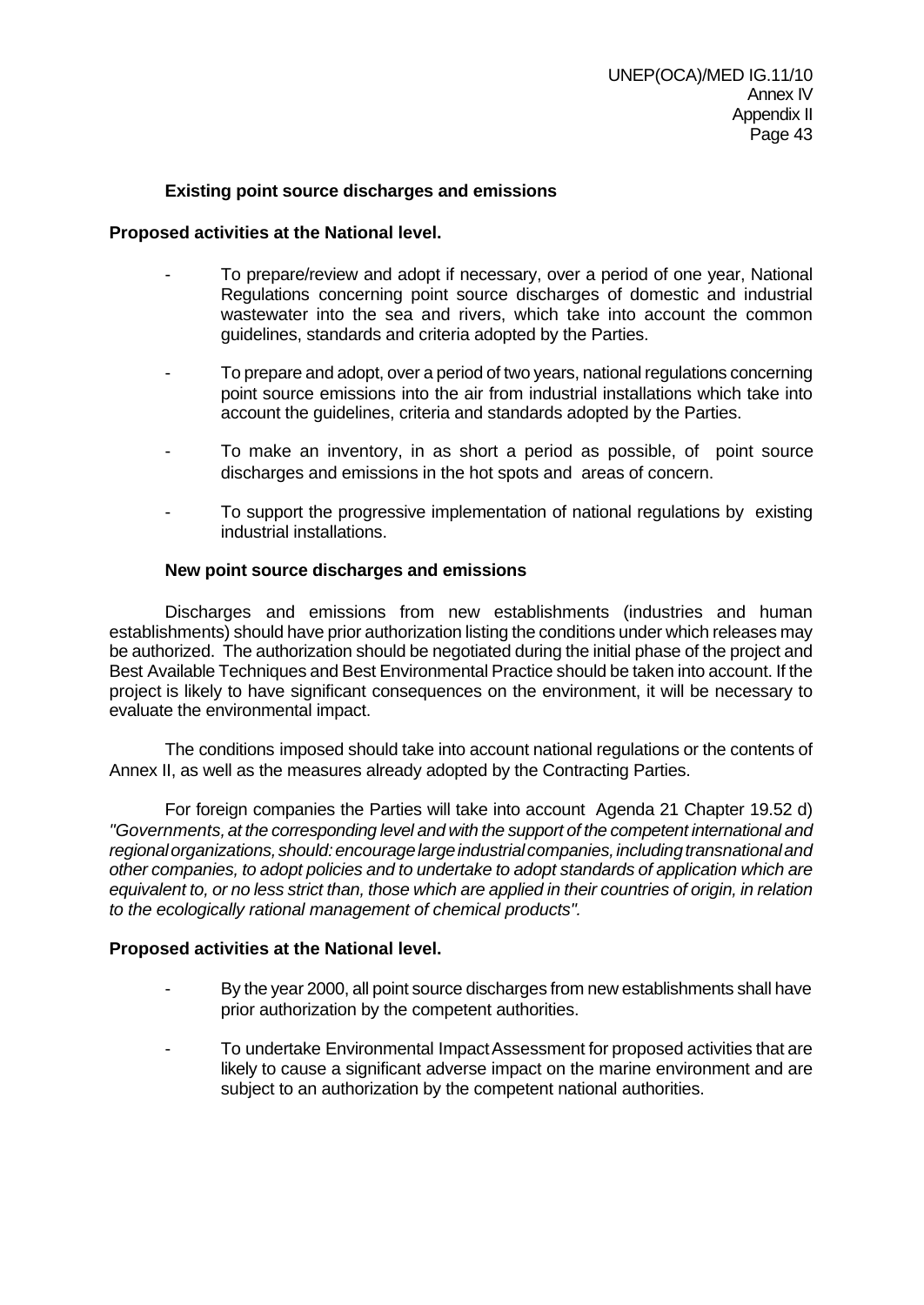# **10.7 Analysis of targets and activities**

Despite the expected diversity of problems, interests and priorities across the Mediterranean Sea, the targets and activities at national level identified in chapter 5 may be adopted by the Parties as part of their NAP. In carrying out activities, the Contracting Parties should take into account the objectives of:

- Supporting the development and application of the Environmental Management and Audit Scheme in the industrial sectors.
- Promoting water-saving and the rational use of water in industry.
- Promoting energy efficiency and the rational use of energy in industry.
- Supporting the development and application of energy-saving technologies and practices.
- Developing a policy geared to taking into account the life cycle of products and the development of cleaner products.

### **10.8 Monitoring and enforcement**

In accordance with art.6 of the LBS Protocol *"the Parties shall provided for systems of inspection by their competent authorities to assess compliance with authorizations and regulations". In addition, "The parties establish appropriate sanctions in case of non-compliance with the authorizations and regulations and ensure their application".*

### **Proposed targets**

- *- By the year 2000, each Party will establish a monitoring programme of the inputs of the priority pollutants identified in this Programme and of the quality of the marine environment.*
- *- By the year 2000, the Parties will be establish a permanent river water quality/quantity register.*
- *- By the year 2000, the Parties will establish systems of inspection.*
- *- By the year 2000, the Parties will establish a monitoring programme of discharges and emissions of the priority pollutants identified in this Programme and of the quality of the marine environment.*

- The establishment of inspection systems to ensure compliance with the conditions laid down in authorizations and regulations.
- The establishment of monitoring programmes to evaluate the effectiveness of the actions and measures implemented under this Programme.
- The establishment and improvement of local air pollution monitoring programmes as a priority in cities and urban agglomerations exceeding one million inhabitants.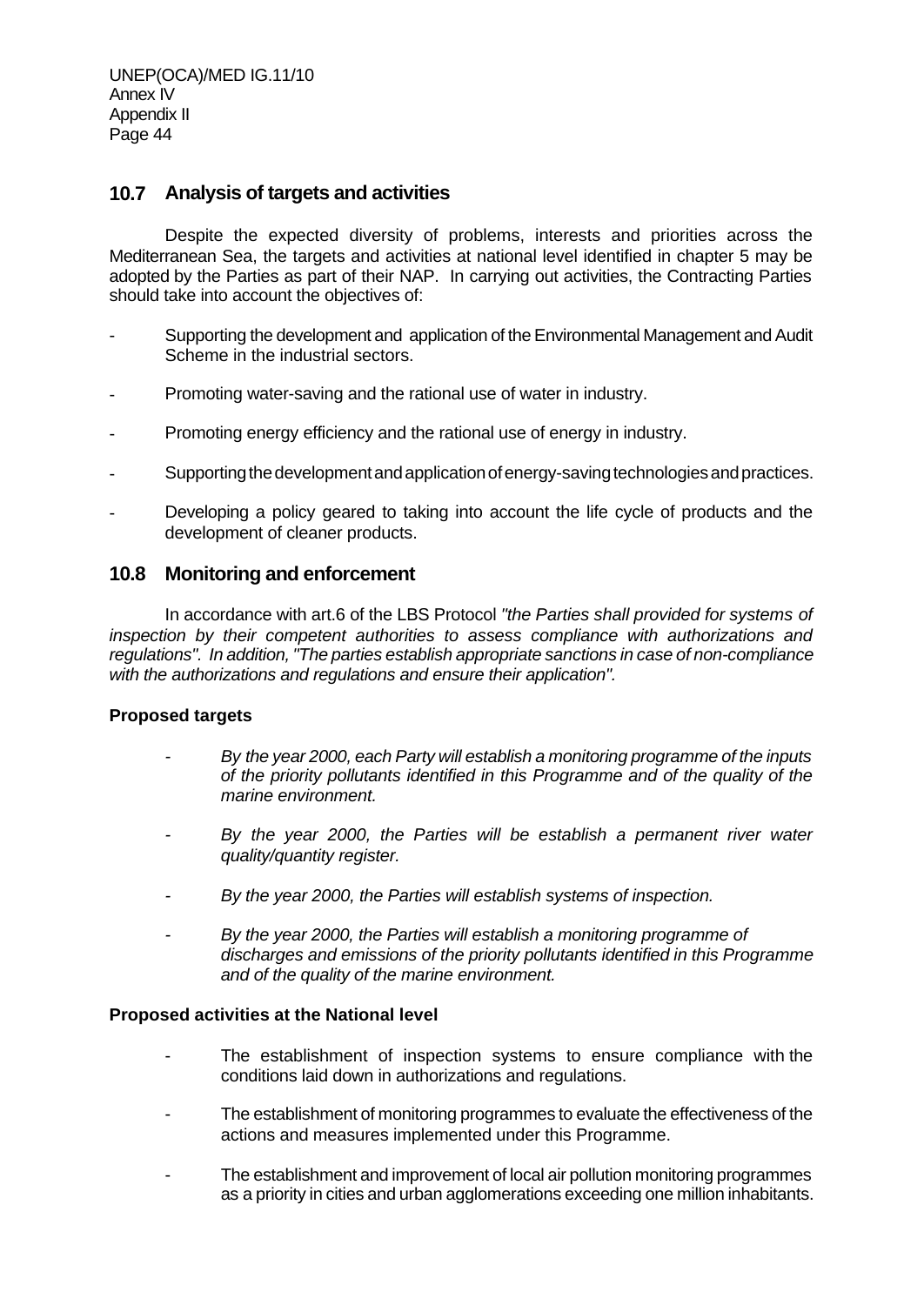- The establishment and improvement of local and national monitoring programmes to control and assess effluent discharges and the quality of the marine environment.
- The establishment and improvement of river monitoring programmes.
- The establishment of permanent registers of river quality and quantity accessible to all Parties on selected rivers (about fifty).
- The establishment of a data bank on socio-economic indicators related to sea and river quality and pollutant fluxes associated with a Geographic Information System (GIS).
- Improve the inventory of major point atmospheric sources following EMEP/CORINAIR guidelines.

# **10.9 Capacity Building**

The activities proposed aim to improve, inter alia: the scientific base, environmental policy formulation, professional human resources, institutional capacity and capability, both public and private, the implementation of environmentally sound technologies, the implementation of policies for cleaner production and technical cooperation, including cooperation in the fields of technology transfer and know-how process. All these measures come under the heading of Capacitybuilding. As part of the above, the activities will be grouped into two categories:

- To support, promote and facilitate programmes of assistance in the area of scientific, technical and human resources;
- To support, promote and facilitate, as appropriate, the capacity to apply, develop and manage the access of cleaner production technologies as well as the best available techniques (BAT) and best environmental practice (BEP);

# **10.9.1 To support, promote and facilitate programmes of assistance in the area of scientific, technical and human resources**

The primary objective is for each country, with the support of international organizations, as appropriate, to identify the state of its scientific knowledge and its research needs and priorities, in order to achieve, as soon as possible, substantial improvements in:

- i) Environmental management institutions.
- ii) The scientific base and strengthening of scientific and research capacities and capabilities in areas relevant to environment and, in particular, to priorities established in the SAP.
- iii) Environmental policy formulation, building upon the best scientific knowledge and assessments.
- iv) The interaction between scientific groups and governmental institutions, using the precautionary approach, where appropriate, to decision-making.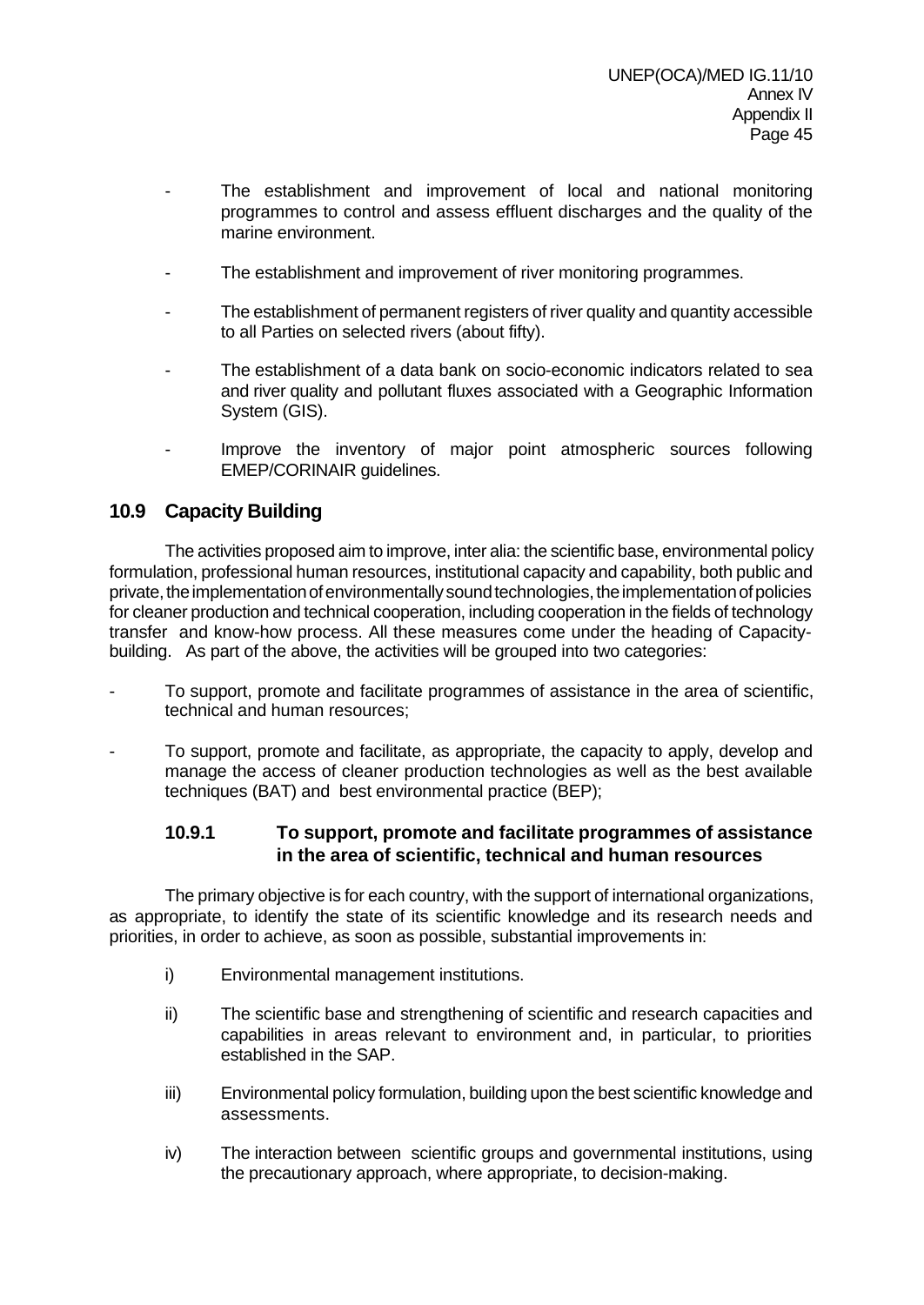v) Monitoring, inspection and information systems.

In accordance with Articles 9 and 10 the LBS Protocol, the Parties shall cooperate in scientific and technological fields related to pollution from land-based sources and activities. To this end, the Parties shall formulate and implement, at regional level, training programmes, programmes of assistance and education in the area of scientific, technical and human resources.

- To support programmes on institutional capacity building in the field of environmental matters.
- To improve access to and availability of technological and scientific information at all levels.
- To develop training programmes on Environmental Impact Assessment.
- To develop training programmes on environmental auditing and management.
- To develop training programmes on environmental education.
- To organize sufficient training and educational programmes for local administration to operate and maintain sewage treatment facilities adequately.
- To facilitate the identification of opportunities for projects contributing to sustainable development in the private sector.
- To develop training programmes on the integrated management of coastal areas.
- To develop training programmes on the management of water demand.
- To develop training programmes on eco-tourism (to promote initiatives that are compatible with the environment and the social and cultural background).
- To support training programmes, using the integrated approach, on rural development.
- To develop training programmes on effective waste reduction policies and on the environmentally sound management of urban solid waste.
- To promote training programmes on the environmentally sound treatment of municipal sewage discharged to rivers, estuaries and the sea, or other solutions appropriate to specific sites.
- To develop training programmes on river monitoring.
- To develop training programmes on air pollution monitoring.
- To develop training programmes on effluent discharges, emission monitoring and inspection.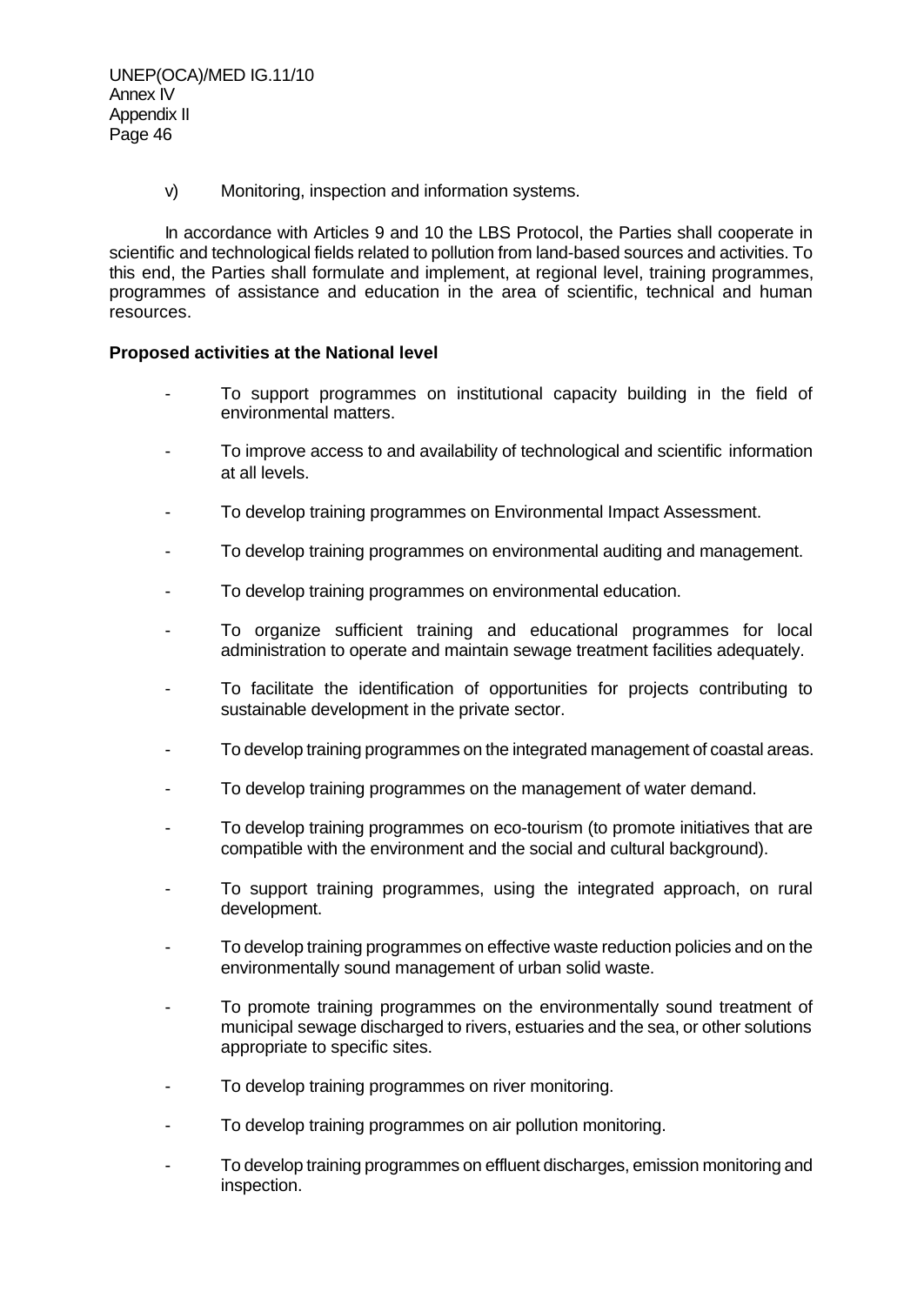- To promotion and develop training programmes on ecological agriculture.
- To develop training programmes on monitoring and performance indicators.

# **10.9.2 To support, promote and facilitate, as appropriate, the capacity to apply, develop and manage the access of cleaner production technologies as well as the Best Available Techniques (BAP) and the Best Environmental Practice (BEP)**

The Parties should promote, and encourage the private sector to promote, effective modalities for the access to cleaner production technologies and for the application of the best available techniques and best environmental practice with view to preventing, reducing or phasing out inputs of pollutants from selected land-based sources and activities. To this end, the Parties should, at national level, improve their up-to-date information, experience and technical expertise.

Furthermore, there is a need for favourable access to and transfer of environmentally sound technologies through supportive measures that promote technology cooperation and that should enable transfer of necessary technological know-how as well as building up of economic, technical and managerial capabilities for the efficient use and further development of transferred technology. Successful long-term partnership in technology cooperation necessarily requires continuing systematic training and capacity building at all levels over an extended period of time.

- To support training programmes for the effective access to clean production technologies.
- To stimulate the research, development and transfer of clean production technologies, often through partnerships between the scientific and technological community, industry and Governmental institutions.
- To promote the cooperative interaction with private-sector groups and nongovernmental organizations to introduce cost-effective and environmentally sound practices.
- To strengthen existing national institutions to assess, develop, manage and apply new environmentally sound technologies.
- To facilitate access to sources (public or private, national or multilateral) of technical advice and assistance with respect to particular source-categories and sectors.
- To promote cleaner production techniques and practices for production processes, for products and for services through training of industry personnel.
- To support the codes of good environmental practice which cover all aspects of the activity in the product's life.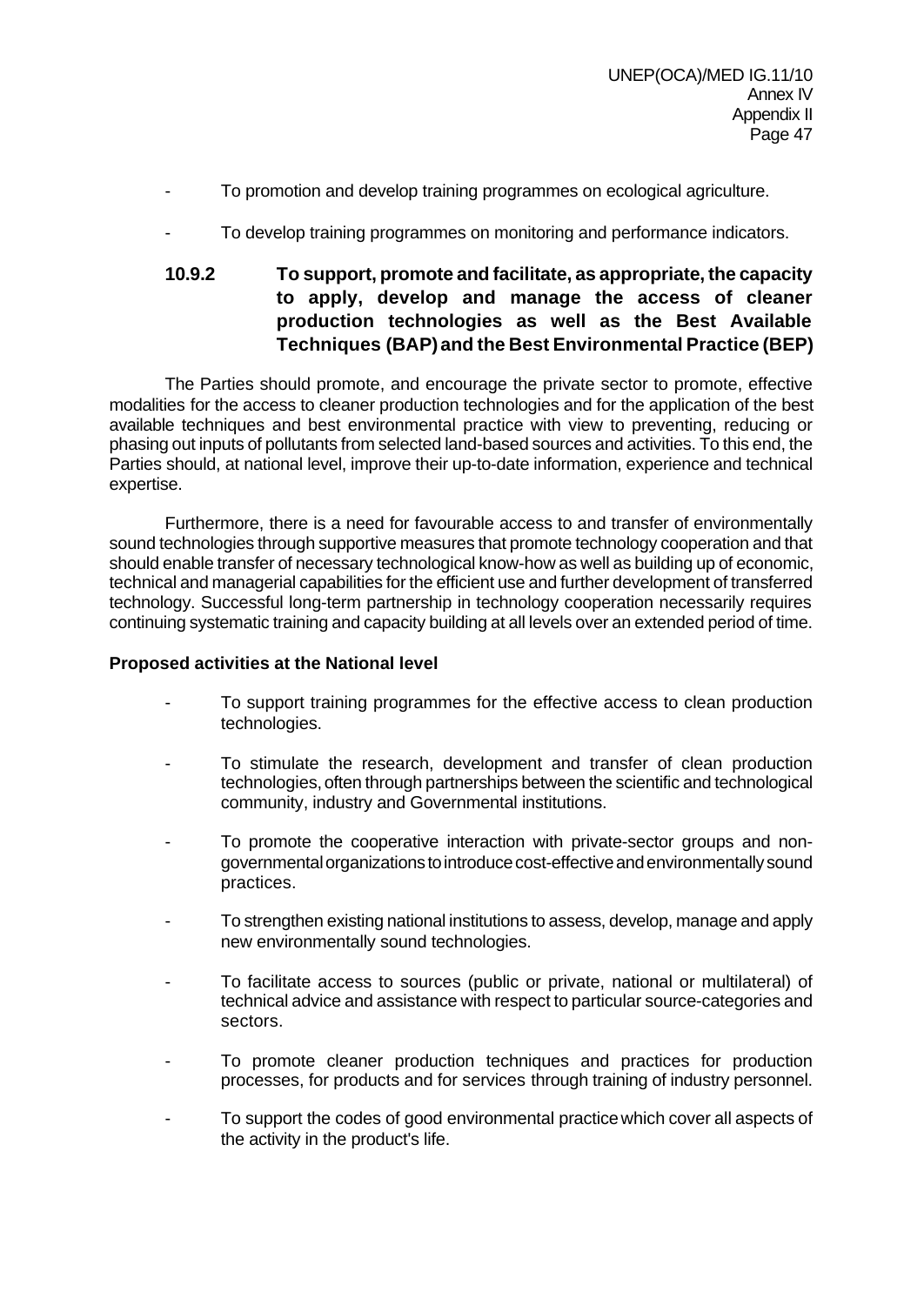- To promote a voluntary scheme/plan for the award of ecolable to products with reduced environmental impacts.
- To prepare programmes given priority to energy efficiency and renewable sources of energy.

### **10.10 Public participation**

Public information and public participation are an essential dimension in the policy of sustainable development and environmental protection.

#### **Proposed targets**

- *- to provide to the general public access to the information available on the state of the environment of the Mediterranean and its evolution, and the measures taken to improve it;*
- *- to enhance the environmental awareness of the pollution, and create a common approach to the environmental problems of the Mediterranean;*
- *- to facilitate public access to activities for the protection and management of the environment and to scientific knowledge;*
- *- to mobilize and ensure the participation and involvement of major actors concerned (local and provincial communities, economic and social groups, consumers, etc.).*

- to increase decentralization and public participation in environmental management by:
	- i) gradually decentralizing the operational functions of environmental management to municipal and local levels;
	- ii) disclosing information on environment;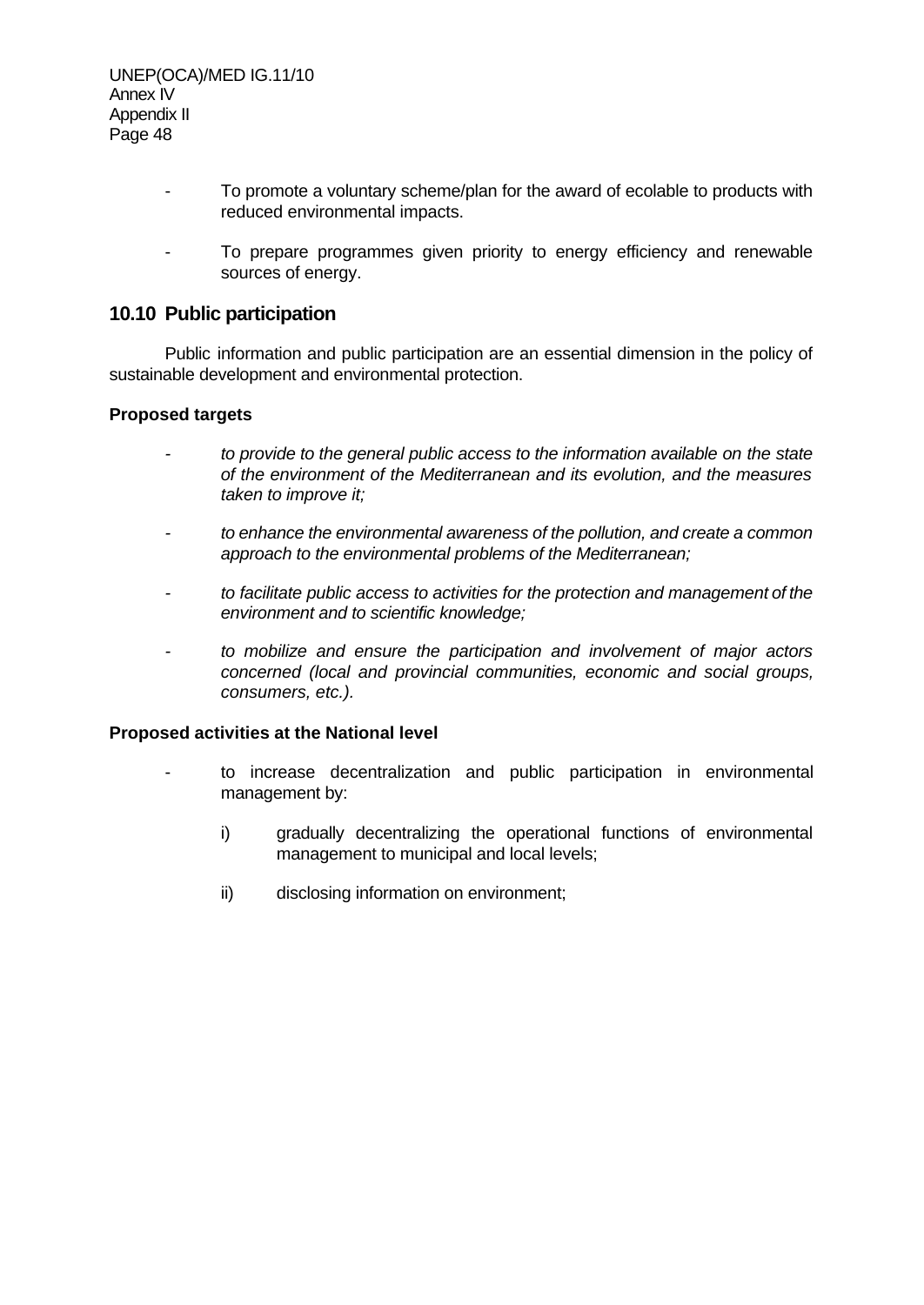- iii) involving countries, the private sector, local NGOs and the media in decision making regarding specific environmental policies and issues through mechanisms such as public consultations and environmental audits; and
- iv) identifying the potential roles of Non-Government Organizations in the implementation of the NAP and facilitating the implementation of their activities.

# **10.11 Reporting**

In accordance with article 13 of the LBS Protocol *"The Parties shall submit reports every two years, to the meeting of the Contracting Parties, through the Organization, of measures taken, results achieved and if the case arises, of difficulties encountered in the application of the Protocol"*

### **Proposed activities at the National level**

- Every two years, prepare and submit, to the meeting of the Contracting Parties report on application of the LBS Protocol. Such reports shall include:
	- a) National regulations, action plans, programmes and measures implemented in application of the Protocol;
	- b) Statistical data on the authorization granted in accordance with Article 6 of the Protocol;
	- c) Data resulting from compliance monitoring;
	- d) Quantities of pollutants discharged from their territories;
	- e) Development of public tracking and reporting systems of pollutants, known generically as *Pollutant Release and Transfer Register (PRTRs).*

# **11. Investment Portfolio and Mobilization of Financial Resources**

# **11.1 Mediterranean Hot Spots and Sensitive Areas**

### **An overall picture from the Country Reports**

The catalogue of Hot Spots and Sensitive Areas shown below summarizes the information contained in the individual Country Reports. The Country Reports were prepared on the basis of common questionnaires containing a set of criteria applied to all the countries included in the Project. The methodology for the identification of the Hot Spots and some elaboration of the country-level data on the land-based pollution sources associated with the identified Hot Spots are provided in the Regional Hot Spots Report.

Based on the data extracted from the Country Reports, the following annotated catalogue is constructed showing the identified Hot Spots and Sensitive Areas together with the proposed investments and estimated costs. The countries are listed in alphabetical order.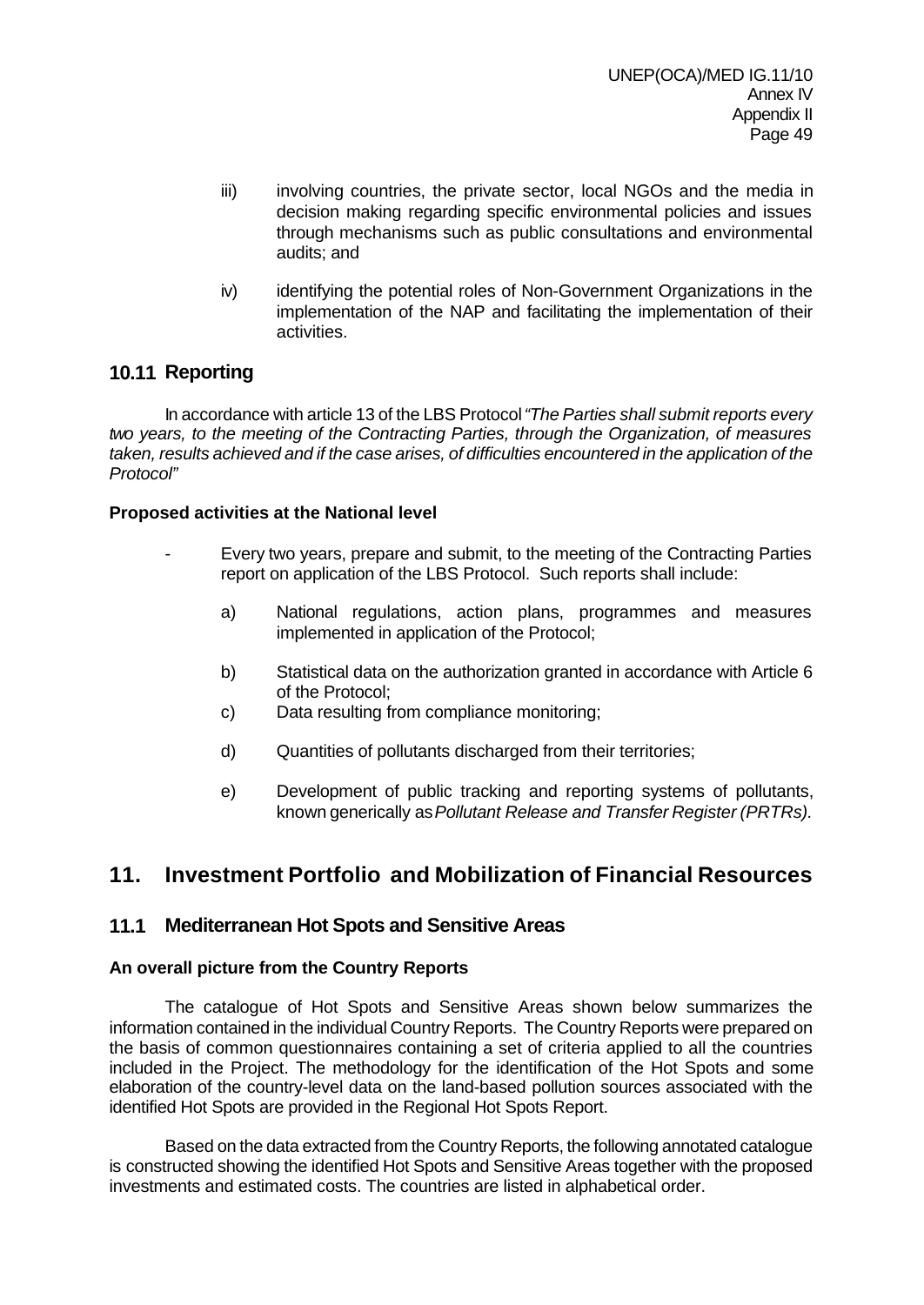#### **ALBANIA**

- Durres
- Vlora
- Durres chemical factory
- Vlora PVC factory

### **ALGERIA**

- Oran Ville
- Rouiba
- Ghazaouet
- Alger
- Mostraganem
- Bejaia
- Annaba
- **Skikda**

#### **BOSNIA AND HERZEGOVINA**

- Mostar
- Mostar alumina factory
- Neum-Klek golf
- Bosansko/Grahovo (Cetina river)
- Channel Mali Ston
- Canyon Neretva river
- Delta Neretva river

### **CROATIA**

- Kastella Bay
- **Split**
- Shibenik
- Zadar
- Pula
- Rijeka Oil Refinery
- Kastella Bay (Kaltenberg)
- Zadar (tannery)
- Rijeka
- Dubrovnik
- Zadar (Adria)

Proposed investments include: WWTP and reconstruction of sewerage systems, sanitary landfill of mercury and toxic solid wastes, study of pollution source in (Drini) river basin and management plans and capacity building for coastal zone management and monitoring programmes for the sensitive areas 133.5 Mill. US\$

Proposed investments include: WWTP construction, reconstruction and extensions 115 Mill. US\$

Proposed investment includes: design of NAP, capacity building, WWTP construction, monitoring of water quality, construction of sanitary dumping sites, management plans and monitoring programmes for coastal zone and sensitive areas and management and protection of critical habitats and ecosystems and endangered species 250.8 Mill. US\$

Proposed investments include: WWTP construction, reconstruction and extensions, sanitary landfill, and coastal zone management plans and monitoring programmes for the sensitive areas 170.0 Mill. US\$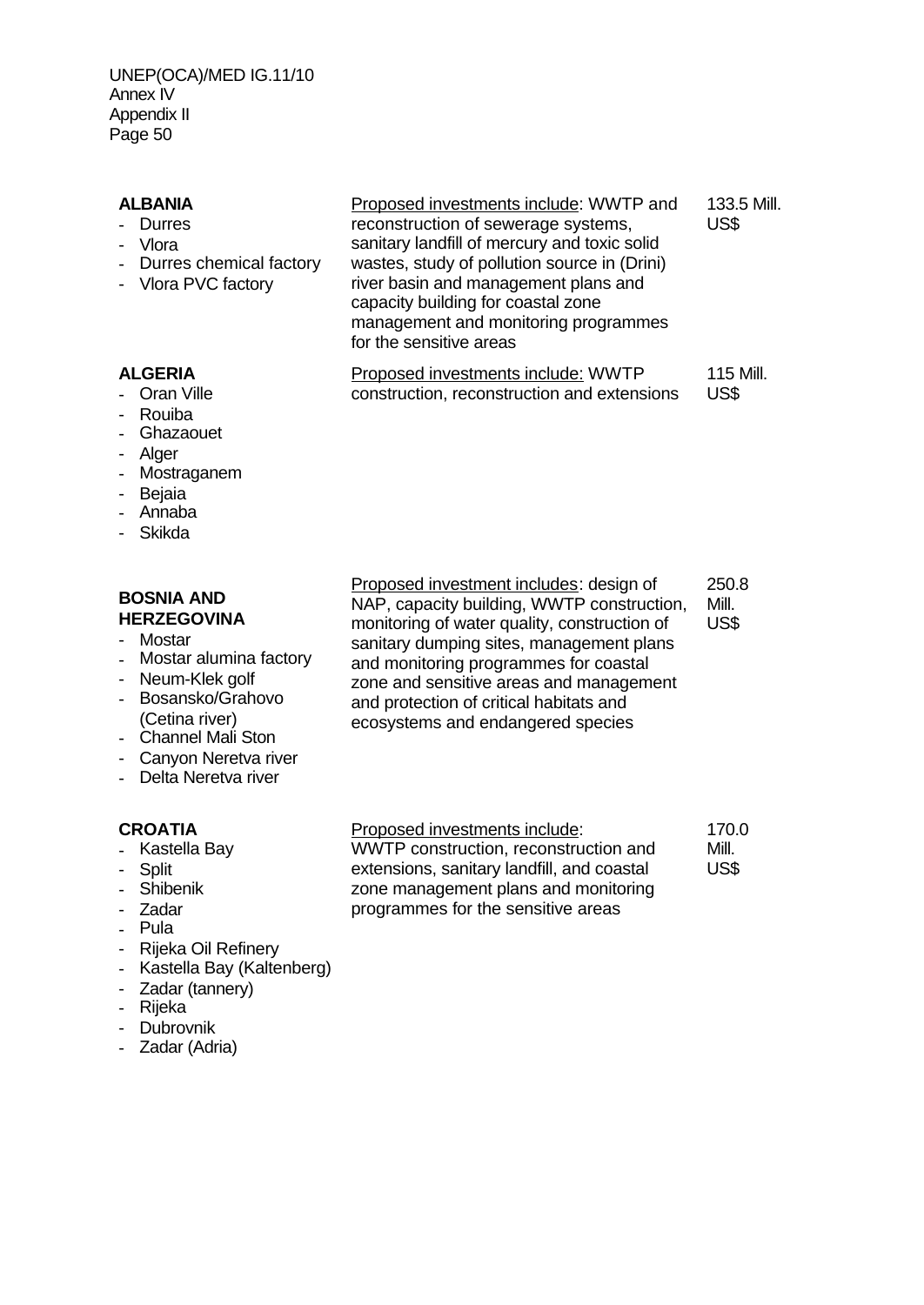| <b>CYPRUS</b><br>Limassol (Old Port area)<br>Limassol<br>$\blacksquare$<br>Vassiliko (Cement<br>factory)<br>Larnaca (Oil Refinery)          | Proposed investments include:<br>WWTP, extension of sea outfall, installation<br>of cement factory filters, separation of<br>contaminated materials and incineration<br>facility                                      | 6.6<br>Mill.<br><b>USD</b>   |
|---------------------------------------------------------------------------------------------------------------------------------------------|-----------------------------------------------------------------------------------------------------------------------------------------------------------------------------------------------------------------------|------------------------------|
| <b>EGYPT</b><br>El-Manzala<br>Abu-Qir Bay<br>Rashied<br>$\blacksquare$<br>El-Mex Bay<br>÷,<br>Alexandria<br>Damietta                        | Proposed investments include:<br>WWTP construction and rehabilitation (EI-<br>Mazala)                                                                                                                                 | <b>NA</b>                    |
| <b>FRANCE</b><br><b>Hot Spots</b><br>Marseille<br>Toulon<br>Cannes<br>Freijus                                                               | Proposed investments include:<br>Secondary WWTP                                                                                                                                                                       | 200.0<br>Mill.<br><b>USD</b> |
| <b>GREECE</b><br><b>Hot Spots</b><br><b>Thermaikos Gulf</b><br><b>Inner Saronic Gulf</b><br><b>Patraikos Gulf</b><br>÷,<br>Pagasitikos Gulf | Proposed investments include:<br>Expansion of industrial effluent and WWTP,<br>industrial feasibility studies, treatment plant<br>and sea outfall (Patraikos gulf), secondary<br>treatment plant (Inner Saronic gulf) | 207.4<br>Mill.<br>US\$       |

- Herakleon Gulf
- Elefsis Bay
- NW Saronic Gulf
- Larymna Bay
- Nea Karvali Bay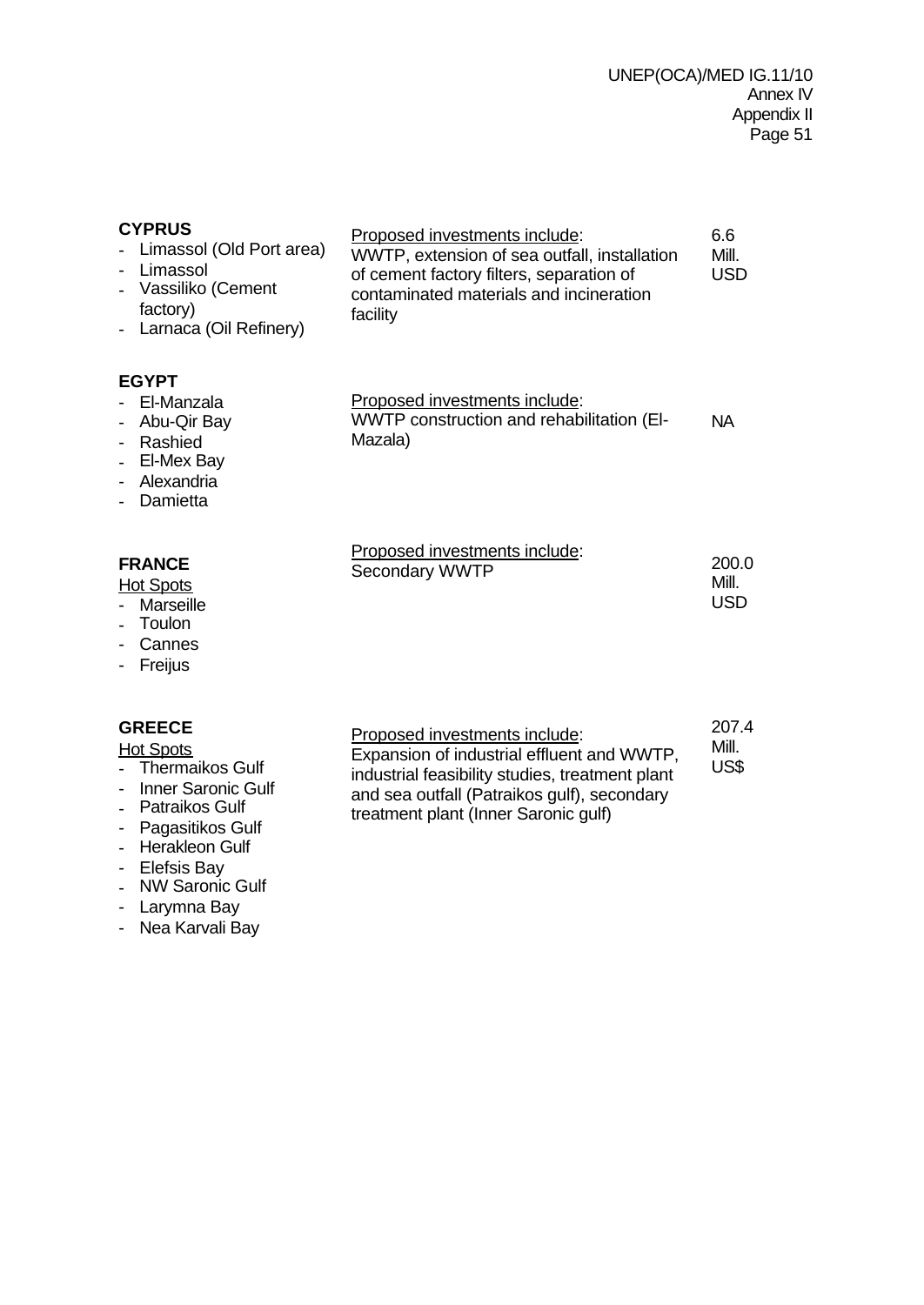### **ITALY**

Hot Spots

- Porto Marghera
- Genova
- Augusta
- Brindisi
- Gela
- La Spezia
- Milazzo
- Gulf of Napoli
- Ravenna
- Taranto
- Livorno-Rosignano
- Bari-Barletta
- Manfredonia
- Ancona-Falc.

| <b>ISRAEL</b><br>- Haifa Bay<br>- Akko<br>- Nahariya<br>- Gush Dan<br>- Ashdod<br>- Haifa Bay Industries | Proposed investments include:<br>WWTP construction and upgrading. For the<br>complete solution of the Gush Dan hot spot,<br>additional US\$ 90.0 m. have to be<br>considered. | 129.0<br>Mill.<br>US\$ |
|----------------------------------------------------------------------------------------------------------|-------------------------------------------------------------------------------------------------------------------------------------------------------------------------------|------------------------|
|                                                                                                          |                                                                                                                                                                               |                        |

treatment plants **>** Municipal Sector

continental waters

Proposed investments include: **>** Harbour/Industrial Sector

facility (chemical, non-chemical, oil) - Protected connection system for vessel operation - Slop collection facility - Change of

coastal anti-fouling system - Industrial organic coastal landfill - Ship emissions

- Revision and rationalization of WWTP on coastal cities and on cities discharging into

- Revised plan for product separation harbour

1,500 Mill. US\$

| <b>LEBANON</b>   | Proposed investments include:             | 405.1 |
|------------------|-------------------------------------------|-------|
| - Greater Beirut | WWTP construction, industrial wastes      | Mill. |
| - Jounieh        | master plan and capacity building actions | US\$  |

- Saida-Ghaziye
- Tripoli
- Batroun Selaata

| <b>LIBYA</b>         | Proposed investments include:            | 16.6  |
|----------------------|------------------------------------------|-------|
| - Zanzur             | Industrial effluent TP maintenance, WWTP | Mill. |
| - Tripoli            | maintenance and extension (Bengazi &     | US\$  |
| - Bengazi<br>- Zawia | Tripoli)                                 |       |

- Tobruk

| <b>MALTA</b>    | Proposed investments include:         | 48.0  |
|-----------------|---------------------------------------|-------|
| - Weid Ghammieg | WWTP construction and extension (Weid | Mill. |
| - Cumnija       | Ghummieg)                             | US\$  |

- Ras il-Hobz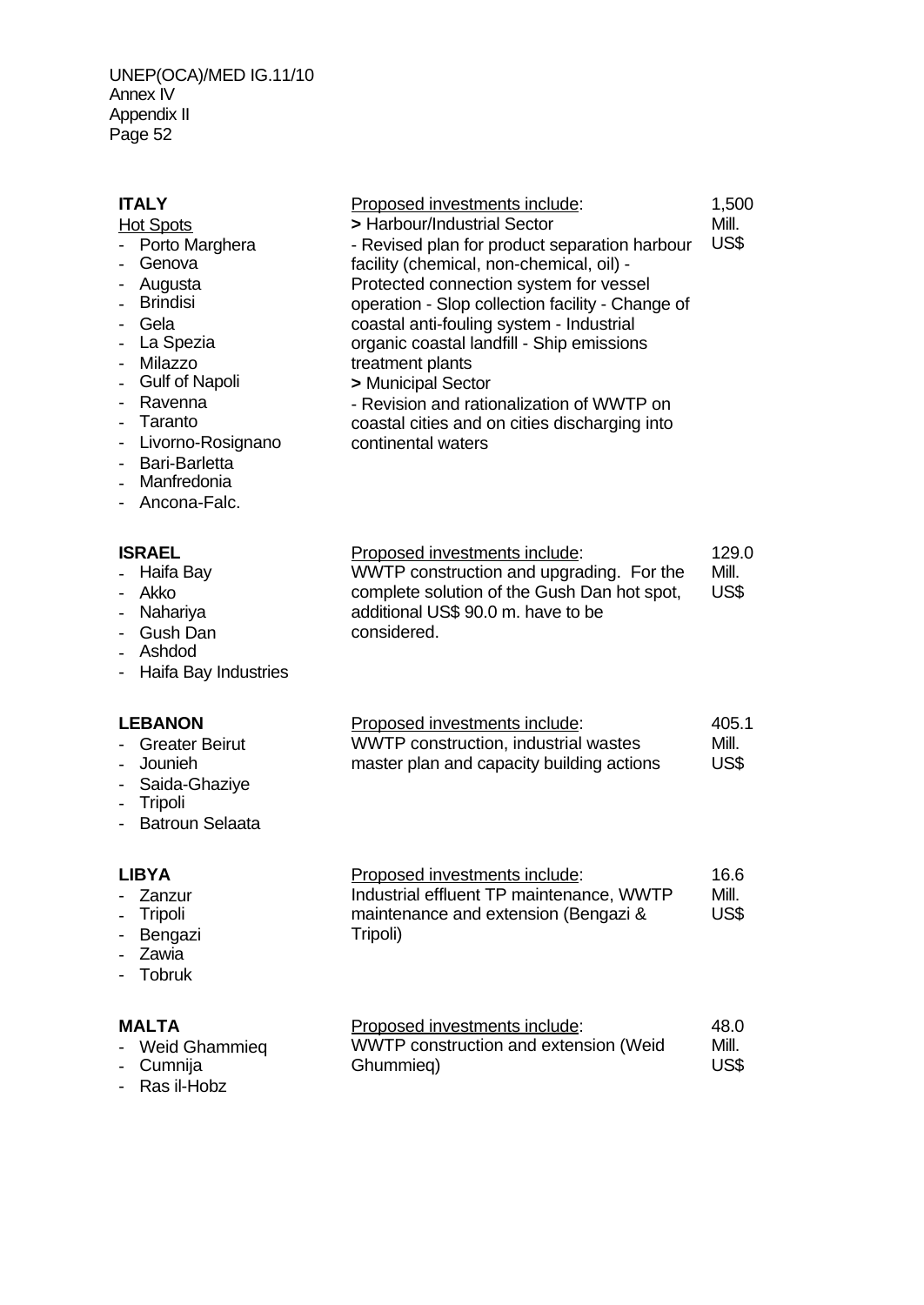# **MONACO**

# (See General Observations below)

|                                                | <b>MOROCCO</b>                                                                                                                                                                |                                                                                                                                                                                                                                                                                                                                                                |                        |
|------------------------------------------------|-------------------------------------------------------------------------------------------------------------------------------------------------------------------------------|----------------------------------------------------------------------------------------------------------------------------------------------------------------------------------------------------------------------------------------------------------------------------------------------------------------------------------------------------------------|------------------------|
|                                                | Tanger<br>Tetouan<br>Nador<br>Al Hoceima                                                                                                                                      | Proposed investments include:<br>Domestic and industrial WWTP construction<br>and extension (Nador)                                                                                                                                                                                                                                                            | 54.0<br>Mill.<br>US\$  |
|                                                | <b>SLOVENIA</b><br>Izola<br>Demalaris<br>Piran (submarine outfall)<br>Rizana river                                                                                            | <b>Proposed investments include: WWTP</b><br>extension and construction of sewerage<br>systems (extension in Delamaris and Koper)<br>and management plan for Dragonja, Drnica<br>and Rizana river basins                                                                                                                                                       | 113.5<br>Mill.<br>US\$ |
|                                                | <b>SPAIN</b><br><b>Barcelona</b><br>Tarragona<br>Valencia<br>Cartagena<br>Algeciras Bay                                                                                       | Proposed Investments include:<br>WWTP construction and upgrading, Urban<br>solid waste management, Hazardous waste<br>management, Land reclamation                                                                                                                                                                                                             | 1,000<br>Mill.<br>US\$ |
|                                                | <b>SYRIA</b><br><b>Tartous</b><br>Lattakia<br><b>Banias</b><br>Jableh                                                                                                         | Proposed investments include:<br>WWTP construction, industrial wastes<br>master plan and capacity building actions                                                                                                                                                                                                                                             | 197.3<br>Mill.<br>US\$ |
|                                                | <b>TUNISIA</b><br>Gaber<br>Lake of Tunis<br>Lake Bizarte<br><b>Sfax South</b><br><b>Ghar El-Melh</b>                                                                          | Proposed investments include:<br>WWTP construction and extension,<br>industrial WWTP construction, recycling<br>or fluorine recovery facility &<br>phosphogypsum disposal site (Gabes<br>fertilizer ind.), feasibility study for<br>treatment of exhaust gas (Sfux-South<br>fertilizer ind.), construction of recirculation<br>canal (Ghar El-Melh industries) | 298.0<br>Mill.<br>US\$ |
| $\blacksquare$<br>$\qquad \qquad \blacksquare$ | <b>TURKEY</b><br>Icel Bay<br>(Erdemli, Silifke, Tarsus)<br>Adana city<br>(Ceyhan)<br>Antalya city<br>(Alanya, Side/Manavgat)<br>Antakya<br>(Iskenderun, Dortyol,<br>Kirikhan) | Proposed investments include:<br><b>WWTP construction and sewerage</b><br>construction and extensions                                                                                                                                                                                                                                                          | 774.5<br>Mill.<br>US\$ |

- Bodrum Peninsula (Marmaris, Datca)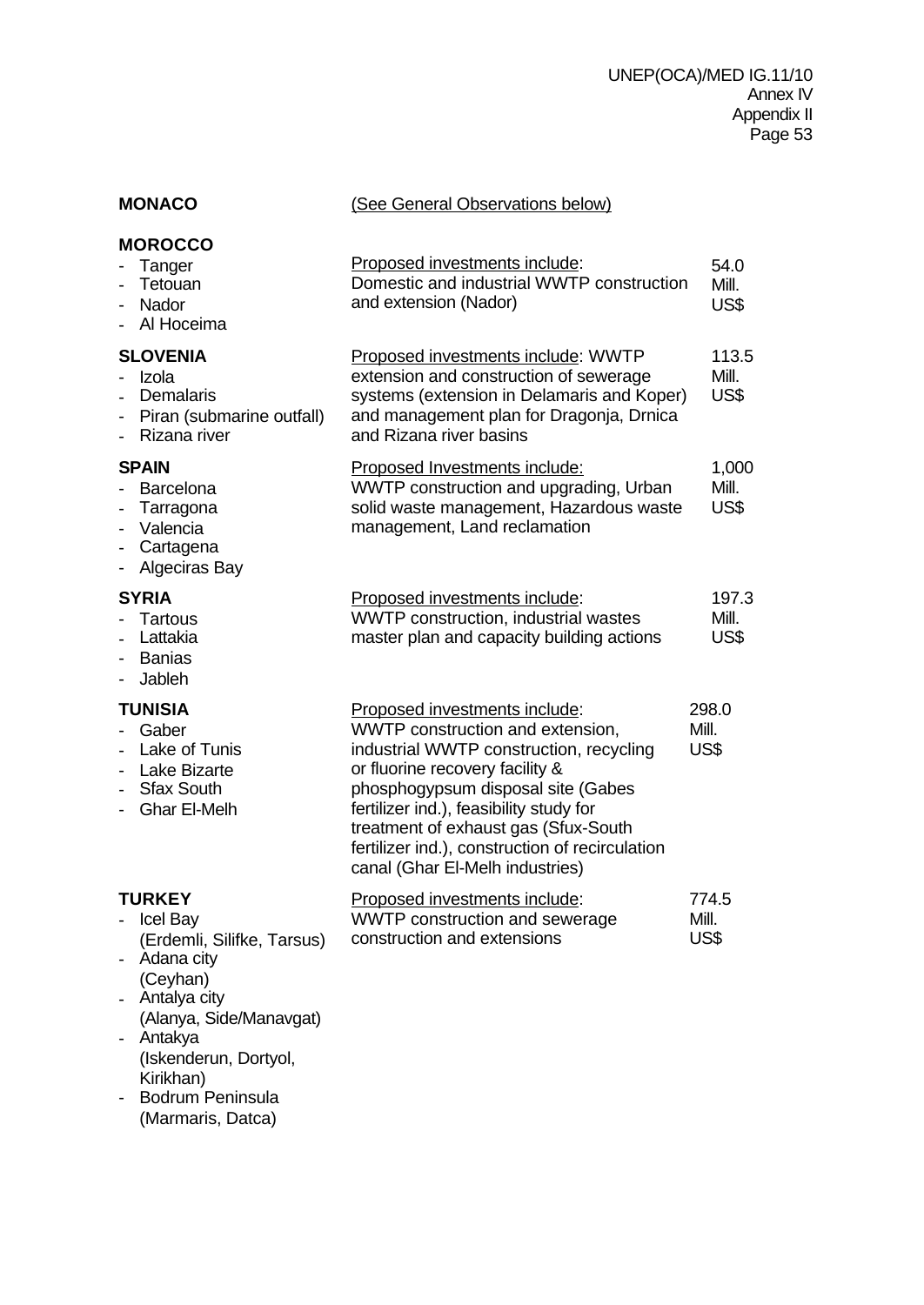#### **General observations**

The following observations emerge from a review of the above catalogue and draw attention to key characteristics of the proposed investments:

- On the basis of the criteria proposed by the questionnaires prepared for the identification of hot spots and sensitive areas, Monaco was not included in such lists.
- Some countries did not send information about activities and costs.
- The proposed Hot Spots are very heterogenous, sometimes a town and even a bay with all their pollution sources industrial and domestic is proposed, other a single WWTP for a town or for a industry and even a particular problem of a particular industry is proposed.
- Wastewater treatment plants (WWTP) represent the predominant remedial action proposed reflecting the perception of municipal and industrial waste water as the main land-based source of coastal pollution risk. Of the total amount of 5,693.1 Million, about 2,000 is proposed for WWTP construction, reconstruction and extensions.
- The operation and maintenance costs of WWTP is not presented.
- Only 25 Million is proposed explicitly for feasibility studies, management plans and capacity-building actions.
- Urban solid waste management and Hazardous waste management are almost totally forgotten, only 12,5 Million are proposed for these activities.
- The activities to abate the levels of atmospheric, urban and industrial pollution are rare.
- Despite widespread awareness of the importance of prevention measures to reduce pollution, it is surprising that actions to improve the application of Best Available techniques (BAT) and Best Environmental Practices (BEP) are not proposed.

### **11.1.1 Estimated costs from country reports**

#### **a) Hot spots**:

The available cost information for Hot Spots is summarized in Table 1 below, which shows the estimated cost by country.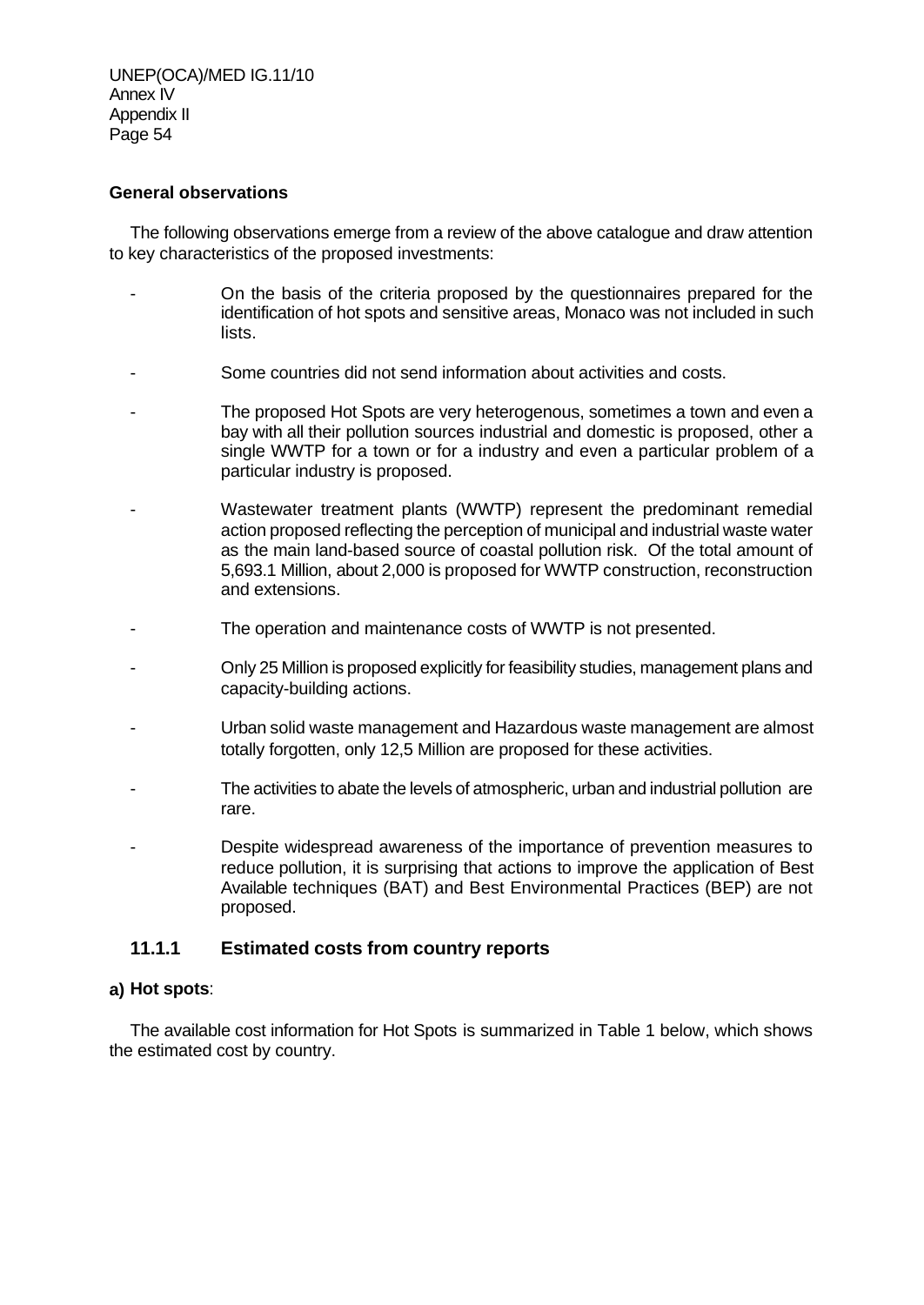# **Table 1**

# **Estimated investment costs for Hot Spots (million USD) proposed by the countries**

| Country                | Number of Hot Spots | <b>Estimated costs</b> |
|------------------------|---------------------|------------------------|
| Albania                | 4                   | 95.5                   |
| Algeria                | 8                   | 115                    |
| Bosnia and Herzegovina | 6                   | 250.8                  |
| Croatia                | 8                   | 164                    |
| Cyprus                 | 5                   | 6.6                    |
| Egypt                  | 6                   | 162.8                  |
| France                 | 4                   | 200                    |
| Greece                 | 8                   | 195.4                  |
| Italy                  | 13                  | 1,500                  |
| Israel                 | 5                   | 129                    |
| Lebanon                | 5                   | 378.6                  |
| Libya                  | 5                   | 16.6                   |
| Malta                  | 3                   | 48                     |
| Morocco                | 4                   | 54                     |
| Slovenia               | 4                   | 113.5                  |
| Spain                  | 5                   | 1,000                  |
| Syria                  | 4                   | 191.3                  |
| Tunisia                | 9                   | 298                    |
| <b>Turkey</b>          | 5                   | 774.5                  |
| <b>TOTAL</b>           | 111                 | 5,693.1 million USD    |

# **b) Sensitive areas**.

The list of Sensitive Areas shown below summarizes the information contained in the individual Country Reports. Fourteen countries identified 54 Sensitive Areas and only 6 proposed activities, with a total cost of 93.6 million USD.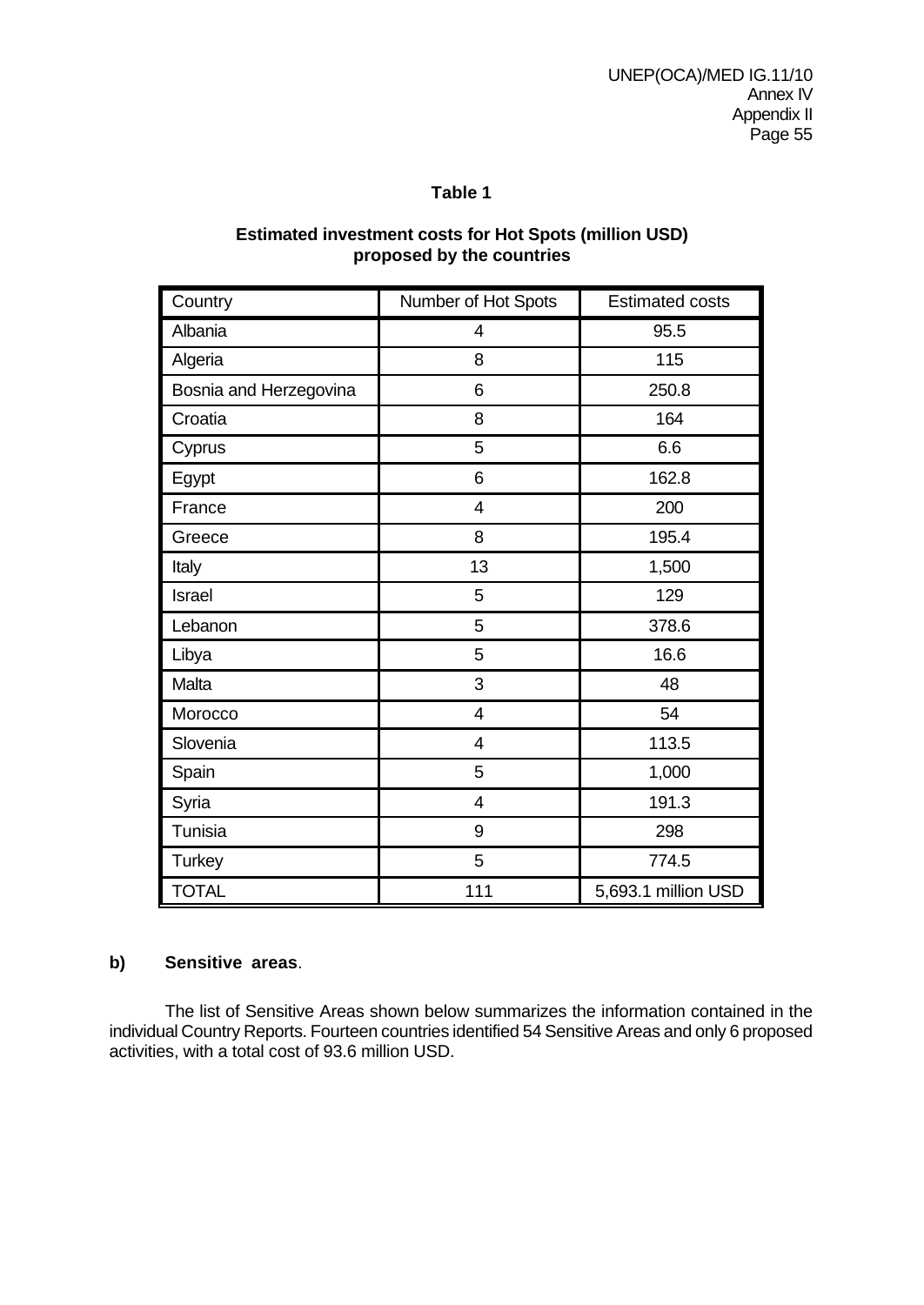# **TABLE 2**

### **Estimated investment costs for Sensitive Areas (million USD) proposed by the countries**

| Country                   | <b>Number of Sensitive</b><br>Areas | <b>Estimated costs</b> |  |
|---------------------------|-------------------------------------|------------------------|--|
| Albania                   | 3                                   | 35                     |  |
| Algeria                   | 6                                   |                        |  |
| Bosnia and<br>Herzegovina | $\overline{4}$                      | 5,1                    |  |
| Croatia                   | 5                                   | 6                      |  |
| Cyprus                    | $\mathbf{1}$                        |                        |  |
| Egypt                     | 1                                   |                        |  |
| France                    | 3                                   |                        |  |
| Greece                    | $\overline{2}$                      | 12                     |  |
| Italy                     | $\overline{7}$                      |                        |  |
| Lebanon                   | $\overline{2}$                      | 26.5                   |  |
| Malta                     | $\overline{2}$                      |                        |  |
| Slovenia                  | $\overline{2}$                      | 3                      |  |
| Spain                     | 3                                   |                        |  |
| Syria                     | 5                                   | 6                      |  |
| Tunisia                   | 1                                   |                        |  |
| <b>Turkey</b>             | 6                                   |                        |  |
| <b>TOTAL</b>              | 54                                  | 93.6 million USD       |  |

# **11.2 Investment Portfolio Scenarios**

# **11.2.1 "Do nothing"**

Taking no action is evidently the highest-cost option from the environmental and social point of view, which should be excluded at the outset. Marine pollution from municipal and industrial wastewater, agricultural run-off, discharges from ships and the uncontrolled disposal of solid wastes is a major threat to the Mediterranean. Apart from the environmental costs, the strong economic-environmental linkages underlying the regional economy, due to the importance of environment-related sectors such as tourism, fisheries and agriculture, also imply direct economic losses in these sectors.

The report of the World Bank on Middle East and North Africa Environmental Strategy (1995) estimates the costs of poor environmental quality and natural resource management and includes: impairment of public health, agricultural and fishery productivity losses, reduction in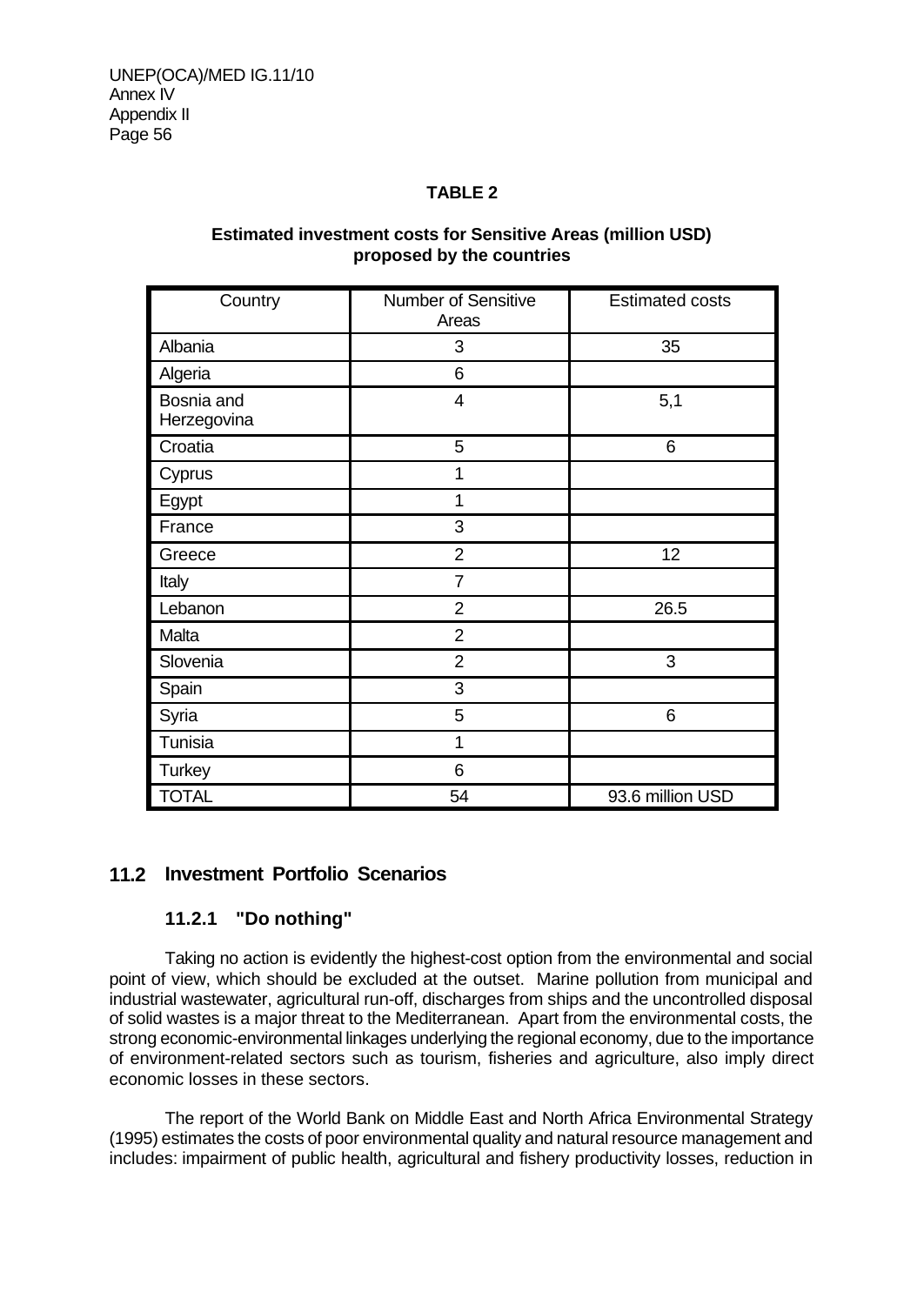tourism revenues, degradation of historical sites and cultural property, degradation of ecosystems, loss of biodiversity and reduction in amenity values.

The total cost of environmental degradation and pollution are unknown. However, the estimate for the MNA region made by the World Bank and shown in the table below is between 11.5 and 14 billion USD per year or almost 3 percent of regional GDP. Although this should be viewed as a rough estimate and is likely to constitute a lower limit, given the exclusion of the other costs of environmental degradation and poor natural resource management, the figures in Table 2 are similar to the cost of environmental damage in Eastern European countries, such as Poland, and 2-3 times as much as comparable costs in OECD countries.

# **TABLE 3**

| <b>IMPACTS</b>                                                                                           | Cost                                         |
|----------------------------------------------------------------------------------------------------------|----------------------------------------------|
| Productivity cost of soil erosion, salination and deforestation                                          | $1 - 1.5$                                    |
| Health impairment from lack of safe water and sanitation,<br>excessive air particulate and SO2 pollution | $(4.5 \text{ safe water})$<br>(2.5 PM & SO2) |
| Disease treatment                                                                                        | $1 - 1.5$                                    |
| Health impairment from lead pollution                                                                    | $1.5 - 2$                                    |
| Loss of tourism                                                                                          | $1 - 2$                                      |
|                                                                                                          | 11.5-14                                      |

### **Real Cost of Environmental Neglect (billion USD) (Source: World Bank)**

# **11.2.2 Try to do everything**

At the other end of the scale, despite the evident urgency for action focused on the Hot Spots, the high investment cost, the variability of the Hot Spots in terms of source, consequence and transboundary effects, and the institutional and legal pre-requisites for the most effective use of national and international financial resources, require the definition of priorities. Trying to tackle all the Hot Spots, even over a period of time, is as likely to lead to inaction due to limited justification for equal attention to all the Hot Spots and the consequent failure to attract investment funds over and above national budget allocations. There is also the question of the need for additional data for a clearer identification of Hot Spots and the associated remedial actions. Screening is essential in order to build up a coherent framework for an outline Investment Portfolio.

The report of the World Bank on the MNA region Environmental Strategy (1995) presents a tentative order of magnitude of investment costs to promote more environmentally sustainable development for the MNA region (Table 4). A first estimate puts the total investment cost in the order of 58-78 billion USD over the next ten years, or about 1.3-1.8 percent of regional GDP if the investments are spread over a period of 10 years. This additional investment requirement is comparable to the expenditure on environmental protection of most OECD countries, which has been in the order of 1-2 percent of GDP for the last two decades.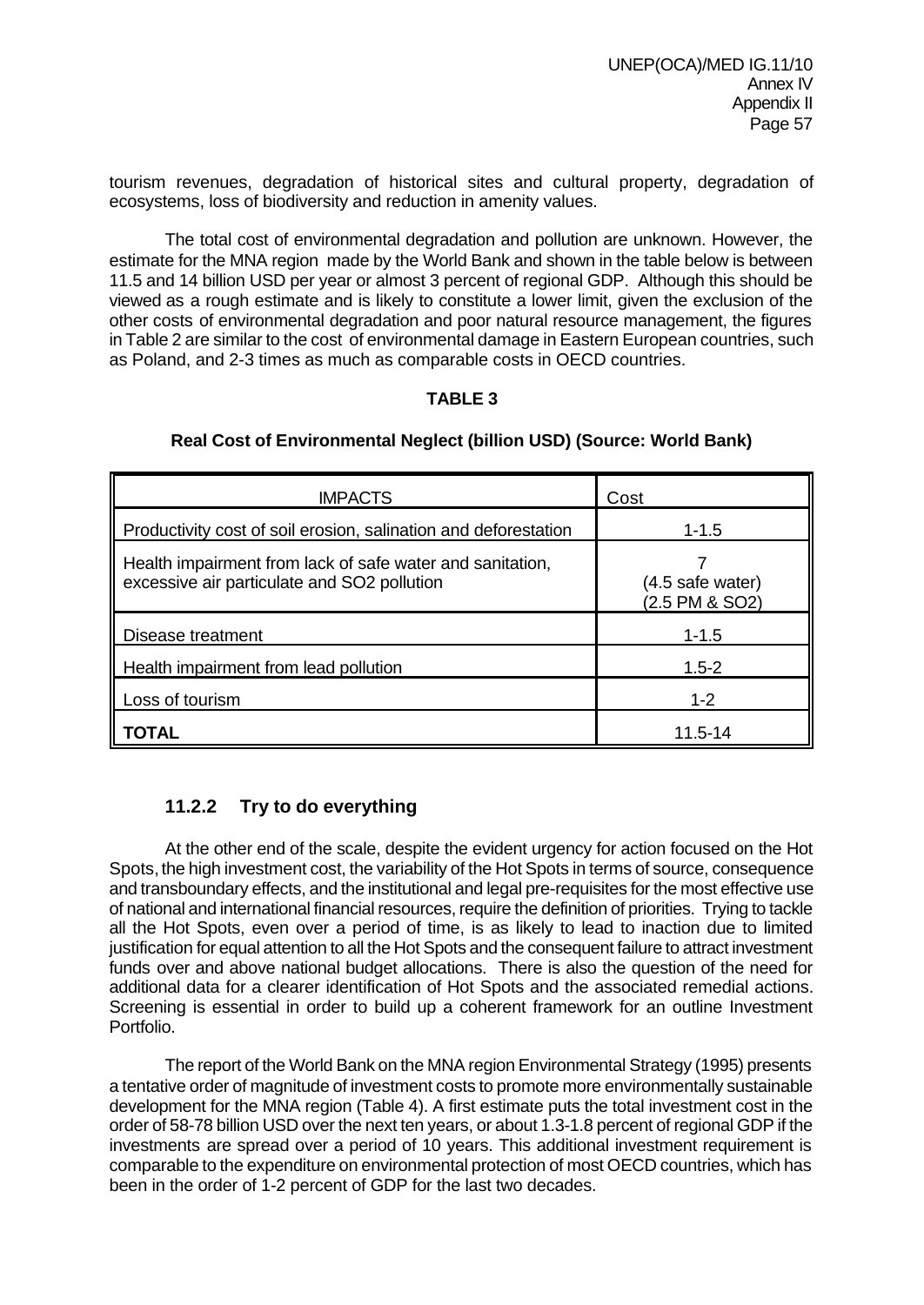# **TABLE 4**

### **Tentative Ten Year Investment Requirements (billion USD) (Source: World Bank)**

| Action                                                                                                                     | Total<br>Investment | Expected<br>benefits                                                                                 |
|----------------------------------------------------------------------------------------------------------------------------|---------------------|------------------------------------------------------------------------------------------------------|
| Env. institutional capacity building<br>(including staffing, training, public<br>inform. /particip. and lab. equipm.       | $0.1 - 0.3$         | More env. sustainable policy<br>framework                                                            |
| Industrial sector clean up: air pollution:<br>Fuel subst. of high (3%) by low (1%)<br>sulphur fuel oils, or by natural gas | $4 - 6$<br>$4 - 5$  | DALYs <sup>2</sup> reduced by 2 million<br>from air PM and SO2 pollution                             |
| Industrial sector clean up: water<br>pollution                                                                             | $8 - 14$            | Avoidance of additional<br>unnecessary costs of supply of<br>safe municipal and agriculture<br>water |
| Industrial sector clean up: hazardous<br>waste                                                                             | $3 - 4$             | Diminished health risks, including<br>that of cancer                                                 |
| Full urban and rural coverage of safe<br>water and sanitation, including 55%<br>urban coverage of sewage treatment         | 19-21               | DALYs reduced by 3 million                                                                           |
| Natural resource management<br>activities on 10 % of land potentially<br>threatened by erosion                             | $10 - 153$          | Reduced productivity losses,<br>watershed protection and<br>biodiversity conser.                     |
| Full coverage of safe municipal solid<br>waste management                                                                  | $4 - 6$             | Reduced health risks and<br>cleaner urban environment                                                |
| Change to unleaded gas. for 50 % of<br>consumption                                                                         | $6 - 7$             | Health impacts reduced by 65 %                                                                       |
| <b>TOTAL</b>                                                                                                               | 58-78               |                                                                                                      |

The report to the EC DGXI on "Economic evaluation of air quality targets for sulphur dioxide, nitrogen dioxide, fine and suspended particulate matter and lead" (1997) estimates the costs for the reduction of emissions of air pollutants in EU cities at risk<sup>4</sup> in million ECU (Table 5):

 $2^2$  Disability adjusted life years(DALYs) are a measure of the loss of healthy life due to both premature mortality and disability.

 $3$  This estimate is extremely tentative given the lack of data.

<sup>4</sup> The population of the cities at risk is: SO2, 13 cities (2 Med.) with 17.9 million (5.6 Med.); NO2, 22 cities (14 Med.) with 23.5 million (15.5 Med.); PM, 25 cities (4 Med.) with 16 million (1.58 Med.) and Pb, 10,000 to 30,000 people living near lead producing plants.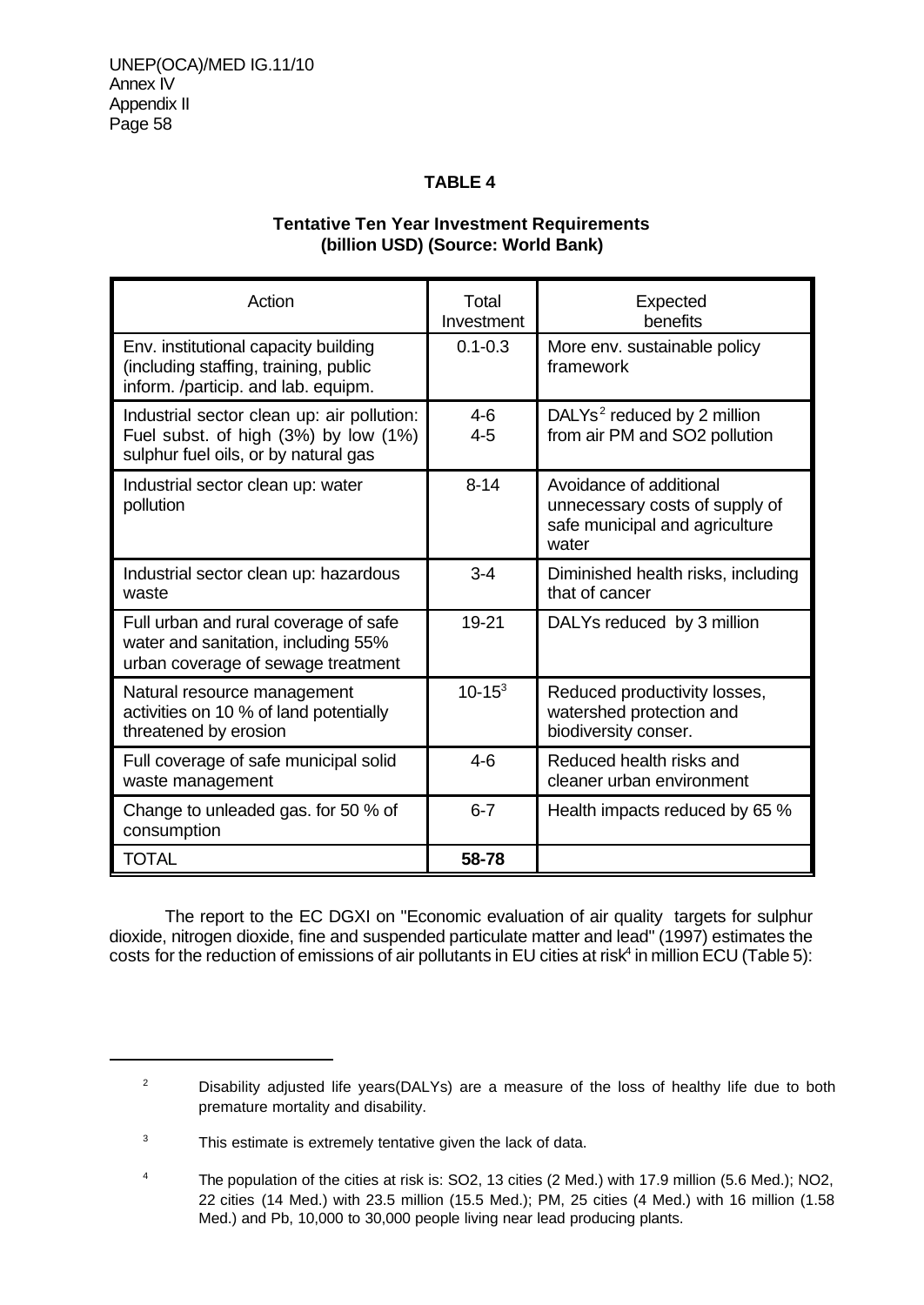# **TABLE 5**

### **Required emission reductions in cities at risk and associated costs (Source: E.U.)**

| <b>Pollutant</b>      | Emission<br>reduction<br>(thousand<br>tonnes) (percent.) | Total annual<br>cost<br>(million ECU) | Type of measures and specific<br>cost. Central estimate of emission<br>reduction                                                                                                                                |
|-----------------------|----------------------------------------------------------|---------------------------------------|-----------------------------------------------------------------------------------------------------------------------------------------------------------------------------------------------------------------|
| SO <sub>2</sub>       | 50/(10%)                                                 | $21/(4 - 48)$                         | Reduction of process emissions.<br>Use of low sulphur fuels                                                                                                                                                     |
| <b>NO<sub>x</sub></b> | 70/(8 %)                                                 | 79/(5-285)                            | Traffic: road pricing and<br>introduction of LPG/CNG buses (40<br>MECU).<br>Other sources: various measures<br>(e.g.low-NOx combustion<br>techniques (39 MECU)                                                  |
| <b>PM</b>             | 15/(50%)                                                 | 87-225/(50-300)                       | Traffic: road pricing and introduction<br>of LPG/CNG buses (18 MECU).<br>Application of fabric filters instead<br>of Electrostatic Precipitators. But<br>many other measure are<br>applicable.<br>(69-207 MECU) |
| Lead                  | Not quantif.                                             | $(12-40)$                             | Various measures not separately<br>identified                                                                                                                                                                   |

Some of the measures that have been evaluated control different pollutants (e.g. NOx and PM) simultaneously. The cost-data presented in Table 2 did not account for this aspect.

# **11.3 Proposed Activities and Associated Costs**

# **11.3.1 Hot spots**

Taking into account the proposals made by the countries concerning the investments costs for the hot spots (table 1) as well as the activities proposed in the SAP, the Secretariat has prepared the list of activities and costs related to hot spots which is presented in table 6.

This list includes activities and costs for:

- a) investments proposed by the countries according to Table 1;
- b) activities and investments proposed by the Secretariat:
	- i) Pre-investment studies for each Hot Spot;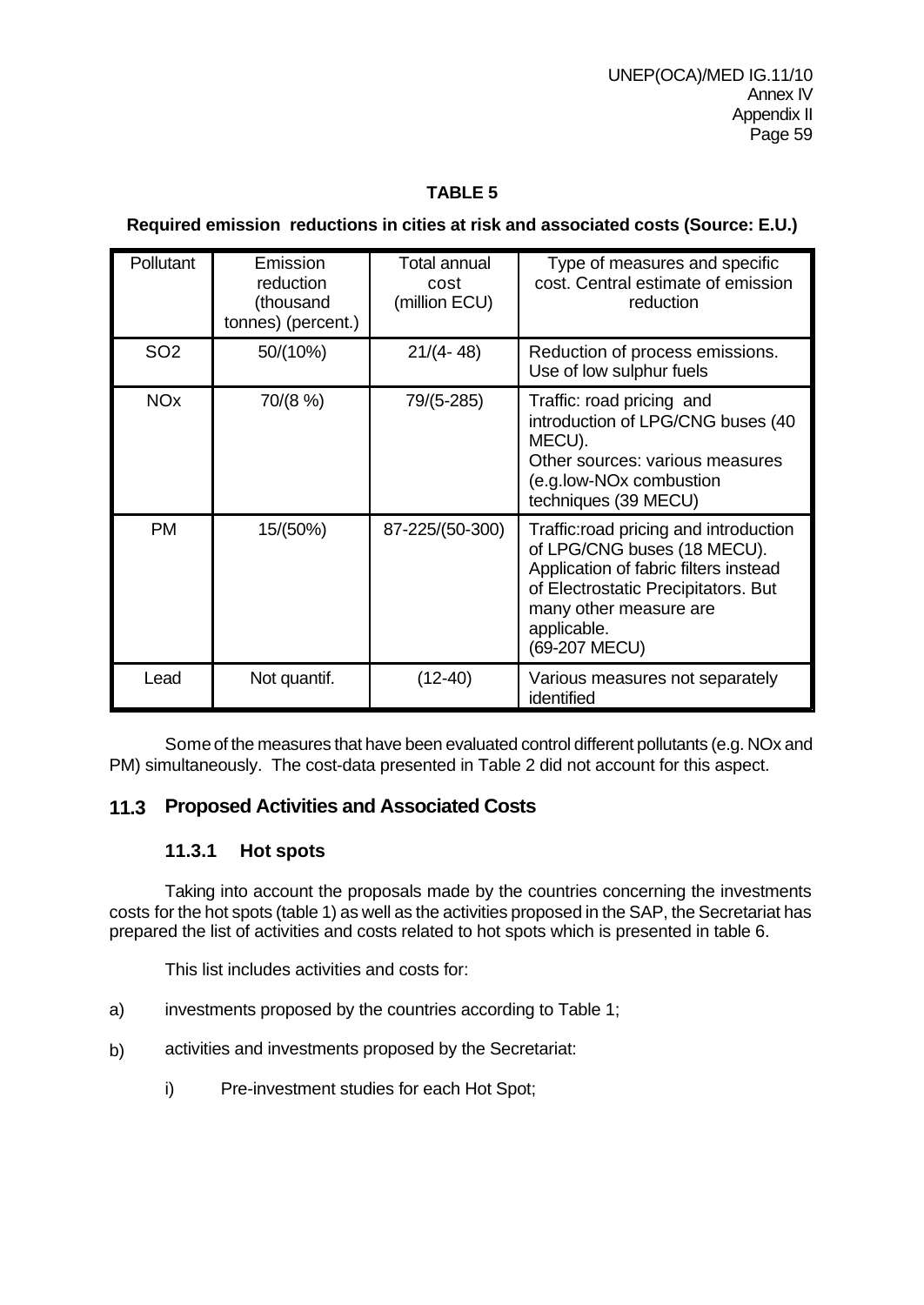- ii) Reduction of 350,000 ton/y of BOD, nutrients and suspended solids of industrial origin;
- iii) Facilities for management of 1 million tonnes of Hazardous Wastes;

The list did not include operation and maintenance costs, amortization and interest.

### **11.3.2 Sensitive areas**

Taking into account the proposals made by the countries concerning the investment costs for the sensitive areas (table 20) as well as the activities proposed in the SAP, the Secretariat has prepared the list of activities and associated costs for the sensitive areas which is presented in table 7.

This list include activities and costs for:

- a) the investments proposed by the countries according to table 2;
- b) the activities and the investments proposed by the Secretariat:
	- i) The formulation of action plans for the sensitive areas;
	- ii) Remedial actions and other activities not yet determined for other sensitive areas.

### **11.3.3 Cities**

Taking into account the proposed activities and priorities defined in the SAP, the Secretariat has prepared the list of proposed activities and associated costs for the protection of the environment in Cities exceeding 100.000 inhabitants which is presented in Table 8.

This list include activities and costs for:

- i) Urban solid waste reduction, management and disposal for 34 cities exceeding 100,000 inhabitants with a total of 18 millions people and producing 5,4 millions tonnes/year of urban solid waste.
- ii) Inspection and maintenance of vehicles and renovation of old vehicles.
- iii) Measures for air pollution reduction. These measures include regulatory instruments, such as vehicle-targeted measures, automotive and fuel standards and non regulatory instruments such as subsidies (to promote the use of less polluting transport modes or cleaner vehicles), taxes, regulations and traffic management.

### **11.3.4 Regional Sustainable Environmental Management Programmes**

The priorities suggested above are only part of the required actions; Pollution control strategies are most effective when they are planned and implemented within an integrated environmental management programme which includes action focused on the need to ensure sustainable resource use and sound management. The essential elements for sustainable environmental action should include activities targeted on: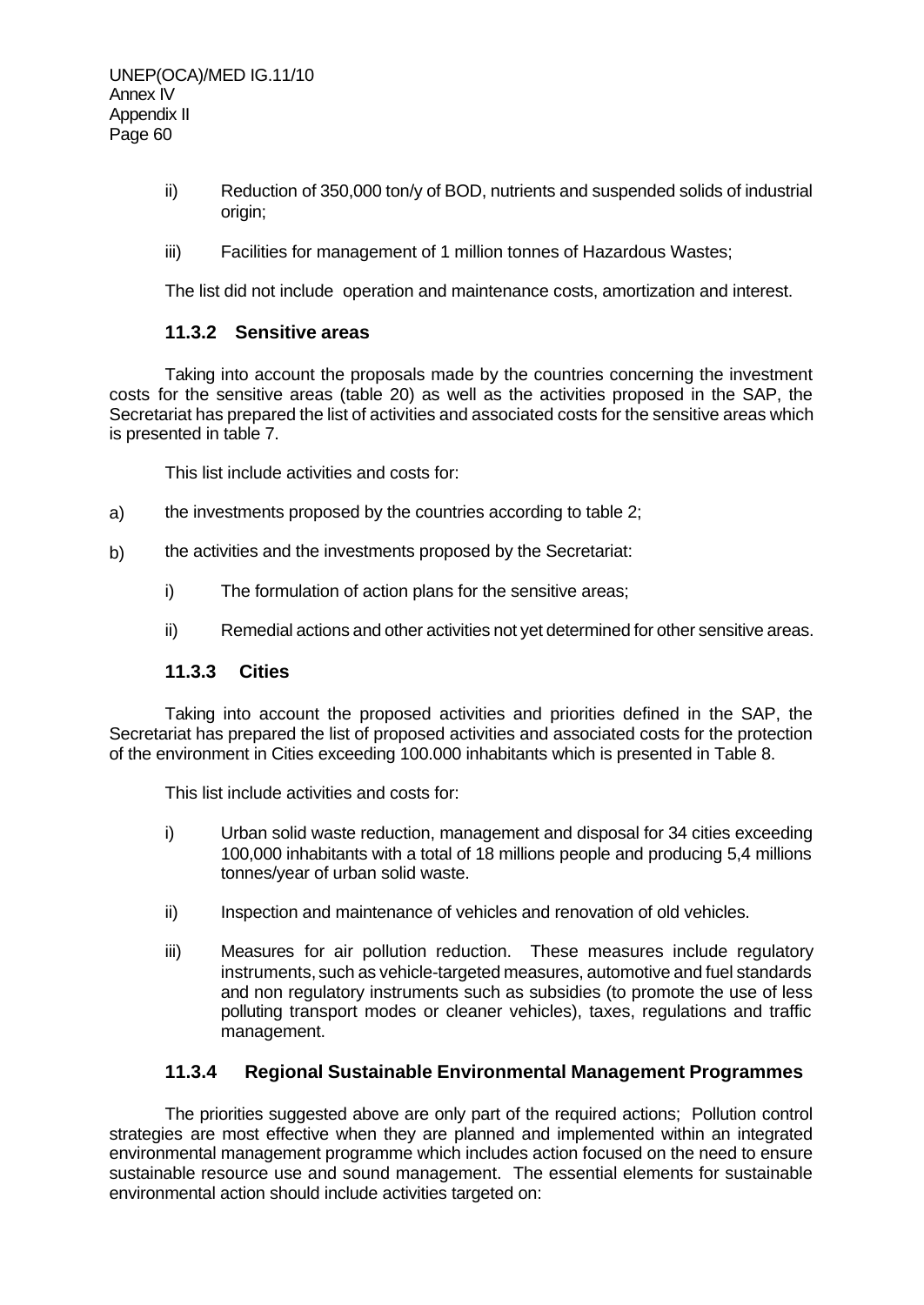- a) Capacity Building
- b) National Plans and Programmes
- c) Cleaner Production
- d) Monitoring and Enforcement
- e) Information and Public Participation

The linkages between wastewater projects and integrated environmental management should be an important element in the planning of strategic action for the Mediterranean environment. The following notes seek to strengthen this element and explain the inclusion of such programmes in the investment portfolio.

The quality of the environment in any part of the world reflects past and current practices in the "utilisation" of the environment by individuals, industrial and business organisations and public agencies in response to growing social and economic pressures for development. However, environmental degradation is not confined to low-income Mediterranean developing economies, which need to stimulate employment generation in order to cope with rapid urbanization and growth of uncontrolled settlements. Higher-income Mediterranean economies face equally serious degradation problems arising from income-induced increases in the use of materials, water, chemicals and technology, placing equally strong pressures on the environment. Environmental protection requires integrated policies and institutions capable of action to regulate production, distribution, consumption and disposal practices within a broaderbased coastal zone strategy.

### **a) Capacity-building**.

The capacity to plan and initiate environmental action across a wide range of activities is a gradual process based on a prior commitment to economic and social development policies built on cross-sectoral linkages and an effective networking effort across agencies and policies. Capacity building is needed to increase awareness of the economic and social value of the environmental resources likely to ensure that industrial and municipal organizations, consumers and policy-makers do not either disregard or give low priority to environmental risks.

Taking into account the proposed activities and priorities defined in the SAP, the Secretariat has prepared the list of proposed activities and associated cost for Capacity-building which is presented in Table 9. This list includes activities and costs for supporting training programmes on 13 different subjects over 10 years at a cost of 1 million USD each. From the 13 million USD, 25 % may be considered organizational costs and are considered as Regional costs.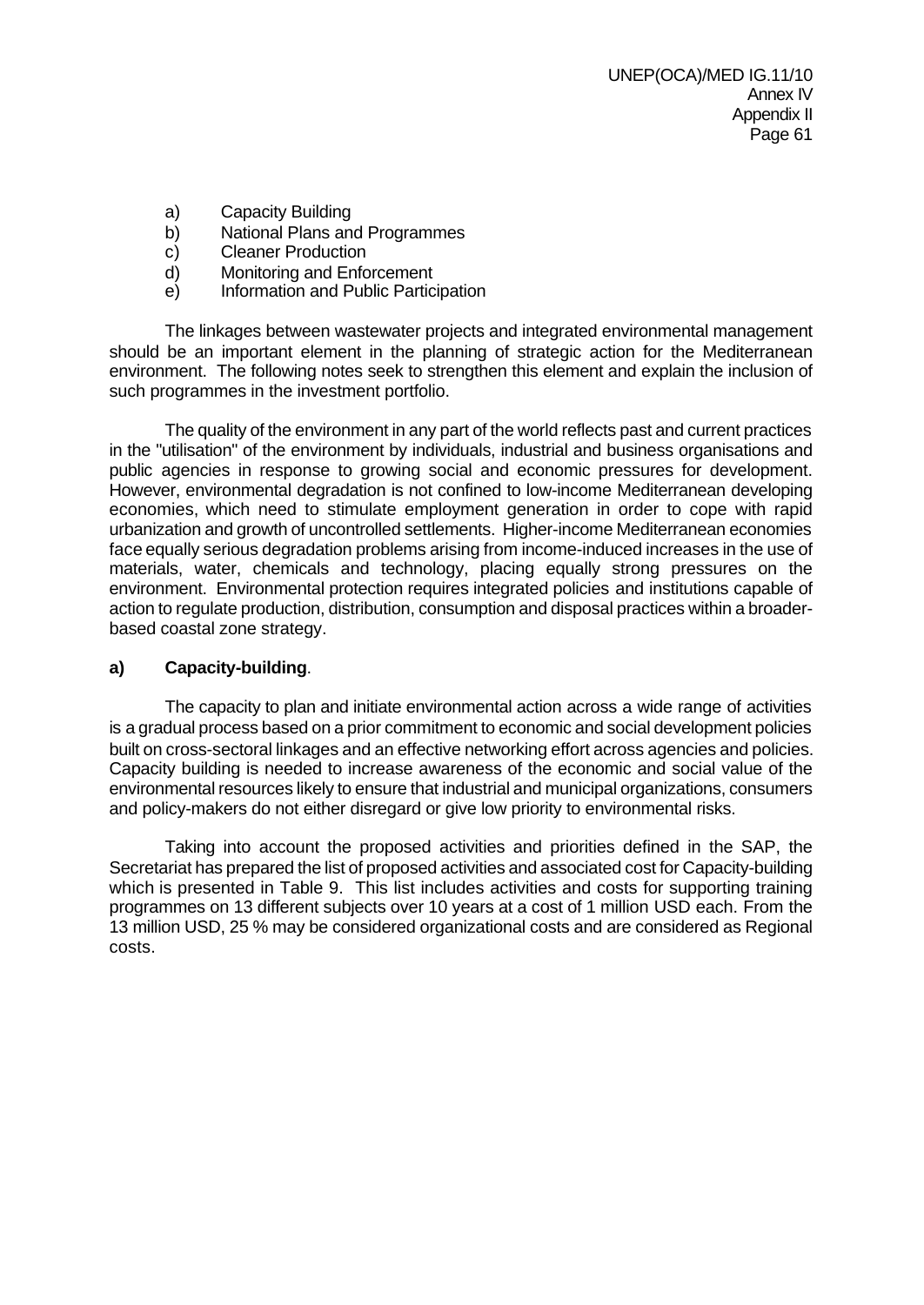### **b) National plans, programmes and regulations**

Taking into account the proposed activities and priorities defined in the SAP, the Secretariat has prepared the list of proposed activities and associated cost for preparation of National Plans, Programmes and Regulations which is presented in Table 10. This list includes activities and costs for supporting the preparation by regional organizations of guidelines for sewage and industrial waste water treatment and disposal and the reuse of waste water and sludge, and also the preparation of Mediterranean Strategy for the Management of Hazardous Wastes and activities and costs at the national level for the preparation of national regulations, plans and programmes at a total cost of 3 million USD over the next two years. The estimated cost of these activities is 3 million USD over two years.

# **c) BAT & BEP and Cleaner Production**

Taking into account the proposed activities and priorities defined in the SAP, the Secretariat has prepared the list of proposed activities and associated cost for preparation of guidelines for BAT and BEP and for activities for reduction of discharges and emissions by use of cleaner technologies which is presented in Table 11. This list includes activities and costs for supporting the preparation by regional organizations of guidelines for BAT and BEP for different pollutants. The estimated cost of these activities is 700.000 USD over two years. The estimated cost of national activities aimed at the reduction of discharges and emissions of priority pollutants is 460 million USD over 10 years.

### **d) Monitoring and Enforcement**

Taking into account the proposed activities and priorities defined in the SAP, the Secretariat has prepared the list of proposed activities and associated cost for Monitoring and Enforcement which is presented in Table 12. This list includes activities and costs for supporting the establishment of inspection systems and monitoring programmes at the national level. The estimated cost for these activities is 32 million USD. A cost of 140,000 USD is estimated for supporting the establishment of inventories and data bank.

# **e) Information and Public Participation** .

Taking into account the proposed activities and priorities defined in the SAP, the Secretariat has prepared the list of proposed activities and associated cost for Information and Public Participation which is presented in Table 13. This list includes activities and costs to enhance public participation and public information. The estimated cost of these activities is 2.98 million USD, including 1.3 million for the preparation of printed materials and TV spots.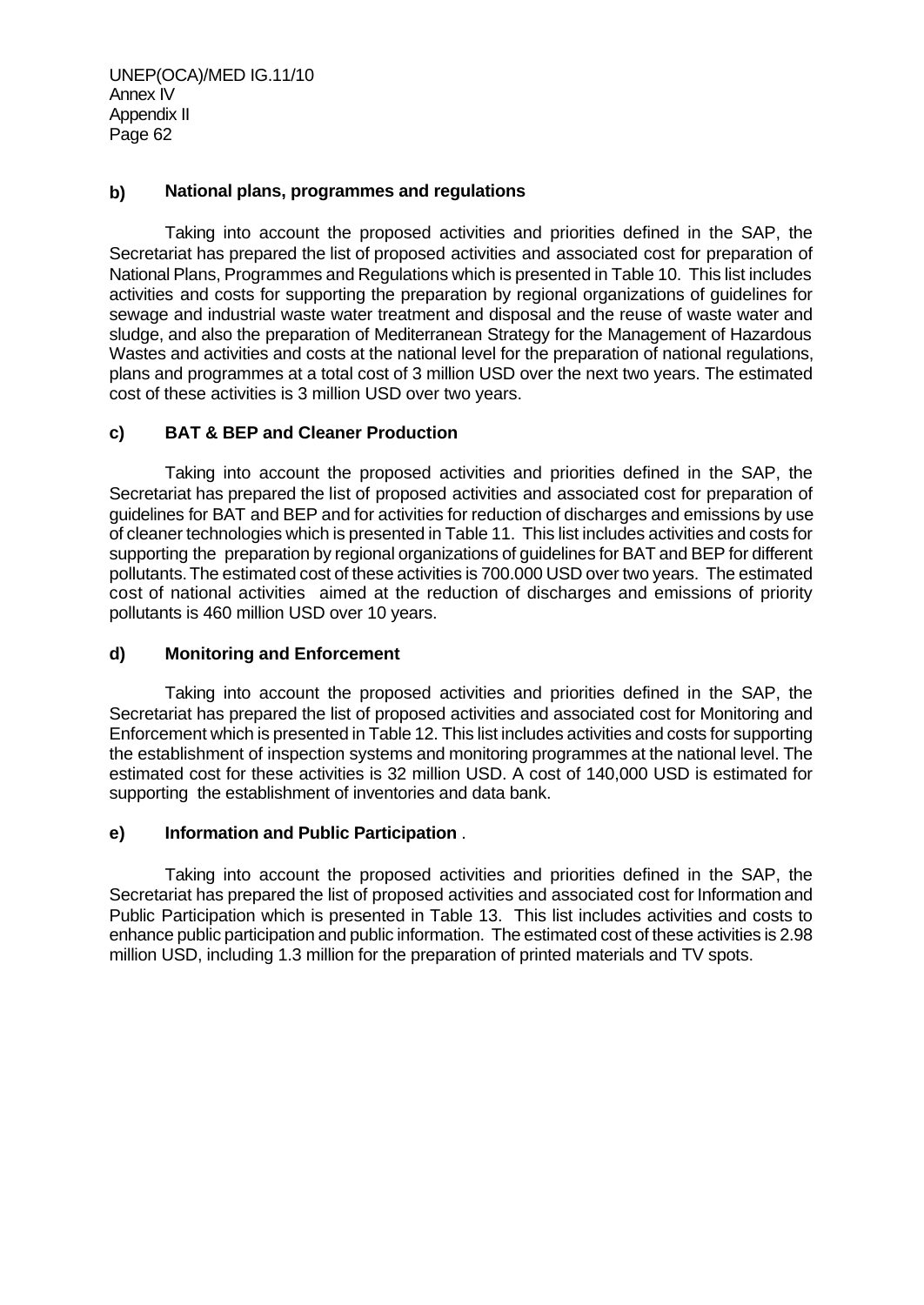### **TABLE 6 List of proposed activities and associated cost for HOT SPOTS, prepared by the Secretariat**

| PROPOSED ACTIVITIES                                                                                                                                                                                                                                                                                 | <b>COST</b><br>UNIT USD                         | <b>TOTAL</b><br><b>COSTS</b><br>million USD | DATE        |
|-----------------------------------------------------------------------------------------------------------------------------------------------------------------------------------------------------------------------------------------------------------------------------------------------------|-------------------------------------------------|---------------------------------------------|-------------|
| List of 111 Hot Spots with main activities<br>and first impact evaluation                                                                                                                                                                                                                           | 10,000                                          | 1.19                                        | 1997/1999   |
| Preinvestment studies for each 124 Hot<br>Spots.                                                                                                                                                                                                                                                    | 100,000                                         | 11.9                                        | 1998 / 2000 |
| Prepare action plans for remedial actions<br>in order to control pollution at 124 H.S.                                                                                                                                                                                                              | 2,000                                           | 0.248                                       | 1998 / 2000 |
| Proposed investments by Countries                                                                                                                                                                                                                                                                   |                                                 | 5,693.1                                     | 2001 / 2008 |
| Industrial WWTP (S.S., org. matter and<br>nutrients; 350.000 t/y BOD,<br>equiv.10,000,000 inhab.                                                                                                                                                                                                    | 40,000,000                                      | 400                                         | 2001 / 2008 |
| Dispose 1 M tons of Hazardous Wastes<br>in a safe and environmentally manner:<br>- 20 Temporary safe storage for<br><b>Hazardous Wastes</b><br>5 physico/chemical treatment plants<br>$\blacksquare$<br>5 integrated treatment plants<br>- 20 Permanent safe storage for<br><b>Hazardous Wastes</b> | 500,000<br>7,000,000<br>50,000,000<br>2,500,000 | 10<br>35<br>250<br>50                       | 2001 / 2008 |
| <b>TOTAL</b>                                                                                                                                                                                                                                                                                        |                                                 | 6,453                                       | 2001 / 2008 |

### **TABLE 7**

# **List of proposed activities and associated cost for SENSITIVE AREAS prepared by the Secretariat**

| PROPOSED ACTIVITIES                                                                                                   | <b>ASSOCIATED</b><br><b>COSTS</b><br>million USD | <b>DATE</b> |
|-----------------------------------------------------------------------------------------------------------------------|--------------------------------------------------|-------------|
| List of 54 sensitive areas and env. audits                                                                            | 0.54                                             |             |
| Prepare action plan for remedial actions for sensitive<br>areas                                                       | 1.08                                             | 1998/2000   |
| Remedial actions for sensitive areas proposed by<br>countries                                                         | 93.6                                             | 1998/2008   |
| Development of the methodology for selection of<br>sensitive areas and for determination of the cost of<br>protection | 0.03                                             | 1998        |
| Remedial actions for sensitive areas                                                                                  | 100                                              | 1998/2008   |
|                                                                                                                       | 195.25                                           |             |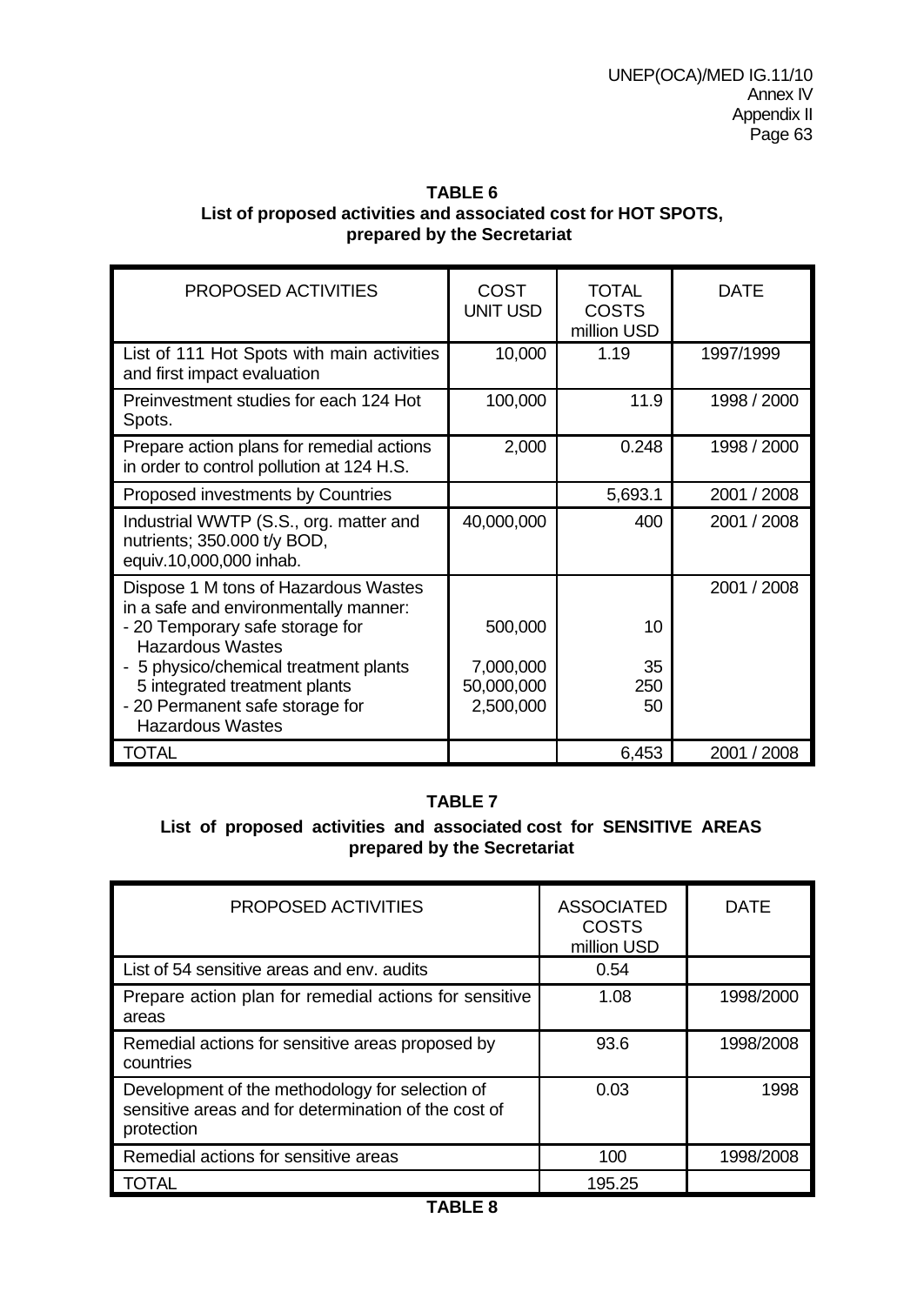# **List of proposed activities and associated cost for Cities prepared by the Secretariat**

| PROPOSED ACTIONS                                                                | ASSOCIATED COST<br>million USD | DATE      |
|---------------------------------------------------------------------------------|--------------------------------|-----------|
| Urban solid Waste reduction, management and<br>disposal in 34 cities (18 M inb) | 1.500                          | 1998/2008 |
| Inspection, maintenance and renovation of the oldest<br>vehicles.(1 M vehicles) | 500                            | 1998/2008 |
| Measures for Air pollution reduction                                            | 800                            | 1998/2008 |
| TOTAL                                                                           | 2.800                          | 1998/2008 |

# **TABLE 9 List of proposed activities and cost for CAPACITY-BUILDING prepared by the Secretariat**

| PROPOSED ACTIVITIES                                                                     | ASS.COST<br><b>REGIONAL</b> | ASS, COST<br><b>NATIONAL</b> | <b>DATE</b> |
|-----------------------------------------------------------------------------------------|-----------------------------|------------------------------|-------------|
| Support programmes on institutional capacity<br>building.                               | 250.000                     | 750,000                      | 1998/2008   |
| Develop. training programmes on EIA.                                                    | 250,000                     | 750,000                      | 1998/2008   |
| Develop. training programmes on environmental<br>auditing and management.               | 250,000                     | 750,000                      | 1998/2008   |
| Develop. training programmes on environmental<br>education.                             | 250,000                     | 750,000                      | 1998/2008   |
| Develop. training programmes on monitoring<br>and inspection.                           | 250,000                     | 750,000                      | 1998/2008   |
| Develop. training programmes on cleaner<br>production techniques and practices.         | 250,000                     | 750,000                      | 1998/2008   |
| Provision of training to local administration for<br>operation and maintenance of WWTP. | 250,000                     | 750,000                      | 1998/2008   |
| Facilitation of access to sources of technical<br>advice and assistance.                | 250,000                     | 75O,000                      | 1998/2008   |
| Develop. training programmes on river<br>monitoring.                                    | 250,000                     | 750,000                      | 1998/2008   |
| Develop. training programmes on air monitoring.                                         | 250,000                     | 750,000                      | 1998/2008   |
| Training programmes on cleaner production for<br>industrial managers.                   | 250,000                     | 750,000                      | 1998/2008   |
| Training programmes on cleaner production for<br>public sector responsibles.            | 250,000                     | 750,000                      | 1998/2008   |
| Training and educ. programme on ICZM                                                    | 250,000                     | 750,000                      | 1998/2008   |
| <b>TOTAL</b>                                                                            | 3,250,000                   | 9,750,000                    | 1998/2008   |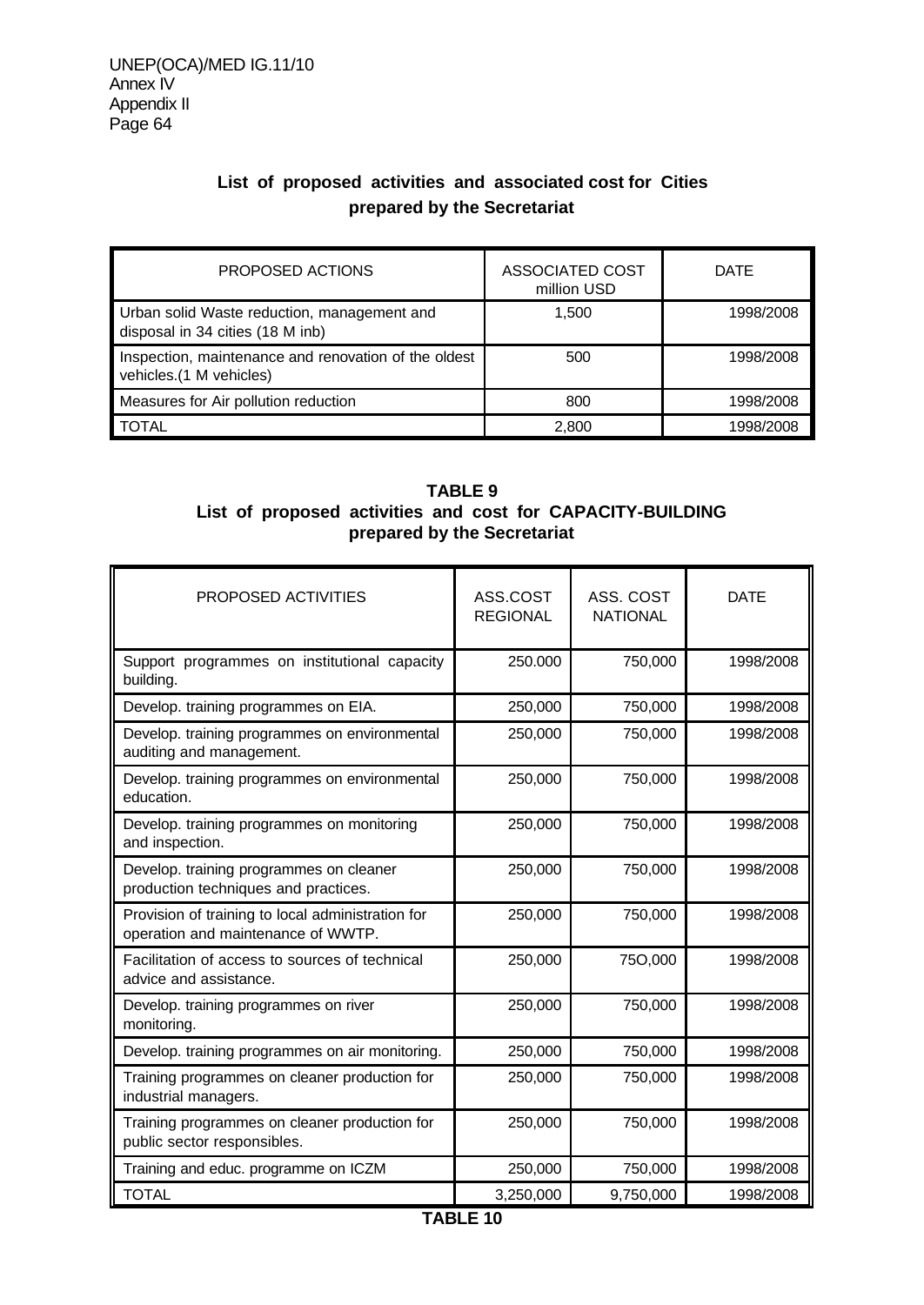# **List of proposed activities and costs for the preparation of NATIONALPROGRAMMES prepared by the Secretariat**

| <b>PROPOSED ACTIVITIES</b>                                                                  | ASS.COST        | ASS.COST        | <b>DATE</b> |
|---------------------------------------------------------------------------------------------|-----------------|-----------------|-------------|
|                                                                                             | <b>REGIONAL</b> | <b>NATIONAL</b> |             |
| Preparation of Guidelines for sewage<br>treatment and disposal.                             | 100,000         |                 | 1998/1999   |
| Prep. of Guidelines for ind. waste water<br>treat. and disposal.                            | 100,000         |                 | 1998/1999   |
| Prep. of Guidelines for reuse of waste water<br>and sludge                                  | 100,000         |                 | 1998/1999   |
| Prep. of Mediterranean Strategy for<br>Management of Haz. Waste                             | 100,000         |                 | 1998/1999   |
| Prep. of Nat. Reg. on point source disch. of<br>dom. and ind. w.w. into the sea and rivers. |                 | 200,000         | 1998/1999   |
| Prep. of Nat. Reg. on point sources<br>emissions into the air.                              |                 | 200,000         | 1998/1999   |
| Prep. of Nat. Prog. for Sewage                                                              |                 | 200,000         | 1998/1999   |
| Prep. of Nat. Programmes for Urban Solid<br>Waste                                           |                 | 200,000         | 1998/1999   |
| Prep. of Nat. Programmes for Heavy Metals                                                   |                 | 200,000         | 1998/1999   |
| Prep. of Nat. Programmes for<br>Organohalogen compounds                                     |                 | 200,000         | 1998/1999   |
| Prep. of Nat. Programmes for SS, Organic<br>matter and nutrients                            |                 | 200,000         | 1998/1999   |
| Prep. of Nat. Plans for H. W.                                                               |                 | 200,000         | 1998/1999   |
| Prep. of Pilot Progr. for PCBs.                                                             |                 | 200,000         | 1998/1999   |
| Prep. of Pilot Progr. for Obsolete Chemicals                                                |                 | 200,000         | 1998/1999   |
| Prep. of Pilot Progr. for Luboils                                                           |                 | 200,000         | 1998/1999   |
| Prep. of Pilot Progr. for used Batteries                                                    |                 | 200,000         | 1998/1999   |
| Prep. of Pilot Project for manag. of H.W.<br>from military establishments.                  |                 | 200,000         | 1998/1999   |
| <b>TOTAL</b>                                                                                | 400,000         | 2,600,000       | 1998/1999   |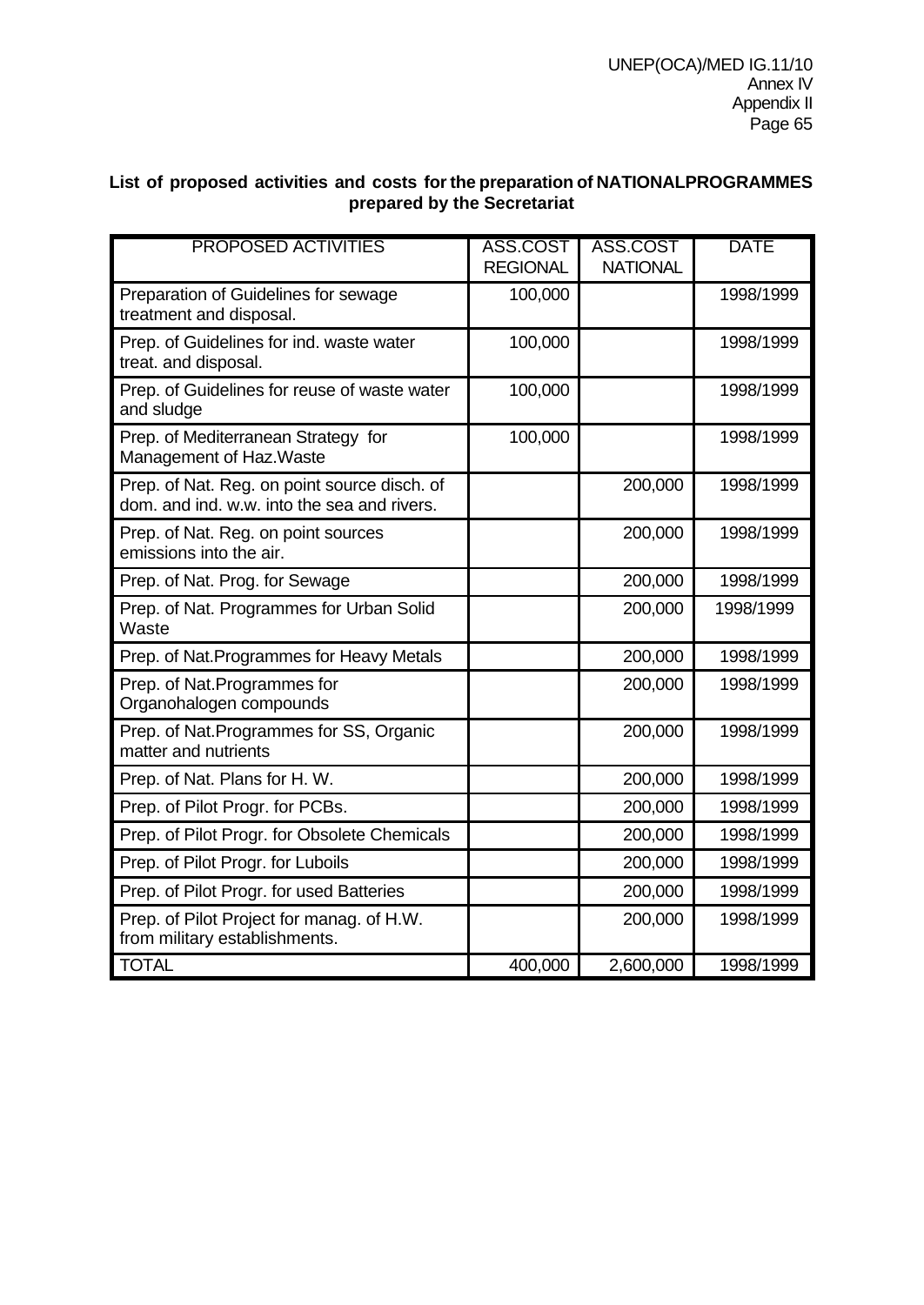# **TABLE 11**

### **List of proposed activities and costs for BAT & BEP and CLEANER PRODUCTION prepared by the Secretariat**

| PROPOSED ACTIVITIES                                                                                                             | ASS, COST<br><b>REGIONAL</b><br>million USD | ASS, COSTS<br><b>NATIONAL</b><br>million USD | <b>DATE</b> |
|---------------------------------------------------------------------------------------------------------------------------------|---------------------------------------------|----------------------------------------------|-------------|
| Preparation of guidelines for BAT and BEP for<br>main point sources of dioxins and furans and<br>experts meeting.               | 0.1                                         |                                              | 1998/2000   |
| Preparation of guidelines for BAT and BEP for<br>main point sources of PAH and experts meeting.                                 | 0.1                                         |                                              | 1998/2000   |
| Preparation of guidelines for BAT and BEP for<br>main point sources of organometallic compounds<br>and experts meeting.         | 0.1                                         |                                              | 1998/2000   |
| Preparation of guidelines for BAT and BEP for<br>power plants and experts meeting.                                              | 0.1                                         |                                              | 1998/2000   |
| Preparation of guidelines for BAT and BEP for<br>main point sources of organohalogens compounds<br>and experts meeting.         | 0.1                                         |                                              | 1998/2000   |
| Publication of the 10 guidelines.                                                                                               | 0.1                                         |                                              | 1998/2000   |
| Preparation of guidelines for BAT and BEP for<br>main point sources of SS, organic matter and<br>nutrients and experts meeting. | 0.1                                         |                                              | 1998/2000   |
| Reduction of discharges and emissions of T.P.B.                                                                                 |                                             | 150                                          | 2001/2008   |
| Reduction of the generation of Hazardous Waste.                                                                                 |                                             | 150                                          | 2001/2008   |
| Reduction of emission of air pollutants by power<br>plants.                                                                     |                                             | 150                                          | 2001/2008   |
| Support the development of alterative energies.                                                                                 |                                             | 10                                           | 2001/2008   |
| <b>TOTAL</b>                                                                                                                    | 0.7                                         | 460                                          |             |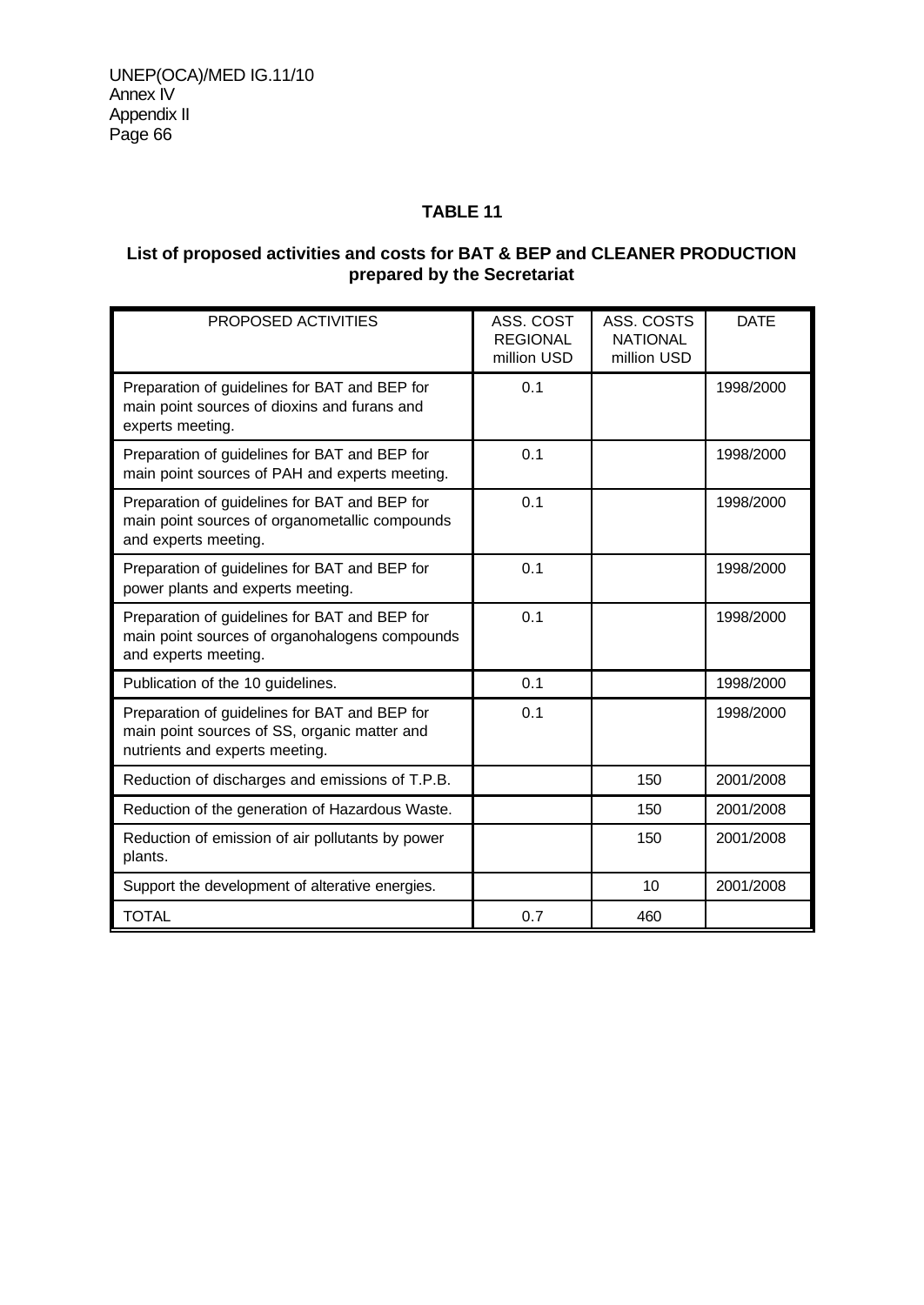### **TABLE 12 List of proposed activities and cost for MONITORING AND ENFORCEMENT prepared by the Secretariat**

| PROPOSED ACTIVITIES                                                                                                  | ASS, COSTS<br>million USD | <b>DATE</b> |
|----------------------------------------------------------------------------------------------------------------------|---------------------------|-------------|
| To support the establishment of a Inspection System to ensure<br>compliance with national regulations.               | 10                        | 1998/2000   |
| To support the establishment of a Monitoring Programme to evaluate the<br>actions.                                   | 10                        | 1998/2000   |
| To support the establishment of a monitoring programme for marine<br>environment quality                             | 5                         |             |
| To support the establishment of air monitoring programme in 5 cities<br>exceeding 1 M inhabitants.                   | 5                         | 1998/2008   |
| To support the establishment of local monitoring programmes to control<br>and asses effluent discharges.             | 2                         | 1998/2008   |
| To support the establishment of river monit. progr.for water flow, sediment<br>load and pollution loads (50 rivers). | 5                         | 1998/2008   |
| To support the establ. of Permanent Register of river data (50 rivers).                                              | 0.05                      | 1998/2000   |
| To support the establ. of National Data bank on socio-economic<br>indicators of sea and river quality.               | 0.05                      | 1998/2000   |
| Elaboration of the Inventory of major air point sources.                                                             | 0.02                      | 1998/2000   |
| Elaboration of the Inventory of point source discharges and emissions in<br>the hot spots and areas of concern.      | 0.02                      | 1998/2000   |
| <b>TOTAL</b>                                                                                                         | 37.14                     | 1998/2000   |

# **TABLE 13**

### **List of proposed activities and cost for INFORMATION and PUBLIC PARTICIPATION prepared by the Secretariat**

| <b>PROPOSED ACTIVITIES</b>                                                                         | ASSOC.<br><b>COSTS</b><br><b>REGIONAL</b> | ASSOC.<br><b>COSTS</b><br><b>NATIONAL</b> | <b>DATE</b> |
|----------------------------------------------------------------------------------------------------|-------------------------------------------|-------------------------------------------|-------------|
| Enhance env. awareness of the population                                                           | 20,000                                    | 200,000                                   | 1998/2005   |
| Prepare printed material and TV spots                                                              | 300,000                                   | 1,000,000                                 | 1998/2005   |
| Identification of potential roles for NGO in the<br>implementation of the SAP Programme.           | 50,000                                    | 200,000                                   | 1998/2005   |
| Collect information on the levels and trends of loads<br>of pollution reaching the Med. Sea        | 20,000                                    | 200,000                                   | 1998/2005   |
| Develop PRTRs in cooperation with OCDE                                                             | 20,000                                    | 200,000                                   | 1998/2005   |
| Collect information on the measures implemented                                                    | 20,000                                    | 200,000                                   | 1998/2005   |
| Development of institutions and processes<br>facilitating public participation in env. management. | 20,000                                    | 200,000                                   | 1998/2005   |
| Preparation of the reports on application of LBS<br>Protocol and SAP                               | 20,000                                    | 200,000                                   | 1998/2005   |
| Prepare and adopt if necessary national legislation<br>on public information                       | 10,000                                    | 100,000                                   | 1998/2005   |
| <b>TOTAL</b>                                                                                       | 480,000                                   | 2,500,000                                 | 1998/2005   |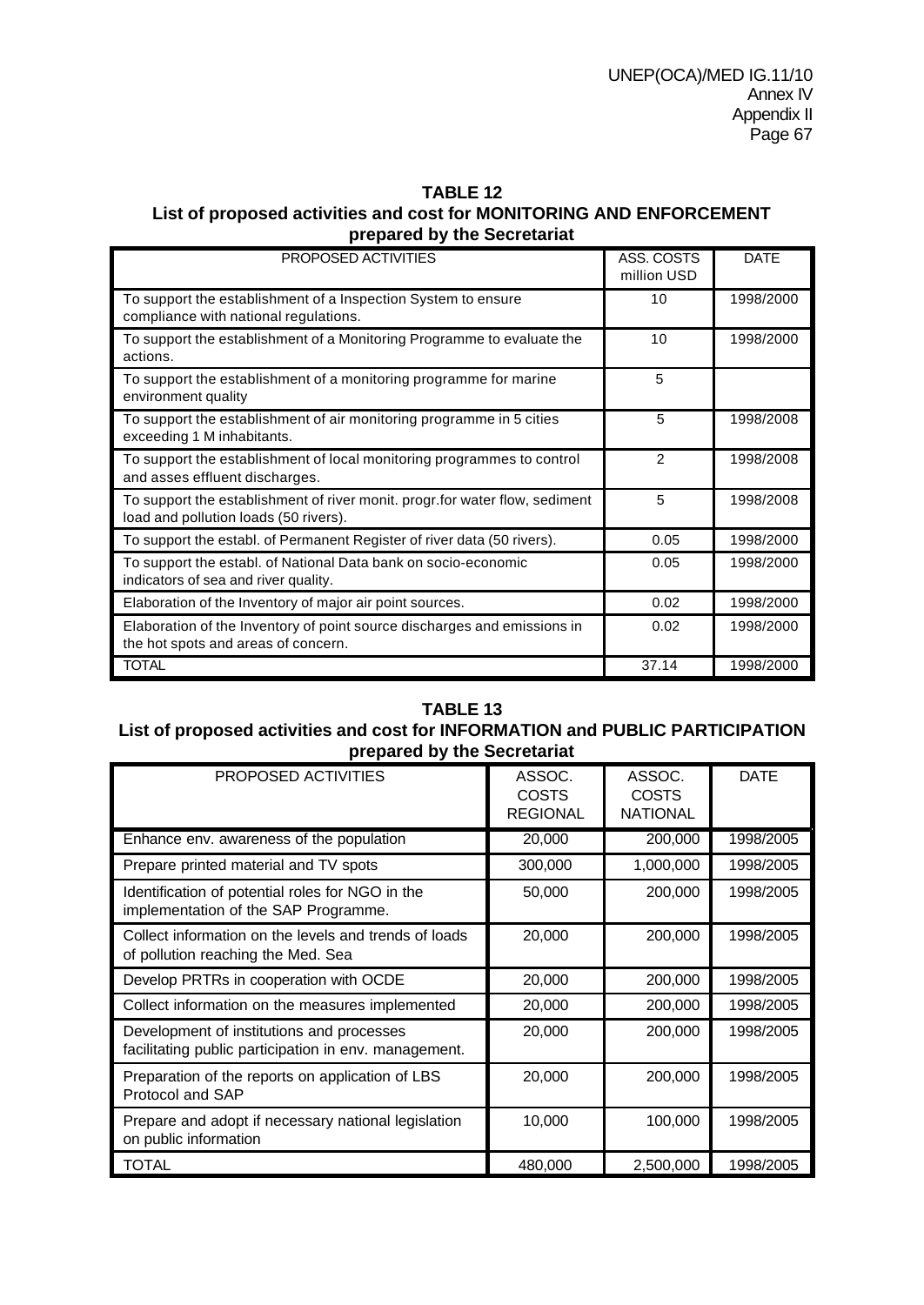### **TABLE 14**

### **ESTIMATED COSTS OF THE ACTIVITIES FROM 1998 TO 2008 prepared by the Secretariat**

|                                                  | <b>ESTIMATE COST</b><br>(million USD)<br>1998 / 2000 | <b>ESTIMATE COST</b><br>(million USD)<br>2001 / 2008 | <b>TOTAL</b> |
|--------------------------------------------------|------------------------------------------------------|------------------------------------------------------|--------------|
| <b>Hot Spots</b>                                 | 1,078                                                | 5,375                                                | 6,453        |
| <b>Sensitive Areas</b>                           | 1.62                                                 | 193.63                                               | 195.25       |
| <b>Protocol Area Cities</b>                      | 245                                                  | 2,555                                                | 2,800        |
| <b>Capacity Building</b>                         | 2.6                                                  | 10.4                                                 | 13           |
| National<br>Programmes                           | 3.2                                                  | 8                                                    | 11.2         |
| <b>Clean Production</b>                          | 0.7                                                  | 460                                                  | 460.7        |
| Monitoring &<br>Enforcement                      | 20.14                                                | 17                                                   | 37.14        |
| <b>Information &amp; Public</b><br>Participation | 1.18                                                 | 1.8                                                  | 2.98         |
| <b>TOTAL</b>                                     | 1,352.4                                              | 8,620.8                                              | 9,973.2      |

# **11.4 Future Needs**

It is evident that accurate and more comprehensive cost data will be needed as part of the follow-up activities in the context of further analysis of priority actions including the question of cost-effectiveness and more detailed project identification, both of which are essential elements for strengthening the scope of economic analysis in the formulation and implementation of the environmental action plan for the Mediterranean.

# **11.4.1 Need for "Resource-consciousness"**

The importance of cost information in this context does not only depend on its accuracy. These initial cost estimates are a "first-shop attempt" to apply cost considerations to this activity which includes screening of proposed actions and guidelines for implementation choices. Part of the purpose of developing an Investment Portfolio Strategy is to introduce "resource consciousness" in the Regional Strategic Environmental Action Plan. "Resource consciousness", in this context, means closer project identification, concern for cost-effective options and a capacity to raise questions on how to take decisions on options and approaches which are technically and socially appropriate to particular country situations. This point of view is central to environmental investment planning where increased investments need to be diverted from other commercial sectors on the basis criteria which include identification of cost-effective projects. Issues that require more detailed appraisal will be more sharply revealed as a result of the preparation of this Investment Portfolio Strategy.

# **11.4.2 Need for An Investment Strategy**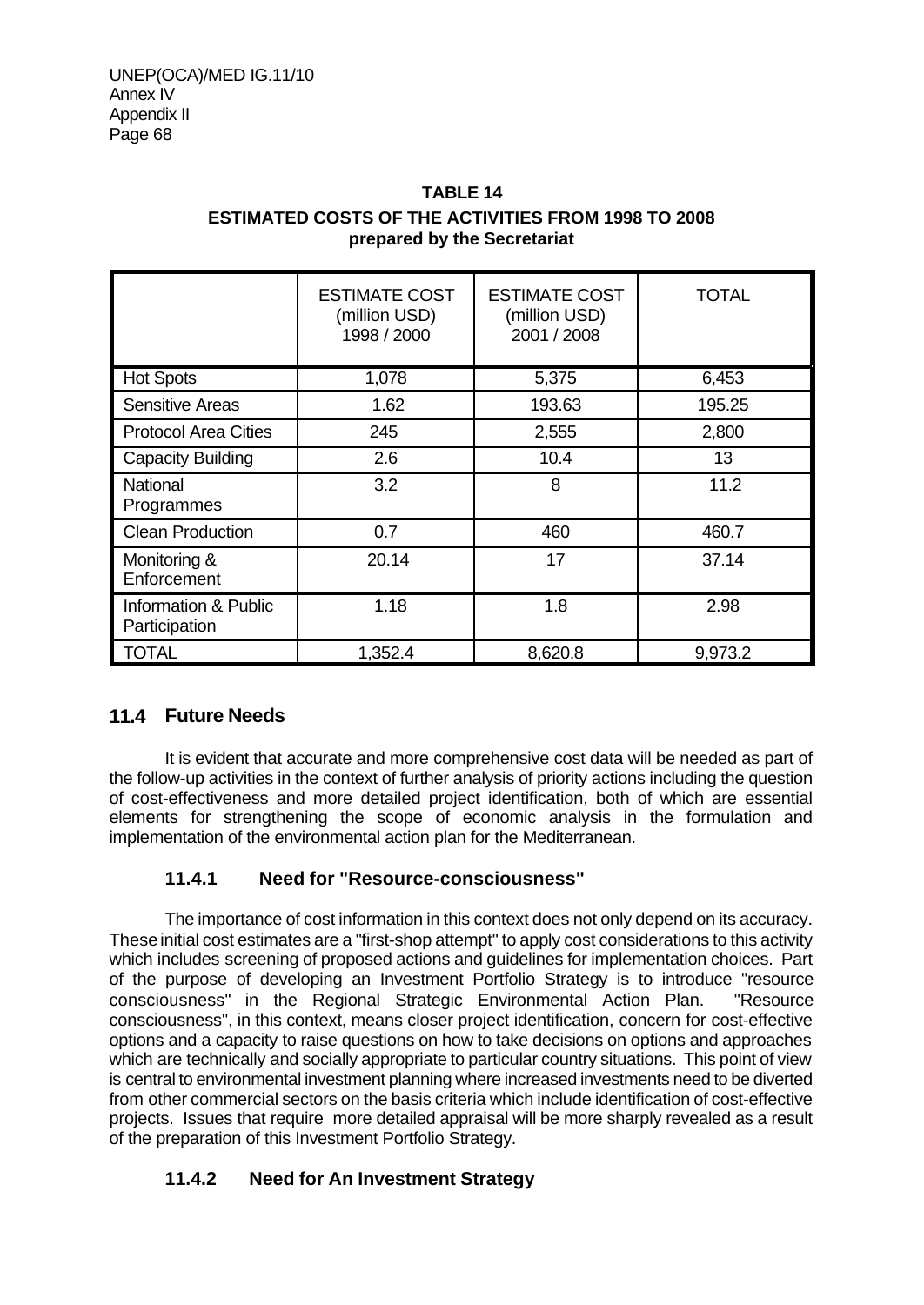Apart from data gaps, cost estimates need to be related to wider economic and environmental considerations before used for action planning purposes. The main task at this stage is the interpretation and use of the available cost data to construct elements for the integration of the proposed remedial environmental action in an action-oriented investment strategy for future investment decisions. The development of an investment strategy involves various levels of analysis, each requiring increasingly more and better data according to the degree of detail needed. So far, cost estimates indicate an approximate set of financial requirements, totalized to give estimated investment requirements. Raw cost information needs to be analysed in relation to the impacts of the present pollution risks and the "value" of the expected benefits of the proposed investments in terms of the future reduction of these impacts on resources, such as human health, aquatic life, economic and social welfare, recreational activities, other beneficial uses and the quality of drinking water. This approach is instrumental in the effective mobilization and use of financial resources for a particular action plan.

# **11.5 Use of the Investment Portfolio**

An investment portfolio is a framework for guiding investment choices and decisions, usually within changing environmental and socio-economic conditions. It is a process that leads to a demonstration of the economic implications of environmental actions, rather than a final statement for a single purpose. This investment portfolio should be used as a guide to develop deeper environmental-economic analysis in the light of funding and justification requirements at the regional and national levels. The elements outlined in this investment portfolio are intended as guidelines for future work.

Raw cost information is insufficient to support investment decisions. Costs need to be related to wider economic and environmental considerations before being used for planning purposes. The interpretation and use of estimated costs required construction of an investment strategy and options for future investment decisions. This document shows how cost data should be analysed in relation to pollution impacts and the expected benefits of proposed investments, to reduce impacts on resources such as human health, aquatic life, economic and social welfare, recreational activities, other beneficial uses and the quality of drinking water. This approach should be used to make cost information meaningful for effective resource mobilization and planning.

Investment planning has many levels of analysis and data requirements. The framework used in this document outlines possible approaches and suggests guidelines that are adaptable to specific contexts. Follow-up work will be needed in support of the implementation of priority actions. It provides the context for further analysis for sharper project identification and evaluation based on the parameters which have to be taken into account.

It shows how cost, impact, benefit and funding issues can be brought together to facilitate the development of locally relevant and nationally specific investment portfolios. It demonstrates how benefits are derived from the reduction or avoidance of pollution impacts on resources of social, economic and environmental value. This perception allows further work looking at the environmental impacts as they relate to valuable resources such as Human Health, Aquatic Life, Economy and Welfare, Recreation, Other Beneficial Uses and Quality of Drinking Water rather than mixing and generalising environmental information rendering difficult the identification of benefits from actions to address pollution risks.

The investment portfolio framework developed in this document should help improve the approach to environmental investment and the justification for increasing financial resources for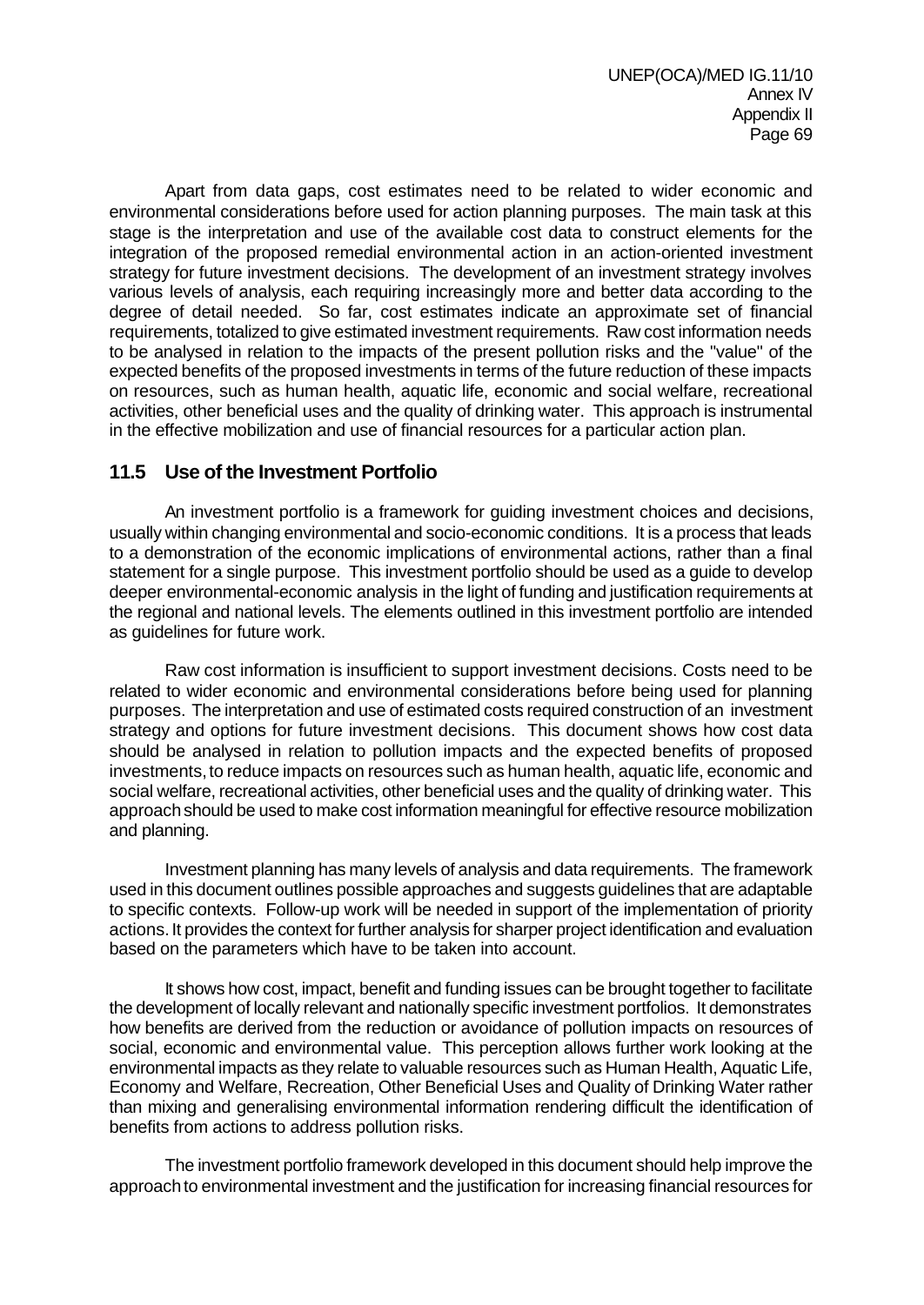the environment. It is important to remember that environmental resources are often used (and misused) outside a market context and therefore their value is under-rated. The total benefits from their conservation through better use practices should be take into account (and when possible qualitative) in justifying the viability of environmental actions. This broader definition of benefits to include the conservation of resource for their existence (or non-use value) is one of the key elements to be used for the development of detailed project proposals put up for donor or national budget support.

In the follow up work in response to specific evaluation and investment planning needs, it is useful to focus not only on the availability of fund, or "can we afford to pay the cost of environmental action plans" but primarily on "whether it is worth paying the cost" relative to the expected benefits. This will create the need to show the total value of benefits which is typically many times greater than financial costs.

The cost/benefit approach is particularly appropriate in the context of environmental actions due to the diverse, long-term and social nature of benefits which are known to exceed by far the costs. In addition, a cost/benefit approach is more effective in mobilising funding sources for environmental actions because it focuses on the justification of environmental investment programmes which is central to the effort to attract funds from donors committed to sustainable environmental management.

Primarily, the importance of an investment portfolio lies in incorporating investment planning and economic analysis in environmental action plans. The added value of this integration is to support resource mobilisation and direction of local, national, regional and international opinion to needs for environmental action and cooperation. Funding requirements and investment options are best discussed in the light of scenarios showing to the decisionmakers, NGOs and international institutions the urgency for actions in risk areas and the respective cost/benefit positions. Integrated environmental planning approaches, incorporating economic and financial concerns within the planning process, serves, among other things, to strengthen institutional capacities and to build up a common framework for communication on goals, objectives, constraints and visions essential for gathering official and popular support behind environmental proposals.

# **11.6 Mobilization of financial resources**

The mobilization of resources is essential for the development and implementation of this Programme. However, it is important to clearly state that most of the resources should be national and that it is the polluters, the consumers, the users and the Governments which should provide the resources necessary for the application of the Programme, knowing that the benefits obtained could be greater than the costs involved.

Effective international cooperation is important for a successful and cost-effective SAP. International cooperation serves a central role in enhancing capacity-building, technology transfer and cooperation, and financial support. Moreover, effective implementation of the Programme requires efficient support from appropriate international agencies. Furthermore, international cooperation is required to ensure regular review of the implementation of the Programme and its further development and adjustment.

It will be necessary to look for external financial resources and to develop new innovative financial schemes taking into account that national financial resources are limited. To this end, there are two types of mobilization of resources: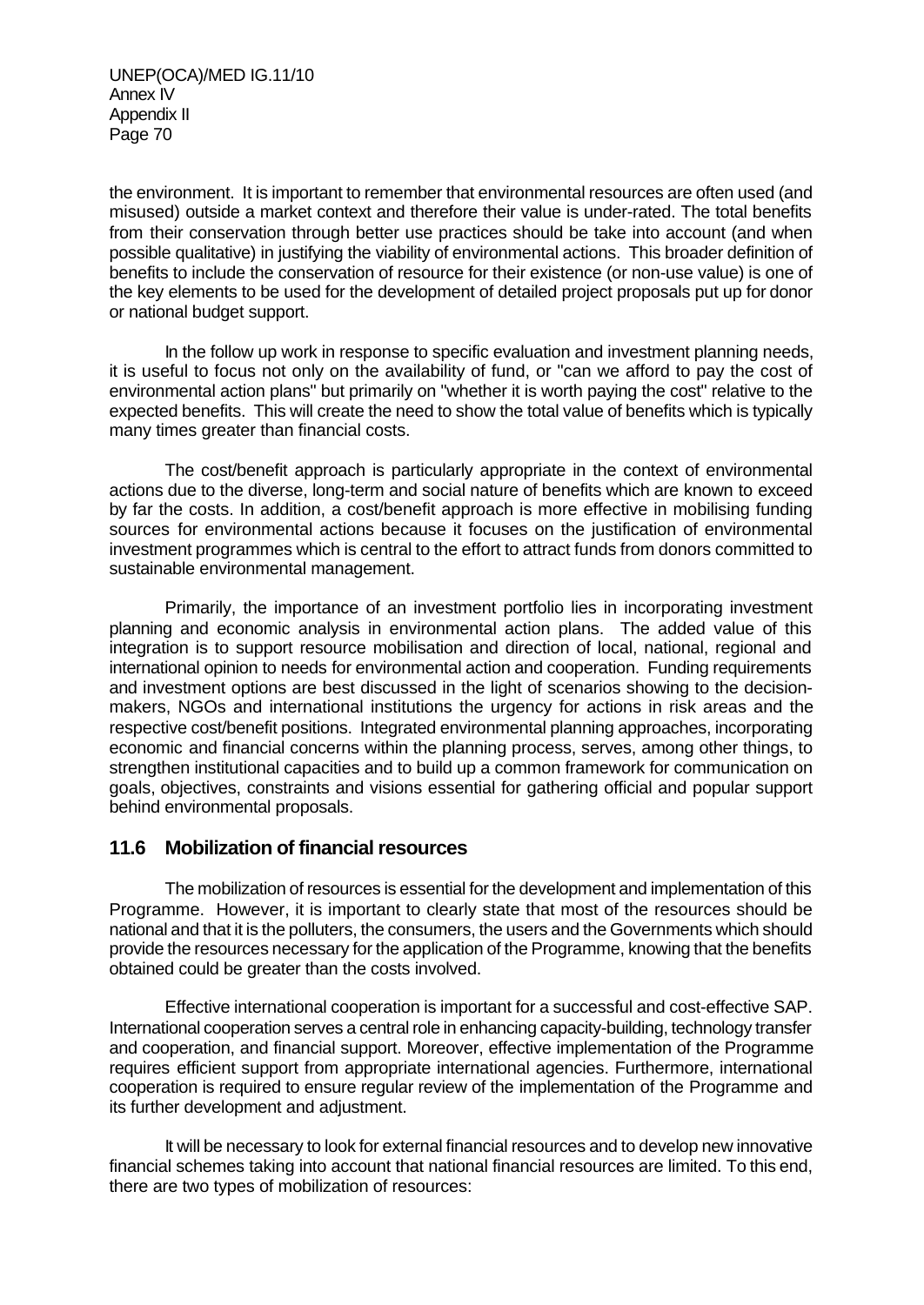- Mobilization of national financial resources;
- Mobilization of external financial resources and mechanism as well as other alternatives.

Financing needs fall into three categories:

- Funds for technical activities including studies; demonstration and pilot projects; planning, including operational planning; training, institutional strengthening; data collection and monitoring; programme design and implementation; and project identification, preparation, and feasibility studies.
- Funds for capital investment in facilities to reduce and control pollution and improve management of sectors.
- Funds for project implementation, including training and institutional strengthening and the recurrent cost of monitoring, operation and maintenance.

### **11.6.1 National financial resources**

- To gradually change prices for the water uses in line with their economic costs to encourage more efficient water use, and to mobilize the funds needed for operation, maintainment and new investment.
- To establish and apply certain fees for the supply of municipal or industrial water according to the volumes consumed. These fees should gradually cover the costs of collection, treatment and distribution.
- To establish and apply a tax for the treatment of wastewater which gradually covers the costs of treatment and disposal. This tax should be applied to the users of domestic or industrial water.
- To establish a fee for the discharge of wastewater which complies with the regulations adopted for its discharge into public channels, rivers and the sea. This fee should take into account the volume of water discharged and its quality, and its ultimate aim should be to help maintain and monitor the quality of the receiving water.
- To establish a annual tax applied to the vehicles for their harmful emissions into the atmosphere and use of carburants.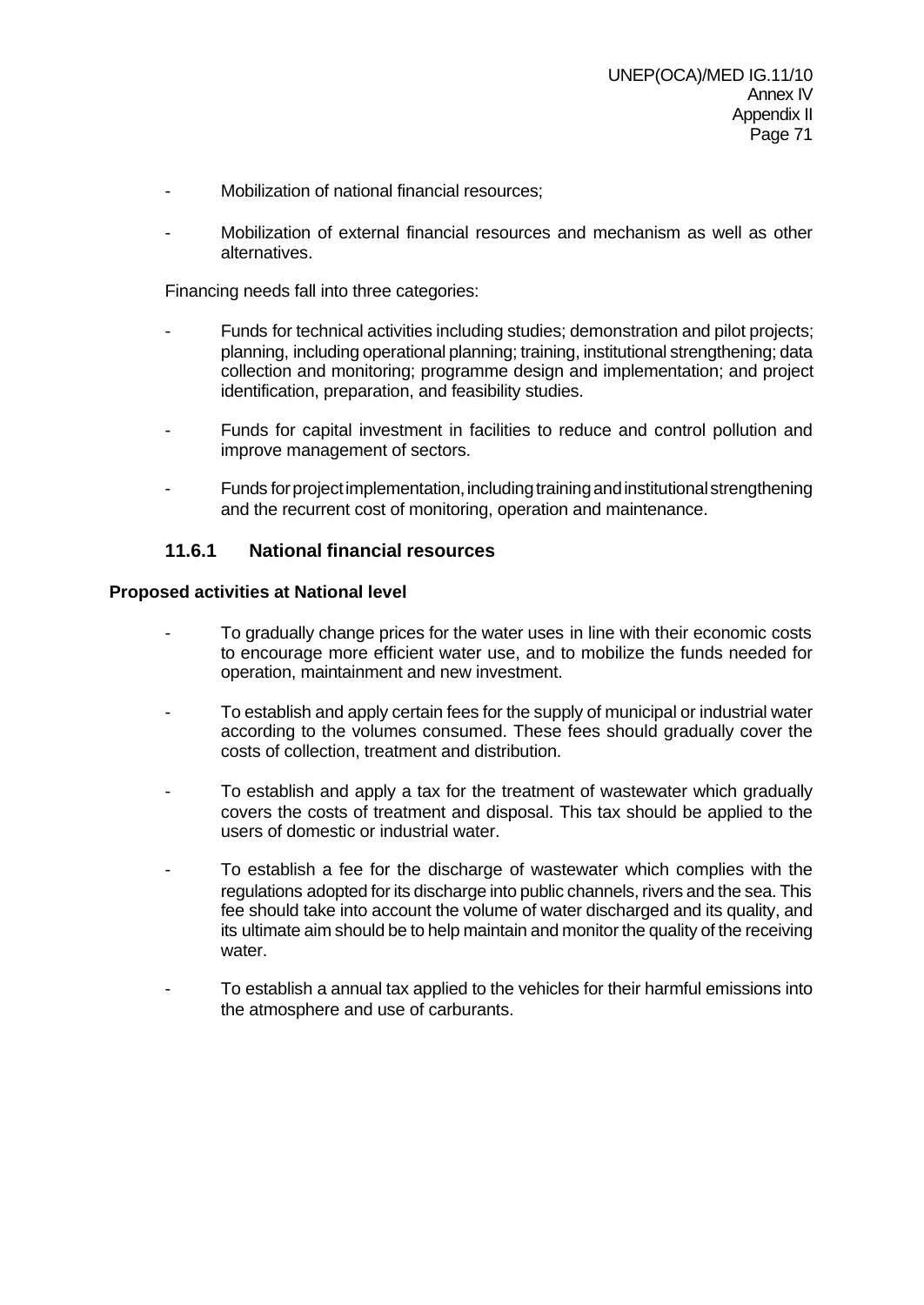In accordance with "polluter pay" principle:

- a)the users should, where appropriate, pay for the costs of collection and disposal of urban solid waste.
- b)to establish, where appropriate, a industrial waste management fees at rates that reflect the cost of providing the service and ensure that those who generate the wastes pay the full cost of disposal in an environmentally safe way.
- c)to establish a tax for air emissions from industrial installations. This tax would be higher in the case of industrial installations located in the "hot spots" and areas of concern.
- d)the producers of certain goods (paper, packaging, pneumatic,) should take responsibility for those goods once used or for the wastes that those goods are going to generate. These goods should be recovered (recycling, regeneration, reusing). The principal aim is that these used goods can be re-placed on the market.
- To prepare environmental voluntary agreements between authorities, producers and users of hazardous waste and substances that are toxic, persistent and liable to bioaccumulate, for the reduction of pollution.
- Both public and private sector should set up a fund from which advances to support markets of recycling goods.
- To introduce economic and financial incentives to encourage the use of less pollution goods. For example, encourage the use of unleaded petrol.
- To introduce economic and financial incentives to encourage the use of cleaner production techniques.
- To introduce pollution fees and fines to reduce the environmentally harmful impacts of certain activities. Pollution fees and fines also can be used as a source of funds for environmental activities.

Efforts to mobilise local and national resources for environmental protection through user fees or pollution charges are expected to yield results very gradually. National or local loans is not a major factor in the short term because national or local capital markets and banks have not been developed to support environmental improvements and services. National or local private investment is constrained by historical barriers to private ownership, a limited national banking and financial sector, and inexperience of potential investors with the types of activities proposed in the SAP.

# **11.6.2 External financial resources**

The external financial resources serve a central role in order to support and complement the efforts of the Parties for the successful implementation of the SAP. Their use must be well planned and properly coordinated.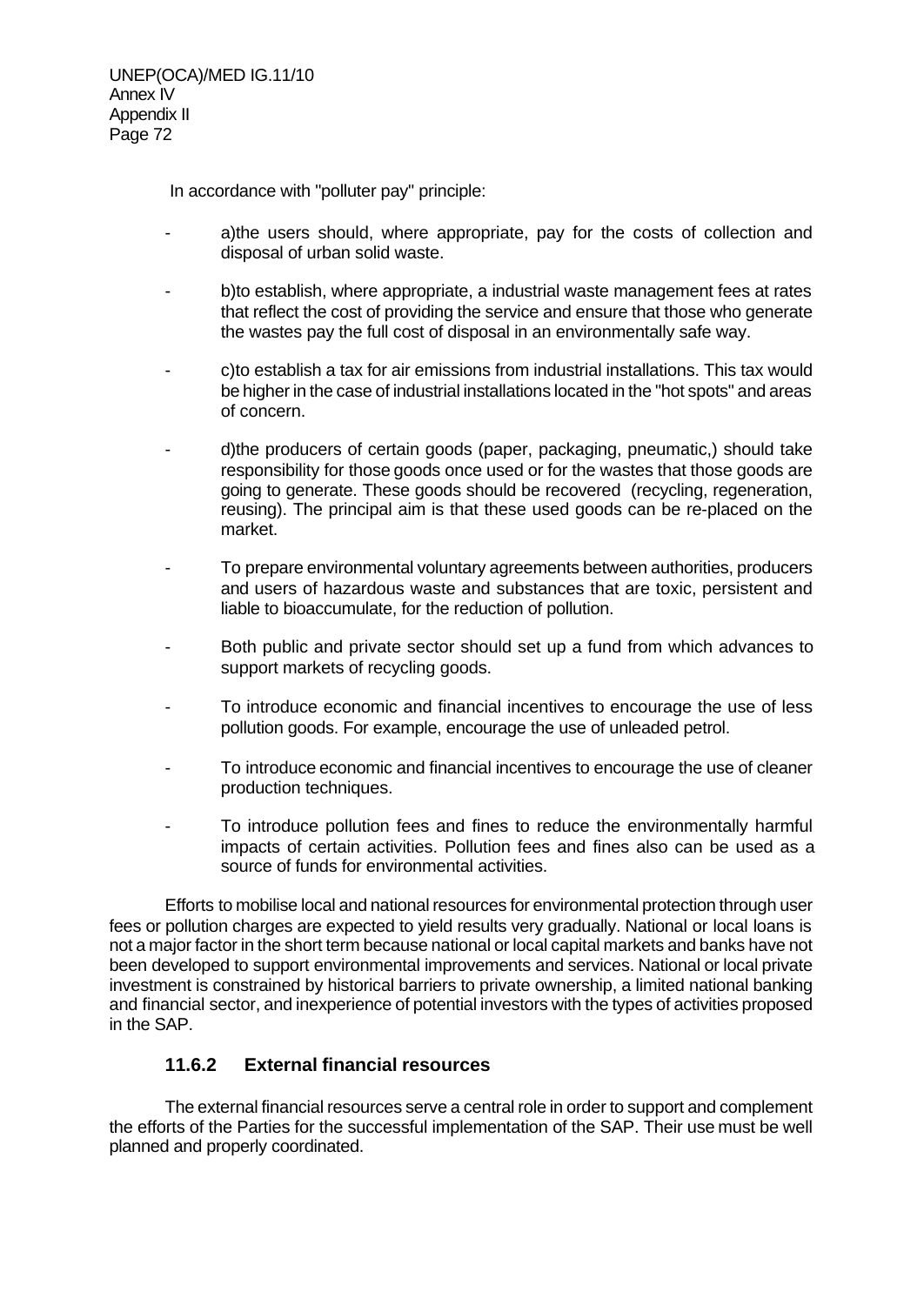Details are given below about some of the financial resources and instruments for implementation of the SAP. Three criteria are taken into account: available financing sources, type of financial institutions and geographical scope. The principal sources of external financial resources are:

- 1. Grant and concessionary assistance from the GEF and the UNDP.
- 2. Loans from multilateral and regional banks.
- 3. Financial instruments from the European Union.
- 4. Multilateral Programmes: The Mediterranean Environmental Assistance Programme (METAP).
- 5. Bilateral agreements.
- 6. Alternative funding sources.

### **Grant and concessionary assistance from the GEF and the UNDP.**

### **The Global Environmental Facility (GEF)**

GEF has a special role to play in providing new and additional grant and concessional funding to meet the agreed incremental costs of measures to achieve agreed global environmental benefits in the following focal areas: climate change; biological diversity; international waters; ozone layer depletion. It is a cooperative venture among national governments, the World Bank, UNDP and UNEP. The GEF also supports international environmental management and the transfer of environmentally sound technologies.

Funds provided through the GEF offer countries the opportunity to demonstrate how development projects can integrate environmental concerns. A project usually must not be economically viable without support from the facility. Most GEF funding will be for investment projects. Other types of projects include technical assistance, pre-investment and feasibility studies, scientific research and training.

Moreover, UNDP, UNEP and the World Bank play an important role in the implementation of GEF-financed activities within their respective sphere of competence and in facilitating cooperation in GEF-financed activities by multilateral development banks, United Nations agencies and programs, other international institutions, national institutions, local communities, etc.

### **United Nations Development Programme (UNDP).**

Environment and natural resource management were selected by UNDP`s Governing Council as one of the six areas of concentration of UNDP`s fifth cycle program (1992-1996).

A number of technical assistance initiatives have already been launched at both country and regional levels. UNDP`s support ranges from preparation of sound strategies for environmental protection and implementation of national environmental plans to the design of programs for environmental education.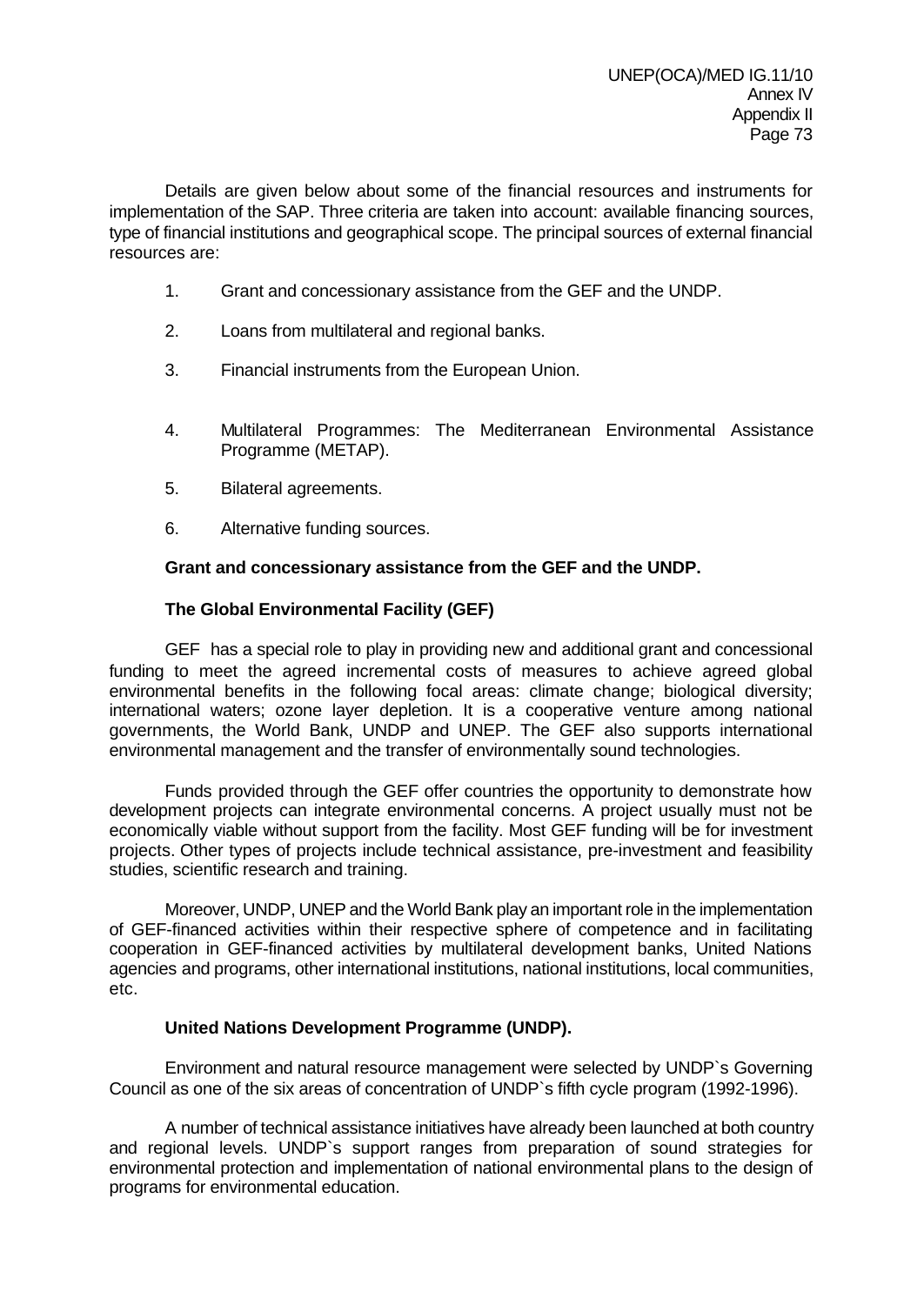UNEP(OCA)/MED IG.11/10 Annex IV Appendix II Page 74

Other regional initiatives included the establishment of collaborative networks in the area of water management including supplementary irrigation and water management at the farm level, range management, and sand dune stabilization.

UNDP will play the primary role in ensuring the development and management of capacity building programs and technical assistance projects.

## **Loans from Multilateral and Regional Banks**.

Loans may come from multilateral banks, mainly the European Investment Bank; the European Bank for Reconstruction and Development (EBDR); and the World Bank. The World Bank and regional banks can provide loan finance for larger projects and technical assistance directly, and for smaller projects through financial intermediaries in the borrowing country, normally at rates lower than those obtainable on the commercial market.

The amounts available for environmental projects depend on their country and sectoral priorities and the recipient`s borrowing capacity. These banks are guided by the priorities and resource allocations of governments. Environmental investment by these banks depends on the priorities of the borrowing country, its level of borrowing or indebtedness and the anticipated economic conditions it can support, the balance in investment activities among priority sectors, the quality of the proposed investment, and the borrower or project sponsor. When assessing project financing proposals, these banks focus in particular on the sponsor or borrower, and on their capacity and planning for repayment of the loan. The funds of the international financial banks are lent at or near market terms, for frequently longer maturity and with longer grace periods than those available from other sources. Their use is contingent upon the willingness of the borrower to agree to service the loan and the willingness of the state to provide guarantees for repayment that some of these institutions require. The EBRD is also able to lend to viable projects on a limited resource basis. In general, loans from international banks cover foreign currency costs only while local currency funds must be found from other sources. The possibility of blending loan and grant money in a single project should always be examined. Maximising the involvement of the private sector takes the burden off central government and effectively implements the polluter pays principle.

## **The World Bank**

The World Bank can provide loan to assist countries to set priorities, improve environmental assessment, capacity building, and implement programs for sound environmental stewardship. It can also provide advice and help countries for the preparation and implementation of National Action Programmes, and can ensure that Bank lending incorporates environmental concerns at every stage of preparation, and design and implementation of projects that supports. The Bank participates in the Global Environmental Facility`activities.

The World Bank environmental activities involve policy dialogue, lending, technical assistance, research and aid coordination. The World Bank lending to the Mediterranean region is increasing for country-level institution building and for the management of critical natural resources such as forests, watersheds, freshwater, wild-life and soils.

## **The European Investment Bank**.

The protection of the environment is among the key priorities of the EIB`s lending policy; it thus acts in line with the objectives of the European Community, which puts an increasing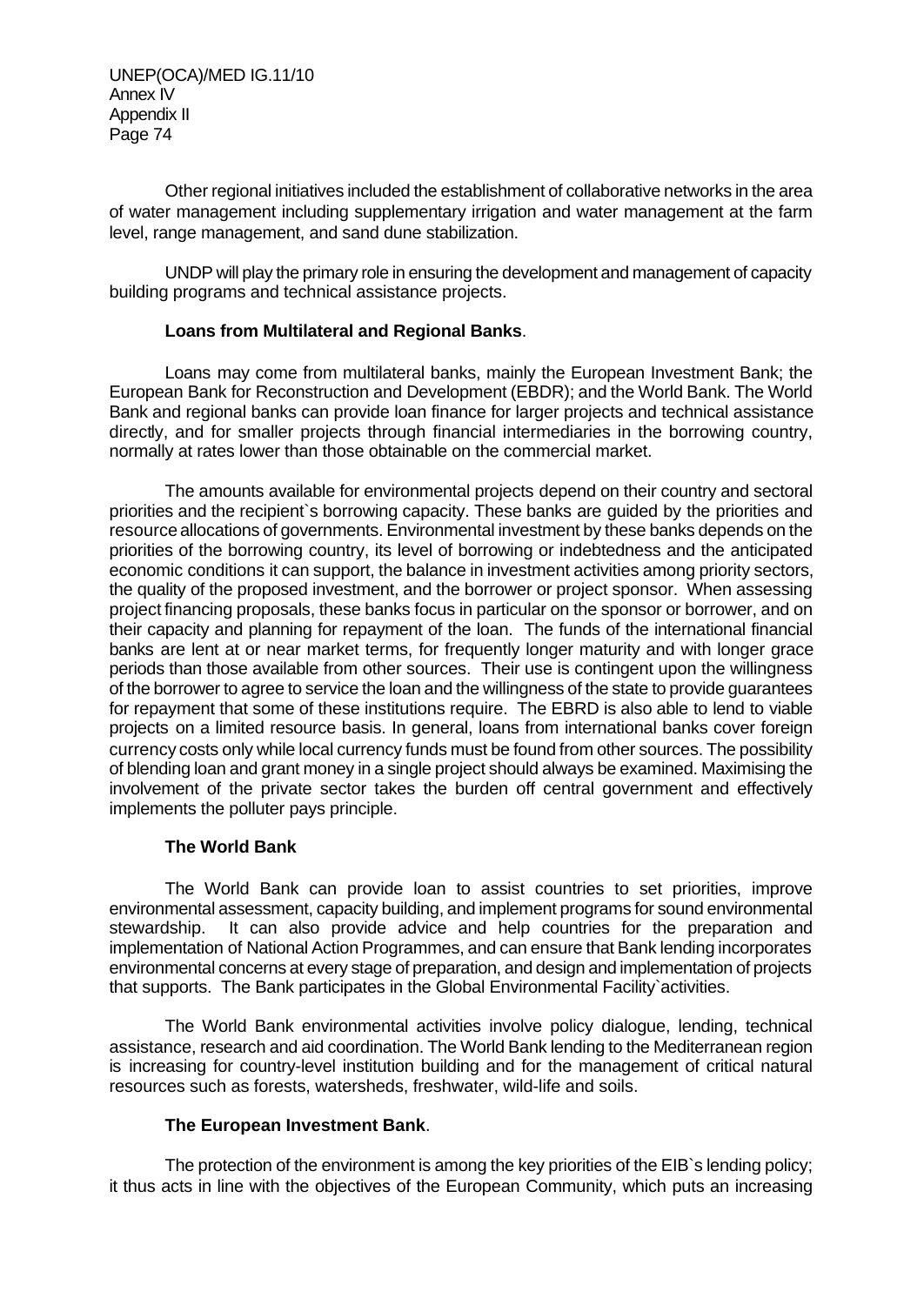emphasis on safeguarding the environment and achieving sustainable growth. The EIB`s interest in environmental protection is pursued through three complementary components:

a) for each investment scheme, the Bank takes into account the overall environmental impact.

b) the EIB provides funds for projects aimed exclusively or primarily at environmental protection, including pollution control equipment in industrial plants, or projects aimed at improving urban environment; and

c) in appropriate cases, the Bank supports feasibility studies and technical assistance schemes in order to help identify priority investment needs and design cost-efficient solutions.

The main aim of the EIB is to support projects that produce one or a number of the following benefits: improvements in drinking water supplies and waste water treatment; the introduction of environmentally sound techniques to process solid, in some cases toxic, waste; a reduction of atmospheric pollution, especially from power station and industrial plant; the promotion of environmentally sound industrial processes and products; and the protection of the environment and the improvement of the quality of life in urban/coastal areas.

## **Financial Instruments from European Union**.

Various sources of funds from the European Union can be mobilized in favour of environmental projects in the Mediterranean region. They consist of grant programs funded by the EC and loans from the EIB. Bilateral aids have not been taken into considerations and neither have the specific characteristics of the countries of the Mediterranean belonging to the group of Eastern countries (Albania) which benefit from other instruments such as PHARE.

**The LIFE Programme**: The revised regulation (EC nº. 1404, OJ L 181/1 of 20/07/96) adopted in 1996 contains some adjustments in view of pursuing the action between 1 January 96 and 31 December 1999.

From this second phase onwards, the LIFE programme has been subdivided into three parts according to fields of action: LIFE-Environment (applicable in the Union territory); LIFE-Nature (also applicable in the Union territory); LIFE-Third countries (applicable to Mediterranean countries).

LIFE-ENVIRONMENT: Eligible actions for the 1996-1999 period are the following: innovatory or pilot actions to promote sustainable development in industrial activities; pilot and promotional actions as well as technical assistance to local communities to foster integration of the environment into land planning and promote sustainable development; preparatory actions for the implementation of the Community environmental policy and legislation. 46% of the total LIFE budget are earmarked for actions within the framework of LIFE-Environment.

LIFE-NATURE: The aim of LIFE-Nature is nature conservation in the widest sense by supporting actions "required to preserve and restore natural habitats and populations of animal and plant species in a favourable state of conservation. The LIFE-Nature indicative budget for the 1996-1999 period amounts to 27 MECU.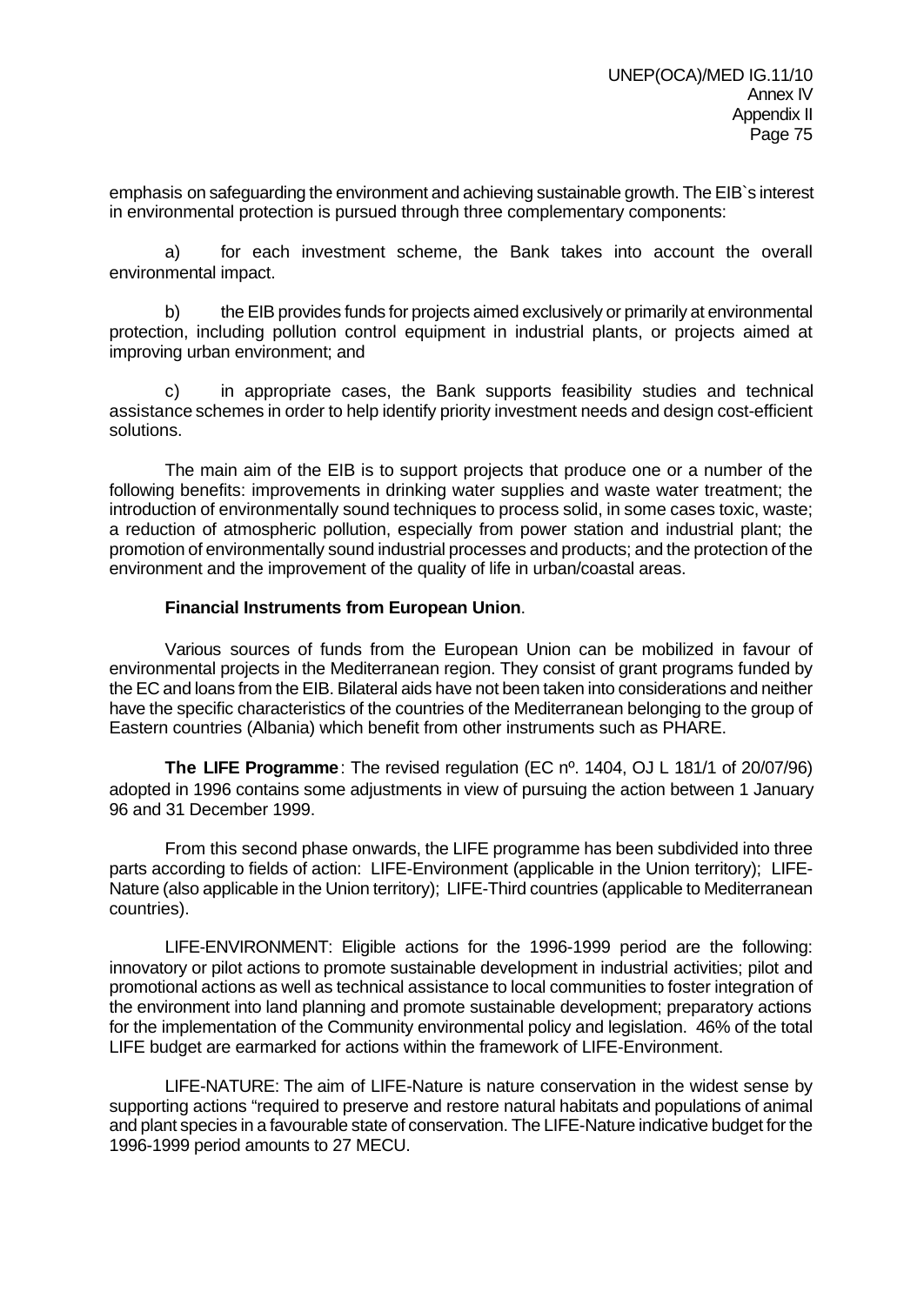UNEP(OCA)/MED IG.11/10 Annex IV Appendix II Page 76

In principle, all the actions proposed under LIFE-nature must be carried out within the EU. However, there is an exceptional possibility of including actions in third countries if the project concerns a habitat or a species of Community interest. The amount of the action outside the EU does not exceed 10% of the planned budget.

LIFE-THIRD COUNTRIES: The aim of LIFE-Third countries is to implement technical assistance actions and pilot actions in the Mediterranean third countries<sup>5</sup> in the following areas: technical assistance for the establishment of the necessary administrative structures in the field of the environment and for the development of environment policies and actions programmes; the conservation or restoration of important habitats hosting endangered flora and fauna; pilot actions to promote sustainable development.

Among the criteria applicable to actions in third countries, it should be mentioned that these actions must contribute to an approach fostering sustainable development at international, national or regional levels and bring solutions to well-spread environmental problems in the region or field concerned. It must be noted that proposals should have an immediate practical application (which leaves out studies, research projects, etc.). The budget allocated to LIFE-Third countries for the 1996-1999 periods amounts to 36 MECU.

Decentralized cooperation: A budget line for "decentralized cooperation" (B7-5077) was created in 1992, targeting all developing countries without distinction. This line has been provided with a very small budget: 6 MECU in 1996 and 5 MECU for 1997. The regional distribution of funds is very irregular, the Mediterranean being the area benefitting less from Community funds.

Environmental Actions in Developing Countries**:** The budget line "Ecology in developing countries" (line- B7-5040) was created in 1982 to fund actions in the Mediterranean countries, as well as Africa, Latin America or Asia, always in relation to geographical priorities. In the Mediterranean area, priority has been given to pollution control. Three types of action can apply for support: those aiming at the integration of environmental aspects into cooperation, including training actions and environmental impact assessments; those with the objective of helping partners of developing countries to improve the institutional capacities required for the formulation and implementation of projects; those making it possible to test and promote innovatory approaches and techniques though pilot projects dealing with urban environment or coastal ecosystem. The allocated budget in 1996 amounted to 15 MECU.

MEDA Financial Instrument: The main objective of the MEDA instrument is "to contribute to common interest initiatives in the three areas of the Euro-Mediterranean Partnership: to strengthen political stability and democracy, to set up a Euro-Mediterranean free trade area, to develop economic and social cooperation, and to take into account the human and cultural dimension" (Council Regulation (EC) nº. 1488/96 of 23 July 1996).

The guidelines for the indicative programmes under MEDA are, among others: the complementarity between bilateral and regional programmes; the "multiannual" nature of programming, which allows for middle-term intervention; the need to make indicative programmes focus on a limited number of priority sectors; the need for regional cooperation to deal with the three domains of the Euro-Mediterranean Partnership, etc. The MEDA budget line

<sup>5</sup>

In the Mediterranean area, eligible third countries are the following: Albania, Algeria, Bosnia-Herzegovina, Cyprus, West Bank and Gaza, Croatia, Egypt, Israel, Jordan, Lebanon, Malta, Morocco, Syria, Tunisia and Turkey.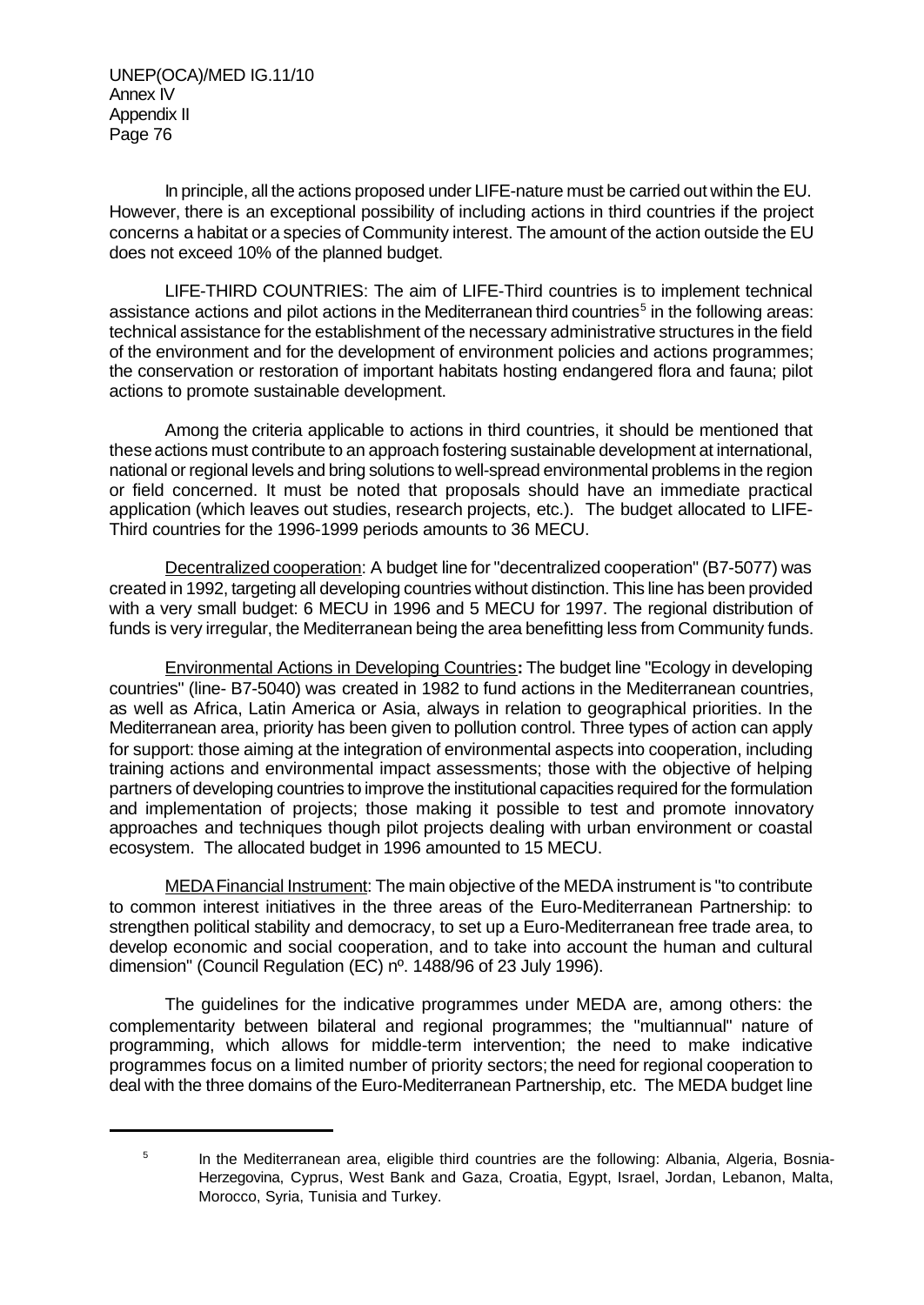was provided with 4,125 MECU for the 1995-1999 period, of which 100 MECU are reserved to the reduction of interests from loans granted by the European Investment Bank in the field of environment.

# **Multilateral Programmes**: **The Mediterranean Environmental Technical Assistance Programme (METAP)**.

The aim of the METAP Programme is to identify actions, through feasibility studies, which could be supported by investments from the World Bank, the EIB, the UE, national governments, etc. The final objective is to curb environmental degradation in the Mediterranean area.

METAP entered in a new phase in 1996. The joint definition of indicators for sustainable development in the Mediterranean area will be one of the priorities of METAP III, which plans to assist Mediterranean countries in the implementation of a reliable framework of specific indicators and related reference points that can be used to monitor and assess the impact of policies, programmes and projects, including METAP activities, the priorities of which are capacity building and integrated water management as well as holding pollution in check and preventing it at "critical spots".

METAP III plans to continue its work upstream by providing funds and technical support to medium-term activities leading to the setting-up of policies and a series of investments to restore the environment. Until now, METAP has already granted some 25 MECU in support of 121 technical assistance activities. These activities have helped in turn to identify and set up investments for the environment amounting to more than 1,5 billion ECU. Under METAP III, cost estimates for identified activities amount to some 91 MECU, which constitutes a significant increase.

## **Bilateral agreements**

Bilateral agreements have proved to be an important mechanism of cooperation between developed and developing countries. The European Union and many States members have signed bilateral cooperation agreements with Mediterranean countries. Environment and sustainable development are an important part of these agreements. Other OCDE countries have also signed bilateral agreements with Mediterranean countries with the same interests for environmental matters.

## **Alternative funding sources**

Export credit agencies: These are a source of shorter-term project financing, especially for specialized equipment.

Debt-for equity swaps and eco-conversion programme: Creditors agree to convert the debts owed to them into local funds to be applied for environmentally beneficial expenditures.

Foundation grants: Private or public foundations may use their resources to support innovative approaches to environmental management or the development of human resources.

Private funding: Voluntary contributions through non-governmental channel or NGOs.

Investments from private sector institutions: Loans may be taken out from private sector institutions in the same way as from equivalent national institutions.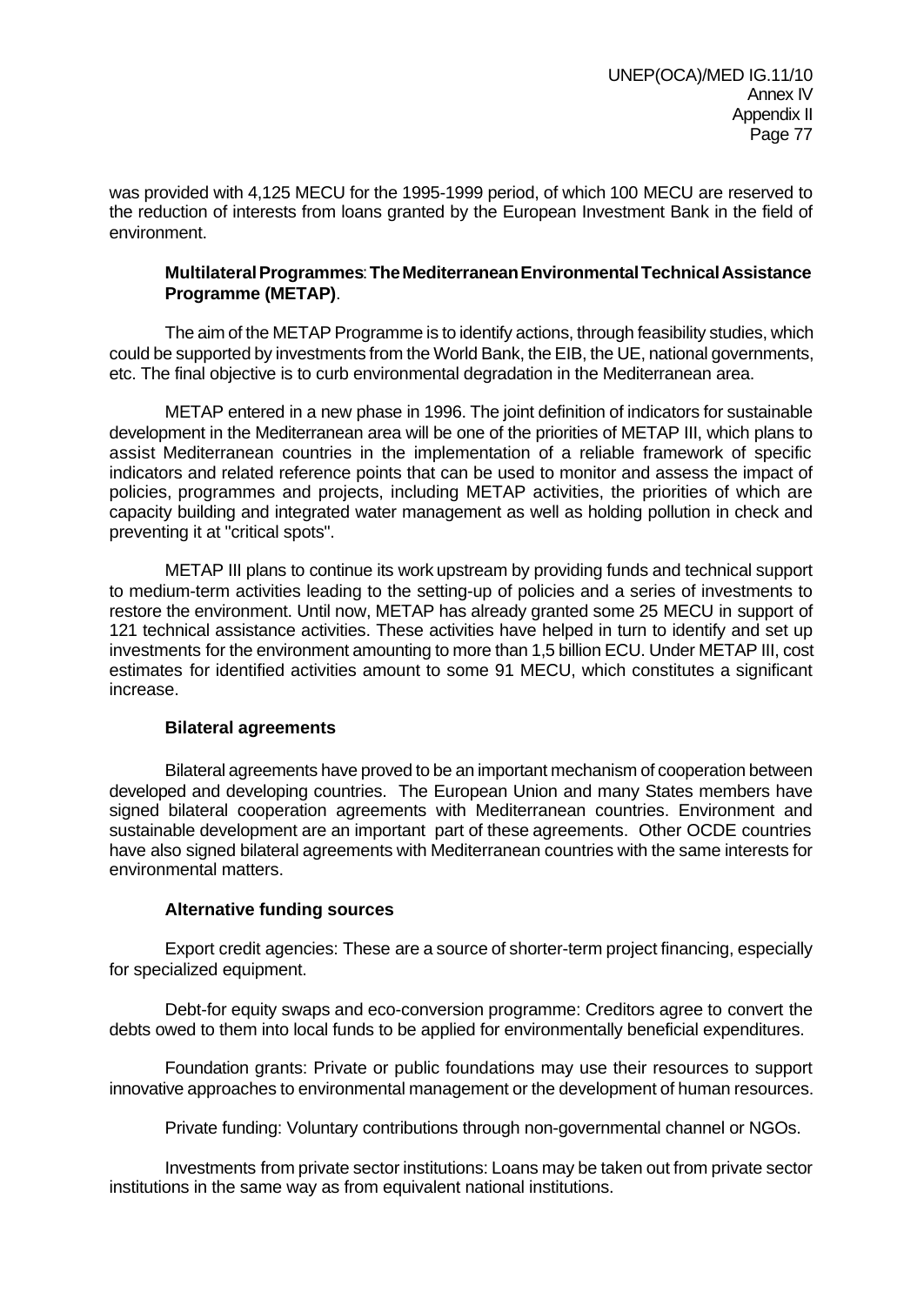UNEP(OCA)/MED IG.11/10 Annex IV Appendix II Page 78

# **11.6.3 Clearing-house mechanism**

As a means of assisting and mobilizing technical scientific and human resources, including access to cleaner production technology as well as the application of the best available techniques and the best environmental practice, States should establish a collaborative network (a clearing-house mechanism) to enhance the transfer and cooperation among developing countries and between developed and developing countries.

It would be a mechanism for responding to requests on scientific, technical and human resources from national Governments, organizations, institutions, firms and/or individuals. The clearing-house would consist of three basis elements:

- a) A data directory, with components organized by source-category, crossreferenced to economic sectors, containing information on current sources of information, practical experience and technical expertise;
- b) information-delivery mechanisms to allow decision makers to have ready access to the data directory and obtain direct contact with the sources of information, practical experience and technical expertise identified therein (including the organizations, institutions, firms and/or individuals most able to provide relevant advice and assistance);
- c) Infrastructure- the institutional process for developing, organizing and maintaining the directory and delivery mechanisms.

This mechanism should be established on existing subregional, regional or national research centres which are already linked with national institutions and NGOs.

## **Proposed targets**

By the year (2000), to develop a clearing-house mechanism.

## **Proposed activities**

- The functions of the clearing-house will include:
- To collect, treat and disseminate information as well as data on available technologies, their sources, their environmental risks and the broad terms under which they may be acquired.
- To disseminate information on concrete cases where environmentally sound technologies were successfully developed and implemented.
- To advise, assist and suggest guidelines, for instance for policy integration, capacity building, technology transfer, etc.
- To facilitate other services, as for instance source of advice, training, technologies and technology assessment.
- To allow decision makers to have ready access to the data and obtain direct contact with the sources of information, practical experience and technical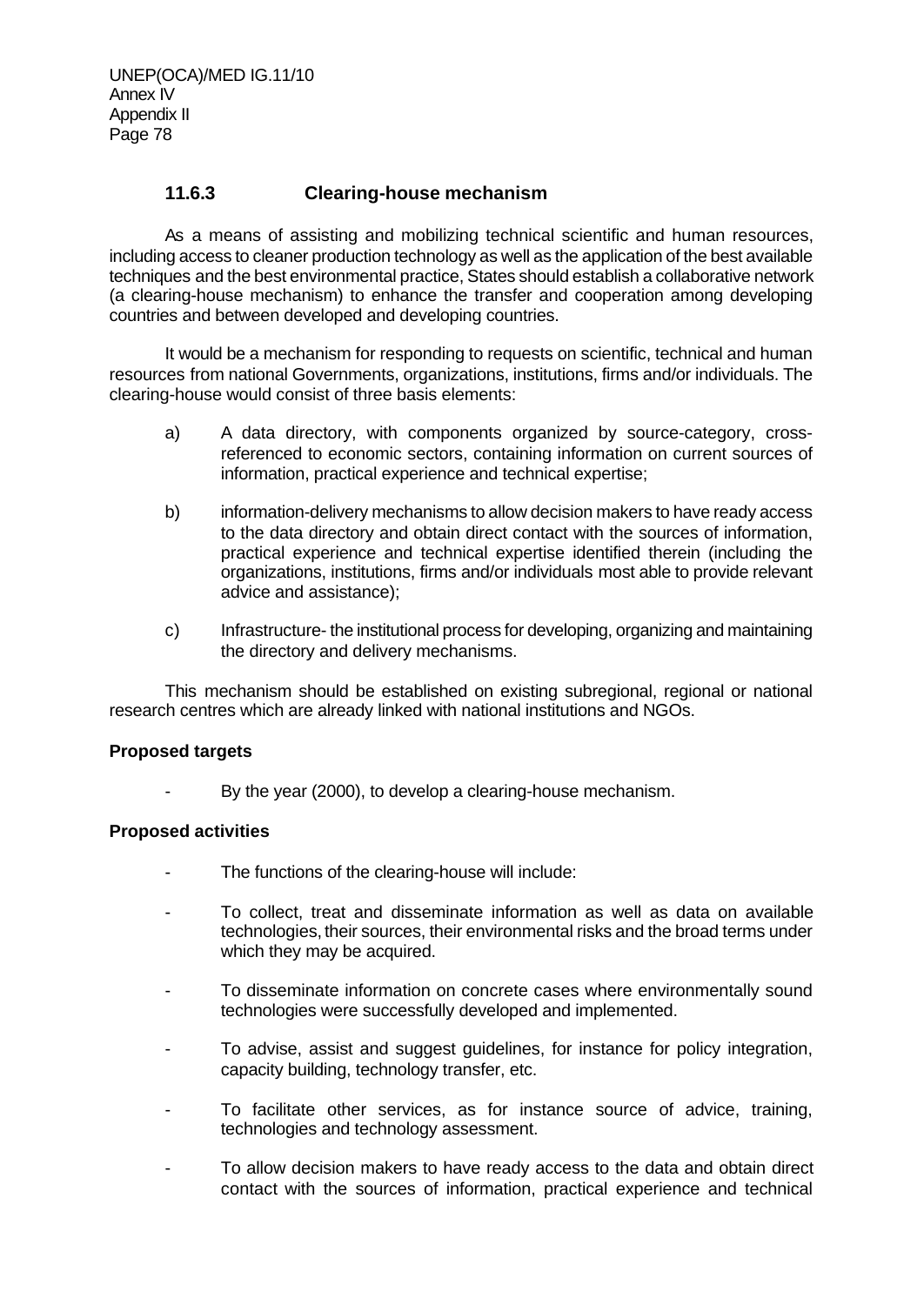expertise identified therein (including the organizations, institutions, firms and/or individuals)

The Clearing-house, in the implementation of their functions, should be coordinate, and not replicate, the work of the organizations such as the World Bank, the United Nations Development Programme (UNDP), including the UNEP International Cleaner Production Information Clearing House (UNEP/ICPIC), the International Atomic Energy Agency (IAEA), the International Maritime Organization (IMO), etc. They should in addition make full use of the work of other regional networks as well as intergovernmental and non-governmental organizations and private sector.

# **12. Gaps, Problems and Follow-up**

The present Strategic Action Programme was prepared by the Secretariat in response to specific requirements of the 1996 LBS Protocol (Art.5 and Art. 15). The PDF-B grant of GEF assigned to MAP for its preparation was an opportunity given to the Contracting Parties to fulfil an important provision of the Protocol at low cost for MAP and in a very short time. In addition, the preparation of the Transboundary Diagnostic Analysis and the Report on Pollution Hot Spots, required by GEF as a basis for the formulation of the Strategic Action Programme, provided MAP in a record time with a collation of a very large number of information on the main pollution problems of the region and on the possible remedial actions and their costs. In general terms, it is possible to say that the process initiated through the GEF-sponsored activities is providing the Contracting Parties with a solid basis for planning and eventually implementing the long-term pollution control strategy needed for the implementation of the LBS Protocol.

The Strategic Action Programme proposes a very comprehensive and ambitious exercise for the Contracting Parties. Although the programme provides a large number of information, at the end of this first phase of the GEF-sponsored project the following gaps and problems can be easily identified:

- (a) Project and programme specification
- to look much more closely and critically at the catalogue of Hot Spots and Sensitive Areas presented by countries. The proposed interventions should be clearly specified and the technological options involved critically examined;
- to focus on the socio-economic context of the Hot Spot areas and identify the population, employment, social and cultural structure of the areas for better analysis and sharper understanding of the impacts and benefits underlying the proposed interventions;
- to examine critically the basic economic policies applied in selected groups of countries with important regional Hot Spots to catalogue economic measures (subsidies, loan priorities, taxes, etc.) encouraging directly or indirectly pollution as part of export, import substitution, rural development policies and specific assistance to particular development projects (energy, agriculture, transport, tourism). Economic policy biases and distortions are often serious background sources of pollution which make it difficult to identify if "point sources" are separated from the rest of the economic policy context;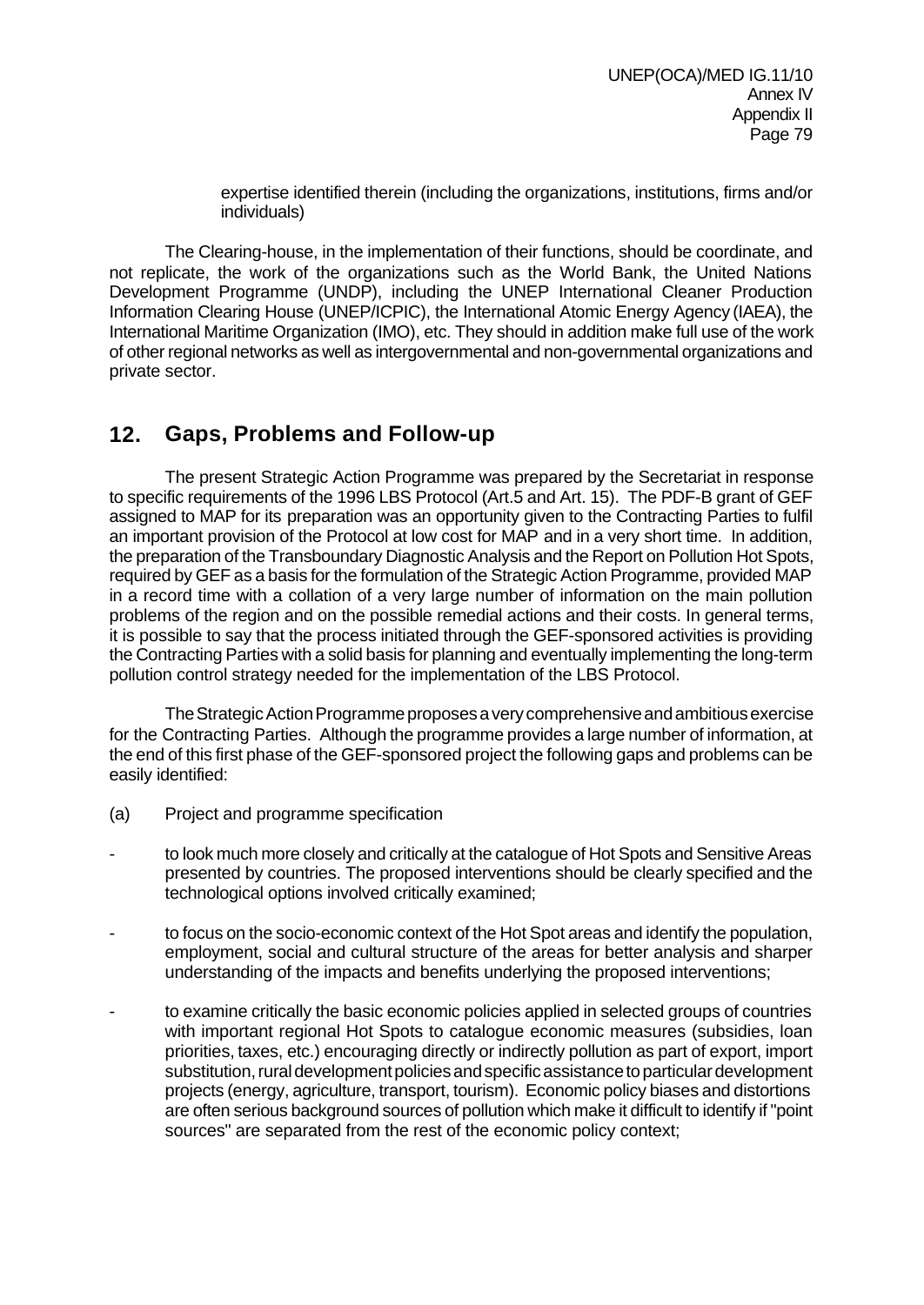- to review opportunities for the mobilisation of private sector resources and the scope for the use of incentives, measures to influence private sector decisions and behaviour related to the environment.
- (b) Appropriate cost/benefit studies
- to develop a practical framework for cost/benefits study of the main priority projects and programmes based on regionally relevant evaluation techniques, issues and data, and utilising to the maximum the few existing case studies;
- to prepare more accurate cost estimates for priority projects to be used for preinvestment analysis needed by potential donors;
- to identify more sharply and measure the main benefits to accrue from the implementation of the key priority projects, including proposals for overcoming data and specific measurement problems;
- to prepare a more detailed investment portfolio focusing on the cluster of priority projects and programmes aiming at the incorporation of elements concerning the social justification for donor support, the beneficiary population, funding and investment recovery mechanisms and national participation capabilities.
- (c) Financing capabilities at the regional and national level to collect information on regional multi-lateral and bi-lateral funding sources and national expenditure on environmental programmes for the purpose of identifying "national" and "incremental" investment needs;
- to analyse "affordability" and cost-recovery issues in relation to the diversity of national economic and social conditions which may entail specific country-based social impacts caused by the implementation of capital-intensive environmental facilities and the consequent introduction of user charges.

As a result of the above, it is evident that if on the one hand the proposed Strategic Action Programme shows the way to follow for an efficient long-term solution to land-based pollution, on the other hand it represents only the starting point of the process. In order to achieve the final goal of the Programme, it is therefore necessary to plan a step-by-step approach which should keep into account the available resources and opportunities at the national and international levels.

At the present moment, the provision of the 1997 GEF grant, which includes possible follow-up activities, is a concrete opportunity given to Contracting Parties to initiate the process indicated by the Strategic Action Programme. The GEF initiative foresees first the adoption of the Strategic Action Programme by the Contracting Parties. After that, a full GEF project could be prepared in conjunction with the convening of a Meeting of potential donors to examine the support required by developing countries for the implementation of the Programme. The project could cover the next phase of implementation of the activities which could include a sum between 4 and 6 ml US\$ on the assumption that a percentage of that sum (a minimum of 20-25 per cent) could be covered by additional donors (national and international including MAP). This sum, which alone cannot obviously solve the existing problems identified through the GEF initiative, should be utilized in the most effective way, i.e. to prepare the ground for the concrete implementation of the interventions proposed.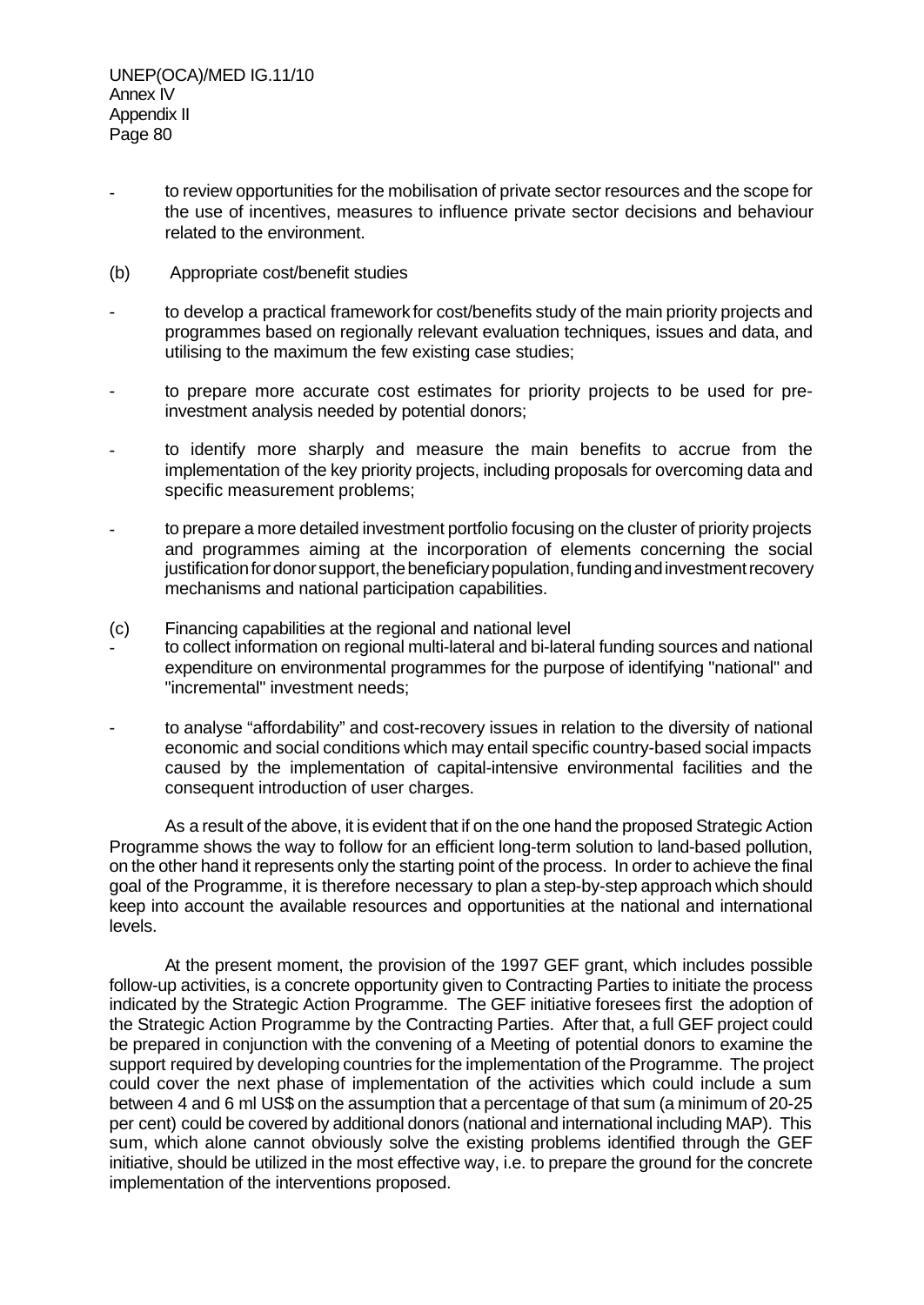As a result, the full GEF project, aiming at funding the costs of addressing transboundary issues and problems and achieving regional benefits, could include firstly the selection of a number of priority hot spots of transboundary significance for detailed feasibility study and cost analysis and, secondly, a number of regional level activities of the Strategic Action Programme designed to leverage both national support to the execution of the Programme and donor support for specific activities in developing countries. The GEF project should also include an incremental cost analysis including an estimate of the existing baseline, and indication of the additional funding that would be applied by national Governments to address issues and problems identified as priority.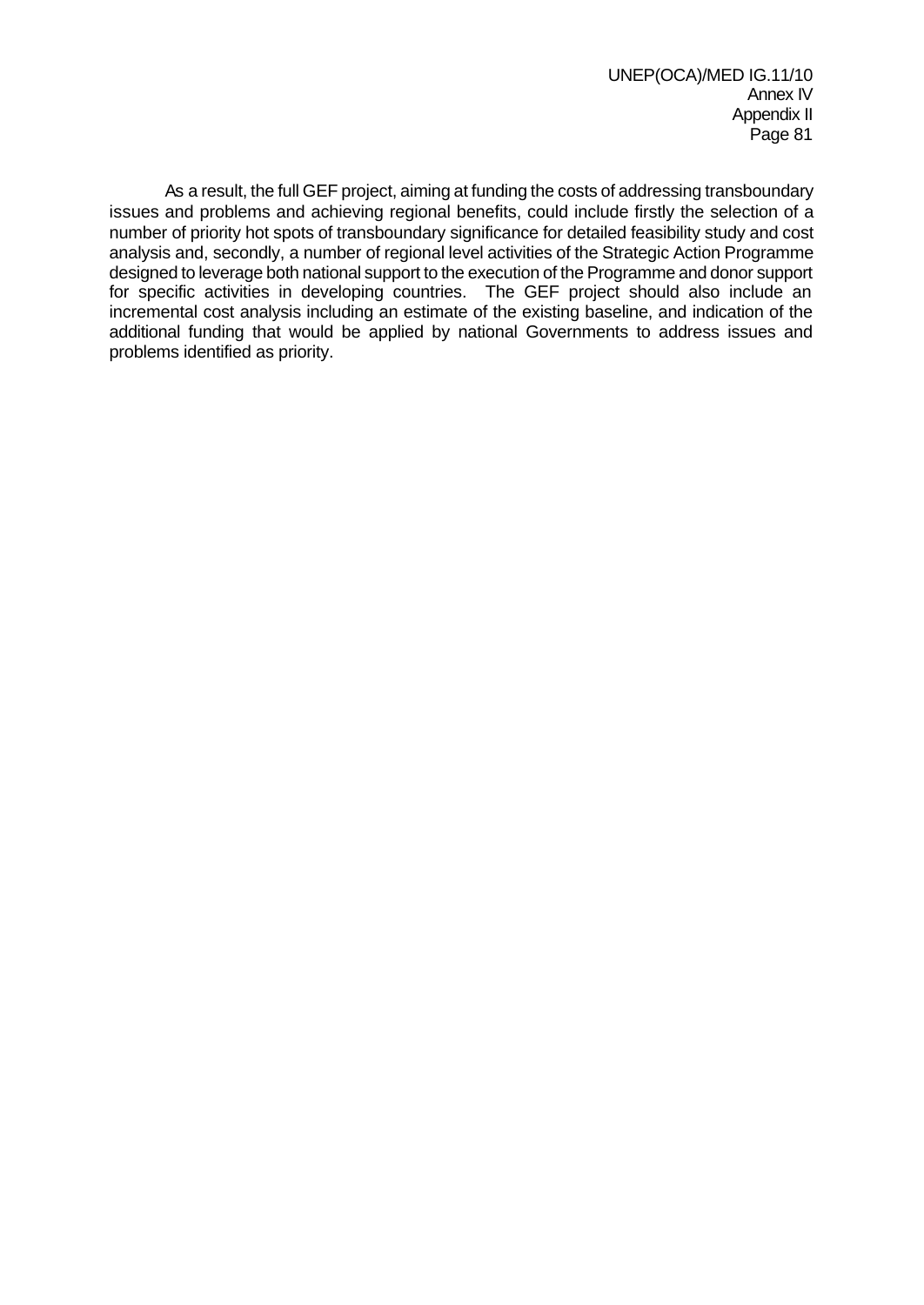UNEP(OCA)/MED IG.11/10 Annex IV Appendix III page 1

## **APPENDIX III**

## **RESOLUTION**

## **"REGIONAL STRATEGY ON PREVENTION OF POLLUTION OF THE MARINE ENVIRONMENT BY SHIPS"**

The Contracting Parties, at their meeting in Tunis, 18-21 November 1997;

*Considering* the importance to associate prevention of pollution of the marine environment by ships to preparedness and response to such pollution in order to contribute to sustainable development in the Mediterranean Sea and to implement Agenda 21;

*Taking into account* the relevant part of the "Action Plan for the protection of the marine environment and the sustainable development of the coastal areas of the Mediterranean" (MAP Phase II) adopted by the Conference of Plenipotentiaries held in Barcelona on 10 June 1995;

*Acknowledging* the conclusions of their extraordinary meeting held in Montpellier 1 to 4 July 1996 which decided to ask the meeting of Focal Points of REMPEC to study the question of regional cooperation in the field of prevention of pollution of the marine environment by ships;

*Having noted* the conclusions of the meeting of the Focal Points held in Malta 22 to 26 October 1996;

- I. **Adopt** the regional strategy on prevention of the pollution of the marine environment by ships, here appended;
- II. **Decide** that, as a consequence, the Protocol on emergency is to be amended in order to introduce in it the provisions necessary to implement this strategy and desire to adopt the corresponding amendments on the occasion of their 1999 meeting;
- III. **Decide** that, pending the adoption and entry into force of these amendments, REMPEC be charged to implement this strategy as regards co-operation between Mediterranean States, supplementing in this way its action concerning preparedness for and response to accidental marine pollution;
- IV. **Decide that** the Annex to Resolution 7 regarding the objectives and functions of REMPEC is to be amended.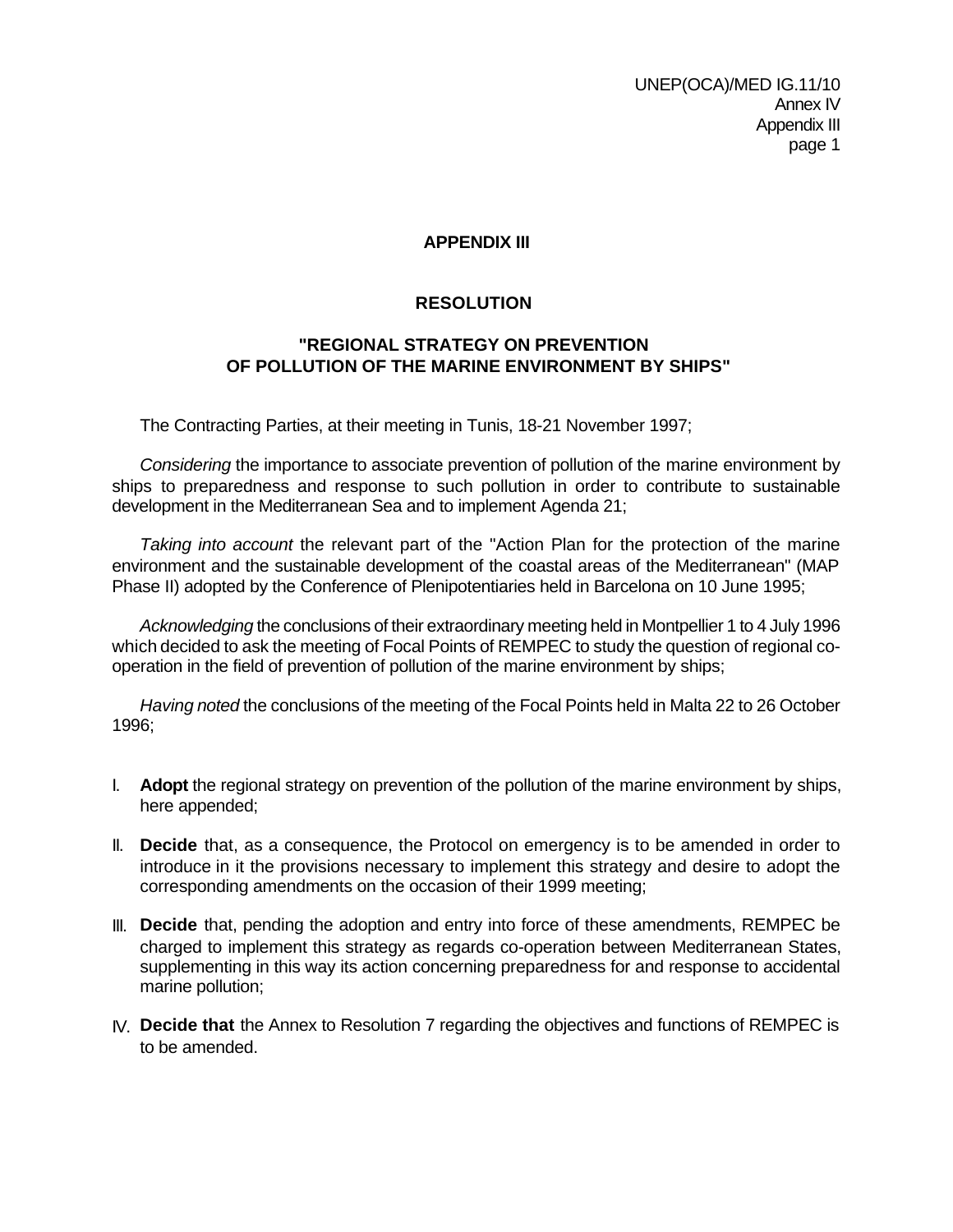UNEP(OCA)/MED IG.11/10 Annex IV Appendix III page 2

## **REGIONAL STRATEGY ON PREVENTION OF POLLUTION OF THE MARINE ENVIRONMENT BY SHIPS**

More than 90% of world trade is shipped by sea. About 30% of the world's maritime trade either transits through the Mediterranean sea directly or leaves from or is directed to the 300 ports scattered along the basin's coastline. There are 58 major oil loading and unloading ports in the Mediterranean. Commercial shipping in the Mediterranean is so dense as to present high risk patterns likely to provoke massive pollution by oil or other hazardous substances in particular because of the insufficient or inadequate enforcement of international standards. Operational discharges from ships (oily wastes, noxious liquid substances, sewage and garbage) also constitute an important source of pollution.

The social and economic development of Mediterranean coastal countries is in particular linked to maritime safety and the quality of the marine environment. Consequently, in a sustainable development prospective, **it is more important to prevent accidents than to combat the pollution of the marine environment which might be a consequence of them**.

In the light of these considerations, **MAP Phase II** had decided to conduct a number of activities with the assistance of the Regional Centre and with the co-operation of the International Maritime Organization.

Accordingly, regional cooperation should be developed towards an effective implementation of International Conventions and in particular those adopted under the aegis of IMO, without adding normative provisions to those in these Conventions.

This regional co-operation shall take into account the regional framework for co-operation established by the Euro-Mediterranean Partnership as well as, within this context, the mutual commitments binding the European Union to its Mediterranean Partners.

#### **This strategy aims at:**

- a) strengthening national capacity
	- i) by improving the capacity of administrations (in charge of maritime transport and environment) to develop and implement prevention policies by:
		- training programmes
		- supplying information and expertise including access to technology
		- conducting pilot programmes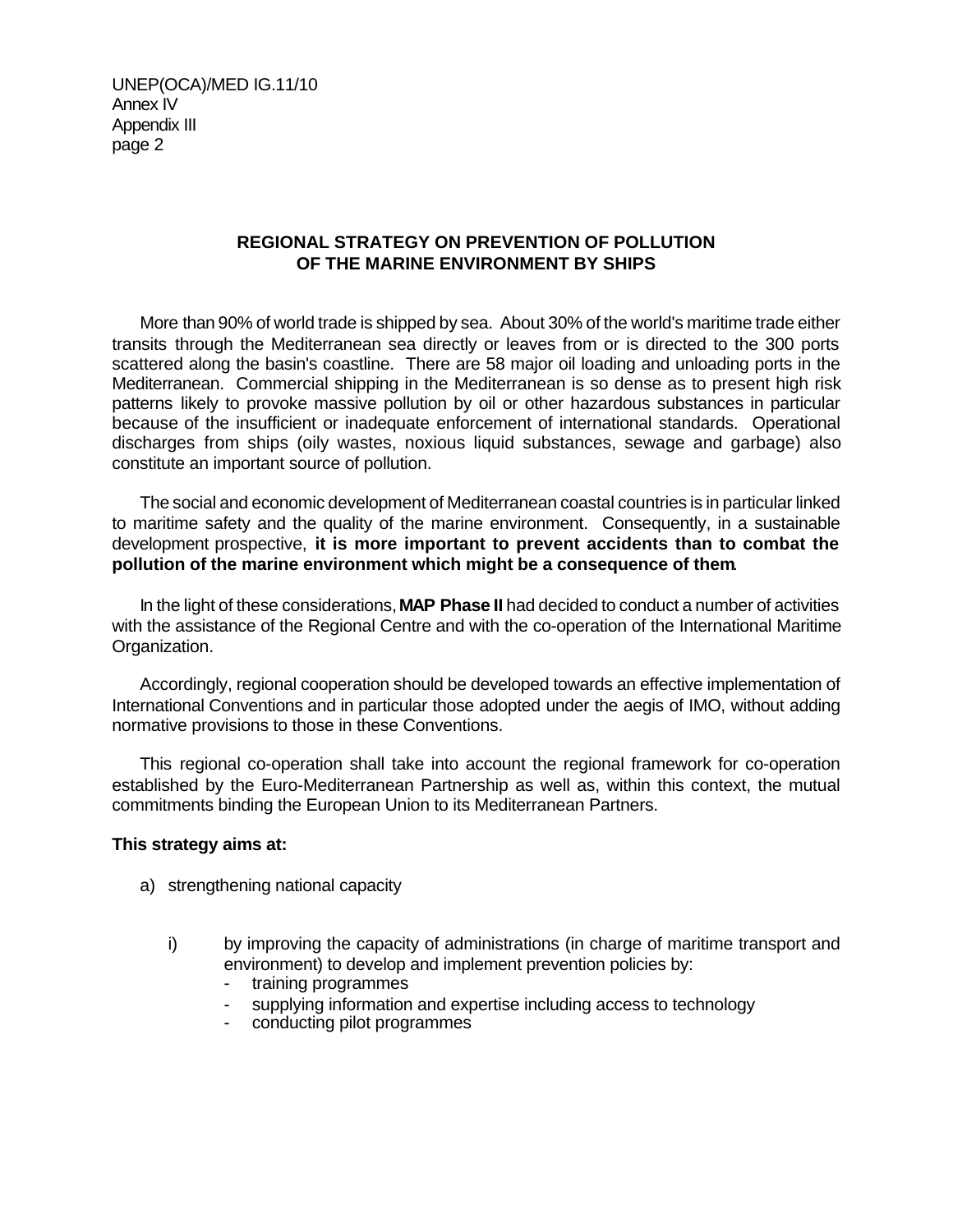- ii) by developing equipment and infrastructure resources by:
	- conducting technical and pre-investment studies
	- conducting pilot projects
- b) developing regional cooperation
	- i) by organising dialogue with a view to conducting co-ordinated activities at all levels: national, regional and global (within IMO)
	- ii) by implementing programmes that require concerted actions and measures at the regional level
	- iii) by conducting studies on subjects of regional interest.

## **This strategy will concentrate mainly on the following priority activities:**

- a) monitoring the effective implementation of the relevant IMO Conventions by the Flag State, Port State and Coastal State;
- b) developing port reception facilities;
- c) safety of navigation;
- d) surveillance of discharges and prosecution of offenders;
- e) emergency towing.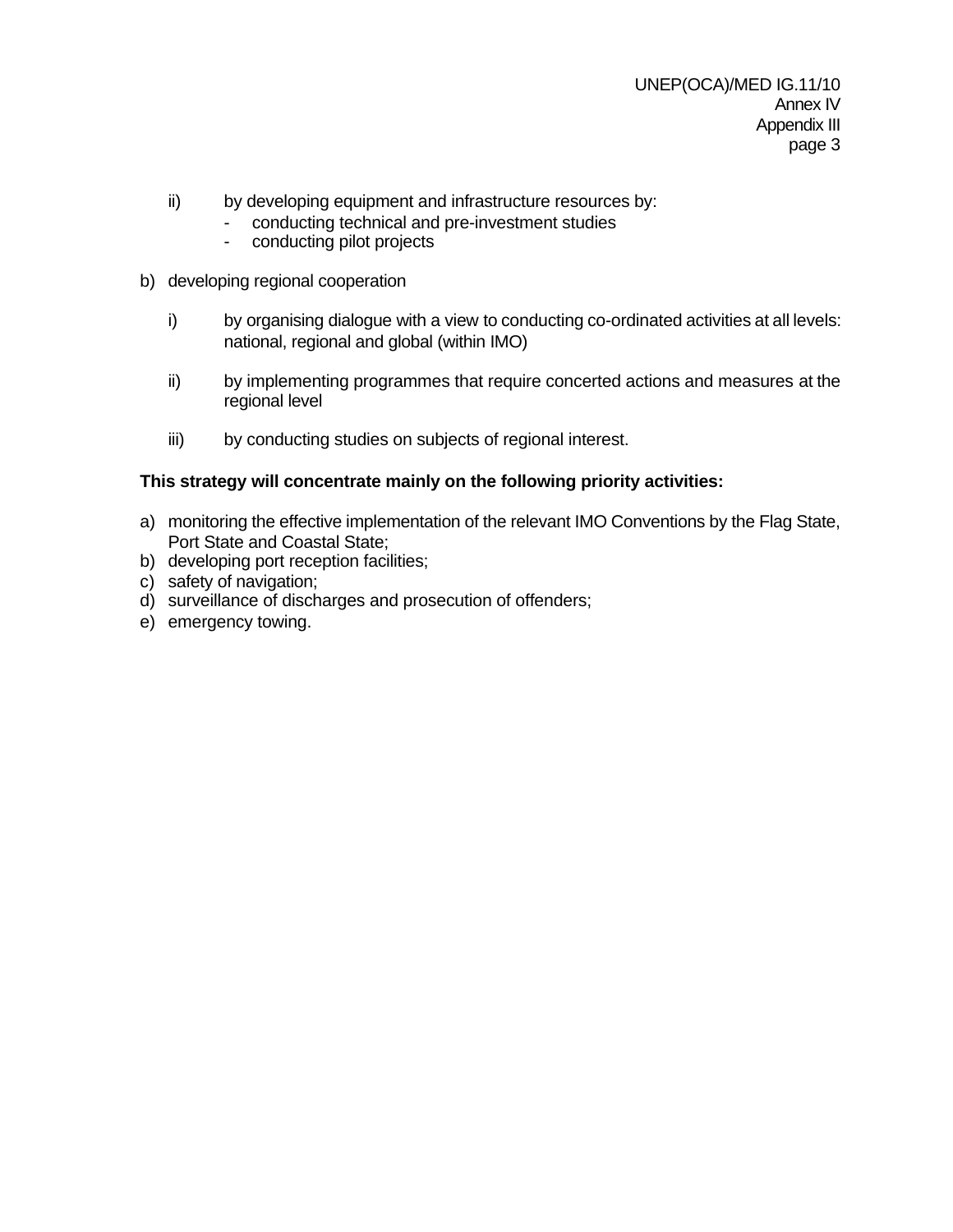UNEP(OCA)/MED IG.11/10 Annex IV Appendix IV page 1

#### **APPENDIX IV**

## General principles and definition of the geographical coverage for the preparation of inventories of the elements of biological diversity in the Mediterranean region and the criteria for the preparation of national inventories of natural sites of conservation interest

The present criteria are established for the purposes of the preparation of inventories of the elements of biological diversity in the Mediterranean region, pursuant to section 2.1 of the Action Plan for the Protection of the Marine Environment and the Sustainable Development of the Coastal Areas of the Mediterranean (MAP Phase II) and Articles 3 and 15 of the Protocol concerning Specially Protected Areas and Biological Diversity in the Mediterranean.

#### L **GENERAL PRINCIPLES**

 $1.$ The main objective of the preparation of the inventories will be the collection of data useful for the conservation of Mediterranean biological diversity.

 $2.$ To conveniently meet conservation purposes, the inventories shall:

- be requiarly updated;

- contain for each listed element the information useful for its conservation and monitoring.

3. With a view to fostering the exchange of information concerning biological diversity in the Mediterranean, and in order to ensure comparability and regional integration, national inventories shall:

- be accessible for comparative evaluation and regional integration in accordance with procedures that are appropriate to the requirements of conservation:

- be compiled according to commonly agreed standard formats;

- be available in English or French.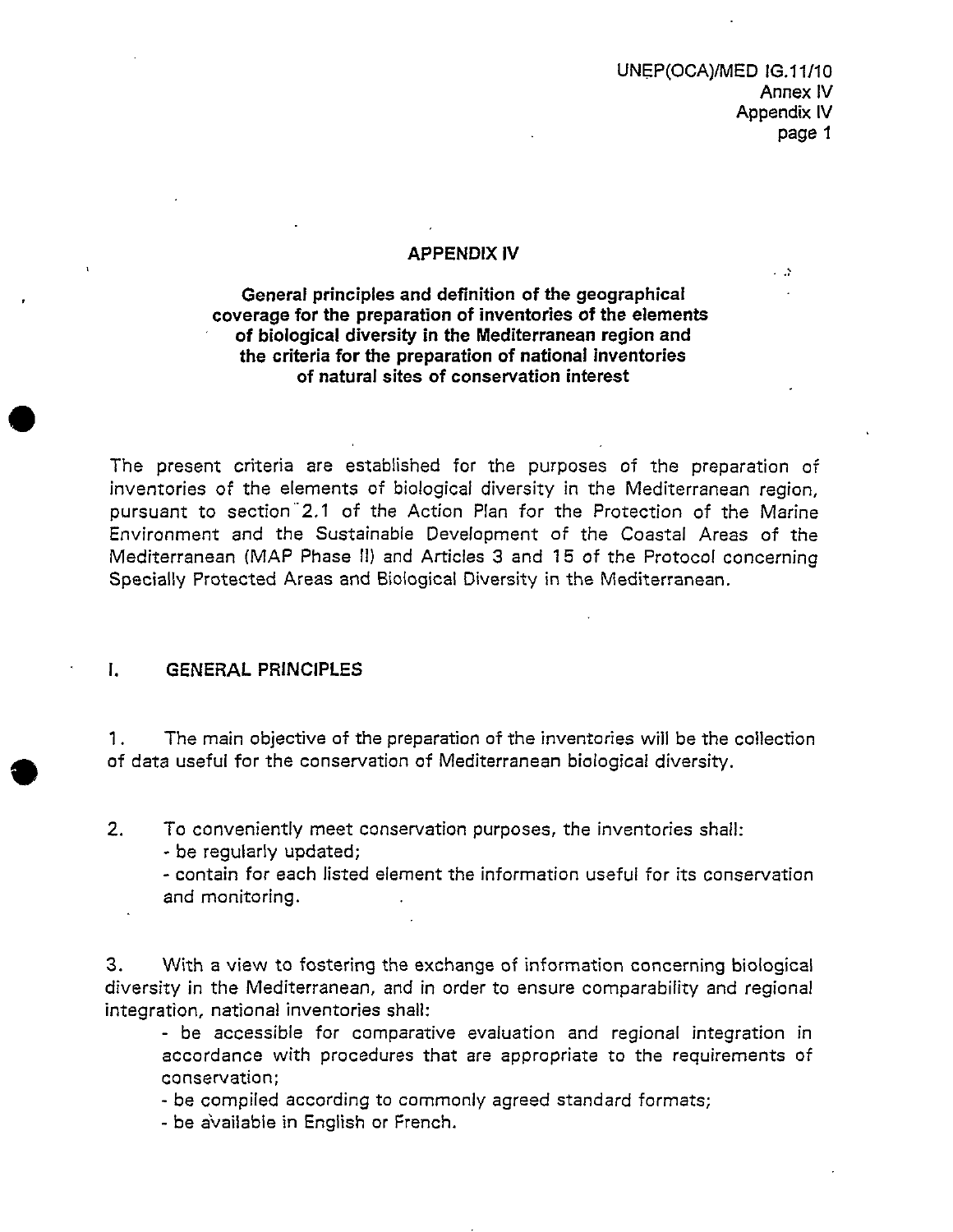#### GEOGRAPHICAL COVERAGE OF THE INVENTORIES H.

 $1<sub>1</sub>$ The geographical coverage of the inventories shall include the marine and terrestrial coastal areas, including wetlands, of the Mediterranean region.

 $\mathcal{L}$ 

 $2.$ Concerning marine areas, the definition of the Mediterranean Sea Area delimited in Article 2 of the Protocol shall apply, it being understood that, for the purposes of the preparation of national inventories, it shall be limited to the areas under the sovereignty or jurisdiction of the Party concerned.

 $3.$ Concerning terrestrial coastal areas, including wetlands, the following definitions shall apply:

- Coastal sites: sites including a stretch of coastline or being directly  $(a)$ affected by the marine environment (e.g. coastal lagoons, estuaries, tidal flats, dunes, cliffs, ...);
- Coastal species: species directly linked to the marine environment in  $(b)$ at least one stage of its life cycle and/or regularly occurring in coastal sites.

#### $III.$ CRITERIA FOR THE PREPARATION OF NATIONAL INVENTORIES OF NATURAL SITES OF CONSERVATION INTEREST.

1. The following definitions shall apply for the purpose of the use of this section of the criteria:

Natural habitat means terrestrial or aquatic areas distinguished by  $(a)$ geographic, abiotic and biotic features, whether entirely natural or semi-natural;

Habitat of a species means an environment defined by specific abiotic  $(b)$ and biotic factors, in which the species lives at any stage of its biological cycle;

`Site means a geographically defined area whose extent is clearly  $(c)$ delineated:

Centre means the Regional Activity Centre for Specially Protected  $(d)$ Areas.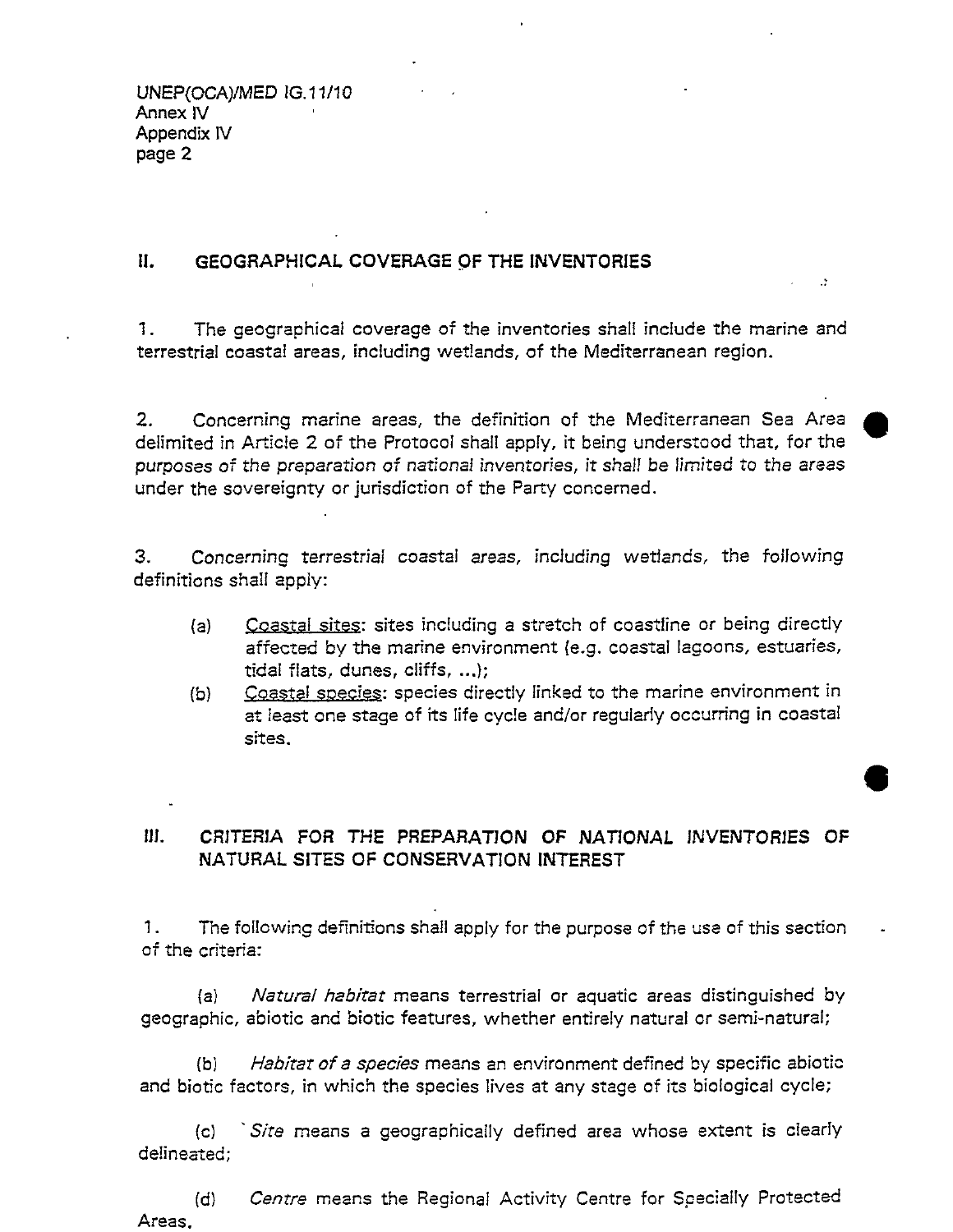$\Delta$ 

Each Party shall compile a comprehensive inventory of marine and terrestrial  $2.$ coastal sites under its sovereignty or jurisdiction important for the conservation of biological diversity.

 $3.$ The presence within the site of a significant sample of characteristic elements of Mediterranean biological diversity is the basic criterion for its inclusion in the inventory. Such elements shall include, in particular:

(a) threatened marine and coastal natural habitat types;

(b) the habitat of endangered or threatened species of the region.

To guide the identification of sites to be inventoried, the Parties shall jointly establish reference lists of these elements to be annexed to these criteria, taking into account Annexes 2 and 3 of the Protocol concerning Specially Protected Areas and Biological Diversity in the Mediterranean and a model classification established by the SPA/RAC on the basis, among other elements, of the work available in this field among the Contracting Parties.

These lists may be revised by the Parties.

4. The significance of a site for a given natural habitat type shall be assessed on the basis of the following criteria:

 $(a)$ Degree of representativity of the natural habitat type on the site;

 $(b)$ Area of the site covered by the natural habitat type in relation to the

total area covered by that natural habitat type within national territory;

 $(c)$ Degree of conservation of the structure and functions of the natural habitat type concerned and restoration possibilities;

The significance of a coastal site for a given species shall be assessed on the 5. basis of the following criteria:

size and density of the population of the species present on the site  $(a)$ in relation to the populations present on the national territory;

(b) degree of conservation of the features of the habitat which are important for the species concerned and restoration possibilities;

degree of isolation of the population present on the site in relation to  $(c)$ the natural range of the species.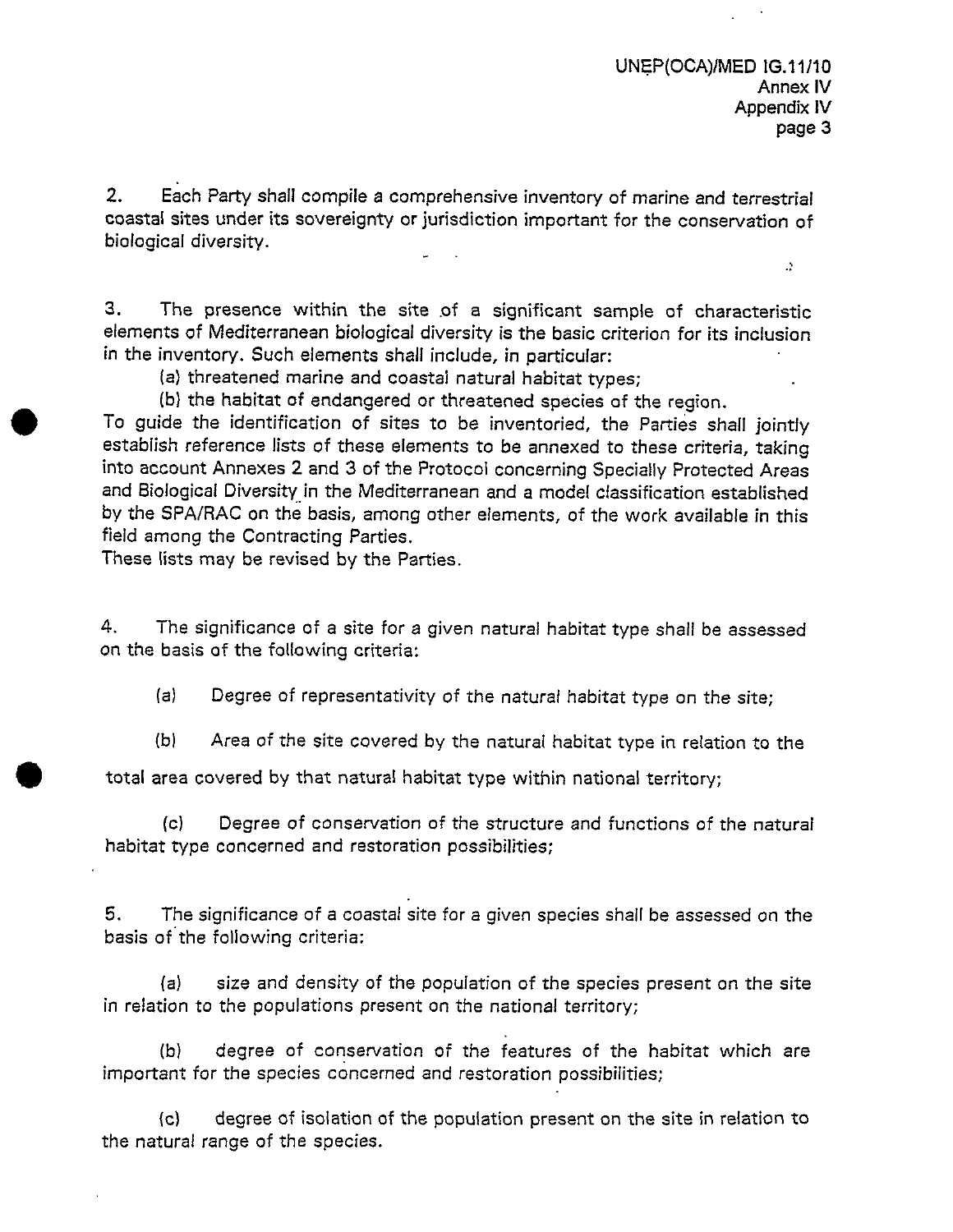The significance of a marine site for a given species shall be assessed on the 6. basis of the following criteria:

size and density of the population of the species present on the site  $(a)$ in relation to the populations present on the national territory;

degree of conservation of the features of the habitat which are  $(b)$ important for the species concerned and restoration possibilities;

the endemic characteristics of the species at the local, national and  $(c)$ regional levels:

the role of the site in the whole or a part of the biological and food  $(d)$ cycles of the particular species.

Information concerning each inventoried site will be compiled according to  $7<sub>1</sub>$ a standard format, which will have to be agreed by the Parties upon a proposal from the Centre. Such information will include, but will not necessarily be limited to, the fields detailed in the attached format to these criteria.

The inventories so established shall be reviewed and updated at intervals not 8. exceeding 5 years.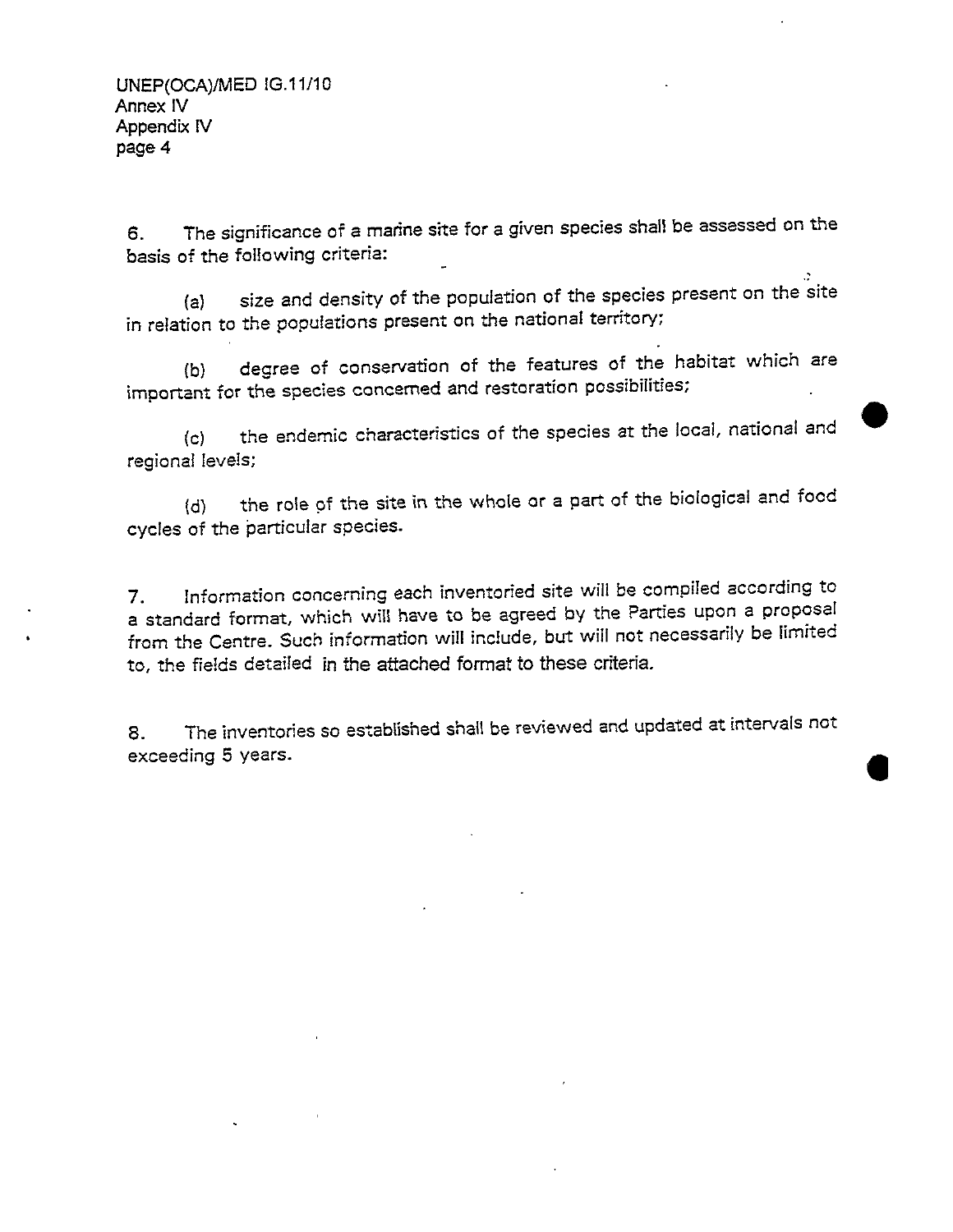СŠ.

# FORMAT OF INFORMATION CONCERNING THE SITES INCLUDED IN THE NATIONAL INVENTORIES

- 1. Site name.
- Site location.  $2.$
- 3. Area.
- 4. Site length (if possible).
- 5. Description of the site:
	- threatened marine and coastal habitats (as per agreed reference list)  $(a)$ present on the site and site assessment for them;
	- $(b)$ threatened marine and coastal species (as per agreed reference list) present in the site and site assessment for them;
	- other habitats and species of conservation interest;  $(c)$
	- invasive species;  $(d)$
	- other prominent natural features. (e)
- $6.$ Reasons for choice.
- $7<sub>1</sub>$ Conservation status.
- $8.$ Threats.
- 9. Human activities in and around the site and their impact.
- $10.$ Land tenure.
- $11.$ Protection status.
- $12.$ Main conservation regulations.
- $13.$ International designation.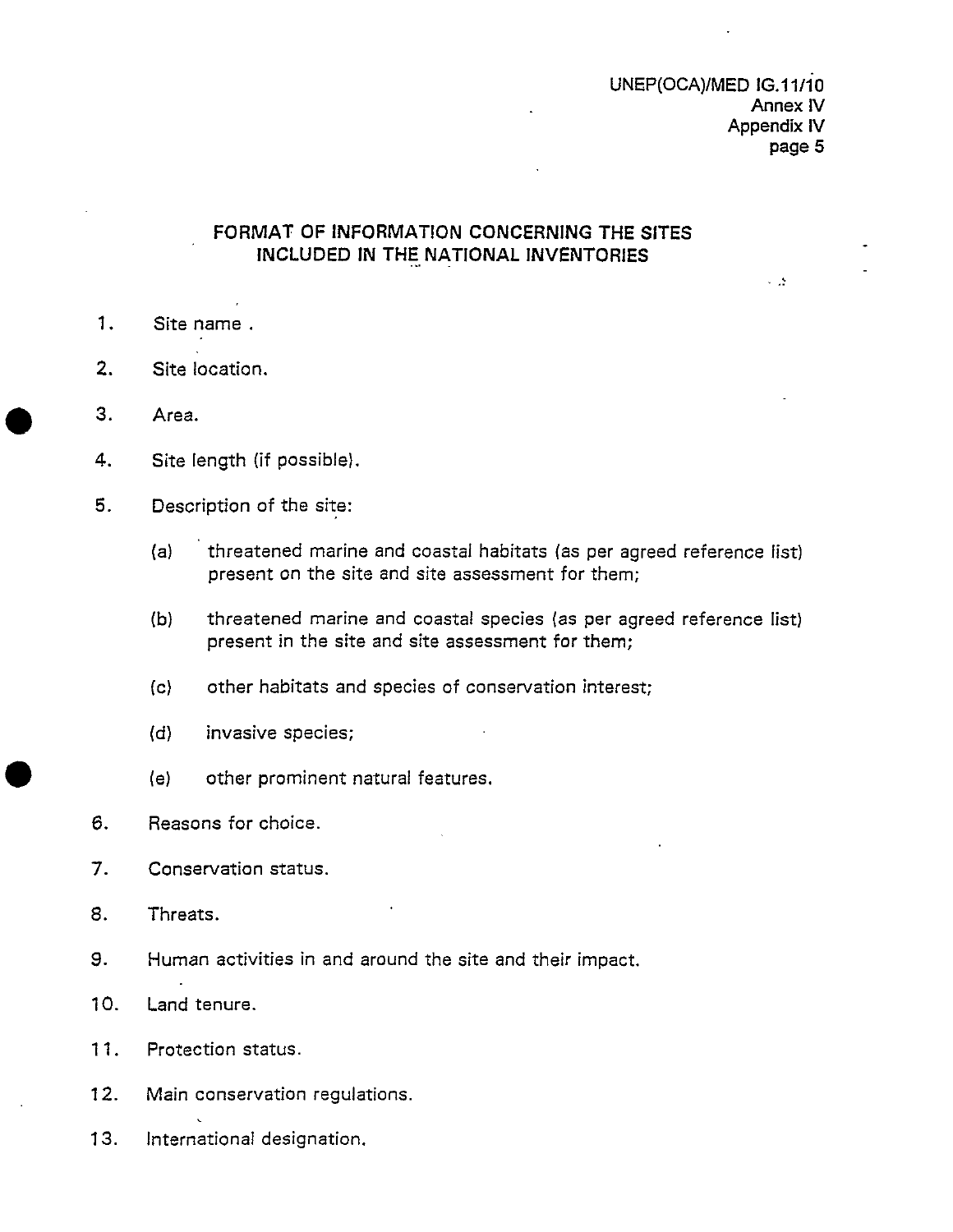UNEP(OCA)/MED IG.11/10 Annex IV Appendix IV page 6

- Conservation projects being implemented.  $14.$
- Management plans and practices.  $15.$
- Authority responsible for the management of the site. 16.
- Other institutions/organizations involved in site management (universities,  $17.$ NGOs, ...).

 $\frac{1}{\sqrt{2}}$ 

- Date of first compilation.  $18.$
- 19. Update.
- Documentation on the site: 20.
	- site map;  $(a)$
	- scientific publications and reports;  $(b)$
	- aerial photographs;  $(c)$
	- other pertinent material.  $(d)$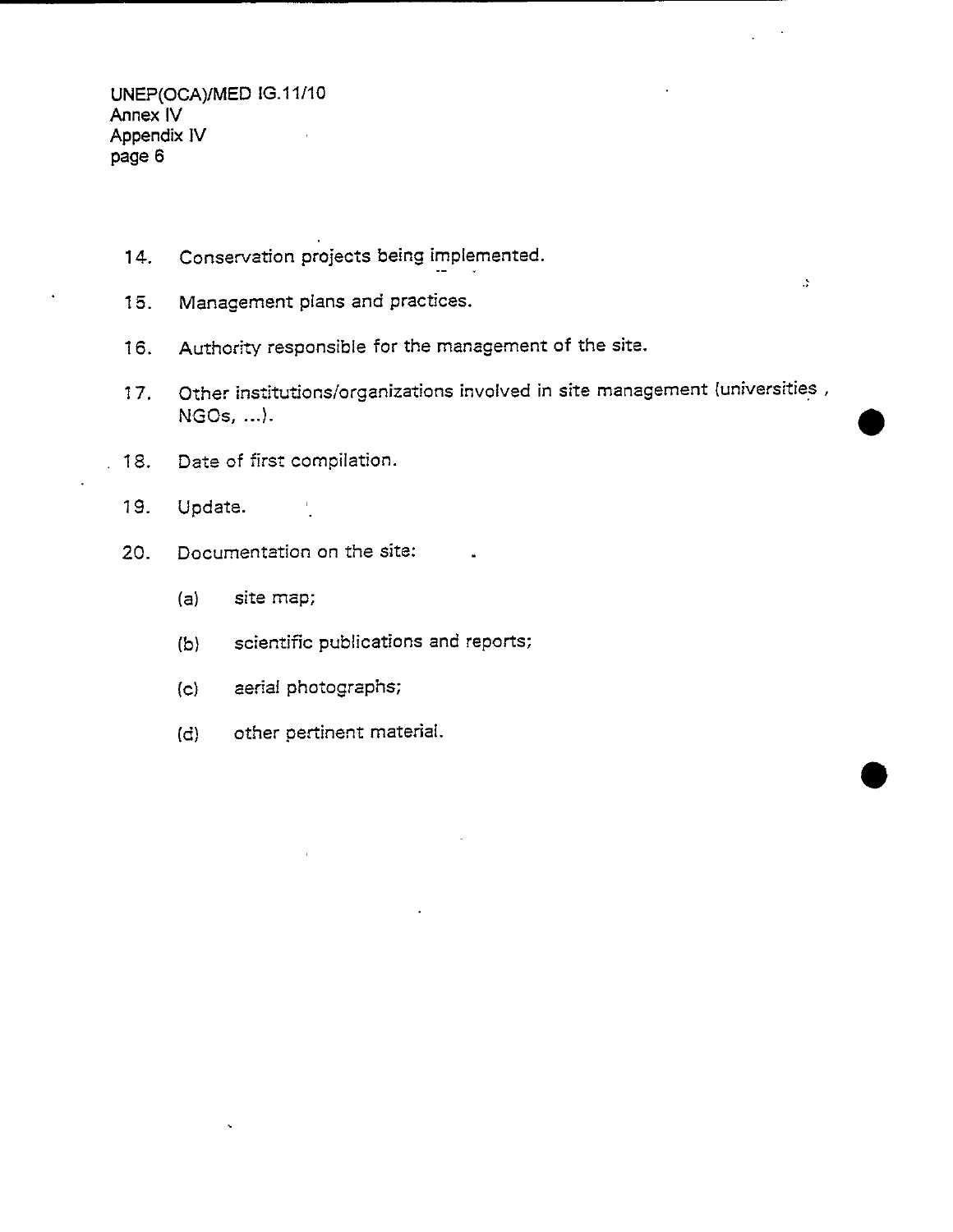UNEP(OCA)/MED IG.11/10 Annex IV Appendix V page 1

# **APPENDIX V**

# **RECOMMENDATIONS OF THE MCSD CONCERNING THE MANAGEMENT OF WATER DEMAND AND THE SUSTAINABLE MANAGEMENT OF COASTAL ZONES**

## **A. RECOMMENDATIONS ON THE MANAGEMENT OF WATER DEMAND**

The field of the management of water demand is one in which the most significant progress can be expected as regards water policies in the Mediterranean Basin. For the Mediterranean Commission on Sustainable Development, controlling the demand for water has become a priority political objective.

## **General Orientation**

In most Mediterranean countries, the actual consumption of water is fast approaching the limits of resources available. The water shortages now emerging, whether circumstantial or structural, will undoubtedly spread and worsen over the coming decades. These shortages are due to the heavy increase in water demand. This demand has globally increased over the last quarter of a century by 60%.

Traditionally, this situation has been met by simply increasing the supply. But today this solution is nearing its limits. Mobilising extra resources is encountering obstacles of a social, economic or ecological order.

The time has arrived for water management to approach the equation from the other side by an effective management of the demand. Demand management and supply management with its potential improvement are to be done in an integrated manner.

This obvious fact and the recommendations which follow are thus dictated by the need to manage water demand in the Mediterranean region.

- C Such policies need to be targeted to the various uses and users and be part of integrated water management policies, characterized by the setting of specific quantified targets to be achieved within defined time periods. The policies should be constant and on-going , as well as be characterized by appropriate performance monitoring systems.
- C This approach must take into account the increasing demand for water coming from populations in both town and country areas, particularly as regards drinking water, but one must not forget the claims of social justice.
- C In the adoption, or the modification of economic development policies in all sectors, due consideration should be given, at a strategic level, to their potential impacts on the realization or not of the integrated water management policy and on how they will affect water demand. Such development policies should be appropriately adapted si as not to negatively affect the overriding need to reduce water demands.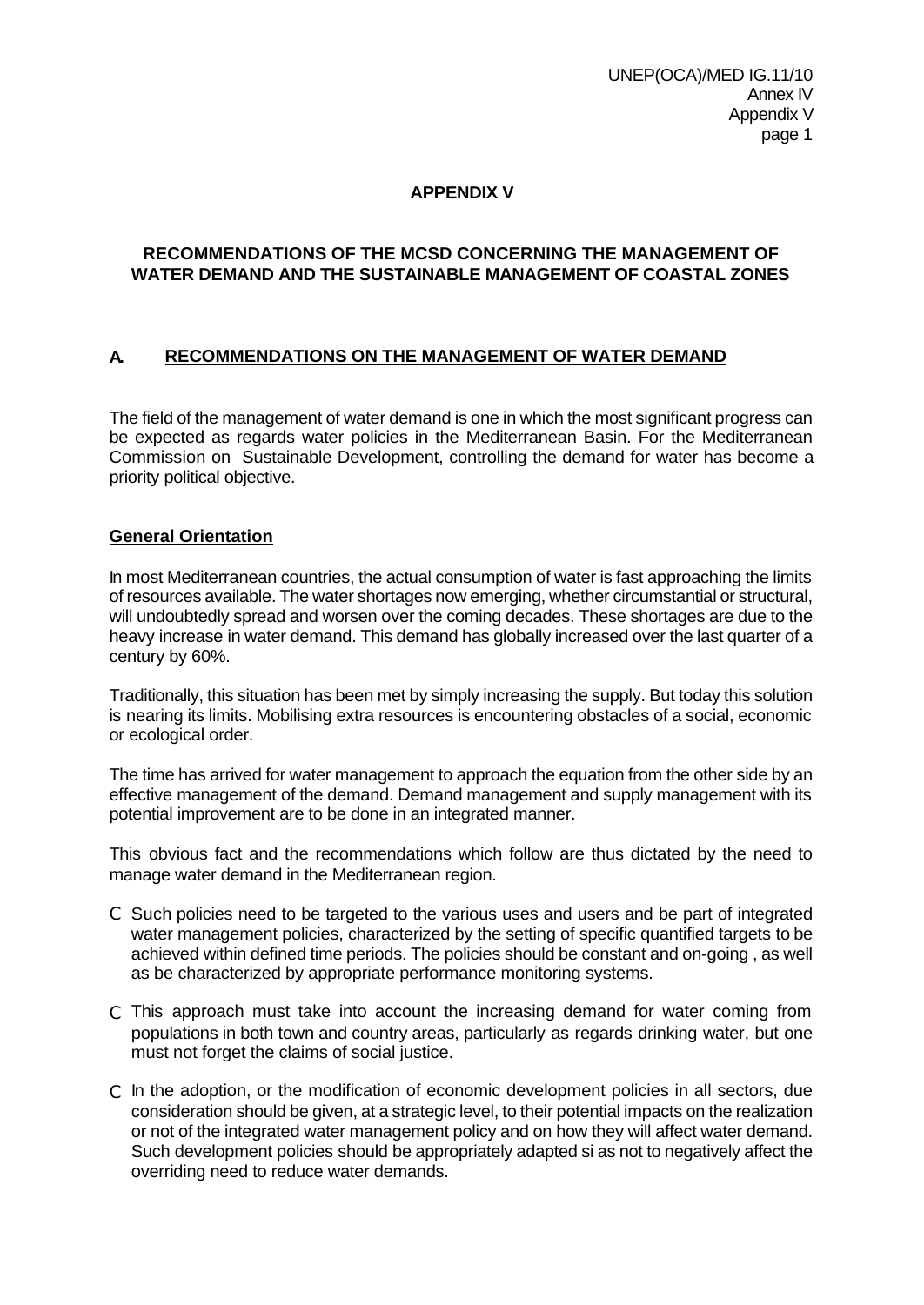UNEP(OCA)/MED IG.11/10 Annex IV Appendix V page 2

## **Approach for Common Understanding and Recommendations**

in the face of these findings, the MCSD has decided to devote 1997 among other short term priorities to studying the subject of water from the angle of demand management**.**

## **THE OBJECTIVES**

The overall objective of this approach is to control demand within the broader strategic objective of sustainable water management in the Mediterranean. This objective breaks down into four points :

- C specifying the characteristics of water use systems with the strong points and the malfunctioning or inconsistencies inherent in the systems adopted;
- C identifying the socio-economic, institutional, legal and technical obstacles that hinder or prevent sustainable management of demand as well as their respective importance;
- C making a precise assessment of the water saving that could be achieved and estimate the efficiency and cost of this in terms of technical and economic feasibility;
- C identifying the socio-cultural, economic, institutional, legal and technical measures to be taken to remedy the defects and eliminate the obstacles to good water-demand management, so as to prevent shortages in the future.

## **The Approach Followed**

A PRIMA FACIE ANALYSIS OF THE SITUATIONS OF THE 21 COUNTRIES AND ENTITIES RIPARIAN OF THE MEDITERRANEAN,

made it possible to situate these countries and entities in four groups all having a relatively similar situation in regard to the risk of shortages threatening them and to the future and present water demand:

- 1. *Group 1: countries where there is no risk of shortages even beyond the year 2025* (Albania, Bosnia and Herzegovina, Croatia, France, Greece, Italy, Monaco, Slovenia, and Turkey);
- 2. *Group 2: countries where there is an occasional, more or less local, risk of shortages* (Cyprus, Lebanon, Morocco, Spain, Syrian Arab Republic);
- 3. *Group 3: countries where there will be occasional or structural shortages from the year 2000 despite present low demand for water* (Algeria, Israel, Malta, Palestinian Authority, Tunisia);
- 4. *Group 4: countries where there will be structural shortages from the year 2000, exacerbated by high demand for water* (Egypt, Libyan Arab Jamahiriya).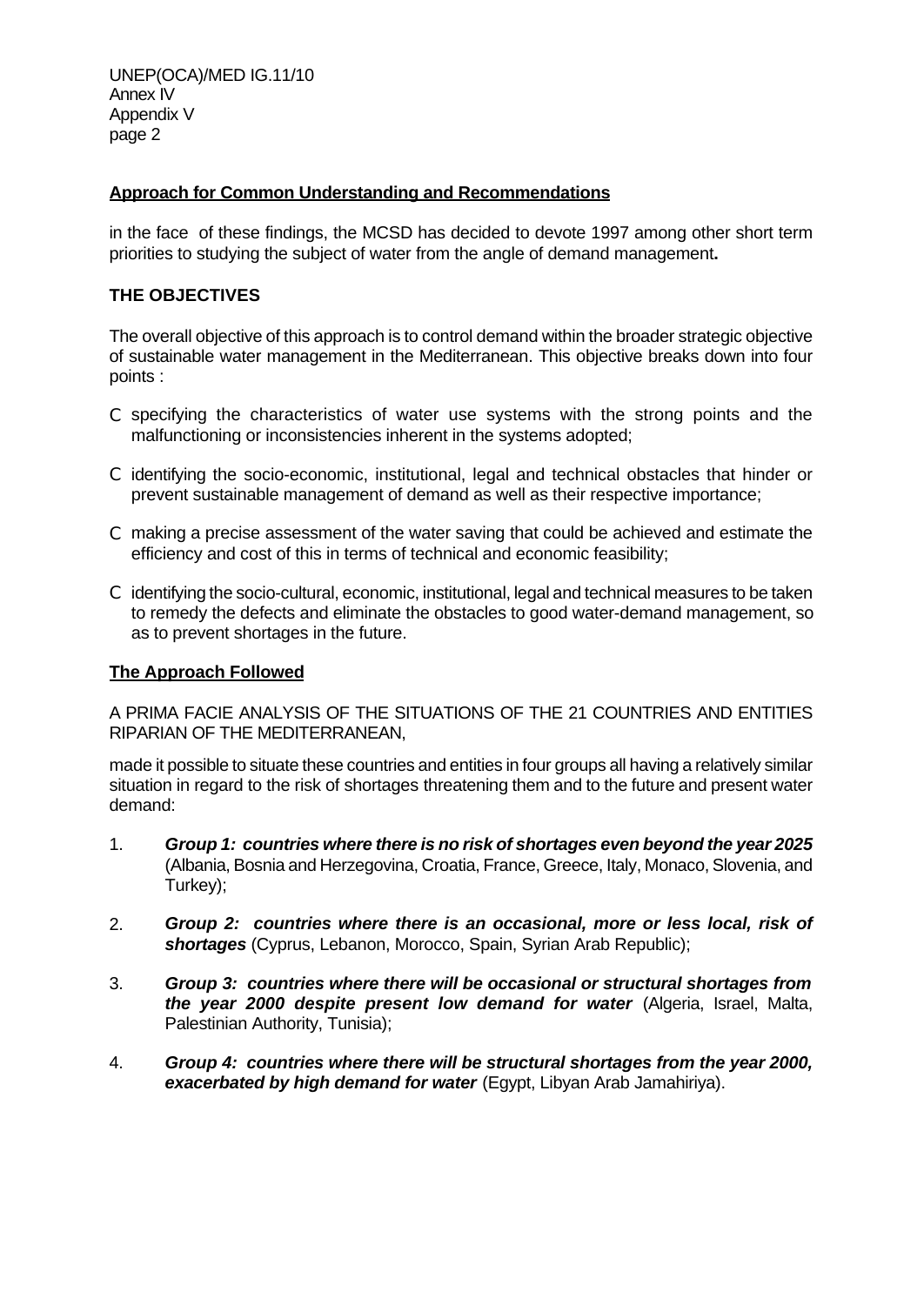# THE INFORMATION ON WATER DEMANDS AND SYSTEMS OF WATER USE,

was collected from national experts through questionnaires and is presented in three reference documents that objectively clarify the context of the Mediterranean countries.

- 1. *Problems of water demand management in Mediterranean countries*. This introductory study reiterates the objectives, methods, means and tools of demand management, as well as approaches to assessing the feasibility of the water conservation predicted.
- 2. *Summary of country information sheets*. This represents an effort to improve, harmonize and update information on water use in Mediterranean countries.
- 3. **C***ompendium "Principal criteria and statistics relating to water demand in the Mediterranean"*, which completes the summary by showing the most important figures available.

A WORKSHOP TO DISCUSS THE FINDINGS AND THE MEANS FOR BETTER MANAGEMENT OF WATER DEMANDS,

 gathered experts and officials from 16 countries and 14 intergovernmental or non-governmental organizations, private firms and local authorities in Frejus (France), the 12-13 September 1997. The orientations of the discussions are provided in the *Framework document* of the workshop, and the *Summary record* details proposals, conclusions and general recommendations.

# **A SHARED ASSESSMENT**

The findings brought to the attention of the community responsible for designing and implementing water policies in the Mediterranean lead them to highlight five main points.

## 1. ECOSYSTEMS ARE USERS IN THEIR OWN RIGHTS

The environmental demand for water by natural systems is an essential aspect of water demand in the Mediterranean.

Water withdrawal from natural media must respect the maintenance of an "acceptable minimum level" for the ecological conservation of ecosystems, which are also users in their own right;

## 2. WATER USE SYSTEMS ARE FAR FROM PERFECT

A large part of the water extracted appears to be badly or little used in most Mediterranean countries.

C At least one third of the volume of water produced and distributed as drinking water in towns and villages leaks out through the network or is wasted by misuse.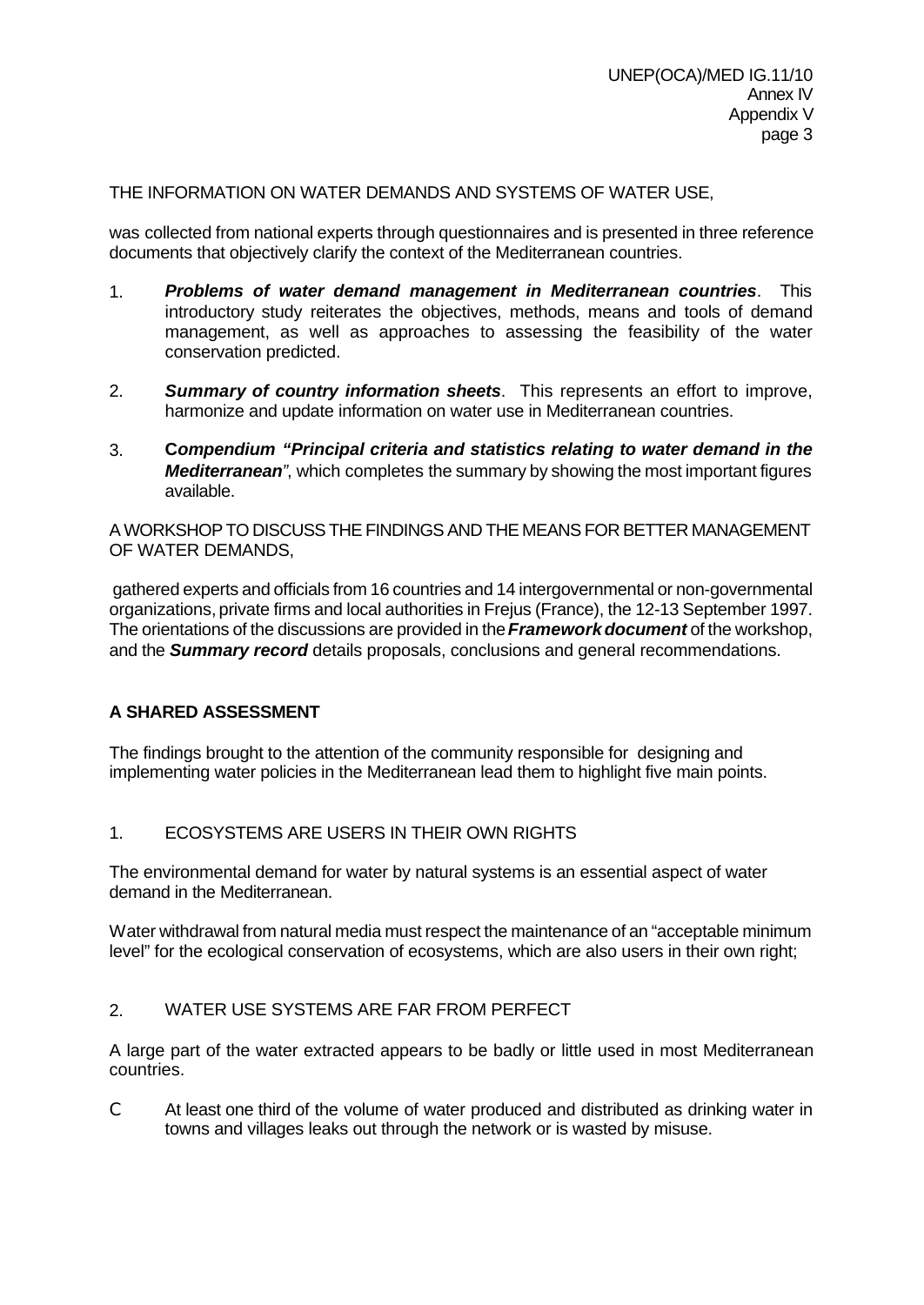- C Almost one half of the volume of water supplied for irrigation is lost through leakage during transport, badly adjusted modes of supply to the fields, low efficiency of the irrigation systems, and choice of overly water consuming crops.
- C Many industries, with defects in recycling, leakage and loss, and inefficient production processes, withdraw volumes of water that far exceed their needs, lowering its quality.

# 3. CLEARLY IDENTIFIED CAUSES

Three fields are involved:

- C Legislative and political: the concept of demand management has not been incorporated in all planning action and legislation because, for historical reasons, some countries lagged behind, but the balance of power is changing;
- C Socio-economic: water start to move from being seen as a natural asset to a rare economic asset, a product. But water also has social, cultural and environmental aspects that must be preserved. Awareness of this development is not sufficiently widespread among all actors in the water economy.
- C Technological: in general, the technology exists, but it is not always utilized. At the present time, not every country has access to the most modern technology.

Defects in water demand management lead to loss of resources, both in terms of quantity and quality, as well as economic losses, and consequently lower profitability.

The volume of water lost or wasted is an unexploited " water bank " . Therefore water demand management will be more efficient than other water supply alternatives. The possibility of saving water must be considered at each stage of water management, from extracting the water for use to the discharge of wastewater into the environment. Demand management should focus principally on the weakest link in the chain of use.

## 4. AN UNEXPLORED "WATER BANK"

For all the Mediterranean countries, a preliminary estimate of the amount of water that could be saved by more rational management of use and consecutive lower demand shows a significant volume (75.5 km<sup>3</sup>/year) compared with the additional water to be supplied to cover growth in demand forecast for the next twenty to thirty years (+ 85 km<sup>3</sup>/year for the year 2010 on a high hypothesis, and  $+$  148 km<sup>3</sup> in 2025).

- C the most beneficial savings in terms of volume would be in the irrigation sector : reduced losses during transport together with greater efficiency (71 per cent of the total, more than half of which due to improved efficiency),
- C next in order of importance comes better recycling by industry (18 per cent),
- C then reduction of loss, leakage and wastage of drinking water in local communities (10 per cent), although these would be of greater value in view of the higher cost of producing and distributing drinking water.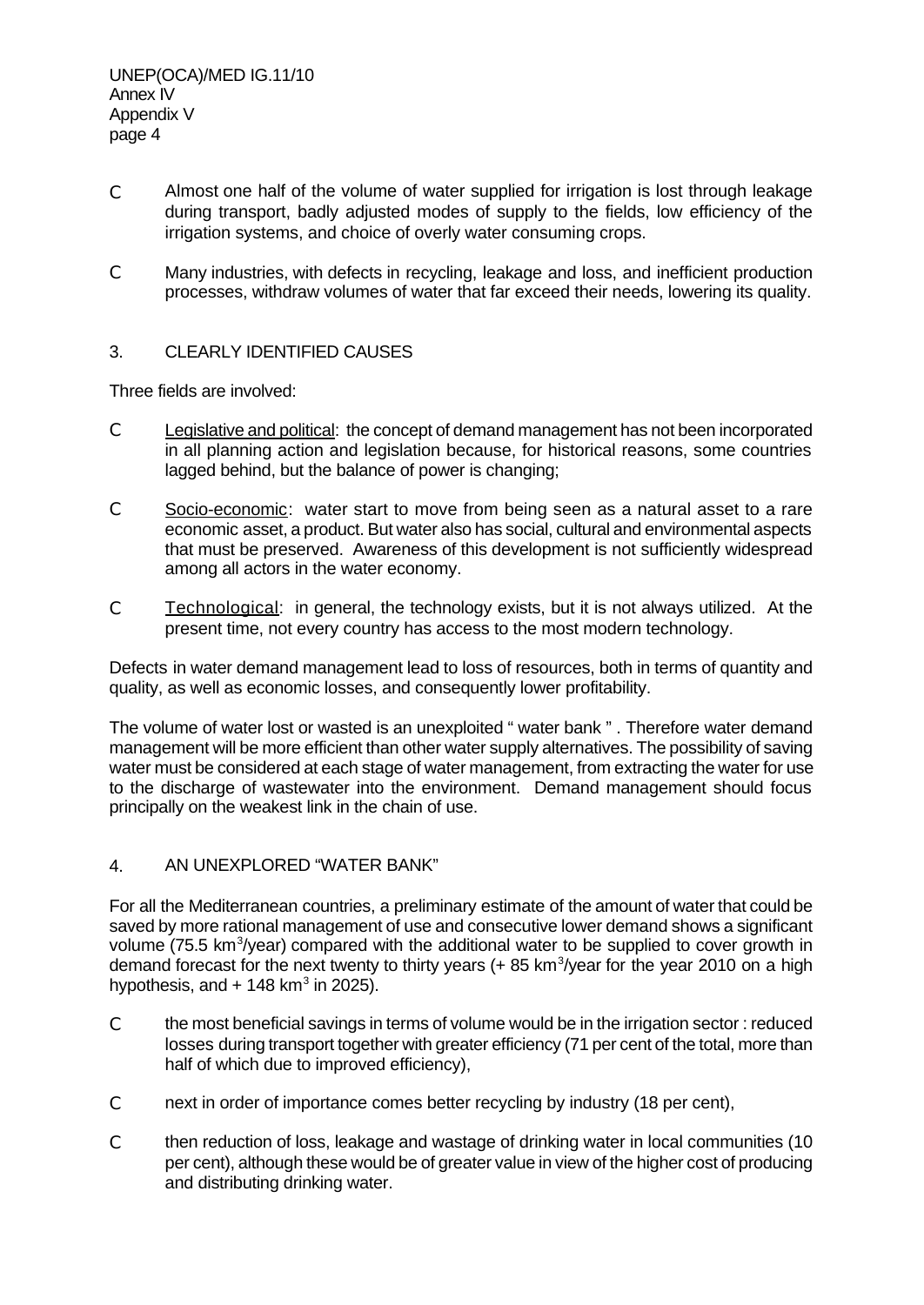## 5. POSSIBLE IMPROVEMENTS

It is technically possible to conserve a large part of the water lost or wasted and this would cost a lot less than the cost of providing new supplies to cover future additional needs.

Water demand management thus seeks both to reduce "non-use" of water extracted or produced and "misuse", in other words, material and/or economic wastage under both aspects. These comprise: practical defects in use systems (loss, leaks, lack of efficiency), unnecessary or superfluous use, excessive use of high-quality water when a lower quality would suffice, badly chosen use and reuse, defects downstream of use . It is necessary simultaneously:

- C to reduce demand or at least slow down its increase;
- C to harmonize demand and supply possibilities as far as possible;
- C to coordinate and maximize multiple uses of limited water resources;
- C to alter the factors governing water requirements and adapt the sectoral structure of water use, promoting the most effective.

Water demand management utilizes means that differ according to the type of defect to be remedied. Certain means, particularly those of a technical nature, are direct water conservation factors; other more indirect means facilitate and govern the application of the former and affect the behaviour of the users (economic and financial, socio-cultural, legal and regulatory tools). All demand management tools should be utilized in harmony. Such a synergy enhances the effectiveness of management provided that application of the tools is coordinated by the same management authority;

Although they all have the same purpose, demand management strategies, together with the choice of priority solutions and the "orchestration" of the different management tools will depend to a large extent on the major types of defect, the competing supply/demand levels, and the socio-economic means and situation in each country.

## **Guidelines for Action**

## *To incorporate water demand management effectively in national water strategies, development and environmental policies.*

- C Promote effective incorporation of demand control objectives in water planning policies and in all sectoral development policies as well as water conservation policies that have an impact on water requirements:
	- *- trying to set deadlines to achieve such objectives.*
- C Undertake feasibility studies on water conservation possibilities (potential savings, methods, costs, time limits, legal, financial and control criteria, etc.):
	- evaluate more precisely the feasibility of demand control operations (volume of *water to be conserved at competitive cost) under different circumstances and in different socio-economic and cultural situations.*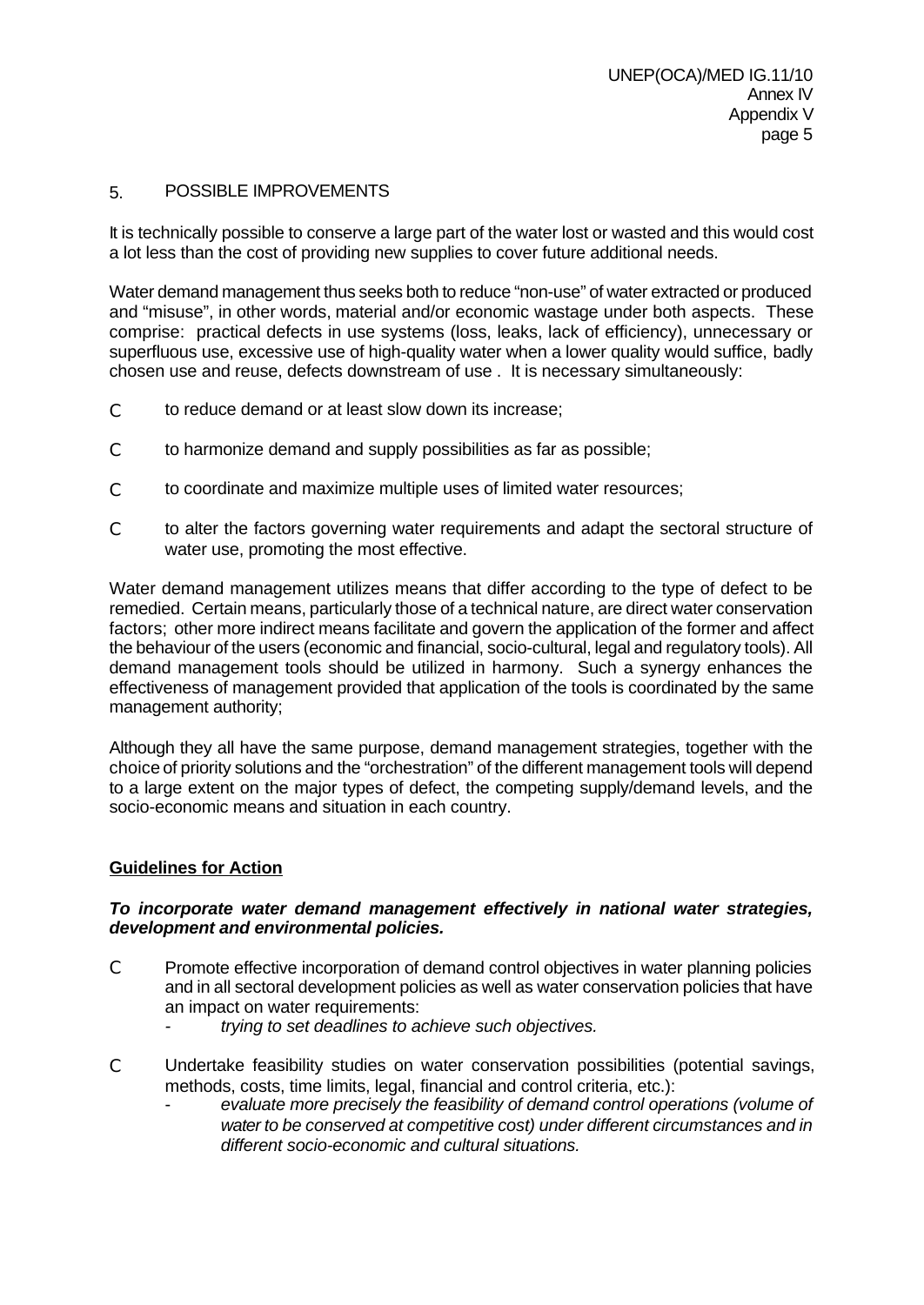UNEP(OCA)/MED IG.11/10 Annex IV Appendix V page 6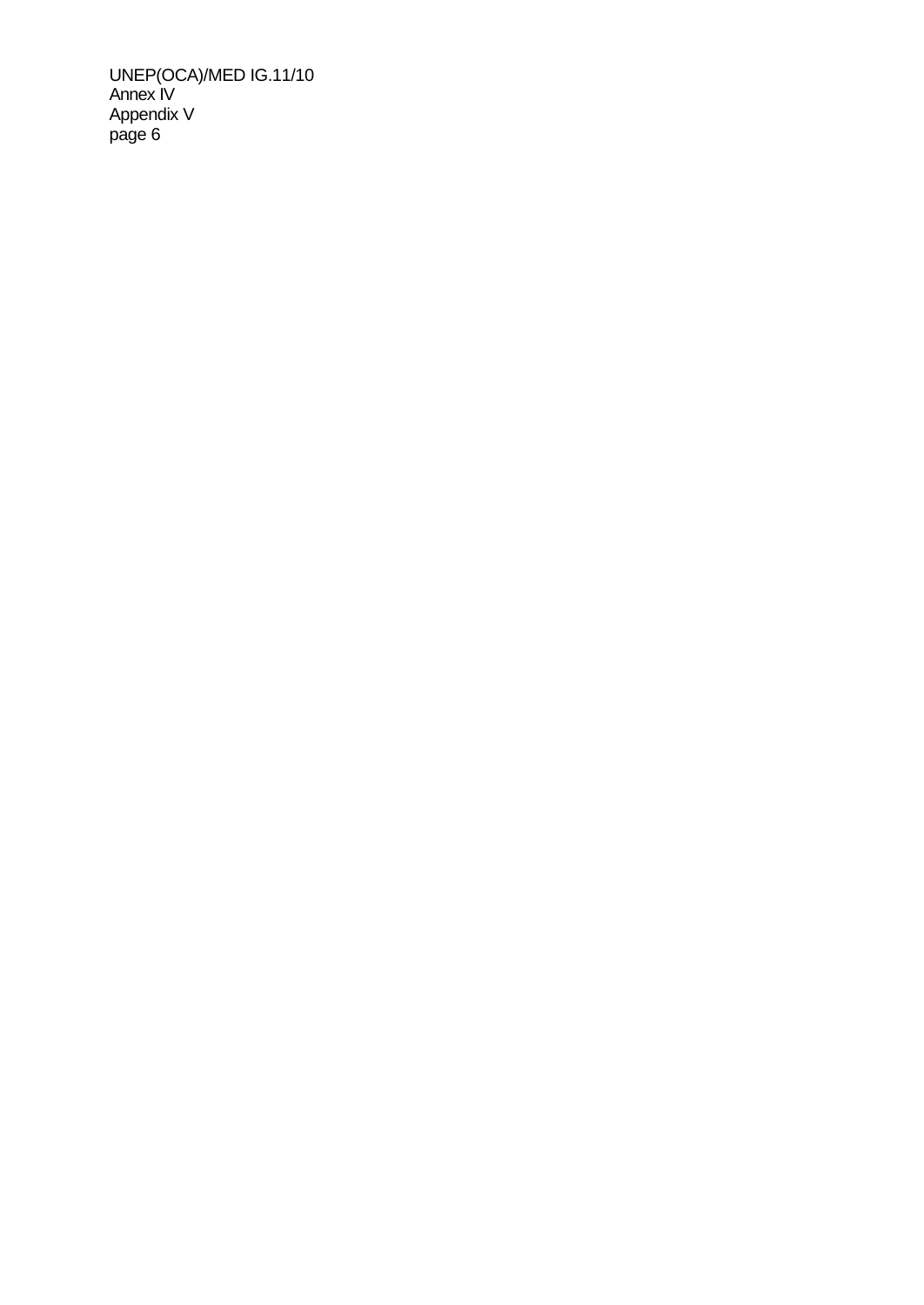- C Promote investment in activities that use water as efficiently as possible (particularly in agriculture) and in industry:
	- *- ensure that investment (restoring or building new networks, use methods, crop patterns) is preceded by feasibility studies on scenarios that also incorporate comparisons of the effect on demand;*
	- *- ensure that the recycling efforts by industry are advantageous for it.*

**1. To develop among the public, economic stakeholders, managers and decisionmakers awareness of the importance of loss and waste of water, both in economic terms and in volume of water, and to awaken a sense of responsibility among users with a view to better management of water demand.**

- C Implement awareness promotion campaigns at all levels:
	- *sensitizing each user about waste and water-saving opportunities, by combatting wastage through simple behaviour, illustrated by practical examples;*
	- *- make people aware of the value of water and the risk of shortages, followed by medium-term and long-term action;*
	- *- use the support of associations and utilize all types of audiovisual communication media, educational materials and action ("water classes") adapted to each country.*
- C Facilitate access to information on water demand:
	- *- provide information on water prices and charges;*
	- *- utilize the active participation of expert water networks in the Mediterranean and study the possibility of facilitating exchange of information through the development of the Euro-Mediterranean information system on know-how in the water sector, agreed upon at the water management conference held in Marseille.*

**2. To improve among the public, economic stakeholders, managers and decisionmakers, knowledge and evaluation of the potential advantages to be gained from more economical management of water demand, laying emphasis on total transparency.**

- C Set up mechanisms for collecting data in order to have a better knowledge of the efficiency of the networks and use systems, including by,
	- *- metrology (installing equipment to measure water outflow, quality, etc…). Control and maintenance of metering systems at all levels: production, distribution, consumption, are preconditions for any approach to saving water. There must be strict follow-up and maintenance policy and appropriate equipment;*
	- *- more comprehensive, more precise and more regionally-focused information on water use in each sector (quantities and variability, real needs and use yield, but also quality, modes of supply, role of intermediaries, payment of costs, flexibility, price variations, etc.);*
	- *- institutional strengthening permitting regular analysis of relevant measures and data in order to give decision-makers objective elements on which to base decisions and subsequent monitoring and to supply the public with transparent information.*
- C Prepare and take into account indicative objectives and standards for the major forms of use in terms of quantity and quality:
	- *standards help to identify real needs and serve as a reference point for estimating*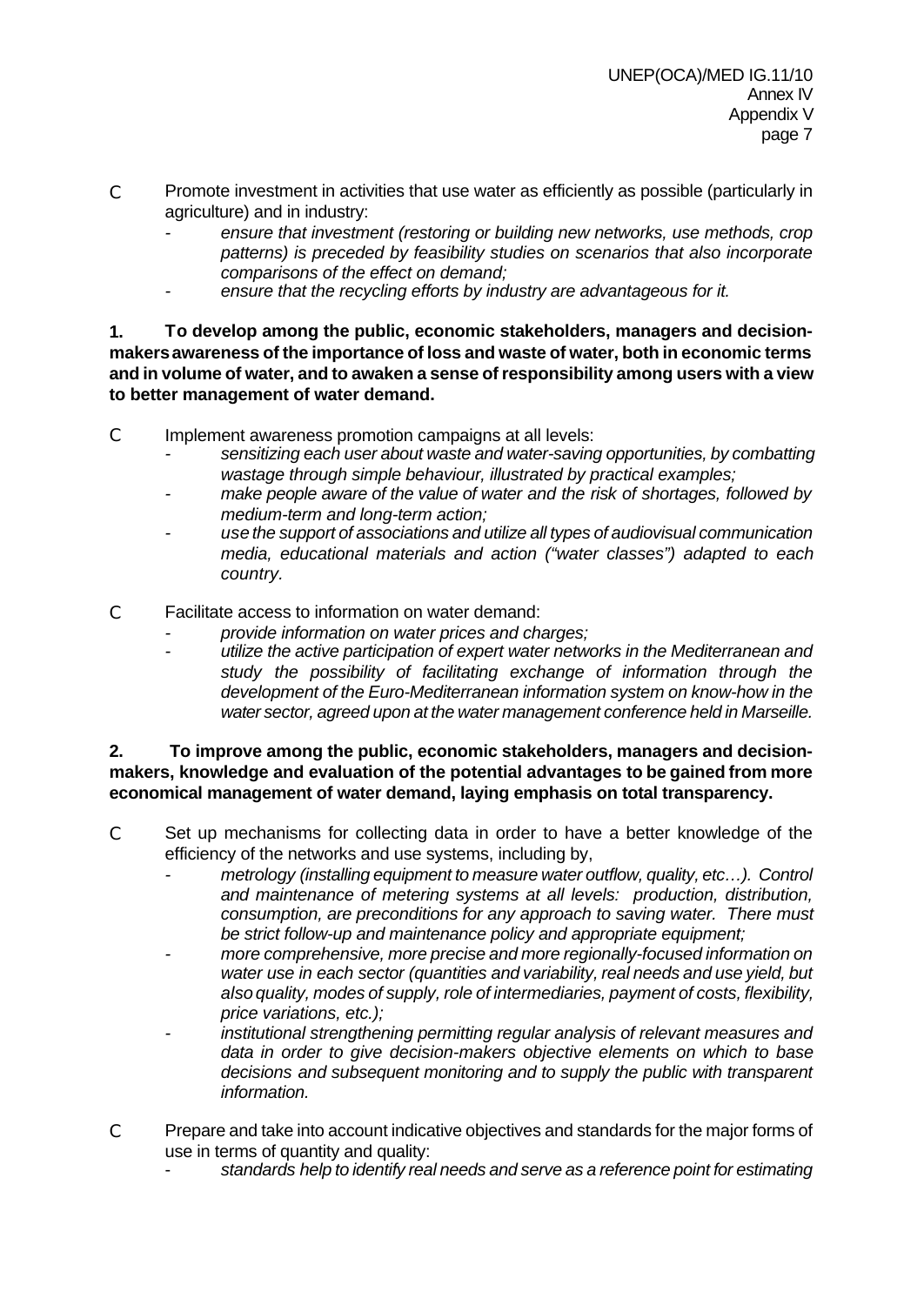UNEP(OCA)/MED IG.11/10 Annex IV Appendix V page 8

*wastage;*

*- promoting research in this area.*

## **3. To undertake practical demand control activities**

- C Carry out pilot projects to improve the efficiency of use systems (networks, processes, etc.):
	- *- aim in particular at proper capitalization and utilization of the results in order to develop such strategies.*
- C Improve the output of water distribution and use networks, whilst focusing on maintenance:
	- improve control of water distribution (flow, pressure), especially downstream *control (drinking water, irrigation);*
	- *- envisage privatizing water distribution services with caution, gradually and transparently, when this can help to improve distribution networks;*
	- *- set quantified good management targets of general interest for distribution bodies, for example, through contracts drawn up when the State allocates resources;*
	- *- develop more economical irrigation procedures (mini-sprinklers, droplets) promoting them through economic measures (including agricultural prices);*
	- *- promote the expansion of use of low-quality water (saltwater, brackish water or seawater, as well as treated urban and industrial wastewater) instead of drinking water, wherever this can be done at reasonable cost.*
- C Develop sophisticated and graduated systems of prices and charges:
	- *this implies that awareness of the real cost of producing, distributing and treating water should be more transparent, i.e. there must be clear accounting procedures in the management bodies so that the water cost/price differential, and consequently the impact of various political options for setting prices, can be estimated better;*
	- *- take into account demand management objectives properly (according to the different forms of use, extraction methods, water quality …). The method used to fix water charges must be clear in order to be understood, easy to use in order to be applied, realistic in order to be accepted. Gradual fixing of charges by volume for agriculture and for drinking water is deemed preferable.*
- C Make users directly understand the meaning and objective of financial incentives in the form of penalties (taxes, charges …) or encouragements (subsidies). These incentives can be other tools to orient consumption.
- C Promote better incorporation of the imperatives of demand management in all sectoral development policies so as to reduce demand:
	- *- better understanding of the interaction between water management strategies and sectoral development policies that have an impact on water demand in each country;*
	- *- strengthen the role of coordination institutions at the national level in relation to water demand (regime to authorize the extraction of water, etc.);*
	- *- institutionalize participation by users in decision-making (association of farmers using irrigation, etc);*
	- *- if there is an authorization regime, an effective water police provided with the human and financial resources;*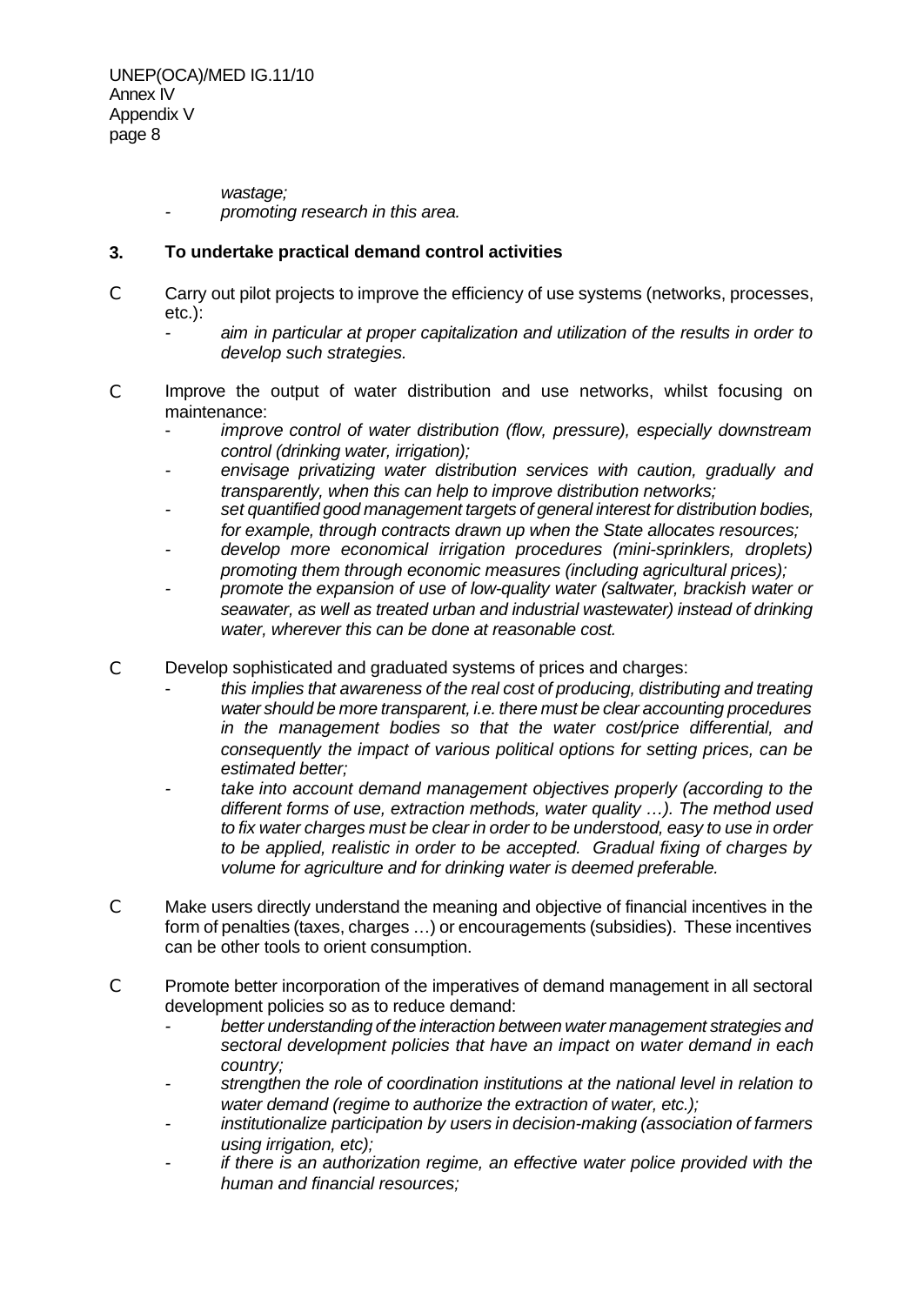*- improve water harvesting and recharge technics for groundwater.*

## **4. To encourage cooperation among groups of countries facing the same demand management problems and future shortages:**

- C Encourage the transfer of know-how by and for managers:
	- *- transfer of technology and training for proper mastery of effective water conservation technologies;*
	- *- exchange of experience among countries that face common problems but have different and complementary strategies;*
	- *- ensure that water demand management becomes an area of training that is just as important as resource management for technical managers of water planning and use.*
- C Implement economic and technical cooperation on water in line with the objectives of water demand management:
	- *- promote cooperation that will lead to water savings;*
	- *- ensure that the strengthening of economic partnership, through the establishment of a free trade area by the year 2010 and through financial cooperation, will not have a negative effect and thus lead to environmental degradation in the management of natural resources, including water, and will ensure the food security of the most vulnerable countries. These are two essential requirements for the establishment of the components of sustainable development within a systemic and rational approach.*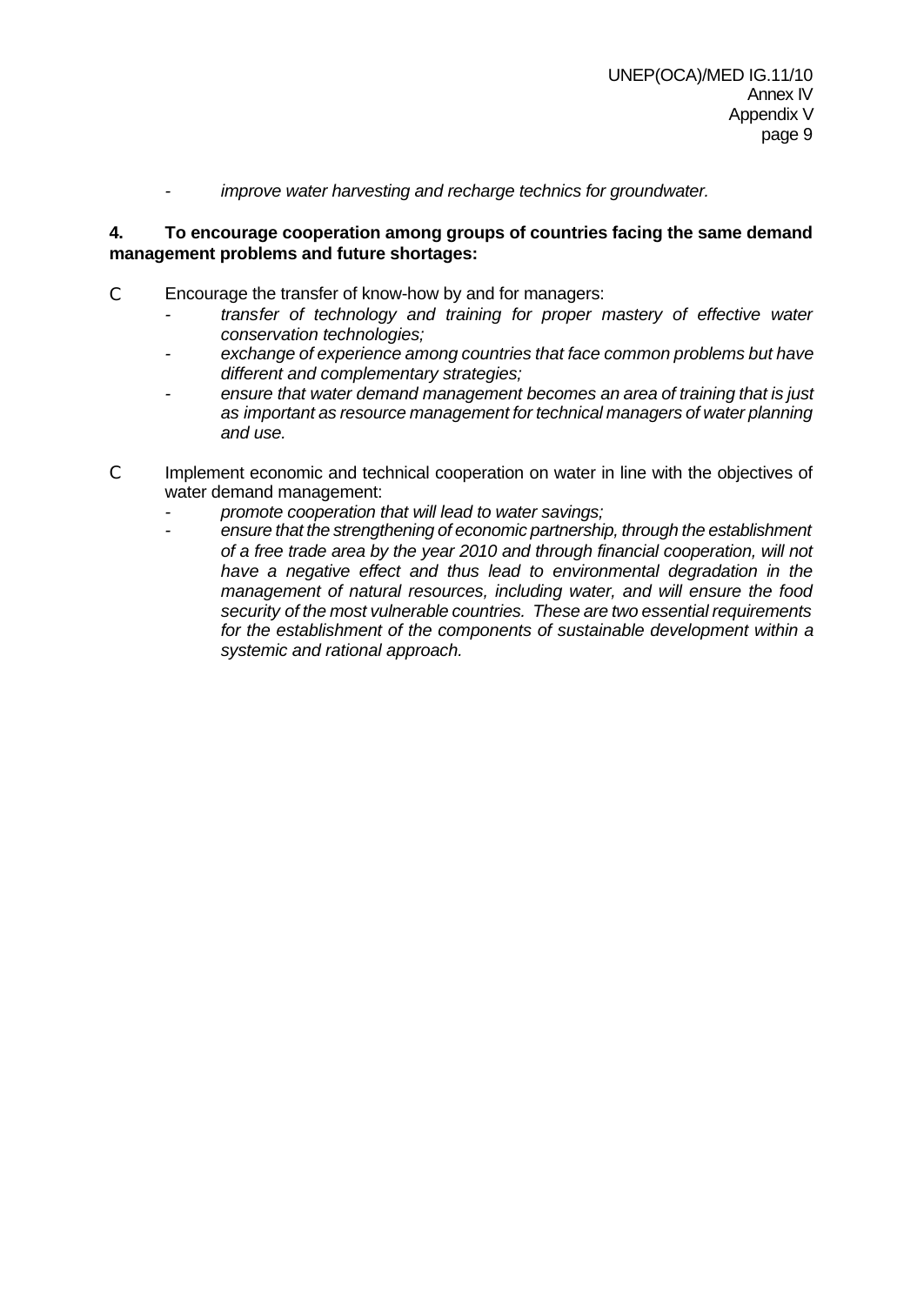# **B. RECOMMENDATIONS ON THE INTEGRATED AND SUSTAINABLE MANAGEMENT OF COASTAL ZONES**

Taking note of the findings of the working group convened in Benidorm under the guidance of the two task manager, Morocco and Medcities<sup>1</sup> **(21-23 September 1997), and in light of the work of RAC/BP and RAC/PAP, on the rapid degradation of many coastal areas, such as islands, with its inherent risks to certain economic activities, the MCSD adopted the following draft recommendations:**

**(I) To improve institutional mechanisms for the integrated management of coastal areas by creating if necessary and/or strengthening inter-ministerial or interadministrative structures and frameworks for the coordination of the actors involved in coastal development and management and the integration of their activities.**

**Such structures should be set up at the level relevant to each country (national, regional, local).**

**Local and regional authorities should be invited to play a significant role in the preparation of integrated coastal management strategies.**

- **(ii) To establish or strengthen and enforce legislative and regulatory instruments:**
	- **- On the regional scale, to prepare guidelines for implementing appropriate national legal instruments.**
	- **- On the national scale, the legislative instruments should:**
		- **- define the coastal areas concerned;**
		- **- require that for all coastal areas subject to development pressures, management plans be prepared;**
		- **- ensure that management plans be accompanied by environmental impact studies;**
		- **- establish regulations for development and protection to promote sustainable management of coastal areas including regulations on the protection of sites of ecological and landscape value on preventing dispersed urban development, or development too close to the shore and on ensuring proper provision of environmental infrastructure for areas already urbanised.**
	- **- Until regional or local development plans are in force, conservation provisions to protect natural and coastal areas should be adopted and implemented.**
	- **- Finally, provisions should be made to ensure the implementation of the**

**<sup>1</sup> PAP report MCSD/18/97/W1**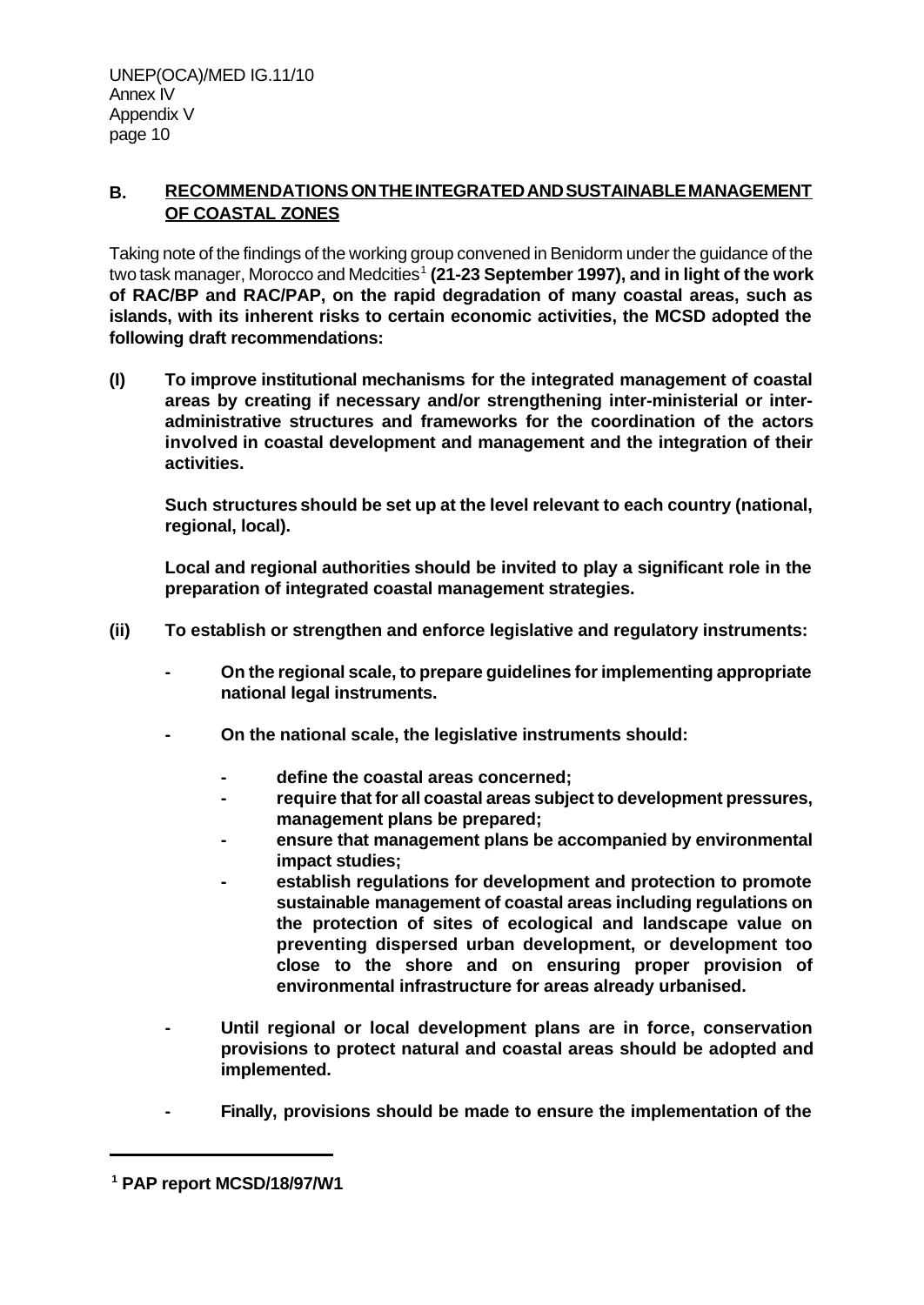**foregoing provisions; to that effect:**

**- the organisations responsible for coastal development and protection should be strengthened; staff should receive appropriate training as needed;**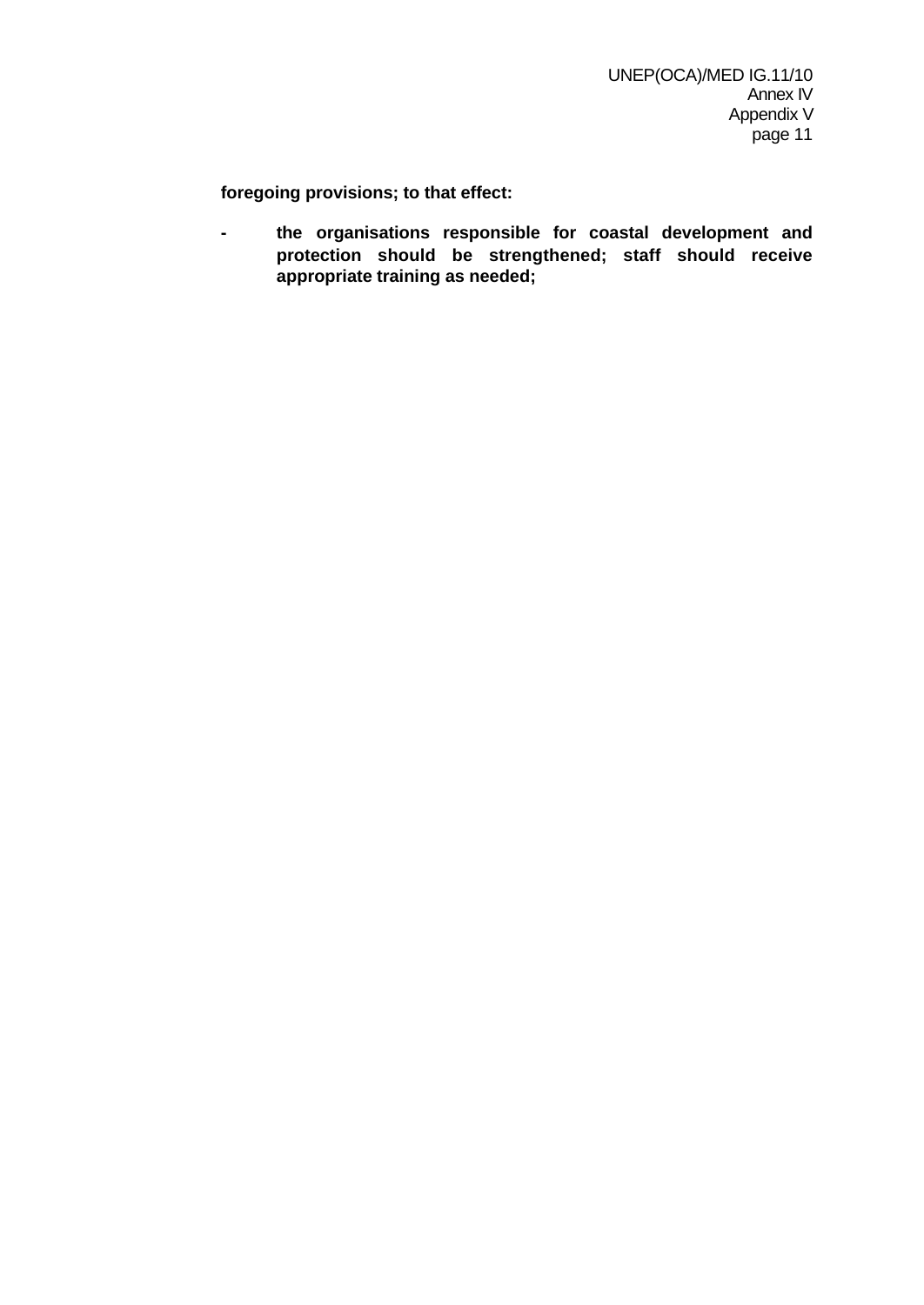- **- effective law enforcement mechanisms should be provided or strengthened;**
- **- when necessary and with respect to national conditions, court action should be made easier everywhere to oppose planning decisions;**
- **- an efficient system for liability and sanctions should be established.**
- **(iii) To ensure access to information in order to raise awareness and training for the largest possible number of actors. Capitalizing on and disseminating information should be encouraged through exchanges of experience and transfer of knowhow by making use of MAP structures.**
- **(iv) To establish appropriate systems of incentives for the integrated management of coastal areas by developing economic, financial and tax instruments which would ensure that the costs of the protection and management of natural areas would be linked to as well as balanced by the financial resources generated by development. Funds from multilateral services, bilateral cooperation and domestic resources should be better coordinated.**
- **(v) To develop with the support of relevant international organizations and of the European Union, practical pilot projects in the field of coastal areas management and disseminate the results.**

**Priority should be given to projects concerned with:**

- **- coastal areas subject to potential or actual conflicting uses;**
- **- other areas of environmental, economic or social significance like islands and deltas.**
- **(vi) The role of the public is very important within the context of sustainable development of coastal areas, according to a principle of joint responsibility which should be encouraged. The main object is to increase opportunities and improve the effectiveness of active public participation.**
	- **- to that effect, participation mechanisms, such as advisory committees, public enquiries and hearings and actual participation in the management should be developed.**
	- **- the MCSD further proposes:**
		- **- setting up good practice guidelines on the integrated management of coastal areas;**
		- **- drafting a regular report on the state of the environment of coastal areas; and putting assessment tools in place with the support of public stakeholders;**
		- **- developing new forms of partnership between the public and other stakeholders to encourage innovative ideas;**
		- **- inviting the public to participate in the decision-making processes;**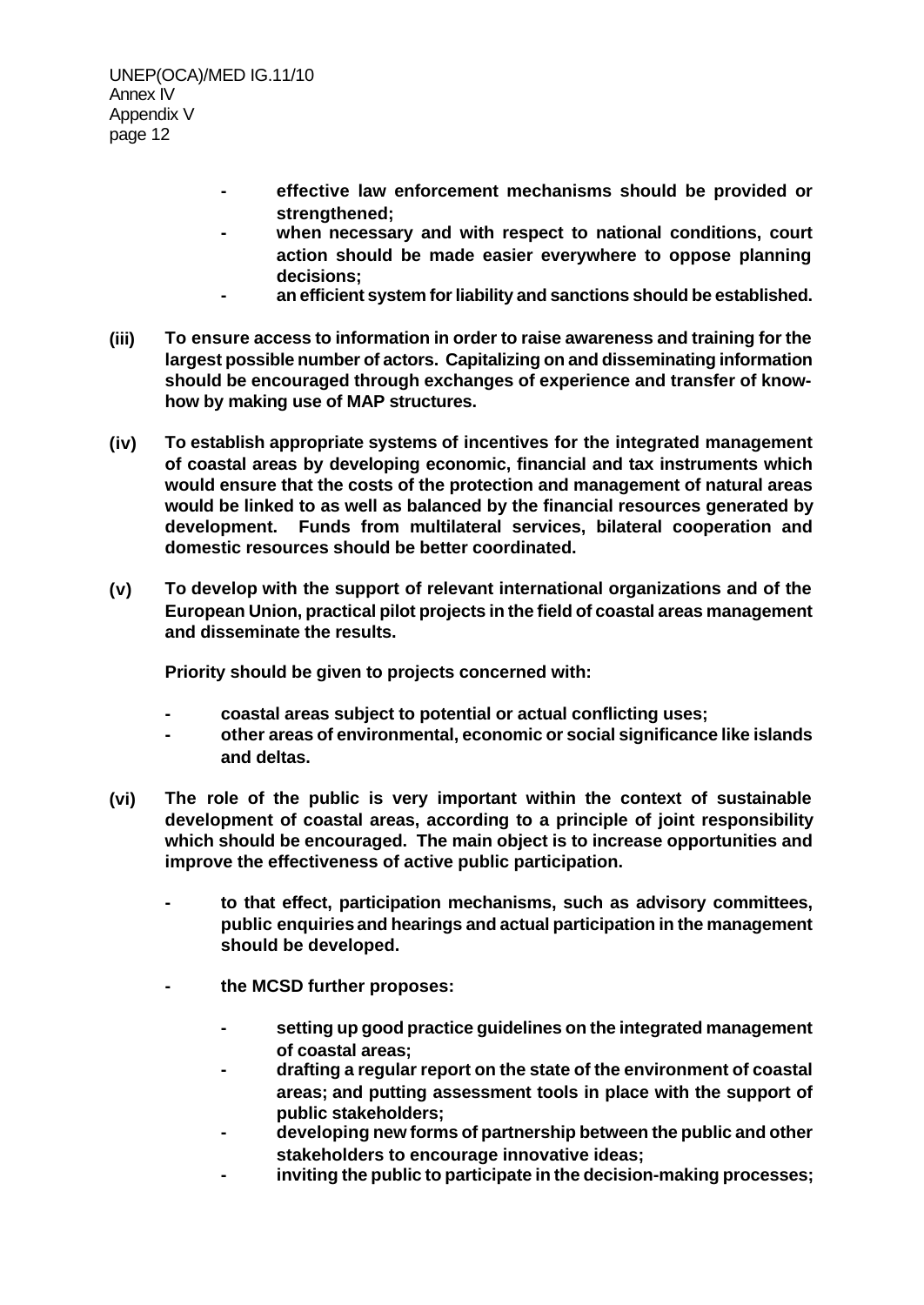**- strengthening the cooperation which promotes exchange of experience and adds incentives for the public to implement integrated management programmes and projects for coastal areas.**

**National, regional and local strategies and Mediterranean partnerships should be promoted in order to ensure a sustainable management of coastal areas.**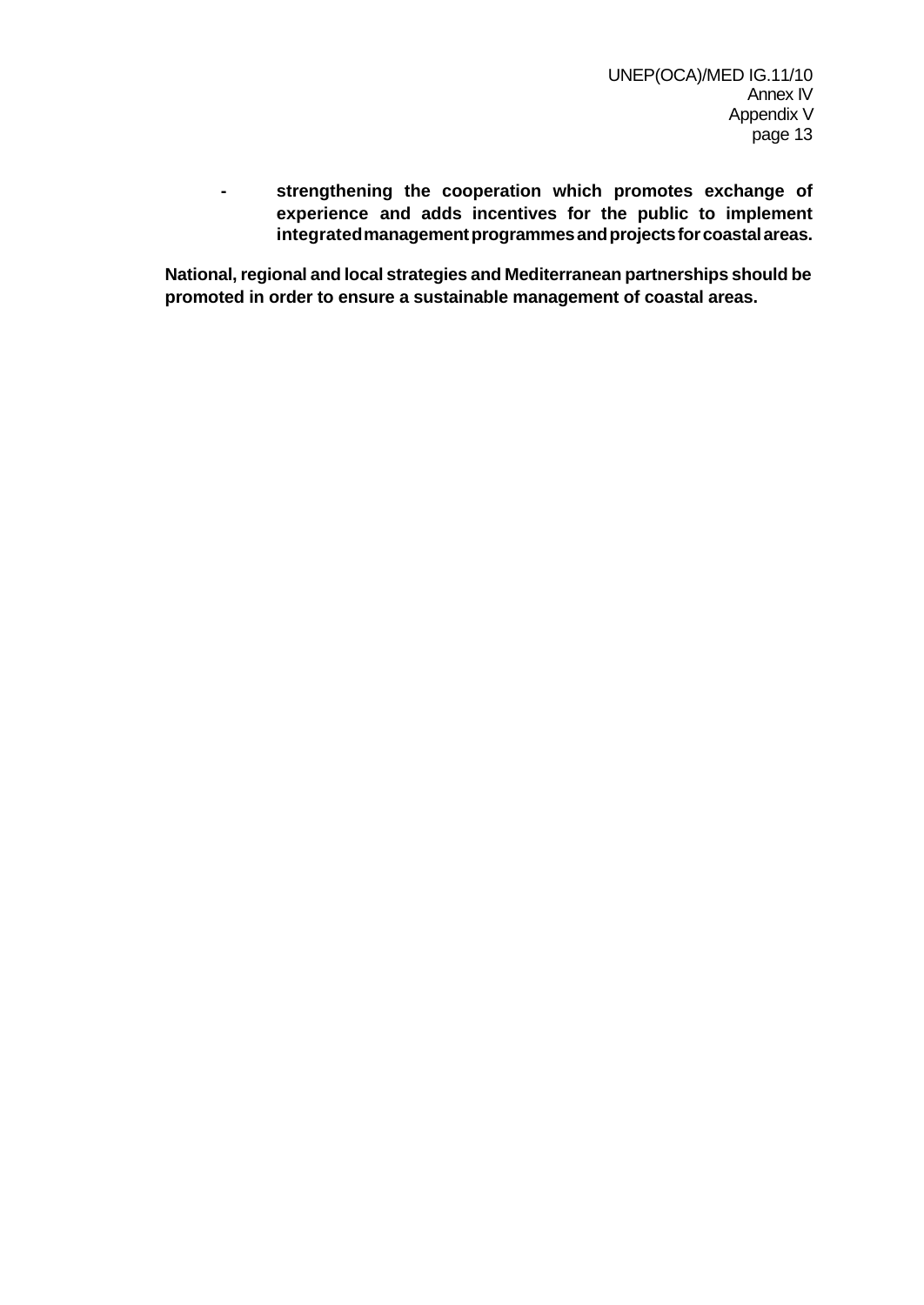# **APPENDIX VI**

# **RULES OF PROCEDURE OF THE MEDITERRANEAN COMMISSION ON SUSTAINABLE DEVELOPMENT (MCSD)**

## PURPOSE

# **Rule 1**

The Rules of procedure shall apply to the meetings of the Mediterranean Commission on Sustainable Development (MCSD) as provided in section B.4 of its Terms of Reference. They compliment the framework for operation of MCSD, as described by the "Terms of Reference" and the "Composition of the Commission" in the annexed documents adopted by the Contracting Parties.

# **DEFINITIONS**

# **Rule 2**

For the purpose of these rules:

- 1. the word "Commission" shall apply to the "Mediterranean Commission on Sustainable Development";
- 2. the term "Barcelona Convention" shall apply to the 1976 Convention for the Protection of the Mediterranean Sea against Pollution as amended in 1995;
- 3. the term "Coordinator" shall apply to the Coordinator or the Coordinating Unit of the Mediterranean Action Plan or his designated representative;
- 4. the term "Secretariat" shall apply to the Coordinating Unit of the Mediterranean Action Plan (MAP) as provided in article 17 of the Barcelona Convention as amended;

## PLACE OF THE MEETINGS OF THE COMMISSION

# **Rule 3**

\_\_\_\_\_\_\_\_\_\_\_

The meetings of the Commission shall be held at the seat of the Coordinating Unit of MAP, unless convened in other Mediterranean venues in pursuance of a recommendation of the Commission approved by the meeting of the Contracting Parties.

Document UNEP(OCA)/MED IG.8/7, Annex V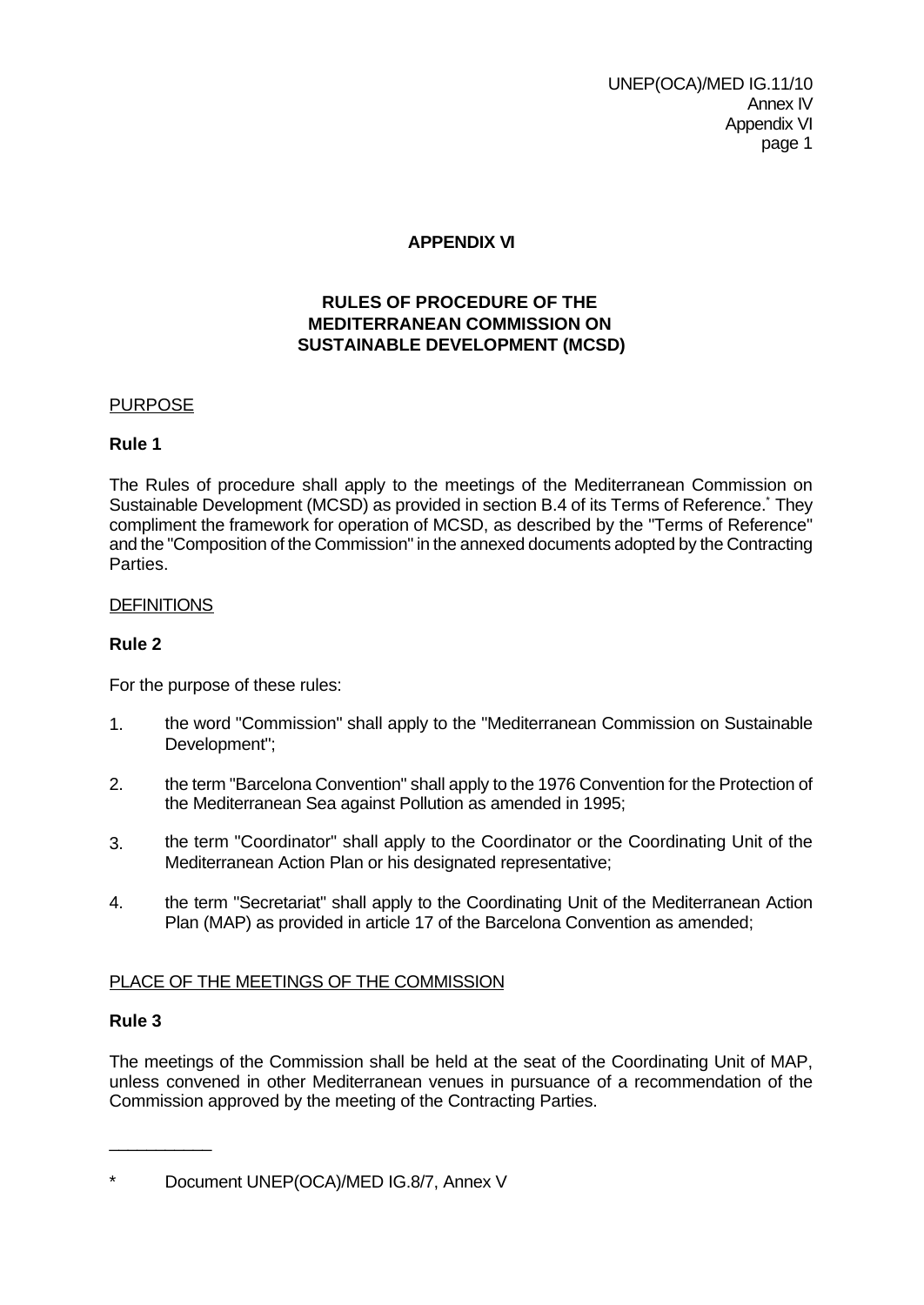- During the time between the Parties' meeting the approval maybe given by the Bureau of the Parties to the Convention.
- For reasons of optimal use of available resources, the meetings within the MCSD context may be coordinated as appropriate with other relevant MAP meetings.

# DATES OF THE MEETINGS OF THE COMMISSION

## **Rule 4**

- 1. As provided in Section E(7) of the Terms of Reference of the Commission, the Commission shall hold meetings at least once every year, up to the year 2000, then shall meet at least once every two years.
- 2. The Coordinator shall convene the meetings of the Commission.
- 3. The Commission shall, at its meeting, fix the opening date and the duration of the next meeting.

## **INVITATIONS**

## **Rule 5**

- 1. The Coordinator shall invite to send representatives to participate in the Commission's meetings as observers, the United Nations and its competent subsidiary bodies, and the Specialized Agencies if they participate in the activities of the Mediterranean Action Plan, or have direct concern with environment and sustainable development issues in the Mediterranean.
- 2. The Coordinator shall, in agreement with the Steering Committee, invite to send representatives to participate in the Commission's meetings as an observer, any state which is a member of the United Nations which so requests and has direct concern with environmental and sustainable development issues in the Mediterranean.
- 3. The Coordinator shall, in agreement with the Steering Committee invite to send representatives to participate in the Commission's meetings as an observer, any other inter-governmental organizations, including financial institutions, which would interest itslef directly in issues of environmental protection and sustainable development in the Mediterranean, the activities of which are related to the functions of the Commission.
- 4. Such observers may, as provided in Article 20(2) of the Barcelona Convention as amended, participate in the Commission's meetings and may present any information or report relevant to the work of the Commission and in matters of direct concern to the organizations they represent.

## **PUBLICITY**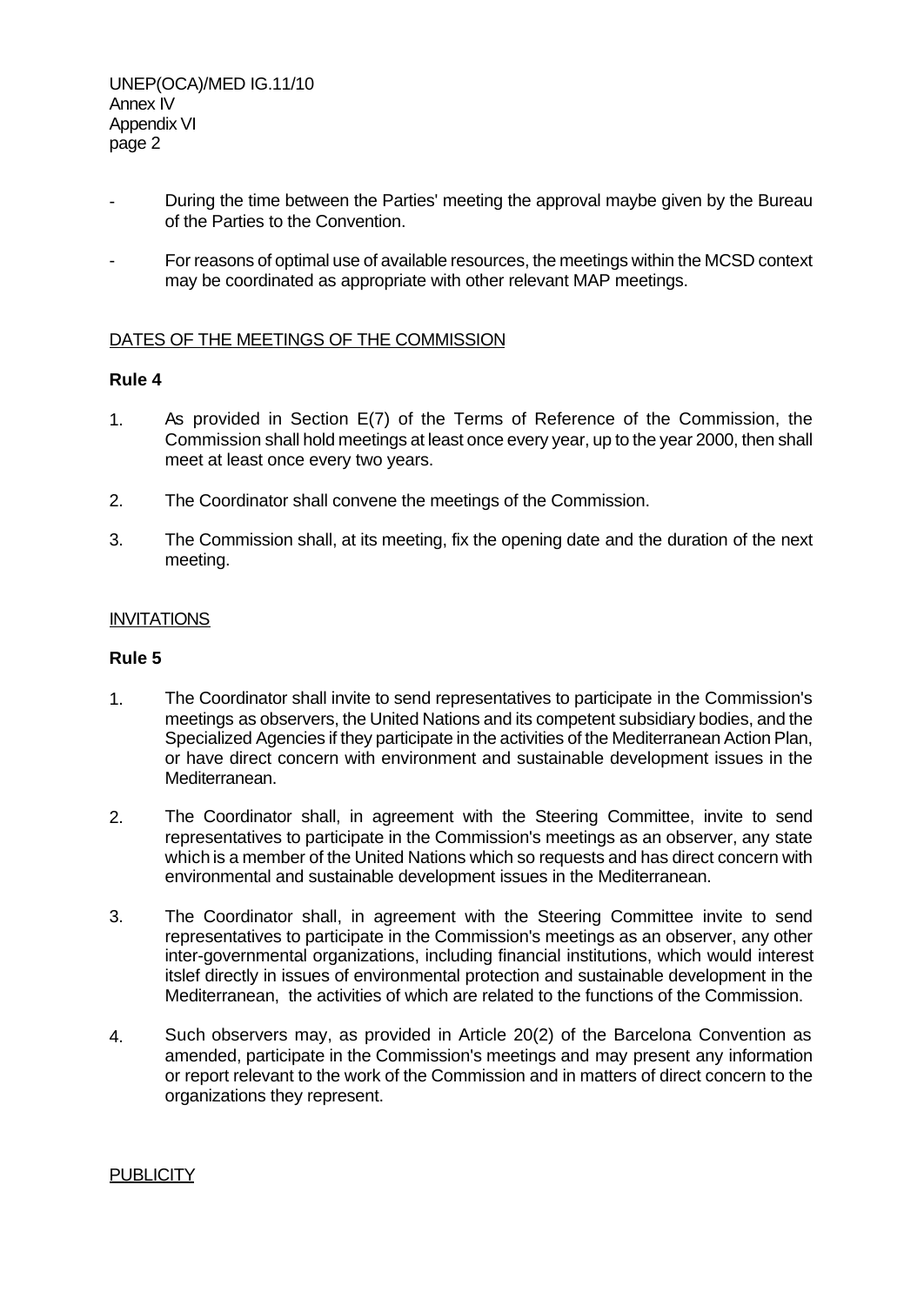## **Rule 6**

Plenary sittings of the meetings of the Commission shall be held in public, unless the Commission decides otherwise. Sittings of subsidiary bodies of the meetings of the Commission shall be held in private, unless the meeting of the Commission decides otherwise.

## AGENDA

## **Rule 7**

In agreement with the Steering Committee of the Commission, the Coordinator shall prepare the provisional agenda for the meeting of the Commission and shall communicate it to the members of the Commission at least six weeks before the opening of the meeting together with supporting documents.

## **Rule 8**

The provisional agenda of each meeting shall include:

- 1. all items mentioned in section B.3 of the Terms of Reference of the Commission;
- 2. all items the inclusion of which has been requested at a previous meeting of the Commission;
- 3. any item proposed by a member of the Commission;
- 4. the report of the Coordinator containing information on relevant sustainable development activities, the progress achieved and emerging issues to be addressed;
- 5. reports of the Task Managers and the Thematic Working Groups;
- 6. all items pertaining to the financial arrangements relevant to the Commission.

## **Rule 9**

The Coordinator shall, in agreement with the Steering Committee of the Commission, include any question suitable for the agenda which may arise between the dispatch of the provisional agenda and the opening of the meeting in a supplementary provisional agenda which the meeting of the Commission shall examine together with the provisional agenda.

#### **Rule 10**

At the opening of an ordinary meeting of the Commission, the members of the Commission, when adopting the agenda for the meeting, may add, delete, defer or amend items. Only items which are considered by the meeting to be urgent and important may be added to the agenda.

### **Rule 11**

At the beginning of each meeting, subject to the provision of Rule 10, the Commission shall adopt its agenda for the meeting on the basis of the provisional agenda and the supplementary provisional agenda referred to in Rule 9.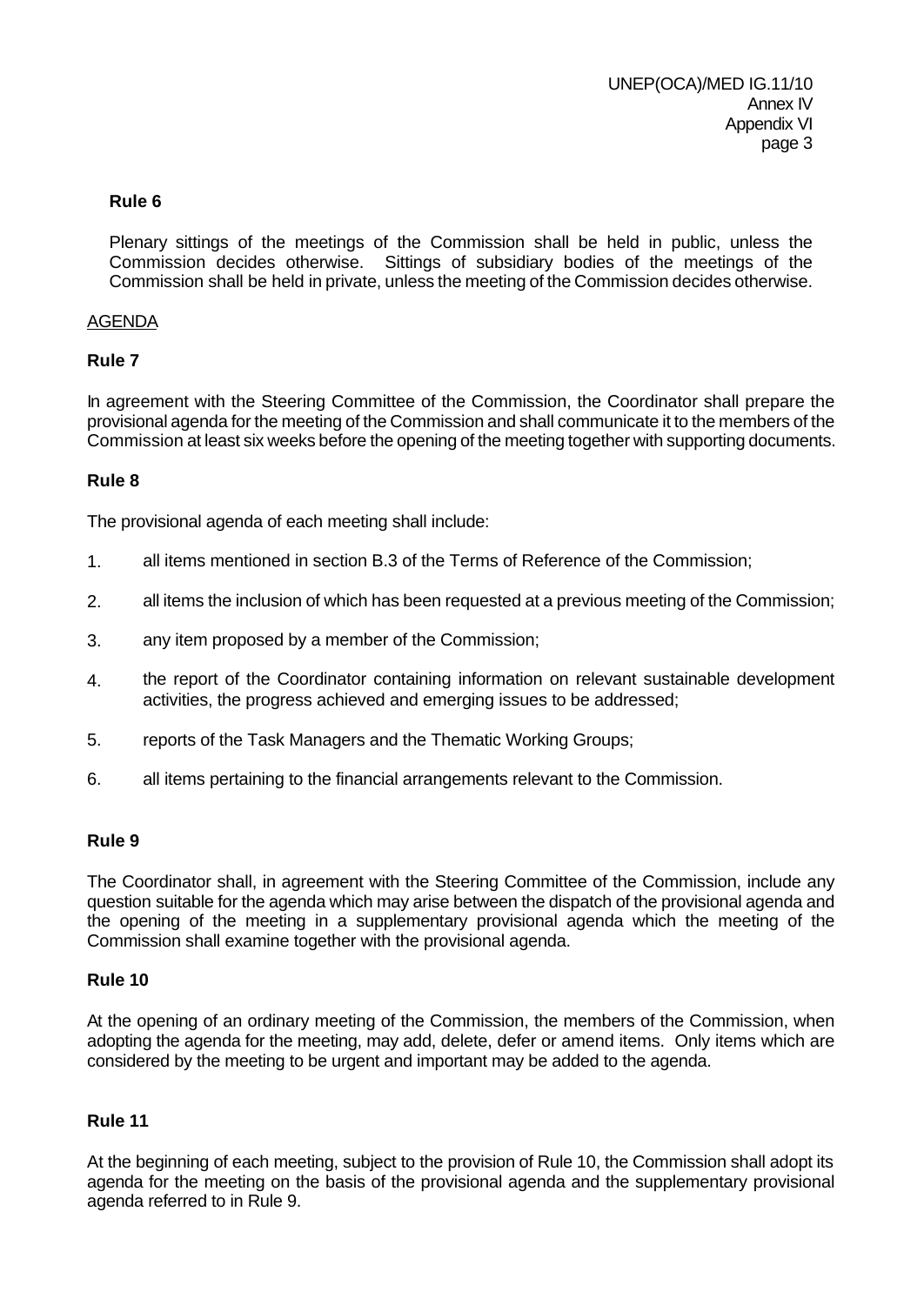UNEP(OCA)/MED IG.11/10 Annex IV Appendix VI page 4

## **Rule 12**

The Commission shall normally consider for the meeting only agenda items for which adequate documentation has been circulated to members six weeks before the beginning of the meeting of the Commission.

## REPRESENTATION

## **Rule 13**

All members of the Commission shall participate in the Commission on an equal footing.

Each member of the Commission shall be represented by representative accredited, who may be accompanied by such advisers as may be required.

## **Rule 14**

The names of representatives and advisers shall be officially submitted by the members of the Commission to the Coordinator, before the opening sitting of a meeting which the representatives are to attend.

## **Rule 15**

At the first sitting of each meeting of the Commission, the President of the previous ordinary meeting, or in his absence a Vice-President designated by him, shall preside until the meeting has elected a President for the meeting.

#### **Rule 16**

If the President is temporarily absent from a sitting or any part thereof, he shall appoint one of the Vice-Presidents to assume his duties.

#### STEERING COMMITTEE OF THE COMMISSION

#### **Rule 17**

The Steering Committee shall include four members representing the Contracting Parties, including *ex officio* the President of the Bureau of the Contracting Parties, and one representative from each one of the three categories foreseen by the Terms of Reference of the MCSD.

At the commencement of the first sitting of each meeting, the Commission shall elect the Steering Committee, which is composed of a President, five Vice-presidents and a Rapporteur, on the basis of an equitable geographical distribution, and among the various groups in accordance with the distribution indicated in the paragraph above.

#### **Rule 18**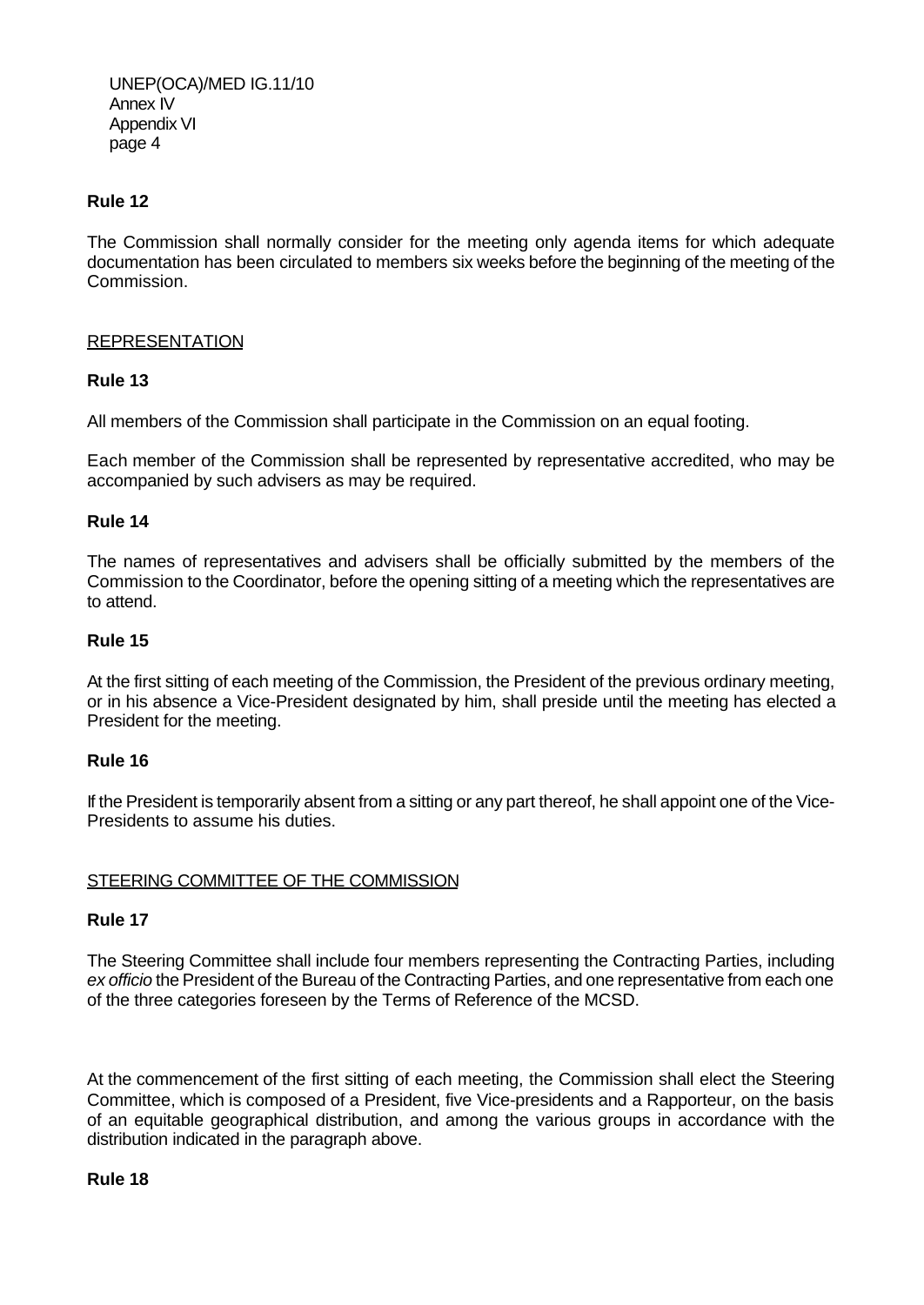Should the need arise, the Coordinating Unit in agreement with the President of the Steering Committee, could convene one meeting of the Steering Committee between two Commission meetings to ensure the follow-up and smooth running of the work decided by the Commission. The report and working documents are to be circulated to all members of the Commission.

# **Rule 19**

- 1. The President, or in his absence one of the Vice-Presidents designated by him shall serve as President of the Steering Committee.
- 2. If a member of the Steering Committee resigns or otherwise becomes unable to continue to perform his functions, a representative of the same member of the Commission shall replace him for the remainder of his mandate.

## ORGANIZATION OF THE MEETING OF THE COMMISSION

## **Rule 20**

- 1. During the course of a meeting, the Commission shall establish thematic working groups and other working groups as it deems necessary, and to refer to them the themes identified by the Commission as of great importance for the sustainable development of the Mediterranean region for study, and proposal. Such working groups could sit while the Commission is not in session, ensuring thus, together with the Steering Committee, the continuity of the Commission between its sessions.
- 2. Unless otherwise decided, the Commission shall select task managers for each thematic working group and a chairman for other working groups.
- 3. The Commission shall define the mandate and composition of the working groups and Task Managers.

## **Rule 21**

The Coordinator shall act as Secretary of any meeting of the Commission. He may delegate his functions to a member of the Secretariat.

#### **Rule 22**

The Coordinator shall provide the staff required by the Commission and shall be responsible for all the necessary arrangements for meetings of the Commission.

## **Rule 23**

The Secretariat shall arrange for interpretation of speeches, receive, translate and circulate the documents of the meetings of the Commission and its working groups; publish and circulate the decisions, reports and relevant documentation of the meeting of the Commission. It shall have custody of the documents in the archives of the meeting of the Commission and generally perform all other work that the Commission may require.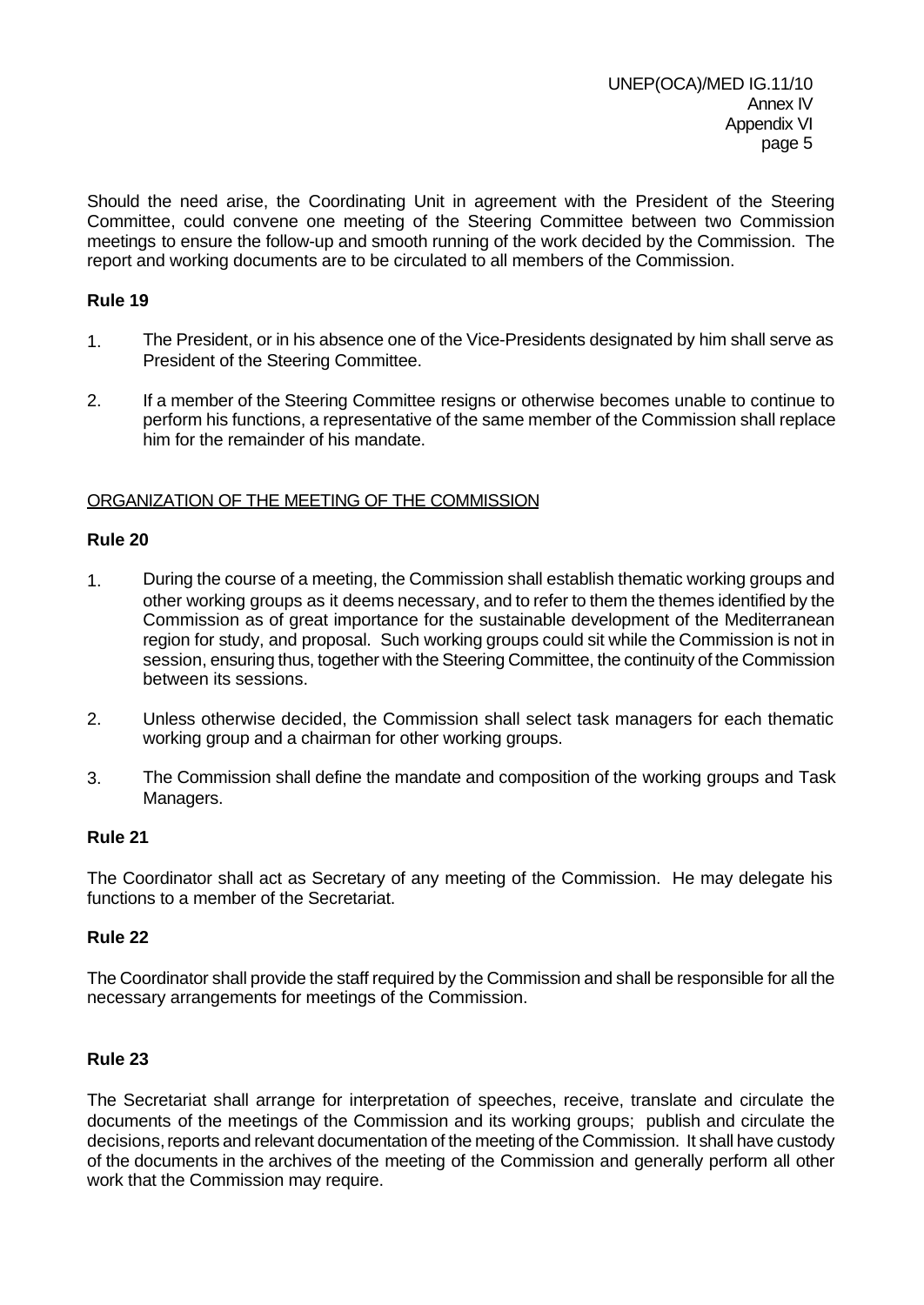UNEP(OCA)/MED IG.11/10 Annex IV Appendix VI page 6

## LANGUAGES OF THE COMMISSION

## **Rule 24**

Arabic, English, French and Spanish shall be the official languages of the Commission. English and French shall be the working languages of the Commission if available financial resources do not allow for the use of the four official languages. English and French shall be the working languages of meetings of the Steering Committee of the Commission and of working groups.

#### CONDUCT OF BUSINESS

## **Rule 25**

The Rules of procedure for Meetings and Conferences of the Contracting Parties concerning Conduct of Business (Rules 30-41) shall apply *mutatis mutandis* to the Conduct of Business in the meetings of the Commission.

## PROPOSALS OF THE COMMISSION

#### **Rule 26**

Proposals of the Commission shall be adopted by consensus. These proposals will be presented to the Contracting Parties'meetings.

## RECORDS OF THE MEETINGS OF THE COMMISSION

#### **Rule 27**

Sound records of the meetings of the Commission shall be kept by the Secretariat in accordance with the practice of the United Nations.

#### AMENDMENTS OF PROCEDURE

#### **Rule 28**

Any amendments of the Rules of Procedure should be approved, after proposal of the Commission, by the meeting of the Contracting Parties to the Barcelona Convention.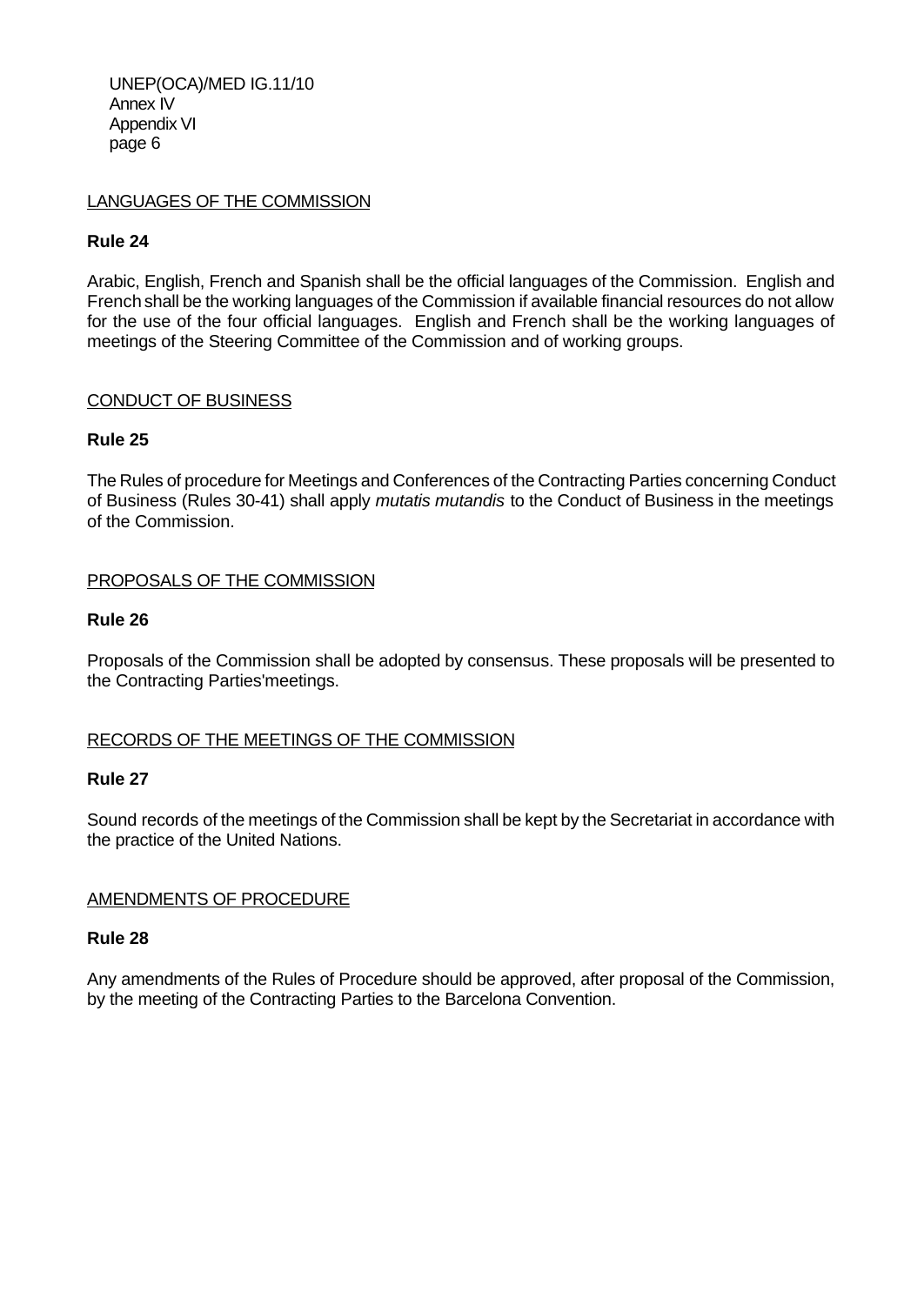# **ANNEX V**

**MEDITERRANEAN CHILDREN CONFERENCE (Tunis, 28-30 August 1997)**

**CHILDREN'S RECOMMENDATIONS, MESSAGES AND PROPOSALS**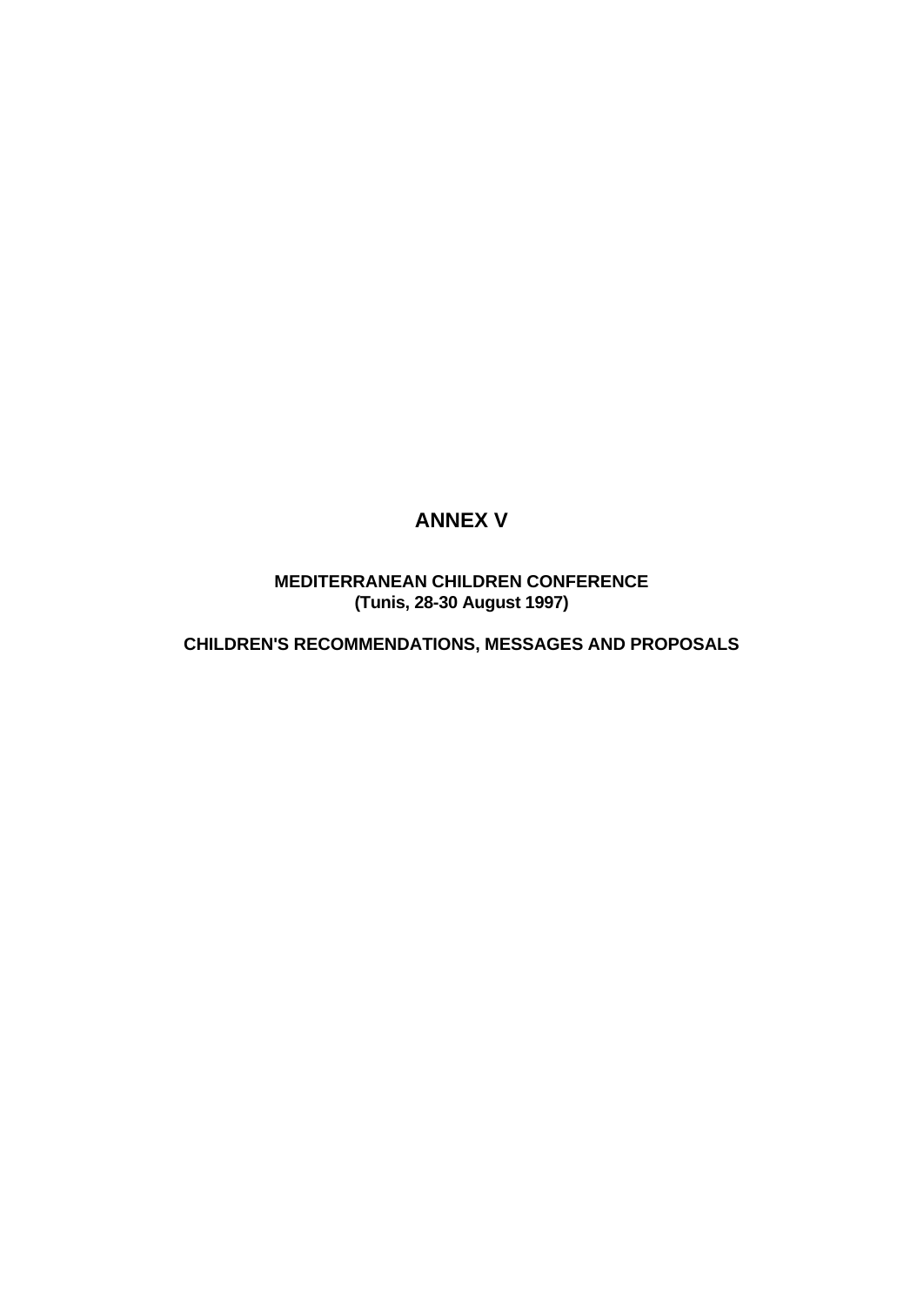UNEP(OCA)/MED IG.11/10 Annex V page 2

## **ANNEX V**

### **MEDITERRANEAN CHILDREN CONFERENCE (Tunis, 28-30 August 1997)**

## **CHILDEREN'S RECOMMENDATIONS, MESSAGES AND PROPOSALS**

At the closing session the following recommendations, messages and proposals from the three working groups (Arabic, French and English) were presented according to the topics discussed during the conference:

#### **Pollution**

- Ensure clean seashores and devise a strict law on waste disposal including pollution caused by ships in the high sea. Sanctions should be considered for polluters.
- Set up polluting factories far away from the coastal areas and riparians systems, find out appropriate sites for waste disposal and treatment while using environmentally friendly technologies.
- Develop facilities for waste recycling in Mediterranean countries.
- Promote environmentally friendly technologies and products with long lasting use.
- Treat sewage waters before their release into rivers or the sea.
- Refrain from using products causing pollution.
- Set up a mechanism to combat oil spills in the Mediterranean and restore aquatic ecosystems.
- Develop renewable and clean energy and promote public transport.
- Diversify information on environment to children in order to raise their awareness in respect to environmental problems especially pollution.

#### **Biodiversity**

- Create natural reserves to protect rare species of plants and animals.
- Protect nesting sites.
- Consider reintroduction of extinct species into protected areas.
- Avoid further loss of species
- Create breeding centres for Mediterranean rare species.